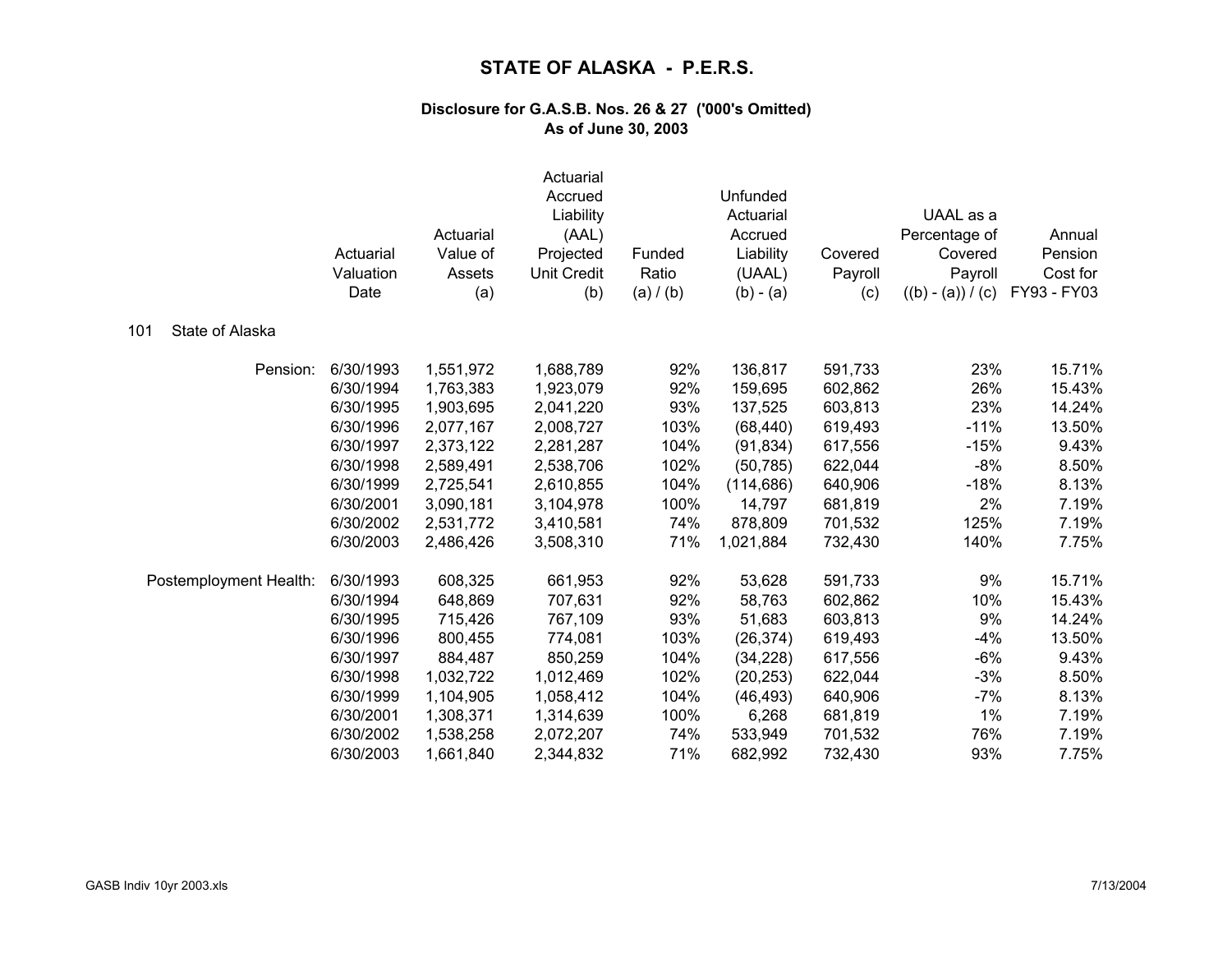|                                           | Actuarial<br>Valuation<br>Date | Actuarial<br>Value of<br>Assets<br>(a) | Actuarial<br>Accrued<br>Liability<br>(AAL)<br>Projected<br><b>Unit Credit</b><br>(b) | Funded<br>Ratio<br>(a) / (b) | Unfunded<br>Actuarial<br>Accrued<br>Liability<br>(UAAL)<br>$(b) - (a)$ | Covered<br>Payroll<br>(c) | UAAL as a<br>Percentage of<br>Covered<br>Payroll<br>$((b) - (a)) / (c)$ | Annual<br>Pension<br>Cost for<br>FY93 - FY03 |
|-------------------------------------------|--------------------------------|----------------------------------------|--------------------------------------------------------------------------------------|------------------------------|------------------------------------------------------------------------|---------------------------|-------------------------------------------------------------------------|----------------------------------------------|
| Southwest Regional School District<br>102 |                                |                                        |                                                                                      |                              |                                                                        |                           |                                                                         |                                              |
| Pension:                                  | 6/30/1993                      | 3,827                                  | 3,106                                                                                | 123%                         | (721)                                                                  | 1,803                     | $-40%$                                                                  | 1.32%                                        |
|                                           | 6/30/1994                      | 4,311                                  | 3,518                                                                                | 123%                         | (792)                                                                  | 2,047                     | $-39%$                                                                  | 0.98%                                        |
|                                           | 6/30/1995                      | 4,538                                  | 3,742                                                                                | 121%                         | (796)                                                                  | 1,994                     | $-40%$                                                                  | 0.00%                                        |
|                                           | 6/30/1996                      | 4,517                                  | 3,795                                                                                | 119%                         | (721)                                                                  | 1,864                     | $-39%$                                                                  | 0.00%                                        |
|                                           | 6/30/1997                      | 4,933                                  | 4,192                                                                                | 118%                         | (740)                                                                  | 1,878                     | $-39%$                                                                  | 0.00%                                        |
|                                           | 6/30/1998                      | 4,956                                  | 4,871                                                                                | 102%                         | (85)                                                                   | 2,390                     | $-4%$                                                                   | 5.00%                                        |
|                                           | 6/30/1999                      | 5,410                                  | 5,366                                                                                | 101%                         | (44)                                                                   | 2,804                     | $-2%$                                                                   | 5.22%                                        |
|                                           | 6/30/2001                      | 6,107                                  | 5,913                                                                                | 103%                         | (194)                                                                  | 3,244                     | $-6%$                                                                   | 8.55%                                        |
|                                           | 6/30/2002                      | 5,366                                  | 7,193                                                                                | 75%                          | 1,827                                                                  | 2,541                     | 72%                                                                     | 8.55%                                        |
|                                           | 6/30/2003                      | 6,149                                  | 7,686                                                                                | 80%                          | 1,537                                                                  | 2,161                     | 71%                                                                     | 5.30%                                        |
| Postemployment Health:                    | 6/30/1993                      | 1,500                                  | 1,218                                                                                | 123%                         | (282)                                                                  | 1,803                     | $-16%$                                                                  | 1.32%                                        |
|                                           | 6/30/1994                      | 1,586                                  | 1,295                                                                                | 123%                         | (292)                                                                  | 2,047                     | $-14%$                                                                  | 0.98%                                        |
|                                           | 6/30/1995                      | 1,705                                  | 1,406                                                                                | 121%                         | (299)                                                                  | 1,994                     | $-15%$                                                                  | 0.00%                                        |
|                                           | 6/30/1996                      | 1,740                                  | 1,463                                                                                | 119%                         | (278)                                                                  | 1,864                     | $-15%$                                                                  | 0.00%                                        |
|                                           | 6/30/1997                      | 1,838                                  | 1,563                                                                                | 118%                         | (276)                                                                  | 1,878                     | $-15%$                                                                  | 0.00%                                        |
|                                           | 6/30/1998                      | 1,977                                  | 1,943                                                                                | 102%                         | (34)                                                                   | 2,390                     | $-1%$                                                                   | 5.00%                                        |
|                                           | 6/30/1999                      | 2,194                                  | 2,176                                                                                | 101%                         | (18)                                                                   | 2,804                     | $-1%$                                                                   | 5.22%                                        |
|                                           | 6/30/2001                      | 2,586                                  | 2,505                                                                                | 103%                         | (81)                                                                   | 3,244                     | $-2%$                                                                   | 8.55%                                        |
|                                           | 6/30/2002                      | 3,260                                  | 4,370                                                                                | 75%                          | 1,110                                                                  | 2,541                     | 44%                                                                     | 8.55%                                        |
|                                           | 6/30/2003                      | 4,110                                  | 5,137                                                                                | 80%                          | 1,027                                                                  | 2,161                     | 48%                                                                     | 5.30%                                        |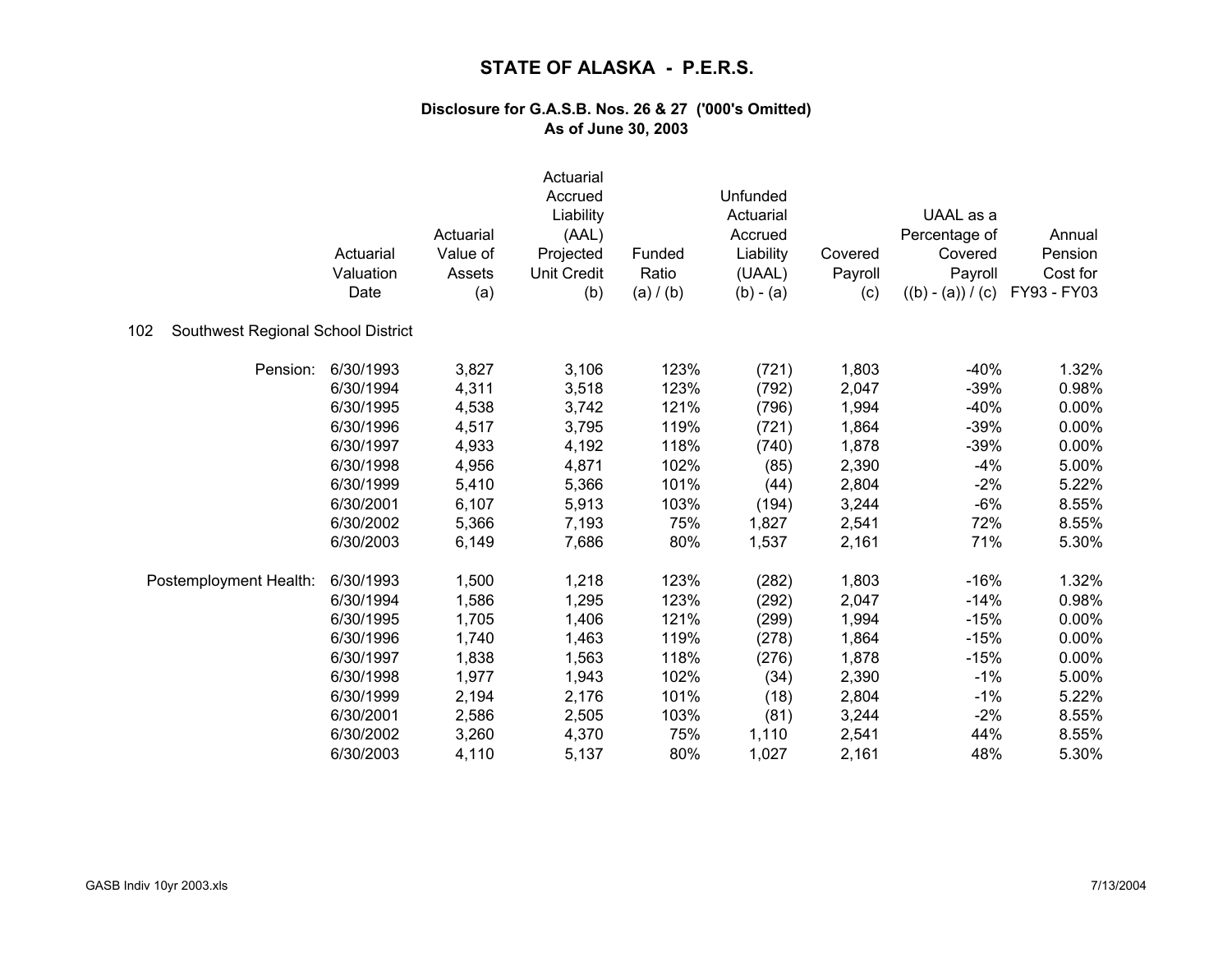|                                              | Actuarial<br>Valuation<br>Date | Actuarial<br>Value of<br>Assets<br>(a) | Actuarial<br>Accrued<br>Liability<br>(AAL)<br>Projected<br><b>Unit Credit</b><br>(b) | Funded<br>Ratio<br>(a) / (b) | Unfunded<br>Actuarial<br>Accrued<br>Liability<br>(UAAL)<br>$(b) - (a)$ | Covered<br>Payroll<br>(c) | UAAL as a<br>Percentage of<br>Covered<br>Payroll<br>$((b) - (a)) / (c)$ | Annual<br>Pension<br>Cost for<br>FY93 - FY03 |
|----------------------------------------------|--------------------------------|----------------------------------------|--------------------------------------------------------------------------------------|------------------------------|------------------------------------------------------------------------|---------------------------|-------------------------------------------------------------------------|----------------------------------------------|
| 103<br><b>Annette Island School District</b> |                                |                                        |                                                                                      |                              |                                                                        |                           |                                                                         |                                              |
| Pension:                                     | 6/30/1993                      | 1,536                                  | 1,290                                                                                | 119%                         | (246)                                                                  | 599                       | $-41%$                                                                  | 3.45%                                        |
|                                              | 6/30/1994                      | 1,629                                  | 1,391                                                                                | 117%                         | (238)                                                                  | 700                       | $-34%$                                                                  | 12.61%                                       |
|                                              | 6/30/1995                      | 1,933                                  | 1,592                                                                                | 121%                         | (341)                                                                  | 772                       | $-44%$                                                                  | 0.00%                                        |
|                                              | 6/30/1996                      | 2,010                                  | 1,521                                                                                | 132%                         | (489)                                                                  | 1,014                     | $-48%$                                                                  | 0.00%                                        |
|                                              | 6/30/1997                      | 2,429                                  | 1,806                                                                                | 134%                         | (623)                                                                  | 950                       | $-66%$                                                                  | 0.00%                                        |
|                                              | 6/30/1998                      | 2,639                                  | 2,048                                                                                | 129%                         | (591)                                                                  | 983                       | $-60%$                                                                  | 3.95%                                        |
|                                              | 6/30/1999                      | 2,752                                  | 2,151                                                                                | 128%                         | (601)                                                                  | 794                       | $-76%$                                                                  | 2.12%                                        |
|                                              | 6/30/2001                      | 2,940                                  | 2,448                                                                                | 120%                         | (492)                                                                  | 658                       | $-75%$                                                                  | 0.00%                                        |
|                                              | 6/30/2002                      | 2,372                                  | 2,630                                                                                | 90%                          | 258                                                                    | 1,117                     | 23%                                                                     | 0.00%                                        |
|                                              | 6/30/2003                      | 3,027                                  | 2,748                                                                                | 110%                         | (279)                                                                  | 397                       | $-70%$                                                                  | 0.00%                                        |
| Postemployment Health:                       | 6/30/1993                      | 602                                    | 506                                                                                  | 119%                         | (96)                                                                   | 599                       | $-16%$                                                                  | 3.45%                                        |
|                                              | 6/30/1994                      | 599                                    | 512                                                                                  | 117%                         | (87)                                                                   | 700                       | $-12%$                                                                  | 12.61%                                       |
|                                              | 6/30/1995                      | 726                                    | 598                                                                                  | 121%                         | (128)                                                                  | 772                       | $-17%$                                                                  | 0.00%                                        |
|                                              | 6/30/1996                      | 774                                    | 586                                                                                  | 132%                         | (188)                                                                  | 1,014                     | $-19%$                                                                  | 0.00%                                        |
|                                              | 6/30/1997                      | 905                                    | 673                                                                                  | 134%                         | (232)                                                                  | 950                       | $-24%$                                                                  | 0.00%                                        |
|                                              | 6/30/1998                      | 1,053                                  | 818                                                                                  | 129%                         | (235)                                                                  | 983                       | $-24%$                                                                  | 3.95%                                        |
|                                              | 6/30/1999                      | 1,116                                  | 872                                                                                  | 128%                         | (244)                                                                  | 794                       | $-31%$                                                                  | 2.12%                                        |
|                                              | 6/30/2001                      | 1,245                                  | 1,038                                                                                | 120%                         | (207)                                                                  | 658                       | $-31%$                                                                  | 0.00%                                        |
|                                              | 6/30/2002                      | 1,441                                  | 1,598                                                                                | 90%                          | 157                                                                    | 1,117                     | 14%                                                                     | 0.00%                                        |
|                                              | 6/30/2003                      | 2,023                                  | 1,837                                                                                | 110%                         | (186)                                                                  | 397                       | $-47%$                                                                  | 0.00%                                        |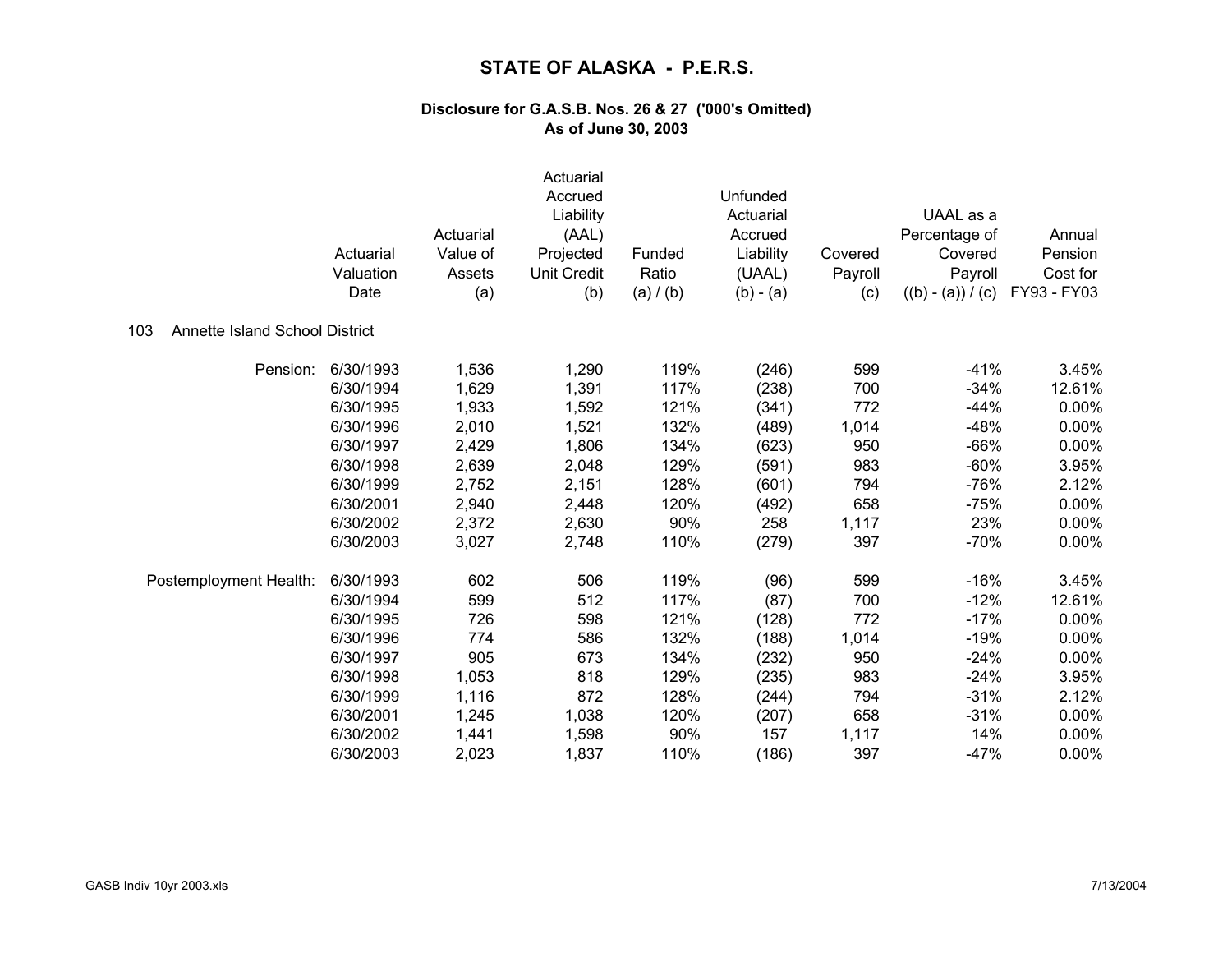|                                             | Actuarial<br>Valuation<br>Date | Actuarial<br>Value of<br>Assets<br>(a) | Actuarial<br>Accrued<br>Liability<br>(AAL)<br>Projected<br><b>Unit Credit</b><br>(b) | Funded<br>Ratio<br>(a) / (b) | Unfunded<br>Actuarial<br>Accrued<br>Liability<br>(UAAL)<br>$(b) - (a)$ | Covered<br>Payroll<br>(c) | UAAL as a<br>Percentage of<br>Covered<br>Payroll<br>$((b) - (a)) / (c)$ | Annual<br>Pension<br>Cost for<br>FY93 - FY03 |
|---------------------------------------------|--------------------------------|----------------------------------------|--------------------------------------------------------------------------------------|------------------------------|------------------------------------------------------------------------|---------------------------|-------------------------------------------------------------------------|----------------------------------------------|
| 104<br><b>Bering Strait School District</b> |                                |                                        |                                                                                      |                              |                                                                        |                           |                                                                         |                                              |
| Pension:                                    | 6/30/1993                      | 8,987                                  | 7,784                                                                                | 115%                         | (1,203)                                                                | 4,923                     | $-24%$                                                                  | 5.37%                                        |
|                                             | 6/30/1994                      | 10,100                                 | 8,638                                                                                | 117%                         | (1, 462)                                                               | 5,101                     | $-29%$                                                                  | 2.89%                                        |
|                                             | 6/30/1995                      | 11,510                                 | 9,310                                                                                | 124%                         | (2, 199)                                                               | 5,035                     | $-44%$                                                                  | 3.31%                                        |
|                                             | 6/30/1996                      | 12,831                                 | 9,705                                                                                | 132%                         | (3, 126)                                                               | 4,964                     | $-63%$                                                                  | 1.27%                                        |
|                                             | 6/30/1997                      | 14,005                                 | 10,727                                                                               | 131%                         | (3, 278)                                                               | 5,257                     | $-62%$                                                                  | 0.00%                                        |
|                                             | 6/30/1998                      | 14,472                                 | 11,927                                                                               | 121%                         | (2, 545)                                                               | 5,573                     | $-46%$                                                                  | 2.14%                                        |
|                                             | 6/30/1999                      | 15,765                                 | 13,056                                                                               | 121%                         | (2,709)                                                                | 5,718                     | $-47%$                                                                  | 2.50%                                        |
|                                             | 6/30/2001                      | 17,531                                 | 16,248                                                                               | 108%                         | (1, 283)                                                               | 6,406                     | $-20%$                                                                  | 2.97%                                        |
|                                             | 6/30/2002                      | 14,710                                 | 18,127                                                                               | 81%                          | 3,417                                                                  | 6,488                     | 53%                                                                     | 2.97%                                        |
|                                             | 6/30/2003                      | 16,401                                 | 18,750                                                                               | 87%                          | 2,349                                                                  | 5,977                     | 39%                                                                     | 3.82%                                        |
| Postemployment Health:                      | 6/30/1993                      | 3,522                                  | 3,051                                                                                | 115%                         | (471)                                                                  | 4,923                     | $-10%$                                                                  | 5.37%                                        |
|                                             | 6/30/1994                      | 3,716                                  | 3,178                                                                                | 117%                         | (538)                                                                  | 5,101                     | $-11%$                                                                  | 2.89%                                        |
|                                             | 6/30/1995                      | 4,325                                  | 3,499                                                                                | 124%                         | (827)                                                                  | 5,035                     | $-16%$                                                                  | 3.31%                                        |
|                                             | 6/30/1996                      | 4,945                                  | 3,740                                                                                | 132%                         | (1,205)                                                                | 4,964                     | $-24%$                                                                  | 1.27%                                        |
|                                             | 6/30/1997                      | 5,220                                  | 3,998                                                                                | 131%                         | (1, 222)                                                               | 5,257                     | $-23%$                                                                  | 0.00%                                        |
|                                             | 6/30/1998                      | 5,772                                  | 4,758                                                                                | 121%                         | (1,014)                                                                | 5,573                     | $-18%$                                                                  | 2.14%                                        |
|                                             | 6/30/1999                      | 6,391                                  | 5,293                                                                                | 121%                         | (1,098)                                                                | 5,718                     | $-19%$                                                                  | 2.50%                                        |
|                                             | 6/30/2001                      | 7,423                                  | 6,881                                                                                | 108%                         | (542)                                                                  | 6,406                     | $-8%$                                                                   | 2.97%                                        |
|                                             | 6/30/2002                      | 8,938                                  | 11,014                                                                               | 81%                          | 2,076                                                                  | 6,488                     | 32%                                                                     | 2.97%                                        |
|                                             | 6/30/2003                      | 10,962                                 | 12,532                                                                               | 87%                          | 1,570                                                                  | 5,977                     | 26%                                                                     | 3.82%                                        |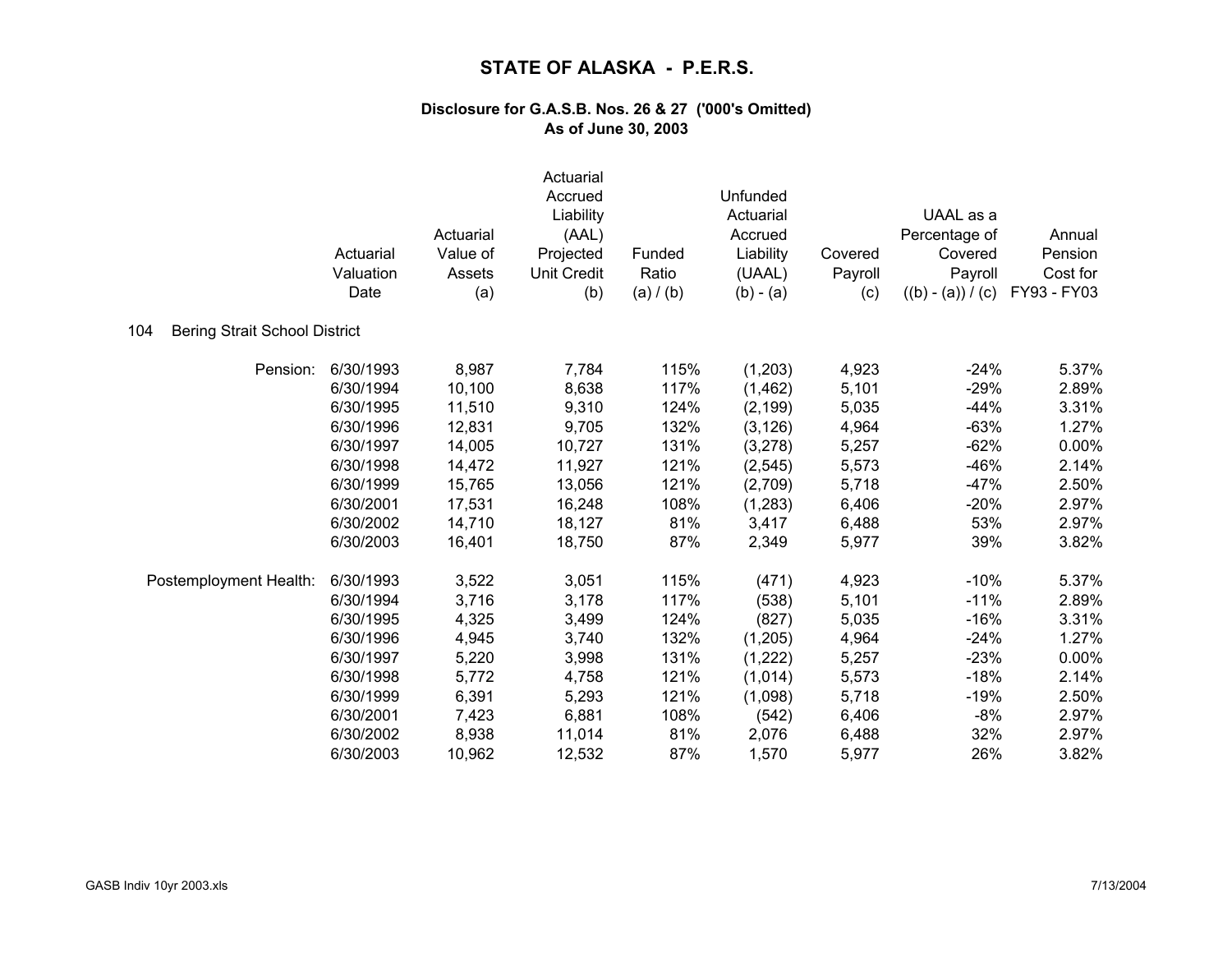|                                       | Actuarial<br>Valuation<br>Date | Actuarial<br>Value of<br>Assets<br>(a) | Actuarial<br>Accrued<br>Liability<br>(AAL)<br>Projected<br>Unit Credit<br>(b) | Funded<br>Ratio<br>(a) / (b) | Unfunded<br>Actuarial<br>Accrued<br>Liability<br>(UAAL)<br>$(b) - (a)$ | Covered<br>Payroll<br>(c) | UAAL as a<br>Percentage of<br>Covered<br>Payroll<br>$((b) - (a)) / (c)$ | Annual<br>Pension<br>Cost for<br>FY93 - FY03 |
|---------------------------------------|--------------------------------|----------------------------------------|-------------------------------------------------------------------------------|------------------------------|------------------------------------------------------------------------|---------------------------|-------------------------------------------------------------------------|----------------------------------------------|
| <b>Chatham School District</b><br>105 |                                |                                        |                                                                               |                              |                                                                        |                           |                                                                         |                                              |
| Pension:                              | 6/30/1993                      | 1,116                                  | 1,151                                                                         | 97%                          | 35                                                                     | 737                       | 5%                                                                      | 7.91%                                        |
|                                       | 6/30/1994                      | 1,254                                  | 1,222                                                                         | 103%                         | (32)                                                                   | 729                       | $-4%$                                                                   | 11.23%                                       |
|                                       | 6/30/1995                      | 1,606                                  | 1,412                                                                         | 114%                         | (195)                                                                  | 602                       | $-32%$                                                                  | 11.90%                                       |
|                                       | 6/30/1996                      | 1,700                                  | 1,453                                                                         | 117%                         | (247)                                                                  | 605                       | $-41%$                                                                  | 8.97%                                        |
|                                       | 6/30/1997                      | 1,900                                  | 1,667                                                                         | 114%                         | (233)                                                                  | 648                       | $-36%$                                                                  | 0.00%                                        |
|                                       | 6/30/1998                      | 1,970                                  | 1,979                                                                         | 100%                         | 9                                                                      | 682                       | 1%                                                                      | 4.86%                                        |
|                                       | 6/30/1999                      | 2,239                                  | 2,348                                                                         | 95%                          | 109                                                                    | 752                       | 14%                                                                     | 5.63%                                        |
|                                       | 6/30/2001                      | 2,851                                  | 2,473                                                                         | 115%                         | (378)                                                                  | 524                       | $-72%$                                                                  | 10.93%                                       |
|                                       | 6/30/2002                      | 2,306                                  | 3,103                                                                         | 74%                          | 797                                                                    | 632                       | 126%                                                                    | 10.93%                                       |
|                                       | 6/30/2003                      | 2,415                                  | 3,268                                                                         | 74%                          | 853                                                                    | 493                       | 173%                                                                    | 0.00%                                        |
| Postemployment Health:                | 6/30/1993                      | 437                                    | 451                                                                           | 97%                          | 14                                                                     | 737                       | 2%                                                                      | 7.91%                                        |
|                                       | 6/30/1994                      | 462                                    | 450                                                                           | 103%                         | (12)                                                                   | 729                       | $-2%$                                                                   | 11.23%                                       |
|                                       | 6/30/1995                      | 604                                    | 530                                                                           | 114%                         | (73)                                                                   | 602                       | $-12%$                                                                  | 11.90%                                       |
|                                       | 6/30/1996                      | 655                                    | 560                                                                           | 117%                         | (95)                                                                   | 605                       | $-16%$                                                                  | 8.97%                                        |
|                                       | 6/30/1997                      | 708                                    | 621                                                                           | 114%                         | (87)                                                                   | 648                       | $-13%$                                                                  | 0.00%                                        |
|                                       | 6/30/1998                      | 786                                    | 790                                                                           | 99%                          | 4                                                                      | 682                       | 1%                                                                      | 4.86%                                        |
|                                       | 6/30/1999                      | 908                                    | 952                                                                           | 95%                          | 44                                                                     | 752                       | 6%                                                                      | 5.63%                                        |
|                                       | 6/30/2001                      | 1,208                                  | 1,048                                                                         | 115%                         | (160)                                                                  | 524                       | $-31%$                                                                  | 10.93%                                       |
|                                       | 6/30/2002                      | 1,401                                  | 1,885                                                                         | 74%                          | 484                                                                    | 632                       | 77%                                                                     | 10.93%                                       |
|                                       | 6/30/2003                      | 1,614                                  | 2,184                                                                         | 74%                          | 570                                                                    | 493                       | 116%                                                                    | 0.00%                                        |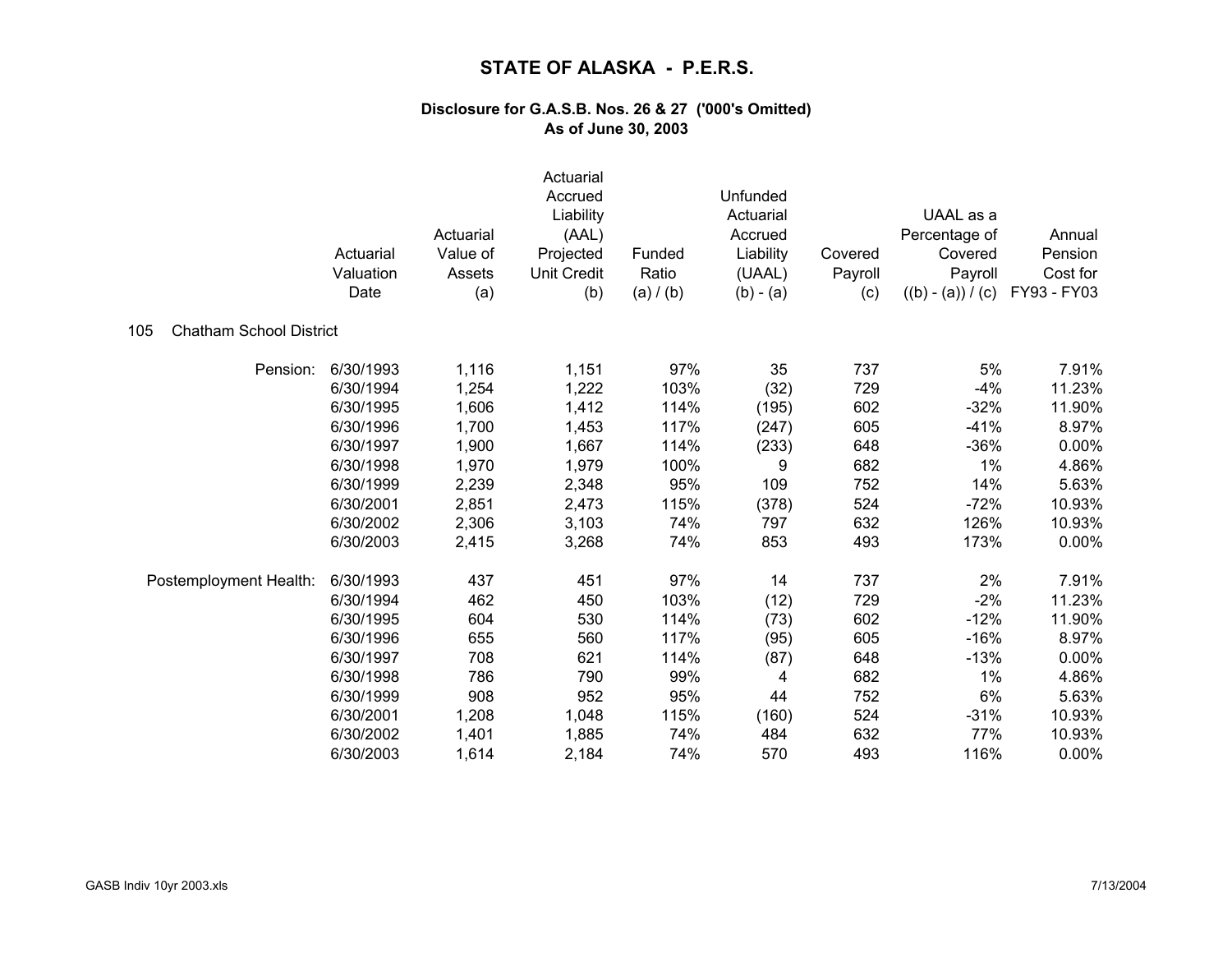|                                | Actuarial<br>Valuation<br>Date | Actuarial<br>Value of<br>Assets<br>(a) | Actuarial<br>Accrued<br>Liability<br>(AAL)<br>Projected<br><b>Unit Credit</b><br>(b) | Funded<br>Ratio<br>(a) / (b) | Unfunded<br>Actuarial<br>Accrued<br>Liability<br>(UAAL)<br>$(b) - (a)$ | Covered<br>Payroll<br>(c) | UAAL as a<br>Percentage of<br>Covered<br>Payroll<br>$((b) - (a)) / (c)$ | Annual<br>Pension<br>Cost for<br>FY93 - FY03 |
|--------------------------------|--------------------------------|----------------------------------------|--------------------------------------------------------------------------------------|------------------------------|------------------------------------------------------------------------|---------------------------|-------------------------------------------------------------------------|----------------------------------------------|
| 106<br>Alaska Municipal League |                                |                                        |                                                                                      |                              |                                                                        |                           |                                                                         |                                              |
| Pension:                       | 6/30/1993                      | 108                                    | 682                                                                                  | 16%                          | 574                                                                    | 332                       | 173%                                                                    | 31.35%                                       |
|                                | 6/30/1994                      | 76                                     | 714                                                                                  | 11%                          | 638                                                                    | 409                       | 156%                                                                    | 34.49%                                       |
|                                | 6/30/1995                      | 177                                    | 874                                                                                  | 20%                          | 698                                                                    | 488                       | 143%                                                                    | 33.36%                                       |
|                                | 6/30/1996                      | 77                                     | 731                                                                                  | 11%                          | 654                                                                    | 190                       | 345%                                                                    | 28.90%                                       |
|                                | 6/30/1997                      | 196                                    | 844                                                                                  | 23%                          | 648                                                                    | 242                       | 267%                                                                    | 23.77%                                       |
|                                | 6/30/1998                      | 297                                    | 877                                                                                  | 34%                          | 580                                                                    | 233                       | 249%                                                                    | 28.90%                                       |
|                                | 6/30/1999                      | 303                                    | 836                                                                                  | 36%                          | 533                                                                    | 250                       | 213%                                                                    | 33.90%                                       |
|                                | 6/30/2001                      | 510                                    | 964                                                                                  | 53%                          | 454                                                                    | 252                       | 180%                                                                    | 35.35%                                       |
|                                | 6/30/2002                      | 431                                    | 1,075                                                                                | 40%                          | 644                                                                    | 284                       | 227%                                                                    | 35.35%                                       |
|                                | 6/30/2003                      | 453                                    | 1,182                                                                                | 38%                          | 729                                                                    | 252                       | 289%                                                                    | 30.49%                                       |
| Postemployment Health:         | 6/30/1993                      | 42                                     | 267                                                                                  | 16%                          | 225                                                                    | 332                       | 68%                                                                     | 31.35%                                       |
|                                | 6/30/1994                      | 28                                     | 263                                                                                  | 11%                          | 235                                                                    | 409                       | 57%                                                                     | 34.49%                                       |
|                                | 6/30/1995                      | 66                                     | 329                                                                                  | 20%                          | 262                                                                    | 488                       | 54%                                                                     | 33.36%                                       |
|                                | 6/30/1996                      | 30                                     | 282                                                                                  | 11%                          | 252                                                                    | 190                       | 133%                                                                    | 28.90%                                       |
|                                | 6/30/1997                      | 73                                     | 314                                                                                  | 23%                          | 241                                                                    | 242                       | 100%                                                                    | 23.77%                                       |
|                                | 6/30/1998                      | 119                                    | 350                                                                                  | 34%                          | 231                                                                    | 233                       | 99%                                                                     | 28.90%                                       |
|                                | 6/30/1999                      | 123                                    | 340                                                                                  | 36%                          | 217                                                                    | 250                       | 87%                                                                     | 33.90%                                       |
|                                | 6/30/2001                      | 217                                    | 410                                                                                  | 53%                          | 193                                                                    | 252                       | 77%                                                                     | 35.35%                                       |
|                                | 6/30/2002                      | 262                                    | 653                                                                                  | 40%                          | 391                                                                    | 284                       | 138%                                                                    | 35.35%                                       |
|                                | 6/30/2003                      | 303                                    | 790                                                                                  | 38%                          | 487                                                                    | 252                       | 193%                                                                    | 30.49%                                       |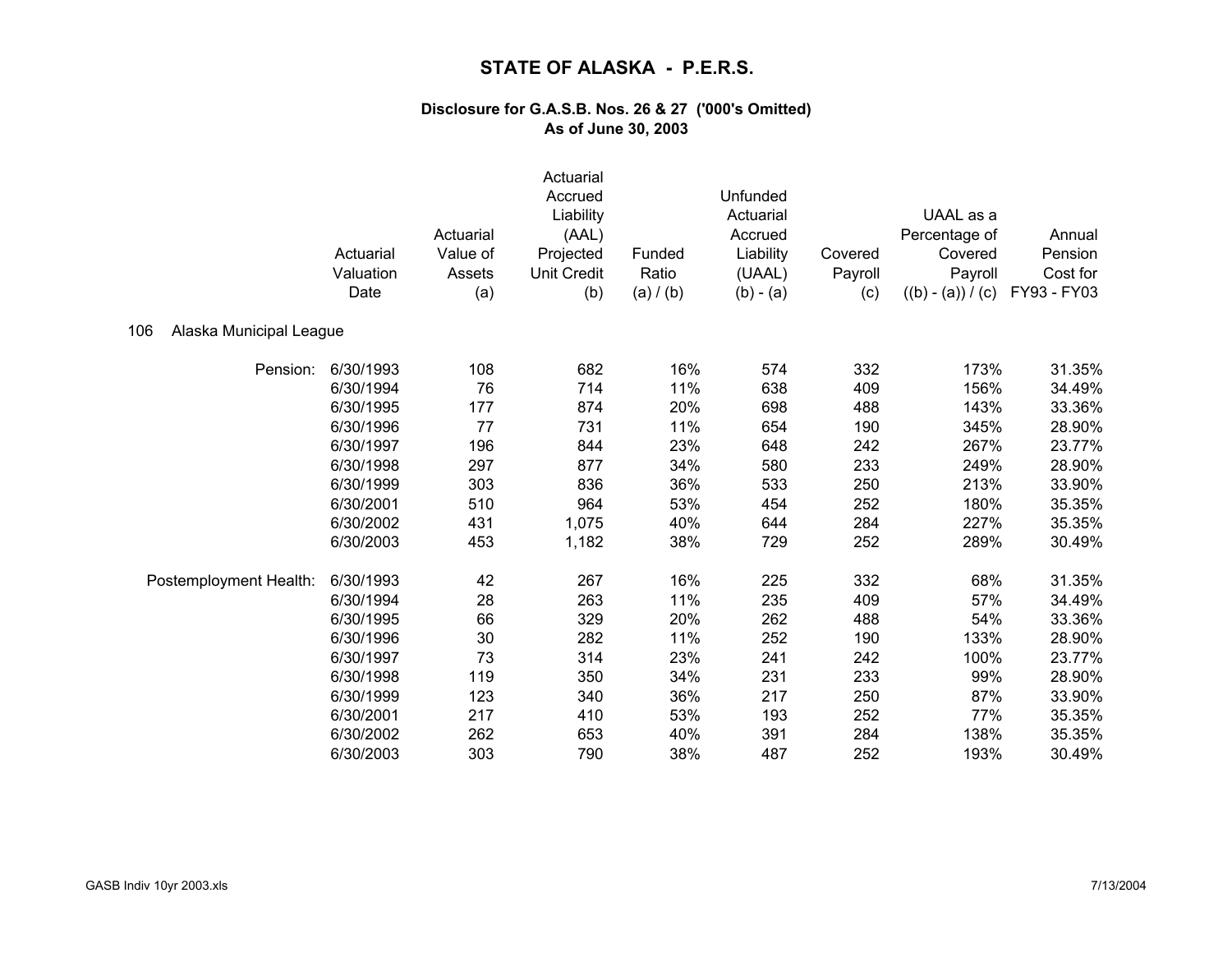|                        | Actuarial<br>Valuation<br>Date | Actuarial<br>Value of<br>Assets<br>(a) | Actuarial<br>Accrued<br>Liability<br>(AAL)<br>Projected<br><b>Unit Credit</b><br>(b) | Funded<br>Ratio<br>(a) / (b) | Unfunded<br>Actuarial<br>Accrued<br>Liability<br>(UAAL)<br>$(b) - (a)$ | Covered<br>Payroll<br>(c) | UAAL as a<br>Percentage of<br>Covered<br>Payroll<br>$((b) - (a)) / (c)$ | Annual<br>Pension<br>Cost for<br>FY93 - FY03 |
|------------------------|--------------------------------|----------------------------------------|--------------------------------------------------------------------------------------|------------------------------|------------------------------------------------------------------------|---------------------------|-------------------------------------------------------------------------|----------------------------------------------|
| Valdez, City of<br>107 |                                |                                        |                                                                                      |                              |                                                                        |                           |                                                                         |                                              |
| Pension:               | 6/30/1993                      | 11,479                                 | 11,006                                                                               | 104%                         | (473)                                                                  | 4,989                     | $-9%$                                                                   | 7.06%                                        |
|                        | 6/30/1994                      | 12,899                                 | 12,500                                                                               | 103%                         | (399)                                                                  | 4,764                     | $-8%$                                                                   | 9.59%                                        |
|                        | 6/30/1995                      | 14,408                                 | 13,995                                                                               | 103%                         | (412)                                                                  | 4,869                     | $-8%$                                                                   | 8.19%                                        |
|                        | 6/30/1996                      | 15,340                                 | 13,402                                                                               | 114%                         | (1,937)                                                                | 4,539                     | $-43%$                                                                  | 7.71%                                        |
|                        | 6/30/1997                      | 19,338                                 | 15,623                                                                               | 124%                         | (3,715)                                                                | 4,201                     | $-88%$                                                                  | 4.01%                                        |
|                        | 6/30/1998                      | 20,189                                 | 17,011                                                                               | 119%                         | (3, 178)                                                               | 4,323                     | $-74%$                                                                  | 4.62%                                        |
|                        | 6/30/1999                      | 21,236                                 | 18,071                                                                               | 118%                         | (3, 165)                                                               | 4,359                     | $-73%$                                                                  | 0.00%                                        |
|                        | 6/30/2001                      | 23,928                                 | 22,592                                                                               | 106%                         | (1, 336)                                                               | 4,758                     | $-28%$                                                                  | 0.61%                                        |
|                        | 6/30/2002                      | 19,790                                 | 25,276                                                                               | 78%                          | 5,486                                                                  | 4,522                     | 121%                                                                    | 0.61%                                        |
|                        | 6/30/2003                      | 18,821                                 | 25,409                                                                               | 74%                          | 6,588                                                                  | 4,808                     | 137%                                                                    | 3.91%                                        |
| Postemployment Health: | 6/30/1993                      | 4,499                                  | 4,314                                                                                | 104%                         | (185)                                                                  | 4,989                     | $-4%$                                                                   | 7.06%                                        |
|                        | 6/30/1994                      | 4,747                                  | 4,600                                                                                | 103%                         | (147)                                                                  | 4,764                     | $-3%$                                                                   | 9.59%                                        |
|                        | 6/30/1995                      | 5,414                                  | 5,260                                                                                | 103%                         | (155)                                                                  | 4,869                     | $-3%$                                                                   | 8.19%                                        |
|                        | 6/30/1996                      | 5,911                                  | 5,165                                                                                | 114%                         | (747)                                                                  | 4,539                     | $-16%$                                                                  | 7.71%                                        |
|                        | 6/30/1997                      | 7,208                                  | 5,823                                                                                | 124%                         | (1, 385)                                                               | 4,201                     | $-33%$                                                                  | 4.01%                                        |
|                        | 6/30/1998                      | 8,053                                  | 6,785                                                                                | 119%                         | (1, 268)                                                               | 4,323                     | $-29%$                                                                  | 4.62%                                        |
|                        | 6/30/1999                      | 8,609                                  | 7,327                                                                                | 117%                         | (1,282)                                                                | 4,359                     | $-29%$                                                                  | 0.00%                                        |
|                        | 6/30/2001                      | 10,132                                 | 9,565                                                                                | 106%                         | (567)                                                                  | 4,758                     | $-12%$                                                                  | 0.61%                                        |
|                        | 6/30/2002                      | 12,024                                 | 15,357                                                                               | 78%                          | 3,333                                                                  | 4,522                     | 74%                                                                     | 0.61%                                        |
|                        | 6/30/2003                      | 12,579                                 | 16,982                                                                               | 74%                          | 4,403                                                                  | 4,808                     | 92%                                                                     | 3.91%                                        |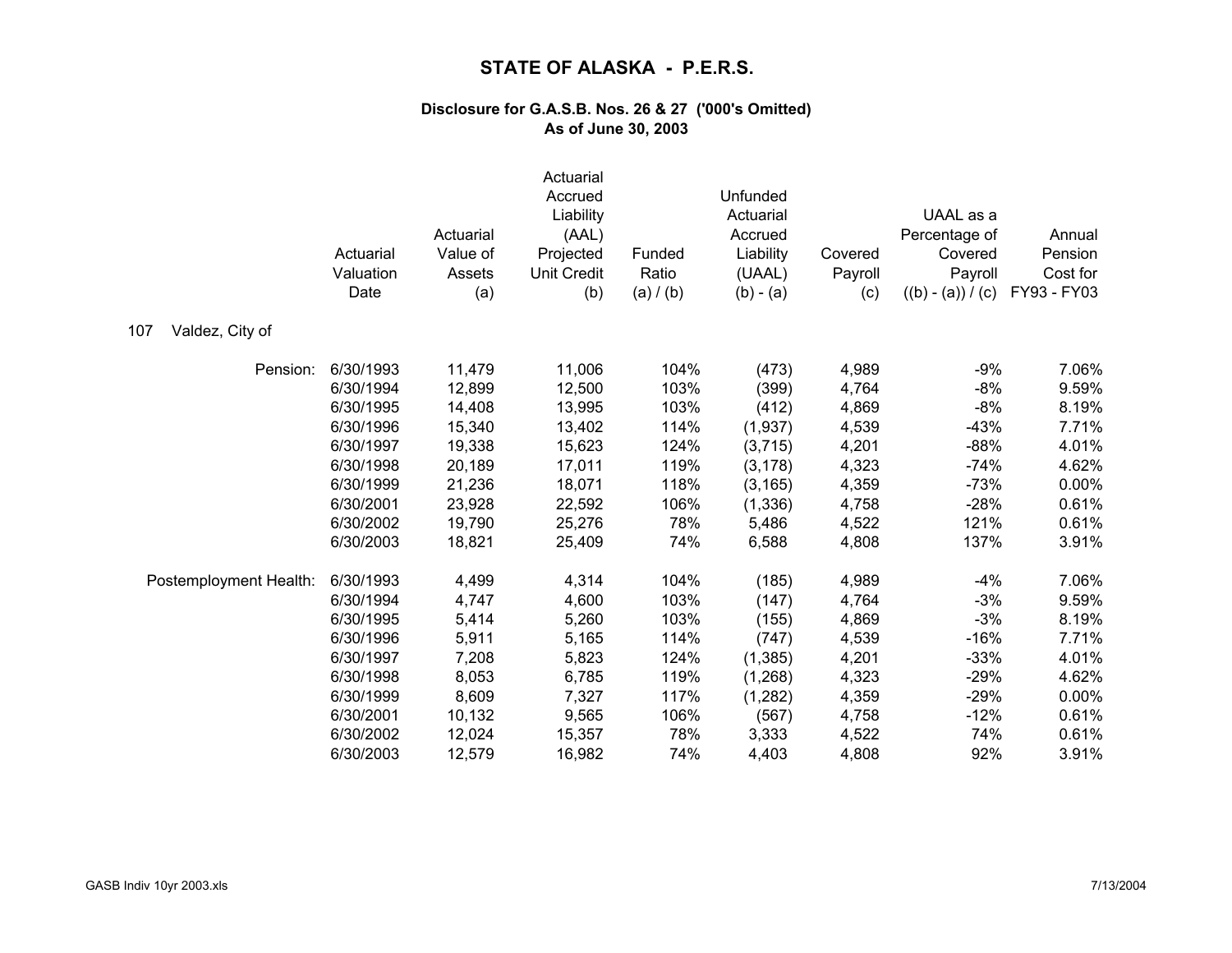|                                       | Actuarial<br>Valuation<br>Date | Actuarial<br>Value of<br>Assets<br>(a) | Actuarial<br>Accrued<br>Liability<br>(AAL)<br>Projected<br>Unit Credit<br>(b) | Funded<br>Ratio<br>(a) / (b) | Unfunded<br>Actuarial<br>Accrued<br>Liability<br>(UAAL)<br>$(b) - (a)$ | Covered<br>Payroll<br>(c) | UAAL as a<br>Percentage of<br>Covered<br>Payroll<br>$((b) - (a)) / (c)$ | Annual<br>Pension<br>Cost for<br>FY93 - FY03 |
|---------------------------------------|--------------------------------|----------------------------------------|-------------------------------------------------------------------------------|------------------------------|------------------------------------------------------------------------|---------------------------|-------------------------------------------------------------------------|----------------------------------------------|
| Juneau Borough School District<br>108 |                                |                                        |                                                                               |                              |                                                                        |                           |                                                                         |                                              |
| Pension:                              | 6/30/1993                      | 11,987                                 | 12,676                                                                        | 95%                          | 688                                                                    | 6,192                     | 11%                                                                     | 12.73%                                       |
|                                       | 6/30/1994                      | 13,829                                 | 14,500                                                                        | 95%                          | 671                                                                    | 6,702                     | 10%                                                                     | 12.24%                                       |
|                                       | 6/30/1995                      | 15,477                                 | 15,888                                                                        | 97%                          | 411                                                                    | 7,064                     | 6%                                                                      | 12.71%                                       |
|                                       | 6/30/1996                      | 17,379                                 | 16,355                                                                        | 106%                         | (1,024)                                                                | 7,582                     | $-14%$                                                                  | 11.55%                                       |
|                                       | 6/30/1997                      | 20,264                                 | 19,060                                                                        | 106%                         | (1,203)                                                                | 7,741                     | $-16%$                                                                  | 7.40%                                        |
|                                       | 6/30/1998                      | 22,164                                 | 21,567                                                                        | 103%                         | (597)                                                                  | 7,813                     | $-8%$                                                                   | 8.19%                                        |
|                                       | 6/30/1999                      | 23,044                                 | 22,753                                                                        | 101%                         | (291)                                                                  | 8,784                     | $-3%$                                                                   | 8.05%                                        |
|                                       | 6/30/2001                      | 26,742                                 | 27,356                                                                        | 98%                          | 614                                                                    | 7,775                     | 8%                                                                      | 8.76%                                        |
|                                       | 6/30/2002                      | 22,154                                 | 31,164                                                                        | 71%                          | 9,010                                                                  | 8,243                     | 109%                                                                    | 8.76%                                        |
|                                       | 6/30/2003                      | 22,855                                 | 32,712                                                                        | 70%                          | 9,857                                                                  | 8,465                     | 116%                                                                    | 7.93%                                        |
| Postemployment Health:                | 6/30/1993                      | 4,699                                  | 4,968                                                                         | 95%                          | 270                                                                    | 6,192                     | 4%                                                                      | 12.73%                                       |
|                                       | 6/30/1994                      | 5,089                                  | 5,336                                                                         | 95%                          | 247                                                                    | 6,702                     | 4%                                                                      | 12.24%                                       |
|                                       | 6/30/1995                      | 5,816                                  | 5,971                                                                         | 97%                          | 155                                                                    | 7,064                     | 2%                                                                      | 12.71%                                       |
|                                       | 6/30/1996                      | 6,697                                  | 6,302                                                                         | 106%                         | (395)                                                                  | 7,582                     | $-5%$                                                                   | 11.55%                                       |
|                                       | 6/30/1997                      | 7,552                                  | 7,104                                                                         | 106%                         | (449)                                                                  | 7,741                     | $-6%$                                                                   | 7.40%                                        |
|                                       | 6/30/1998                      | 8,840                                  | 8,602                                                                         | 103%                         | (238)                                                                  | 7,813                     | $-3%$                                                                   | 8.19%                                        |
|                                       | 6/30/1999                      | 9,342                                  | 9,224                                                                         | 101%                         | (118)                                                                  | 8,784                     | $-1%$                                                                   | 8.05%                                        |
|                                       | 6/30/2001                      | 11,323                                 | 11,583                                                                        | 98%                          | 260                                                                    | 7,775                     | 3%                                                                      | 8.76%                                        |
|                                       | 6/30/2002                      | 13,461                                 | 18,935                                                                        | 71%                          | 5,474                                                                  | 8,243                     | 66%                                                                     | 8.76%                                        |
|                                       | 6/30/2003                      | 15,275                                 | 21,863                                                                        | 70%                          | 6,588                                                                  | 8,465                     | 78%                                                                     | 7.93%                                        |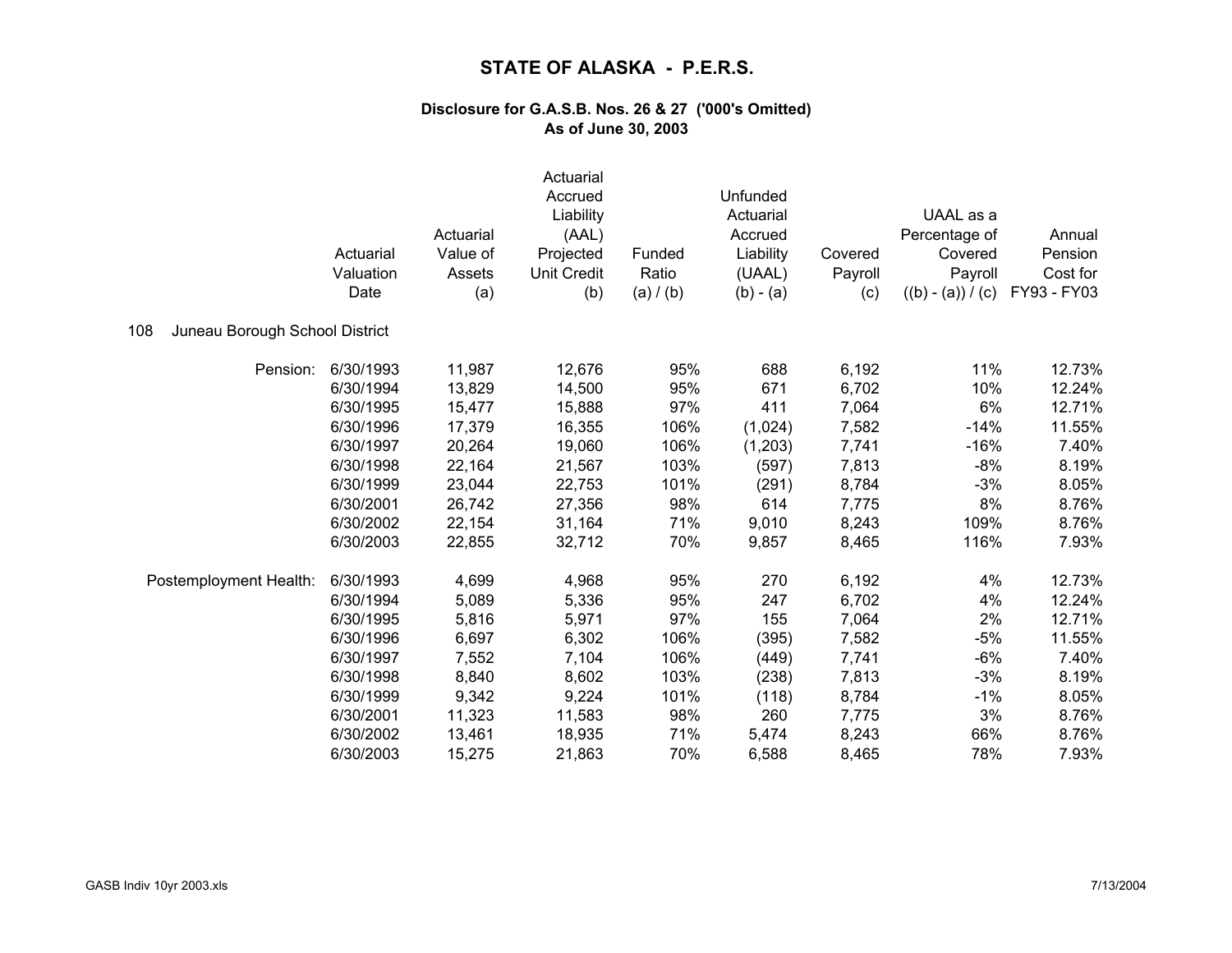|                                  | Actuarial<br>Valuation | Actuarial<br>Value of<br>Assets | Actuarial<br>Accrued<br>Liability<br>(AAL)<br>Projected<br><b>Unit Credit</b> | Funded<br>Ratio | Unfunded<br>Actuarial<br>Accrued<br>Liability<br>(UAAL) | Covered<br>Payroll | UAAL as a<br>Percentage of<br>Covered<br>Payroll | Annual<br>Pension<br>Cost for |
|----------------------------------|------------------------|---------------------------------|-------------------------------------------------------------------------------|-----------------|---------------------------------------------------------|--------------------|--------------------------------------------------|-------------------------------|
|                                  | Date                   | (a)                             | (b)                                                                           | (a) / (b)       | $(b) - (a)$                                             | (c)                | $((b) - (a)) / (c)$                              | FY93 - FY03                   |
| 109<br>Matanuska-Susitna Borough |                        |                                 |                                                                               |                 |                                                         |                    |                                                  |                               |
| Pension:                         | 6/30/1993              | 15,625                          | 12,089                                                                        | 129%            | (3,537)                                                 | 5,521              | $-64%$                                           | 10.69%                        |
|                                  | 6/30/1994              | 17,749                          | 14,229                                                                        | 125%            | (3,520)                                                 | 5,450              | $-65%$                                           | 11.20%                        |
|                                  | 6/30/1995              | 19,501                          | 15,211                                                                        | 128%            | (4,290)                                                 | 5,927              | $-72%$                                           | 11.58%                        |
|                                  | 6/30/1996              | 21,236                          | 15,156                                                                        | 140%            | (6,080)                                                 | 6,075              | $-100%$                                          | 11.09%                        |
|                                  | 6/30/1997              | 24,229                          | 17,845                                                                        | 136%            | (6, 384)                                                | 6,594              | $-97%$                                           | 6.59%                         |
|                                  | 6/30/1998              | 25,367                          | 19,967                                                                        | 127%            | (5,400)                                                 | 6,827              | $-79%$                                           | 7.65%                         |
|                                  | 6/30/1999              | 27,011                          | 21,223                                                                        | 127%            | (5,788)                                                 | 7,306              | $-79%$                                           | 6.40%                         |
|                                  | 6/30/2001              | 31,142                          | 26,153                                                                        | 119%            | (4,989)                                                 | 8,063              | $-62%$                                           | 7.85%                         |
|                                  | 6/30/2002              | 26,502                          | 29,501                                                                        | 90%             | 2,999                                                   | 8,776              | 34%                                              | 7.85%                         |
|                                  | 6/30/2003              | 30,235                          | 31,180                                                                        | 97%             | 945                                                     | 8,941              | 11%                                              | 5.99%                         |
| Postemployment Health:           | 6/30/1993              | 6,125                           | 4,738                                                                         | 129%            | (1, 386)                                                | 5,521              | $-25%$                                           | 10.69%                        |
|                                  | 6/30/1994              | 6,531                           | 5,236                                                                         | 125%            | (1,295)                                                 | 5,450              | $-24%$                                           | 11.20%                        |
|                                  | 6/30/1995              | 7,329                           | 5,717                                                                         | 128%            | (1,612)                                                 | 5,927              | $-27%$                                           | 11.58%                        |
|                                  | 6/30/1996              | 8,183                           | 5,840                                                                         | 140%            | (2, 343)                                                | 6,075              | $-39%$                                           | 11.09%                        |
|                                  | 6/30/1997              | 9,030                           | 6,651                                                                         | 136%            | (2,379)                                                 | 6,594              | $-36%$                                           | 6.59%                         |
|                                  | 6/30/1998              | 10,118                          | 7,964                                                                         | 127%            | (2, 154)                                                | 6,827              | $-32%$                                           | 7.65%                         |
|                                  | 6/30/1999              | 10,951                          | 8,604                                                                         | 127%            | (2, 347)                                                | 7,306              | $-32%$                                           | 6.40%                         |
|                                  | 6/30/2001              | 13,186                          | 11,074                                                                        | 119%            | (2, 112)                                                | 8,063              | $-26%$                                           | 7.85%                         |
|                                  | 6/30/2002              | 16,102                          | 17,924                                                                        | 90%             | 1,822                                                   | 8,776              | 21%                                              | 7.85%                         |
|                                  | 6/30/2003              | 20,208                          | 20,839                                                                        | 97%             | 631                                                     | 8,941              | 7%                                               | 5.99%                         |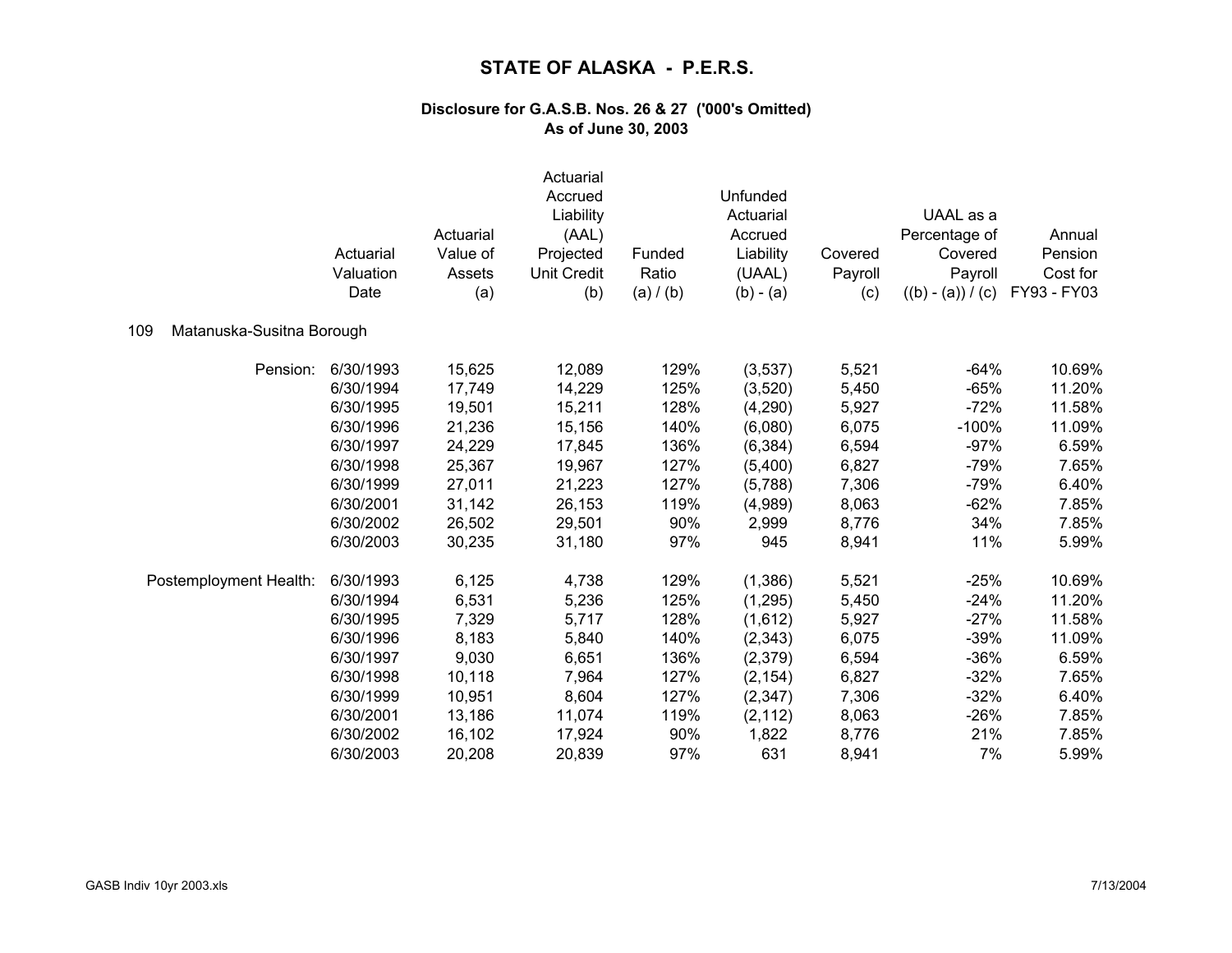|                                                  | Actuarial<br>Valuation<br>Date | Actuarial<br>Value of<br>Assets<br>(a) | Actuarial<br>Accrued<br>Liability<br>(AAL)<br>Projected<br><b>Unit Credit</b><br>(b) | Funded<br>Ratio<br>(a) / (b) | Unfunded<br>Actuarial<br>Accrued<br>Liability<br>(UAAL)<br>$(b) - (a)$ | Covered<br>Payroll<br>(c) | UAAL as a<br>Percentage of<br>Covered<br>Payroll<br>$((b) - (a)) / (c)$ | Annual<br>Pension<br>Cost for<br>FY93 - FY03 |
|--------------------------------------------------|--------------------------------|----------------------------------------|--------------------------------------------------------------------------------------|------------------------------|------------------------------------------------------------------------|---------------------------|-------------------------------------------------------------------------|----------------------------------------------|
| Matanuska-Susitna Borough School District<br>110 |                                |                                        |                                                                                      |                              |                                                                        |                           |                                                                         |                                              |
| Pension:                                         | 6/30/1993                      | 19,976                                 | 23,919                                                                               | 84%                          | 3,943                                                                  | 12,358                    | 32%                                                                     | 10.69%                                       |
|                                                  | 6/30/1994                      | 22,820                                 | 27,498                                                                               | 83%                          | 4,678                                                                  | 13,466                    | 35%                                                                     | 11.20%                                       |
|                                                  | 6/30/1995                      | 26,509                                 | 30,724                                                                               | 86%                          | 4,215                                                                  | 14,018                    | 30%                                                                     | 11.58%                                       |
|                                                  | 6/30/1996                      | 29,392                                 | 31,670                                                                               | 93%                          | 2,278                                                                  | 15,076                    | 15%                                                                     | 11.09%                                       |
|                                                  | 6/30/1997                      | 35,232                                 | 35,529                                                                               | 99%                          | 296                                                                    | 14,070                    | 2%                                                                      | 6.59%                                        |
|                                                  | 6/30/1998                      | 39,080                                 | 42,168                                                                               | 93%                          | 3,088                                                                  | 15,643                    | 20%                                                                     | 7.65%                                        |
|                                                  | 6/30/1999                      | 41,128                                 | 44,411                                                                               | 93%                          | 3,283                                                                  | 16,783                    | 20%                                                                     | 6.40%                                        |
|                                                  | 6/30/2001                      | 49,792                                 | 53,236                                                                               | 94%                          | 3,444                                                                  | 16,586                    | 21%                                                                     | 7.85%                                        |
|                                                  | 6/30/2002                      | 42,054                                 | 63,760                                                                               | 66%                          | 21,706                                                                 | 17,631                    | 123%                                                                    | 7.85%                                        |
|                                                  | 6/30/2003                      | 45,340                                 | 68,486                                                                               | 66%                          | 23,146                                                                 | 18,637                    | 124%                                                                    | 5.99%                                        |
| Postemployment Health:                           | 6/30/1993                      | 7,830                                  | 9,376                                                                                | 84%                          | 1,546                                                                  | 12,358                    | 13%                                                                     | 10.69%                                       |
|                                                  | 6/30/1994                      | 8,397                                  | 10,119                                                                               | 83%                          | 1,722                                                                  | 13,466                    | 13%                                                                     | 11.20%                                       |
|                                                  | 6/30/1995                      | 9,962                                  | 11,546                                                                               | 86%                          | 1,584                                                                  | 14,018                    | 11%                                                                     | 11.58%                                       |
|                                                  | 6/30/1996                      | 11,326                                 | 12,204                                                                               | 93%                          | 878                                                                    | 15,076                    | 6%                                                                      | 11.09%                                       |
|                                                  | 6/30/1997                      | 13,132                                 | 13,242                                                                               | 99%                          | 111                                                                    | 14,070                    | $1\%$                                                                   | 6.59%                                        |
|                                                  | 6/30/1998                      | 15,586                                 | 16,818                                                                               | 93%                          | 1,232                                                                  | 15,643                    | 8%                                                                      | 7.65%                                        |
|                                                  | 6/30/1999                      | 16,673                                 | 18,005                                                                               | 93%                          | 1,332                                                                  | 16,783                    | 8%                                                                      | 6.40%                                        |
|                                                  | 6/30/2001                      | 21,083                                 | 22,540                                                                               | 94%                          | 1,457                                                                  | 16,586                    | 9%                                                                      | 7.85%                                        |
|                                                  | 6/30/2002                      | 25,551                                 | 38,740                                                                               | 66%                          | 13,189                                                                 | 17,631                    | 75%                                                                     | 7.85%                                        |
|                                                  | 6/30/2003                      | 30,303                                 | 45,773                                                                               | 66%                          | 15,470                                                                 | 18,637                    | 83%                                                                     | 5.99%                                        |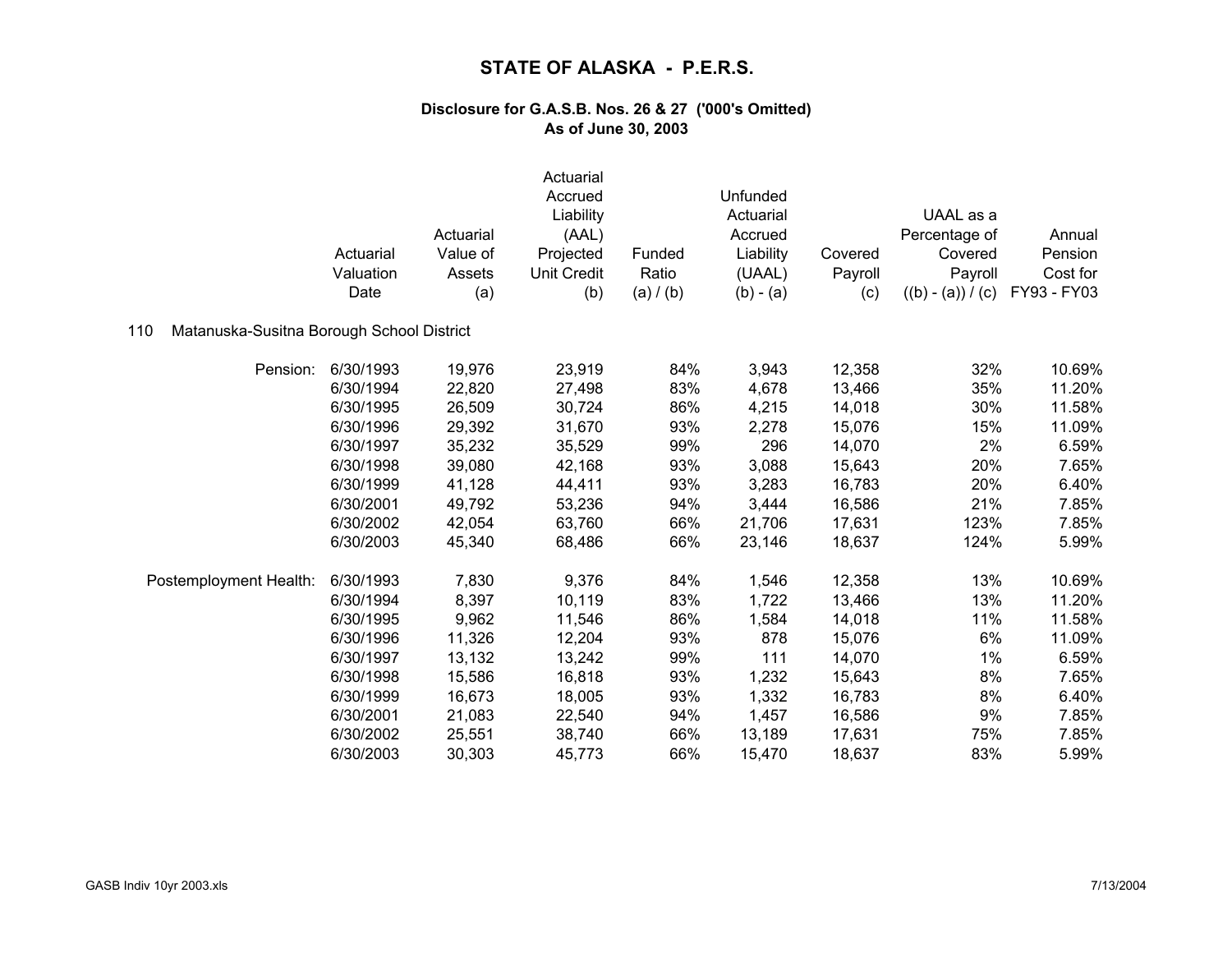|                                  | Actuarial<br>Valuation<br>Date | Actuarial<br>Value of<br>Assets<br>(a) | Actuarial<br>Accrued<br>Liability<br>(AAL)<br>Projected<br><b>Unit Credit</b><br>(b) | Funded<br>Ratio<br>(a) / (b) | Unfunded<br>Actuarial<br>Accrued<br>Liability<br>(UAAL)<br>$(b) - (a)$ | Covered<br>Payroll<br>(c) | UAAL as a<br>Percentage of<br>Covered<br>Payroll<br>$((b) - (a)) / (c)$ | Annual<br>Pension<br>Cost for<br>FY93 - FY03 |
|----------------------------------|--------------------------------|----------------------------------------|--------------------------------------------------------------------------------------|------------------------------|------------------------------------------------------------------------|---------------------------|-------------------------------------------------------------------------|----------------------------------------------|
| 111<br>Anchorage School District |                                |                                        |                                                                                      |                              |                                                                        |                           |                                                                         |                                              |
| Pension:                         | 6/30/1993                      | 138,875                                | 143,630                                                                              | 97%                          | 4,755                                                                  | 49,816                    | 10%                                                                     | 14.64%                                       |
|                                  | 6/30/1994                      | 154,079                                | 159,545                                                                              | 97%                          | 5,467                                                                  | 51,800                    | 11%                                                                     | 14.68%                                       |
|                                  | 6/30/1995                      | 161,832                                | 169,408                                                                              | 96%                          | 7,576                                                                  | 52,706                    | 14%                                                                     | 12.51%                                       |
|                                  | 6/30/1996                      | 177,247                                | 172,510                                                                              | 103%                         | (4,737)                                                                | 53,523                    | $-9%$                                                                   | 11.61%                                       |
|                                  | 6/30/1997                      | 191,676                                | 187,638                                                                              | 102%                         | (4,038)                                                                | 53,957                    | $-7%$                                                                   | 8.43%                                        |
|                                  | 6/30/1998                      | 210,519                                | 209,487                                                                              | 100%                         | (1,032)                                                                | 57,001                    | $-2%$                                                                   | 8.77%                                        |
|                                  | 6/30/1999                      | 215,047                                | 215,888                                                                              | 100%                         | 841                                                                    | 64,342                    | 1%                                                                      | 9.00%                                        |
|                                  | 6/30/2001                      | 245,817                                | 258,427                                                                              | 95%                          | 12,610                                                                 | 72,422                    | 17%                                                                     | 9.35%                                        |
|                                  | 6/30/2002                      | 207,488                                | 284,004                                                                              | 73%                          | 76,516                                                                 | 64,634                    | 118%                                                                    | 9.35%                                        |
|                                  | 6/30/2003                      | 206,826                                | 293,796                                                                              | 70%                          | 86,970                                                                 | 70,720                    | 123%                                                                    | 9.25%                                        |
| Postemployment Health:           | 6/30/1993                      | 54,434                                 | 56,298                                                                               | 97%                          | 1,864                                                                  | 49,816                    | 4%                                                                      | 14.64%                                       |
|                                  | 6/30/1994                      | 56,696                                 | 58,708                                                                               | 97%                          | 2,011                                                                  | 51,800                    | 4%                                                                      | 14.68%                                       |
|                                  | 6/30/1995                      | 60,818                                 | 63,665                                                                               | 96%                          | 2,847                                                                  | 52,706                    | 5%                                                                      | 12.51%                                       |
|                                  | 6/30/1996                      | 68,304                                 | 66,478                                                                               | 103%                         | (1,826)                                                                | 53,523                    | $-3%$                                                                   | 11.61%                                       |
|                                  | 6/30/1997                      | 71,439                                 | 69,934                                                                               | 102%                         | (1,505)                                                                | 53,957                    | $-3%$                                                                   | 8.43%                                        |
|                                  | 6/30/1998                      | 83,958                                 | 83,547                                                                               | 100%                         | (411)                                                                  | 57,001                    | $-1%$                                                                   | 8.77%                                        |
|                                  | 6/30/1999                      | 87,178                                 | 87,520                                                                               | 100%                         | 342                                                                    | 64,342                    | 1%                                                                      | 9.00%                                        |
|                                  | 6/30/2001                      | 104,079                                | 109,418                                                                              | 95%                          | 5,339                                                                  | 72,422                    | 7%                                                                      | 9.35%                                        |
|                                  | 6/30/2003                      | 138,235                                | 196,363                                                                              | 70%                          | 58,128                                                                 | 70,720                    | 82%                                                                     | 9.25%                                        |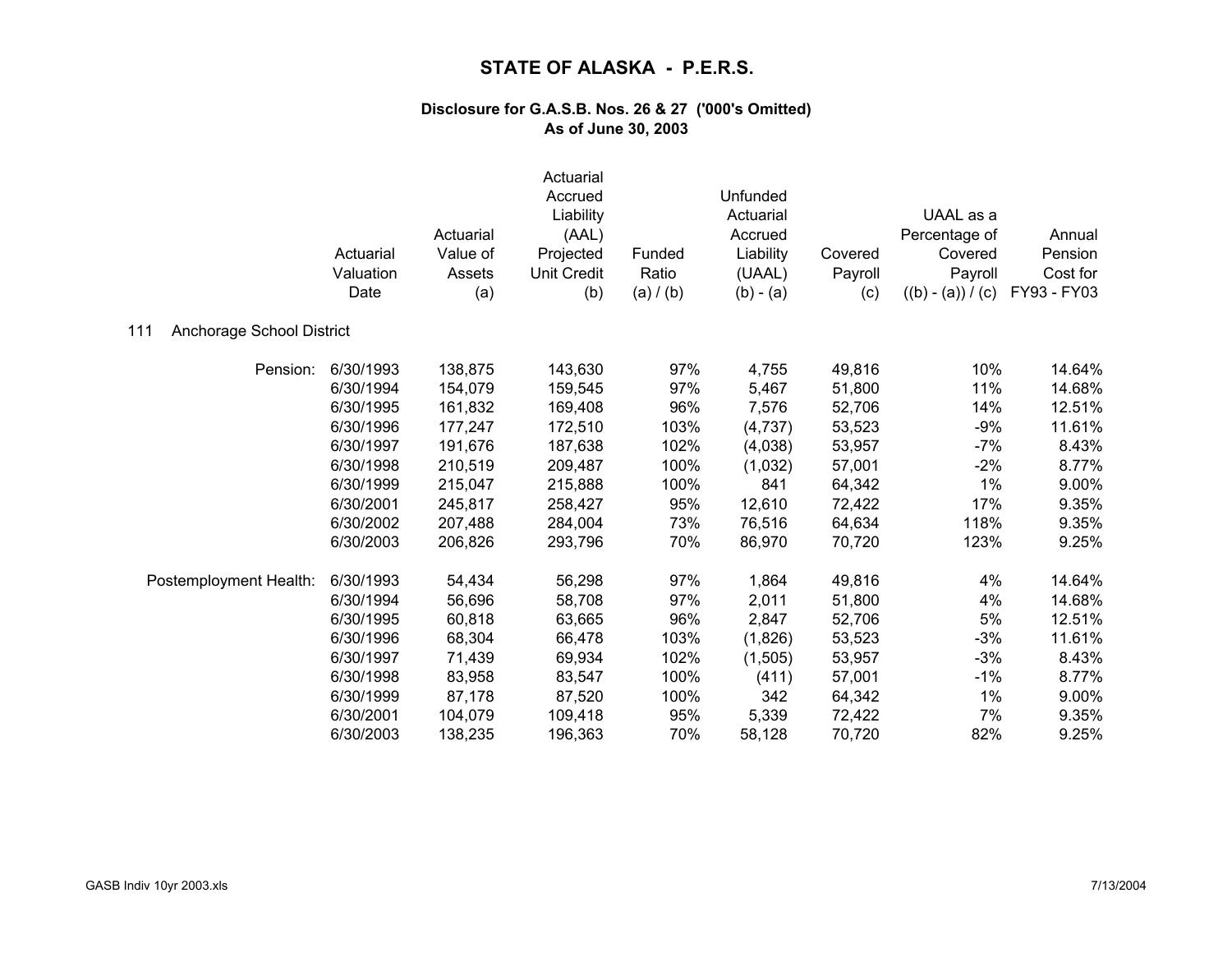|                                            | Actuarial<br>Valuation<br>Date | Actuarial<br>Value of<br>Assets<br>(a) | Actuarial<br>Accrued<br>Liability<br>(AAL)<br>Projected<br><b>Unit Credit</b><br>(b) | Funded<br>Ratio<br>(a) / (b) | Unfunded<br>Actuarial<br>Accrued<br>Liability<br>(UAAL)<br>$(b) - (a)$ | Covered<br>Payroll<br>(c) | UAAL as a<br>Percentage of<br>Covered<br>Payroll<br>$((b) - (a)) / (c)$ | Annual<br>Pension<br>Cost for<br>FY93 - FY03 |
|--------------------------------------------|--------------------------------|----------------------------------------|--------------------------------------------------------------------------------------|------------------------------|------------------------------------------------------------------------|---------------------------|-------------------------------------------------------------------------|----------------------------------------------|
| <b>Copper River School District</b><br>112 |                                |                                        |                                                                                      |                              |                                                                        |                           |                                                                         |                                              |
| Pension:                                   | 6/30/1993                      | 2,006                                  | 1,813                                                                                | 111%                         | (193)                                                                  | 802                       | $-24%$                                                                  | 10.68%                                       |
|                                            | 6/30/1994                      | 2,194                                  | 2,072                                                                                | 106%                         | (121)                                                                  | 912                       | $-13%$                                                                  | 6.24%                                        |
|                                            | 6/30/1995                      | 2,479                                  | 2,334                                                                                | 106%                         | (145)                                                                  | 876                       | $-17%$                                                                  | 3.45%                                        |
|                                            | 6/30/1996                      | 2,656                                  | 2,297                                                                                | 116%                         | (359)                                                                  | 962                       | $-37%$                                                                  | 6.14%                                        |
|                                            | 6/30/1997                      | 2,924                                  | 2,676                                                                                | 109%                         | (248)                                                                  | 961                       | $-26%$                                                                  | 1.43%                                        |
|                                            | 6/30/1998                      | 3,033                                  | 2,936                                                                                | 103%                         | (97)                                                                   | 984                       | $-10%$                                                                  | 5.28%                                        |
|                                            | 6/30/1999                      | 3,124                                  | 3,051                                                                                | 102%                         | (73)                                                                   | 988                       | $-7%$                                                                   | 6.84%                                        |
|                                            | 6/30/2001                      | 3,623                                  | 3,765                                                                                | 96%                          | 142                                                                    | 1,217                     | 12%                                                                     | 8.14%                                        |
|                                            | 6/30/2002                      | 2,895                                  | 4,084                                                                                | 71%                          | 1,189                                                                  | 1,127                     | 106%                                                                    | 8.14%                                        |
|                                            | 6/30/2003                      | 3,224                                  | 4,148                                                                                | 78%                          | 924                                                                    | 1,063                     | 87%                                                                     | 8.26%                                        |
| Postemployment Health:                     | 6/30/1993                      | 786                                    | 711                                                                                  | 111%                         | (75)                                                                   | 802                       | $-9%$                                                                   | 10.68%                                       |
|                                            | 6/30/1994                      | 807                                    | 763                                                                                  | 106%                         | (45)                                                                   | 912                       | $-5%$                                                                   | 6.24%                                        |
|                                            | 6/30/1995                      | 932                                    | 877                                                                                  | 106%                         | (55)                                                                   | 876                       | $-6%$                                                                   | 3.45%                                        |
|                                            | 6/30/1996                      | 1,023                                  | 885                                                                                  | 116%                         | (138)                                                                  | 962                       | $-14%$                                                                  | 6.14%                                        |
|                                            | 6/30/1997                      | 1,090                                  | 998                                                                                  | 109%                         | (92)                                                                   | 961                       | $-10%$                                                                  | 1.43%                                        |
|                                            | 6/30/1998                      | 1,210                                  | 1,171                                                                                | 103%                         | (39)                                                                   | 984                       | $-4%$                                                                   | 5.28%                                        |
|                                            | 6/30/1999                      | 1,267                                  | 1,237                                                                                | 102%                         | (30)                                                                   | 988                       | $-3%$                                                                   | 6.84%                                        |
|                                            | 6/30/2001                      | 1,534                                  | 1,595                                                                                | 96%                          | 61                                                                     | 1,217                     | $5%$                                                                    | 8.14%                                        |
|                                            | 6/30/2002                      | 1,759                                  | 2,481                                                                                | 71%                          | 722                                                                    | 1,127                     | 64%                                                                     | 8.14%                                        |
|                                            | 6/30/2003                      | 2,155                                  | 2,772                                                                                | 78%                          | 617                                                                    | 1,063                     | 58%                                                                     | 8.26%                                        |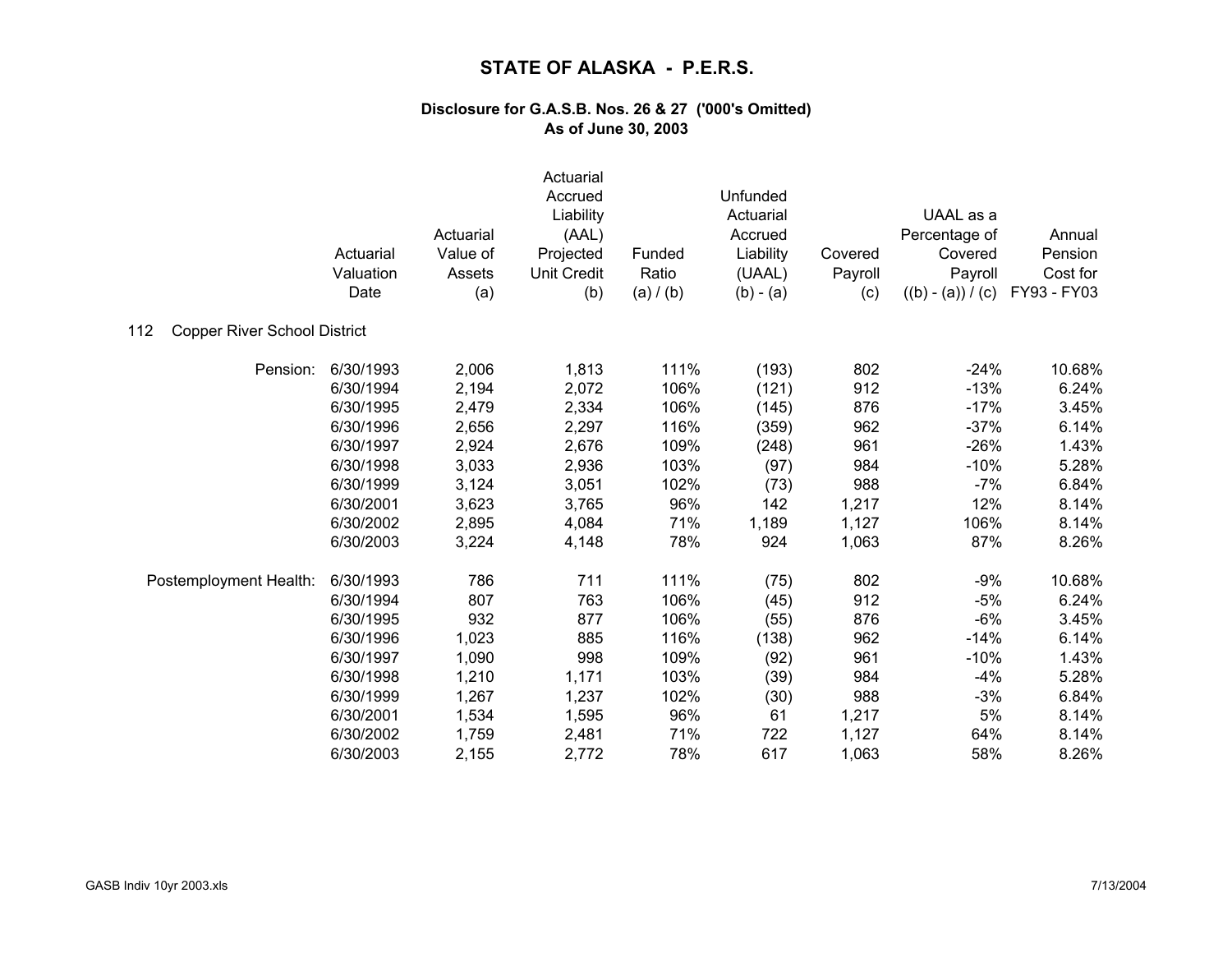|                             | Actuarial<br>Valuation<br>Date | Actuarial<br>Value of<br>Assets<br>(a) | Actuarial<br>Accrued<br>Liability<br>(AAL)<br>Projected<br><b>Unit Credit</b><br>(b) | Funded<br>Ratio<br>(a) / (b) | Unfunded<br>Actuarial<br>Accrued<br>Liability<br>(UAAL)<br>$(b) - (a)$ | Covered<br>Payroll<br>(c) | UAAL as a<br>Percentage of<br>Covered<br>Payroll<br>$((b) - (a)) / (c)$ | Annual<br>Pension<br>Cost for<br>FY93 - FY03 |
|-----------------------------|--------------------------------|----------------------------------------|--------------------------------------------------------------------------------------|------------------------------|------------------------------------------------------------------------|---------------------------|-------------------------------------------------------------------------|----------------------------------------------|
| 113<br>University of Alaska |                                |                                        |                                                                                      |                              |                                                                        |                           |                                                                         |                                              |
| Pension:                    | 6/30/1993                      | 173,544                                | 169,441                                                                              | 102%                         | (4, 103)                                                               | 69,911                    | $-6%$                                                                   | 10.80%                                       |
|                             | 6/30/1994                      | 195,695                                | 191,942                                                                              | 102%                         | (3,752)                                                                | 70,819                    | $-5%$                                                                   | 10.90%                                       |
|                             | 6/30/1995                      | 215,100                                | 208,639                                                                              | 103%                         | (6, 461)                                                               | 70,393                    | $-9%$                                                                   | 10.82%                                       |
|                             | 6/30/1996                      | 232,714                                | 209,658                                                                              | 111%                         | (23,056)                                                               | 71,914                    | $-32%$                                                                  | 10.33%                                       |
|                             | 6/30/1997                      | 267,580                                | 237,836                                                                              | 113%                         | (29, 744)                                                              | 69,914                    | $-43%$                                                                  | 5.63%                                        |
|                             | 6/30/1998                      | 289,704                                | 265,642                                                                              | 109%                         | (24,062)                                                               | 66,938                    | $-36%$                                                                  | 6.66%                                        |
|                             | 6/30/1999                      | 308,959                                | 272,389                                                                              | 113%                         | (36, 570)                                                              | 74,258                    | $-49%$                                                                  | 5.64%                                        |
|                             | 6/30/2001                      | 360,222                                | 331,693                                                                              | 109%                         | (28, 529)                                                              | 94,230                    | $-30%$                                                                  | 4.08%                                        |
|                             | 6/30/2002                      | 301,429                                | 402,604                                                                              | 75%                          | 101,175                                                                | 102,892                   | 98%                                                                     | 4.08%                                        |
|                             | 6/30/2003                      | 313,807                                | 419,463                                                                              | 75%                          | 105,656                                                                | 113,096                   | 93%                                                                     | 5.58%                                        |
| Postemployment Health:      | 6/30/1993                      | 68,024                                 | 66,416                                                                               | 102%                         | (1,608)                                                                | 69,911                    | $-2%$                                                                   | 10.80%                                       |
|                             | 6/30/1994                      | 72,009                                 | 70,629                                                                               | 102%                         | (1, 381)                                                               | 70,819                    | $-2%$                                                                   | 10.90%                                       |
|                             | 6/30/1995                      | 80,837                                 | 78,409                                                                               | 103%                         | (2, 428)                                                               | 70,393                    | $-3%$                                                                   | 10.82%                                       |
|                             | 6/30/1996                      | 89,678                                 | 80,793                                                                               | 111%                         | (8,885)                                                                | 71,914                    | $-12%$                                                                  | 10.33%                                       |
|                             | 6/30/1997                      | 99,730                                 | 88,644                                                                               | 113%                         | (11,086)                                                               | 69,914                    | $-16%$                                                                  | 5.63%                                        |
|                             | 6/30/1998                      | 115,538                                | 105,942                                                                              | 109%                         | (9,596)                                                                | 66,938                    | $-14%$                                                                  | 6.66%                                        |
|                             | 6/30/1999                      | 125,249                                | 110,424                                                                              | 113%                         | (14, 825)                                                              | 74,258                    | $-20%$                                                                  | 5.64%                                        |
|                             | 6/30/2001                      | 152,517                                | 140,438                                                                              | 109%                         | (12,079)                                                               | 94,230                    | $-13%$                                                                  | 4.08%                                        |
|                             | 6/30/2002                      | 183,143                                | 244,615                                                                              | 75%                          | 61,472                                                                 | 102,892                   | 60%                                                                     | 4.08%                                        |
|                             | 6/30/2003                      | 209,738                                | 280,355                                                                              | 75%                          | 70,617                                                                 | 113,096                   | 62%                                                                     | 5.58%                                        |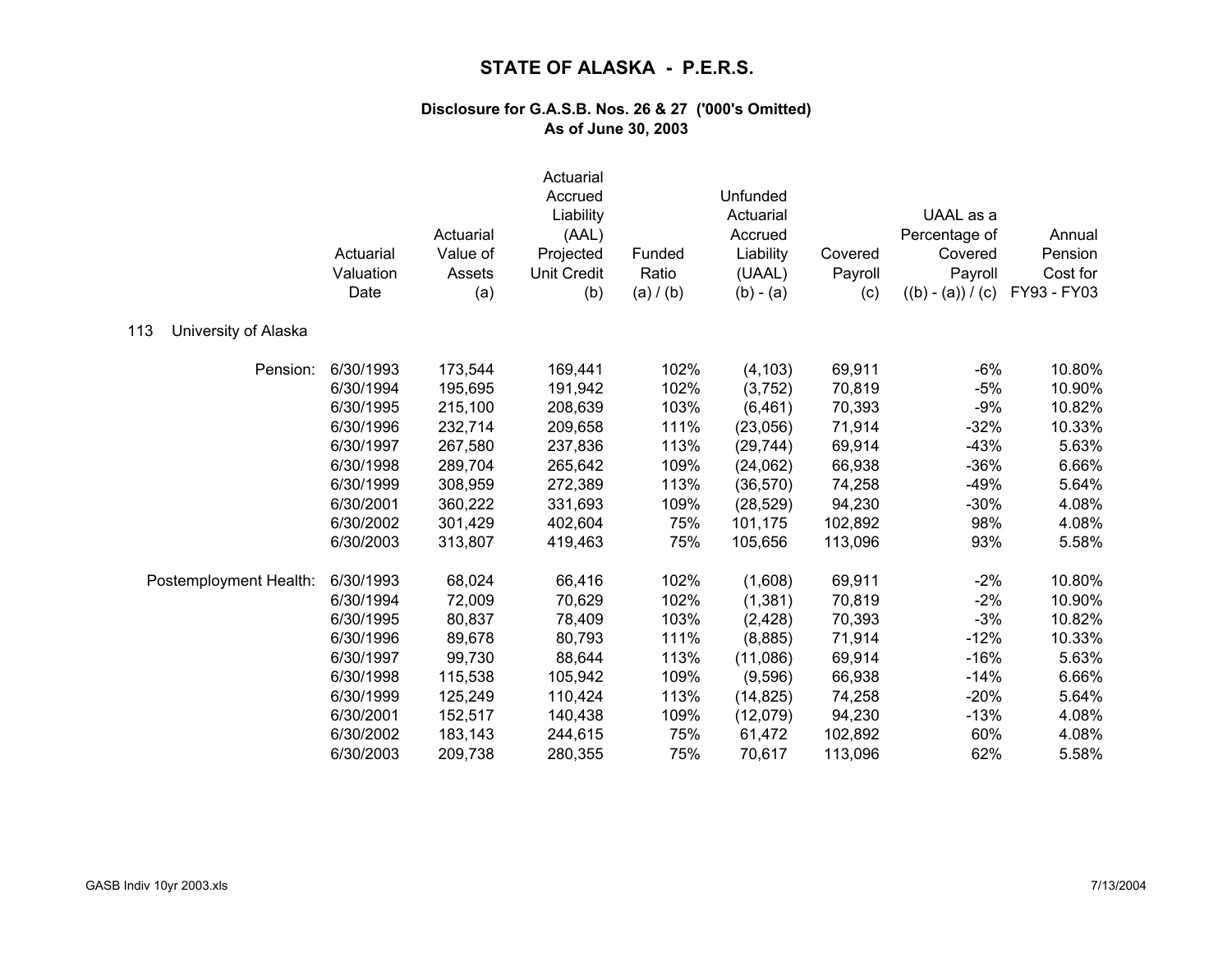|                        | Actuarial<br>Valuation<br>Date | Actuarial<br>Value of<br>Assets<br>(a) | Actuarial<br>Accrued<br>Liability<br>(AAL)<br>Projected<br><b>Unit Credit</b><br>(b) | Funded<br>Ratio<br>(a) / (b) | Unfunded<br>Actuarial<br>Accrued<br>Liability<br>(UAAL)<br>$(b) - (a)$ | Covered<br>Payroll<br>(c) | UAAL as a<br>Percentage of<br>Covered<br>Payroll<br>$((b) - (a)) / (c)$ | Annual<br>Pension<br>Cost for<br>FY93 - FY03 |
|------------------------|--------------------------------|----------------------------------------|--------------------------------------------------------------------------------------|------------------------------|------------------------------------------------------------------------|---------------------------|-------------------------------------------------------------------------|----------------------------------------------|
| Kenai, City of<br>115  |                                |                                        |                                                                                      |                              |                                                                        |                           |                                                                         |                                              |
| Pension:               | 6/30/1993                      | 11,443                                 | 10,329                                                                               | 111%                         | (1, 114)                                                               | 3,552                     | $-31%$                                                                  | 3.91%                                        |
|                        | 6/30/1994                      | 12,231                                 | 11,943                                                                               | 102%                         | (287)                                                                  | 3,770                     | $-8%$                                                                   | 4.77%                                        |
|                        | 6/30/1995                      | 13,420                                 | 12,950                                                                               | 104%                         | (470)                                                                  | 4,018                     | $-12%$                                                                  | 1.03%                                        |
|                        | 6/30/1996                      | 14,642                                 | 12,859                                                                               | 114%                         | (1,782)                                                                | 4,002                     | $-45%$                                                                  | 7.94%                                        |
|                        | 6/30/1997                      | 16,132                                 | 14,526                                                                               | 111%                         | (1,606)                                                                | 4,271                     | $-38%$                                                                  | 2.98%                                        |
|                        | 6/30/1998                      | 18,492                                 | 16,185                                                                               | 114%                         | (2,307)                                                                | 4,073                     | $-57%$                                                                  | 4.40%                                        |
|                        | 6/30/1999                      | 19,354                                 | 17,065                                                                               | 113%                         | (2, 289)                                                               | 4,351                     | $-53%$                                                                  | 5.43%                                        |
|                        | 6/30/2001                      | 22,213                                 | 20,868                                                                               | 106%                         | (1, 345)                                                               | 4,440                     | $-30%$                                                                  | 2.63%                                        |
|                        | 6/30/2002                      | 18,255                                 | 22,882                                                                               | 80%                          | 4,627                                                                  | 4,926                     | 94%                                                                     | 2.63%                                        |
|                        | 6/30/2003                      | 17,336                                 | 23,182                                                                               | 75%                          | 5,846                                                                  | 4,730                     | 124%                                                                    | 3.67%                                        |
| Postemployment Health: | 6/30/1993                      | 4,485                                  | 4,048                                                                                | 111%                         | (437)                                                                  | 3,552                     | $-12%$                                                                  | 3.91%                                        |
|                        | 6/30/1994                      | 4,500                                  | 4,395                                                                                | 102%                         | (106)                                                                  | 3,770                     | $-3%$                                                                   | 4.77%                                        |
|                        | 6/30/1995                      | 5,043                                  | 4,867                                                                                | 104%                         | (176)                                                                  | 4,018                     | $-4%$                                                                   | 1.03%                                        |
|                        | 6/30/1996                      | 5,642                                  | 4,956                                                                                | 114%                         | (687)                                                                  | 4,002                     | $-17%$                                                                  | 7.94%                                        |
|                        | 6/30/1997                      | 6,013                                  | 5,414                                                                                | 111%                         | (599)                                                                  | 4,271                     | $-14%$                                                                  | 2.98%                                        |
|                        | 6/30/1998                      | 7,375                                  | 6,456                                                                                | 114%                         | (919)                                                                  | 4,073                     | $-23%$                                                                  | 4.40%                                        |
|                        | 6/30/1999                      | 7,846                                  | 6,919                                                                                | 113%                         | (927)                                                                  | 4,351                     | $-21%$                                                                  | 5.43%                                        |
|                        | 6/30/2001                      | 9,405                                  | 8,835                                                                                | 106%                         | (570)                                                                  | 4,440                     | $-13%$                                                                  | 2.63%                                        |
|                        | 6/30/2002                      | 11,092                                 | 13,903                                                                               | 80%                          | 2,811                                                                  | 4,926                     | 57%                                                                     | 2.63%                                        |
|                        | 6/30/2003                      | 11,587                                 | 15,494                                                                               | 75%                          | 3,907                                                                  | 4,730                     | 83%                                                                     | 3.67%                                        |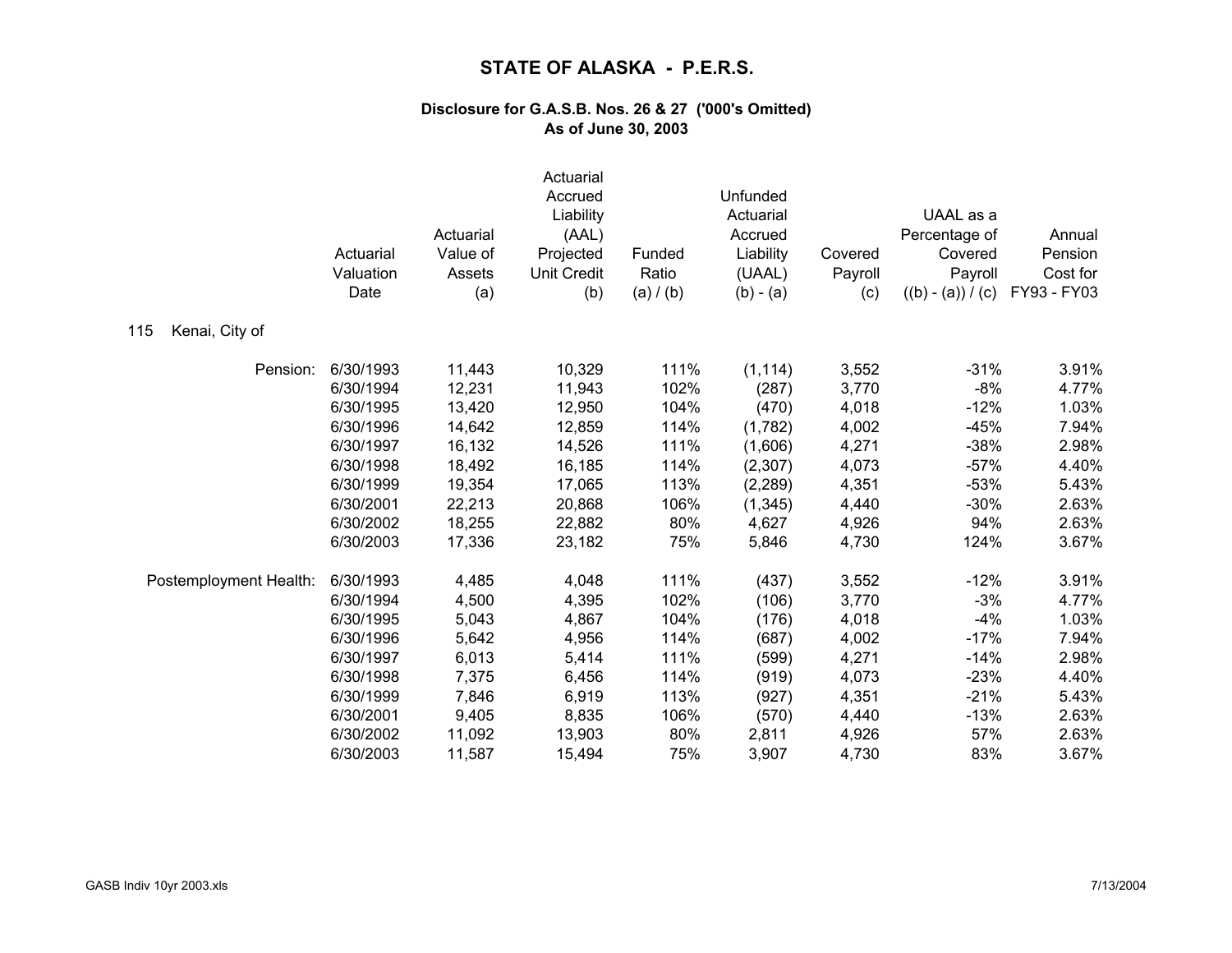|                                     | Actuarial<br>Valuation<br>Date | Actuarial<br>Value of<br>Assets<br>(a) | Actuarial<br>Accrued<br>Liability<br>(AAL)<br>Projected<br><b>Unit Credit</b><br>(b) | Funded<br>Ratio<br>(a) / (b) | Unfunded<br>Actuarial<br>Accrued<br>Liability<br>(UAAL)<br>$(b) - (a)$ | Covered<br>Payroll<br>(c) | UAAL as a<br>Percentage of<br>Covered<br>Payroll<br>$((b) - (a)) / (c)$ | Annual<br>Pension<br>Cost for<br>FY93 - FY03 |
|-------------------------------------|--------------------------------|----------------------------------------|--------------------------------------------------------------------------------------|------------------------------|------------------------------------------------------------------------|---------------------------|-------------------------------------------------------------------------|----------------------------------------------|
| Fairbanks North Star Borough<br>116 |                                |                                        |                                                                                      |                              |                                                                        |                           |                                                                         |                                              |
| Pension:                            | 6/30/1993                      | 26,022                                 | 22,201                                                                               | 117%                         | (3,821)                                                                | 10,954                    | $-35%$                                                                  | 5.76%                                        |
|                                     | 6/30/1994                      | 28,868                                 | 25,329                                                                               | 114%                         | (3,539)                                                                | 11,454                    | $-31%$                                                                  | 7.80%                                        |
|                                     | 6/30/1995                      | 32,121                                 | 27,781                                                                               | 116%                         | (4,339)                                                                | 11,508                    | $-38%$                                                                  | 0.00%                                        |
|                                     | 6/30/1996                      | 33,531                                 | 28,375                                                                               | 118%                         | (5, 155)                                                               | 12,462                    | $-41%$                                                                  | 0.56%                                        |
|                                     | 6/30/1997                      | 38,304                                 | 32,634                                                                               | 117%                         | (5,670)                                                                | 12,587                    | $-45%$                                                                  | 0.00%                                        |
|                                     | 6/30/1998                      | 40,672                                 | 37,428                                                                               | 109%                         | (3,244)                                                                | 13,119                    | $-25%$                                                                  | 4.78%                                        |
|                                     | 6/30/1999                      | 43,984                                 | 39,625                                                                               | 111%                         | (4,359)                                                                | 14,025                    | $-31%$                                                                  | 4.55%                                        |
|                                     | 6/30/2001                      | 49,906                                 | 49,068                                                                               | 102%                         | (838)                                                                  | 15,063                    | $-6%$                                                                   | 5.04%                                        |
|                                     | 6/30/2002                      | 43,047                                 | 57,210                                                                               | 75%                          | 14,163                                                                 | 15,354                    | 92%                                                                     | 5.04%                                        |
|                                     | 6/30/2003                      | 47,674                                 | 60,217                                                                               | 79%                          | 12,543                                                                 | 15,923                    | 79%                                                                     | 5.93%                                        |
| Postemployment Health:              | 6/30/1993                      | 10,200                                 | 8,702                                                                                | 117%                         | (1, 498)                                                               | 10,954                    | $-14%$                                                                  | 5.76%                                        |
|                                     | 6/30/1994                      | 10,622                                 | 9,320                                                                                | 114%                         | (1,302)                                                                | 11,454                    | $-11%$                                                                  | 7.80%                                        |
|                                     | 6/30/1995                      | 12,071                                 | 10,441                                                                               | 116%                         | (1,631)                                                                | 11,508                    | $-14%$                                                                  | 0.00%                                        |
|                                     | 6/30/1996                      | 12,921                                 | 10,935                                                                               | 118%                         | (1,987)                                                                | 12,462                    | $-16%$                                                                  | 0.56%                                        |
|                                     | 6/30/1997                      | 14,276                                 | 12,163                                                                               | 117%                         | (2, 113)                                                               | 12,587                    | $-17%$                                                                  | 0.00%                                        |
|                                     | 6/30/1998                      | 16,221                                 | 14,928                                                                               | 109%                         | (1, 293)                                                               | 13,119                    | $-10%$                                                                  | 4.78%                                        |
|                                     | 6/30/1999                      | 17,832                                 | 16,064                                                                               | 111%                         | (1,768)                                                                | 14,025                    | $-13%$                                                                  | 4.55%                                        |
|                                     | 6/30/2001                      | 21,131                                 | 20,776                                                                               | 102%                         | (355)                                                                  | 15,063                    | $-2%$                                                                   | 5.04%                                        |
|                                     | 6/30/2002                      | 26,155                                 | 34,760                                                                               | 75%                          | 8,605                                                                  | 15,354                    | 56%                                                                     | 5.04%                                        |
|                                     | 6/30/2003                      | 31,864                                 | 40,247                                                                               | 79%                          | 8,383                                                                  | 15,923                    | 53%                                                                     | 5.93%                                        |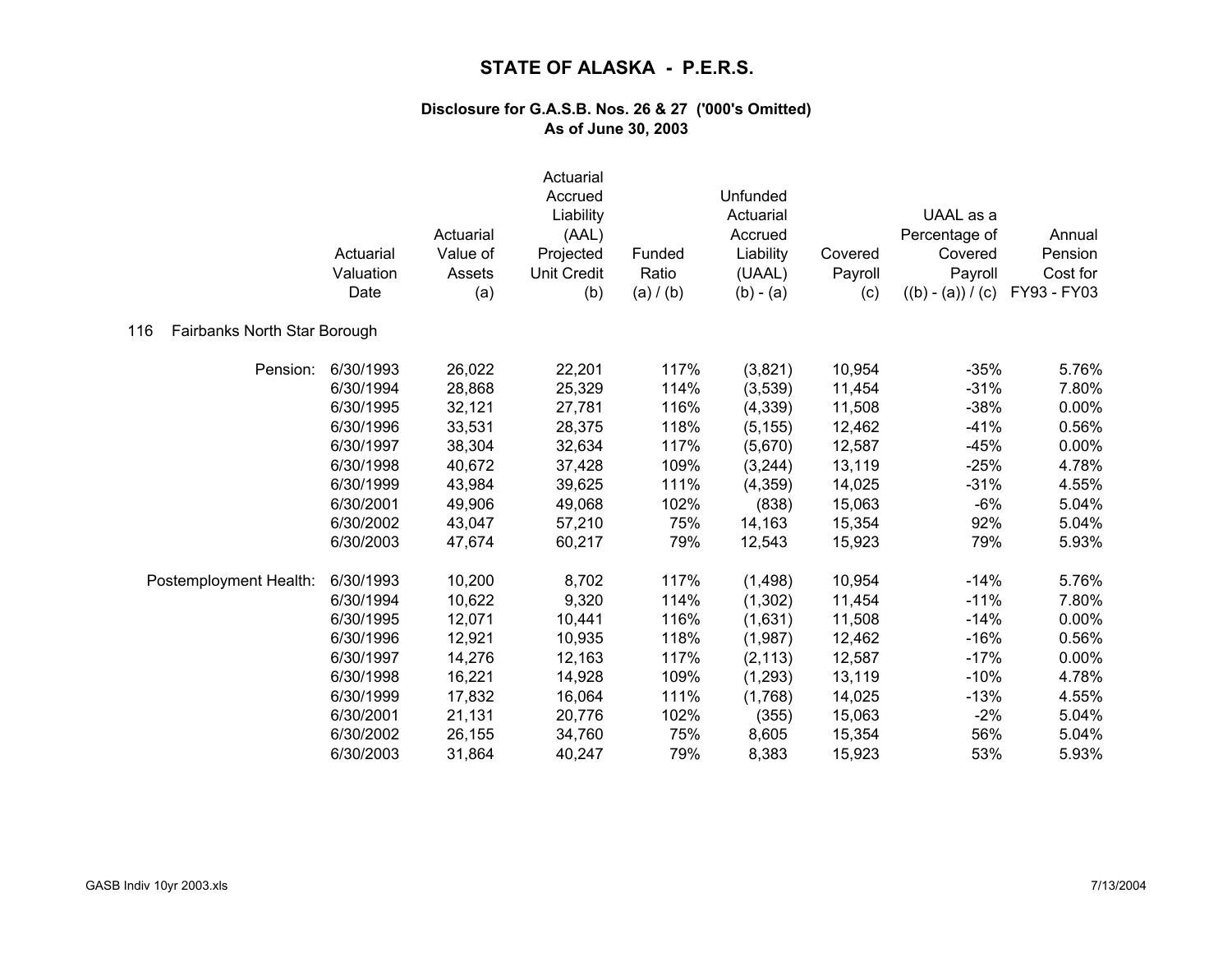|                                                     |           |           | Actuarial<br>Accrued<br>Liability |           | Unfunded<br>Actuarial |         | UAAL as a           |             |
|-----------------------------------------------------|-----------|-----------|-----------------------------------|-----------|-----------------------|---------|---------------------|-------------|
|                                                     |           | Actuarial | (AAL)                             |           | Accrued               |         | Percentage of       | Annual      |
|                                                     | Actuarial | Value of  | Projected                         | Funded    | Liability             | Covered | Covered             | Pension     |
|                                                     | Valuation | Assets    | <b>Unit Credit</b>                | Ratio     | (UAAL)                | Payroll | Payroll             | Cost for    |
|                                                     | Date      | (a)       | (b)                               | (a) / (b) | $(b) - (a)$           | (c)     | $((b) - (a)) / (c)$ | FY93 - FY03 |
| Fairbanks North Star Borough School District<br>117 |           |           |                                   |           |                       |         |                     |             |
| Pension:                                            | 6/30/1993 | 37,924    | 39,298                            | 97%       | 1,374                 | 17,729  | 8%                  | 5.76%       |
|                                                     | 6/30/1994 | 42,302    | 43,570                            | 97%       | 1,268                 | 18,168  | 7%                  | 7.80%       |
|                                                     | 6/30/1995 | 47,964    | 46,804                            | 102%      | (1, 159)              | 18,386  | $-6%$               | 12.28%      |
|                                                     | 6/30/1996 | 52,093    | 48,533                            | 107%      | (3, 559)              | 18,817  | $-19%$              | 11.19%      |
|                                                     | 6/30/1997 | 58,081    | 53,225                            | 109%      | (4, 856)              | 18,508  | $-26%$              | 4.70%       |
|                                                     | 6/30/1998 | 61,519    | 60,246                            | 102%      | (1, 273)              | 20,310  | $-6%$               | 7.53%       |
|                                                     | 6/30/1999 | 64,939    | 62,971                            | 103%      | (1,968)               | 20,877  | $-9%$               | 6.78%       |
|                                                     | 6/30/2001 | 75,357    | 73,826                            | 102%      | (1,531)               | 22,307  | $-7%$               | 7.86%       |
|                                                     | 6/30/2002 | 64,597    | 85,525                            | 76%       | 20,928                | 21,840  | 96%                 | 7.86%       |
|                                                     | 6/30/2003 | 67,568    | 89,859                            | 75%       | 22,291                | 23,234  | 96%                 | 5.91%       |
| Postemployment Health:                              | 6/30/1993 | 14,865    | 15,403                            | 97%       | 538                   | 17,729  | 3%                  | 5.76%       |
|                                                     | 6/30/1994 | 15,566    | 16,033                            | 97%       | 467                   | 18,168  | 3%                  | 7.80%       |
|                                                     | 6/30/1995 | 18,025    | 17,590                            | 102%      | (436)                 | 18,386  | $-2%$               | 12.28%      |
|                                                     | 6/30/1996 | 20,074    | 18,703                            | 107%      | (1, 372)              | 18,817  | $-7%$               | 11.19%      |
|                                                     | 6/30/1997 | 21,648    | 19,838                            | 109%      | (1, 810)              | 18,508  | $-10%$              | 4.70%       |
|                                                     | 6/30/1998 | 24,535    | 24,027                            | 102%      | (508)                 | 20,310  | $-3%$               | 7.53%       |
|                                                     | 6/30/1999 | 26,326    | 25,528                            | 103%      | (798)                 | 20,877  | $-4%$               | 6.78%       |
|                                                     | 6/30/2001 | 31,906    | 31,258                            | 102%      | (648)                 | 22,307  | $-3%$               | 7.86%       |
|                                                     | 6/30/2002 | 39,248    | 51,963                            | 76%       | 12,715                | 21,840  | 58%                 | 7.86%       |
|                                                     | 6/30/2003 | 45,160    | 60,058                            | 75%       | 14,898                | 23,234  | 64%                 | 5.91%       |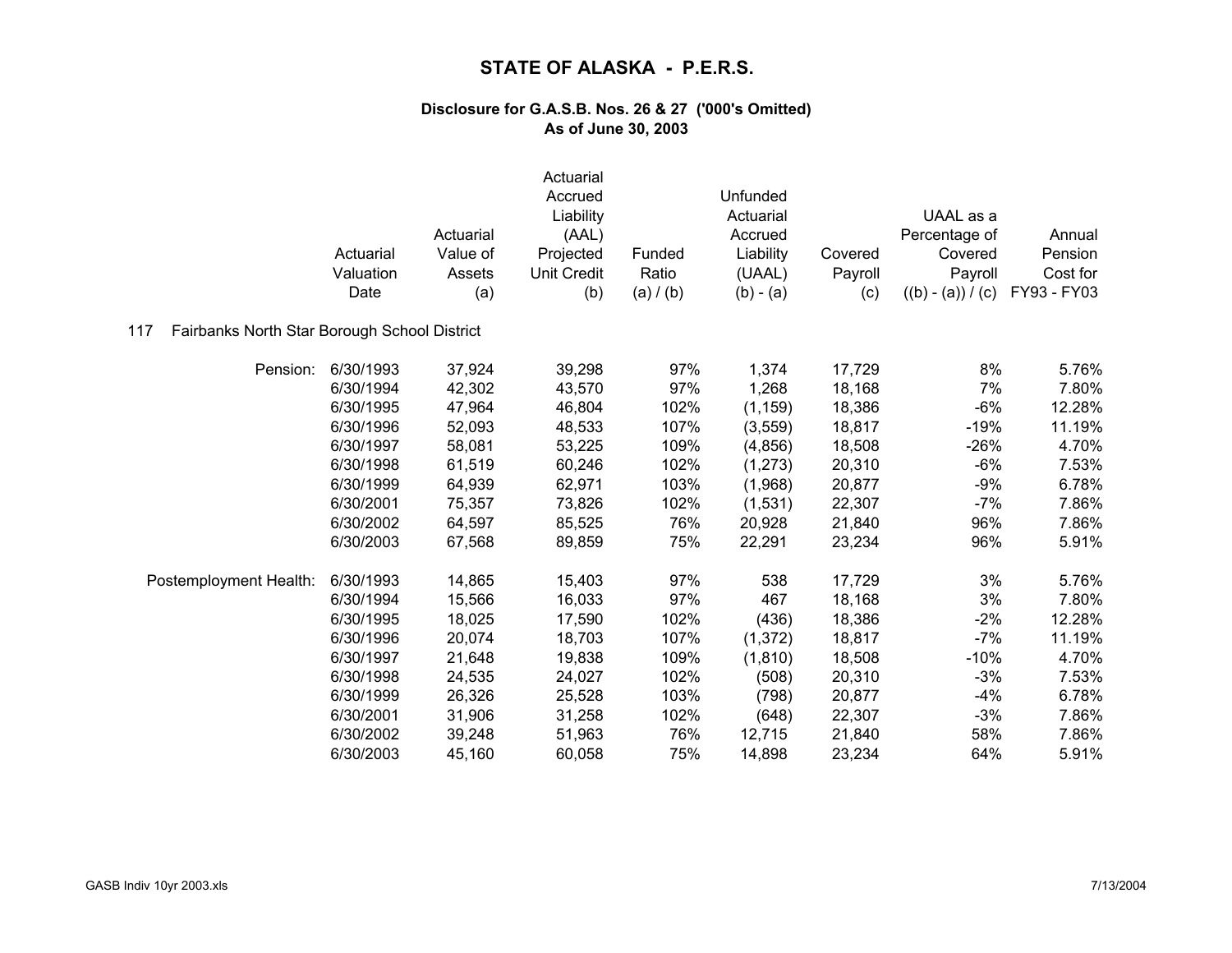|                                       | Actuarial<br>Valuation<br>Date | Actuarial<br>Value of<br>Assets<br>(a) | Actuarial<br>Accrued<br>Liability<br>(AAL)<br>Projected<br><b>Unit Credit</b><br>(b) | Funded<br>Ratio<br>(a) / (b) | Unfunded<br>Actuarial<br>Accrued<br>Liability<br>(UAAL)<br>$(b) - (a)$ | Covered<br>Payroll<br>(c) | UAAL as a<br>Percentage of<br>Covered<br>Payroll<br>$((b) - (a)) / (c)$ | Annual<br>Pension<br>Cost for<br>FY93 - FY03 |
|---------------------------------------|--------------------------------|----------------------------------------|--------------------------------------------------------------------------------------|------------------------------|------------------------------------------------------------------------|---------------------------|-------------------------------------------------------------------------|----------------------------------------------|
| Denali Borough School District<br>118 |                                |                                        |                                                                                      |                              |                                                                        |                           |                                                                         |                                              |
| Pension:                              | 6/30/1993                      | 1,494                                  | 1,580                                                                                | 95%                          | 86                                                                     | 612                       | 14%                                                                     | 4.56%                                        |
|                                       | 6/30/1994                      | 1,692                                  | 1,706                                                                                | 99%                          | 14                                                                     | 618                       | 2%                                                                      | 6.93%                                        |
|                                       | 6/30/1995                      | 1,889                                  | 1,744                                                                                | 108%                         | (145)                                                                  | 585                       | $-25%$                                                                  | 13.09%                                       |
|                                       | 6/30/1996                      | 2,091                                  | 1,764                                                                                | 119%                         | (327)                                                                  | 510                       | $-64%$                                                                  | 10.63%                                       |
|                                       | 6/30/1997                      | 2,321                                  | 2,115                                                                                | 110%                         | (206)                                                                  | 600                       | $-34%$                                                                  | 0.00%                                        |
|                                       | 6/30/1998                      | 2,499                                  | 2,397                                                                                | 104%                         | (102)                                                                  | 591                       | $-17%$                                                                  | 2.00%                                        |
|                                       | 6/30/1999                      | 2,646                                  | 2,462                                                                                | 107%                         | (184)                                                                  | 633                       | $-29%$                                                                  | 5.82%                                        |
|                                       | 6/30/2001                      | 3,165                                  | 3,252                                                                                | 97%                          | 87                                                                     | 737                       | 12%                                                                     | 5.56%                                        |
|                                       | 6/30/2002                      | 2,749                                  | 3,856                                                                                | 71%                          | 1,107                                                                  | 774                       | 143%                                                                    | 5.56%                                        |
|                                       | 6/30/2003                      | 2,996                                  | 4,063                                                                                | 74%                          | 1,067                                                                  | 629                       | 170%                                                                    | 8.63%                                        |
| Postemployment Health:                | 6/30/1993                      | 585                                    | 619                                                                                  | 95%                          | 34                                                                     | 612                       | 6%                                                                      | 4.56%                                        |
|                                       | 6/30/1994                      | 623                                    | 628                                                                                  | 99%                          | 5                                                                      | 618                       | 1%                                                                      | 6.93%                                        |
|                                       | 6/30/1995                      | 710                                    | 656                                                                                  | 108%                         | (54)                                                                   | 585                       | $-9%$                                                                   | 13.09%                                       |
|                                       | 6/30/1996                      | 806                                    | 680                                                                                  | 119%                         | (126)                                                                  | 510                       | $-25%$                                                                  | 10.63%                                       |
|                                       | 6/30/1997                      | 865                                    | 788                                                                                  | 110%                         | (77)                                                                   | 600                       | $-13%$                                                                  | 0.00%                                        |
|                                       | 6/30/1998                      | 998                                    | 956                                                                                  | 104%                         | (42)                                                                   | 591                       | $-7%$                                                                   | 2.00%                                        |
|                                       | 6/30/1999                      | 1,074                                  | 999                                                                                  | 108%                         | (75)                                                                   | 633                       | $-12%$                                                                  | 5.82%                                        |
|                                       | 6/30/2001                      | 1,341                                  | 1,378                                                                                | 97%                          | 37                                                                     | 737                       | 5%                                                                      | 5.56%                                        |
|                                       | 6/30/2002                      | 1,671                                  | 2,343                                                                                | 71%                          | 672                                                                    | 774                       | 87%                                                                     | 5.56%                                        |
|                                       | 6/30/2003                      | 2,003                                  | 2,715                                                                                | 74%                          | 712                                                                    | 629                       | 113%                                                                    | 8.63%                                        |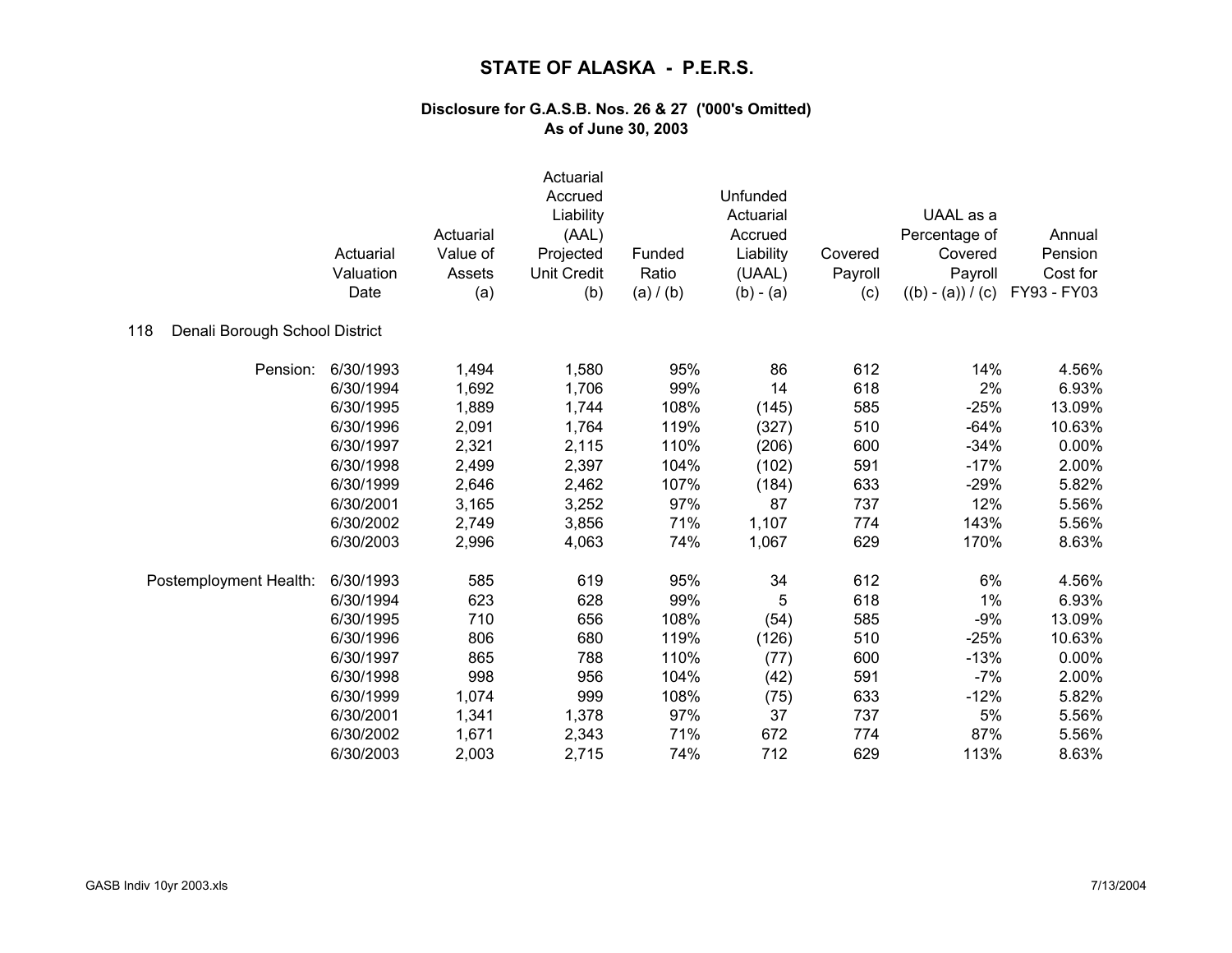|                                   | Actuarial<br>Valuation<br>Date | Actuarial<br>Value of<br>Assets<br>(a) | Actuarial<br>Accrued<br>Liability<br>(AAL)<br>Projected<br><b>Unit Credit</b><br>(b) | Funded<br>Ratio<br>(a) / (b) | Unfunded<br>Actuarial<br>Accrued<br>Liability<br>(UAAL)<br>$(b) - (a)$ | Covered<br>Payroll<br>(c) | UAAL as a<br>Percentage of<br>Covered<br>Payroll<br>$((b) - (a)) / (c)$ | Annual<br>Pension<br>Cost for<br>FY93 - FY03 |
|-----------------------------------|--------------------------------|----------------------------------------|--------------------------------------------------------------------------------------|------------------------------|------------------------------------------------------------------------|---------------------------|-------------------------------------------------------------------------|----------------------------------------------|
| Sitka, City and Borough of<br>120 |                                |                                        |                                                                                      |                              |                                                                        |                           |                                                                         |                                              |
| Pension:                          | 6/30/1993                      | 11,866                                 | 13,308                                                                               | 89%                          | 1,442                                                                  | 4,720                     | 31%                                                                     | 16.48%                                       |
|                                   | 6/30/1994                      | 12,944                                 | 15,134                                                                               | 86%                          | 2,190                                                                  | 5,009                     | 44%                                                                     | 16.68%                                       |
|                                   | 6/30/1995                      | 13,627                                 | 15,411                                                                               | 88%                          | 1,784                                                                  | 4,914                     | 36%                                                                     | 15.19%                                       |
|                                   | 6/30/1996                      | 15,096                                 | 14,889                                                                               | 101%                         | (207)                                                                  | 5,471                     | $-4%$                                                                   | 15.55%                                       |
|                                   | 6/30/1997                      | 17,454                                 | 17,548                                                                               | 99%                          | 94                                                                     | 5,743                     | 2%                                                                      | 11.04%                                       |
|                                   | 6/30/1998                      | 19,847                                 | 19,883                                                                               | 100%                         | 36                                                                     | 5,670                     | 1%                                                                      | 9.39%                                        |
|                                   | 6/30/1999                      | 20,769                                 | 20,596                                                                               | 101%                         | (173)                                                                  | 5,917                     | $-3%$                                                                   | 10.08%                                       |
|                                   | 6/30/2001                      | 24,494                                 | 25,427                                                                               | 96%                          | 933                                                                    | 6,635                     | 14%                                                                     | 9.11%                                        |
|                                   | 6/30/2002                      | 20,656                                 | 28,120                                                                               | 73%                          | 7,464                                                                  | 6,574                     | 114%                                                                    | 9.11%                                        |
|                                   | 6/30/2003                      | 19,302                                 | 28,867                                                                               | 67%                          | 9,565                                                                  | 7,051                     | 136%                                                                    | 9.02%                                        |
| Postemployment Health:            | 6/30/1993                      | 4,651                                  | 5,216                                                                                | 89%                          | 565                                                                    | 4,720                     | 12%                                                                     | 16.48%                                       |
|                                   | 6/30/1994                      | 4,763                                  | 5,569                                                                                | 86%                          | 806                                                                    | 5,009                     | 16%                                                                     | 16.68%                                       |
|                                   | 6/30/1995                      | 5,121                                  | 5,791                                                                                | 88%                          | 670                                                                    | 4,914                     | 14%                                                                     | 15.19%                                       |
|                                   | 6/30/1996                      | 5,818                                  | 5,738                                                                                | 101%                         | (80)                                                                   | 5,471                     | $-1%$                                                                   | 15.55%                                       |
|                                   | 6/30/1997                      | 6,505                                  | 6,540                                                                                | 99%                          | 35                                                                     | 5,743                     | 1%                                                                      | 11.04%                                       |
|                                   | 6/30/1998                      | 7,916                                  | 7,930                                                                                | 100%                         | 14                                                                     | 5,670                     | 0%                                                                      | 9.39%                                        |
|                                   | 6/30/1999                      | 8,420                                  | 8,350                                                                                | 101%                         | (70)                                                                   | 5,917                     | $-1%$                                                                   | 10.08%                                       |
|                                   | 6/30/2001                      | 10,371                                 | 10,766                                                                               | 96%                          | 395                                                                    | 6,635                     | 6%                                                                      | 9.11%                                        |
|                                   | 6/30/2002                      | 12,550                                 | 17,085                                                                               | 73%                          | 4,535                                                                  | 6,574                     | 69%                                                                     | 9.11%                                        |
|                                   | 6/30/2003                      | 12,901                                 | 19,293                                                                               | 67%                          | 6,392                                                                  | 7,051                     | 91%                                                                     | 9.02%                                        |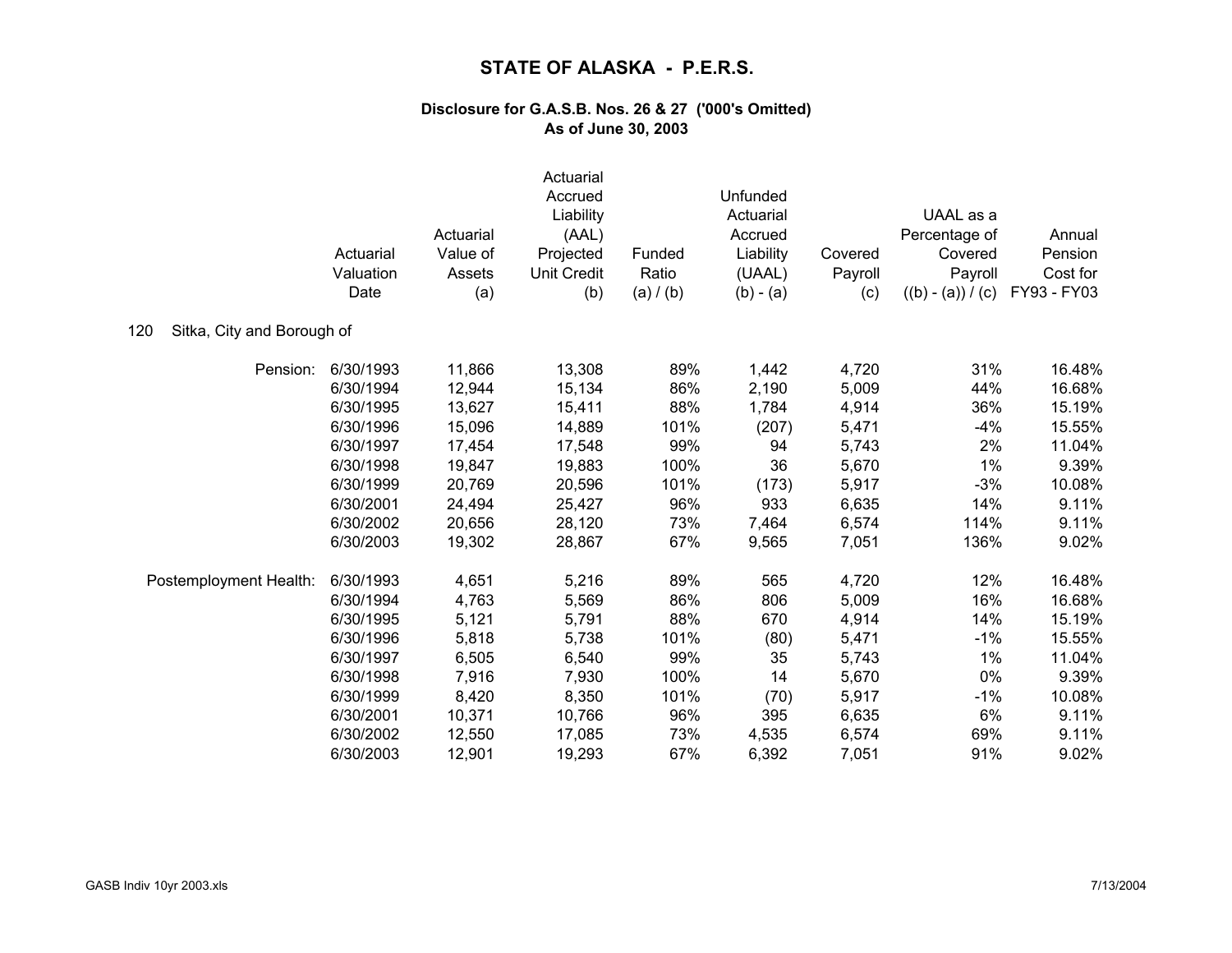|                                                | Actuarial<br>Valuation<br>Date | Actuarial<br>Value of<br>Assets<br>(a) | Actuarial<br>Accrued<br>Liability<br>(AAL)<br>Projected<br><b>Unit Credit</b><br>(b) | Funded<br>Ratio<br>(a) / (b) | Unfunded<br>Actuarial<br>Accrued<br>Liability<br>(UAAL)<br>$(b) - (a)$ | Covered<br>Payroll<br>(c) | UAAL as a<br>Percentage of<br>Covered<br>Payroll<br>$((b) - (a)) / (c)$ | Annual<br>Pension<br>Cost for<br>FY93 - FY03 |
|------------------------------------------------|--------------------------------|----------------------------------------|--------------------------------------------------------------------------------------|------------------------------|------------------------------------------------------------------------|---------------------------|-------------------------------------------------------------------------|----------------------------------------------|
| <b>Chugach Regional School District</b><br>121 |                                |                                        |                                                                                      |                              |                                                                        |                           |                                                                         |                                              |
| Pension:                                       | 6/30/1993                      | 420                                    | 330                                                                                  | 127%                         | (90)                                                                   | 412                       | $-22%$                                                                  | 3.93%                                        |
|                                                | 6/30/1994                      | 509                                    | 391                                                                                  | 130%                         | (118)                                                                  | 384                       | $-31%$                                                                  | 4.71%                                        |
|                                                | 6/30/1995                      | 552                                    | 443                                                                                  | 124%                         | (108)                                                                  | 342                       | $-32%$                                                                  | 4.17%                                        |
|                                                | 6/30/1996                      | 563                                    | 453                                                                                  | 124%                         | (110)                                                                  | 307                       | $-36%$                                                                  | 0.64%                                        |
|                                                | 6/30/1997                      | 647                                    | 493                                                                                  | 131%                         | (154)                                                                  | 302                       | $-51%$                                                                  | 0.00%                                        |
|                                                | 6/30/1998                      | 635                                    | 550                                                                                  | 115%                         | (85)                                                                   | 261                       | $-33%$                                                                  | 5.00%                                        |
|                                                | 6/30/1999                      | 708                                    | 656                                                                                  | 108%                         | (52)                                                                   | 400                       | $-13%$                                                                  | 3.85%                                        |
|                                                | 6/30/2001                      | 851                                    | 822                                                                                  | 104%                         | (29)                                                                   | 387                       | $-7%$                                                                   | 7.01%                                        |
|                                                | 6/30/2002                      | 730                                    | 1,112                                                                                | 66%                          | 382                                                                    | 213                       | 179%                                                                    | 7.01%                                        |
|                                                | 6/30/2003                      | 790                                    | 1,086                                                                                | 73%                          | 296                                                                    | 183                       | 162%                                                                    | 5.21%                                        |
| Postemployment Health:                         | 6/30/1993                      | 165                                    | 130                                                                                  | 127%                         | (35)                                                                   | 412                       | $-9%$                                                                   | 3.93%                                        |
|                                                | 6/30/1994                      | 187                                    | 144                                                                                  | 130%                         | (43)                                                                   | 384                       | $-11%$                                                                  | 4.71%                                        |
|                                                | 6/30/1995                      | 207                                    | 167                                                                                  | 124%                         | (41)                                                                   | 342                       | $-12%$                                                                  | 4.17%                                        |
|                                                | 6/30/1996                      | 217                                    | 175                                                                                  | 124%                         | (42)                                                                   | 307                       | $-14%$                                                                  | 0.64%                                        |
|                                                | 6/30/1997                      | 241                                    | 184                                                                                  | 131%                         | (57)                                                                   | 302                       | $-19%$                                                                  | 0.00%                                        |
|                                                | 6/30/1998                      | 254                                    | 220                                                                                  | 115%                         | (34)                                                                   | 261                       | $-13%$                                                                  | 5.00%                                        |
|                                                | 6/30/1999                      | 288                                    | 266                                                                                  | 108%                         | (22)                                                                   | 400                       | $-6%$                                                                   | 3.85%                                        |
|                                                | 6/30/2001                      | 361                                    | 348                                                                                  | 104%                         | (13)                                                                   | 387                       | $-3%$                                                                   | 7.01%                                        |
|                                                | 6/30/2002                      | 443                                    | 676                                                                                  | 66%                          | 233                                                                    | 213                       | 109%                                                                    | 7.01%                                        |
|                                                | 6/30/2003                      | 528                                    | 726                                                                                  | 73%                          | 198                                                                    | 183                       | 108%                                                                    | 5.21%                                        |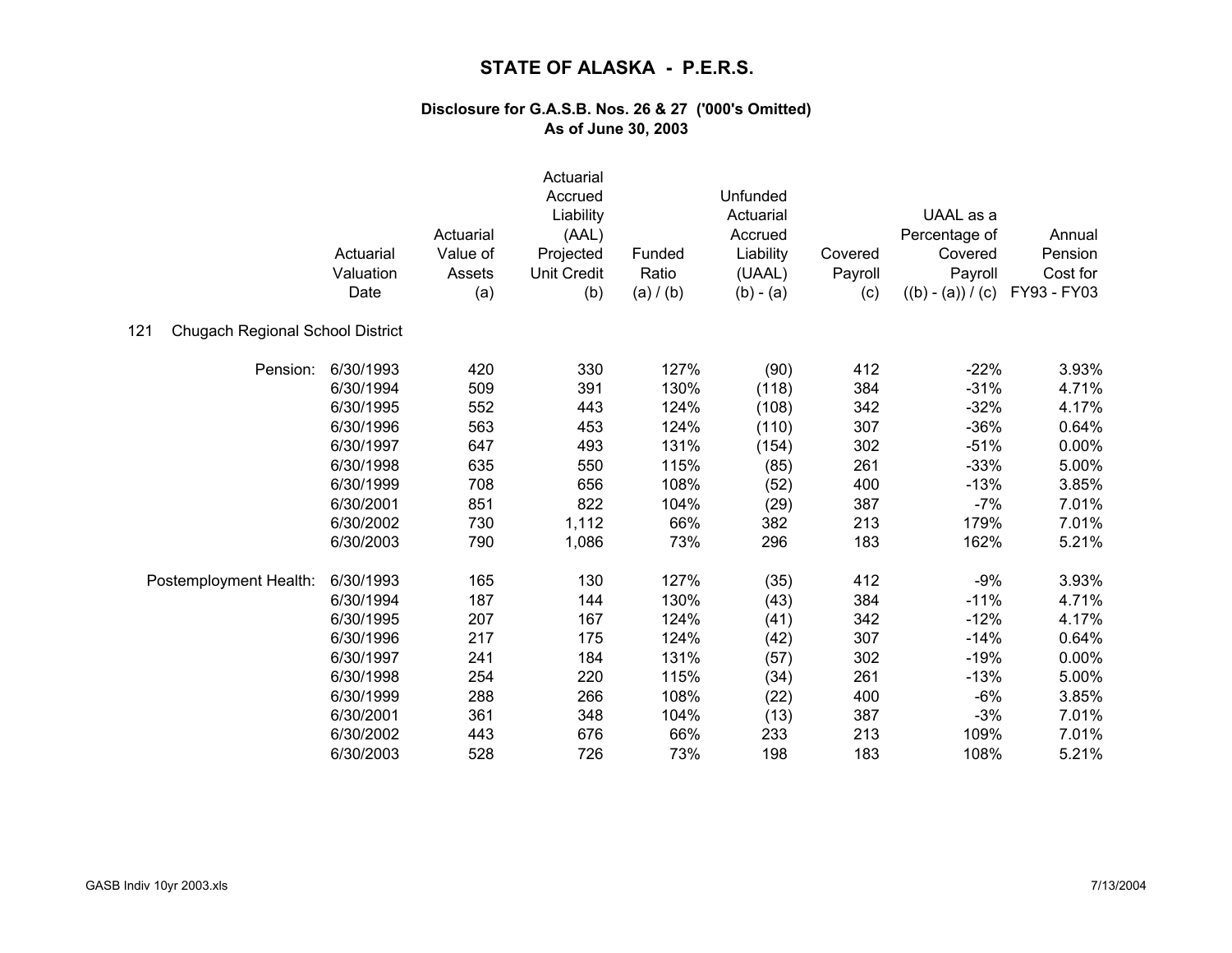|                                  | Actuarial<br>Valuation<br>Date | Actuarial<br>Value of<br>Assets<br>(a) | Actuarial<br>Accrued<br>Liability<br>(AAL)<br>Projected<br>Unit Credit<br>(b) | Funded<br>Ratio<br>(a) / (b) | Unfunded<br>Actuarial<br>Accrued<br>Liability<br>(UAAL)<br>$(b) - (a)$ | Covered<br>Payroll<br>(c) | UAAL as a<br>Percentage of<br>Covered<br>Payroll<br>$((b) - (a)) / (c)$ | Annual<br>Pension<br>Cost for<br>FY93 - FY03 |
|----------------------------------|--------------------------------|----------------------------------------|-------------------------------------------------------------------------------|------------------------------|------------------------------------------------------------------------|---------------------------|-------------------------------------------------------------------------|----------------------------------------------|
| Ketchikan Gateway Borough<br>122 |                                |                                        |                                                                               |                              |                                                                        |                           |                                                                         |                                              |
| Pension:                         | 6/30/1993                      | 5,185                                  | 5,240                                                                         | 99%                          | 55                                                                     | 2,100                     | 3%                                                                      | 11.75%                                       |
|                                  | 6/30/1994                      | 5,957                                  | 6,260                                                                         | 95%                          | 303                                                                    | 2,163                     | 14%                                                                     | 11.90%                                       |
|                                  | 6/30/1995                      | 6,490                                  | 6,422                                                                         | 101%                         | (68)                                                                   | 2,020                     | $-3%$                                                                   | 11.62%                                       |
|                                  | 6/30/1996                      | 7,252                                  | 6,211                                                                         | 117%                         | (1,041)                                                                | 2,123                     | $-49%$                                                                  | 12.02%                                       |
|                                  | 6/30/1997                      | 8,000                                  | 7,232                                                                         | 111%                         | (767)                                                                  | 2,358                     | $-33%$                                                                  | 5.62%                                        |
|                                  | 6/30/1998                      | 8,696                                  | 8,185                                                                         | 106%                         | (511)                                                                  | 2,534                     | $-20%$                                                                  | 3.84%                                        |
|                                  | 6/30/1999                      | 9,226                                  | 8,727                                                                         | 106%                         | (499)                                                                  | 2,923                     | $-17%$                                                                  | 6.03%                                        |
|                                  | 6/30/2001                      | 11,033                                 | 10,693                                                                        | 103%                         | (340)                                                                  | 3,128                     | $-11%$                                                                  | 6.88%                                        |
|                                  | 6/30/2002                      | 9,295                                  | 12,423                                                                        | 75%                          | 3,128                                                                  | 3,650                     | 86%                                                                     | 6.88%                                        |
|                                  | 6/30/2003                      | 9,461                                  | 13,038                                                                        | 73%                          | 3,577                                                                  | 3,398                     | 105%                                                                    | 5.49%                                        |
| Postemployment Health:           | 6/30/1993                      | 2,033                                  | 2,054                                                                         | 99%                          | 21                                                                     | 2,100                     | 1%                                                                      | 11.75%                                       |
|                                  | 6/30/1994                      | 2,192                                  | 2,304                                                                         | 95%                          | 112                                                                    | 2,163                     | 5%                                                                      | 11.90%                                       |
|                                  | 6/30/1995                      | 2,439                                  | 2,413                                                                         | 101%                         | (26)                                                                   | 2,020                     | $-1%$                                                                   | 11.62%                                       |
|                                  | 6/30/1996                      | 2,795                                  | 2,394                                                                         | 117%                         | (401)                                                                  | 2,123                     | $-19%$                                                                  | 12.02%                                       |
|                                  | 6/30/1997                      | 2,981                                  | 2,696                                                                         | 111%                         | (286)                                                                  | 2,358                     | $-12%$                                                                  | 5.62%                                        |
|                                  | 6/30/1998                      | 3,469                                  | 3,265                                                                         | 106%                         | (204)                                                                  | 2,534                     | $-8%$                                                                   | 3.84%                                        |
|                                  | 6/30/1999                      | 3,741                                  | 3,539                                                                         | 106%                         | (202)                                                                  | 2,923                     | $-7%$                                                                   | 6.03%                                        |
|                                  | 6/30/2001                      | 4,672                                  | 4,528                                                                         | 103%                         | (144)                                                                  | 3,128                     | $-5%$                                                                   | 6.88%                                        |
|                                  | 6/30/2002                      | 5,647                                  | 7,548                                                                         | 75%                          | 1,901                                                                  | 3,650                     | 52%                                                                     | 6.88%                                        |
|                                  | 6/30/2003                      | 6,323                                  | 8,714                                                                         | 73%                          | 2,391                                                                  | 3,398                     | 70%                                                                     | 5.49%                                        |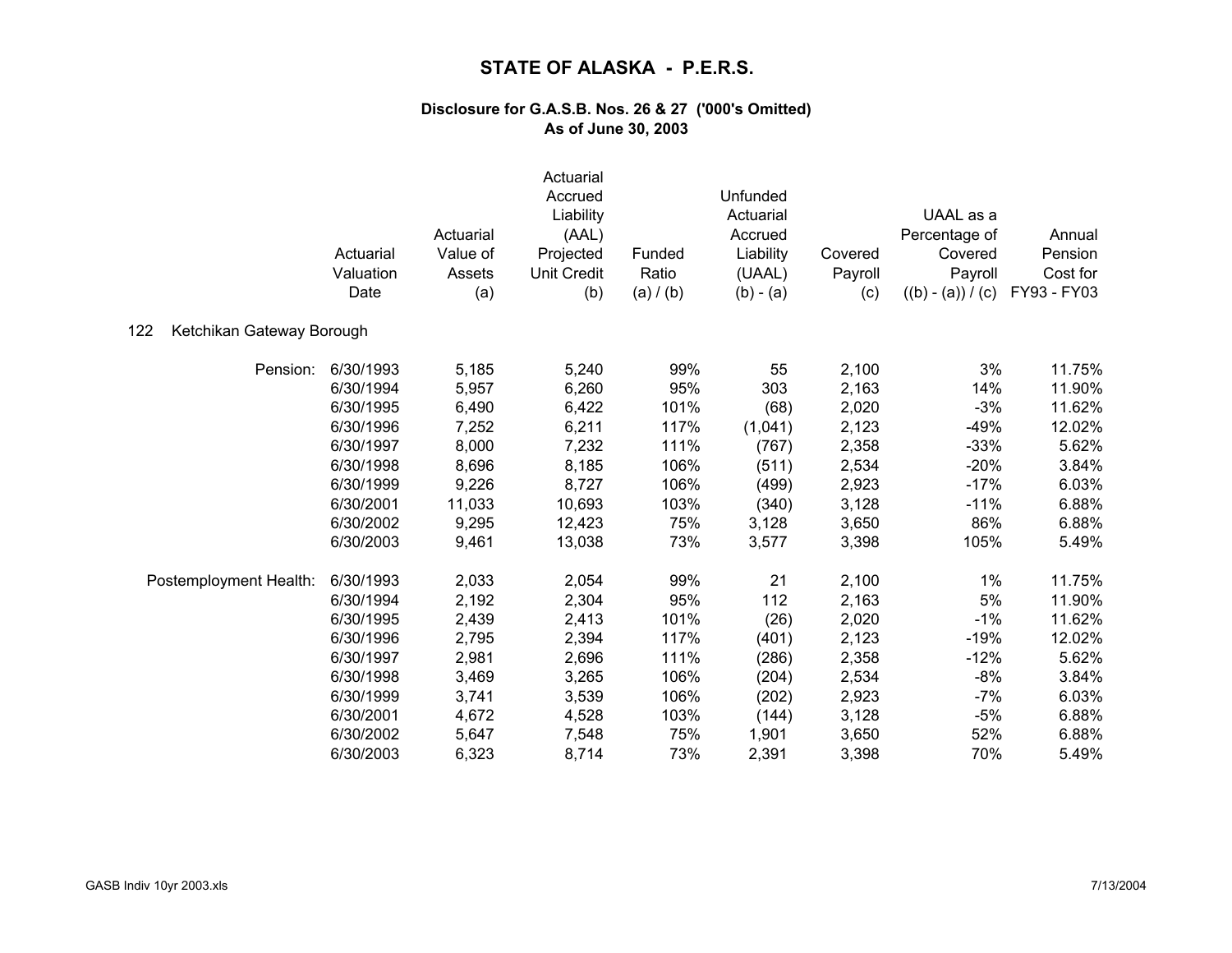|                          | Actuarial<br>Valuation<br>Date | Actuarial<br>Value of<br>Assets<br>(a) | Actuarial<br>Accrued<br>Liability<br>(AAL)<br>Projected<br><b>Unit Credit</b><br>(b) | Funded<br>Ratio<br>(a) / (b) | Unfunded<br>Actuarial<br>Accrued<br>Liability<br>(UAAL)<br>$(b) - (a)$ | Covered<br>Payroll<br>(c) | UAAL as a<br>Percentage of<br>Covered<br>Payroll<br>$((b) - (a)) / (c)$ | Annual<br>Pension<br>Cost for<br>FY93 - FY03 |
|--------------------------|--------------------------------|----------------------------------------|--------------------------------------------------------------------------------------|------------------------------|------------------------------------------------------------------------|---------------------------|-------------------------------------------------------------------------|----------------------------------------------|
| 123<br>Soldotna, City of |                                |                                        |                                                                                      |                              |                                                                        |                           |                                                                         |                                              |
| Pension:                 | 6/30/1993                      | 4,546                                  | 4,750                                                                                | 96%                          | 204                                                                    | 1,717                     | 12%                                                                     | 14.92%                                       |
|                          | 6/30/1994                      | 5,138                                  | 5,460                                                                                | 94%                          | 322                                                                    | 1,751                     | 18%                                                                     | 14.53%                                       |
|                          | 6/30/1995                      | 5,721                                  | 5,819                                                                                | 98%                          | 98                                                                     | 1,880                     | 5%                                                                      | 12.80%                                       |
|                          | 6/30/1996                      | 6,515                                  | 5,739                                                                                | 114%                         | (777)                                                                  | 1,899                     | $-41%$                                                                  | 12.54%                                       |
|                          | 6/30/1997                      | 8,000                                  | 6,990                                                                                | 114%                         | (1,010)                                                                | 2,129                     | $-47%$                                                                  | 7.33%                                        |
|                          | 6/30/1998                      | 9,091                                  | 7,936                                                                                | 115%                         | (1, 155)                                                               | 2,025                     | $-57%$                                                                  | 4.84%                                        |
|                          | 6/30/1999                      | 9,894                                  | 8,639                                                                                | 115%                         | (1, 255)                                                               | 2,247                     | $-56%$                                                                  | 4.27%                                        |
|                          | 6/30/2001                      | 10,503                                 | 10,008                                                                               | 105%                         | (495)                                                                  | 2,232                     | $-22%$                                                                  | 2.36%                                        |
|                          | 6/30/2002                      | 8,925                                  | 11,647                                                                               | 77%                          | 2,722                                                                  | 2,467                     | 110%                                                                    | 2.36%                                        |
|                          | 6/30/2003                      | 9,108                                  | 11,617                                                                               | 78%                          | 2,509                                                                  | 2,353                     | 107%                                                                    | 4.46%                                        |
| Postemployment Health:   | 6/30/1993                      | 1,782                                  | 1,862                                                                                | 96%                          | 80                                                                     | 1,717                     | 5%                                                                      | 14.92%                                       |
|                          | 6/30/1994                      | 1,891                                  | 2,009                                                                                | 94%                          | 118                                                                    | 1,751                     | 7%                                                                      | 14.53%                                       |
|                          | 6/30/1995                      | 2,150                                  | 2,187                                                                                | 98%                          | 37                                                                     | 1,880                     | 2%                                                                      | 12.80%                                       |
|                          | 6/30/1996                      | 2,511                                  | 2,211                                                                                | 114%                         | (299)                                                                  | 1,899                     | $-16%$                                                                  | 12.54%                                       |
|                          | 6/30/1997                      | 2,981                                  | 2,605                                                                                | 114%                         | (376)                                                                  | 2,129                     | $-18%$                                                                  | 7.33%                                        |
|                          | 6/30/1998                      | 3,627                                  | 3,166                                                                                | 115%                         | (461)                                                                  | 2,025                     | $-23%$                                                                  | 4.84%                                        |
|                          | 6/30/1999                      | 4,012                                  | 3,503                                                                                | 115%                         | (509)                                                                  | 2,247                     | $-23%$                                                                  | 4.27%                                        |
|                          | 6/30/2001                      | 4,448                                  | 4,238                                                                                | 105%                         | (210)                                                                  | 2,232                     | $-9%$                                                                   | 2.36%                                        |
|                          | 6/30/2002                      | 5,423                                  | 7,077                                                                                | 77%                          | 1,654                                                                  | 2,467                     | 67%                                                                     | 2.36%                                        |
|                          | 6/30/2003                      | 6,087                                  | 7,764                                                                                | 78%                          | 1,677                                                                  | 2,353                     | 71%                                                                     | 4.46%                                        |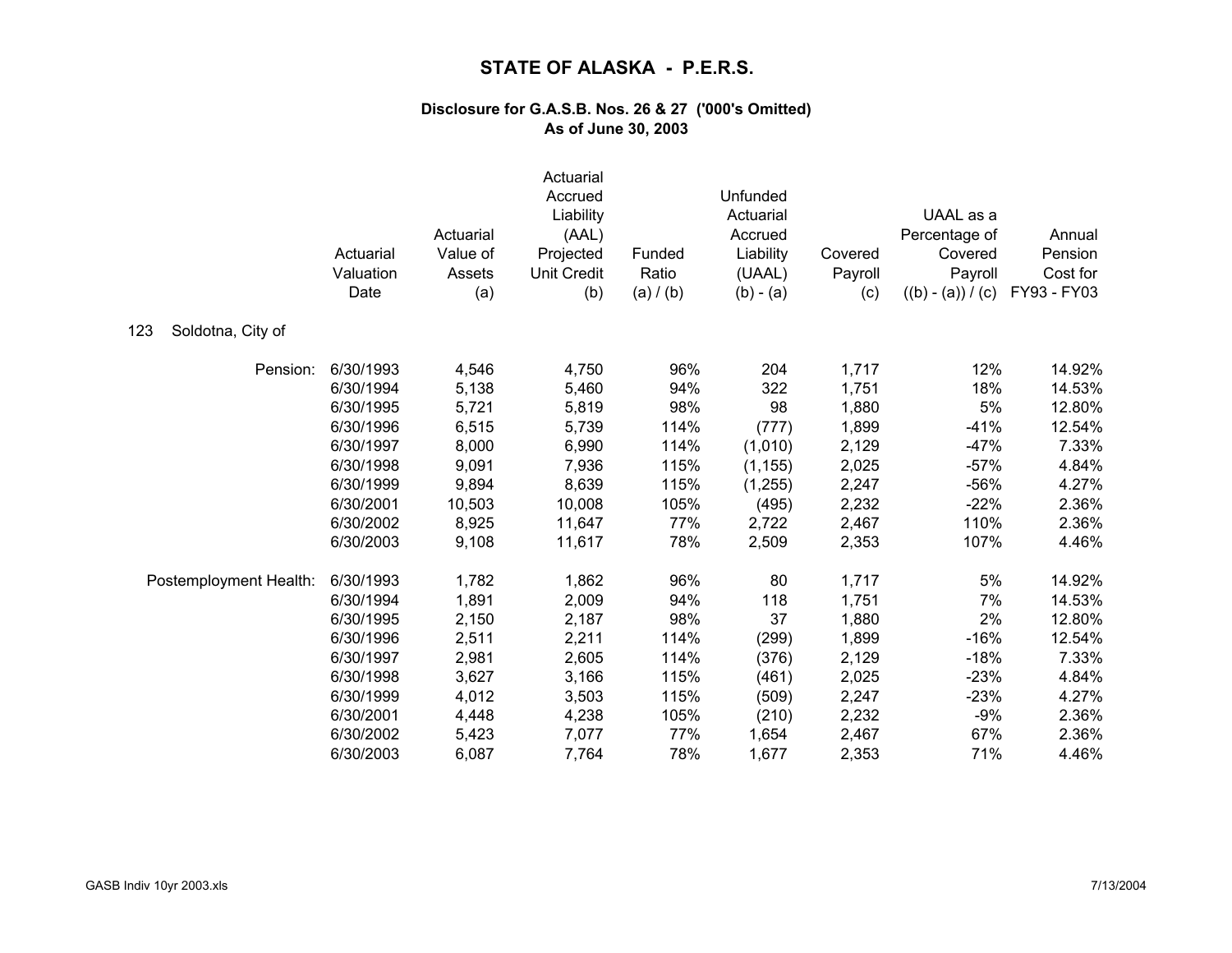|                                             | Actuarial<br>Valuation<br>Date | Actuarial<br>Value of<br>Assets<br>(a) | Actuarial<br>Accrued<br>Liability<br>(AAL)<br>Projected<br><b>Unit Credit</b><br>(b) | Funded<br>Ratio<br>(a) / (b) | Unfunded<br>Actuarial<br>Accrued<br>Liability<br>(UAAL)<br>$(b) - (a)$ | Covered<br>Payroll<br>(c) | UAAL as a<br>Percentage of<br>Covered<br>Payroll<br>$((b) - (a)) / (c)$ | Annual<br>Pension<br>Cost for<br>FY93 - FY03 |
|---------------------------------------------|--------------------------------|----------------------------------------|--------------------------------------------------------------------------------------|------------------------------|------------------------------------------------------------------------|---------------------------|-------------------------------------------------------------------------|----------------------------------------------|
| <b>Iditarod Area School District</b><br>124 |                                |                                        |                                                                                      |                              |                                                                        |                           |                                                                         |                                              |
| Pension:                                    | 6/30/1993                      | 3,466                                  | 3,208                                                                                | 108%                         | (257)                                                                  | 1,498                     | $-17%$                                                                  | 2.72%                                        |
|                                             | 6/30/1994                      | 3,890                                  | 4,061                                                                                | 96%                          | 171                                                                    | 1,763                     | 10%                                                                     | 0.00%                                        |
|                                             | 6/30/1995                      | 4,137                                  | 3,936                                                                                | 105%                         | (201)                                                                  | 1,591                     | $-13%$                                                                  | 5.67%                                        |
|                                             | 6/30/1996                      | 4,684                                  | 3,925                                                                                | 119%                         | (759)                                                                  | 1,435                     | $-53%$                                                                  | 11.51%                                       |
|                                             | 6/30/1997                      | 5,281                                  | 4,496                                                                                | 117%                         | (785)                                                                  | 1,590                     | $-49%$                                                                  | 2.68%                                        |
|                                             | 6/30/1998                      | 5,338                                  | 4,946                                                                                | 108%                         | (392)                                                                  | 1,386                     | $-28%$                                                                  | 3.37%                                        |
|                                             | 6/30/1999                      | 5,648                                  | 5,370                                                                                | 105%                         | (278)                                                                  | 1,667                     | $-17%$                                                                  | 4.04%                                        |
|                                             | 6/30/2001                      | 6,256                                  | 6,527                                                                                | 96%                          | 271                                                                    | 1,677                     | 16%                                                                     | 6.98%                                        |
|                                             | 6/30/2002                      | 5,313                                  | 7,151                                                                                | 74%                          | 1,838                                                                  | 1,457                     | 126%                                                                    | 6.98%                                        |
|                                             | 6/30/2003                      | 6,160                                  | 7,205                                                                                | 85%                          | 1,045                                                                  | 1,158                     | 90%                                                                     | 8.95%                                        |
| Postemployment Health:                      | 6/30/1993                      | 1,358                                  | 1,258                                                                                | 108%                         | (101)                                                                  | 1,498                     | $-7%$                                                                   | 2.72%                                        |
|                                             | 6/30/1994                      | 1,432                                  | 1,495                                                                                | 96%                          | 63                                                                     | 1,763                     | 4%                                                                      | 0.00%                                        |
|                                             | 6/30/1995                      | 1,555                                  | 1,479                                                                                | 105%                         | (76)                                                                   | 1,591                     | $-5%$                                                                   | 5.67%                                        |
|                                             | 6/30/1996                      | 1,805                                  | 1,512                                                                                | 119%                         | (293)                                                                  | 1,435                     | $-20%$                                                                  | 11.51%                                       |
|                                             | 6/30/1997                      | 1,968                                  | 1,676                                                                                | 117%                         | (292)                                                                  | 1,590                     | $-18%$                                                                  | 2.68%                                        |
|                                             | 6/30/1998                      | 2,130                                  | 1,973                                                                                | 108%                         | (157)                                                                  | 1,386                     | $-11%$                                                                  | 3.37%                                        |
|                                             | 6/30/1999                      | 2,290                                  | 2,178                                                                                | 105%                         | (112)                                                                  | 1,667                     | $-7%$                                                                   | 4.04%                                        |
|                                             | 6/30/2001                      | 2,649                                  | 2,764                                                                                | 96%                          | 115                                                                    | 1,677                     | 7%                                                                      | 6.98%                                        |
|                                             | 6/30/2002                      | 3,228                                  | 4,345                                                                                | 74%                          | 1,117                                                                  | 1,457                     | 77%                                                                     | 6.98%                                        |
|                                             | 6/30/2003                      | 4,117                                  | 4,815                                                                                | 86%                          | 698                                                                    | 1,158                     | 60%                                                                     | 8.95%                                        |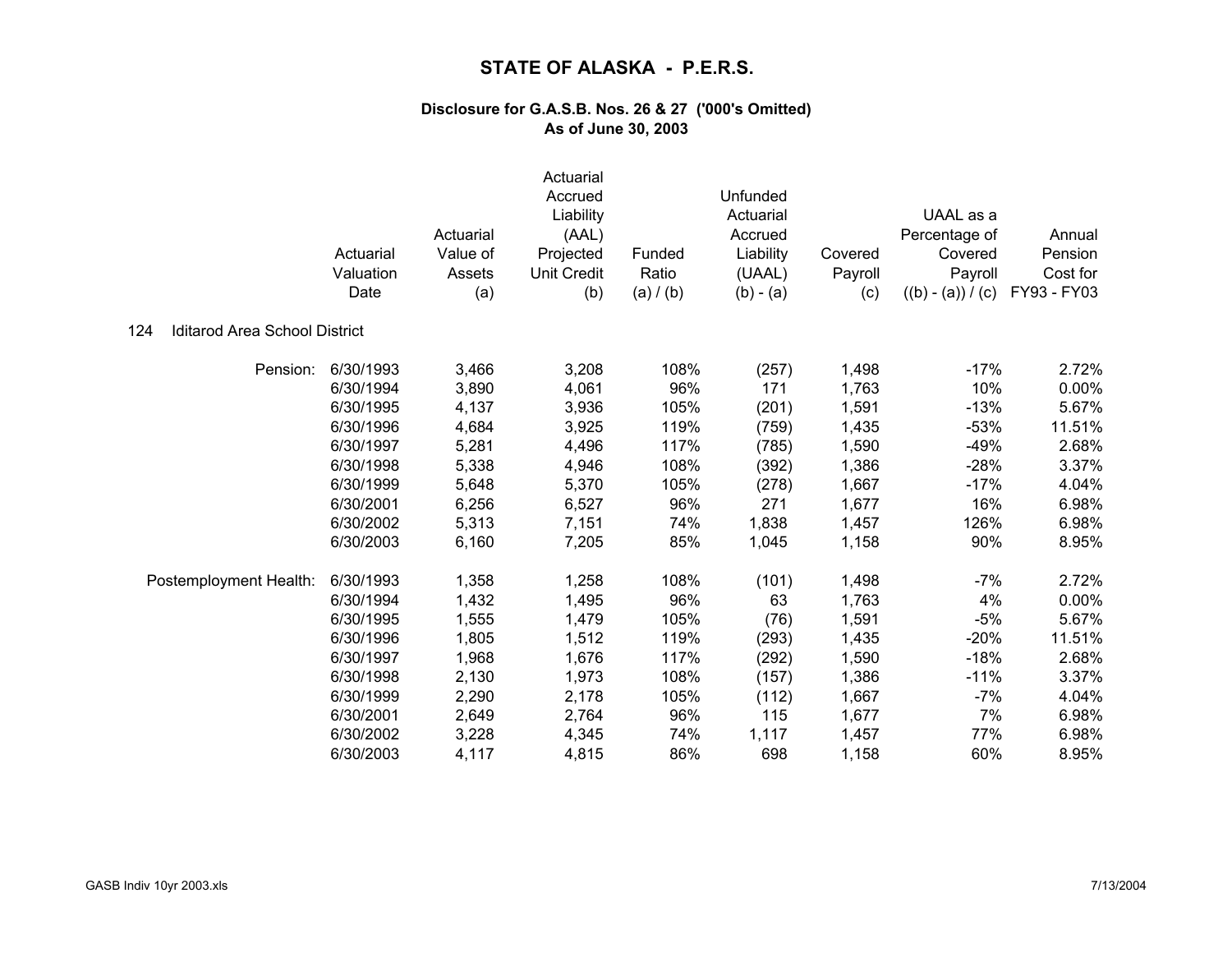|                                      | Actuarial<br>Valuation<br>Date | Actuarial<br>Value of<br>Assets<br>(a) | Actuarial<br>Accrued<br>Liability<br>(AAL)<br>Projected<br><b>Unit Credit</b><br>(b) | Funded<br>Ratio<br>(a) / (b) | Unfunded<br>Actuarial<br>Accrued<br>Liability<br>(UAAL)<br>$(b) - (a)$ | Covered<br>Payroll<br>(c) | UAAL as a<br>Percentage of<br>Covered<br>Payroll<br>$((b) - (a)) / (c)$ | Annual<br>Pension<br>Cost for<br>FY93 - FY03 |
|--------------------------------------|--------------------------------|----------------------------------------|--------------------------------------------------------------------------------------|------------------------------|------------------------------------------------------------------------|---------------------------|-------------------------------------------------------------------------|----------------------------------------------|
| 125<br><b>Kuspuk School District</b> |                                |                                        |                                                                                      |                              |                                                                        |                           |                                                                         |                                              |
| Pension:                             | 6/30/1993                      | 2,950                                  | 2,956                                                                                | 100%                         | 6                                                                      | 1,248                     | 1%                                                                      | 6.33%                                        |
|                                      | 6/30/1994                      | 3,176                                  | 3,237                                                                                | 98%                          | 61                                                                     | 1,362                     | 4%                                                                      | 7.95%                                        |
|                                      | 6/30/1995                      | 3,531                                  | 3,391                                                                                | 104%                         | (140)                                                                  | 1,257                     | $-11%$                                                                  | 11.35%                                       |
|                                      | 6/30/1996                      | 3,630                                  | 3,372                                                                                | 108%                         | (258)                                                                  | 1,436                     | $-18%$                                                                  | 10.89%                                       |
|                                      | 6/30/1997                      | 4,278                                  | 3,897                                                                                | 110%                         | (381)                                                                  | 1,657                     | $-23%$                                                                  | 3.16%                                        |
|                                      | 6/30/1998                      | 4,367                                  | 4,259                                                                                | 103%                         | (108)                                                                  | 1,709                     | $-6%$                                                                   | 7.65%                                        |
|                                      | 6/30/1999                      | 4,832                                  | 4,476                                                                                | 108%                         | (356)                                                                  | 1,949                     | $-18%$                                                                  | 7.17%                                        |
|                                      | 6/30/2001                      | 5,240                                  | 5,016                                                                                | 104%                         | (224)                                                                  | 1,997                     | $-11%$                                                                  | 6.62%                                        |
|                                      | 6/30/2002                      | 4,472                                  | 5,649                                                                                | 79%                          | 1,177                                                                  | 2,025                     | 58%                                                                     | 6.62%                                        |
|                                      | 6/30/2003                      | 4,938                                  | 6,169                                                                                | 80%                          | 1,231                                                                  | 1,658                     | 74%                                                                     | 4.92%                                        |
| Postemployment Health:               | 6/30/1993                      | 1,156                                  | 1,159                                                                                | 100%                         | 3                                                                      | 1,248                     | 0%                                                                      | 6.33%                                        |
|                                      | 6/30/1994                      | 1,169                                  | 1,191                                                                                | 98%                          | 22                                                                     | 1,362                     | 2%                                                                      | 7.95%                                        |
|                                      | 6/30/1995                      | 1,327                                  | 1,275                                                                                | 104%                         | (52)                                                                   | 1,257                     | $-4%$                                                                   | 11.35%                                       |
|                                      | 6/30/1996                      | 1,399                                  | 1,300                                                                                | 108%                         | (99)                                                                   | 1,436                     | $-7%$                                                                   | 10.89%                                       |
|                                      | 6/30/1997                      | 1,594                                  | 1,452                                                                                | 110%                         | (142)                                                                  | 1,657                     | $-9%$                                                                   | 3.16%                                        |
|                                      | 6/30/1998                      | 1,743                                  | 1,699                                                                                | 103%                         | (44)                                                                   | 1,709                     | $-3%$                                                                   | 7.65%                                        |
|                                      | 6/30/1999                      | 1,959                                  | 1,815                                                                                | 108%                         | (144)                                                                  | 1,949                     | $-7%$                                                                   | 7.17%                                        |
|                                      | 6/30/2001                      | 2,219                                  | 2,125                                                                                | 104%                         | (94)                                                                   | 1,997                     | $-5%$                                                                   | 6.62%                                        |
|                                      | 6/30/2002                      | 2,717                                  | 3,432                                                                                | 79%                          | 715                                                                    | 2,025                     | 35%                                                                     | 6.62%                                        |
|                                      | 6/30/2003                      | 3,301                                  | 4,123                                                                                | 80%                          | 822                                                                    | 1,658                     | 50%                                                                     | 4.92%                                        |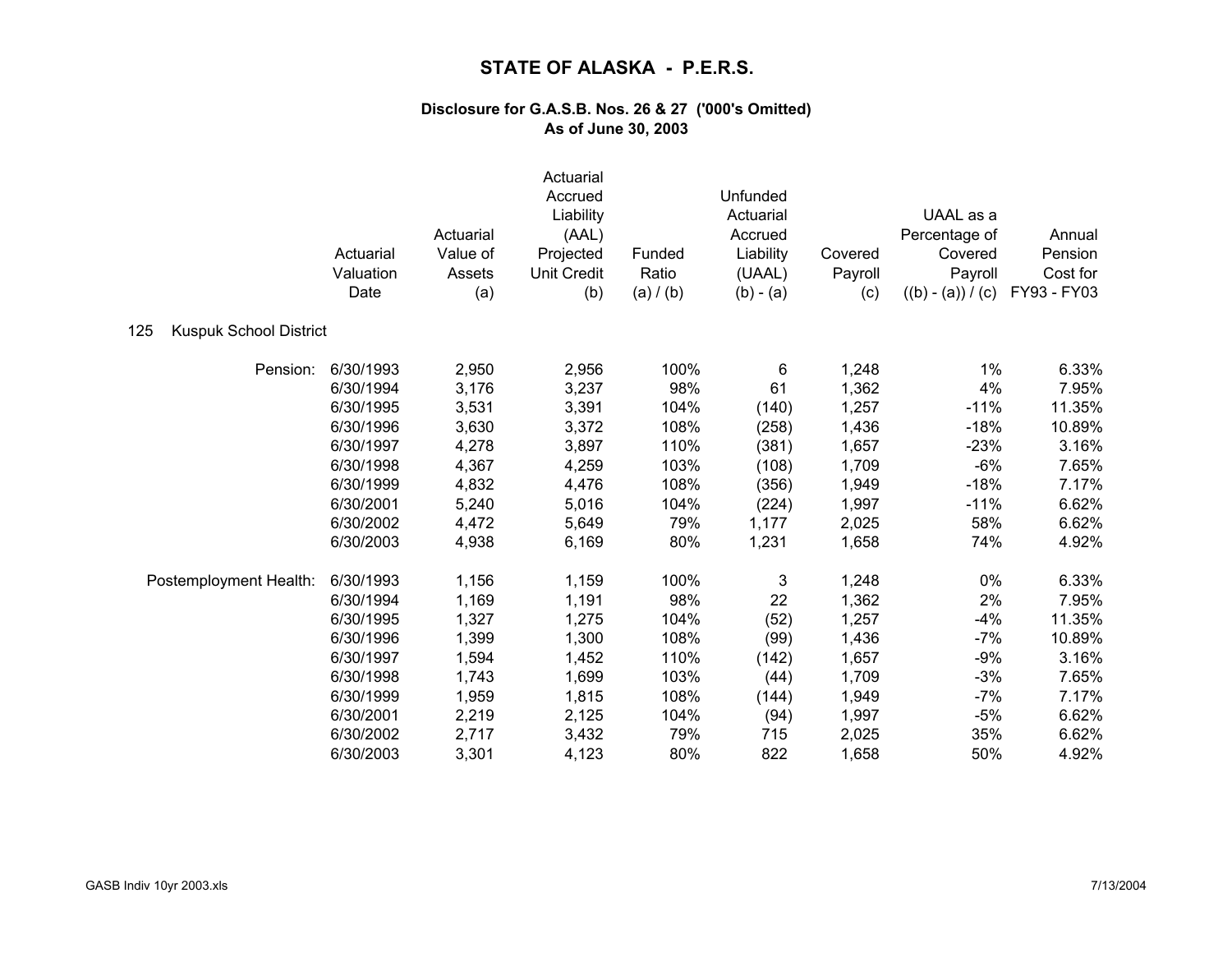|                                  | Actuarial<br>Valuation<br>Date | Actuarial<br>Value of<br>Assets<br>(a) | Actuarial<br>Accrued<br>Liability<br>(AAL)<br>Projected<br>Unit Credit<br>(b) | Funded<br>Ratio<br>(a) / (b) | Unfunded<br>Actuarial<br>Accrued<br>Liability<br>(UAAL)<br>$(b) - (a)$ | Covered<br>Payroll<br>(c) | UAAL as a<br>Percentage of<br>Covered<br>Payroll<br>$((b) - (a)) / (c)$ | Annual<br>Pension<br>Cost for<br>FY93 - FY03 |
|----------------------------------|--------------------------------|----------------------------------------|-------------------------------------------------------------------------------|------------------------------|------------------------------------------------------------------------|---------------------------|-------------------------------------------------------------------------|----------------------------------------------|
| Juneau, City & Borough of<br>126 |                                |                                        |                                                                               |                              |                                                                        |                           |                                                                         |                                              |
| Pension:                         | 6/30/1993                      | 54,477                                 | 54,268                                                                        | 100%                         | (209)                                                                  | 18,599                    | $-1%$                                                                   | 12.15%                                       |
|                                  | 6/30/1994                      | 61,933                                 | 62,207                                                                        | 100%                         | 273                                                                    | 19,253                    | 1%                                                                      | 12.50%                                       |
|                                  | 6/30/1995                      | 67,096                                 | 67,285                                                                        | 100%                         | 189                                                                    | 20,053                    | 1%                                                                      | 10.92%                                       |
|                                  | 6/30/1996                      | 73,887                                 | 66,399                                                                        | 111%                         | (7, 488)                                                               | 20,241                    | $-37%$                                                                  | 10.53%                                       |
|                                  | 6/30/1997                      | 83,289                                 | 76,305                                                                        | 109%                         | (6,984)                                                                | 21,370                    | $-33%$                                                                  | 6.82%                                        |
|                                  | 6/30/1998                      | 90,037                                 | 85,464                                                                        | 105%                         | (4, 573)                                                               | 21,730                    | $-21%$                                                                  | 5.32%                                        |
|                                  | 6/30/1999                      | 94,031                                 | 87,888                                                                        | 107%                         | (6, 143)                                                               | 22,618                    | $-27%$                                                                  | 6.02%                                        |
|                                  | 6/30/2001                      | 107,471                                | 105,200                                                                       | 102%                         | (2, 271)                                                               | 21,586                    | $-11%$                                                                  | 6.04%                                        |
|                                  | 6/30/2002                      | 88,182                                 | 119,270                                                                       | 74%                          | 31,088                                                                 | 23,913                    | 130%                                                                    | 6.04%                                        |
|                                  | 6/30/2003                      | 89,530                                 | 123,264                                                                       | 73%                          | 33,734                                                                 | 24,872                    | 136%                                                                    | 6.22%                                        |
| Postemployment Health:           | 6/30/1993                      | 21,353                                 | 21,271                                                                        | 100%                         | (82)                                                                   | 18,599                    | 0%                                                                      | 12.15%                                       |
|                                  | 6/30/1994                      | 22,790                                 | 22,890                                                                        | 100%                         | 101                                                                    | 19,253                    | 1%                                                                      | 12.50%                                       |
|                                  | 6/30/1995                      | 25,215                                 | 25,286                                                                        | 100%                         | 71                                                                     | 20,053                    | 0%                                                                      | 10.92%                                       |
|                                  | 6/30/1996                      | 28,473                                 | 25,587                                                                        | 111%                         | (2,886)                                                                | 20,241                    | $-14%$                                                                  | 10.53%                                       |
|                                  | 6/30/1997                      | 31,042                                 | 28,439                                                                        | 109%                         | (2,603)                                                                | 21,370                    | $-12%$                                                                  | 6.82%                                        |
|                                  | 6/30/1998                      | 35,909                                 | 34,085                                                                        | 105%                         | (1,824)                                                                | 21,730                    | $-8%$                                                                   | 5.32%                                        |
|                                  | 6/30/1999                      | 38,120                                 | 35,629                                                                        | 107%                         | (2,491)                                                                | 22,618                    | $-11%$                                                                  | 6.02%                                        |
|                                  | 6/30/2001                      | 45,503                                 | 44,542                                                                        | 102%                         | (961)                                                                  | 21,586                    | $-4%$                                                                   | 6.04%                                        |
|                                  | 6/30/2002                      | 53,578                                 | 72,466                                                                        | 74%                          | 18,888                                                                 | 23,913                    | 79%                                                                     | 6.04%                                        |
|                                  | 6/30/2003                      | 59,839                                 | 82,385                                                                        | 73%                          | 22,546                                                                 | 24,872                    | 91%                                                                     | 6.22%                                        |
|                                  |                                |                                        |                                                                               |                              |                                                                        |                           |                                                                         |                                              |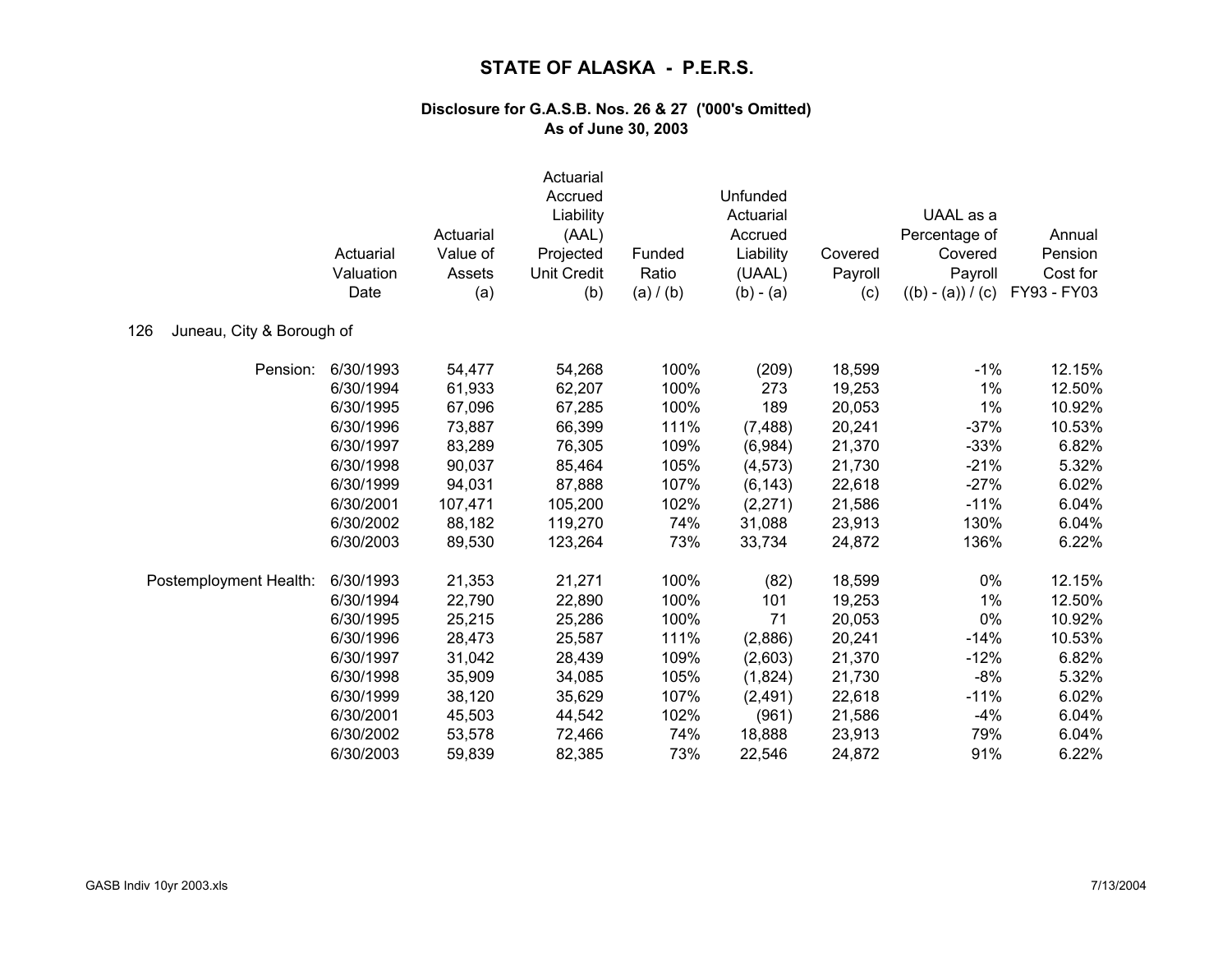|                        | Actuarial<br>Valuation<br>Date | Actuarial<br>Value of<br>Assets<br>(a) | Actuarial<br>Accrued<br>Liability<br>(AAL)<br>Projected<br><b>Unit Credit</b><br>(b) | Funded<br>Ratio<br>(a) / (b) | Unfunded<br>Actuarial<br>Accrued<br>Liability<br>(UAAL)<br>$(b) - (a)$ | Covered<br>Payroll<br>(c) | UAAL as a<br>Percentage of<br>Covered<br>Payroll<br>$((b) - (a)) / (c)$ | Annual<br>Pension<br>Cost for<br>FY93 - FY03 |
|------------------------|--------------------------------|----------------------------------------|--------------------------------------------------------------------------------------|------------------------------|------------------------------------------------------------------------|---------------------------|-------------------------------------------------------------------------|----------------------------------------------|
| 128<br>Kodiak, City of |                                |                                        |                                                                                      |                              |                                                                        |                           |                                                                         |                                              |
| Pension:               | 6/30/1993                      | 12,627                                 | 12,088                                                                               | 104%                         | (540)                                                                  | 4,133                     | $-13%$                                                                  | 11.38%                                       |
|                        | 6/30/1994                      | 14,673                                 | 13,730                                                                               | 107%                         | (943)                                                                  | 4,093                     | $-23%$                                                                  | 11.62%                                       |
|                        | 6/30/1995                      | 15,614                                 | 14,730                                                                               | 106%                         | (884)                                                                  | 4,198                     | $-21%$                                                                  | 7.02%                                        |
|                        | 6/30/1996                      | 16,919                                 | 13,862                                                                               | 122%                         | (3,057)                                                                | 4,269                     | $-72%$                                                                  | 3.05%                                        |
|                        | 6/30/1997                      | 20,518                                 | 17,135                                                                               | 120%                         | (3, 382)                                                               | 4,549                     | $-74%$                                                                  | 0.00%                                        |
|                        | 6/30/1998                      | 22,200                                 | 18,858                                                                               | 118%                         | (3,342)                                                                | 4,441                     | $-75%$                                                                  | 1.08%                                        |
|                        | 6/30/1999                      | 22,208                                 | 19,225                                                                               | 116%                         | (2,983)                                                                | 4,724                     | $-63%$                                                                  | 1.08%                                        |
|                        | 6/30/2001                      | 24,329                                 | 23,789                                                                               | 102%                         | (540)                                                                  | 5,376                     | $-10%$                                                                  | 1.92%                                        |
|                        | 6/30/2002                      | 19,719                                 | 25,410                                                                               | 78%                          | 5,691                                                                  | 5,196                     | 110%                                                                    | 1.92%                                        |
|                        | 6/30/2003                      | 17,994                                 | 25,185                                                                               | 71%                          | 7,191                                                                  | 5,280                     | 136%                                                                    | 6.21%                                        |
| Postemployment Health: | 6/30/1993                      | 4,950                                  | 4,738                                                                                | 104%                         | (211)                                                                  | 4,133                     | $-5%$                                                                   | 11.38%                                       |
|                        | 6/30/1994                      | 5,399                                  | 5,052                                                                                | 107%                         | (347)                                                                  | 4,093                     | $-8%$                                                                   | 11.62%                                       |
|                        | 6/30/1995                      | 5,868                                  | 5,536                                                                                | 106%                         | (332)                                                                  | 4,198                     | $-8%$                                                                   | 7.02%                                        |
|                        | 6/30/1996                      | 6,520                                  | 5,342                                                                                | 122%                         | (1, 178)                                                               | 4,269                     | $-28%$                                                                  | 3.05%                                        |
|                        | 6/30/1997                      | 7,647                                  | 6,387                                                                                | 120%                         | (1,261)                                                                | 4,549                     | $-28%$                                                                  | 0.00%                                        |
|                        | 6/30/1998                      | 8,855                                  | 7,522                                                                                | 118%                         | (1, 333)                                                               | 4,441                     | $-30%$                                                                  | 1.08%                                        |
|                        | 6/30/1999                      | 9,004                                  | 7,795                                                                                | 116%                         | (1,209)                                                                | 4,724                     | $-26%$                                                                  | 1.08%                                        |
|                        | 6/30/2001                      | 10,302                                 | 10,073                                                                               | 102%                         | (229)                                                                  | 5,376                     | $-4%$                                                                   | 1.92%                                        |
|                        | 6/30/2002                      | 11,981                                 | 15,439                                                                               | 78%                          | 3,458                                                                  | 5,196                     | 67%                                                                     | 1.92%                                        |
|                        | 6/30/2003                      | 12,027                                 | 16,832                                                                               | 71%                          | 4,805                                                                  | 5,280                     | 91%                                                                     | 6.21%                                        |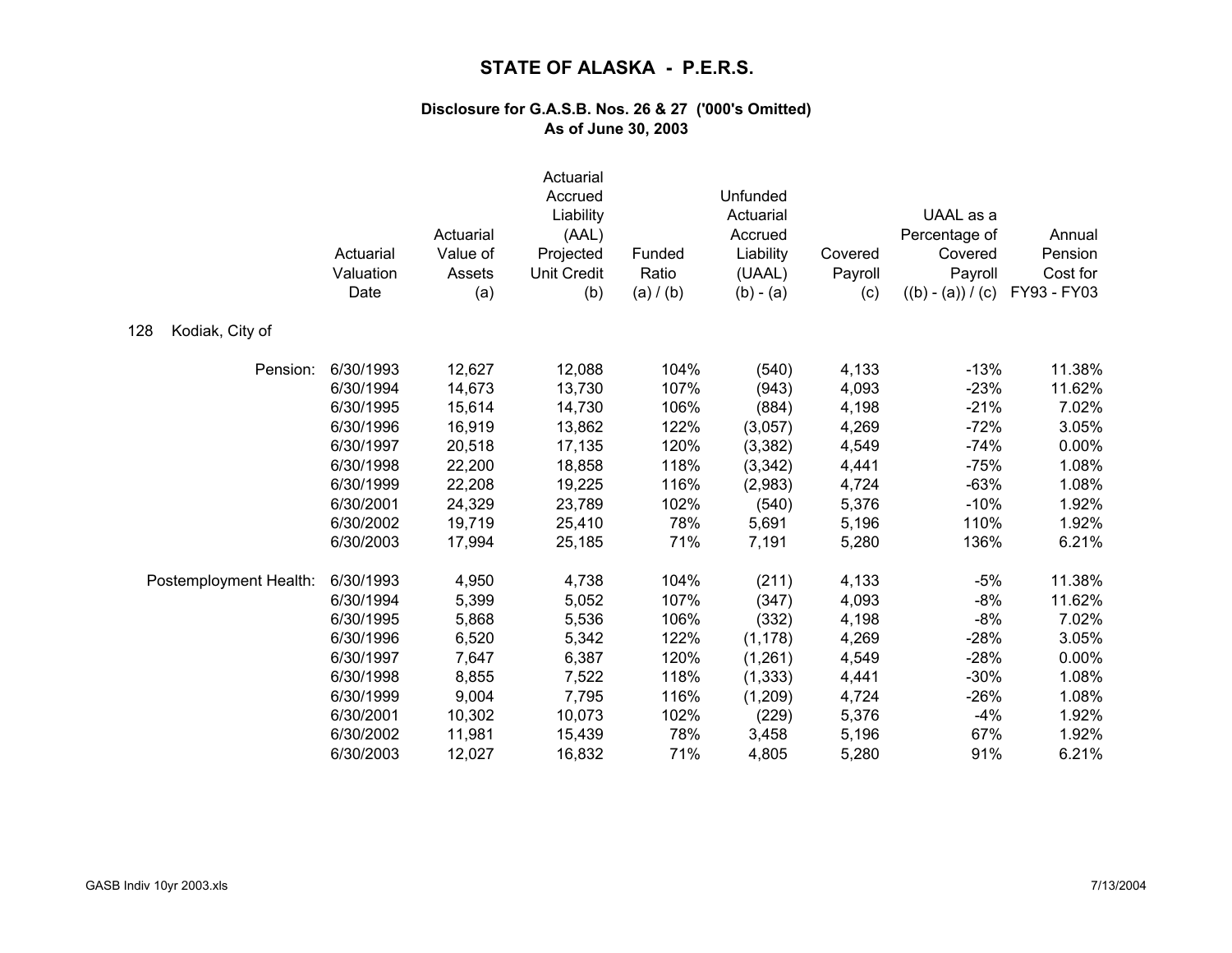|                           | Actuarial<br>Valuation<br>Date | Actuarial<br>Value of<br>Assets<br>(a) | Actuarial<br>Accrued<br>Liability<br>(AAL)<br>Projected<br><b>Unit Credit</b><br>(b) | Funded<br>Ratio<br>(a) / (b) | Unfunded<br>Actuarial<br>Accrued<br>Liability<br>(UAAL)<br>$(b) - (a)$ | Covered<br>Payroll<br>(c) | UAAL as a<br>Percentage of<br>Covered<br>Payroll<br>$((b) - (a)) / (c)$ | Annual<br>Pension<br>Cost for<br>FY93 - FY03 |
|---------------------------|--------------------------------|----------------------------------------|--------------------------------------------------------------------------------------|------------------------------|------------------------------------------------------------------------|---------------------------|-------------------------------------------------------------------------|----------------------------------------------|
| 129<br>Fairbanks, City of |                                |                                        |                                                                                      |                              |                                                                        |                           |                                                                         |                                              |
| Pension:                  | 6/30/1993                      | 30,421                                 | 49,863                                                                               | 61%                          | 19,442                                                                 | 8,322                     | 234%                                                                    | 22.98%                                       |
|                           | 6/30/1994                      | 34,058                                 | 57,895                                                                               | 59%                          | 23,837                                                                 | 8,687                     | 274%                                                                    | 24.53%                                       |
|                           | 6/30/1995                      | 35,058                                 | 60,692                                                                               | 58%                          | 25,634                                                                 | 8,629                     | 297%                                                                    | 20.16%                                       |
|                           | 6/30/1996                      | 40,160                                 | 58,012                                                                               | 69%                          | 17,852                                                                 | 8,367                     | 213%                                                                    | 20.82%                                       |
|                           | 6/30/1997                      | 43,542                                 | 67,311                                                                               | 65%                          | 23,770                                                                 | 7,325                     | 325%                                                                    | 16.41%                                       |
|                           | 6/30/1998                      | 52,619                                 | 73,745                                                                               | 71%                          | 21,126                                                                 | 7,188                     | 294%                                                                    | 11.41%                                       |
|                           | 6/30/1999                      | 50,232                                 | 73,255                                                                               | 69%                          | 23,023                                                                 | 7,195                     | 320%                                                                    | 15.65%                                       |
|                           | 6/30/2001                      | 76,953                                 | 81,395                                                                               | 95%                          | 4,442                                                                  | 6,497                     | 68%                                                                     | 18.87%                                       |
|                           | 6/30/2002                      | 52,714                                 | 86,057                                                                               | 61%                          | 33,343                                                                 | 5,410                     | 616%                                                                    | 18.87%                                       |
|                           | 6/30/2003                      | 34,340                                 | 85,030                                                                               | 40%                          | 50,690                                                                 | 5,453                     | 930%                                                                    | 20.86%                                       |
| Postemployment Health:    | 6/30/1993                      | 11,924                                 | 19,545                                                                               | 61%                          | 7,621                                                                  | 8,322                     | 92%                                                                     | 22.98%                                       |
|                           | 6/30/1994                      | 12,532                                 | 21,303                                                                               | 59%                          | 8,771                                                                  | 8,687                     | 101%                                                                    | 24.53%                                       |
|                           | 6/30/1995                      | 13,175                                 | 22,809                                                                               | 58%                          | 9,634                                                                  | 8,629                     | 112%                                                                    | 20.16%                                       |
|                           | 6/30/1996                      | 15,476                                 | 22,355                                                                               | 69%                          | 6,879                                                                  | 8,367                     | 82%                                                                     | 20.82%                                       |
|                           | 6/30/1997                      | 16,228                                 | 25,088                                                                               | 65%                          | 8,859                                                                  | 7,325                     | 121%                                                                    | 16.41%                                       |
|                           | 6/30/1998                      | 20,986                                 | 29,411                                                                               | 71%                          | 8,425                                                                  | 7,188                     | 117%                                                                    | 11.41%                                       |
|                           | 6/30/1999                      | 20,364                                 | 29,697                                                                               | 69%                          | 9,333                                                                  | 7,195                     | 130%                                                                    | 15.65%                                       |
|                           | 6/30/2001                      | 32,583                                 | 34,464                                                                               | 95%                          | 1,881                                                                  | 6,497                     | 29%                                                                     | 18.87%                                       |
|                           | 6/30/2002                      | 32,028                                 | 52,287                                                                               | 61%                          | 20,259                                                                 | 5,410                     | 374%                                                                    | 18.87%                                       |
|                           | 6/30/2003                      | 22,952                                 | 56,831                                                                               | 40%                          | 33,879                                                                 | 5,453                     | 621%                                                                    | 20.86%                                       |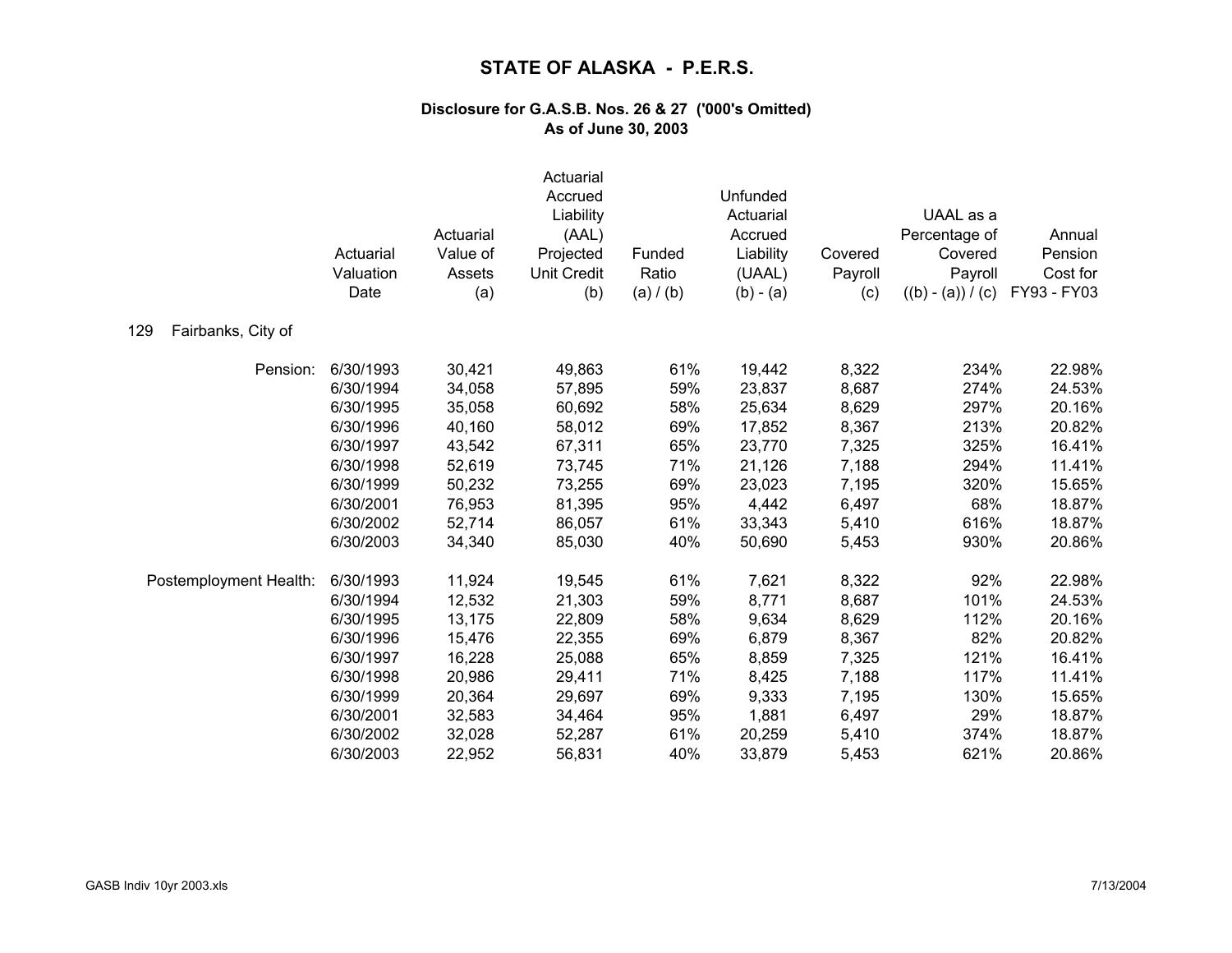|                         | Actuarial<br>Valuation<br>Date | Actuarial<br>Value of<br>Assets<br>(a) | Actuarial<br>Accrued<br>Liability<br>(AAL)<br>Projected<br><b>Unit Credit</b><br>(b) | Funded<br>Ratio<br>(a) / (b) | Unfunded<br>Actuarial<br>Accrued<br>Liability<br>(UAAL)<br>$(b) - (a)$ | Covered<br>Payroll<br>(c) | UAAL as a<br>Percentage of<br>Covered<br>Payroll<br>$((b) - (a)) / (c)$ | Annual<br>Pension<br>Cost for<br>FY93 - FY03 |
|-------------------------|--------------------------------|----------------------------------------|--------------------------------------------------------------------------------------|------------------------------|------------------------------------------------------------------------|---------------------------|-------------------------------------------------------------------------|----------------------------------------------|
| Wasilla, City of<br>131 |                                |                                        |                                                                                      |                              |                                                                        |                           |                                                                         |                                              |
| Pension:                | 6/30/1993                      | 1,165                                  | 1,241                                                                                | 94%                          | 76                                                                     | 798                       | 10%                                                                     | 11.03%                                       |
|                         | 6/30/1994                      | 1,490                                  | 1,632                                                                                | 91%                          | 143                                                                    | 1,179                     | 12%                                                                     | 11.63%                                       |
|                         | 6/30/1995                      | 1,965                                  | 2,048                                                                                | 96%                          | 84                                                                     | 1,539                     | 5%                                                                      | 12.51%                                       |
|                         | 6/30/1996                      | 2,281                                  | 2,359                                                                                | 97%                          | 78                                                                     | 1,848                     | 4%                                                                      | 11.79%                                       |
|                         | 6/30/1997                      | 2,949                                  | 2,730                                                                                | 108%                         | (219)                                                                  | 1,946                     | $-11%$                                                                  | 7.36%                                        |
|                         | 6/30/1998                      | 3,256                                  | 3,352                                                                                | 97%                          | 96                                                                     | 2,179                     | 4%                                                                      | 10.37%                                       |
|                         | 6/30/1999                      | 3,740                                  | 3,654                                                                                | 102%                         | (86)                                                                   | 2,225                     | $-4%$                                                                   | 8.56%                                        |
|                         | 6/30/2001                      | 5,190                                  | 5,239                                                                                | 99%                          | 49                                                                     | 2,705                     | 2%                                                                      | 8.19%                                        |
|                         | 6/30/2002                      | 4,385                                  | 5,967                                                                                | 73%                          | 1,582                                                                  | 3,071                     | 52%                                                                     | 8.19%                                        |
|                         | 6/30/2003                      | 4,734                                  | 6,358                                                                                | 74%                          | 1,624                                                                  | 2,873                     | 57%                                                                     | 6.44%                                        |
| Postemployment Health:  | 6/30/1993                      | 457                                    | 487                                                                                  | 94%                          | 30                                                                     | 798                       | 4%                                                                      | 11.03%                                       |
|                         | 6/30/1994                      | 548                                    | 601                                                                                  | 91%                          | 52                                                                     | 1,179                     | 4%                                                                      | 11.63%                                       |
|                         | 6/30/1995                      | 738                                    | 770                                                                                  | 96%                          | 31                                                                     | 1,539                     | 2%                                                                      | 12.51%                                       |
|                         | 6/30/1996                      | 879                                    | 909                                                                                  | 97%                          | 30                                                                     | 1,848                     | 2%                                                                      | 11.79%                                       |
|                         | 6/30/1997                      | 1,099                                  | 1,018                                                                                | 108%                         | (81)                                                                   | 1,946                     | $-4%$                                                                   | 7.36%                                        |
|                         | 6/30/1998                      | 1,299                                  | 1,337                                                                                | 97%                          | 38                                                                     | 2,179                     | 2%                                                                      | 10.37%                                       |
|                         | 6/30/1999                      | 1,517                                  | 1,482                                                                                | 102%                         | (35)                                                                   | 2,225                     | $-2%$                                                                   | 8.56%                                        |
|                         | 6/30/2001                      | 2,198                                  | 2,219                                                                                | 99%                          | 21                                                                     | 2,705                     | 1%                                                                      | 8.19%                                        |
|                         | 6/30/2002                      | 2,664                                  | 3,625                                                                                | 73%                          | 961                                                                    | 3,071                     | 31%                                                                     | 8.19%                                        |
|                         | 6/30/2003                      | 3,164                                  | 4,250                                                                                | 74%                          | 1,086                                                                  | 2,873                     | 38%                                                                     | 6.44%                                        |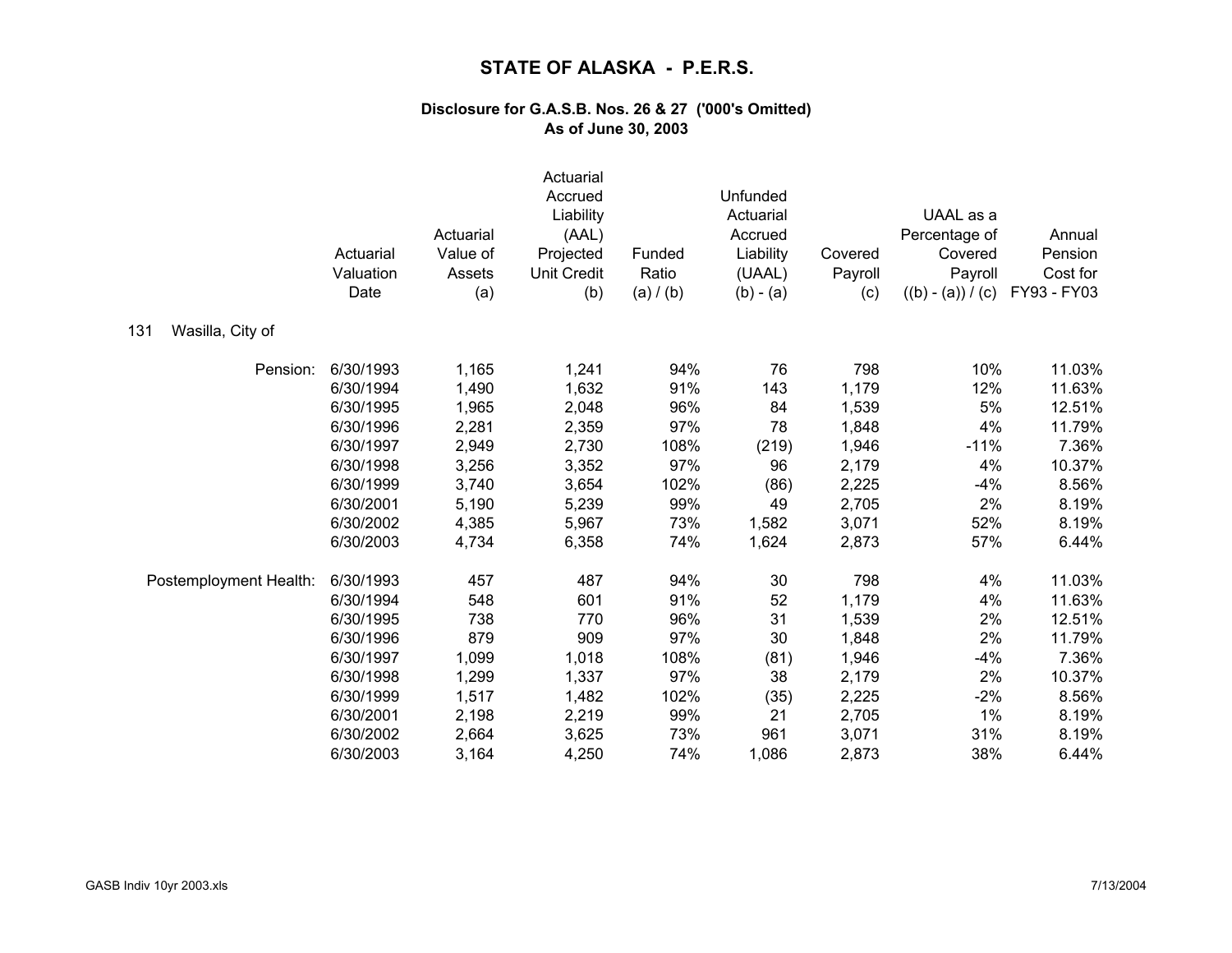|                         | Actuarial<br>Valuation<br>Date | Actuarial<br>Value of<br>Assets<br>(a) | Actuarial<br>Accrued<br>Liability<br>(AAL)<br>Projected<br><b>Unit Credit</b><br>(b) | Funded<br>Ratio<br>(a) / (b) | Unfunded<br>Actuarial<br>Accrued<br>Liability<br>(UAAL)<br>$(b) - (a)$ | Covered<br>Payroll<br>(c) | UAAL as a<br>Percentage of<br>Covered<br>Payroll<br>$((b) - (a)) / (c)$ | Annual<br>Pension<br>Cost for<br>FY93 - FY03 |
|-------------------------|--------------------------------|----------------------------------------|--------------------------------------------------------------------------------------|------------------------------|------------------------------------------------------------------------|---------------------------|-------------------------------------------------------------------------|----------------------------------------------|
| 132<br>Skagway, City of |                                |                                        |                                                                                      |                              |                                                                        |                           |                                                                         |                                              |
| Pension:                | 6/30/1993                      | 978                                    | 859                                                                                  | 114%                         | (119)                                                                  | 583                       | $-20%$                                                                  | 3.48%                                        |
|                         | 6/30/1994                      | 1,190                                  | 1,099                                                                                | 108%                         | (91)                                                                   | 602                       | $-15%$                                                                  | 0.81%                                        |
|                         | 6/30/1995                      | 1,318                                  | 1,307                                                                                | 101%                         | (12)                                                                   | 644                       | $-2%$                                                                   | 4.64%                                        |
|                         | 6/30/1996                      | 1,394                                  | 1,327                                                                                | 105%                         | (66)                                                                   | 735                       | $-9%$                                                                   | 5.51%                                        |
|                         | 6/30/1997                      | 1,525                                  | 1,423                                                                                | 107%                         | (102)                                                                  | 708                       | $-14%$                                                                  | 6.12%                                        |
|                         | 6/30/1998                      | 1,818                                  | 1,722                                                                                | 106%                         | (96)                                                                   | 762                       | $-13%$                                                                  | 8.74%                                        |
|                         | 6/30/1999                      | 1,943                                  | 1,900                                                                                | 102%                         | (43)                                                                   | 834                       | $-5%$                                                                   | 8.19%                                        |
|                         | 6/30/2001                      | 2,346                                  | 2,635                                                                                | 89%                          | 289                                                                    | 1,136                     | 25%                                                                     | 8.27%                                        |
|                         | 6/30/2002                      | 1,995                                  | 2,895                                                                                | 69%                          | 900                                                                    | 1,283                     | 70%                                                                     | 8.27%                                        |
|                         | 6/30/2003                      | 2,193                                  | 3,167                                                                                | 69%                          | 974                                                                    | 1,253                     | 78%                                                                     | 9.63%                                        |
| Postemployment Health:  | 6/30/1993                      | 383                                    | 337                                                                                  | 114%                         | (46)                                                                   | 583                       | $-8%$                                                                   | 3.48%                                        |
|                         | 6/30/1994                      | 438                                    | 404                                                                                  | 108%                         | (34)                                                                   | 602                       | $-6%$                                                                   | 0.81%                                        |
|                         | 6/30/1995                      | 496                                    | 491                                                                                  | 101%                         | (4)                                                                    | 644                       | $-1\%$                                                                  | 4.64%                                        |
|                         | 6/30/1996                      | 537                                    | 512                                                                                  | 105%                         | (26)                                                                   | 735                       | $-3%$                                                                   | 5.51%                                        |
|                         | 6/30/1997                      | 569                                    | 531                                                                                  | 107%                         | (38)                                                                   | 708                       | $-5%$                                                                   | 6.12%                                        |
|                         | 6/30/1998                      | 726                                    | 687                                                                                  | 106%                         | (39)                                                                   | 762                       | $-5%$                                                                   | 8.74%                                        |
|                         | 6/30/1999                      | 789                                    | 771                                                                                  | 102%                         | (18)                                                                   | 834                       | $-2%$                                                                   | 8.19%                                        |
|                         | 6/30/2001                      | 994                                    | 1,117                                                                                | 89%                          | 123                                                                    | 1,136                     | 11%                                                                     | 8.27%                                        |
|                         | 6/30/2002                      | 1,212                                  | 1,759                                                                                | 69%                          | 547                                                                    | 1,283                     | 43%                                                                     | 8.27%                                        |
|                         | 6/30/2003                      | 1,465                                  | 2,117                                                                                | 69%                          | 652                                                                    | 1,253                     | 52%                                                                     | 9.63%                                        |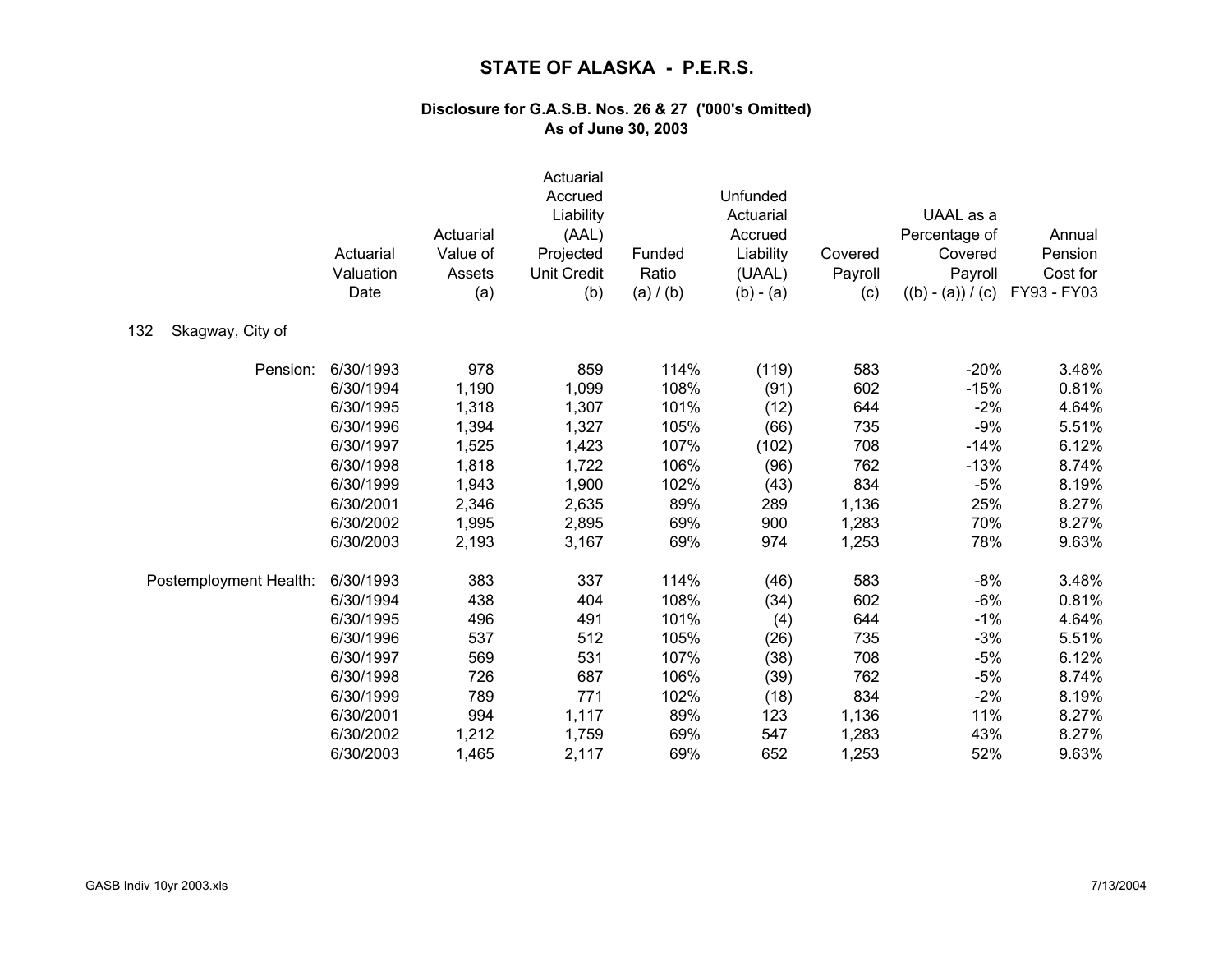|                                      | Actuarial<br>Valuation<br>Date | Actuarial<br>Value of<br>Assets<br>(a) | Actuarial<br>Accrued<br>Liability<br>(AAL)<br>Projected<br><b>Unit Credit</b><br>(b) | Funded<br>Ratio<br>(a) / (b) | Unfunded<br>Actuarial<br>Accrued<br>Liability<br>(UAAL)<br>$(b) - (a)$ | Covered<br>Payroll<br>(c) | UAAL as a<br>Percentage of<br>Covered<br>Payroll<br>$((b) - (a)) / (c)$ | Annual<br>Pension<br>Cost for<br>FY93 - FY03 |
|--------------------------------------|--------------------------------|----------------------------------------|--------------------------------------------------------------------------------------|------------------------------|------------------------------------------------------------------------|---------------------------|-------------------------------------------------------------------------|----------------------------------------------|
| 133<br>Sitka Borough School District |                                |                                        |                                                                                      |                              |                                                                        |                           |                                                                         |                                              |
| Pension:                             | 6/30/1993                      | 4,374                                  | 4,279                                                                                | 102%                         | (96)                                                                   | 1,441                     | $-7%$                                                                   | 14.07%                                       |
|                                      | 6/30/1994                      | 4,928                                  | 4,890                                                                                | 101%                         | (39)                                                                   | 1,378                     | $-3%$                                                                   | 14.29%                                       |
|                                      | 6/30/1995                      | 5,097                                  | 5,070                                                                                | 101%                         | (27)                                                                   | 1,314                     | $-2%$                                                                   | 9.12%                                        |
|                                      | 6/30/1996                      | 5,376                                  | 4,999                                                                                | 108%                         | (377)                                                                  | 1,455                     | $-26%$                                                                  | 9.47%                                        |
|                                      | 6/30/1997                      | 5,581                                  | 5,539                                                                                | 101%                         | (42)                                                                   | 1,436                     | $-3%$                                                                   | 6.05%                                        |
|                                      | 6/30/1998                      | 6,054                                  | 5,955                                                                                | 102%                         | (99)                                                                   | 1,440                     | $-7%$                                                                   | 6.68%                                        |
|                                      | 6/30/1999                      | 6,057                                  | 5,906                                                                                | 103%                         | (151)                                                                  | 1,436                     | $-11%$                                                                  | 9.54%                                        |
|                                      | 6/30/2001                      | 6,813                                  | 7,019                                                                                | 97%                          | 206                                                                    | 1,594                     | 13%                                                                     | 8.04%                                        |
|                                      | 6/30/2002                      | 5,621                                  | 7,986                                                                                | 70%                          | 2,365                                                                  | 1,670                     | 142%                                                                    | 8.04%                                        |
|                                      | 6/30/2003                      | 5,908                                  | 8,547                                                                                | 69%                          | 2,639                                                                  | 1,540                     | 171%                                                                    | 9.04%                                        |
| Postemployment Health:               | 6/30/1993                      | 1,715                                  | 1,677                                                                                | 102%                         | (37)                                                                   | 1,441                     | $-3%$                                                                   | 14.07%                                       |
|                                      | 6/30/1994                      | 1,814                                  | 1,799                                                                                | 101%                         | (14)                                                                   | 1,378                     | $-1%$                                                                   | 14.29%                                       |
|                                      | 6/30/1995                      | 1,916                                  | 1,906                                                                                | 101%                         | (10)                                                                   | 1,314                     | $-1%$                                                                   | 9.12%                                        |
|                                      | 6/30/1996                      | 2,072                                  | 1,927                                                                                | 108%                         | (145)                                                                  | 1,455                     | $-10%$                                                                  | 9.47%                                        |
|                                      | 6/30/1997                      | 2,080                                  | 2,065                                                                                | 101%                         | (15)                                                                   | 1,436                     | $-1%$                                                                   | 6.05%                                        |
|                                      | 6/30/1998                      | 2,415                                  | 2,376                                                                                | 102%                         | (39)                                                                   | 1,440                     | $-3%$                                                                   | 6.68%                                        |
|                                      | 6/30/1999                      | 2,456                                  | 2,395                                                                                | 103%                         | (61)                                                                   | 1,436                     | $-4%$                                                                   | 9.54%                                        |
|                                      | 6/30/2001                      | 2,885                                  | 2,972                                                                                | 97%                          | 87                                                                     | 1,594                     | 5%                                                                      | 8.04%                                        |
|                                      | 6/30/2002                      | 3,415                                  | 4,852                                                                                | 70%                          | 1,437                                                                  | 1,670                     | 86%                                                                     | 8.04%                                        |
|                                      | 6/30/2003                      | 3,949                                  | 5,713                                                                                | 69%                          | 1,764                                                                  | 1,540                     | 115%                                                                    | 9.04%                                        |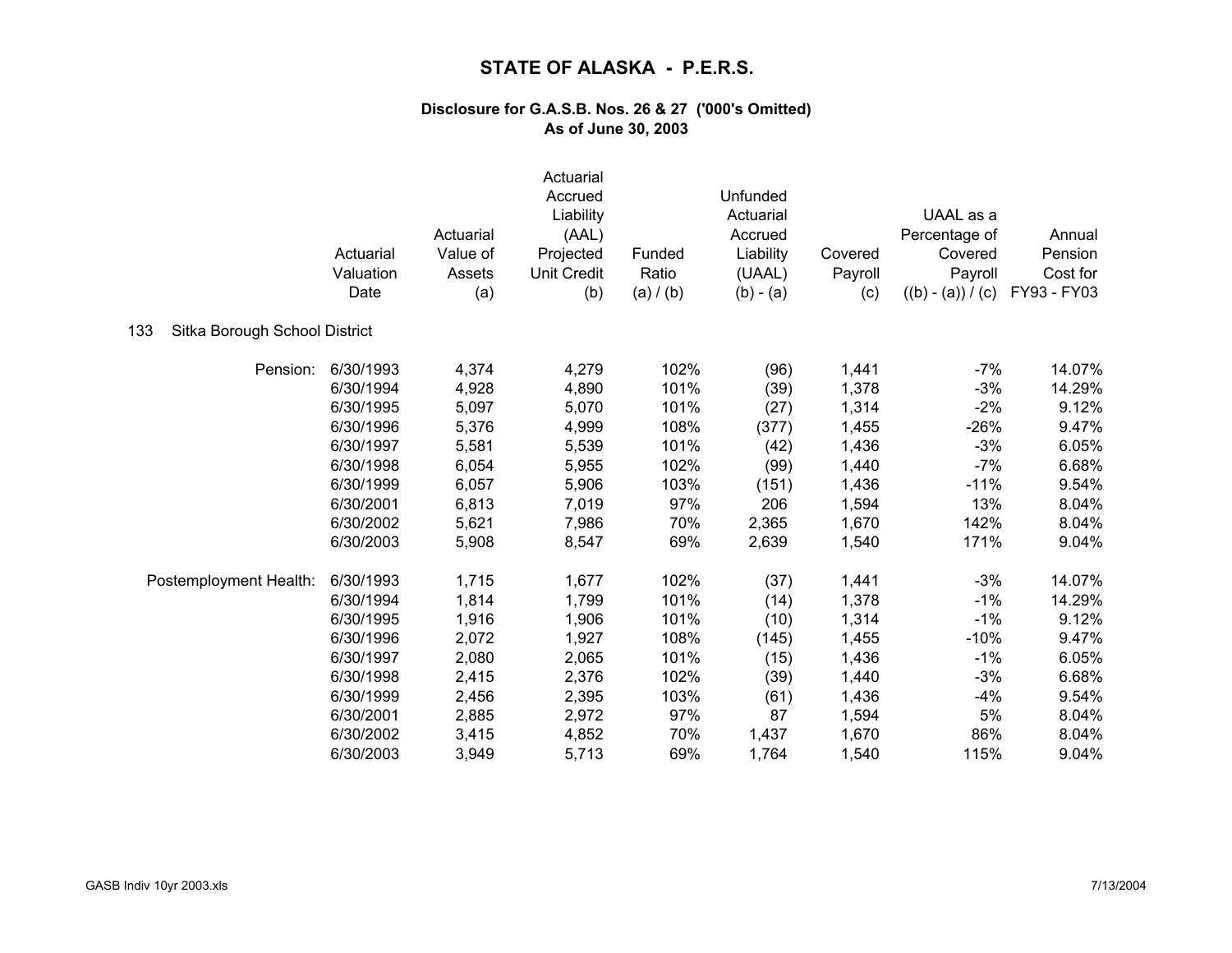|                        | Actuarial<br>Valuation<br>Date | Actuarial<br>Value of<br>Assets<br>(a) | Actuarial<br>Accrued<br>Liability<br>(AAL)<br>Projected<br><b>Unit Credit</b><br>(b) | Funded<br>Ratio<br>(a) / (b) | Unfunded<br>Actuarial<br>Accrued<br>Liability<br>(UAAL)<br>$(b) - (a)$ | Covered<br>Payroll<br>(c) | UAAL as a<br>Percentage of<br>Covered<br>Payroll<br>$((b) - (a)) / (c)$ | Annual<br>Pension<br>Cost for<br>FY93 - FY03 |
|------------------------|--------------------------------|----------------------------------------|--------------------------------------------------------------------------------------|------------------------------|------------------------------------------------------------------------|---------------------------|-------------------------------------------------------------------------|----------------------------------------------|
| 134<br>Palmer, City of |                                |                                        |                                                                                      |                              |                                                                        |                           |                                                                         |                                              |
| Pension:               | 6/30/1993                      | 4,201                                  | 4,224                                                                                | 99%                          | 23                                                                     | 1,859                     | $1\%$                                                                   | 12.58%                                       |
|                        | 6/30/1994                      | 4,778                                  | 4,869                                                                                | 98%                          | 91                                                                     | 1,904                     | $5\%$                                                                   | 12.32%                                       |
|                        | 6/30/1995                      | 5,505                                  | 5,384                                                                                | 102%                         | (121)                                                                  | 1,526                     | $-8%$                                                                   | 11.45%                                       |
|                        | 6/30/1996                      | 5,695                                  | 5,210                                                                                | 109%                         | (485)                                                                  | 1,729                     | $-28%$                                                                  | 10.93%                                       |
|                        | 6/30/1997                      | 6,344                                  | 5,872                                                                                | 108%                         | (473)                                                                  | 2,035                     | $-23%$                                                                  | 4.19%                                        |
|                        | 6/30/1998                      | 7,501                                  | 6,692                                                                                | 112%                         | (809)                                                                  | 1,806                     | $-45%$                                                                  | 6.41%                                        |
|                        | 6/30/1999                      | 7,679                                  | 6,821                                                                                | 113%                         | (858)                                                                  | 1,842                     | $-47%$                                                                  | 7.13%                                        |
|                        | 6/30/2001                      | 8,700                                  | 8,966                                                                                | 97%                          | 266                                                                    | 2,078                     | 13%                                                                     | 3.54%                                        |
|                        | 6/30/2002                      | 7,320                                  | 9,892                                                                                | 74%                          | 2,572                                                                  | 2,352                     | 109%                                                                    | 3.54%                                        |
|                        | 6/30/2003                      | 7,447                                  | 10,306                                                                               | 72%                          | 2,859                                                                  | 2,217                     | 129%                                                                    | 8.95%                                        |
| Postemployment Health: | 6/30/1993                      | 1,647                                  | 1,656                                                                                | 99%                          | 9                                                                      | 1,859                     | 0%                                                                      | 12.58%                                       |
|                        | 6/30/1994                      | 1,758                                  | 1,792                                                                                | 98%                          | 34                                                                     | 1,904                     | 2%                                                                      | 12.32%                                       |
|                        | 6/30/1995                      | 2,069                                  | 2,024                                                                                | 102%                         | (45)                                                                   | 1,526                     | $-3%$                                                                   | 11.45%                                       |
|                        | 6/30/1996                      | 2,195                                  | 2,008                                                                                | 109%                         | (187)                                                                  | 1,729                     | $-11%$                                                                  | 10.93%                                       |
|                        | 6/30/1997                      | 2,365                                  | 2,188                                                                                | 108%                         | (176)                                                                  | 2,035                     | $-9%$                                                                   | 4.19%                                        |
|                        | 6/30/1998                      | 2,992                                  | 2,669                                                                                | 112%                         | (323)                                                                  | 1,806                     | $-18%$                                                                  | 6.41%                                        |
|                        | 6/30/1999                      | 3,113                                  | 2,766                                                                                | 113%                         | (347)                                                                  | 1,842                     | $-19%$                                                                  | 7.13%                                        |
|                        | 6/30/2001                      | 3,684                                  | 3,797                                                                                | 97%                          | 113                                                                    | 2,078                     | 5%                                                                      | 3.54%                                        |
|                        | 6/30/2002                      | 4,448                                  | 6,010                                                                                | 74%                          | 1,562                                                                  | 2,352                     | 66%                                                                     | 3.54%                                        |
|                        | 6/30/2003                      | 4,977                                  | 6,888                                                                                | 72%                          | 1,911                                                                  | 2,217                     | 86%                                                                     | 8.95%                                        |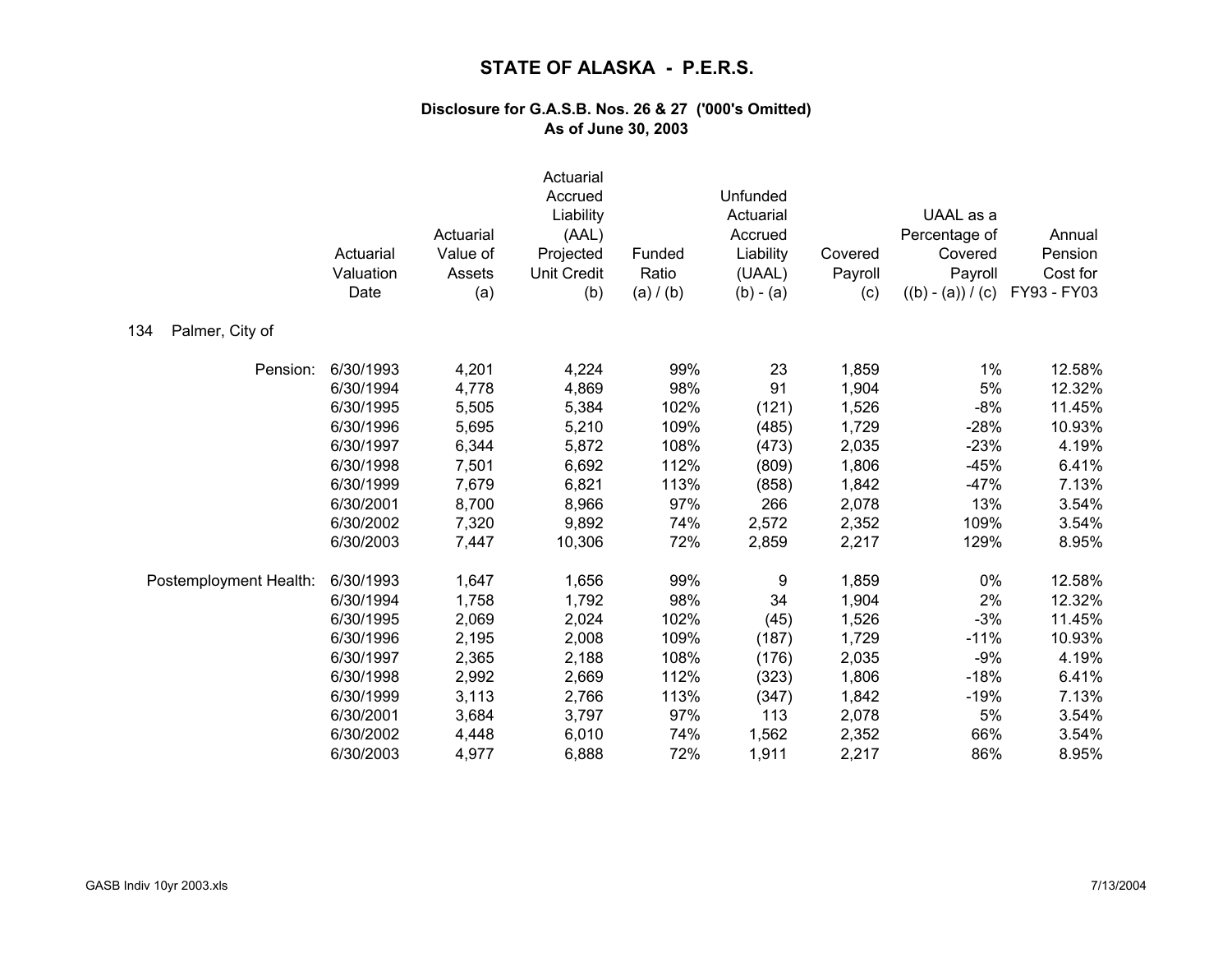|                          | Actuarial<br>Valuation<br>Date | Actuarial<br>Value of<br>Assets<br>(a) | Actuarial<br>Accrued<br>Liability<br>(AAL)<br>Projected<br><b>Unit Credit</b><br>(b) | Funded<br>Ratio<br>(a) / (b) | Unfunded<br>Actuarial<br>Accrued<br>Liability<br>(UAAL)<br>$(b) - (a)$ | Covered<br>Payroll<br>(c) | UAAL as a<br>Percentage of<br>Covered<br>Payroll<br>$((b) - (a)) / (c)$ | Annual<br>Pension<br>Cost for<br>FY93 - FY03 |
|--------------------------|--------------------------------|----------------------------------------|--------------------------------------------------------------------------------------|------------------------------|------------------------------------------------------------------------|---------------------------|-------------------------------------------------------------------------|----------------------------------------------|
| Wrangell, City of<br>135 |                                |                                        |                                                                                      |                              |                                                                        |                           |                                                                         |                                              |
| Pension:                 | 6/30/1993                      | 5,147                                  | 5,030                                                                                | 102%                         | (118)                                                                  | 1,788                     | $-7%$                                                                   | 12.65%                                       |
|                          | 6/30/1994                      | 5,881                                  | 5,784                                                                                | 102%                         | (96)                                                                   | 2,038                     | $-5%$                                                                   | 11.25%                                       |
|                          | 6/30/1995                      | 6,188                                  | 6,400                                                                                | 97%                          | 212                                                                    | 2,015                     | 10%                                                                     | 9.14%                                        |
|                          | 6/30/1996                      | 6,502                                  | 6,282                                                                                | 103%                         | (219)                                                                  | 2,199                     | $-10%$                                                                  | 8.85%                                        |
|                          | 6/30/1997                      | 7,149                                  | 6,870                                                                                | 104%                         | (278)                                                                  | 2,254                     | $-12%$                                                                  | 7.96%                                        |
|                          | 6/30/1998                      | 8,527                                  | 8,109                                                                                | 105%                         | (418)                                                                  | 2,317                     | $-18%$                                                                  | 8.63%                                        |
|                          | 6/30/1999                      | 9,054                                  | 8,044                                                                                | 113%                         | (1,010)                                                                | 2,190                     | $-46%$                                                                  | 8.43%                                        |
|                          | 6/30/2001                      | 9,695                                  | 9,578                                                                                | 101%                         | (117)                                                                  | 2,238                     | $-5%$                                                                   | 3.93%                                        |
|                          | 6/30/2002                      | 8,002                                  | 10,809                                                                               | 74%                          | 2,807                                                                  | 2,226                     | 126%                                                                    | 3.93%                                        |
|                          | 6/30/2003                      | 7,167                                  | 10,520                                                                               | 68%                          | 3,353                                                                  | 2,420                     | 139%                                                                    | 6.72%                                        |
| Postemployment Health:   | 6/30/1993                      | 2,018                                  | 1,971                                                                                | 102%                         | (46)                                                                   | 1,788                     | $-3%$                                                                   | 12.65%                                       |
|                          | 6/30/1994                      | 2,164                                  | 2,129                                                                                | 102%                         | (36)                                                                   | 2,038                     | $-2%$                                                                   | 11.25%                                       |
|                          | 6/30/1995                      | 2,326                                  | 2,405                                                                                | 97%                          | 79                                                                     | 2,015                     | 4%                                                                      | 9.14%                                        |
|                          | 6/30/1996                      | 2,505                                  | 2,421                                                                                | 103%                         | (85)                                                                   | 2,199                     | $-4%$                                                                   | 8.85%                                        |
|                          | 6/30/1997                      | 2,664                                  | 2,561                                                                                | 104%                         | (104)                                                                  | 2,254                     | $-5%$                                                                   | 7.96%                                        |
|                          | 6/30/1998                      | 3,401                                  | 3,235                                                                                | 105%                         | (166)                                                                  | 2,317                     | $-7%$                                                                   | 8.63%                                        |
|                          | 6/30/1999                      | 3,671                                  | 3,261                                                                                | 113%                         | (410)                                                                  | 2,190                     | $-19%$                                                                  | 8.43%                                        |
|                          | 6/30/2001                      | 4,105                                  | 4,057                                                                                | 101%                         | (48)                                                                   | 2,238                     | 0%                                                                      | 3.93%                                        |
|                          | 6/30/2002                      | 4,862                                  | 6,568                                                                                | 74%                          | 1,706                                                                  | 2,226                     | 77%                                                                     | 3.93%                                        |
|                          | 6/30/2003                      | 4,790                                  | 7,031                                                                                | 68%                          | 2,241                                                                  | 2,420                     | 93%                                                                     | 6.72%                                        |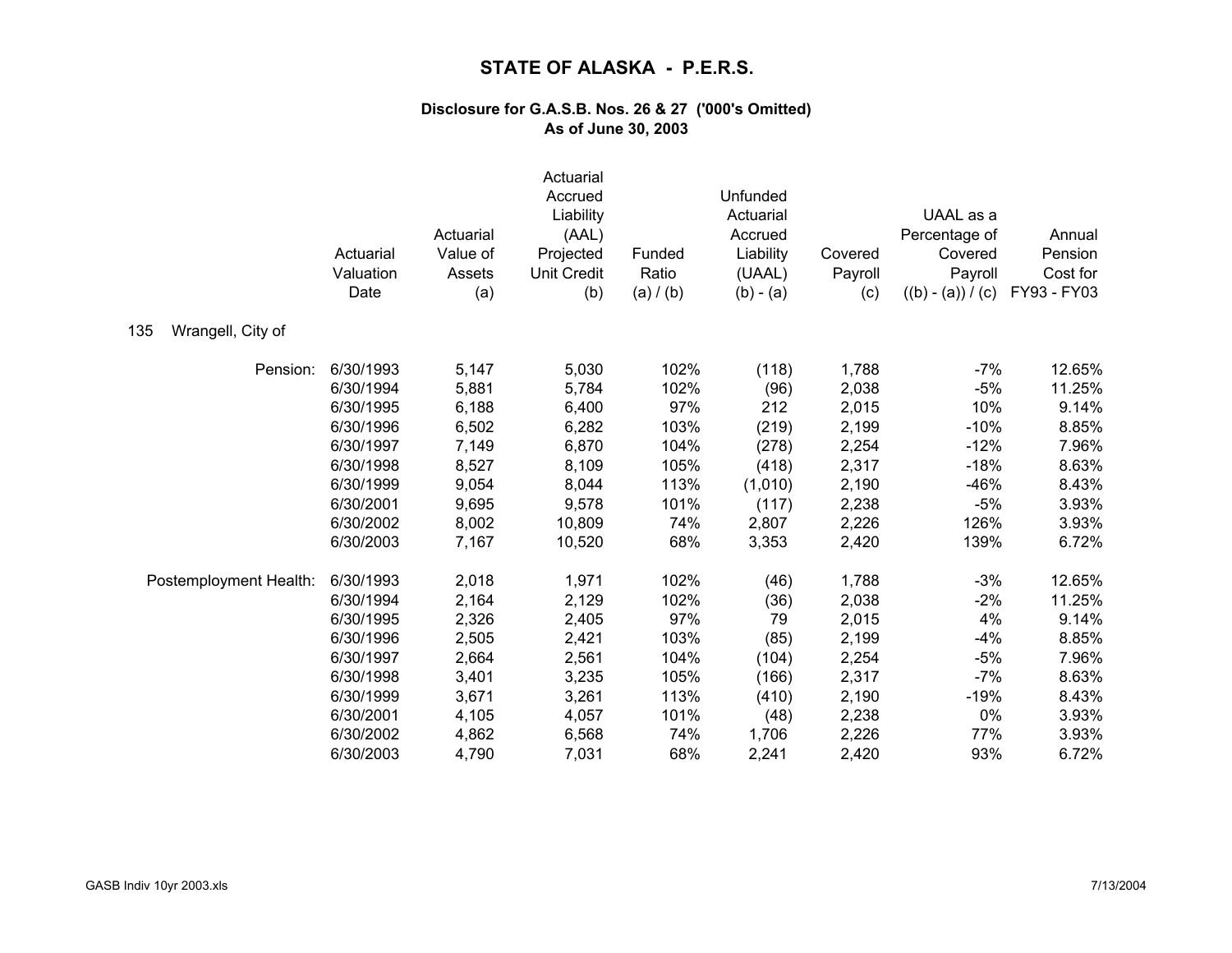|                        | Actuarial<br>Valuation<br>Date | Actuarial<br>Value of<br>Assets<br>(a) | Actuarial<br>Accrued<br>Liability<br>(AAL)<br>Projected<br><b>Unit Credit</b><br>(b) | Funded<br>Ratio<br>(a) / (b) | Unfunded<br>Actuarial<br>Accrued<br>Liability<br>(UAAL)<br>$(b) - (a)$ | Covered<br>Payroll<br>(c) | UAAL as a<br>Percentage of<br>Covered<br>Payroll<br>$((b) - (a)) / (c)$ | Annual<br>Pension<br>Cost for<br>FY93 - FY03 |
|------------------------|--------------------------------|----------------------------------------|--------------------------------------------------------------------------------------|------------------------------|------------------------------------------------------------------------|---------------------------|-------------------------------------------------------------------------|----------------------------------------------|
| 136<br>Bethel, City of |                                |                                        |                                                                                      |                              |                                                                        |                           |                                                                         |                                              |
| Pension:               | 6/30/1993                      | 3,836                                  | 3,356                                                                                | 114%                         | (480)                                                                  | 2,893                     | $-17%$                                                                  | 0.00%                                        |
|                        | 6/30/1994                      | 4,456                                  | 3,850                                                                                | 116%                         | (606)                                                                  | 3,078                     | $-20%$                                                                  | 0.00%                                        |
|                        | 6/30/1995                      | 4,831                                  | 3,905                                                                                | 124%                         | (926)                                                                  | 2,591                     | $-36%$                                                                  | 5.87%                                        |
|                        | 6/30/1996                      | 5,392                                  | 3,652                                                                                | 148%                         | (1,740)                                                                | 2,875                     | $-61%$                                                                  | 4.11%                                        |
|                        | 6/30/1997                      | 6,316                                  | 4,225                                                                                | 149%                         | (2,091)                                                                | 3,433                     | $-61%$                                                                  | 0.00%                                        |
|                        | 6/30/1998                      | 6,470                                  | 4,896                                                                                | 132%                         | (1,574)                                                                | 3,179                     | $-50%$                                                                  | 2.44%                                        |
|                        | 6/30/1999                      | 7,261                                  | 5,328                                                                                | 136%                         | (1,933)                                                                | 3,527                     | $-55%$                                                                  | 2.67%                                        |
|                        | 6/30/2001                      | 8,148                                  | 7,365                                                                                | 111%                         | (783)                                                                  | 4,419                     | $-18%$                                                                  | 1.67%                                        |
|                        | 6/30/2002                      | 7,291                                  | 8,529                                                                                | 85%                          | 1,238                                                                  | 4,163                     | 30%                                                                     | 1.67%                                        |
|                        | 6/30/2003                      | 8,121                                  | 8,675                                                                                | 94%                          | 554                                                                    | 4,862                     | 11%                                                                     | 3.70%                                        |
| Postemployment Health: | 6/30/1993                      | 1,503                                  | 1,315                                                                                | 114%                         | (188)                                                                  | 2,893                     | $-7%$                                                                   | 0.00%                                        |
|                        | 6/30/1994                      | 1,640                                  | 1,417                                                                                | 116%                         | (223)                                                                  | 3,078                     | $-7%$                                                                   | 0.00%                                        |
|                        | 6/30/1995                      | 1,816                                  | 1,468                                                                                | 124%                         | (348)                                                                  | 2,591                     | $-13%$                                                                  | 5.87%                                        |
|                        | 6/30/1996                      | 2,078                                  | 1,408                                                                                | 148%                         | (670)                                                                  | 2,875                     | $-23%$                                                                  | 4.11%                                        |
|                        | 6/30/1997                      | 2,354                                  | 1,575                                                                                | 149%                         | (779)                                                                  | 3,433                     | $-23%$                                                                  | 0.00%                                        |
|                        | 6/30/1998                      | 2,581                                  | 1,953                                                                                | 132%                         | (628)                                                                  | 3,179                     | $-20%$                                                                  | 2.44%                                        |
|                        | 6/30/1999                      | 2,944                                  | 2,160                                                                                | 136%                         | (784)                                                                  | 3,527                     | $-22%$                                                                  | 2.67%                                        |
|                        | 6/30/2001                      | 3,451                                  | 3,120                                                                                | 111%                         | (331)                                                                  | 4,419                     | $-7%$                                                                   | 1.67%                                        |
|                        | 6/30/2002                      | 4,430                                  | 5,182                                                                                | 85%                          | 752                                                                    | 4,163                     | 18%                                                                     | 1.67%                                        |
|                        | 6/30/2003                      | 5,428                                  | 5,798                                                                                | 94%                          | 370                                                                    | 4,862                     | 8%                                                                      | 3.70%                                        |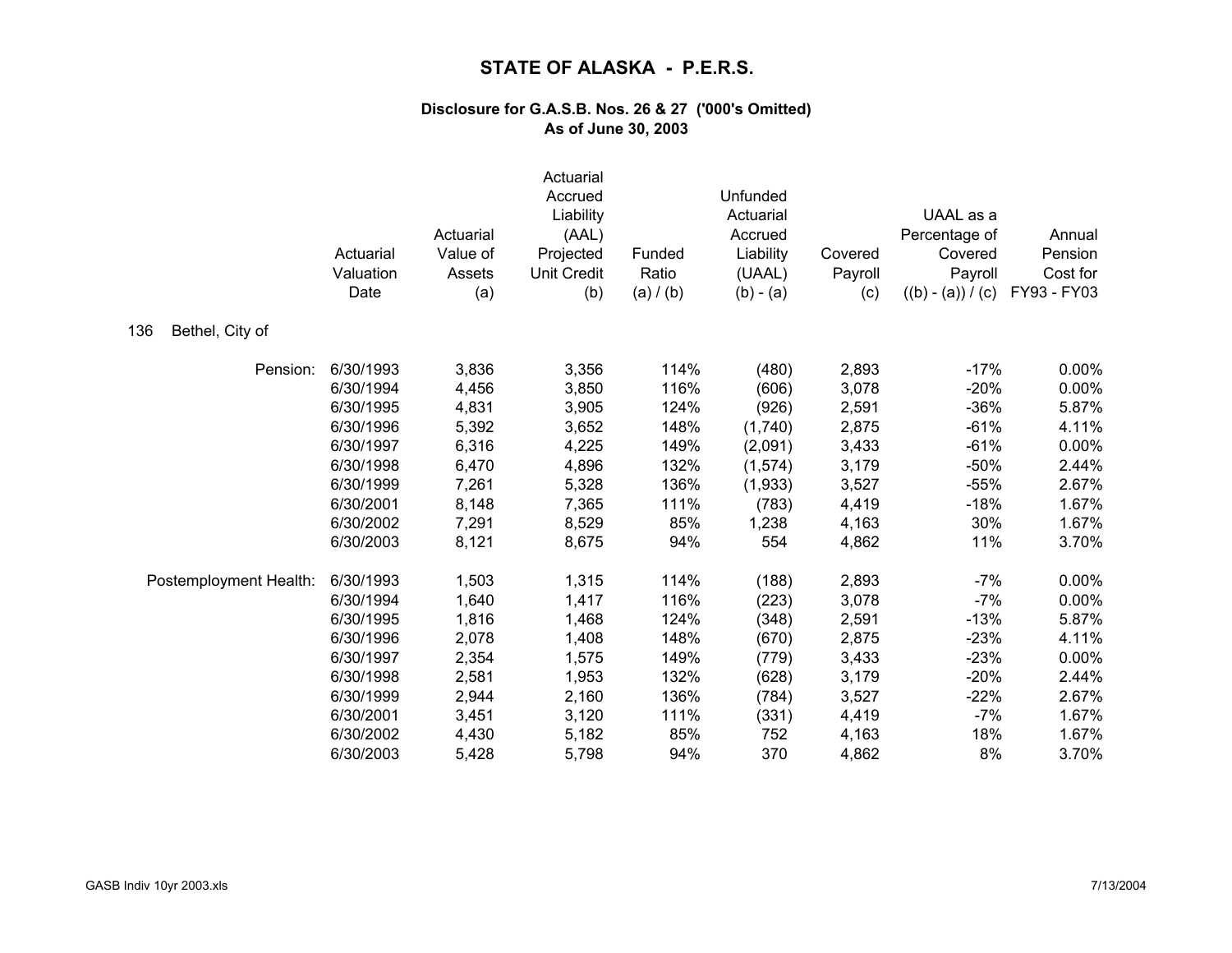|                                      | Actuarial<br>Valuation<br>Date | Actuarial<br>Value of<br>Assets<br>(a) | Actuarial<br>Accrued<br>Liability<br>(AAL)<br>Projected<br><b>Unit Credit</b><br>(b) | Funded<br>Ratio<br>(a) / (b) | Unfunded<br>Actuarial<br>Accrued<br>Liability<br>(UAAL)<br>$(b) - (a)$ | Covered<br>Payroll<br>(c) | UAAL as a<br>Percentage of<br>Covered<br>Payroll<br>$((b) - (a)) / (c)$ | Annual<br>Pension<br>Cost for<br>FY93 - FY03 |
|--------------------------------------|--------------------------------|----------------------------------------|--------------------------------------------------------------------------------------|------------------------------|------------------------------------------------------------------------|---------------------------|-------------------------------------------------------------------------|----------------------------------------------|
| 137<br><b>Valdez School District</b> |                                |                                        |                                                                                      |                              |                                                                        |                           |                                                                         |                                              |
| Pension:                             | 6/30/1993                      | 3,955                                  | 3,978                                                                                | 99%                          | 23                                                                     | 1,469                     | 2%                                                                      | 11.77%                                       |
|                                      | 6/30/1994                      | 4,321                                  | 4,743                                                                                | 91%                          | 422                                                                    | 1,719                     | 25%                                                                     | 9.98%                                        |
|                                      | 6/30/1995                      | 4,512                                  | 4,824                                                                                | 94%                          | 312                                                                    | 1,611                     | 19%                                                                     | 11.49%                                       |
|                                      | 6/30/1996                      | 4,890                                  | 5,117                                                                                | 96%                          | 227                                                                    | 1,874                     | 12%                                                                     | 13.27%                                       |
|                                      | 6/30/1997                      | 5,404                                  | 5,177                                                                                | 104%                         | (227)                                                                  | 1,729                     | $-13%$                                                                  | 9.02%                                        |
|                                      | 6/30/1998                      | 5,937                                  | 5,852                                                                                | 101%                         | (85)                                                                   | 1,616                     | $-5%$                                                                   | 11.33%                                       |
|                                      | 6/30/1999                      | 7,273                                  | 6,744                                                                                | 108%                         | (529)                                                                  | 1,682                     | $-31%$                                                                  | 8.34%                                        |
|                                      | 6/30/2001                      | 8,556                                  | 7,621                                                                                | 112%                         | (935)                                                                  | 1,592                     | $-59%$                                                                  | 5.35%                                        |
|                                      | 6/30/2002                      | 6,999                                  | 8,733                                                                                | 80%                          | 1,734                                                                  | 1,528                     | 113%                                                                    | 5.35%                                        |
|                                      | 6/30/2003                      | 6,724                                  | 8,740                                                                                | 77%                          | 2,016                                                                  | 1,625                     | 124%                                                                    | 0.19%                                        |
| Postemployment Health:               | 6/30/1993                      | 1,550                                  | 1,559                                                                                | 99%                          | 9                                                                      | 1,469                     | 1%                                                                      | 11.77%                                       |
|                                      | 6/30/1994                      | 1,590                                  | 1,745                                                                                | 91%                          | 155                                                                    | 1,719                     | 9%                                                                      | 9.98%                                        |
|                                      | 6/30/1995                      | 1,696                                  | 1,813                                                                                | 94%                          | 117                                                                    | 1,611                     | 7%                                                                      | 11.49%                                       |
|                                      | 6/30/1996                      | 1,885                                  | 1,972                                                                                | 96%                          | 87                                                                     | 1,874                     | 5%                                                                      | 13.27%                                       |
|                                      | 6/30/1997                      | 2,014                                  | 1,930                                                                                | 104%                         | (84)                                                                   | 1,729                     | $-5%$                                                                   | 9.02%                                        |
|                                      | 6/30/1998                      | 2,368                                  | 2,334                                                                                | 101%                         | (34)                                                                   | 1,616                     | $-2%$                                                                   | 11.33%                                       |
|                                      | 6/30/1999                      | 2,949                                  | 2,734                                                                                | 108%                         | (215)                                                                  | 1,682                     | $-13%$                                                                  | 8.34%                                        |
|                                      | 6/30/2001                      | 3,623                                  | 3,228                                                                                | 112%                         | (395)                                                                  | 1,592                     | $-25%$                                                                  | 5.35%                                        |
|                                      | 6/30/2002                      | 4,253                                  | 5,306                                                                                | 80%                          | 1,053                                                                  | 1,528                     | 69%                                                                     | 5.35%                                        |
|                                      | 6/30/2003                      | 4,494                                  | 5,842                                                                                | 77%                          | 1,348                                                                  | 1,625                     | 83%                                                                     | 0.19%                                        |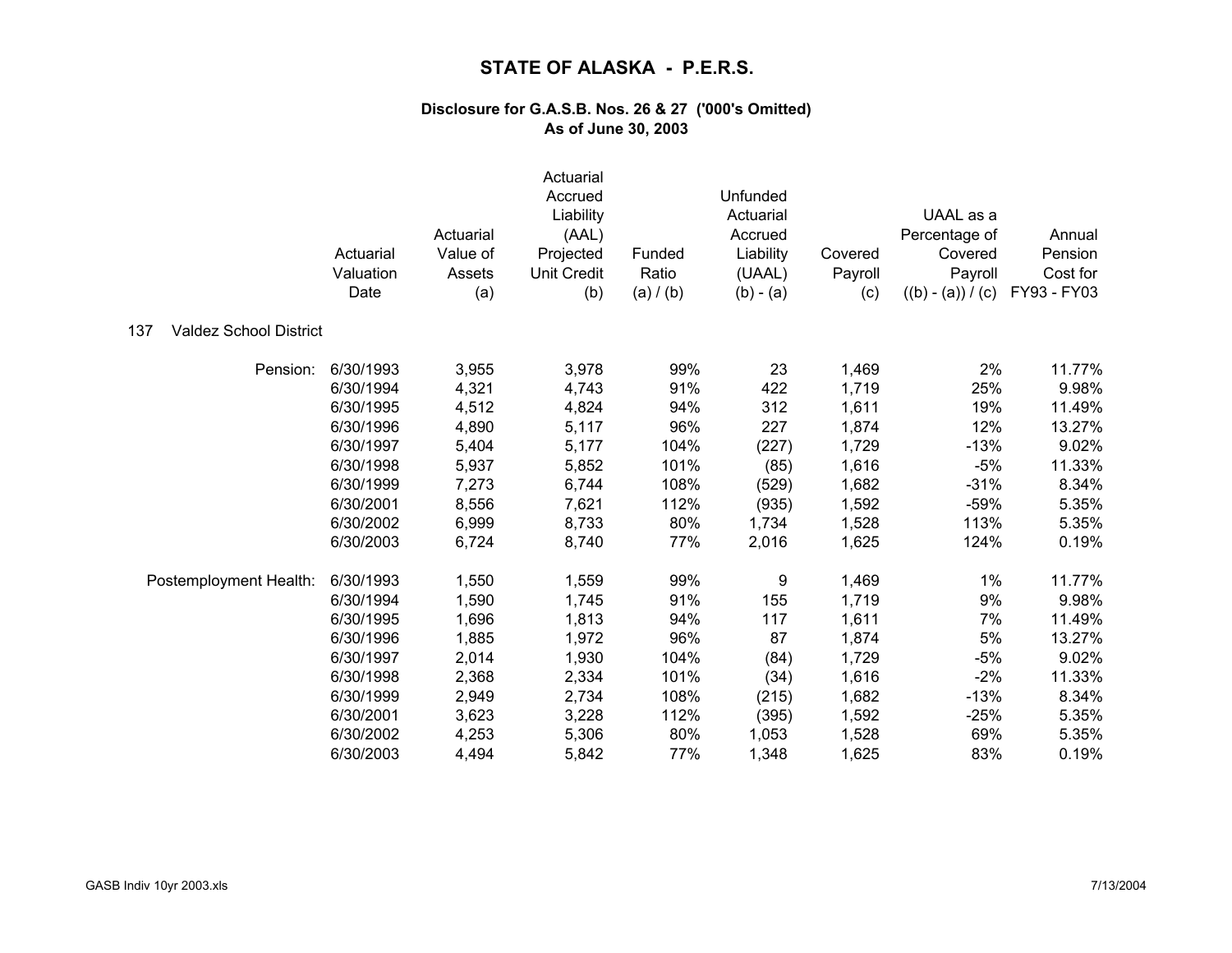|                                   | Actuarial<br>Valuation<br>Date | Actuarial<br>Value of<br>Assets<br>(a) | Actuarial<br>Accrued<br>Liability<br>(AAL)<br>Projected<br><b>Unit Credit</b><br>(b) | Funded<br>Ratio<br>(a) / (b) | Unfunded<br>Actuarial<br>Accrued<br>Liability<br>(UAAL)<br>$(b) - (a)$ | Covered<br>Payroll<br>(c) | UAAL as a<br>Percentage of<br>Covered<br>Payroll<br>$((b) - (a)) / (c)$ | Annual<br>Pension<br>Cost for<br>FY93 - FY03 |
|-----------------------------------|--------------------------------|----------------------------------------|--------------------------------------------------------------------------------------|------------------------------|------------------------------------------------------------------------|---------------------------|-------------------------------------------------------------------------|----------------------------------------------|
| <b>Hoonah City Schools</b><br>138 |                                |                                        |                                                                                      |                              |                                                                        |                           |                                                                         |                                              |
| Pension:                          | 6/30/1993                      | 778                                    | 1,475                                                                                | 53%                          | 697                                                                    | 497                       | 140%                                                                    | 37.10%                                       |
|                                   | 6/30/1994                      | 942                                    | 1,587                                                                                | 59%                          | 645                                                                    | 477                       | 135%                                                                    | 33.37%                                       |
|                                   | 6/30/1995                      | 922                                    | 1,644                                                                                | 56%                          | 722                                                                    | 452                       | 160%                                                                    | 29.18%                                       |
|                                   | 6/30/1996                      | 1,026                                  | 1,729                                                                                | 59%                          | 703                                                                    | 537                       | 131%                                                                    | 26.41%                                       |
|                                   | 6/30/1997                      | 1,145                                  | 1,888                                                                                | 61%                          | 742                                                                    | 480                       | 155%                                                                    | 25.79%                                       |
|                                   | 6/30/1998                      | 1,352                                  | 2,105                                                                                | 64%                          | 753                                                                    | 463                       | 163%                                                                    | 25.89%                                       |
|                                   | 6/30/1999                      | 1,299                                  | 2,175                                                                                | 60%                          | 876                                                                    | 546                       | 160%                                                                    | 28.23%                                       |
|                                   | 6/30/2001                      | 1,335                                  | 2,346                                                                                | 57%                          | 1,011                                                                  | 759                       | 133%                                                                    | 30.36%                                       |
|                                   | 6/30/2002                      | 1,072                                  | 2,688                                                                                | 40%                          | 1,616                                                                  | 473                       | 342%                                                                    | 30.36%                                       |
|                                   | 6/30/2003                      | 1,107                                  | 2,873                                                                                | 39%                          | 1,766                                                                  | 260                       | 679%                                                                    | 24.05%                                       |
| Postemployment Health:            | 6/30/1993                      | 305                                    | 578                                                                                  | 53%                          | 273                                                                    | 497                       | 55%                                                                     | 37.10%                                       |
|                                   | 6/30/1994                      | 347                                    | 584                                                                                  | 59%                          | 237                                                                    | 477                       | 50%                                                                     | 33.37%                                       |
|                                   | 6/30/1995                      | 347                                    | 618                                                                                  | 56%                          | 271                                                                    | 452                       | 60%                                                                     | 29.18%                                       |
|                                   | 6/30/1996                      | 395                                    | 666                                                                                  | 59%                          | 271                                                                    | 537                       | 50%                                                                     | 26.41%                                       |
|                                   | 6/30/1997                      | 427                                    | 703                                                                                  | 61%                          | 277                                                                    | 480                       | 58%                                                                     | 25.79%                                       |
|                                   | 6/30/1998                      | 540                                    | 840                                                                                  | 64%                          | 300                                                                    | 463                       | 65%                                                                     | 25.89%                                       |
|                                   | 6/30/1999                      | 527                                    | 882                                                                                  | 60%                          | 355                                                                    | 546                       | 65%                                                                     | 28.23%                                       |
|                                   | 6/30/2001                      | 566                                    | 994                                                                                  | 57%                          | 428                                                                    | 759                       | 56%                                                                     | 30.36%                                       |
|                                   | 6/30/2002                      | 651                                    | 1,633                                                                                | 40%                          | 982                                                                    | 473                       | 208%                                                                    | 30.36%                                       |
|                                   | 6/30/2003                      | 740                                    | 1,920                                                                                | 39%                          | 1,180                                                                  | 260                       | 454%                                                                    | 24.05%                                       |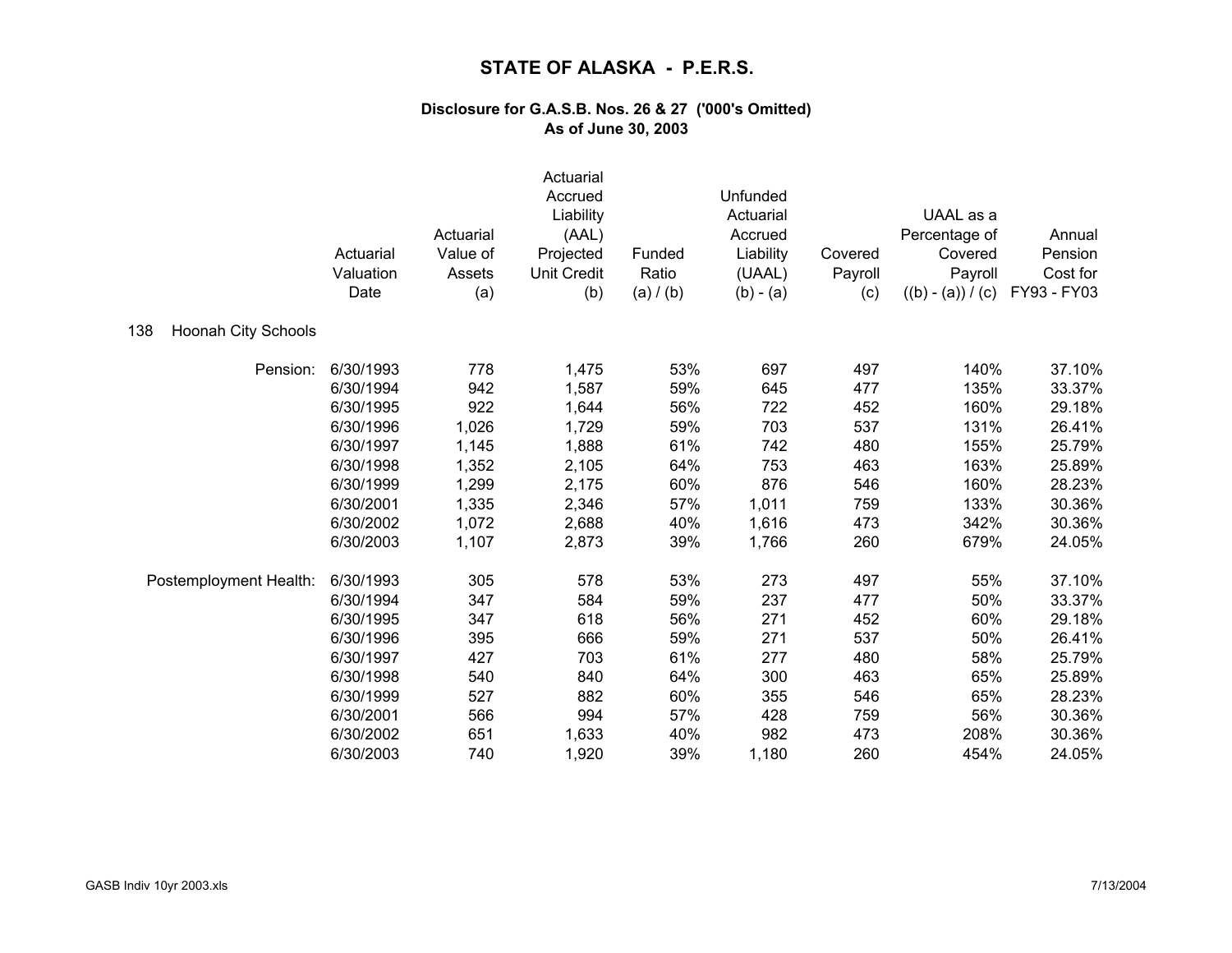|                        | Actuarial<br>Valuation<br>Date | Actuarial<br>Value of<br>Assets<br>(a) | Actuarial<br>Accrued<br>Liability<br>(AAL)<br>Projected<br><b>Unit Credit</b><br>(b) | Funded<br>Ratio<br>(a) / (b) | Unfunded<br>Actuarial<br>Accrued<br>Liability<br>(UAAL)<br>$(b) - (a)$ | Covered<br>Payroll<br>(c) | UAAL as a<br>Percentage of<br>Covered<br>Payroll<br>$((b) - (a)) / (c)$ | Annual<br>Pension<br>Cost for<br>FY93 - FY03 |
|------------------------|--------------------------------|----------------------------------------|--------------------------------------------------------------------------------------|------------------------------|------------------------------------------------------------------------|---------------------------|-------------------------------------------------------------------------|----------------------------------------------|
| 139<br>Nome, City of   |                                |                                        |                                                                                      |                              |                                                                        |                           |                                                                         |                                              |
| Pension:               | 6/30/1993                      | 4,706                                  | 4,218                                                                                | 112%                         | (489)                                                                  | 1,471                     | $-33%$                                                                  | 8.47%                                        |
|                        | 6/30/1994                      | 5,050                                  | 4,787                                                                                | 105%                         | (262)                                                                  | 1,531                     | $-17%$                                                                  | 4.05%                                        |
|                        | 6/30/1995                      | 5,660                                  | 5,289                                                                                | 107%                         | (371)                                                                  | 1,767                     | $-21%$                                                                  | 0.43%                                        |
|                        | 6/30/1996                      | 6,199                                  | 5,110                                                                                | 121%                         | (1,089)                                                                | 1,723                     | $-63%$                                                                  | 4.92%                                        |
|                        | 6/30/1997                      | 7,235                                  | 5,926                                                                                | 122%                         | (1,308)                                                                | 1,997                     | $-66%$                                                                  | 0.01%                                        |
|                        | 6/30/1998                      | 9,426                                  | 7,735                                                                                | 122%                         | (1,691)                                                                | 1,896                     | $-89%$                                                                  | 2.11%                                        |
|                        | 6/30/1999                      | 9,707                                  | 7,975                                                                                | 122%                         | (1,732)                                                                | 1,979                     | $-88%$                                                                  | 2.13%                                        |
|                        | 6/30/2001                      | 10,864                                 | 9,730                                                                                | 112%                         | (1, 134)                                                               | 2,066                     | $-55%$                                                                  | 0.00%                                        |
|                        | 6/30/2002                      | 8,994                                  | 28,034                                                                               | 32%                          | 19,040                                                                 | 2,290                     | 831%                                                                    | 0.00%                                        |
|                        | 6/30/2003                      | 9,136                                  | 11,221                                                                               | 81%                          | 2,085                                                                  | 2,143                     | 97%                                                                     | 0.50%                                        |
| Postemployment Health: | 6/30/1993                      | 1,845                                  | 1,653                                                                                | 112%                         | (191)                                                                  | 1,471                     | $-13%$                                                                  | 8.47%                                        |
|                        | 6/30/1994                      | 1,858                                  | 1,762                                                                                | 105%                         | (97)                                                                   | 1,531                     | $-6%$                                                                   | 4.05%                                        |
|                        | 6/30/1995                      | 2,127                                  | 1,988                                                                                | 107%                         | (139)                                                                  | 1,767                     | $-8%$                                                                   | 0.43%                                        |
|                        | 6/30/1996                      | 2,389                                  | 1,969                                                                                | 121%                         | (420)                                                                  | 1,723                     | $-24%$                                                                  | 4.92%                                        |
|                        | 6/30/1997                      | 2,696                                  | 2,209                                                                                | 122%                         | (488)                                                                  | 1,997                     | $-24%$                                                                  | 0.01%                                        |
|                        | 6/30/1998                      | 3,760                                  | 3,085                                                                                | 122%                         | (675)                                                                  | 1,896                     | $-36%$                                                                  | 2.11%                                        |
|                        | 6/30/1999                      | 3,936                                  | 3,233                                                                                | 122%                         | (703)                                                                  | 1,979                     | $-36%$                                                                  | 2.13%                                        |
|                        | 6/30/2001                      | 4,601                                  | 4,120                                                                                | 112%                         | (481)                                                                  | 2,066                     | $-23%$                                                                  | 0.00%                                        |
|                        | 6/30/2002                      | 5,465                                  | 17,033                                                                               | 32%                          | 11,568                                                                 | 2,290                     | 505%                                                                    | 0.00%                                        |
|                        | 6/30/2003                      | 6,106                                  | 7,500                                                                                | 81%                          | 1,394                                                                  | 2,143                     | 65%                                                                     | 0.50%                                        |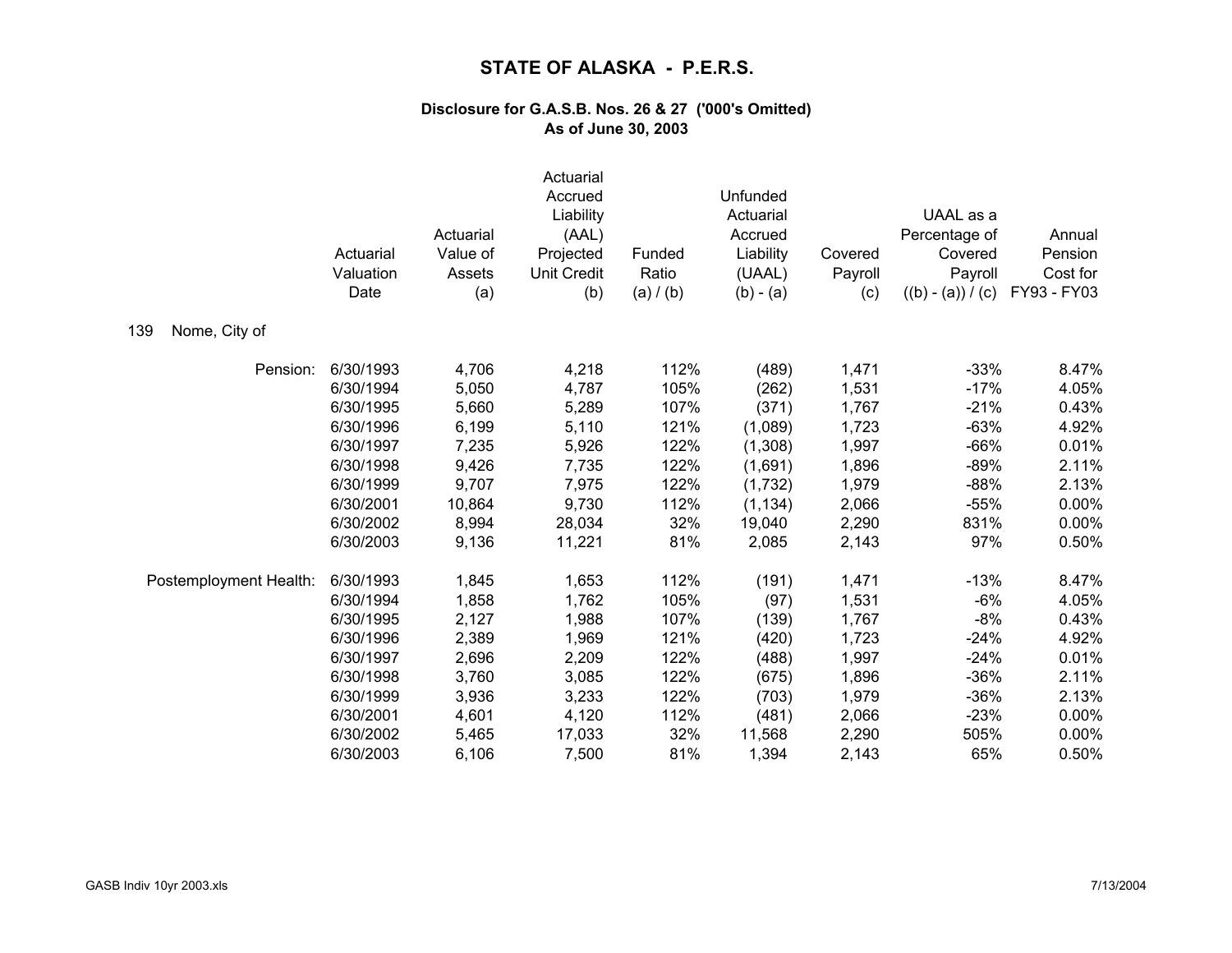|                          | Actuarial<br>Valuation<br>Date | Actuarial<br>Value of<br>Assets<br>(a) | Actuarial<br>Accrued<br>Liability<br>(AAL)<br>Projected<br>Unit Credit<br>(b) | Funded<br>Ratio<br>(a) / (b) | Unfunded<br>Actuarial<br>Accrued<br>Liability<br>(UAAL)<br>$(b) - (a)$ | Covered<br>Payroll<br>(c) | UAAL as a<br>Percentage of<br>Covered<br>Payroll<br>$((b) - (a)) / (c)$ | Annual<br>Pension<br>Cost for<br>FY93 - FY03 |
|--------------------------|--------------------------------|----------------------------------------|-------------------------------------------------------------------------------|------------------------------|------------------------------------------------------------------------|---------------------------|-------------------------------------------------------------------------|----------------------------------------------|
| Kotzebue, City of<br>140 |                                |                                        |                                                                               |                              |                                                                        |                           |                                                                         |                                              |
| Pension:                 | 6/30/1993                      | 3,664                                  | 2,405                                                                         | 152%                         | (1,259)                                                                | 1,572                     | $-80%$                                                                  | 0.00%                                        |
|                          | 6/30/1994                      | 4,002                                  | 2,695                                                                         | 148%                         | (1,307)                                                                | 1,926                     | $-68%$                                                                  | 0.00%                                        |
|                          | 6/30/1995                      | 4,342                                  | 2,995                                                                         | 145%                         | (1, 347)                                                               | 1,740                     | $-77%$                                                                  | 0.00%                                        |
|                          | 6/30/1996                      | 4,498                                  | 2,895                                                                         | 155%                         | (1,603)                                                                | 2,134                     | $-75%$                                                                  | 0.00%                                        |
|                          | 6/30/1997                      | 5,236                                  | 3,208                                                                         | 163%                         | (2,028)                                                                | 2,435                     | $-83%$                                                                  | 0.00%                                        |
|                          | 6/30/1998                      | 5,528                                  | 3,688                                                                         | 150%                         | (1, 840)                                                               | 2,465                     | $-75%$                                                                  | 0.65%                                        |
|                          | 6/30/1999                      | 6,005                                  | 4,401                                                                         | 136%                         | (1,604)                                                                | 2,561                     | $-63%$                                                                  | 0.02%                                        |
|                          | 6/30/2001                      | 6,725                                  | 5,428                                                                         | 124%                         | (1,297)                                                                | 2,674                     | $-49%$                                                                  | 0.73%                                        |
|                          | 6/30/2002                      | 5,624                                  | 5,700                                                                         | 99%                          | 76                                                                     | 2,879                     | 3%                                                                      | 0.73%                                        |
|                          | 6/30/2003                      | 6,880                                  | 6,010                                                                         | 114%                         | (870)                                                                  | 2,860                     | $-30%$                                                                  | 0.00%                                        |
| Postemployment Health:   | 6/30/1993                      | 1,436                                  | 942                                                                           | 152%                         | (494)                                                                  | 1,572                     | $-31%$                                                                  | 0.00%                                        |
|                          | 6/30/1994                      | 1,473                                  | 992                                                                           | 148%                         | (481)                                                                  | 1,926                     | $-25%$                                                                  | 0.00%                                        |
|                          | 6/30/1995                      | 1,632                                  | 1,126                                                                         | 145%                         | (506)                                                                  | 1,740                     | $-29%$                                                                  | 0.00%                                        |
|                          | 6/30/1996                      | 1,734                                  | 1,116                                                                         | 155%                         | (618)                                                                  | 2,134                     | $-29%$                                                                  | 0.00%                                        |
|                          | 6/30/1997                      | 1,952                                  | 1,196                                                                         | 163%                         | (756)                                                                  | 2,435                     | $-31%$                                                                  | 0.00%                                        |
|                          | 6/30/1998                      | 2,205                                  | 1,472                                                                         | 150%                         | (733)                                                                  | 2,465                     | $-30%$                                                                  | 0.65%                                        |
|                          | 6/30/1999                      | 2,435                                  | 1,785                                                                         | 136%                         | (650)                                                                  | 2,561                     | $-25%$                                                                  | 0.02%                                        |
|                          | 6/30/2001                      | 2,848                                  | 2,299                                                                         | 124%                         | (549)                                                                  | 2,674                     | $-21%$                                                                  | 0.73%                                        |
|                          | 6/30/2002                      | 3,417                                  | 3,463                                                                         | 99%                          | 46                                                                     | 2,879                     | 2%                                                                      | 0.73%                                        |
|                          | 6/30/2003                      | 4,598                                  | 4,017                                                                         | 114%                         | (581)                                                                  | 2,860                     | $-20%$                                                                  | 0.00%                                        |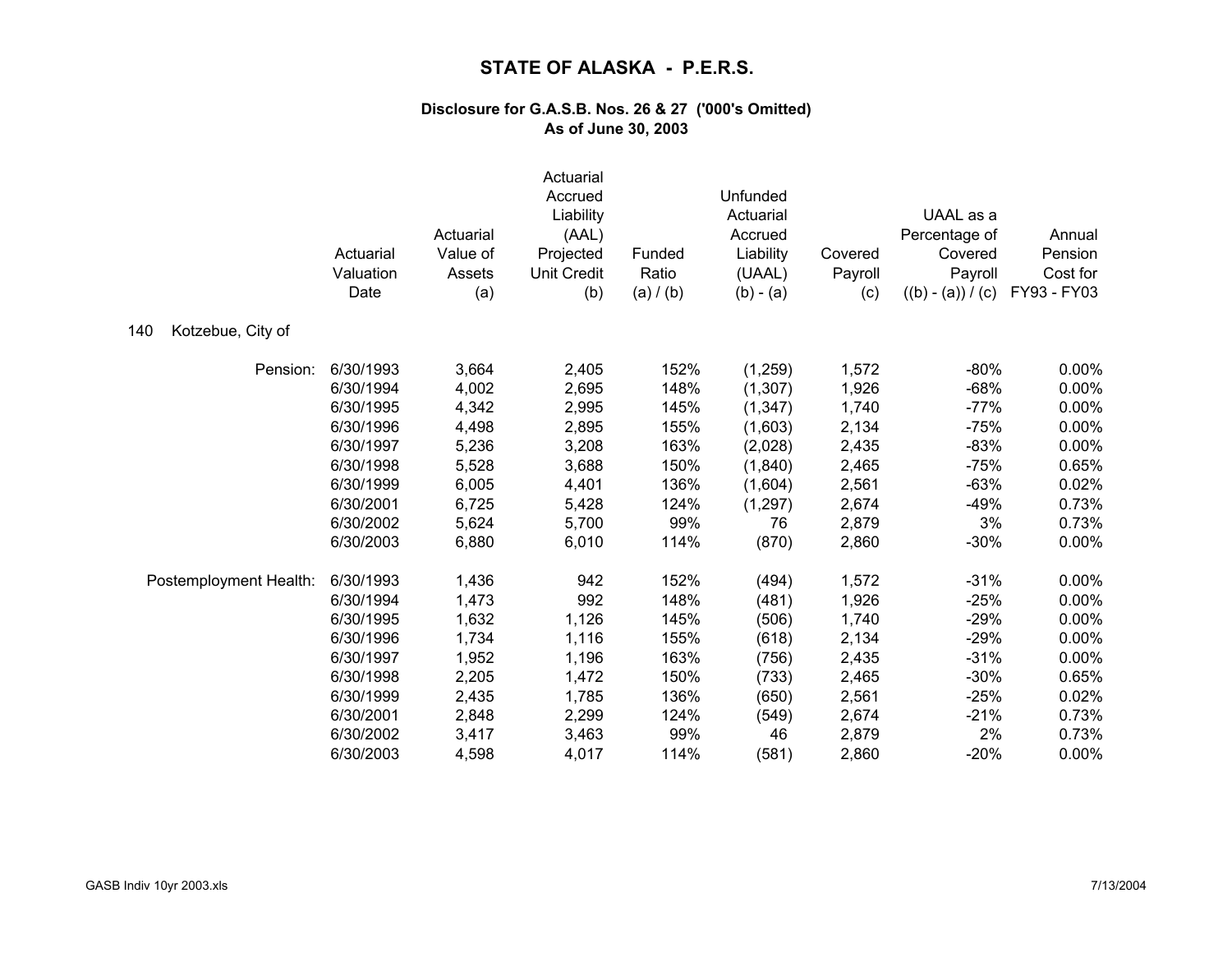|                                           | Actuarial<br>Valuation<br>Date | Actuarial<br>Value of<br>Assets<br>(a) | Actuarial<br>Accrued<br>Liability<br>(AAL)<br>Projected<br><b>Unit Credit</b><br>(b) | Funded<br>Ratio<br>(a) / (b) | Unfunded<br>Actuarial<br>Accrued<br>Liability<br>(UAAL)<br>$(b) - (a)$ | Covered<br>Payroll<br>(c) | UAAL as a<br>Percentage of<br>Covered<br>Payroll<br>$((b) - (a)) / (c)$ | Annual<br>Pension<br>Cost for<br>FY93 - FY03 |
|-------------------------------------------|--------------------------------|----------------------------------------|--------------------------------------------------------------------------------------|------------------------------|------------------------------------------------------------------------|---------------------------|-------------------------------------------------------------------------|----------------------------------------------|
| <b>Galena City School District</b><br>141 |                                |                                        |                                                                                      |                              |                                                                        |                           |                                                                         |                                              |
| Pension:                                  | 6/30/1993                      | 888                                    | 722                                                                                  | 123%                         | (166)                                                                  | 266                       | $-62%$                                                                  | $0.00\%$                                     |
|                                           | 6/30/1994                      | 990                                    | 779                                                                                  | 127%                         | (211)                                                                  | 263                       | $-80%$                                                                  | 0.00%                                        |
|                                           | 6/30/1995                      | 1,147                                  | 1,004                                                                                | 114%                         | (143)                                                                  | 292                       | $-49%$                                                                  | 0.00%                                        |
|                                           | 6/30/1996                      | 1,216                                  | 1,060                                                                                | 115%                         | (156)                                                                  | 354                       | $-44%$                                                                  | 0.00%                                        |
|                                           | 6/30/1997                      | 1,346                                  | 1,232                                                                                | 109%                         | (114)                                                                  | 387                       | $-30%$                                                                  | 0.00%                                        |
|                                           | 6/30/1998                      | 1,654                                  | 1,461                                                                                | 113%                         | (193)                                                                  | 651                       | $-30%$                                                                  | 4.47%                                        |
|                                           | 6/30/1999                      | 1,683                                  | 1,567                                                                                | 107%                         | (116)                                                                  | 1,194                     | $-10%$                                                                  | 6.39%                                        |
|                                           | 6/30/2001                      | 1,988                                  | 2,347                                                                                | 85%                          | 359                                                                    | 2,478                     | 14%                                                                     | 7.38%                                        |
|                                           | 6/30/2002                      | 1,845                                  | 2,913                                                                                | 63%                          | 1,068                                                                  | 2,888                     | 37%                                                                     | 7.38%                                        |
|                                           | 6/30/2003                      | 2,380                                  | 3,352                                                                                | 71%                          | 972                                                                    | 2,912                     | 33%                                                                     | 7.65%                                        |
| Postemployment Health:                    | 6/30/1993                      | 348                                    | 283                                                                                  | 123%                         | (65)                                                                   | 266                       | $-24%$                                                                  | 0.00%                                        |
|                                           | 6/30/1994                      | 364                                    | 286                                                                                  | 127%                         | (78)                                                                   | 263                       | $-30%$                                                                  | 0.00%                                        |
|                                           | 6/30/1995                      | 431                                    | 377                                                                                  | 114%                         | (54)                                                                   | 292                       | $-18%$                                                                  | 0.00%                                        |
|                                           | 6/30/1996                      | 468                                    | 408                                                                                  | 115%                         | (60)                                                                   | 354                       | $-17%$                                                                  | 0.00%                                        |
|                                           | 6/30/1997                      | 502                                    | 459                                                                                  | 109%                         | (43)                                                                   | 387                       | $-11%$                                                                  | 0.00%                                        |
|                                           | 6/30/1998                      | 661                                    | 583                                                                                  | 113%                         | (78)                                                                   | 651                       | $-12%$                                                                  | 4.47%                                        |
|                                           | 6/30/1999                      | 683                                    | 636                                                                                  | 107%                         | (47)                                                                   | 1,194                     | $-4%$                                                                   | 6.39%                                        |
|                                           | 6/30/2001                      | 842                                    | 994                                                                                  | 85%                          | 152                                                                    | 2,478                     | 6%                                                                      | 7.38%                                        |
|                                           | 6/30/2002                      | 1,121                                  | 1,770                                                                                | 63%                          | 649                                                                    | 2,888                     | 22%                                                                     | 7.38%                                        |
|                                           | 6/30/2003                      | 1,591                                  | 2,240                                                                                | 71%                          | 649                                                                    | 2,912                     | 22%                                                                     | 7.65%                                        |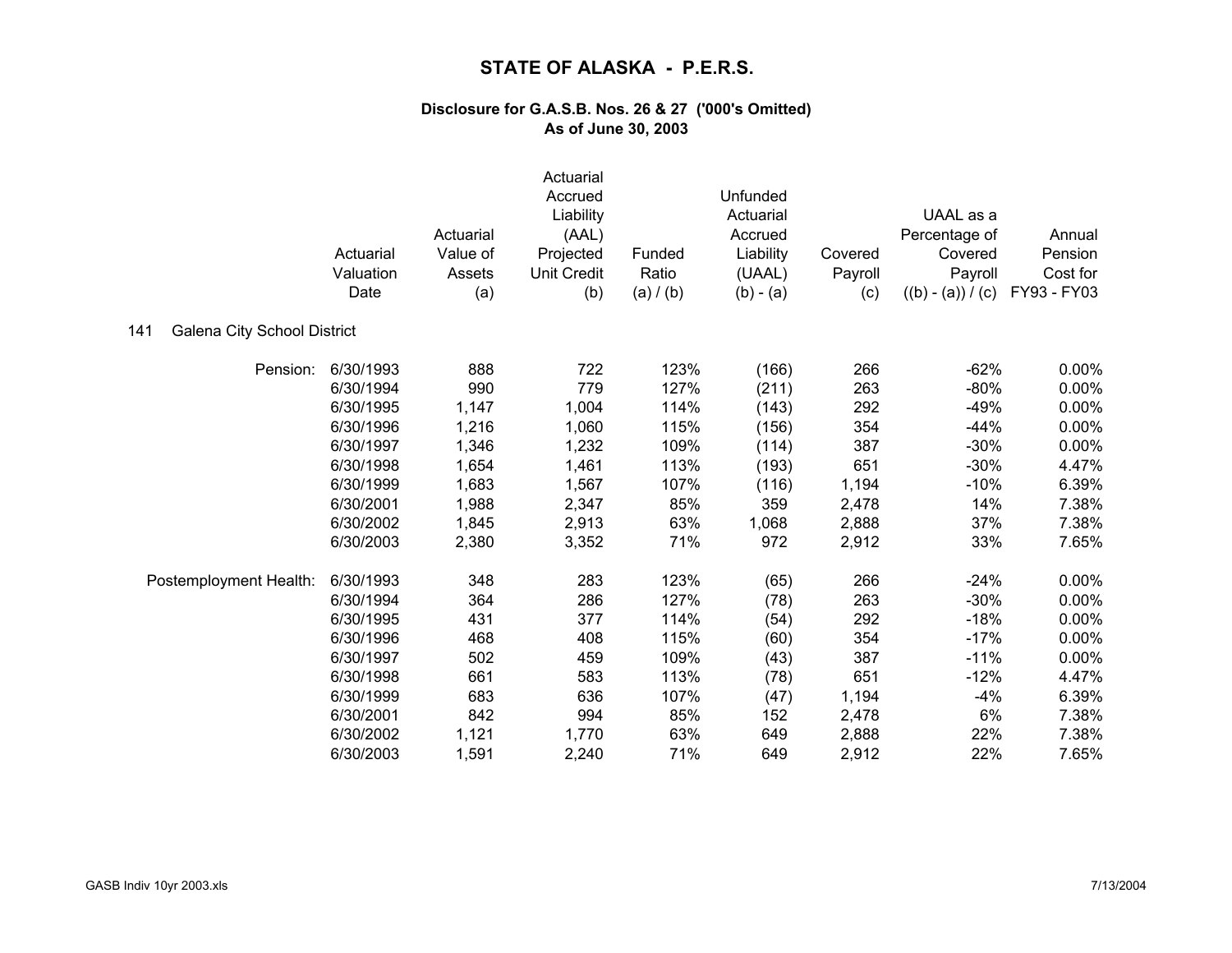|                            | Actuarial<br>Valuation<br>Date | Actuarial<br>Value of<br>Assets<br>(a) | Actuarial<br>Accrued<br>Liability<br>(AAL)<br>Projected<br><b>Unit Credit</b><br>(b) | Funded<br>Ratio<br>(a) / (b) | Unfunded<br>Actuarial<br>Accrued<br>Liability<br>(UAAL)<br>$(b) - (a)$ | Covered<br>Payroll<br>(c) | UAAL as a<br>Percentage of<br>Covered<br>Payroll<br>$((b) - (a)) / (c)$ | Annual<br>Pension<br>Cost for<br>FY93 - FY03 |
|----------------------------|--------------------------------|----------------------------------------|--------------------------------------------------------------------------------------|------------------------------|------------------------------------------------------------------------|---------------------------|-------------------------------------------------------------------------|----------------------------------------------|
| 143<br>Petersburg, City of |                                |                                        |                                                                                      |                              |                                                                        |                           |                                                                         |                                              |
| Pension:                   | 6/30/1993                      | 5,867                                  | 7,868                                                                                | 75%                          | 2,001                                                                  | 2,731                     | 73%                                                                     | 15.94%                                       |
|                            | 6/30/1994                      | 6,358                                  | 8,641                                                                                | 74%                          | 2,282                                                                  | 2,763                     | 83%                                                                     | 16.54%                                       |
|                            | 6/30/1995                      | 7,267                                  | 9,478                                                                                | 77%                          | 2,211                                                                  | 3,128                     | 71%                                                                     | 15.00%                                       |
|                            | 6/30/1996                      | 7,947                                  | 9,281                                                                                | 86%                          | 1,334                                                                  | 3,107                     | 43%                                                                     | 13.99%                                       |
|                            | 6/30/1997                      | 9,145                                  | 10,744                                                                               | 85%                          | 1,599                                                                  | 3,436                     | 47%                                                                     | 9.72%                                        |
|                            | 6/30/1998                      | 10,369                                 | 11,844                                                                               | 88%                          | 1,475                                                                  | 3,094                     | 48%                                                                     | 9.90%                                        |
|                            | 6/30/1999                      | 10,646                                 | 11,973                                                                               | 89%                          | 1,327                                                                  | 3,429                     | 39%                                                                     | 15.40%                                       |
|                            | 6/30/2001                      | 12,611                                 | 14,150                                                                               | 89%                          | 1,539                                                                  | 3,210                     | 48%                                                                     | 14.24%                                       |
|                            | 6/30/2002                      | 10,548                                 | 15,873                                                                               | 66%                          | 5,325                                                                  | 3,511                     | 152%                                                                    | 14.24%                                       |
|                            | 6/30/2003                      | 11,717                                 | 16,723                                                                               | 70%                          | 5,006                                                                  | 3,341                     | 150%                                                                    | 13.53%                                       |
| Postemployment Health:     | 6/30/1993                      | 2,299                                  | 3,084                                                                                | 75%                          | 785                                                                    | 2,731                     | 29%                                                                     | 15.94%                                       |
|                            | 6/30/1994                      | 2,340                                  | 3,179                                                                                | 74%                          | 840                                                                    | 2,763                     | 30%                                                                     | 16.54%                                       |
|                            | 6/30/1995                      | 2,731                                  | 3,562                                                                                | 77%                          | 831                                                                    | 3,128                     | 27%                                                                     | 15.00%                                       |
|                            | 6/30/1996                      | 3,062                                  | 3,576                                                                                | 86%                          | 514                                                                    | 3,107                     | 17%                                                                     | 13.99%                                       |
|                            | 6/30/1997                      | 3,408                                  | 4,004                                                                                | 85%                          | 596                                                                    | 3,436                     | 17%                                                                     | 9.72%                                        |
|                            | 6/30/1998                      | 4,136                                  | 4,724                                                                                | 88%                          | 588                                                                    | 3,094                     | 19%                                                                     | 9.90%                                        |
|                            | 6/30/1999                      | 4,316                                  | 4,854                                                                                | 89%                          | 538                                                                    | 3,429                     | 16%                                                                     | 15.40%                                       |
|                            | 6/30/2001                      | 5,340                                  | 5,992                                                                                | 89%                          | 652                                                                    | 3,210                     | 20%                                                                     | 14.24%                                       |
|                            | 6/30/2002                      | 6,409                                  | 9,644                                                                                | 66%                          | 3,235                                                                  | 3,511                     | 92%                                                                     | 14.24%                                       |
|                            | 6/30/2003                      | 7,831                                  | 11,177                                                                               | 70%                          | 3,346                                                                  | 3,341                     | 100%                                                                    | 13.53%                                       |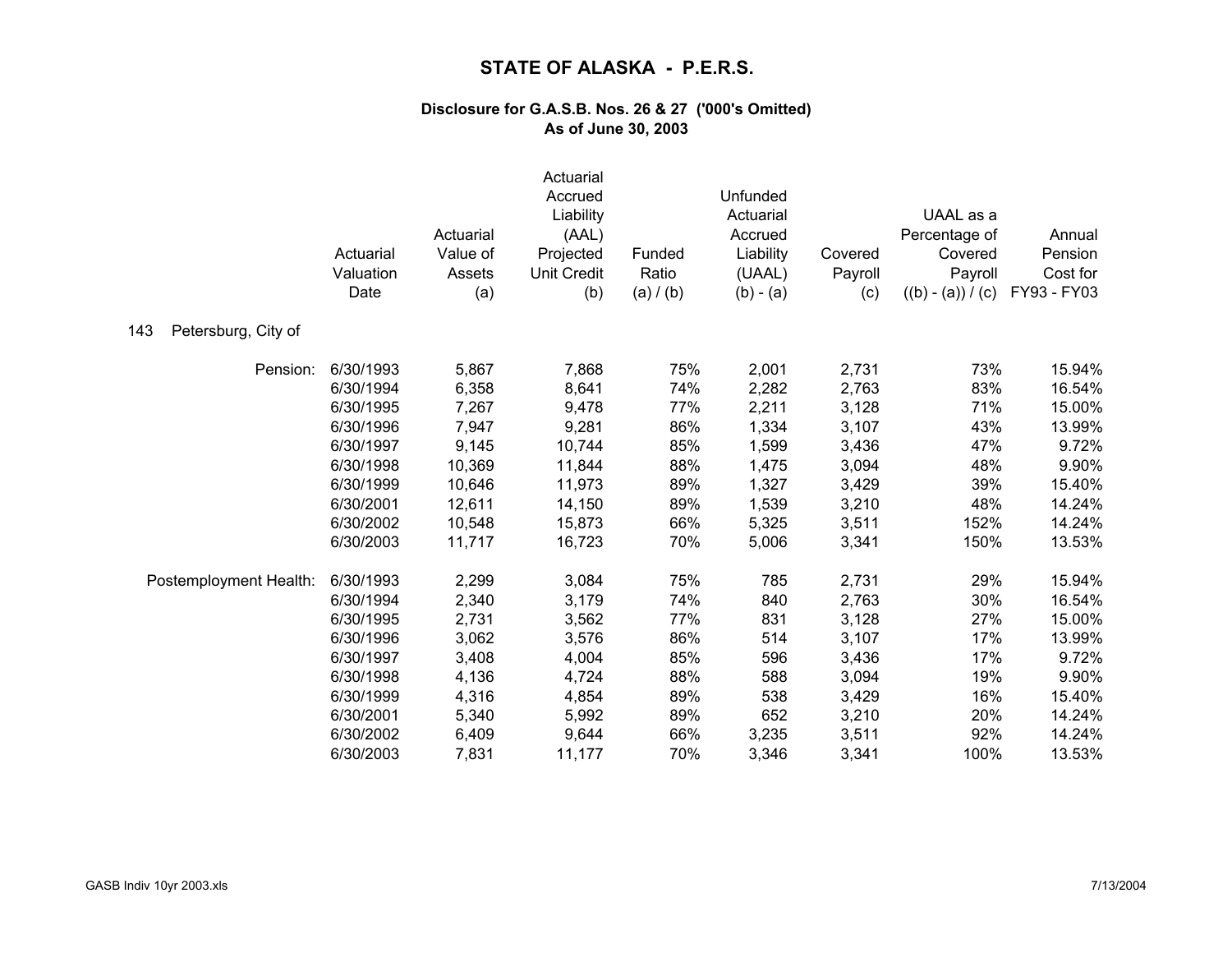|                                   | Actuarial<br>Valuation<br>Date | Actuarial<br>Value of<br>Assets<br>(a) | Actuarial<br>Accrued<br>Liability<br>(AAL)<br>Projected<br><b>Unit Credit</b><br>(b) | Funded<br>Ratio<br>(a) / (b) | Unfunded<br>Actuarial<br>Accrued<br>Liability<br>(UAAL)<br>$(b) - (a)$ | Covered<br>Payroll<br>(c) | UAAL as a<br>Percentage of<br>Covered<br>Payroll<br>$((b) - (a)) / (c)$ | Annual<br>Pension<br>Cost for<br>FY93 - FY03 |
|-----------------------------------|--------------------------------|----------------------------------------|--------------------------------------------------------------------------------------|------------------------------|------------------------------------------------------------------------|---------------------------|-------------------------------------------------------------------------|----------------------------------------------|
| <b>Bristol Bay Borough</b><br>144 |                                |                                        |                                                                                      |                              |                                                                        |                           |                                                                         |                                              |
| Pension:                          | 6/30/1993                      | 2,195                                  | 2,346                                                                                | 94%                          | 152                                                                    | 1,737                     | 9%                                                                      | 11.88%                                       |
|                                   | 6/30/1994                      | 2,575                                  | 2,698                                                                                | 95%                          | 124                                                                    | 1,784                     | 7%                                                                      | 12.46%                                       |
|                                   | 6/30/1995                      | 3,131                                  | 3,003                                                                                | 104%                         | (128)                                                                  | 1,822                     | $-7%$                                                                   | 12.40%                                       |
|                                   | 6/30/1996                      | 3,418                                  | 3,117                                                                                | 110%                         | (301)                                                                  | 1,776                     | $-17%$                                                                  | 11.18%                                       |
|                                   | 6/30/1997                      | 4,028                                  | 3,305                                                                                | 122%                         | (723)                                                                  | 1,618                     | $-45%$                                                                  | 4.48%                                        |
|                                   | 6/30/1998                      | 4,821                                  | 4,084                                                                                | 118%                         | (737)                                                                  | 1,487                     | $-50%$                                                                  | 7.77%                                        |
|                                   | 6/30/1999                      | 5,262                                  | 4,343                                                                                | 121%                         | (919)                                                                  | 1,436                     | $-64%$                                                                  | 4.60%                                        |
|                                   | 6/30/2001                      | 5,791                                  | 5,324                                                                                | 109%                         | (467)                                                                  | 1,570                     | $-30%$                                                                  | 1.39%                                        |
|                                   | 6/30/2002                      | 4,801                                  | 5,831                                                                                | 82%                          | 1,030                                                                  | 1,255                     | 82%                                                                     | 1.39%                                        |
|                                   | 6/30/2003                      | 4,999                                  | 5,915                                                                                | 85%                          | 916                                                                    | 1,396                     | 66%                                                                     | 2.99%                                        |
| Postemployment Health:            | 6/30/1993                      | 860                                    | 920                                                                                  | 94%                          | 59                                                                     | 1,737                     | 3%                                                                      | 11.88%                                       |
|                                   | 6/30/1994                      | 947                                    | 993                                                                                  | 95%                          | 45                                                                     | 1,784                     | 3%                                                                      | 12.46%                                       |
|                                   | 6/30/1995                      | 1,177                                  | 1,129                                                                                | 104%                         | (48)                                                                   | 1,822                     | $-3%$                                                                   | 12.40%                                       |
|                                   | 6/30/1996                      | 1,317                                  | 1,201                                                                                | 110%                         | (116)                                                                  | 1,776                     | $-7%$                                                                   | 11.18%                                       |
|                                   | 6/30/1997                      | 1,501                                  | 1,232                                                                                | 122%                         | (269)                                                                  | 1,618                     | $-17%$                                                                  | 4.48%                                        |
|                                   | 6/30/1998                      | 1,923                                  | 1,630                                                                                | 118%                         | (293)                                                                  | 1,487                     | $-20%$                                                                  | 7.77%                                        |
|                                   | 6/30/1999                      | 2,134                                  | 1,762                                                                                | 121%                         | (372)                                                                  | 1,436                     | $-26%$                                                                  | 4.60%                                        |
|                                   | 6/30/2001                      | 2,453                                  | 2,255                                                                                | 109%                         | (198)                                                                  | 1,570                     | $-13%$                                                                  | 1.39%                                        |
|                                   | 6/30/2002                      | 2,917                                  | 3,543                                                                                | 82%                          | 626                                                                    | 1,255                     | 50%                                                                     | 1.39%                                        |
|                                   | 6/30/2003                      | 3,341                                  | 3,954                                                                                | 84%                          | 613                                                                    | 1,396                     | 44%                                                                     | 2.99%                                        |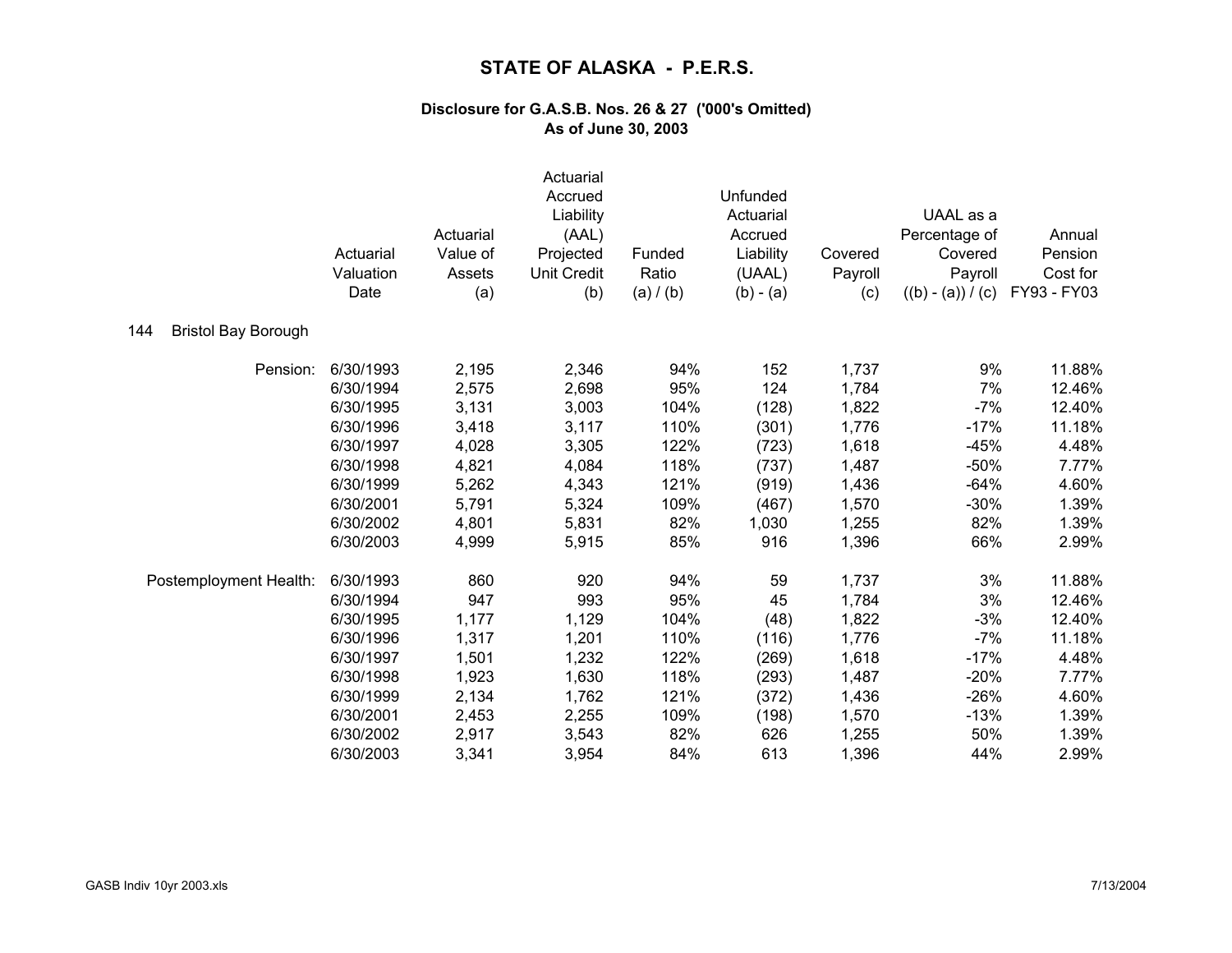|                            | Actuarial<br>Valuation<br>Date | Actuarial<br>Value of<br>Assets<br>(a) | Actuarial<br>Accrued<br>Liability<br>(AAL)<br>Projected<br><b>Unit Credit</b><br>(b) | Funded<br>Ratio<br>(a) / (b) | Unfunded<br>Actuarial<br>Accrued<br>Liability<br>(UAAL)<br>$(b) - (a)$ | Covered<br>Payroll<br>(c) | UAAL as a<br>Percentage of<br>Covered<br>Payroll<br>$((b) - (a)) / (c)$ | Annual<br>Pension<br>Cost for<br>FY93 - FY03 |
|----------------------------|--------------------------------|----------------------------------------|--------------------------------------------------------------------------------------|------------------------------|------------------------------------------------------------------------|---------------------------|-------------------------------------------------------------------------|----------------------------------------------|
| North Slope Borough<br>145 |                                |                                        |                                                                                      |                              |                                                                        |                           |                                                                         |                                              |
| Pension:                   | 6/30/1993                      | 61,748                                 | 58,079                                                                               | 106%                         | (3,669)                                                                | 46,464                    | $-8%$                                                                   | 4.88%                                        |
|                            | 6/30/1994                      | 70,782                                 | 68,812                                                                               | 103%                         | (1, 971)                                                               | 51,865                    | $-4%$                                                                   | 6.60%                                        |
|                            | 6/30/1995                      | 82,767                                 | 77,170                                                                               | 107%                         | (5,597)                                                                | 53,829                    | $-10%$                                                                  | 8.71%                                        |
|                            | 6/30/1996                      | 90,290                                 | 76,079                                                                               | 119%                         | (14, 211)                                                              | 55,269                    | $-26%$                                                                  | 9.15%                                        |
|                            | 6/30/1997                      | 107,316                                | 87,997                                                                               | 122%                         | (19, 319)                                                              | 50,617                    | $-38%$                                                                  | 3.39%                                        |
|                            | 6/30/1998                      | 114,855                                | 98,748                                                                               | 116%                         | (16, 107)                                                              | 47,614                    | $-34%$                                                                  | 6.70%                                        |
|                            | 6/30/1999                      | 122,563                                | 101,961                                                                              | 120%                         | (20, 602)                                                              | 48,808                    | $-42%$                                                                  | 5.37%                                        |
|                            | 6/30/2001                      | 141,961                                | 128,105                                                                              | 111%                         | (13, 856)                                                              | 45,951                    | $-30%$                                                                  | 3.62%                                        |
|                            | 6/30/2002                      | 121,115                                | 136,564                                                                              | 89%                          | 15,449                                                                 | 43,491                    | 36%                                                                     | 3.62%                                        |
|                            | 6/30/2003                      | 127,308                                | 140,553                                                                              | 91%                          | 13,245                                                                 | 43,195                    | 31%                                                                     | 2.64%                                        |
| Postemployment Health:     | 6/30/1993                      | 24,203                                 | 22,765                                                                               | 106%                         | (1, 438)                                                               | 46,464                    | $-3%$                                                                   | 4.88%                                        |
|                            | 6/30/1994                      | 26,046                                 | 25,320                                                                               | 103%                         | (725)                                                                  | 51,865                    | $-1%$                                                                   | 6.60%                                        |
|                            | 6/30/1995                      | 31,105                                 | 29,001                                                                               | 107%                         | (2, 104)                                                               | 53,829                    | $-4%$                                                                   | 8.71%                                        |
|                            | 6/30/1996                      | 34,794                                 | 29,318                                                                               | 119%                         | (5, 476)                                                               | 55,269                    | $-10%$                                                                  | 9.15%                                        |
|                            | 6/30/1997                      | 39,998                                 | 32,798                                                                               | 122%                         | (7,200)                                                                | 50,617                    | $-14%$                                                                  | 3.39%                                        |
|                            | 6/30/1998                      | 45,807                                 | 39,382                                                                               | 116%                         | (6, 425)                                                               | 47,614                    | $-13%$                                                                  | 6.70%                                        |
|                            | 6/30/1999                      | 49,686                                 | 41,335                                                                               | 120%                         | (8, 351)                                                               | 48,808                    | $-17%$                                                                  | 5.37%                                        |
|                            | 6/30/2001                      | 60,106                                 | 54,240                                                                               | 111%                         | (5,866)                                                                | 45,951                    | $-13%$                                                                  | 3.62%                                        |
|                            | 6/30/2002                      | 73,587                                 | 82,974                                                                               | 89%                          | 9,387                                                                  | 43,491                    | 22%                                                                     | 3.62%                                        |
|                            | 6/30/2003                      | 85,089                                 | 93,940                                                                               | 91%                          | 8,851                                                                  | 43,195                    | 20%                                                                     | 2.64%                                        |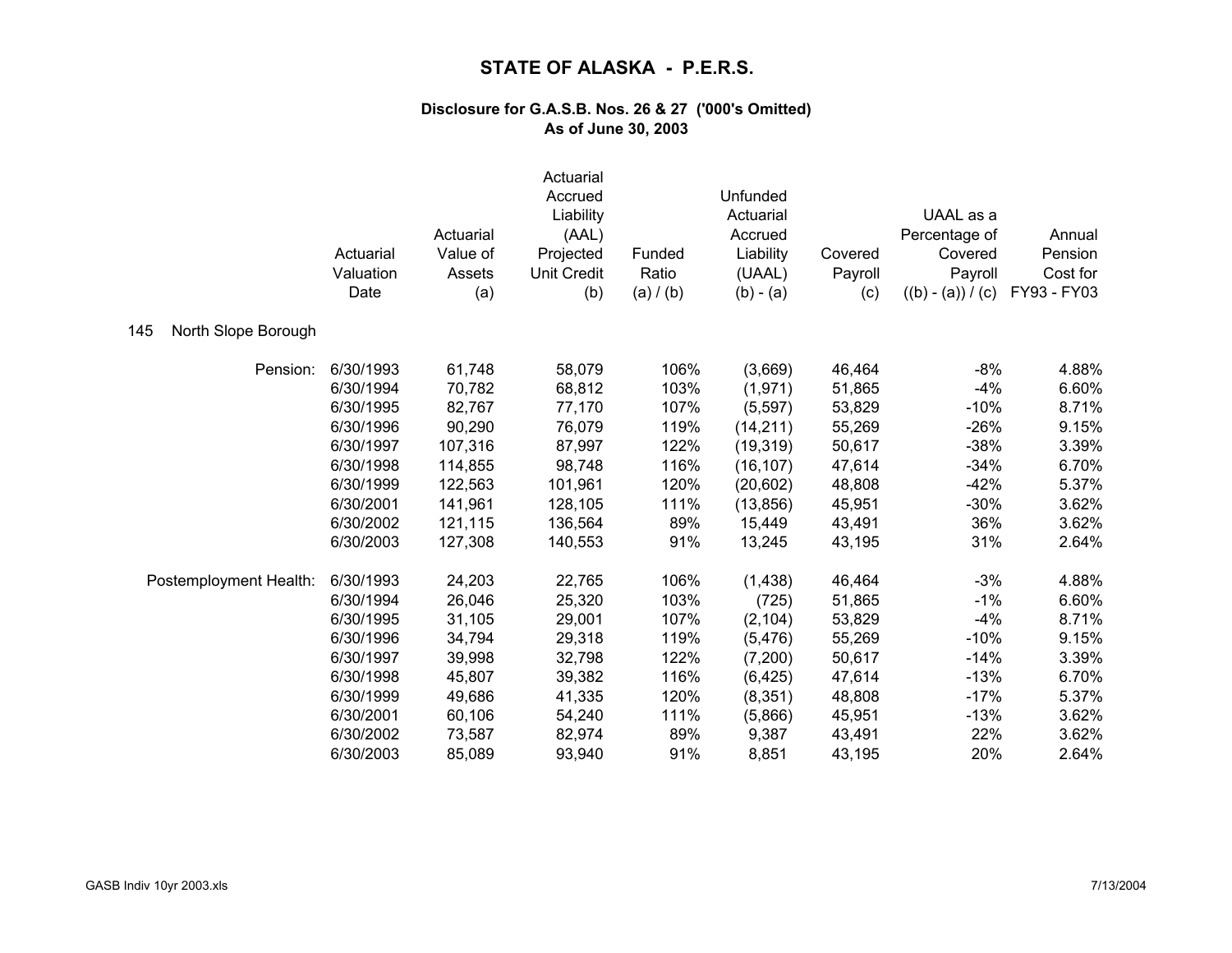|                                        | Actuarial<br>Valuation<br>Date | Actuarial<br>Value of<br>Assets<br>(a) | Actuarial<br>Accrued<br>Liability<br>(AAL)<br>Projected<br><b>Unit Credit</b><br>(b) | Funded<br>Ratio<br>(a) / (b) | Unfunded<br>Actuarial<br>Accrued<br>Liability<br>(UAAL)<br>$(b) - (a)$ | Covered<br>Payroll<br>(c) | UAAL as a<br>Percentage of<br>Covered<br>Payroll<br>$((b) - (a)) / (c)$ | Annual<br>Pension<br>Cost for<br>FY93 - FY03 |
|----------------------------------------|--------------------------------|----------------------------------------|--------------------------------------------------------------------------------------|------------------------------|------------------------------------------------------------------------|---------------------------|-------------------------------------------------------------------------|----------------------------------------------|
| <b>Wrangell School District</b><br>146 |                                |                                        |                                                                                      |                              |                                                                        |                           |                                                                         |                                              |
| Pension:                               | 6/30/1993                      | 1,165                                  | 1,154                                                                                | 101%                         | (11)                                                                   | 552                       | $-2%$                                                                   | 12.55%                                       |
|                                        | 6/30/1994                      | 1,330                                  | 1,318                                                                                | 101%                         | (12)                                                                   | 675                       | $-2%$                                                                   | 11.97%                                       |
|                                        | 6/30/1995                      | 1,452                                  | 1,449                                                                                | 100%                         | (2)                                                                    | 714                       | 0%                                                                      | 10.64%                                       |
|                                        | 6/30/1996                      | 1,698                                  | 1,479                                                                                | 115%                         | (219)                                                                  | 1,041                     | $-21%$                                                                  | 9.83%                                        |
|                                        | 6/30/1997                      | 2,084                                  | 1,767                                                                                | 118%                         | (318)                                                                  | 804                       | $-39%$                                                                  | 6.64%                                        |
|                                        | 6/30/1998                      | 2,173                                  | 1,885                                                                                | 115%                         | (288)                                                                  | 718                       | $-40%$                                                                  | 7.27%                                        |
|                                        | 6/30/1999                      | 2,180                                  | 1,855                                                                                | 118%                         | (325)                                                                  | 678                       | $-48%$                                                                  | 5.22%                                        |
|                                        | 6/30/2001                      | 2,427                                  | 2,322                                                                                | 105%                         | (105)                                                                  | 852                       | $-12%$                                                                  | 3.12%                                        |
|                                        | 6/30/2002                      | 2,076                                  | 2,765                                                                                | 75%                          | 689                                                                    | 754                       | 91%                                                                     | 3.12%                                        |
|                                        | 6/30/2003                      | 2,202                                  | 2,805                                                                                | 79%                          | 603                                                                    | 655                       | 92%                                                                     | 4.96%                                        |
| Postemployment Health:                 | 6/30/1993                      | 457                                    | 452                                                                                  | 101%                         | (5)                                                                    | 552                       | $-1%$                                                                   | 12.55%                                       |
|                                        | 6/30/1994                      | 489                                    | 485                                                                                  | 101%                         | (4)                                                                    | 675                       | $-1%$                                                                   | 11.97%                                       |
|                                        | 6/30/1995                      | 545                                    | 545                                                                                  | 100%                         | (1)                                                                    | 714                       | 0%                                                                      | 10.64%                                       |
|                                        | 6/30/1996                      | 655                                    | 570                                                                                  | 115%                         | (85)                                                                   | 1,041                     | $-8%$                                                                   | 9.83%                                        |
|                                        | 6/30/1997                      | 777                                    | 658                                                                                  | 118%                         | (118)                                                                  | 804                       | $-15%$                                                                  | 6.64%                                        |
|                                        | 6/30/1998                      | 867                                    | 753                                                                                  | 115%                         | (114)                                                                  | 718                       | $-16%$                                                                  | 7.27%                                        |
|                                        | 6/30/1999                      | 885                                    | 753                                                                                  | 118%                         | (132)                                                                  | 678                       | $-19%$                                                                  | 5.22%                                        |
|                                        | 6/30/2001                      | 1,028                                  | 984                                                                                  | 104%                         | (44)                                                                   | 852                       | $-5%$                                                                   | 3.12%                                        |
|                                        | 6/30/2002                      | 1,261                                  | 1,680                                                                                | 75%                          | 419                                                                    | 754                       | 56%                                                                     | 3.12%                                        |
|                                        | 6/30/2003                      | 1,472                                  | 1,874                                                                                | 79%                          | 402                                                                    | 655                       | 61%                                                                     | 4.96%                                        |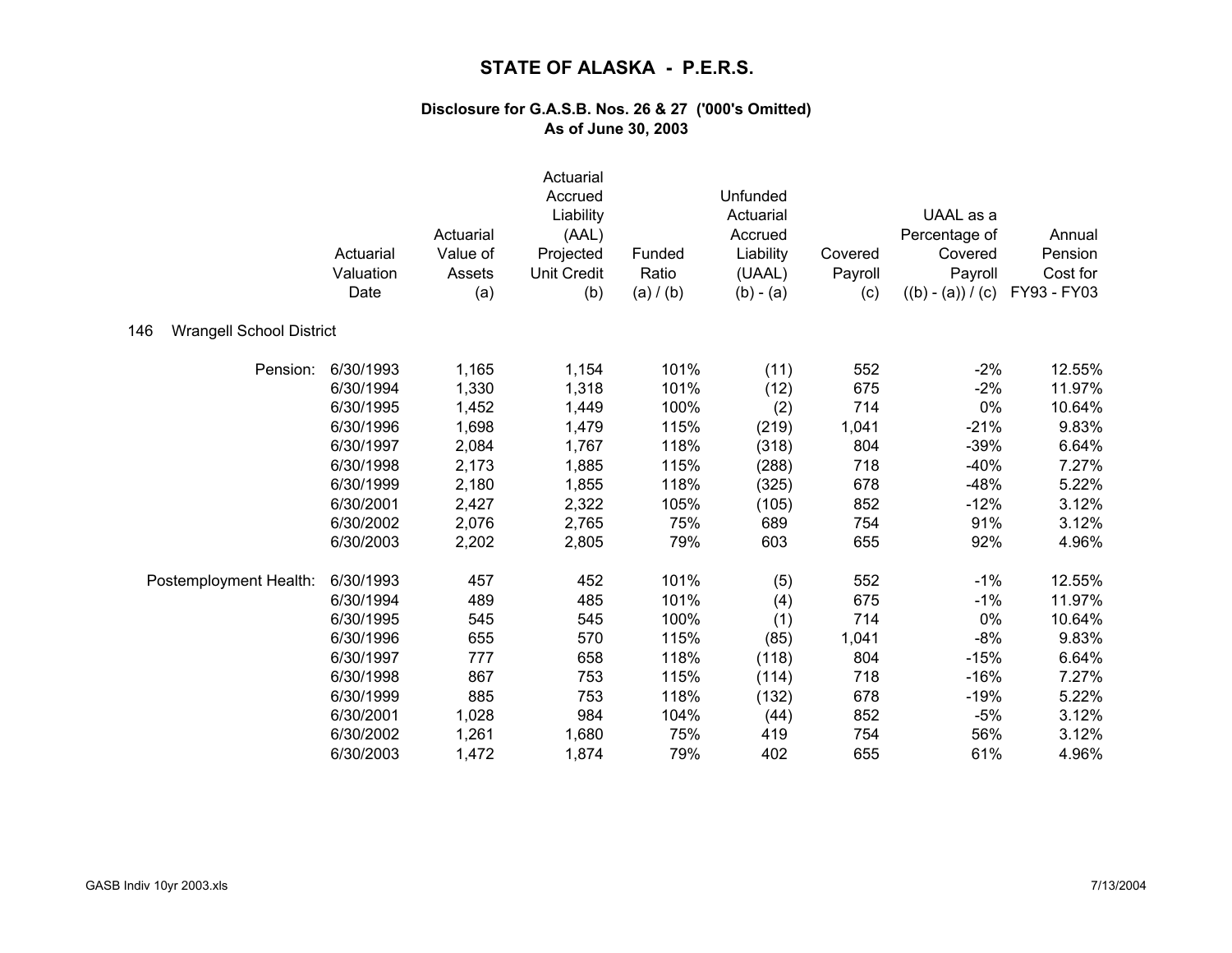|                         | Actuarial<br>Valuation<br>Date | Actuarial<br>Value of<br>Assets<br>(a) | Actuarial<br>Accrued<br>Liability<br>(AAL)<br>Projected<br><b>Unit Credit</b><br>(b) | Funded<br>Ratio<br>(a) / (b) | Unfunded<br>Actuarial<br>Accrued<br>Liability<br>(UAAL)<br>$(b) - (a)$ | Covered<br>Payroll<br>(c) | UAAL as a<br>Percentage of<br>Covered<br>Payroll<br>$((b) - (a)) / (c)$ | Annual<br>Pension<br>Cost for<br>FY93 - FY03 |
|-------------------------|--------------------------------|----------------------------------------|--------------------------------------------------------------------------------------|------------------------------|------------------------------------------------------------------------|---------------------------|-------------------------------------------------------------------------|----------------------------------------------|
| Cordova, City of<br>148 |                                |                                        |                                                                                      |                              |                                                                        |                           |                                                                         |                                              |
| Pension:                | 6/30/1993                      | 4,294                                  | 4,347                                                                                | 99%                          | 53                                                                     | 1,922                     | 3%                                                                      | 12.19%                                       |
|                         | 6/30/1994                      | 5,227                                  | 5,214                                                                                | 100%                         | (14)                                                                   | 1,861                     | $-1%$                                                                   | 12.75%                                       |
|                         | 6/30/1995                      | 5,657                                  | 5,438                                                                                | 104%                         | (220)                                                                  | 1,652                     | $-13%$                                                                  | 11.64%                                       |
|                         | 6/30/1996                      | 5,809                                  | 5,067                                                                                | 115%                         | (742)                                                                  | 1,535                     | $-48%$                                                                  | 10.12%                                       |
|                         | 6/30/1997                      | 6,653                                  | 6,044                                                                                | 110%                         | (609)                                                                  | 1,713                     | $-36%$                                                                  | 2.47%                                        |
|                         | 6/30/1998                      | 7,730                                  | 6,677                                                                                | 116%                         | (1,053)                                                                | 1,666                     | $-63%$                                                                  | 3.93%                                        |
|                         | 6/30/1999                      | 7,707                                  | 6,546                                                                                | 118%                         | (1, 161)                                                               | 1,706                     | $-68%$                                                                  | 5.68%                                        |
|                         | 6/30/2001                      | 8,788                                  | 8,377                                                                                | 105%                         | (411)                                                                  | 2,031                     | $-20%$                                                                  | 1.15%                                        |
|                         | 6/30/2002                      | 6,908                                  | 9,005                                                                                | 77%                          | 2,097                                                                  | 1,742                     | 120%                                                                    | 1.15%                                        |
|                         | 6/30/2003                      | 6,499                                  | 9,186                                                                                | 71%                          | 2,687                                                                  | 2,073                     | 130%                                                                    | 4.77%                                        |
| Postemployment Health:  | 6/30/1993                      | 1,683                                  | 1,704                                                                                | 99%                          | 21                                                                     | 1,922                     | 1%                                                                      | 12.19%                                       |
|                         | 6/30/1994                      | 1,924                                  | 1,918                                                                                | 100%                         | (5)                                                                    | 1,861                     | 0%                                                                      | 12.75%                                       |
|                         | 6/30/1995                      | 2,126                                  | 2,043                                                                                | 104%                         | (82)                                                                   | 1,652                     | $-5%$                                                                   | 11.64%                                       |
|                         | 6/30/1996                      | 2,238                                  | 1,952                                                                                | 115%                         | (286)                                                                  | 1,535                     | $-19%$                                                                  | 10.12%                                       |
|                         | 6/30/1997                      | 2,480                                  | 2,253                                                                                | 110%                         | (227)                                                                  | 1,713                     | $-13%$                                                                  | 2.47%                                        |
|                         | 6/30/1998                      | 3,084                                  | 2,663                                                                                | 116%                         | (421)                                                                  | 1,666                     | $-25%$                                                                  | 3.93%                                        |
|                         | 6/30/1999                      | 3,125                                  | 2,654                                                                                | 118%                         | (471)                                                                  | 1,706                     | $-28%$                                                                  | 5.68%                                        |
|                         | 6/30/2001                      | 3,722                                  | 3,548                                                                                | 105%                         | (174)                                                                  | 2,031                     | $-9%$                                                                   | 1.15%                                        |
|                         | 6/30/2002                      | 4,197                                  | 5,471                                                                                | 77%                          | 1,274                                                                  | 1,742                     | 73%                                                                     | 1.15%                                        |
|                         | 6/30/2003                      | 4,344                                  | 6,140                                                                                | 71%                          | 1,796                                                                  | 2,073                     | 87%                                                                     | 4.77%                                        |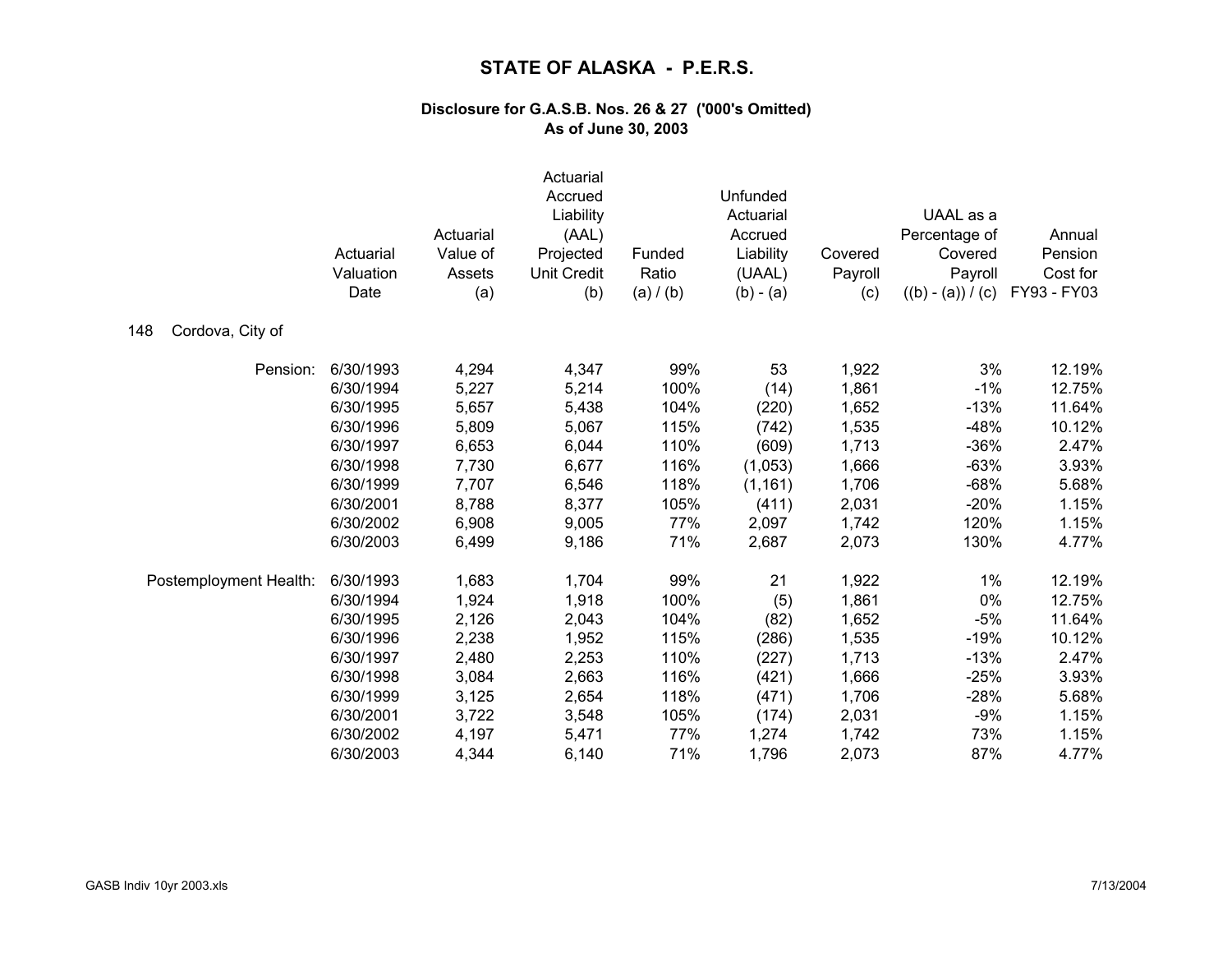|                                   | Actuarial<br>Valuation<br>Date | Actuarial<br>Value of<br>Assets<br>(a) | Actuarial<br>Accrued<br>Liability<br>(AAL)<br>Projected<br><b>Unit Credit</b><br>(b) | Funded<br>Ratio<br>(a) / (b) | Unfunded<br>Actuarial<br>Accrued<br>Liability<br>(UAAL)<br>$(b) - (a)$ | Covered<br>Payroll<br>(c) | UAAL as a<br>Percentage of<br>Covered<br>Payroll<br>$((b) - (a)) / (c)$ | Annual<br>Pension<br>Cost for<br>FY93 - FY03 |
|-----------------------------------|--------------------------------|----------------------------------------|--------------------------------------------------------------------------------------|------------------------------|------------------------------------------------------------------------|---------------------------|-------------------------------------------------------------------------|----------------------------------------------|
| <b>Nome Public Schools</b><br>149 |                                |                                        |                                                                                      |                              |                                                                        |                           |                                                                         |                                              |
| Pension:                          | 6/30/1993                      | 2,632                                  | 2,364                                                                                | 111%                         | (269)                                                                  | 852                       | $-32%$                                                                  | 2.86%                                        |
|                                   | 6/30/1994                      | 2,806                                  | 2,439                                                                                | 115%                         | (368)                                                                  | 828                       | $-44%$                                                                  | 0.00%                                        |
|                                   | 6/30/1995                      | 2,833                                  | 2,718                                                                                | 104%                         | (114)                                                                  | 898                       | $-13%$                                                                  | 0.96%                                        |
|                                   | 6/30/1996                      | 2,945                                  | 2,710                                                                                | 109%                         | (235)                                                                  | 1,067                     | $-22%$                                                                  | 0.00%                                        |
|                                   | 6/30/1997                      | 3,065                                  | 3,056                                                                                | 100%                         | (9)                                                                    | 1,177                     | $-1%$                                                                   | 2.64%                                        |
|                                   | 6/30/1998                      | 3,141                                  | 3,356                                                                                | 94%                          | 215                                                                    | 1,080                     | 20%                                                                     | 7.16%                                        |
|                                   | 6/30/1999                      | 3,124                                  | 3,342                                                                                | 93%                          | 218                                                                    | 1,274                     | 17%                                                                     | 9.80%                                        |
|                                   | 6/30/2001                      | 3,660                                  | 4,116                                                                                | 89%                          | 456                                                                    | 1,397                     | 33%                                                                     | 11.18%                                       |
|                                   | 6/30/2002                      | 3,380                                  | 4,734                                                                                | 71%                          | 1,354                                                                  | 1,300                     | 104%                                                                    | 11.18%                                       |
|                                   | 6/30/2003                      | 3,558                                  | 5,045                                                                                | 71%                          | 1,487                                                                  | 1,125                     | 132%                                                                    | 10.79%                                       |
| Postemployment Health:            | 6/30/1993                      | 1,032                                  | 926                                                                                  | 111%                         | (105)                                                                  | 852                       | $-12%$                                                                  | 2.86%                                        |
|                                   | 6/30/1994                      | 1,033                                  | 897                                                                                  | 115%                         | (135)                                                                  | 828                       | $-16%$                                                                  | 0.00%                                        |
|                                   | 6/30/1995                      | 1,064                                  | 1,022                                                                                | 104%                         | (43)                                                                   | 898                       | $-5%$                                                                   | 0.96%                                        |
|                                   | 6/30/1996                      | 1,135                                  | 1,045                                                                                | 109%                         | (90)                                                                   | 1,067                     | $-8%$                                                                   | 0.00%                                        |
|                                   | 6/30/1997                      | 1,142                                  | 1,139                                                                                | 100%                         | (3)                                                                    | 1,177                     | 0%                                                                      | 2.64%                                        |
|                                   | 6/30/1998                      | 1,253                                  | 1,339                                                                                | 94%                          | 86                                                                     | 1,080                     | 8%                                                                      | 7.16%                                        |
|                                   | 6/30/1999                      | 1,267                                  | 1,355                                                                                | 95%                          | 88                                                                     | 1,274                     | 7%                                                                      | 9.80%                                        |
|                                   | 6/30/2001                      | 1,550                                  | 1,744                                                                                | 89%                          | 194                                                                    | 1,397                     | 14%                                                                     | 11.18%                                       |
|                                   | 6/30/2002                      | 2,053                                  | 2,876                                                                                | 71%                          | 823                                                                    | 1,300                     | 63%                                                                     | 11.18%                                       |
|                                   | 6/30/2003                      | 2,378                                  | 3,372                                                                                | 71%                          | 994                                                                    | 1,125                     | 88%                                                                     | 10.79%                                       |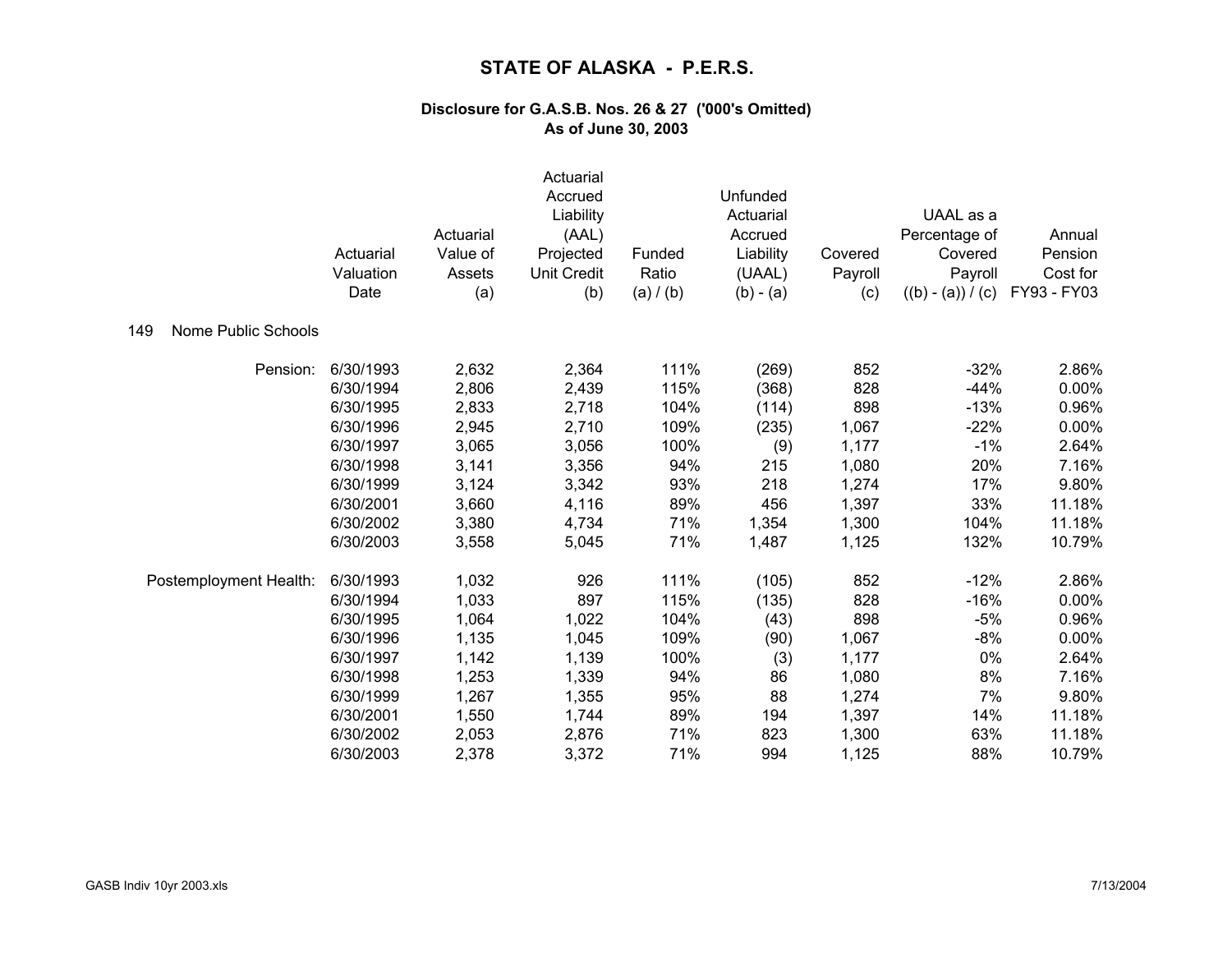|                           | Actuarial<br>Valuation<br>Date | Actuarial<br>Value of<br>Assets<br>(a) | Actuarial<br>Accrued<br>Liability<br>(AAL)<br>Projected<br><b>Unit Credit</b><br>(b) | Funded<br>Ratio<br>(a) / (b) | Unfunded<br>Actuarial<br>Accrued<br>Liability<br>(UAAL)<br>$(b) - (a)$ | Covered<br>Payroll<br>(c) | UAAL as a<br>Percentage of<br>Covered<br>Payroll<br>$((b) - (a)) / (c)$ | Annual<br>Pension<br>Cost for<br>FY93 - FY03 |
|---------------------------|--------------------------------|----------------------------------------|--------------------------------------------------------------------------------------|------------------------------|------------------------------------------------------------------------|---------------------------|-------------------------------------------------------------------------|----------------------------------------------|
| King Cove, City of<br>151 |                                |                                        |                                                                                      |                              |                                                                        |                           |                                                                         |                                              |
| Pension:                  | 6/30/1993                      | 917                                    | 806                                                                                  | 114%                         | (111)                                                                  | 805                       | $-14%$                                                                  | 0.65%                                        |
|                           | 6/30/1994                      | 986                                    | 972                                                                                  | 101%                         | (14)                                                                   | 750                       | $-2%$                                                                   | 1.77%                                        |
|                           | 6/30/1995                      | 1,026                                  | 993                                                                                  | 103%                         | (33)                                                                   | 818                       | $-4%$                                                                   | 6.75%                                        |
|                           | 6/30/1996                      | 1,128                                  | 1,060                                                                                | 106%                         | (68)                                                                   | 738                       | $-9%$                                                                   | 9.77%                                        |
|                           | 6/30/1997                      | 1,439                                  | 1,357                                                                                | 106%                         | (82)                                                                   | 830                       | $-10%$                                                                  | 5.40%                                        |
|                           | 6/30/1998                      | 1,577                                  | 1,393                                                                                | 113%                         | (184)                                                                  | 923                       | $-20%$                                                                  | 8.72%                                        |
|                           | 6/30/1999                      | 1,660                                  | 1,397                                                                                | 119%                         | (263)                                                                  | 851                       | $-31%$                                                                  | 8.72%                                        |
|                           | 6/30/2001                      | 2,233                                  | 2,111                                                                                | 106%                         | (122)                                                                  | 868                       | $-14%$                                                                  | 4.75%                                        |
|                           | 6/30/2002                      | 1,803                                  | 2,266                                                                                | 80%                          | 463                                                                    | 950                       | 49%                                                                     | 4.75%                                        |
|                           | 6/30/2003                      | 1,771                                  | 2,234                                                                                | 79%                          | 463                                                                    | 798                       | 58%                                                                     | 4.63%                                        |
| Postemployment Health:    | 6/30/1993                      | 360                                    | 316                                                                                  | 114%                         | (44)                                                                   | 805                       | $-5%$                                                                   | 0.65%                                        |
|                           | 6/30/1994                      | 363                                    | 358                                                                                  | 101%                         | (5)                                                                    | 750                       | $-1%$                                                                   | 1.77%                                        |
|                           | 6/30/1995                      | 386                                    | 373                                                                                  | 103%                         | (13)                                                                   | 818                       | $-2%$                                                                   | 6.75%                                        |
|                           | 6/30/1996                      | 434                                    | 408                                                                                  | 106%                         | (26)                                                                   | 738                       | $-4%$                                                                   | 9.77%                                        |
|                           | 6/30/1997                      | 536                                    | 506                                                                                  | 106%                         | (30)                                                                   | 830                       | $-4%$                                                                   | 5.40%                                        |
|                           | 6/30/1998                      | 630                                    | 556                                                                                  | 113%                         | (74)                                                                   | 923                       | $-8%$                                                                   | 8.72%                                        |
|                           | 6/30/1999                      | 674                                    | 567                                                                                  | 119%                         | (107)                                                                  | 851                       | $-13%$                                                                  | 8.72%                                        |
|                           | 6/30/2001                      | 946                                    | 894                                                                                  | 106%                         | (52)                                                                   | 868                       | $-6%$                                                                   | 4.75%                                        |
|                           | 6/30/2002                      | 1,096                                  | 1,377                                                                                | 80%                          | 281                                                                    | 950                       | 30%                                                                     | 4.75%                                        |
|                           | 6/30/2003                      | 1,183                                  | 1,493                                                                                | 79%                          | 310                                                                    | 798                       | 39%                                                                     | 4.63%                                        |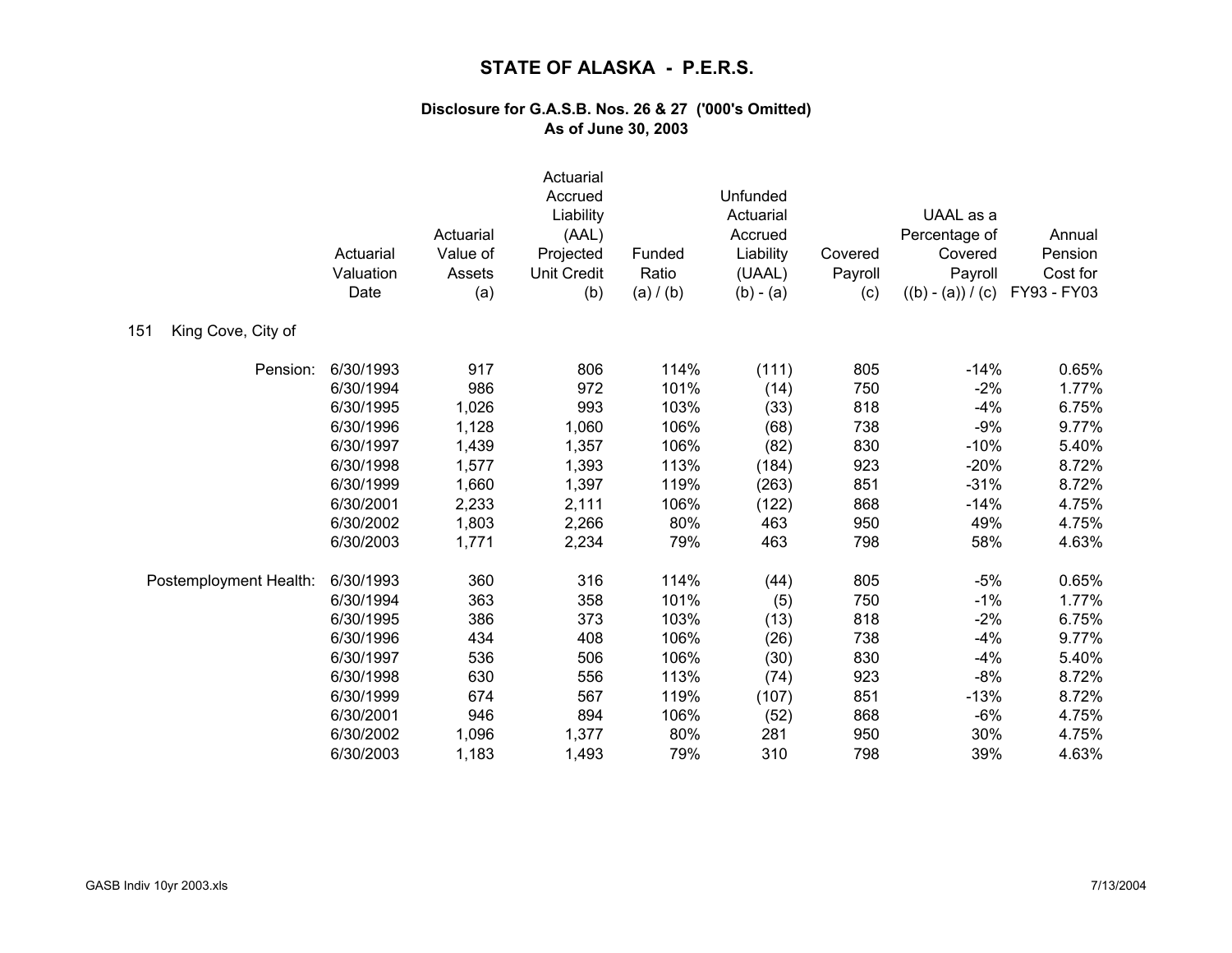|                                           | Actuarial<br>Valuation<br>Date | Actuarial<br>Value of<br>Assets<br>(a) | Actuarial<br>Accrued<br>Liability<br>(AAL)<br>Projected<br><b>Unit Credit</b><br>(b) | Funded<br>Ratio<br>(a) / (b) | Unfunded<br>Actuarial<br>Accrued<br>Liability<br>(UAAL)<br>$(b) - (a)$ | Covered<br>Payroll<br>(c) | UAAL as a<br>Percentage of<br>Covered<br>Payroll<br>$((b) - (a)) / (c)$ | Annual<br>Pension<br>Cost for<br>FY93 - FY03 |
|-------------------------------------------|--------------------------------|----------------------------------------|--------------------------------------------------------------------------------------|------------------------------|------------------------------------------------------------------------|---------------------------|-------------------------------------------------------------------------|----------------------------------------------|
| Alaska Housing Finance Corporation<br>152 |                                |                                        |                                                                                      |                              |                                                                        |                           |                                                                         |                                              |
|                                           |                                |                                        |                                                                                      |                              |                                                                        |                           |                                                                         |                                              |
| Pension:                                  | 6/30/1993                      | 14,592                                 | 14,719                                                                               | 99%                          | 128                                                                    | 10,316                    | 1%                                                                      | 8.11%                                        |
|                                           | 6/30/1994                      | 16,950                                 | 16,973                                                                               | 100%                         | 23                                                                     | 11,285                    | 0%                                                                      | 10.73%                                       |
|                                           | 6/30/1995                      | 20,086                                 | 19,330                                                                               | 104%                         | (756)                                                                  | 12,304                    | $-6%$                                                                   | 11.45%                                       |
|                                           | 6/30/1996                      | 22,165                                 | 19,936                                                                               | 111%                         | (2,229)                                                                | 11,789                    | $-19%$                                                                  | 10.38%                                       |
|                                           | 6/30/1997                      | 27,323                                 | 23,414                                                                               | 117%                         | (3,910)                                                                | 11,928                    | $-33%$                                                                  | 4.75%                                        |
|                                           | 6/30/1998                      | 28,415                                 | 26,862                                                                               | 106%                         | (1, 553)                                                               | 12,329                    | $-13%$                                                                  | 7.53%                                        |
|                                           | 6/30/1999                      | 30,462                                 | 19,060                                                                               | 160%                         | (11, 402)                                                              | 12,789                    | $-89%$                                                                  | 6.01%                                        |
|                                           | 6/30/2001                      | 35,962                                 | 26,272                                                                               | 137%                         | (9,690)                                                                | 13,785                    | $-70%$                                                                  | 6.76%                                        |
|                                           | 6/30/2002                      | 30,857                                 | 40,980                                                                               | 75%                          | 10,123                                                                 | 14,119                    | 72%                                                                     | 6.76%                                        |
|                                           | 6/30/2003                      | 34,407                                 | 43,271                                                                               | 80%                          | 8,864                                                                  | 14,987                    | 59%                                                                     | 6.14%                                        |
| Postemployment Health:                    | 6/30/1993                      | 5,719                                  | 5,770                                                                                | 99%                          | 50                                                                     | 10,316                    | 0%                                                                      | 8.11%                                        |
|                                           | 6/30/1994                      | 6,237                                  | 6,246                                                                                | 100%                         | 9                                                                      | 11,285                    | 0%                                                                      | 10.73%                                       |
|                                           | 6/30/1995                      | 7,549                                  | 7,265                                                                                | 104%                         | (284)                                                                  | 12,304                    | $-2%$                                                                   | 11.45%                                       |
|                                           | 6/30/1996                      | 8,542                                  | 7,683                                                                                | 111%                         | (859)                                                                  | 11,789                    | $-7%$                                                                   | 10.38%                                       |
|                                           | 6/30/1997                      | 10,184                                 | 8,726                                                                                | 117%                         | (1, 457)                                                               | 11,928                    | $-12%$                                                                  | 4.75%                                        |
|                                           | 6/30/1998                      | 11,333                                 | 10,714                                                                               | 106%                         | (619)                                                                  | 12,329                    | $-5%$                                                                   | 7.53%                                        |
|                                           | 6/30/1999                      | 12,349                                 | 7,727                                                                                | 160%                         | (4,622)                                                                | 12,789                    | $-36%$                                                                  | 6.01%                                        |
|                                           | 6/30/2001                      | 15,227                                 | 11,124                                                                               | 137%                         | (4, 103)                                                               | 13,785                    | $-30%$                                                                  | 6.76%                                        |
|                                           | 6/30/2002                      | 18,748                                 | 24,899                                                                               | 75%                          | 6,151                                                                  | 14,119                    | 44%                                                                     | 6.76%                                        |
|                                           | 6/30/2003                      | 22,997                                 | 28,921                                                                               | 80%                          | 5,924                                                                  | 14,987                    | 40%                                                                     | 6.14%                                        |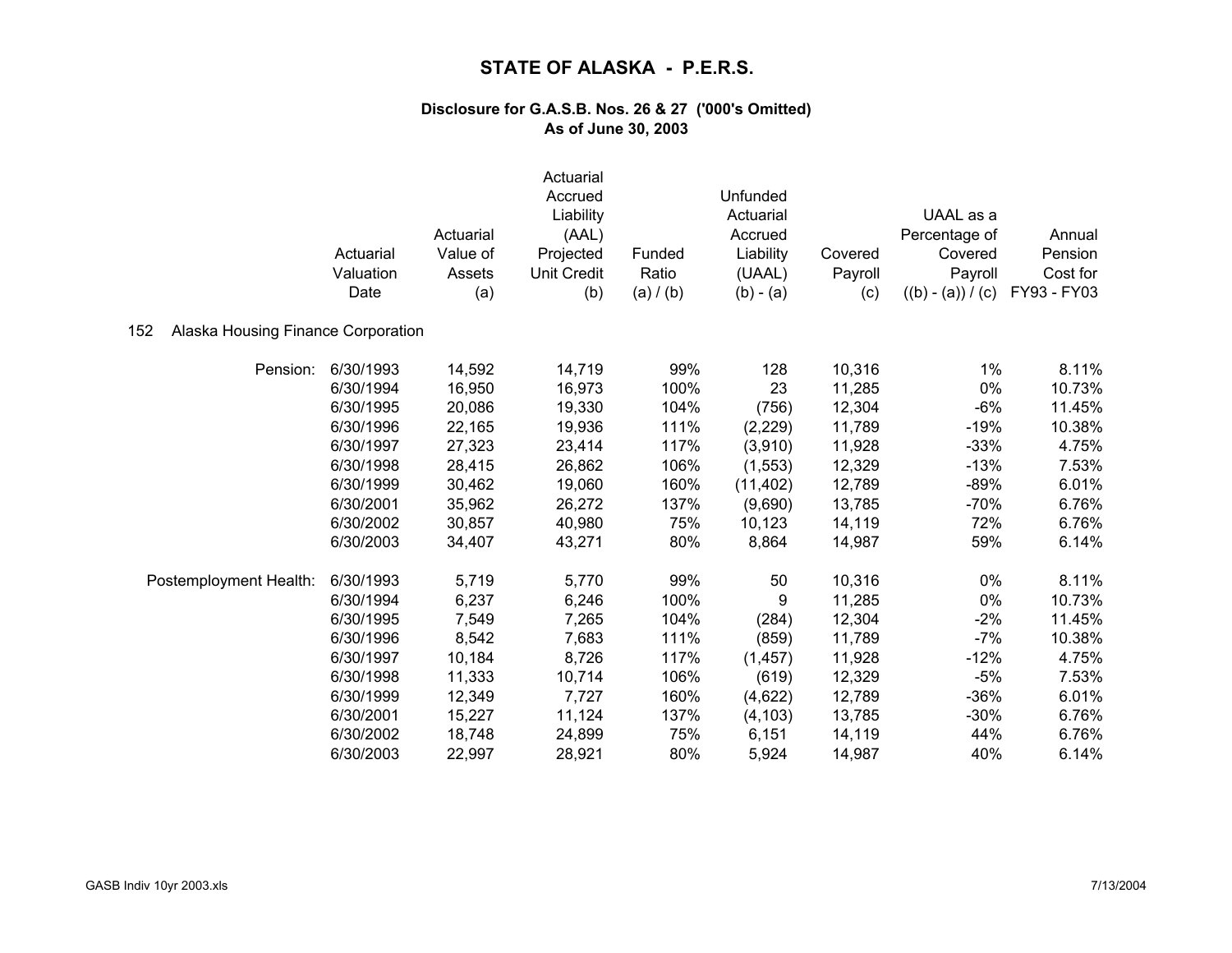|                                    | Actuarial<br>Valuation<br>Date | Actuarial<br>Value of<br>Assets<br>(a) | Actuarial<br>Accrued<br>Liability<br>(AAL)<br>Projected<br><b>Unit Credit</b><br>(b) | Funded<br>Ratio<br>(a) / (b) | Unfunded<br>Actuarial<br>Accrued<br>Liability<br>(UAAL)<br>$(b) - (a)$ | Covered<br>Payroll<br>(c) | UAAL as a<br>Percentage of<br>Covered<br>Payroll<br>$((b) - (a)) / (c)$ | Annual<br>Pension<br>Cost for<br>FY93 - FY03 |
|------------------------------------|--------------------------------|----------------------------------------|--------------------------------------------------------------------------------------|------------------------------|------------------------------------------------------------------------|---------------------------|-------------------------------------------------------------------------|----------------------------------------------|
| Lower Yukon School District<br>153 |                                |                                        |                                                                                      |                              |                                                                        |                           |                                                                         |                                              |
| Pension:                           | 6/30/1993                      | 9,227                                  | 7,915                                                                                | 117%                         | (1, 313)                                                               | 3,807                     | $-34%$                                                                  | 7.02%                                        |
|                                    | 6/30/1994                      | 10,426                                 | 9,157                                                                                | 114%                         | (1,269)                                                                | 4,067                     | $-31%$                                                                  | 6.02%                                        |
|                                    | 6/30/1995                      | 11,257                                 | 9,333                                                                                | 121%                         | (1,923)                                                                | 3,904                     | $-49%$                                                                  | 0.02%                                        |
|                                    | 6/30/1996                      | 11,985                                 | 9,604                                                                                | 125%                         | (2, 381)                                                               | 4,036                     | $-59%$                                                                  | 0.46%                                        |
|                                    | 6/30/1997                      | 13,076                                 | 10,571                                                                               | 124%                         | (2, 505)                                                               | 4,067                     | $-62%$                                                                  | 0.00%                                        |
|                                    | 6/30/1998                      | 13,846                                 | 11,777                                                                               | 118%                         | (2,069)                                                                | 4,235                     | $-49%$                                                                  | 2.63%                                        |
|                                    | 6/30/1999                      | 14,762                                 | 12,635                                                                               | 117%                         | (2, 127)                                                               | 4,587                     | $-46%$                                                                  | 2.59%                                        |
|                                    | 6/30/2001                      | 16,664                                 | 15,124                                                                               | 110%                         | (1,540)                                                                | 4,606                     | $-33%$                                                                  | 3.13%                                        |
|                                    | 6/30/2002                      | 14,258                                 | 17,738                                                                               | 80%                          | 3,480                                                                  | 4,182                     | 83%                                                                     | 3.13%                                        |
|                                    | 6/30/2003                      | 14,568                                 | 18,119                                                                               | 80%                          | 3,551                                                                  | 4,441                     | 80%                                                                     | 2.47%                                        |
| Postemployment Health:             | 6/30/1993                      | 3,617                                  | 3,102                                                                                | 117%                         | (514)                                                                  | 3,807                     | $-14%$                                                                  | 7.02%                                        |
|                                    | 6/30/1994                      | 3,836                                  | 3,369                                                                                | 114%                         | (467)                                                                  | 4,067                     | $-11%$                                                                  | 6.02%                                        |
|                                    | 6/30/1995                      | 4,230                                  | 3,508                                                                                | 121%                         | (723)                                                                  | 3,904                     | $-19%$                                                                  | 0.02%                                        |
|                                    | 6/30/1996                      | 4,619                                  | 3,701                                                                                | 125%                         | (918)                                                                  | 4,036                     | $-23%$                                                                  | 0.46%                                        |
|                                    | 6/30/1997                      | 4,874                                  | 3,940                                                                                | 124%                         | (934)                                                                  | 4,067                     | $-23%$                                                                  | 0.00%                                        |
|                                    | 6/30/1998                      | 5,523                                  | 4,697                                                                                | 118%                         | (826)                                                                  | 4,235                     | $-20%$                                                                  | 2.63%                                        |
|                                    | 6/30/1999                      | 5,985                                  | 5,123                                                                                | 117%                         | (862)                                                                  | 4,587                     | $-19%$                                                                  | 2.59%                                        |
|                                    | 6/30/2001                      | 7,056                                  | 6,404                                                                                | 110%                         | (652)                                                                  | 4,606                     | $-14%$                                                                  | 3.13%                                        |
|                                    | 6/30/2002                      | 8,663                                  | 10,778                                                                               | 80%                          | 2,115                                                                  | 4,182                     | 51%                                                                     | 3.13%                                        |
|                                    | 6/30/2003                      | 9,737                                  | 12,110                                                                               | 80%                          | 2,373                                                                  | 4,441                     | 53%                                                                     | 2.47%                                        |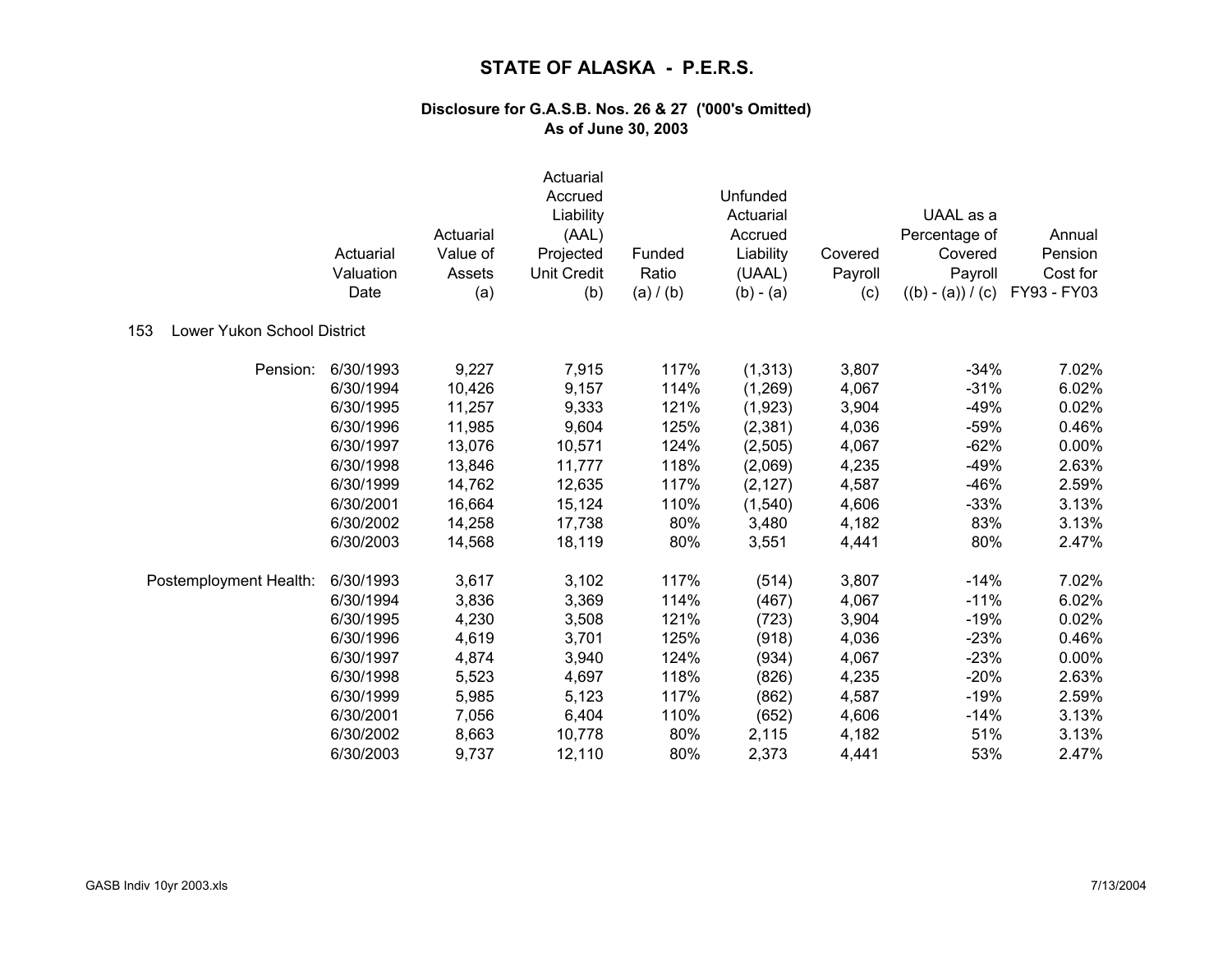|                                         | Actuarial<br>Valuation<br>Date | Actuarial<br>Value of<br>Assets<br>(a) | Actuarial<br>Accrued<br>Liability<br>(AAL)<br>Projected<br><b>Unit Credit</b><br>(b) | Funded<br>Ratio<br>(a) / (b) | Unfunded<br>Actuarial<br>Accrued<br>Liability<br>(UAAL)<br>$(b) - (a)$ | Covered<br>Payroll<br>(c) | UAAL as a<br>Percentage of<br>Covered<br>Payroll<br>$((b) - (a)) / (c)$ | Annual<br>Pension<br>Cost for<br>FY93 - FY03 |
|-----------------------------------------|--------------------------------|----------------------------------------|--------------------------------------------------------------------------------------|------------------------------|------------------------------------------------------------------------|---------------------------|-------------------------------------------------------------------------|----------------------------------------------|
| Northwest Arctic School District<br>154 |                                |                                        |                                                                                      |                              |                                                                        |                           |                                                                         |                                              |
| Pension:                                | 6/30/1993                      | 12,018                                 | 8,405                                                                                | 143%                         | (3,613)                                                                | 6,338                     | $-57%$                                                                  | 0.00%                                        |
|                                         | 6/30/1994                      | 13,363                                 | 9,385                                                                                | 142%                         | (3,978)                                                                | 6,286                     | $-63%$                                                                  | 0.00%                                        |
|                                         | 6/30/1995                      | 14,849                                 | 10,498                                                                               | 141%                         | (4, 352)                                                               | 5,913                     | $-74%$                                                                  | 0.00%                                        |
|                                         | 6/30/1996                      | 15,400                                 | 10,807                                                                               | 143%                         | (4, 594)                                                               | 6,154                     | $-75%$                                                                  | 0.00%                                        |
|                                         | 6/30/1997                      | 16,904                                 | 11,987                                                                               | 141%                         | (4, 917)                                                               | 6,085                     | $-81%$                                                                  | 0.00%                                        |
|                                         | 6/30/1998                      | 19,104                                 | 13,307                                                                               | 144%                         | (5,797)                                                                | 5,542                     | $-105%$                                                                 | 0.71%                                        |
|                                         | 6/30/1999                      | 20,164                                 | 14,858                                                                               | 136%                         | (5,306)                                                                | 6,167                     | $-86%$                                                                  | 0.32%                                        |
|                                         | 6/30/2001                      | 21,722                                 | 17,945                                                                               | 121%                         | (3,777)                                                                | 6,809                     | $-55%$                                                                  | 0.00%                                        |
|                                         | 6/30/2002                      | 18,009                                 | 20,139                                                                               | 89%                          | 2,130                                                                  | 6,381                     | 33%                                                                     | 0.00%                                        |
|                                         | 6/30/2003                      | 20,158                                 | 21,197                                                                               | 95%                          | 1,039                                                                  | 6,919                     | 15%                                                                     | 0.00%                                        |
| Postemployment Health:                  | 6/30/1993                      | 4,710                                  | 3,294                                                                                | 143%                         | (1, 416)                                                               | 6,338                     | $-22%$                                                                  | 0.00%                                        |
|                                         | 6/30/1994                      | 4,917                                  | 3,453                                                                                | 142%                         | (1,464)                                                                | 6,286                     | $-23%$                                                                  | 0.00%                                        |
|                                         | 6/30/1995                      | 5,581                                  | 3,945                                                                                | 141%                         | (1,635)                                                                | 5,913                     | $-28%$                                                                  | 0.00%                                        |
|                                         | 6/30/1996                      | 5,935                                  | 4,164                                                                                | 143%                         | (1,770)                                                                | 6,154                     | $-29%$                                                                  | 0.00%                                        |
|                                         | 6/30/1997                      | 6,300                                  | 4,467                                                                                | 141%                         | (1,833)                                                                | 6,085                     | $-30%$                                                                  | 0.00%                                        |
|                                         | 6/30/1998                      | 7,619                                  | 5,307                                                                                | 144%                         | (2, 312)                                                               | 5,542                     | $-42%$                                                                  | 0.71%                                        |
|                                         | 6/30/1999                      | 8,175                                  | 6,024                                                                                | 136%                         | (2, 151)                                                               | 6,167                     | $-35%$                                                                  | 0.32%                                        |
|                                         | 6/30/2001                      | 9,198                                  | 7,599                                                                                | 121%                         | (1, 599)                                                               | 6,809                     | $-23%$                                                                  | 0.00%                                        |
|                                         | 6/30/2002                      | 10,942                                 | 12,236                                                                               | 89%                          | 1,294                                                                  | 6,381                     | 20%                                                                     | 0.00%                                        |
|                                         | 6/30/2003                      | 13,473                                 | 14,167                                                                               | 95%                          | 694                                                                    | 6,919                     | 10%                                                                     | 0.00%                                        |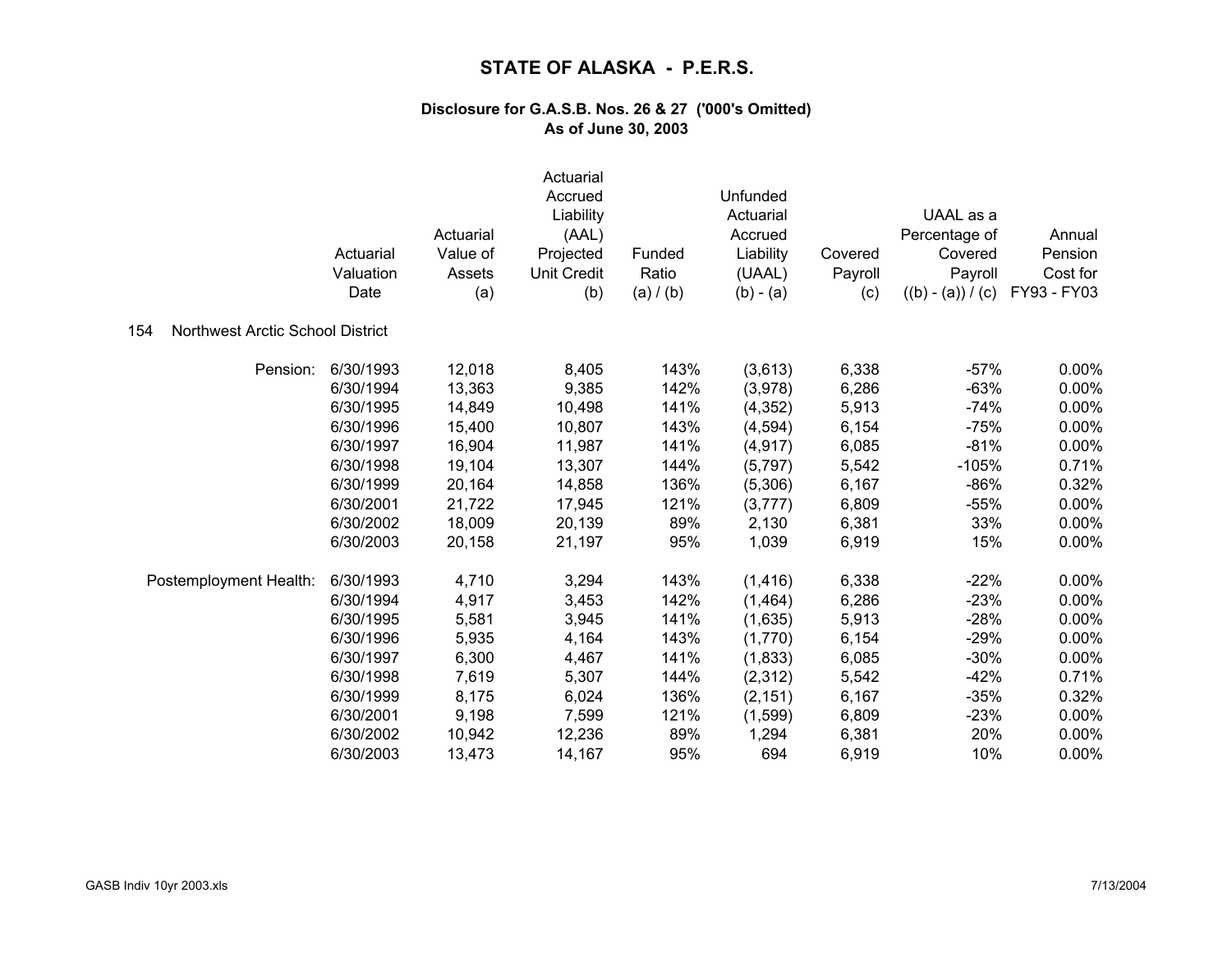|                                         | Actuarial<br>Valuation<br>Date | Actuarial<br>Value of<br>Assets<br>(a) | Actuarial<br>Accrued<br>Liability<br>(AAL)<br>Projected<br><b>Unit Credit</b><br>(b) | Funded<br>Ratio<br>(a) / (b) | Unfunded<br>Actuarial<br>Accrued<br>Liability<br>(UAAL)<br>$(b) - (a)$ | Covered<br>Payroll<br>(c) | UAAL as a<br>Percentage of<br>Covered<br>Payroll<br>$((b) - (a)) / (c)$ | Annual<br>Pension<br>Cost for<br>FY93 - FY03 |
|-----------------------------------------|--------------------------------|----------------------------------------|--------------------------------------------------------------------------------------|------------------------------|------------------------------------------------------------------------|---------------------------|-------------------------------------------------------------------------|----------------------------------------------|
| Southeast Island School District<br>155 |                                |                                        |                                                                                      |                              |                                                                        |                           |                                                                         |                                              |
| Pension:                                | 6/30/1993                      | 1,293                                  | 1,531                                                                                | 84%                          | 238                                                                    | 871                       | 27%                                                                     | 11.78%                                       |
|                                         | 6/30/1994                      | 1,600                                  | 1,710                                                                                | 94%                          | 110                                                                    | 1,351                     | 8%                                                                      | 13.18%                                       |
|                                         | 6/30/1995                      | 1,635                                  | 1,812                                                                                | 90%                          | 177                                                                    | 815                       | 22%                                                                     | 14.78%                                       |
|                                         | 6/30/1996                      | 1,803                                  | 1,859                                                                                | 97%                          | 56                                                                     | 742                       | 7%                                                                      | 11.33%                                       |
|                                         | 6/30/1997                      | 1,918                                  | 2,070                                                                                | 93%                          | 152                                                                    | 816                       | 19%                                                                     | 9.30%                                        |
|                                         | 6/30/1998                      | 1,984                                  | 2,183                                                                                | 91%                          | 199                                                                    | 704                       | 28%                                                                     | 10.77%                                       |
|                                         | 6/30/1999                      | 2,016                                  | 2,333                                                                                | 86%                          | 317                                                                    | 739                       | 43%                                                                     | 12.09%                                       |
|                                         | 6/30/2001                      | 2,601                                  | 2,735                                                                                | 95%                          | 134                                                                    | 586                       | 23%                                                                     | 14.70%                                       |
|                                         | 6/30/2002                      | 2,108                                  | 3,339                                                                                | 63%                          | 1,231                                                                  | 892                       | 138%                                                                    | 14.70%                                       |
|                                         | 6/30/2003                      | 2,083                                  | 3,446                                                                                | 60%                          | 1,363                                                                  | 716                       | 190%                                                                    | 10.55%                                       |
| Postemployment Health:                  | 6/30/1993                      | 507                                    | 600                                                                                  | 84%                          | 93                                                                     | 871                       | 11%                                                                     | 11.78%                                       |
|                                         | 6/30/1994                      | 589                                    | 629                                                                                  | 94%                          | 40                                                                     | 1,351                     | 3%                                                                      | 13.18%                                       |
|                                         | 6/30/1995                      | 615                                    | 681                                                                                  | 90%                          | 66                                                                     | 815                       | 8%                                                                      | 14.78%                                       |
|                                         | 6/30/1996                      | 695                                    | 716                                                                                  | 97%                          | 21                                                                     | 742                       | 3%                                                                      | 11.33%                                       |
|                                         | 6/30/1997                      | 715                                    | 771                                                                                  | 93%                          | 56                                                                     | 816                       | 7%                                                                      | 9.30%                                        |
|                                         | 6/30/1998                      | 792                                    | 871                                                                                  | 91%                          | 79                                                                     | 704                       | 11%                                                                     | 10.77%                                       |
|                                         | 6/30/1999                      | 818                                    | 947                                                                                  | 86%                          | 129                                                                    | 739                       | 17%                                                                     | 12.09%                                       |
|                                         | 6/30/2001                      | 1,102                                  | 1,158                                                                                | 95%                          | 56                                                                     | 586                       | 10%                                                                     | 14.70%                                       |
|                                         | 6/30/2002                      | 1,281                                  | 2,029                                                                                | 63%                          | 748                                                                    | 892                       | 84%                                                                     | 14.70%                                       |
|                                         | 6/30/2003                      | 1,392                                  | 2,303                                                                                | 60%                          | 911                                                                    | 716                       | 127%                                                                    | 10.55%                                       |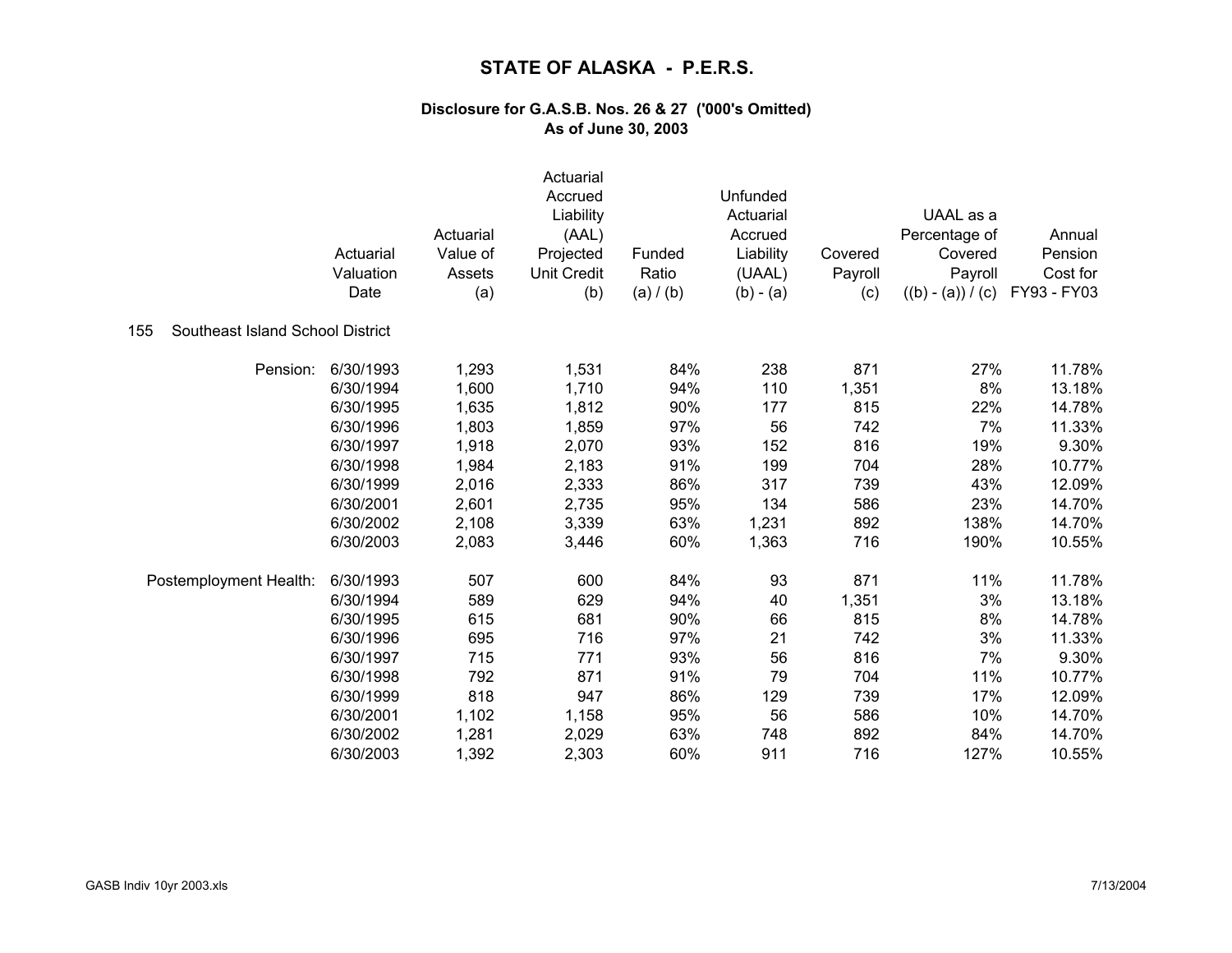|                                               | Actuarial<br>Valuation<br>Date | Actuarial<br>Value of<br>Assets<br>(a) | Actuarial<br>Accrued<br>Liability<br>(AAL)<br>Projected<br>Unit Credit<br>(b) | Funded<br>Ratio<br>(a) / (b) | Unfunded<br>Actuarial<br>Accrued<br>Liability<br>(UAAL)<br>$(b) - (a)$ | Covered<br>Payroll<br>(c) | UAAL as a<br>Percentage of<br>Covered<br>Payroll<br>$((b) - (a)) / (c)$ | Annual<br>Pension<br>Cost for<br>FY93 - FY03 |
|-----------------------------------------------|--------------------------------|----------------------------------------|-------------------------------------------------------------------------------|------------------------------|------------------------------------------------------------------------|---------------------------|-------------------------------------------------------------------------|----------------------------------------------|
| <b>Pribilof Region School District</b><br>156 |                                |                                        |                                                                               |                              |                                                                        |                           |                                                                         |                                              |
| Pension:                                      | 6/30/1993                      | 904                                    | 719                                                                           | 126%                         | (185)                                                                  | 502                       | $-37%$                                                                  | 5.67%                                        |
|                                               | 6/30/1994                      | 1,054                                  | 1,030                                                                         | 102%                         | (24)                                                                   | 689                       | $-4%$                                                                   | 6.59%                                        |
|                                               | 6/30/1995                      | 1,151                                  | 1,061                                                                         | 108%                         | (89)                                                                   | 654                       | $-14%$                                                                  | 0.00%                                        |
|                                               | 6/30/1996                      | 1,198                                  | 1,075                                                                         | 111%                         | (123)                                                                  | 631                       | $-20%$                                                                  | 9.28%                                        |
|                                               | 6/30/1997                      | 1,328                                  | 1,201                                                                         | 111%                         | (127)                                                                  | 595                       | $-21%$                                                                  | 2.34%                                        |
|                                               | 6/30/1998                      | 1,363                                  | 1,483                                                                         | 92%                          | 120                                                                    | 509                       | 24%                                                                     | 7.34%                                        |
|                                               | 6/30/1999                      | 1,440                                  | 1,541                                                                         | 93%                          | 101                                                                    | 588                       | 17%                                                                     | 7.36%                                        |
|                                               | 6/30/2001                      | 1,614                                  | 1,763                                                                         | 92%                          | 149                                                                    | 503                       | 30%                                                                     | 11.39%                                       |
|                                               | 6/30/2002                      | 1,365                                  | 1,806                                                                         | 76%                          | 441                                                                    | 585                       | 75%                                                                     | 11.39%                                       |
|                                               | 6/30/2003                      | 1,535                                  | 2,085                                                                         | 74%                          | 550                                                                    | 458                       | 120%                                                                    | 10.53%                                       |
| Postemployment Health:                        | 6/30/1993                      | 354                                    | 282                                                                           | 126%                         | (72)                                                                   | 502                       | $-14%$                                                                  | 5.67%                                        |
|                                               | 6/30/1994                      | 388                                    | 379                                                                           | 102%                         | (9)                                                                    | 689                       | $-1%$                                                                   | 6.59%                                        |
|                                               | 6/30/1995                      | 432                                    | 399                                                                           | 108%                         | (34)                                                                   | 654                       | $-5%$                                                                   | 0.00%                                        |
|                                               | 6/30/1996                      | 462                                    | 414                                                                           | 111%                         | (48)                                                                   | 631                       | $-8%$                                                                   | 9.28%                                        |
|                                               | 6/30/1997                      | 495                                    | 448                                                                           | 111%                         | (47)                                                                   | 595                       | $-8%$                                                                   | 2.34%                                        |
|                                               | 6/30/1998                      | 544                                    | 592                                                                           | 92%                          | 48                                                                     | 509                       | 9%                                                                      | 7.34%                                        |
|                                               | 6/30/1999                      | 584                                    | 625                                                                           | 93%                          | 41                                                                     | 588                       | 7%                                                                      | 7.36%                                        |
|                                               | 6/30/2001                      | 684                                    | 747                                                                           | 92%                          | 63                                                                     | 503                       | 13%                                                                     | 11.39%                                       |
|                                               | 6/30/2002                      | 829                                    | 1,097                                                                         | 76%                          | 268                                                                    | 585                       | 46%                                                                     | 11.39%                                       |
|                                               | 6/30/2003                      | 1,026                                  | 1,394                                                                         | 74%                          | 368                                                                    | 458                       | 80%                                                                     | 10.53%                                       |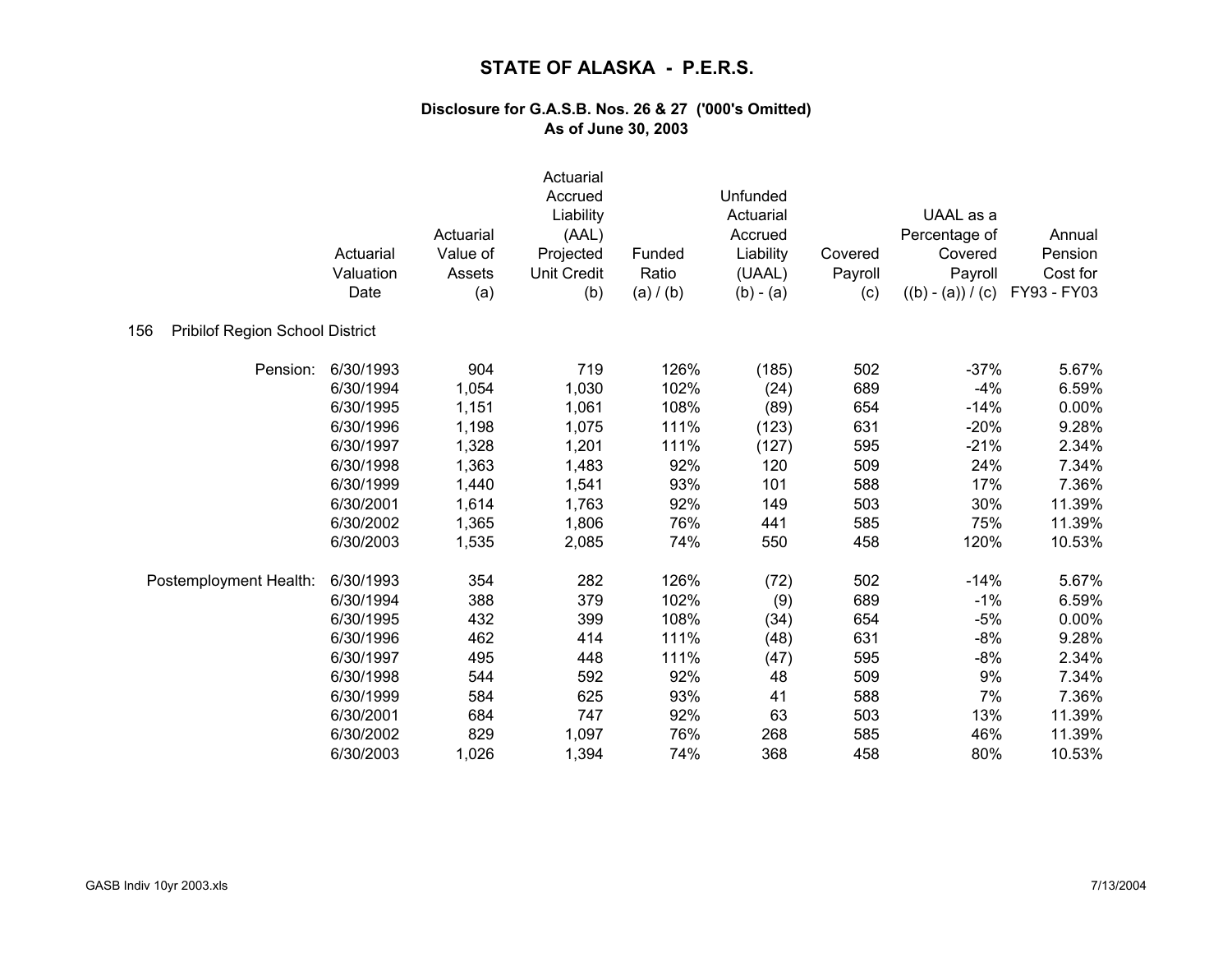|                                        | Actuarial<br>Valuation<br>Date | Actuarial<br>Value of<br>Assets<br>(a) | Actuarial<br>Accrued<br>Liability<br>(AAL)<br>Projected<br><b>Unit Credit</b><br>(b) | Funded<br>Ratio<br>(a) / (b) | Unfunded<br>Actuarial<br>Accrued<br>Liability<br>(UAAL)<br>$(b) - (a)$ | Covered<br>Payroll<br>(c) | UAAL as a<br>Percentage of<br>Covered<br>Payroll<br>$((b) - (a)) / (c)$ | Annual<br>Pension<br>Cost for<br>FY93 - FY03 |
|----------------------------------------|--------------------------------|----------------------------------------|--------------------------------------------------------------------------------------|------------------------------|------------------------------------------------------------------------|---------------------------|-------------------------------------------------------------------------|----------------------------------------------|
| Lower Kuskokwim School District<br>157 |                                |                                        |                                                                                      |                              |                                                                        |                           |                                                                         |                                              |
| Pension:                               | 6/30/1993                      | 20,012                                 | 16,464                                                                               | 122%                         | (3,547)                                                                | 10,988                    | $-32%$                                                                  | 5.71%                                        |
|                                        | 6/30/1994                      | 22,491                                 | 18,638                                                                               | 121%                         | (3,853)                                                                | 11,376                    | $-34%$                                                                  | 1.56%                                        |
|                                        | 6/30/1995                      | 24,582                                 | 19,778                                                                               | 124%                         | (4,804)                                                                | 11,669                    | $-41%$                                                                  | 0.74%                                        |
|                                        | 6/30/1996                      | 25,171                                 | 20,143                                                                               | 125%                         | (5,028)                                                                | 12,279                    | $-41%$                                                                  | 0.00%                                        |
|                                        | 6/30/1997                      | 28,965                                 | 22,979                                                                               | 126%                         | (5,986)                                                                | 12,478                    | $-48%$                                                                  | 0.00%                                        |
|                                        | 6/30/1998                      | 30,823                                 | 26,663                                                                               | 116%                         | (4, 160)                                                               | 12,835                    | $-32%$                                                                  | 4.84%                                        |
|                                        | 6/30/1999                      | 33,022                                 | 29,228                                                                               | 113%                         | (3,794)                                                                | 16,282                    | $-23%$                                                                  | 4.21%                                        |
|                                        | 6/30/2001                      | 38,659                                 | 35,525                                                                               | 109%                         | (3, 134)                                                               | 16,473                    | $-19%$                                                                  | 5.98%                                        |
|                                        | 6/30/2002                      | 33,508                                 | 40,581                                                                               | 83%                          | 7,073                                                                  | 15,201                    | 47%                                                                     | 5.98%                                        |
|                                        | 6/30/2003                      | 37,350                                 | 42,878                                                                               | 87%                          | 5,528                                                                  | 14,698                    | 38%                                                                     | 3.79%                                        |
| Postemployment Health:                 | 6/30/1993                      | 7,844                                  | 6,454                                                                                | 122%                         | (1, 391)                                                               | 10,988                    | $-13%$                                                                  | 5.71%                                        |
|                                        | 6/30/1994                      | 8,276                                  | 6,858                                                                                | 121%                         | (1, 418)                                                               | 11,376                    | $-12%$                                                                  | 1.56%                                        |
|                                        | 6/30/1995                      | 9,238                                  | 7,433                                                                                | 124%                         | (1,805)                                                                | 11,669                    | $-15%$                                                                  | 0.74%                                        |
|                                        | 6/30/1996                      | 9,700                                  | 7,762                                                                                | 125%                         | (1,938)                                                                | 12,279                    | $-16%$                                                                  | $0.00\%$                                     |
|                                        | 6/30/1997                      | 10,795                                 | 8,564                                                                                | 126%                         | (2, 231)                                                               | 12,478                    | $-18%$                                                                  | 0.00%                                        |
|                                        | 6/30/1998                      | 12,294                                 | 10,634                                                                               | 116%                         | (1,660)                                                                | 12,835                    | $-13%$                                                                  | 4.84%                                        |
|                                        | 6/30/1999                      | 13,388                                 | 11,849                                                                               | 113%                         | (1,539)                                                                | 16,282                    | $-9%$                                                                   | 4.21%                                        |
|                                        | 6/30/2001                      | 16,369                                 | 15,041                                                                               | 109%                         | (1, 328)                                                               | 16,473                    | $-8%$                                                                   | 5.98%                                        |
|                                        | 6/30/2002                      | 20,359                                 | 24,656                                                                               | 83%                          | 4,297                                                                  | 15,201                    | 28%                                                                     | 5.98%                                        |
|                                        | 6/30/2003                      | 24,964                                 | 28,658                                                                               | 87%                          | 3,694                                                                  | 14,698                    | 25%                                                                     | 3.79%                                        |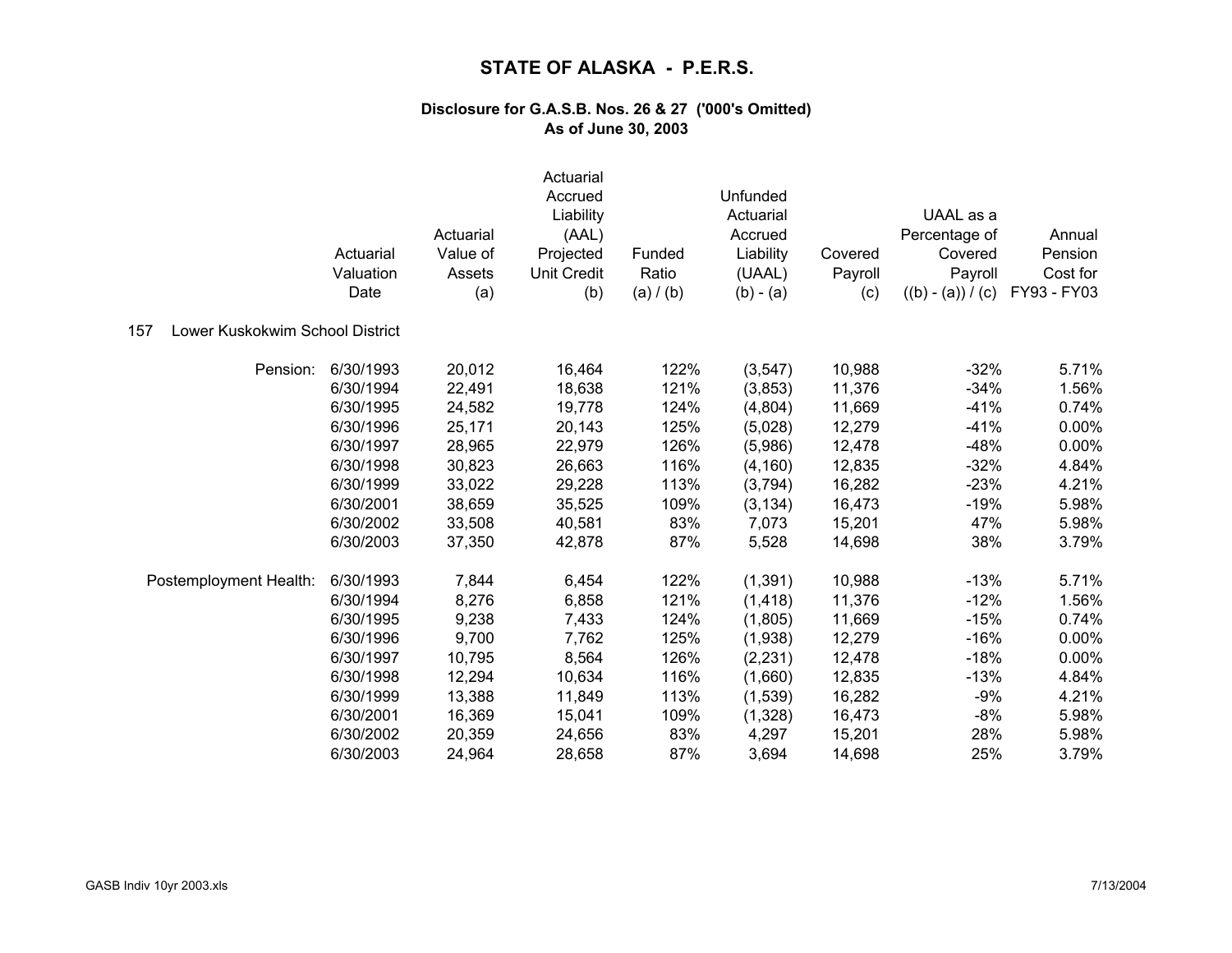|                                      | Actuarial<br>Valuation<br>Date | Actuarial<br>Value of<br>Assets<br>(a) | Actuarial<br>Accrued<br>Liability<br>(AAL)<br>Projected<br>Unit Credit<br>(b) | Funded<br>Ratio<br>(a) / (b) | Unfunded<br>Actuarial<br>Accrued<br>Liability<br>(UAAL)<br>$(b) - (a)$ | Covered<br>Payroll<br>(c) | UAAL as a<br>Percentage of<br>Covered<br>Payroll<br>$((b) - (a)) / (c)$ | Annual<br>Pension<br>Cost for<br>FY93 - FY03 |
|--------------------------------------|--------------------------------|----------------------------------------|-------------------------------------------------------------------------------|------------------------------|------------------------------------------------------------------------|---------------------------|-------------------------------------------------------------------------|----------------------------------------------|
| Kodiak Island School District<br>158 |                                |                                        |                                                                               |                              |                                                                        |                           |                                                                         |                                              |
| Pension:                             | 6/30/1993                      | 7,624                                  | 7,645                                                                         | 100%                         | 21                                                                     | 3,039                     | 1%                                                                      | 12.02%                                       |
|                                      | 6/30/1994                      | 8,494                                  | 8,509                                                                         | 100%                         | 15                                                                     | 3,253                     | 0%                                                                      | 12.15%                                       |
|                                      | 6/30/1995                      | 8,933                                  | 8,805                                                                         | 101%                         | (128)                                                                  | 3,127                     | $-4%$                                                                   | 11.38%                                       |
|                                      | 6/30/1996                      | 10,026                                 | 9,206                                                                         | 109%                         | (820)                                                                  | 3,535                     | $-23%$                                                                  | 10.41%                                       |
|                                      | 6/30/1997                      | 11,193                                 | 10,517                                                                        | 106%                         | (676)                                                                  | 3,630                     | $-19%$                                                                  | 5.41%                                        |
|                                      | 6/30/1998                      | 11,617                                 | 11,539                                                                        | 101%                         | (78)                                                                   | 3,767                     | $-2%$                                                                   | 7.01%                                        |
|                                      | 6/30/1999                      | 12,047                                 | 12,287                                                                        | 98%                          | 240                                                                    | 4,453                     | 5%                                                                      | 7.68%                                        |
|                                      | 6/30/2001                      | 14,376                                 | 13,736                                                                        | 105%                         | (640)                                                                  | 4,199                     | $-15%$                                                                  | 9.70%                                        |
|                                      | 6/30/2002                      | 11,965                                 | 16,168                                                                        | 74%                          | 4,203                                                                  | 4,169                     | 101%                                                                    | 9.70%                                        |
|                                      | 6/30/2003                      | 12,288                                 | 16,737                                                                        | 73%                          | 4,449                                                                  | 4,203                     | 106%                                                                    | 4.85%                                        |
| Postemployment Health:               | 6/30/1993                      | 2,989                                  | 2,997                                                                         | 100%                         | 8                                                                      | 3,039                     | 0%                                                                      | 12.02%                                       |
|                                      | 6/30/1994                      | 3,126                                  | 3,131                                                                         | 100%                         | 5                                                                      | 3,253                     | 0%                                                                      | 12.15%                                       |
|                                      | 6/30/1995                      | 3,357                                  | 3,309                                                                         | 101%                         | (48)                                                                   | 3,127                     | $-2%$                                                                   | 11.38%                                       |
|                                      | 6/30/1996                      | 3,864                                  | 3,548                                                                         | 109%                         | (316)                                                                  | 3,535                     | $-9%$                                                                   | 10.41%                                       |
|                                      | 6/30/1997                      | 4,172                                  | 3,920                                                                         | 106%                         | (252)                                                                  | 3,630                     | $-7%$                                                                   | 5.41%                                        |
|                                      | 6/30/1998                      | 4,634                                  | 4,602                                                                         | 101%                         | (32)                                                                   | 3,767                     | $-1%$                                                                   | 7.01%                                        |
|                                      | 6/30/1999                      | 4,884                                  | 4,982                                                                         | 98%                          | 98                                                                     | 4,453                     | 2%                                                                      | 7.68%                                        |
|                                      | 6/30/2001                      | 6,088                                  | 5,816                                                                         | 105%                         | (272)                                                                  | 4,199                     | $-6%$                                                                   | 9.70%                                        |
|                                      | 6/30/2002                      | 7,270                                  | 9,824                                                                         | 74%                          | 2,554                                                                  | 4,169                     | 61%                                                                     | 9.70%                                        |
|                                      | 6/30/2003                      | 8,213                                  | 11,186                                                                        | 73%                          | 2,973                                                                  | 4,203                     | 71%                                                                     | 4.85%                                        |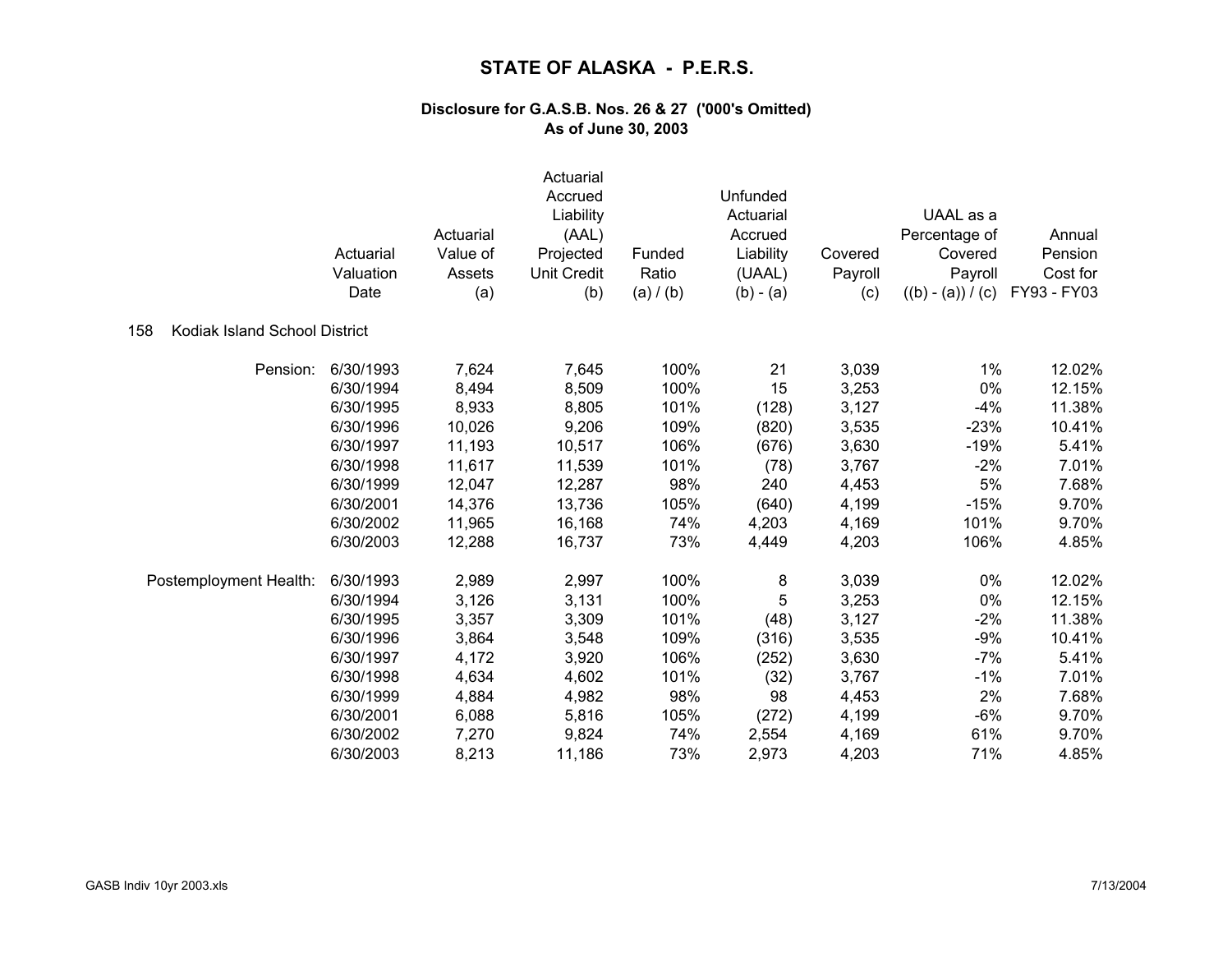|                                           | Actuarial<br>Valuation<br>Date | Actuarial<br>Value of<br>Assets<br>(a) | Actuarial<br>Accrued<br>Liability<br>(AAL)<br>Projected<br><b>Unit Credit</b><br>(b) | Funded<br>Ratio<br>(a) / (b) | Unfunded<br>Actuarial<br>Accrued<br>Liability<br>(UAAL)<br>$(b) - (a)$ | Covered<br>Payroll<br>(c) | UAAL as a<br>Percentage of<br>Covered<br>Payroll<br>$((b) - (a)) / (c)$ | Annual<br>Pension<br>Cost for<br>FY93 - FY03 |
|-------------------------------------------|--------------------------------|----------------------------------------|--------------------------------------------------------------------------------------|------------------------------|------------------------------------------------------------------------|---------------------------|-------------------------------------------------------------------------|----------------------------------------------|
| <b>Yukon Flats School District</b><br>159 |                                |                                        |                                                                                      |                              |                                                                        |                           |                                                                         |                                              |
| Pension:                                  | 6/30/1993                      | 2,291                                  | 1,711                                                                                | 134%                         | (580)                                                                  | 1,062                     | $-55%$                                                                  | 0.00%                                        |
|                                           | 6/30/1994                      | 2,610                                  | 1,987                                                                                | 131%                         | (623)                                                                  | 1,355                     | $-46%$                                                                  | 0.00%                                        |
|                                           | 6/30/1995                      | 2,855                                  | 2,132                                                                                | 134%                         | (723)                                                                  | 1,548                     | $-47%$                                                                  | 0.00%                                        |
|                                           | 6/30/1996                      | 2,883                                  | 2,175                                                                                | 133%                         | (708)                                                                  | 1,994                     | $-36%$                                                                  | 0.00%                                        |
|                                           | 6/30/1997                      | 3,452                                  | 2,542                                                                                | 136%                         | (910)                                                                  | 1,875                     | $-49%$                                                                  | 0.00%                                        |
|                                           | 6/30/1998                      | 3,662                                  | 2,680                                                                                | 137%                         | (982)                                                                  | 1,856                     | $-53%$                                                                  | 5.00%                                        |
|                                           | 6/30/1999                      | 4,045                                  | 3,075                                                                                | 132%                         | (970)                                                                  | 1,653                     | $-59%$                                                                  | 4.14%                                        |
|                                           | 6/30/2001                      | 4,433                                  | 3,483                                                                                | 127%                         | (950)                                                                  | 1,617                     | $-59%$                                                                  | 1.28%                                        |
|                                           | 6/30/2002                      | 3,838                                  | 4,259                                                                                | 90%                          | 421                                                                    | 1,166                     | 36%                                                                     | 1.28%                                        |
|                                           | 6/30/2003                      | 4,104                                  | 4,216                                                                                | 97%                          | 112                                                                    | 984                       | 11%                                                                     | 0.00%                                        |
| Postemployment Health:                    | 6/30/1993                      | 898                                    | 671                                                                                  | 134%                         | (227)                                                                  | 1,062                     | $-21%$                                                                  | 0.00%                                        |
|                                           | 6/30/1994                      | 960                                    | 731                                                                                  | 131%                         | (229)                                                                  | 1,355                     | $-17%$                                                                  | 0.00%                                        |
|                                           | 6/30/1995                      | 1,073                                  | 801                                                                                  | 134%                         | (272)                                                                  | 1,548                     | $-18%$                                                                  | 0.00%                                        |
|                                           | 6/30/1996                      | 1,111                                  | 838                                                                                  | 133%                         | (273)                                                                  | 1,994                     | $-14%$                                                                  | 0.00%                                        |
|                                           | 6/30/1997                      | 1,286                                  | 947                                                                                  | 136%                         | (339)                                                                  | 1,875                     | $-18%$                                                                  | 0.00%                                        |
|                                           | 6/30/1998                      | 1,461                                  | 1,070                                                                                | 137%                         | (391)                                                                  | 1,856                     | $-21%$                                                                  | 5.00%                                        |
|                                           | 6/30/1999                      | 1,640                                  | 1,247                                                                                | 132%                         | (393)                                                                  | 1,653                     | $-24%$                                                                  | 4.14%                                        |
|                                           | 6/30/2001                      | 1,878                                  | 1,475                                                                                | 127%                         | (403)                                                                  | 1,617                     | $-25%$                                                                  | 1.28%                                        |
|                                           | 6/30/2002                      | 2,332                                  | 2,588                                                                                | 90%                          | 256                                                                    | 1,166                     | 22%                                                                     | 1.28%                                        |
|                                           | 6/30/2003                      | 2,743                                  | 2,818                                                                                | 97%                          | 75                                                                     | 984                       | 8%                                                                      | 0.00%                                        |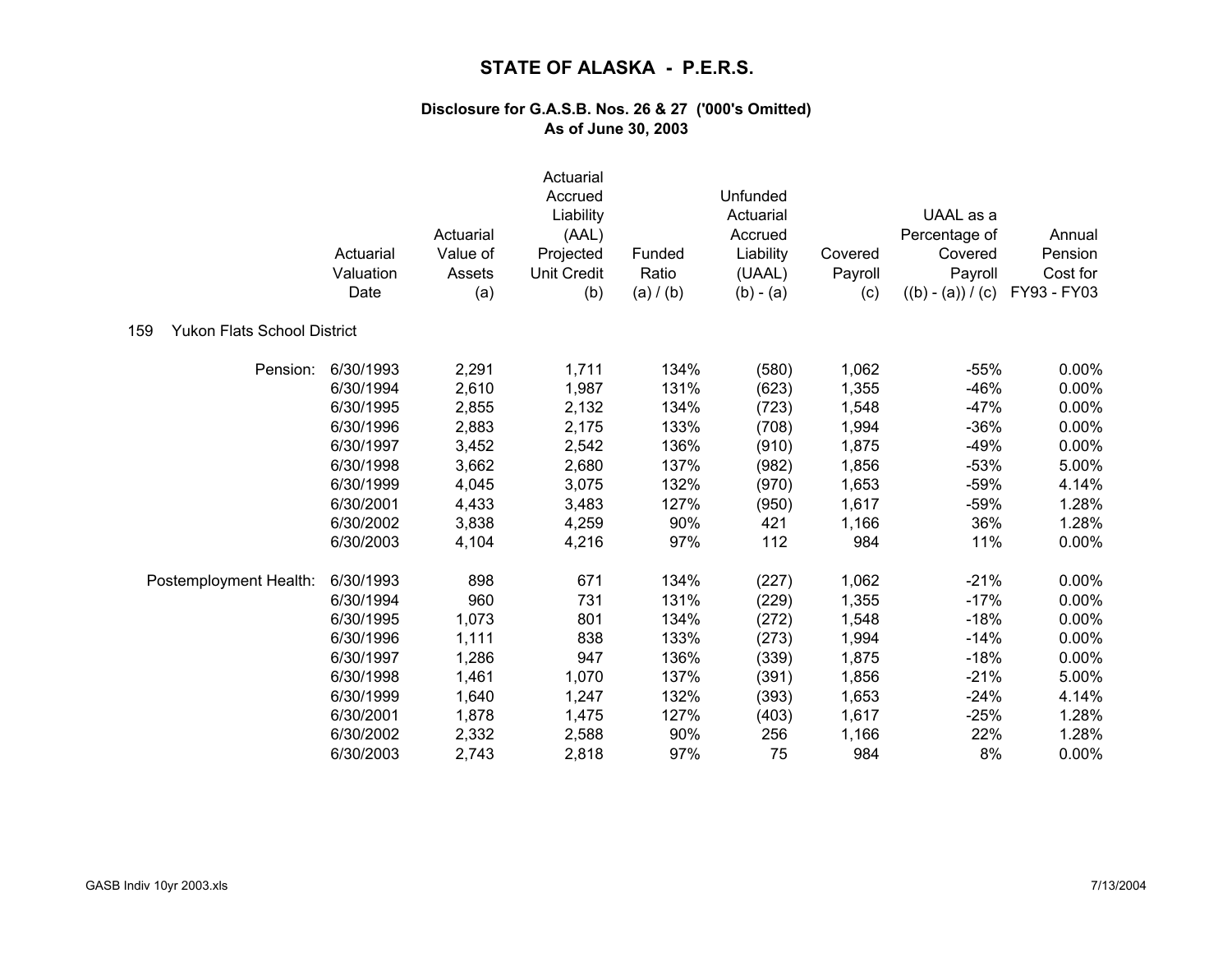|                                      | Actuarial<br>Valuation<br>Date | Actuarial<br>Value of<br>Assets | Actuarial<br>Accrued<br>Liability<br>(AAL)<br>Projected<br><b>Unit Credit</b> | Funded<br>Ratio<br>(a) / (b) | Unfunded<br>Actuarial<br>Accrued<br>Liability<br>(UAAL)<br>$(b) - (a)$ | Covered<br>Payroll<br>(c) | UAAL as a<br>Percentage of<br>Covered<br>Payroll<br>$((b) - (a)) / (c)$ | Annual<br>Pension<br>Cost for<br>FY93 - FY03 |
|--------------------------------------|--------------------------------|---------------------------------|-------------------------------------------------------------------------------|------------------------------|------------------------------------------------------------------------|---------------------------|-------------------------------------------------------------------------|----------------------------------------------|
|                                      |                                | (a)                             | (b)                                                                           |                              |                                                                        |                           |                                                                         |                                              |
| Yukon-Koyukuk School District<br>160 |                                |                                 |                                                                               |                              |                                                                        |                           |                                                                         |                                              |
| Pension:                             | 6/30/1993                      | 3,823                           | 2,384                                                                         | 160%                         | (1,438)                                                                | 1,748                     | $-82%$                                                                  | $0.00\%$                                     |
|                                      | 6/30/1994                      | 4,201                           | 2,692                                                                         | 156%                         | (1, 510)                                                               | 1,781                     | $-85%$                                                                  | 0.00%                                        |
|                                      | 6/30/1995                      | 4,413                           | 2,922                                                                         | 151%                         | (1, 491)                                                               | 1,636                     | $-91%$                                                                  | 0.00%                                        |
|                                      | 6/30/1996                      | 4,550                           | 2,708                                                                         | 168%                         | (1,842)                                                                | 1,485                     | $-124%$                                                                 | 0.00%                                        |
|                                      | 6/30/1997                      | 5,226                           | 3,297                                                                         | 159%                         | (1,929)                                                                | 1,242                     | $-155%$                                                                 | 0.00%                                        |
|                                      | 6/30/1998                      | 5,314                           | 3,748                                                                         | 142%                         | (1, 566)                                                               | 1,362                     | $-115%$                                                                 | 0.00%                                        |
|                                      | 6/30/1999                      | 5,416                           | 3,860                                                                         | 140%                         | (1, 556)                                                               | 1,723                     | $-90%$                                                                  | 0.00%                                        |
|                                      | 6/30/2001                      | 5,711                           | 4,469                                                                         | 128%                         | (1,242)                                                                | 1,973                     | $-63%$                                                                  | 0.00%                                        |
|                                      | 6/30/2002                      | 4,759                           | 5,510                                                                         | 86%                          | 751                                                                    | 1,945                     | 39%                                                                     | 0.00%                                        |
|                                      | 6/30/2003                      | 5,711                           | 5,768                                                                         | 99%                          | 57                                                                     | 1,741                     | 3%                                                                      | 0.00%                                        |
| Postemployment Health:               | 6/30/1993                      | 1,498                           | 935                                                                           | 160%                         | (564)                                                                  | 1,748                     | $-32%$                                                                  | 0.00%                                        |
|                                      | 6/30/1994                      | 1,546                           | 990                                                                           | 156%                         | (555)                                                                  | 1,781                     | $-31%$                                                                  | 0.00%                                        |
|                                      | 6/30/1995                      | 1,659                           | 1,098                                                                         | 151%                         | (561)                                                                  | 1,636                     | $-34%$                                                                  | 0.00%                                        |
|                                      | 6/30/1996                      | 1,754                           | 1,044                                                                         | 168%                         | (710)                                                                  | 1,485                     | $-48%$                                                                  | 0.00%                                        |
|                                      | 6/30/1997                      | 1,948                           | 1,229                                                                         | 159%                         | (719)                                                                  | 1,242                     | $-58%$                                                                  | 0.00%                                        |
|                                      | 6/30/1998                      | 2,120                           | 1,496                                                                         | 142%                         | (624)                                                                  | 1,362                     | $-46%$                                                                  | 0.00%                                        |
|                                      | 6/30/1999                      | 2,196                           | 1,565                                                                         | 140%                         | (631)                                                                  | 1,723                     | $-37%$                                                                  | 0.00%                                        |
|                                      | 6/30/2001                      | 2,419                           | 1,893                                                                         | 128%                         | (526)                                                                  | 1,973                     | $-27%$                                                                  | 0.00%                                        |
|                                      | 6/30/2002                      | 2,892                           | 3,348                                                                         | 86%                          | 456                                                                    | 1,945                     | 23%                                                                     | 0.00%                                        |
|                                      | 6/30/2003                      | 3,817                           | 3,855                                                                         | 99%                          | 38                                                                     | 1,741                     | 2%                                                                      | 0.00%                                        |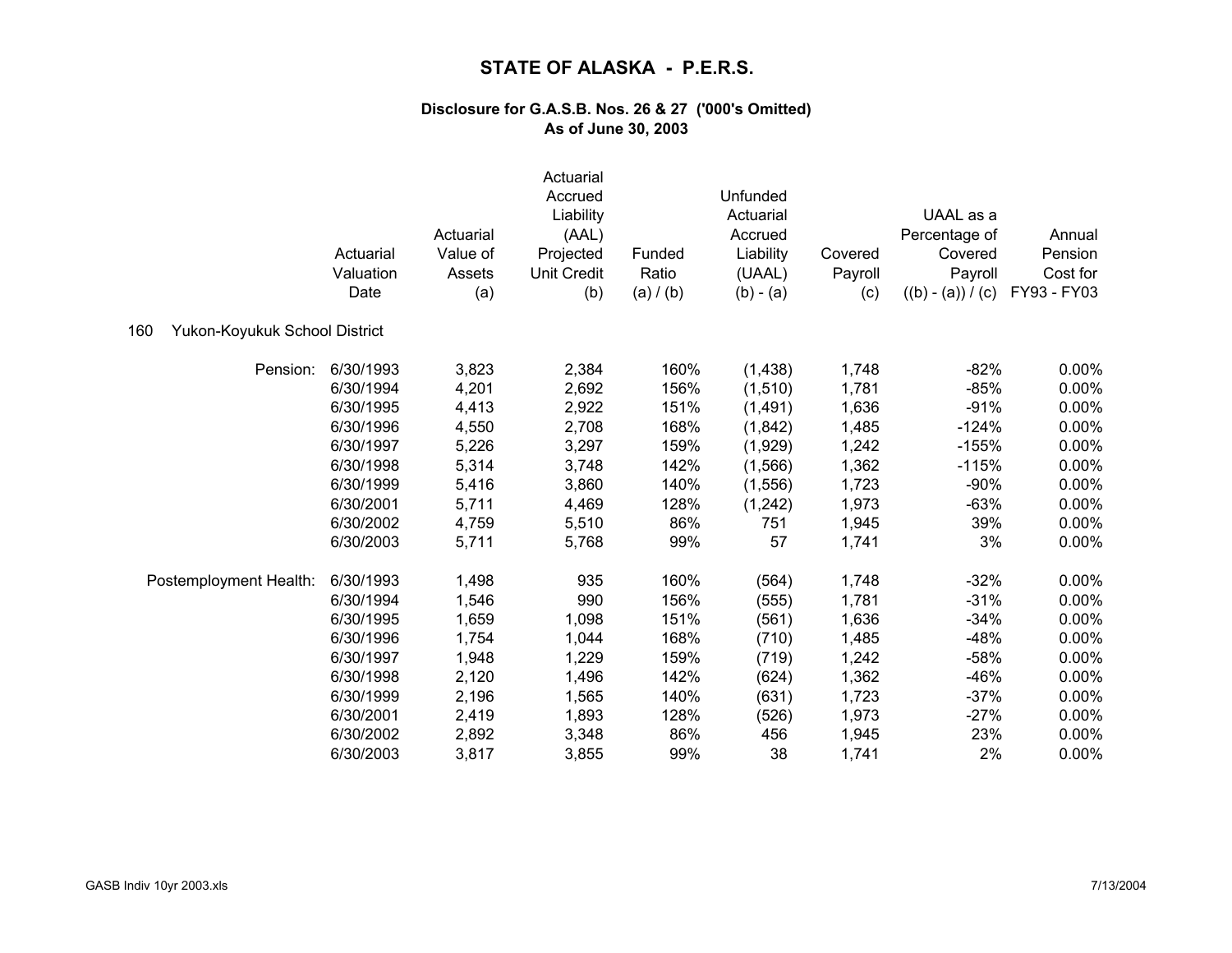|                                            | Actuarial<br>Valuation<br>Date | Actuarial<br>Value of<br>Assets<br>(a) | Actuarial<br>Accrued<br>Liability<br>(AAL)<br>Projected<br><b>Unit Credit</b><br>(b) | Funded<br>Ratio<br>(a) / (b) | Unfunded<br>Actuarial<br>Accrued<br>Liability<br>(UAAL)<br>$(b) - (a)$ | Covered<br>Payroll<br>(c) | UAAL as a<br>Percentage of<br>Covered<br>Payroll<br>$((b) - (a)) / (c)$ | Annual<br>Pension<br>Cost for<br>FY93 - FY03 |
|--------------------------------------------|--------------------------------|----------------------------------------|--------------------------------------------------------------------------------------|------------------------------|------------------------------------------------------------------------|---------------------------|-------------------------------------------------------------------------|----------------------------------------------|
| North Slope Borough School District<br>161 |                                |                                        |                                                                                      |                              |                                                                        |                           |                                                                         |                                              |
| Pension:                                   | 6/30/1993                      | 15,228                                 | 13,617                                                                               | 112%                         | (1,611)                                                                | 8,448                     | $-19%$                                                                  | 8.99%                                        |
|                                            | 6/30/1994                      | 17,138                                 | 16,217                                                                               | 106%                         | (920)                                                                  | 9,403                     | $-10%$                                                                  | 8.54%                                        |
|                                            | 6/30/1995                      | 18,910                                 | 17,683                                                                               | 107%                         | (1, 227)                                                               | 10,472                    | $-12%$                                                                  | 5.06%                                        |
|                                            | 6/30/1996                      | 20,156                                 | 18,911                                                                               | 107%                         | (1, 244)                                                               | 11,019                    | $-11%$                                                                  | 7.25%                                        |
|                                            | 6/30/1997                      | 23,812                                 | 21,541                                                                               | 111%                         | (2, 271)                                                               | 11,205                    | $-20%$                                                                  | 2.97%                                        |
|                                            | 6/30/1998                      | 25,636                                 | 23,983                                                                               | 107%                         | (1,653)                                                                | 10,803                    | $-15%$                                                                  | 7.97%                                        |
|                                            | 6/30/1999                      | 27,221                                 | 24,974                                                                               | 109%                         | (2, 247)                                                               | 11,802                    | $-19%$                                                                  | 7.49%                                        |
|                                            | 6/30/2001                      | 30,805                                 | 30,456                                                                               | 101%                         | (349)                                                                  | 13,139                    | 0%                                                                      | 6.45%                                        |
|                                            | 6/30/2002                      | 25,956                                 | 32,801                                                                               | 79%                          | 6,845                                                                  | 11,545                    | 59%                                                                     | 6.45%                                        |
|                                            | 6/30/2003                      | 26,813                                 | 34,066                                                                               | 79%                          | 7,253                                                                  | 11,141                    | 65%                                                                     | 6.03%                                        |
| Postemployment Health:                     | 6/30/1993                      | 5,969                                  | 5,338                                                                                | 112%                         | (631)                                                                  | 8,448                     | $-7%$                                                                   | 8.99%                                        |
|                                            | 6/30/1994                      | 6,306                                  | 5,968                                                                                | 106%                         | (339)                                                                  | 9,403                     | $-4%$                                                                   | 8.54%                                        |
|                                            | 6/30/1995                      | 7,106                                  | 6,645                                                                                | 107%                         | (461)                                                                  | 10,472                    | $-4%$                                                                   | 5.06%                                        |
|                                            | 6/30/1996                      | 7,767                                  | 7,288                                                                                | 107%                         | (480)                                                                  | 11,019                    | $-4%$                                                                   | 7.25%                                        |
|                                            | 6/30/1997                      | 8,875                                  | 8,028                                                                                | 111%                         | (847)                                                                  | 11,205                    | $-8%$                                                                   | 2.97%                                        |
|                                            | 6/30/1998                      | 10,224                                 | 9,565                                                                                | 107%                         | (659)                                                                  | 10,803                    | $-6%$                                                                   | 7.97%                                        |
|                                            | 6/30/1999                      | 11,036                                 | 10,125                                                                               | 109%                         | (911)                                                                  | 11,802                    | $-8%$                                                                   | 7.49%                                        |
|                                            | 6/30/2001                      | 13,044                                 | 12,895                                                                               | 101%                         | (149)                                                                  | 13,139                    | 0%                                                                      | 6.45%                                        |
|                                            | 6/30/2002                      | 15,771                                 | 19,929                                                                               | 79%                          | 4,158                                                                  | 11,545                    | 36%                                                                     | 6.45%                                        |
|                                            | 6/30/2003                      | 17,921                                 | 22,769                                                                               | 79%                          | 4,848                                                                  | 11,141                    | 44%                                                                     | 6.03%                                        |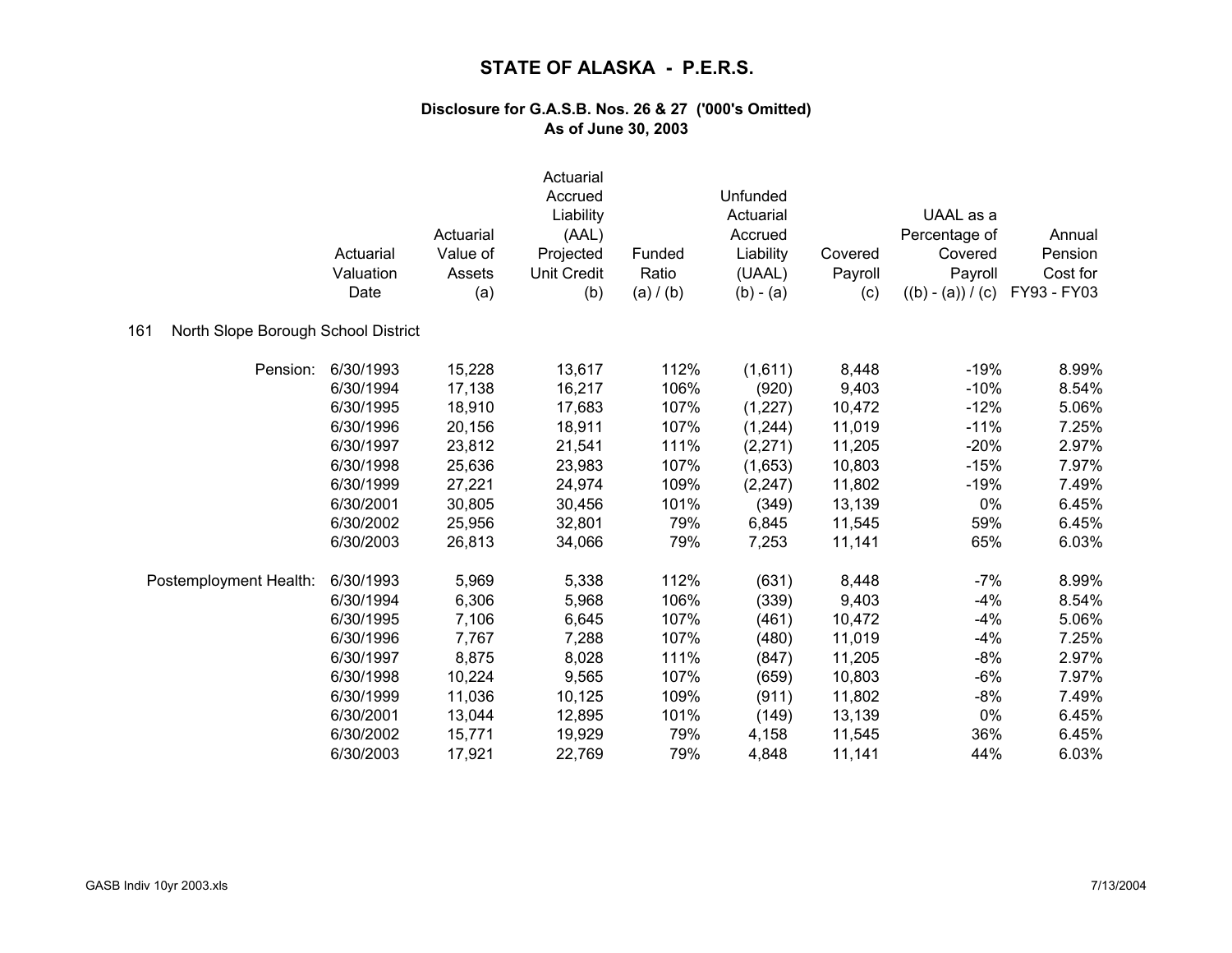|                                        | Actuarial<br>Valuation<br>Date | Actuarial<br>Value of<br>Assets<br>(a) | Actuarial<br>Accrued<br>Liability<br>(AAL)<br>Projected<br><b>Unit Credit</b><br>(b) | Funded<br>Ratio<br>(a) / (b) | Unfunded<br>Actuarial<br>Accrued<br>Liability<br>(UAAL)<br>$(b) - (a)$ | Covered<br>Payroll<br>(c) | UAAL as a<br>Percentage of<br>Covered<br>Payroll<br>$((b) - (a)) / (c)$ | Annual<br>Pension<br>Cost for<br>FY93 - FY03 |
|----------------------------------------|--------------------------------|----------------------------------------|--------------------------------------------------------------------------------------|------------------------------|------------------------------------------------------------------------|---------------------------|-------------------------------------------------------------------------|----------------------------------------------|
| 162<br>Aleutian Region School District |                                |                                        |                                                                                      |                              |                                                                        |                           |                                                                         |                                              |
| Pension:                               | 6/30/1993                      | 1,999                                  | 1,055                                                                                | 189%                         | (944)                                                                  | 150                       | $-628%$                                                                 | 0.00%                                        |
|                                        | 6/30/1994                      | 2,128                                  | 1,050                                                                                | 203%                         | (1,078)                                                                | 173                       | $-623%$                                                                 | 0.00%                                        |
|                                        | 6/30/1995                      | 2,254                                  | 1,088                                                                                | 207%                         | (1, 166)                                                               | 132                       | $-885%$                                                                 | 0.00%                                        |
|                                        | 6/30/1996                      | 2,375                                  | 1,091                                                                                | 218%                         | (1,283)                                                                | 111                       | N/A                                                                     | 0.00%                                        |
|                                        | 6/30/1997                      | 2,544                                  | 1,102                                                                                | 231%                         | (1, 442)                                                               | 97                        | N/A                                                                     | 0.00%                                        |
|                                        | 6/30/1998                      | 2,726                                  | 1,233                                                                                | 221%                         | (1, 493)                                                               | 88                        | $-1697%$                                                                | 0.00%                                        |
|                                        | 6/30/1999                      | 2,852                                  | 700                                                                                  | 407%                         | (2, 152)                                                               | 157                       | $-1371%$                                                                | 0.00%                                        |
|                                        | 6/30/2001                      | 3,079                                  | 784                                                                                  | 393%                         | (2, 295)                                                               | 180                       | $-1275%$                                                                | 0.00%                                        |
|                                        | 6/30/2002                      | 2,514                                  | 1,520                                                                                | 165%                         | (994)                                                                  | 135                       | -736%                                                                   | 0.00%                                        |
|                                        | 6/30/2003                      | 2,856                                  | 1,249                                                                                | 229%                         | (1,607)                                                                | 108                       | $-1488%$                                                                | 0.00%                                        |
| Postemployment Health:                 | 6/30/1993                      | 784                                    | 414                                                                                  | 189%                         | (370)                                                                  | 150                       | $-246%$                                                                 | 0.00%                                        |
|                                        | 6/30/1994                      | 783                                    | 387                                                                                  | 203%                         | (396)                                                                  | 173                       | $-229%$                                                                 | 0.00%                                        |
|                                        | 6/30/1995                      | 847                                    | 409                                                                                  | 207%                         | (438)                                                                  | 132                       | $-332%$                                                                 | 0.00%                                        |
|                                        | 6/30/1996                      | 915                                    | 421                                                                                  | 218%                         | (495)                                                                  | 111                       | $-447%$                                                                 | 0.00%                                        |
|                                        | 6/30/1997                      | 948                                    | 411                                                                                  | 231%                         | (537)                                                                  | 97                        | -556%                                                                   | 0.00%                                        |
|                                        | 6/30/1998                      | 1,088                                  | 492                                                                                  | 221%                         | (596)                                                                  | 88                        | $-677%$                                                                 | 0.00%                                        |
|                                        | 6/30/1999                      | 1,157                                  | 284                                                                                  | 407%                         | (873)                                                                  | 157                       | -556%                                                                   | 0.00%                                        |
|                                        | 6/30/2001                      | 1,305                                  | 332                                                                                  | 393%                         | (973)                                                                  | 180                       | $-541%$                                                                 | 0.00%                                        |
|                                        | 6/30/2002                      | 1,527                                  | 924                                                                                  | 165%                         | (603)                                                                  | 135                       | $-447%$                                                                 | 0.00%                                        |
|                                        | 6/30/2003                      | 1,909                                  | 835                                                                                  | 229%                         | (1,074)                                                                | 108                       | -994%                                                                   | 0.00%                                        |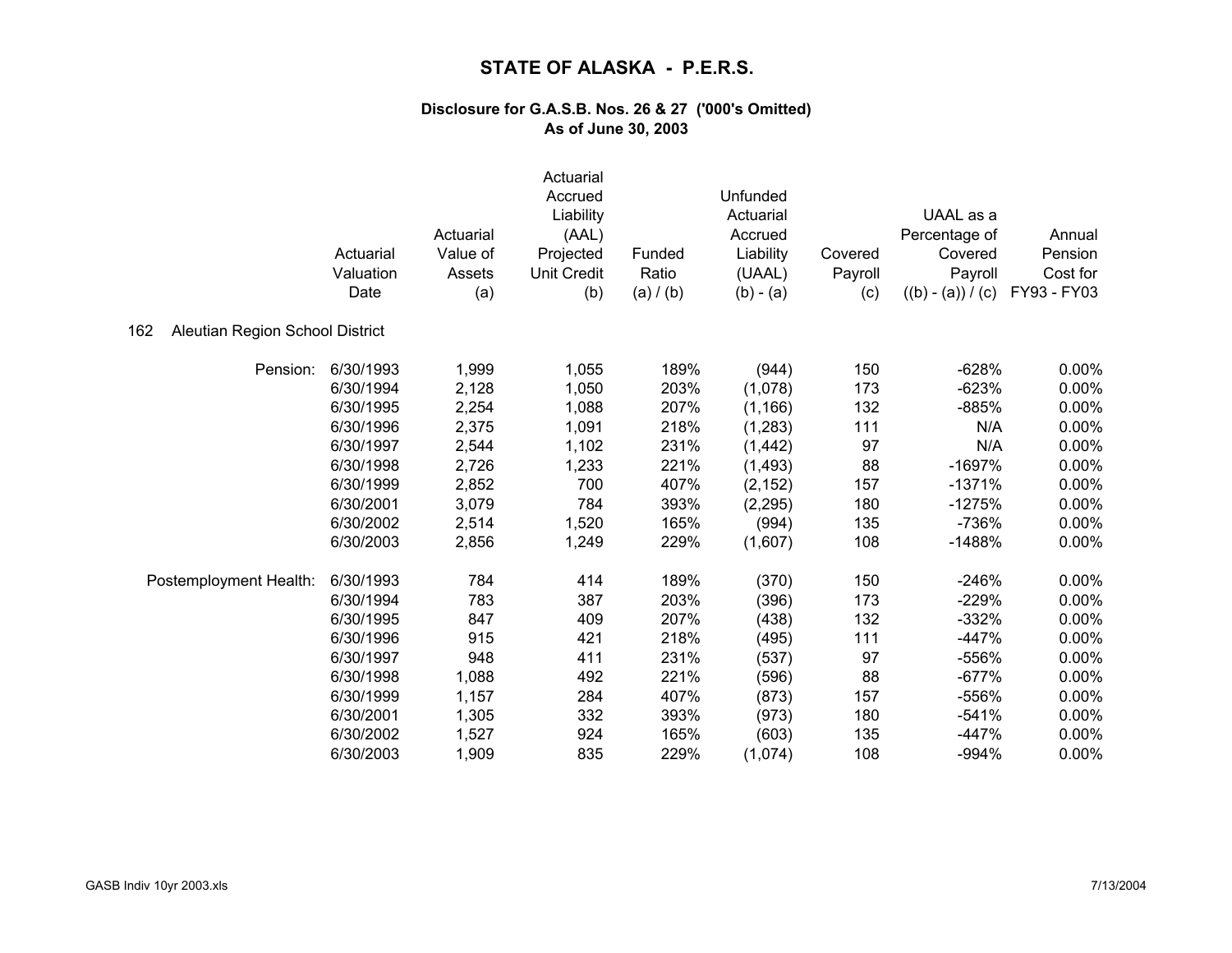|                                                | Actuarial<br>Valuation<br>Date | Actuarial<br>Value of<br>Assets<br>(a) | Actuarial<br>Accrued<br>Liability<br>(AAL)<br>Projected<br><b>Unit Credit</b><br>(b) | Funded<br>Ratio<br>(a) / (b) | Unfunded<br>Actuarial<br>Accrued<br>Liability<br>(UAAL)<br>$(b) - (a)$ | Covered<br>Payroll<br>(c) | UAAL as a<br>Percentage of<br>Covered<br>Payroll<br>$((b) - (a)) / (c)$ | Annual<br>Pension<br>Cost for<br>FY93 - FY03 |
|------------------------------------------------|--------------------------------|----------------------------------------|--------------------------------------------------------------------------------------|------------------------------|------------------------------------------------------------------------|---------------------------|-------------------------------------------------------------------------|----------------------------------------------|
| <b>Cordova Community Medical Center</b><br>163 |                                |                                        |                                                                                      |                              |                                                                        |                           |                                                                         |                                              |
| Pension:                                       | 6/30/1993                      | 1,838                                  | 1,842                                                                                | 100%                         | 4                                                                      | 1,228                     | 0%                                                                      | 7.67%                                        |
|                                                | 6/30/1994                      | 2,098                                  | 2,279                                                                                | 92%                          | 181                                                                    | 1,458                     | 12%                                                                     | 9.68%                                        |
|                                                | 6/30/1995                      | 2,319                                  | 2,458                                                                                | 94%                          | 140                                                                    | 1,389                     | 10%                                                                     | 11.33%                                       |
|                                                | 6/30/1996                      | 2,535                                  | 2,340                                                                                | 108%                         | (195)                                                                  | 1,272                     | $-15%$                                                                  | 11.83%                                       |
|                                                | 6/30/1997                      | 3,185                                  | 2,880                                                                                | 111%                         | (305)                                                                  | 1,331                     | $-23%$                                                                  | 7.91%                                        |
|                                                | 6/30/1998                      | 3,527                                  | 3,171                                                                                | 111%                         | (356)                                                                  | 1,490                     | $-24%$                                                                  | 7.98%                                        |
|                                                | 6/30/1999                      | 3,706                                  | 3,386                                                                                | 109%                         | (320)                                                                  | 1,560                     | $-21%$                                                                  | 7.17%                                        |
|                                                | 6/30/2001                      | 3,983                                  | 3,815                                                                                | 104%                         | (168)                                                                  | 2,246                     | $-7%$                                                                   | 6.23%                                        |
|                                                | 6/30/2002                      | 3,377                                  | 4,762                                                                                | 71%                          | 1,385                                                                  | 2,320                     | 60%                                                                     | 6.23%                                        |
|                                                | 6/30/2003                      | 3,836                                  | 5,111                                                                                | 75%                          | 1,275                                                                  | 1,984                     | 64%                                                                     | 5.14%                                        |
| Postemployment Health:                         | 6/30/1993                      | 720                                    | 722                                                                                  | 100%                         | $\overline{\mathbf{c}}$                                                | 1,228                     | 0%                                                                      | 7.67%                                        |
|                                                | 6/30/1994                      | 772                                    | 838                                                                                  | 92%                          | 66                                                                     | 1,458                     | 5%                                                                      | 9.68%                                        |
|                                                | 6/30/1995                      | 871                                    | 924                                                                                  | 94%                          | 52                                                                     | 1,389                     | 4%                                                                      | 11.33%                                       |
|                                                | 6/30/1996                      | 977                                    | 902                                                                                  | 108%                         | (75)                                                                   | 1,272                     | $-6%$                                                                   | 11.83%                                       |
|                                                | 6/30/1997                      | 1,187                                  | 1,073                                                                                | 111%                         | (114)                                                                  | 1,331                     | $-9%$                                                                   | 7.91%                                        |
|                                                | 6/30/1998                      | 1,407                                  | 1,265                                                                                | 111%                         | (142)                                                                  | 1,490                     | $-10%$                                                                  | 7.98%                                        |
|                                                | 6/30/1999                      | 1,503                                  | 1,374                                                                                | 109%                         | (129)                                                                  | 1,560                     | $-8%$                                                                   | 7.17%                                        |
|                                                | 6/30/2001                      | 1,687                                  | 1,616                                                                                | 104%                         | (71)                                                                   | 2,246                     | $-3%$                                                                   | 6.23%                                        |
|                                                | 6/30/2002                      | 2,052                                  | 2,893                                                                                | 71%                          | 841                                                                    | 2,320                     | 36%                                                                     | 6.23%                                        |
|                                                | 6/30/2003                      | 2,564                                  | 3,416                                                                                | 75%                          | 852                                                                    | 1,984                     | 43%                                                                     | 5.14%                                        |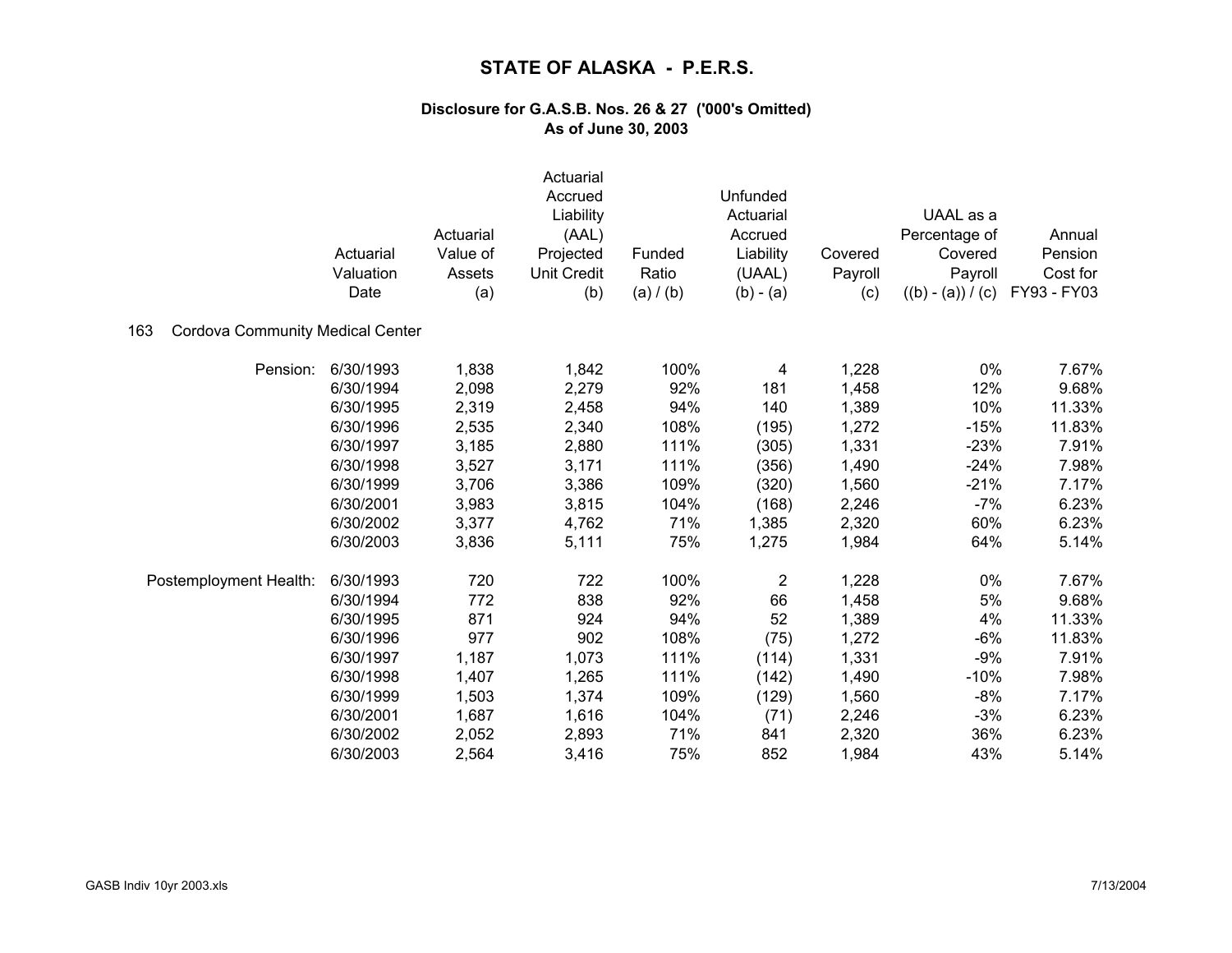|                                         | Actuarial<br>Valuation<br>Date | Actuarial<br>Value of<br>Assets<br>(a) | Actuarial<br>Accrued<br>Liability<br>(AAL)<br>Projected<br><b>Unit Credit</b><br>(b) | Funded<br>Ratio<br>(a) / (b) | Unfunded<br>Actuarial<br>Accrued<br>Liability<br>(UAAL)<br>$(b) - (a)$ | Covered<br>Payroll<br>(c) | UAAL as a<br>Percentage of<br>Covered<br>Payroll<br>$((b) - (a)) / (c)$ | Annual<br>Pension<br>Cost for<br>FY93 - FY03 |
|-----------------------------------------|--------------------------------|----------------------------------------|--------------------------------------------------------------------------------------|------------------------------|------------------------------------------------------------------------|---------------------------|-------------------------------------------------------------------------|----------------------------------------------|
| Lake & Peninsula School District<br>164 |                                |                                        |                                                                                      |                              |                                                                        |                           |                                                                         |                                              |
| Pension:                                | 6/30/1993                      | 2,469                                  | 2,200                                                                                | 112%                         | (269)                                                                  | 1,643                     | $-16%$                                                                  | 6.83%                                        |
|                                         | 6/30/1994                      | 2,739                                  | 2,474                                                                                | 111%                         | (265)                                                                  | 1,911                     | $-14%$                                                                  | 6.46%                                        |
|                                         | 6/30/1995                      | 3,123                                  | 2,684                                                                                | 116%                         | (439)                                                                  | 2,112                     | $-21%$                                                                  | 5.95%                                        |
|                                         | 6/30/1996                      | 3,529                                  | 2,969                                                                                | 119%                         | (560)                                                                  | 1,998                     | $-28%$                                                                  | 5.97%                                        |
|                                         | 6/30/1997                      | 3,927                                  | 3,401                                                                                | 115%                         | (525)                                                                  | 2,119                     | $-25%$                                                                  | 0.08%                                        |
|                                         | 6/30/1998                      | 4,567                                  | 4,101                                                                                | 111%                         | (466)                                                                  | 1,884                     | $-25%$                                                                  | 5.97%                                        |
|                                         | 6/30/1999                      | 4,598                                  | 4,293                                                                                | 107%                         | (305)                                                                  | 2,418                     | $-13%$                                                                  | 6.95%                                        |
|                                         | 6/30/2001                      | 5,089                                  | 5,123                                                                                | 99%                          | 34                                                                     | 2,063                     | 2%                                                                      | 7.12%                                        |
|                                         | 6/30/2002                      | 4,478                                  | 6,176                                                                                | 73%                          | 1,698                                                                  | 2,325                     | 73%                                                                     | 7.12%                                        |
|                                         | 6/30/2003                      | 4,911                                  | 6,366                                                                                | 77%                          | 1,455                                                                  | 1,529                     | 95%                                                                     | 6.58%                                        |
| Postemployment Health:                  | 6/30/1993                      | 968                                    | 863                                                                                  | 112%                         | (105)                                                                  | 1,643                     | $-6%$                                                                   | 6.83%                                        |
|                                         | 6/30/1994                      | 1,008                                  | 911                                                                                  | 111%                         | (97)                                                                   | 1,911                     | $-5%$                                                                   | 6.46%                                        |
|                                         | 6/30/1995                      | 1,174                                  | 1,009                                                                                | 116%                         | (165)                                                                  | 2,112                     | $-8%$                                                                   | 5.95%                                        |
|                                         | 6/30/1996                      | 1,360                                  | 1,144                                                                                | 119%                         | (216)                                                                  | 1,998                     | $-11%$                                                                  | 5.97%                                        |
|                                         | 6/30/1997                      | 1,463                                  | 1,268                                                                                | 115%                         | (196)                                                                  | 2,119                     | $-9%$                                                                   | 0.08%                                        |
|                                         | 6/30/1998                      | 1,822                                  | 1,636                                                                                | 111%                         | (186)                                                                  | 1,884                     | $-10%$                                                                  | 5.97%                                        |
|                                         | 6/30/1999                      | 1,864                                  | 1,741                                                                                | 107%                         | (123)                                                                  | 2,418                     | $-5%$                                                                   | 6.95%                                        |
|                                         | 6/30/2001                      | 2,156                                  | 2,169                                                                                | 99%                          | 13                                                                     | 2,063                     | 1%                                                                      | 7.12%                                        |
|                                         | 6/30/2002                      | 2,721                                  | 3,752                                                                                | 73%                          | 1,031                                                                  | 2,325                     | 44%                                                                     | 7.12%                                        |
|                                         | 6/30/2003                      | 3,282                                  | 4,255                                                                                | 77%                          | 973                                                                    | 1,529                     | 64%                                                                     | 6.58%                                        |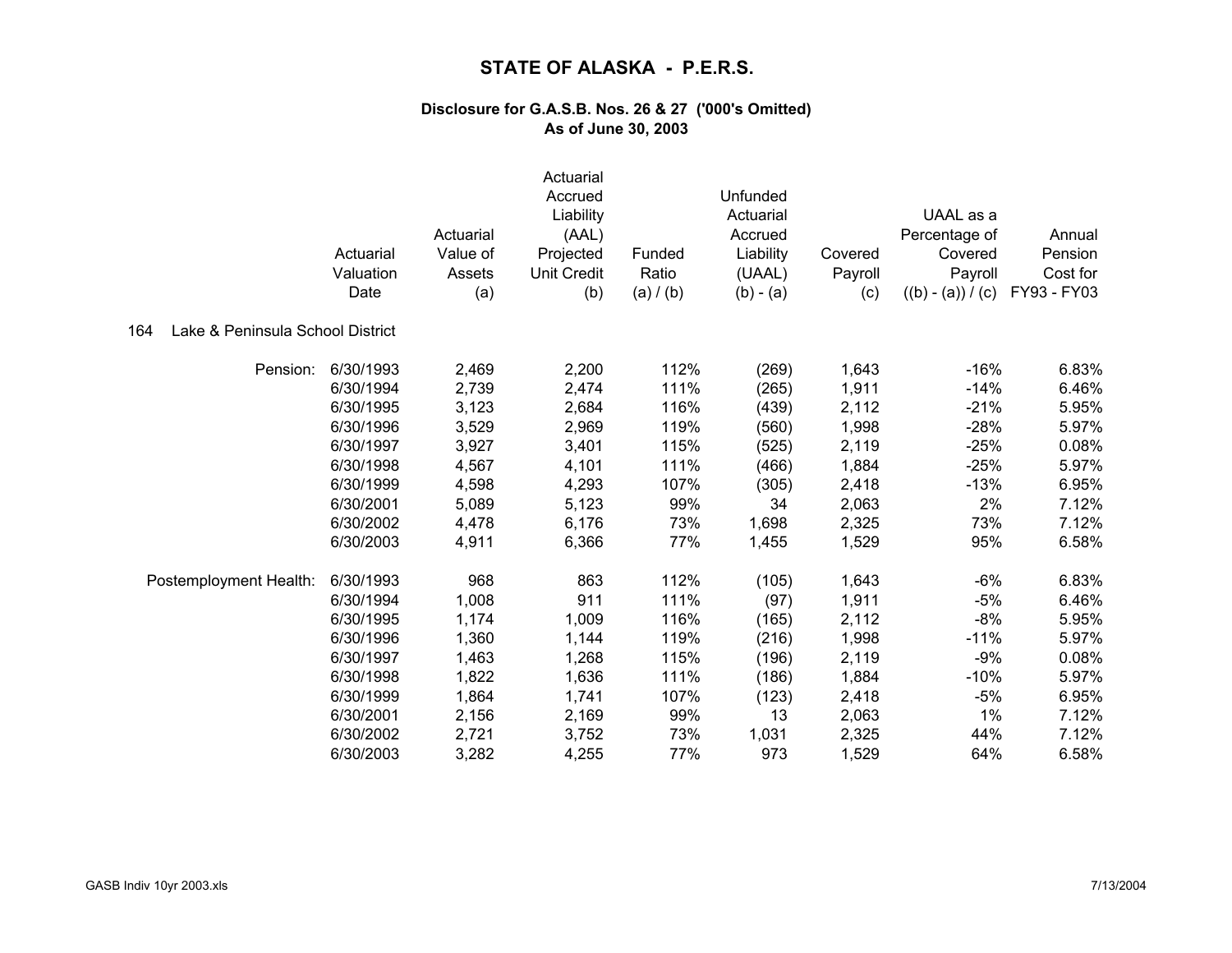|                                 | Actuarial<br>Valuation<br>Date | Actuarial<br>Value of<br>Assets<br>(a) | Actuarial<br>Accrued<br>Liability<br>(AAL)<br>Projected<br><b>Unit Credit</b><br>(b) | Funded<br>Ratio<br>(a) / (b) | Unfunded<br>Actuarial<br>Accrued<br>Liability<br>(UAAL)<br>$(b) - (a)$ | Covered<br>Payroll<br>(c) | UAAL as a<br>Percentage of<br>Covered<br>Payroll<br>$((b) - (a)) / (c)$ | Annual<br>Pension<br>Cost for<br>FY93 - FY03 |
|---------------------------------|--------------------------------|----------------------------------------|--------------------------------------------------------------------------------------|------------------------------|------------------------------------------------------------------------|---------------------------|-------------------------------------------------------------------------|----------------------------------------------|
| Sitka Community Hospital<br>165 |                                |                                        |                                                                                      |                              |                                                                        |                           |                                                                         |                                              |
| Pension:                        | 6/30/1993                      | 4,491                                  | 4,497                                                                                | 100%                         | 6                                                                      | 2,308                     | 0%                                                                      | 10.78%                                       |
|                                 | 6/30/1994                      | 5,013                                  | 5,054                                                                                | 99%                          | 42                                                                     | 2,261                     | 2%                                                                      | 11.05%                                       |
|                                 | 6/30/1995                      | 5,807                                  | 5,560                                                                                | 104%                         | (247)                                                                  | 2,381                     | $-10%$                                                                  | 11.33%                                       |
|                                 | 6/30/1996                      | 6,429                                  | 5,763                                                                                | 112%                         | (666)                                                                  | 2,814                     | $-24%$                                                                  | 10.58%                                       |
|                                 | 6/30/1997                      | 7,234                                  | 6,559                                                                                | 110%                         | (675)                                                                  | 3,118                     | $-22%$                                                                  | 3.40%                                        |
|                                 | 6/30/1998                      | 7,373                                  | 7,459                                                                                | 99%                          | 86                                                                     | 2,959                     | 3%                                                                      | 6.95%                                        |
|                                 | 6/30/1999                      | 8,002                                  | 7,807                                                                                | 102%                         | (195)                                                                  | 3,108                     | $-6%$                                                                   | 7.33%                                        |
|                                 | 6/30/2001                      | 10,067                                 | 10,228                                                                               | 98%                          | 161                                                                    | 4,017                     | 4%                                                                      | 8.15%                                        |
|                                 | 6/30/2002                      | 8,510                                  | 12,013                                                                               | 71%                          | 3,503                                                                  | 3,983                     | 88%                                                                     | 8.15%                                        |
|                                 | 6/30/2003                      | 9,884                                  | 12,911                                                                               | 77%                          | 3,027                                                                  | 3,393                     | 89%                                                                     | 6.96%                                        |
| Postemployment Health:          | 6/30/1993                      | 1,760                                  | 1,763                                                                                | 100%                         | 3                                                                      | 2,308                     | 0%                                                                      | 10.78%                                       |
|                                 | 6/30/1994                      | 1,844                                  | 1,860                                                                                | 99%                          | 15                                                                     | 2,261                     | 1%                                                                      | 11.05%                                       |
|                                 | 6/30/1995                      | 2,183                                  | 2,090                                                                                | 104%                         | (93)                                                                   | 2,381                     | $-4%$                                                                   | 11.33%                                       |
|                                 | 6/30/1996                      | 2,478                                  | 2,221                                                                                | 112%                         | (257)                                                                  | 2,814                     | $-9%$                                                                   | 10.58%                                       |
|                                 | 6/30/1997                      | 2,696                                  | 2,445                                                                                | 110%                         | (251)                                                                  | 3,118                     | $-8%$                                                                   | 3.40%                                        |
|                                 | 6/30/1998                      | 2,941                                  | 2,975                                                                                | 99%                          | 34                                                                     | 2,959                     | 1%                                                                      | 6.95%                                        |
|                                 | 6/30/1999                      | 3,244                                  | 3,165                                                                                | 102%                         | (79)                                                                   | 3,108                     | $-3%$                                                                   | 7.33%                                        |
|                                 | 6/30/2001                      | 4,263                                  | 4,331                                                                                | 98%                          | 68                                                                     | 4,017                     | 2%                                                                      | 8.15%                                        |
|                                 | 6/30/2002                      | 5,171                                  | 7,299                                                                                | 71%                          | 2,128                                                                  | 3,983                     | 53%                                                                     | 8.15%                                        |
|                                 | 6/30/2003                      | 6,606                                  | 8,629                                                                                | 77%                          | 2,023                                                                  | 3,393                     | 60%                                                                     | 6.96%                                        |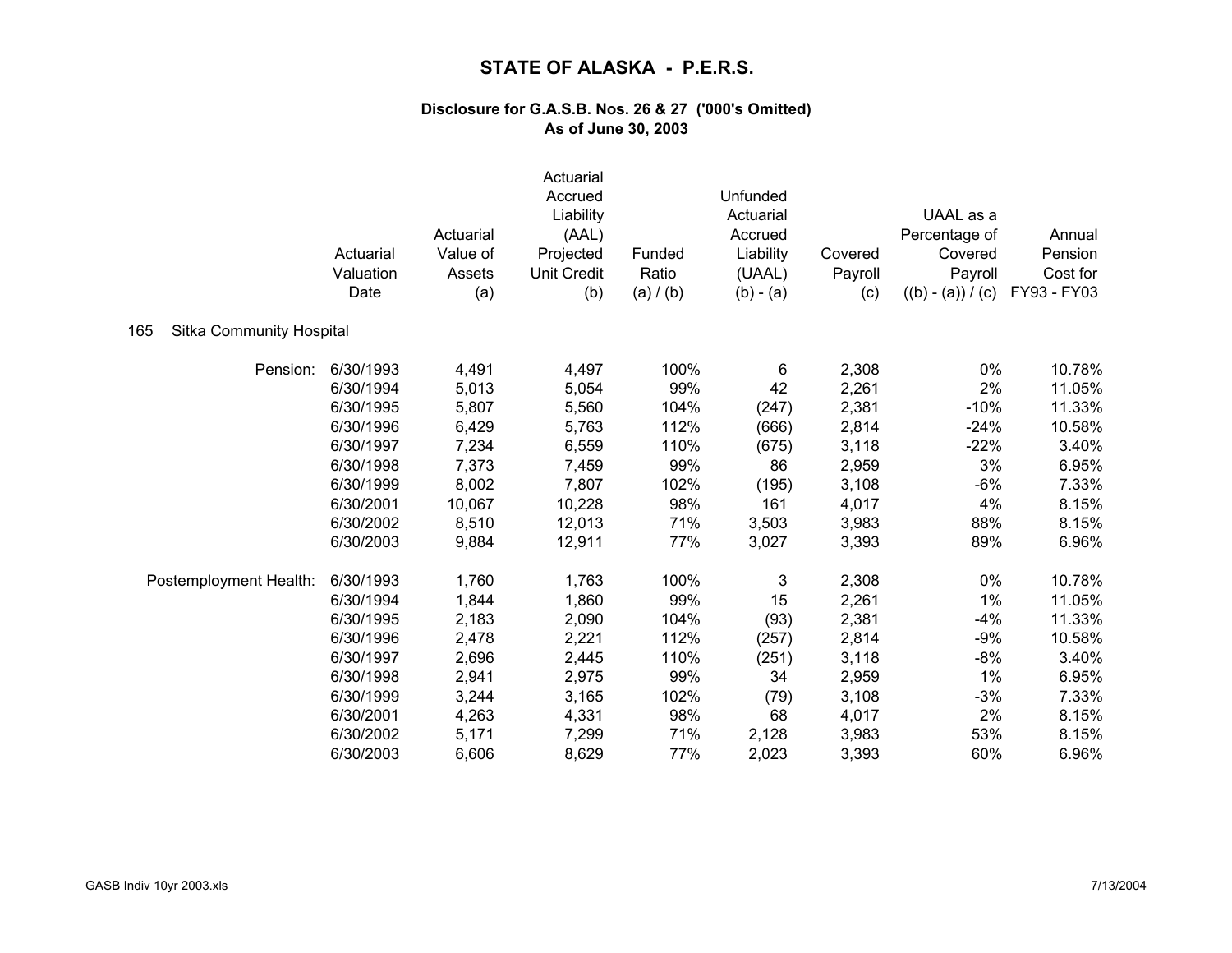|                                    | Actuarial<br>Valuation<br>Date | Actuarial<br>Value of<br>Assets<br>(a) | Actuarial<br>Accrued<br>Liability<br>(AAL)<br>Projected<br><b>Unit Credit</b><br>(b) | Funded<br>Ratio<br>(a) / (b) | Unfunded<br>Actuarial<br>Accrued<br>Liability<br>(UAAL)<br>$(b) - (a)$ | Covered<br>Payroll<br>(c) | UAAL as a<br>Percentage of<br>Covered<br>Payroll<br>$((b) - (a)) / (c)$ | Annual<br>Pension<br>Cost for<br>FY93 - FY03 |
|------------------------------------|--------------------------------|----------------------------------------|--------------------------------------------------------------------------------------|------------------------------|------------------------------------------------------------------------|---------------------------|-------------------------------------------------------------------------|----------------------------------------------|
| 166<br>Tanana City School District |                                |                                        |                                                                                      |                              |                                                                        |                           |                                                                         |                                              |
| Pension:                           | 6/30/1993                      | 312                                    | 367                                                                                  | 85%                          | 55                                                                     | 215                       | 26%                                                                     | 9.66%                                        |
|                                    | 6/30/1994                      | 364                                    | 376                                                                                  | 97%                          | 12                                                                     | 288                       | 4%                                                                      | 9.65%                                        |
|                                    | 6/30/1995                      | 419                                    | 470                                                                                  | 89%                          | 50                                                                     | 240                       | 21%                                                                     | 14.61%                                       |
|                                    | 6/30/1996                      | 442                                    | 448                                                                                  | 99%                          | 6                                                                      | 241                       | 3%                                                                      | 10.85%                                       |
|                                    | 6/30/1997                      | 508                                    | 513                                                                                  | 99%                          | 5                                                                      | 276                       | 2%                                                                      | 9.19%                                        |
|                                    | 6/30/1998                      | 514                                    | 575                                                                                  | 89%                          | 61                                                                     | 244                       | 25%                                                                     | 10.19%                                       |
|                                    | 6/30/1999                      | 560                                    | 648                                                                                  | 86%                          | 88                                                                     | 216                       | 41%                                                                     | 10.08%                                       |
|                                    | 6/30/2001                      | 584                                    | 736                                                                                  | 79%                          | 152                                                                    | 120                       | 127%                                                                    | 14.30%                                       |
|                                    | 6/30/2002                      | 519                                    | 763                                                                                  | 68%                          | 244                                                                    | 143                       | 171%                                                                    | 14.30%                                       |
|                                    | 6/30/2003                      | 670                                    | 766                                                                                  | 87%                          | 96                                                                     | 125                       | 77%                                                                     | 23.61%                                       |
| Postemployment Health:             | 6/30/1993                      | 122                                    | 144                                                                                  | 85%                          | 22                                                                     | 215                       | 10%                                                                     | 9.66%                                        |
|                                    | 6/30/1994                      | 134                                    | 138                                                                                  | 97%                          | 4                                                                      | 288                       | $1\%$                                                                   | 9.65%                                        |
|                                    | 6/30/1995                      | 158                                    | 176                                                                                  | 89%                          | 19                                                                     | 240                       | 8%                                                                      | 14.61%                                       |
|                                    | 6/30/1996                      | 170                                    | 173                                                                                  | 99%                          | $\mathbf{3}$                                                           | 241                       | 1%                                                                      | 10.85%                                       |
|                                    | 6/30/1997                      | 189                                    | 191                                                                                  | 99%                          | $\overline{2}$                                                         | 276                       | $1\%$                                                                   | 9.19%                                        |
|                                    | 6/30/1998                      | 205                                    | 230                                                                                  | 89%                          | 25                                                                     | 244                       | 10%                                                                     | 10.19%                                       |
|                                    | 6/30/1999                      | 228                                    | 263                                                                                  | 87%                          | 35                                                                     | 216                       | 16%                                                                     | 10.08%                                       |
|                                    | 6/30/2001                      | 248                                    | 313                                                                                  | 79%                          | 65                                                                     | 120                       | 54%                                                                     | 14.30%                                       |
|                                    | 6/30/2002                      | 315                                    | 464                                                                                  | 68%                          | 149                                                                    | 143                       | 104%                                                                    | 14.30%                                       |
|                                    | 6/30/2003                      | 448                                    | 512                                                                                  | 88%                          | 64                                                                     | 125                       | 51%                                                                     | 23.61%                                       |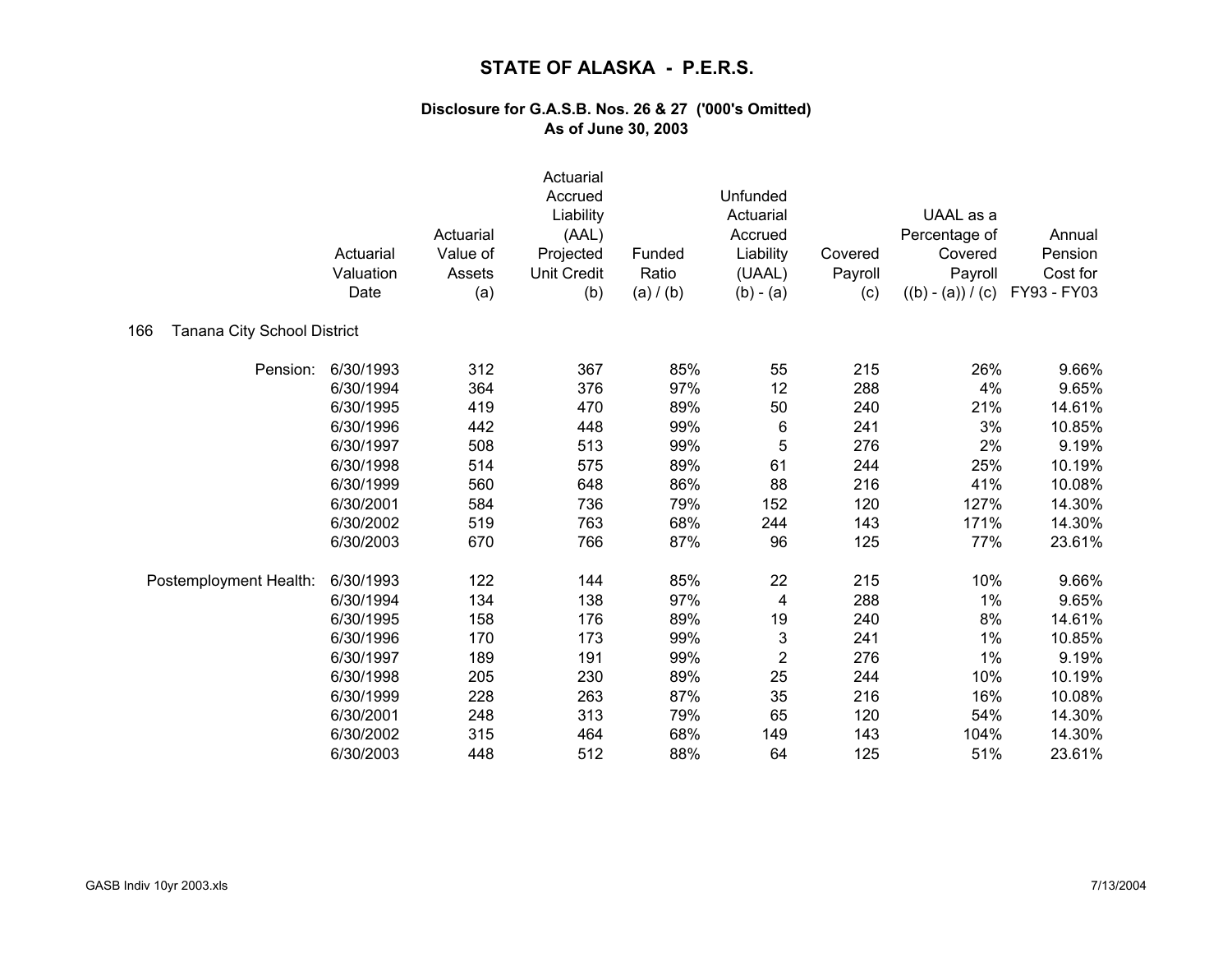|                                           | Actuarial<br>Valuation<br>Date | Actuarial<br>Value of<br>Assets<br>(a) | Actuarial<br>Accrued<br>Liability<br>(AAL)<br>Projected<br><b>Unit Credit</b><br>(b) | Funded<br>Ratio<br>(a) / (b) | Unfunded<br>Actuarial<br>Accrued<br>Liability<br>(UAAL)<br>$(b) - (a)$ | Covered<br>Payroll<br>(c) | UAAL as a<br>Percentage of<br>Covered<br>Payroll<br>$((b) - (a)) / (c)$ | Annual<br>Pension<br>Cost for<br>FY93 - FY03 |
|-------------------------------------------|--------------------------------|----------------------------------------|--------------------------------------------------------------------------------------|------------------------------|------------------------------------------------------------------------|---------------------------|-------------------------------------------------------------------------|----------------------------------------------|
| Southeast Regional Resource Center<br>167 |                                |                                        |                                                                                      |                              |                                                                        |                           |                                                                         |                                              |
| Pension:                                  | 6/30/1993                      | 1,113                                  | 1,129                                                                                | 99%                          | 17                                                                     | 814                       | 2%                                                                      | 3.32%                                        |
|                                           | 6/30/1994                      | 1,285                                  | 1,193                                                                                | 108%                         | (92)                                                                   | 634                       | $-15%$                                                                  | 8.02%                                        |
|                                           | 6/30/1995                      | 1,350                                  | 1,355                                                                                | 100%                         | 5                                                                      | 681                       | 1%                                                                      | 11.55%                                       |
|                                           | 6/30/1996                      | 1,592                                  | 1,393                                                                                | 114%                         | (199)                                                                  | 875                       | $-23%$                                                                  | 5.74%                                        |
|                                           | 6/30/1997                      | 1,888                                  | 1,754                                                                                | 108%                         | (134)                                                                  | 1,114                     | $-12%$                                                                  | 6.80%                                        |
|                                           | 6/30/1998                      | 2,053                                  | 2,117                                                                                | 97%                          | 64                                                                     | 1,088                     | 6%                                                                      | 7.07%                                        |
|                                           | 6/30/1999                      | 2,413                                  | 2,331                                                                                | 104%                         | (82)                                                                   | 1,180                     | $-7%$                                                                   | 8.47%                                        |
|                                           | 6/30/2001                      | 3,039                                  | 2,933                                                                                | 104%                         | (106)                                                                  | 1,484                     | $-7%$                                                                   | 7.88%                                        |
|                                           | 6/30/2002                      | 2,781                                  | 3,437                                                                                | 81%                          | 656                                                                    | 1,536                     | 43%                                                                     | 7.88%                                        |
|                                           | 6/30/2003                      | 3,093                                  | 3,986                                                                                | 78%                          | 893                                                                    | 1,685                     | 53%                                                                     | 5.28%                                        |
| Postemployment Health:                    | 6/30/1993                      | 436                                    | 443                                                                                  | 99%                          | 6                                                                      | 814                       | 1%                                                                      | 3.32%                                        |
|                                           | 6/30/1994                      | 473                                    | 439                                                                                  | 108%                         | (34)                                                                   | 634                       | $-5%$                                                                   | 8.02%                                        |
|                                           | 6/30/1995                      | 507                                    | 509                                                                                  | 100%                         | $\overline{2}$                                                         | 681                       | 0%                                                                      | 11.55%                                       |
|                                           | 6/30/1996                      | 613                                    | 537                                                                                  | 114%                         | (76)                                                                   | 875                       | $-9%$                                                                   | 5.74%                                        |
|                                           | 6/30/1997                      | 704                                    | 654                                                                                  | 108%                         | (50)                                                                   | 1,114                     | $-4%$                                                                   | 6.80%                                        |
|                                           | 6/30/1998                      | 820                                    | 845                                                                                  | 97%                          | 25                                                                     | 1,088                     | 2%                                                                      | 7.07%                                        |
|                                           | 6/30/1999                      | 979                                    | 945                                                                                  | 104%                         | (34)                                                                   | 1,180                     | $-3%$                                                                   | 8.47%                                        |
|                                           | 6/30/2001                      | 1,288                                  | 1,242                                                                                | 104%                         | (46)                                                                   | 1,484                     | $-3%$                                                                   | 7.88%                                        |
|                                           | 6/30/2002                      | 1,690                                  | 2,089                                                                                | 81%                          | 399                                                                    | 1,536                     | 26%                                                                     | 7.88%                                        |
|                                           | 6/30/2003                      | 2,067                                  | 2,664                                                                                | 78%                          | 597                                                                    | 1,685                     | 35%                                                                     | 5.28%                                        |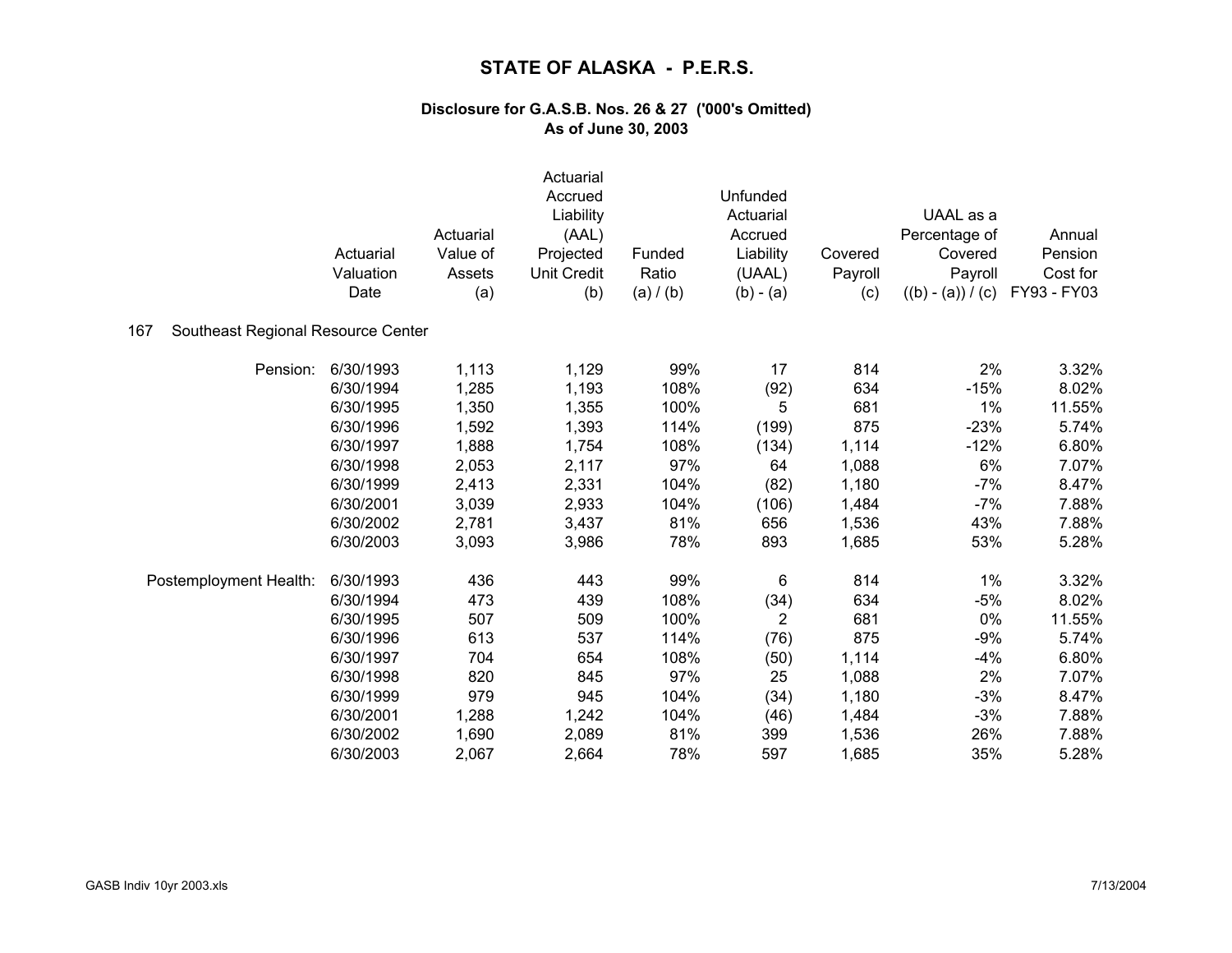|                                             | Actuarial<br>Valuation<br>Date | Actuarial<br>Value of<br>Assets<br>(a) | Actuarial<br>Accrued<br>Liability<br>(AAL)<br>Projected<br><b>Unit Credit</b><br>(b) | Funded<br>Ratio<br>(a) / (b) | Unfunded<br>Actuarial<br>Accrued<br>Liability<br>(UAAL)<br>$(b) - (a)$ | Covered<br>Payroll<br>(c) | UAAL as a<br>Percentage of<br>Covered<br>Payroll<br>$((b) - (a)) / (c)$ | Annual<br>Pension<br>Cost for<br>FY93 - FY03 |
|---------------------------------------------|--------------------------------|----------------------------------------|--------------------------------------------------------------------------------------|------------------------------|------------------------------------------------------------------------|---------------------------|-------------------------------------------------------------------------|----------------------------------------------|
| 168<br><b>Hydaburg City School District</b> |                                |                                        |                                                                                      |                              |                                                                        |                           |                                                                         |                                              |
| Pension:                                    | 6/30/1993                      | 288                                    | 371                                                                                  | 78%                          | 83                                                                     | 349                       | 24%                                                                     | 9.54%                                        |
|                                             | 6/30/1994                      | 333                                    | 318                                                                                  | 105%                         | (15)                                                                   | 195                       | $-8%$                                                                   | 10.74%                                       |
|                                             | 6/30/1995                      | 399                                    | 376                                                                                  | 106%                         | (23)                                                                   | 213                       | $-11%$                                                                  | 14.32%                                       |
|                                             | 6/30/1996                      | 472                                    | 410                                                                                  | 115%                         | (62)                                                                   | 207                       | $-30%$                                                                  | 7.91%                                        |
|                                             | 6/30/1997                      | 554                                    | 382                                                                                  | 145%                         | (172)                                                                  | 188                       | $-91%$                                                                  | 3.29%                                        |
|                                             | 6/30/1998                      | 631                                    | 475                                                                                  | 133%                         | (156)                                                                  | 190                       | $-82%$                                                                  | 6.19%                                        |
|                                             | 6/30/1999                      | 668                                    | 478                                                                                  | 140%                         | (190)                                                                  | 161                       | $-118%$                                                                 | 1.19%                                        |
|                                             | 6/30/2001                      | 820                                    | 647                                                                                  | 127%                         | (173)                                                                  | 144                       | $-120%$                                                                 | 0.00%                                        |
|                                             | 6/30/2002                      | 665                                    | 796                                                                                  | 84%                          | 131                                                                    | 238                       | 55%                                                                     | 0.00%                                        |
|                                             | 6/30/2003                      | 683                                    | 831                                                                                  | 82%                          | 148                                                                    | 147                       | 101%                                                                    | 0.00%                                        |
| Postemployment Health:                      | 6/30/1993                      | 113                                    | 146                                                                                  | 78%                          | 33                                                                     | 349                       | 9%                                                                      | 9.54%                                        |
|                                             | 6/30/1994                      | 123                                    | 117                                                                                  | 105%                         | (6)                                                                    | 195                       | $-3%$                                                                   | 10.74%                                       |
|                                             | 6/30/1995                      | 150                                    | 141                                                                                  | 106%                         | (9)                                                                    | 213                       | $-4%$                                                                   | 14.32%                                       |
|                                             | 6/30/1996                      | 182                                    | 158                                                                                  | 115%                         | (24)                                                                   | 207                       | $-12%$                                                                  | 7.91%                                        |
|                                             | 6/30/1997                      | 207                                    | 143                                                                                  | 145%                         | (64)                                                                   | 188                       | $-34%$                                                                  | 3.29%                                        |
|                                             | 6/30/1998                      | 253                                    | 190                                                                                  | 133%                         | (63)                                                                   | 190                       | $-33%$                                                                  | 6.19%                                        |
|                                             | 6/30/1999                      | 271                                    | 194                                                                                  | 140%                         | (77)                                                                   | 161                       | $-48%$                                                                  | 1.19%                                        |
|                                             | 6/30/2001                      | 348                                    | 275                                                                                  | 127%                         | (73)                                                                   | 144                       | $-51%$                                                                  | 0.00%                                        |
|                                             | 6/30/2002                      | 404                                    | 484                                                                                  | 83%                          | 80                                                                     | 238                       | 34%                                                                     | 0.00%                                        |
|                                             | 6/30/2003                      | 456                                    | 555                                                                                  | 82%                          | 99                                                                     | 147                       | 67%                                                                     | 0.00%                                        |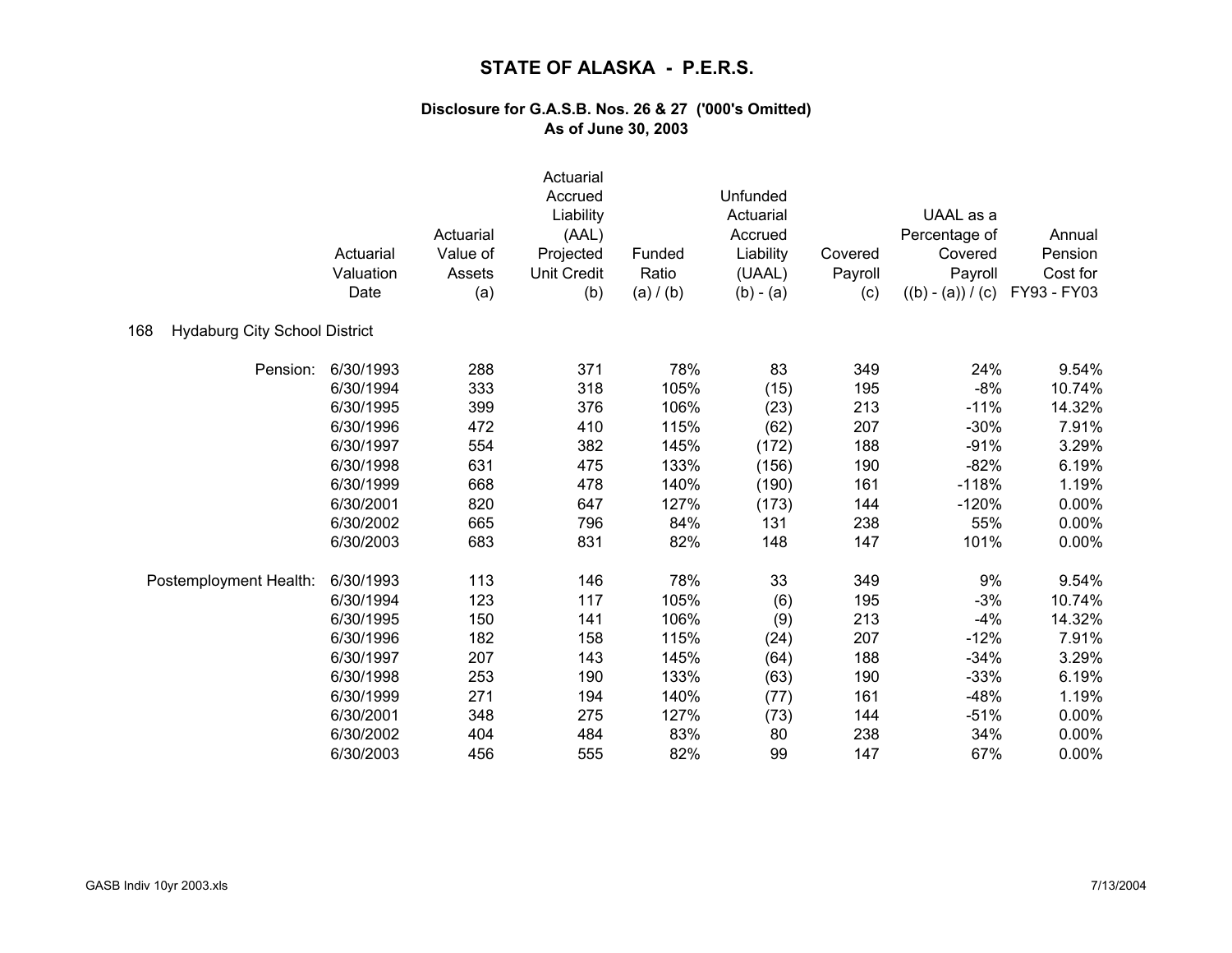|                        | Actuarial<br>Valuation<br>Date | Actuarial<br>Value of<br>Assets<br>(a) | Actuarial<br>Accrued<br>Liability<br>(AAL)<br>Projected<br>Unit Credit<br>(b) | Funded<br>Ratio<br>(a) / (b) | Unfunded<br>Actuarial<br>Accrued<br>Liability<br>(UAAL)<br>$(b) - (a)$ | Covered<br>Payroll<br>(c) | UAAL as a<br>Percentage of<br>Covered<br>Payroll<br>$((b) - (a)) / (c)$ | Annual<br>Pension<br>Cost for<br>FY93 - FY03 |
|------------------------|--------------------------------|----------------------------------------|-------------------------------------------------------------------------------|------------------------------|------------------------------------------------------------------------|---------------------------|-------------------------------------------------------------------------|----------------------------------------------|
| 169<br>Tanana, City of |                                |                                        |                                                                               |                              |                                                                        |                           |                                                                         |                                              |
| Pension:               | 6/30/1993                      | 476                                    | 325                                                                           | 146%                         | (151)                                                                  | 316                       | $-48%$                                                                  | 0.00%                                        |
|                        | 6/30/1994                      | 531                                    | 440                                                                           | 121%                         | (91)                                                                   | 413                       | $-22%$                                                                  | 0.00%                                        |
|                        | 6/30/1995                      | 542                                    | 410                                                                           | 132%                         | (132)                                                                  | 370                       | $-36%$                                                                  | 0.00%                                        |
|                        | 6/30/1996                      | 563                                    | 432                                                                           | 130%                         | (131)                                                                  | 414                       | $-32%$                                                                  | 3.41%                                        |
|                        | 6/30/1997                      | 637                                    | 461                                                                           | 138%                         | (176)                                                                  | 312                       | $-56%$                                                                  | 0.00%                                        |
|                        | 6/30/1998                      | 629                                    | 643                                                                           | 98%                          | 14                                                                     | 296                       | 5%                                                                      | 5.00%                                        |
|                        | 6/30/1999                      | 686                                    | 658                                                                           | 104%                         | (28)                                                                   | 302                       | $-9%$                                                                   | 3.22%                                        |
|                        | 6/30/2001                      | 739                                    | 828                                                                           | 89%                          | 89                                                                     | 207                       | 43%                                                                     | 7.59%                                        |
|                        | 6/30/2002                      | 671                                    | 718                                                                           | 93%                          | 47                                                                     | 200                       | 24%                                                                     | 7.59%                                        |
|                        | 6/30/2003                      | 765                                    | 734                                                                           | 104%                         | (31)                                                                   | 203                       | $-15%$                                                                  | 12.08%                                       |
| Postemployment Health: | 6/30/1993                      | 186                                    | 127                                                                           | 146%                         | (59)                                                                   | 316                       | $-19%$                                                                  | 0.00%                                        |
|                        | 6/30/1994                      | 195                                    | 162                                                                           | 121%                         | (33)                                                                   | 413                       | $-8%$                                                                   | 0.00%                                        |
|                        | 6/30/1995                      | 204                                    | 154                                                                           | 132%                         | (50)                                                                   | 370                       | $-13%$                                                                  | 0.00%                                        |
|                        | 6/30/1996                      | 217                                    | 166                                                                           | 130%                         | (51)                                                                   | 414                       | $-12%$                                                                  | 3.41%                                        |
|                        | 6/30/1997                      | 237                                    | 172                                                                           | 138%                         | (65)                                                                   | 312                       | $-21%$                                                                  | 0.00%                                        |
|                        | 6/30/1998                      | 251                                    | 257                                                                           | 98%                          | 6                                                                      | 296                       | 2%                                                                      | 5.00%                                        |
|                        | 6/30/1999                      | 279                                    | 267                                                                           | 104%                         | (12)                                                                   | 302                       | $-4%$                                                                   | 3.22%                                        |
|                        | 6/30/2001                      | 314                                    | 351                                                                           | 89%                          | 37                                                                     | 207                       | 18%                                                                     | 7.59%                                        |
|                        | 6/30/2002                      | 407                                    | 436                                                                           | 93%                          | 29                                                                     | 200                       | 15%                                                                     | 7.59%                                        |
|                        | 6/30/2003                      | 511                                    | 491                                                                           | 104%                         | (20)                                                                   | 203                       | $-10%$                                                                  | 12.08%                                       |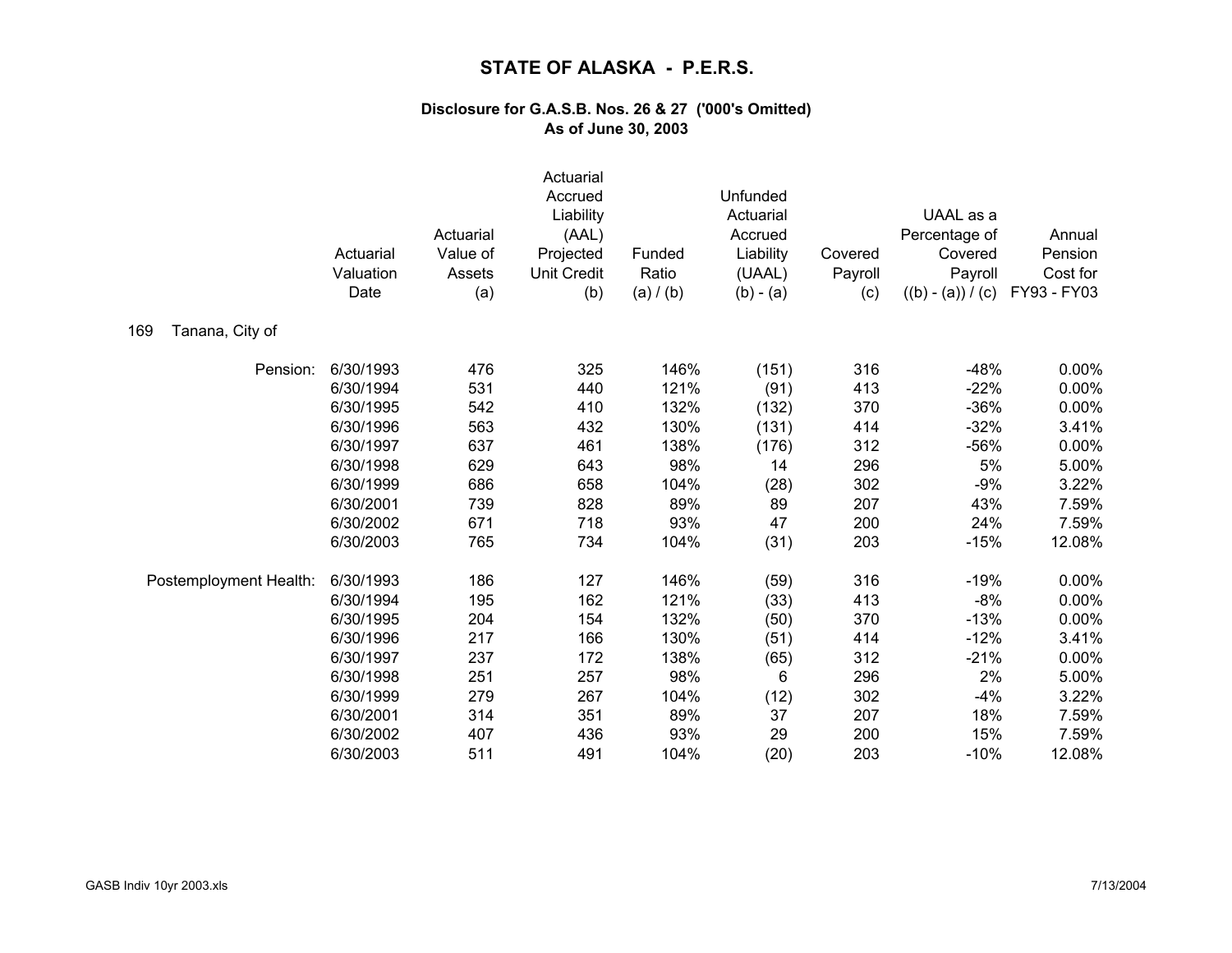|                                                   | Actuarial<br>Valuation<br>Date | Actuarial<br>Value of<br>Assets<br>(a) | Actuarial<br>Accrued<br>Liability<br>(AAL)<br>Projected<br><b>Unit Credit</b><br>(b) | Funded<br>Ratio<br>(a) / (b) | Unfunded<br>Actuarial<br>Accrued<br>Liability<br>(UAAL)<br>$(b) - (a)$ | Covered<br>Payroll<br>(c) | UAAL as a<br>Percentage of<br>Covered<br>Payroll<br>$((b) - (a)) / (c)$ | Annual<br>Pension<br>Cost for<br>FY93 - FY03 |
|---------------------------------------------------|--------------------------------|----------------------------------------|--------------------------------------------------------------------------------------|------------------------------|------------------------------------------------------------------------|---------------------------|-------------------------------------------------------------------------|----------------------------------------------|
| North Pacific Fisheries Management Council<br>170 |                                |                                        |                                                                                      |                              |                                                                        |                           |                                                                         |                                              |
| Pension:                                          | 6/30/1993                      | 1,140                                  | 1,063                                                                                | 107%                         | (78)                                                                   | 515                       | $-15%$                                                                  | 1.31%                                        |
|                                                   | 6/30/1994                      | 1,207                                  | 935                                                                                  | 129%                         | (272)                                                                  | 431                       | $-63%$                                                                  | 1.99%                                        |
|                                                   | 6/30/1995                      | 1,531                                  | 1,180                                                                                | 130%                         | (352)                                                                  | 416                       | $-85%$                                                                  | 6.37%                                        |
|                                                   | 6/30/1996                      | 1,587                                  | 1,182                                                                                | 134%                         | (405)                                                                  | 471                       | $-86%$                                                                  | 0.00%                                        |
|                                                   | 6/30/1997                      | 1,721                                  | 1,314                                                                                | 131%                         | (406)                                                                  | 529                       | $-77%$                                                                  | 0.00%                                        |
|                                                   | 6/30/1998                      | 1,720                                  | 1,467                                                                                | 117%                         | (253)                                                                  | 494                       | $-51%$                                                                  | 0.00%                                        |
|                                                   | 6/30/1999                      | 1,771                                  | 1,494                                                                                | 119%                         | (277)                                                                  | 601                       | $-46%$                                                                  | 0.78%                                        |
|                                                   | 6/30/2001                      | 1,865                                  | 2,090                                                                                | 89%                          | 225                                                                    | 1,015                     | 22%                                                                     | 3.04%                                        |
|                                                   | 6/30/2002                      | 1,949                                  | 2,811                                                                                | 69%                          | 862                                                                    | 1,021                     | 84%                                                                     | 3.04%                                        |
|                                                   | 6/30/2003                      | 2,121                                  | 3,003                                                                                | 71%                          | 882                                                                    | 1,255                     | 70%                                                                     | 9.01%                                        |
| Postemployment Health:                            | 6/30/1993                      | 447                                    | 416                                                                                  | 107%                         | (30)                                                                   | 515                       | $-6%$                                                                   | 1.31%                                        |
|                                                   | 6/30/1994                      | 444                                    | 344                                                                                  | 129%                         | (100)                                                                  | 431                       | $-23%$                                                                  | 1.99%                                        |
|                                                   | 6/30/1995                      | 576                                    | 443                                                                                  | 130%                         | (132)                                                                  | 416                       | $-32%$                                                                  | 6.37%                                        |
|                                                   | 6/30/1996                      | 612                                    | 456                                                                                  | 134%                         | (156)                                                                  | 471                       | $-33%$                                                                  | $0.00\%$                                     |
|                                                   | 6/30/1997                      | 641                                    | 490                                                                                  | 131%                         | (152)                                                                  | 529                       | $-29%$                                                                  | 0.00%                                        |
|                                                   | 6/30/1998                      | 687                                    | 586                                                                                  | 117%                         | (101)                                                                  | 494                       | $-20%$                                                                  | 0.00%                                        |
|                                                   | 6/30/1999                      | 718                                    | 606                                                                                  | 118%                         | (112)                                                                  | 601                       | $-19%$                                                                  | 0.78%                                        |
|                                                   | 6/30/2001                      | 790                                    | 886                                                                                  | 89%                          | 96                                                                     | 1,015                     | 9%                                                                      | 3.04%                                        |
|                                                   | 6/30/2002                      | 1,184                                  | 1,708                                                                                | 69%                          | 524                                                                    | 1,021                     | 51%                                                                     | 3.04%                                        |
|                                                   | 6/30/2003                      | 1,418                                  | 2,007                                                                                | 71%                          | 589                                                                    | 1,255                     | 47%                                                                     | 9.01%                                        |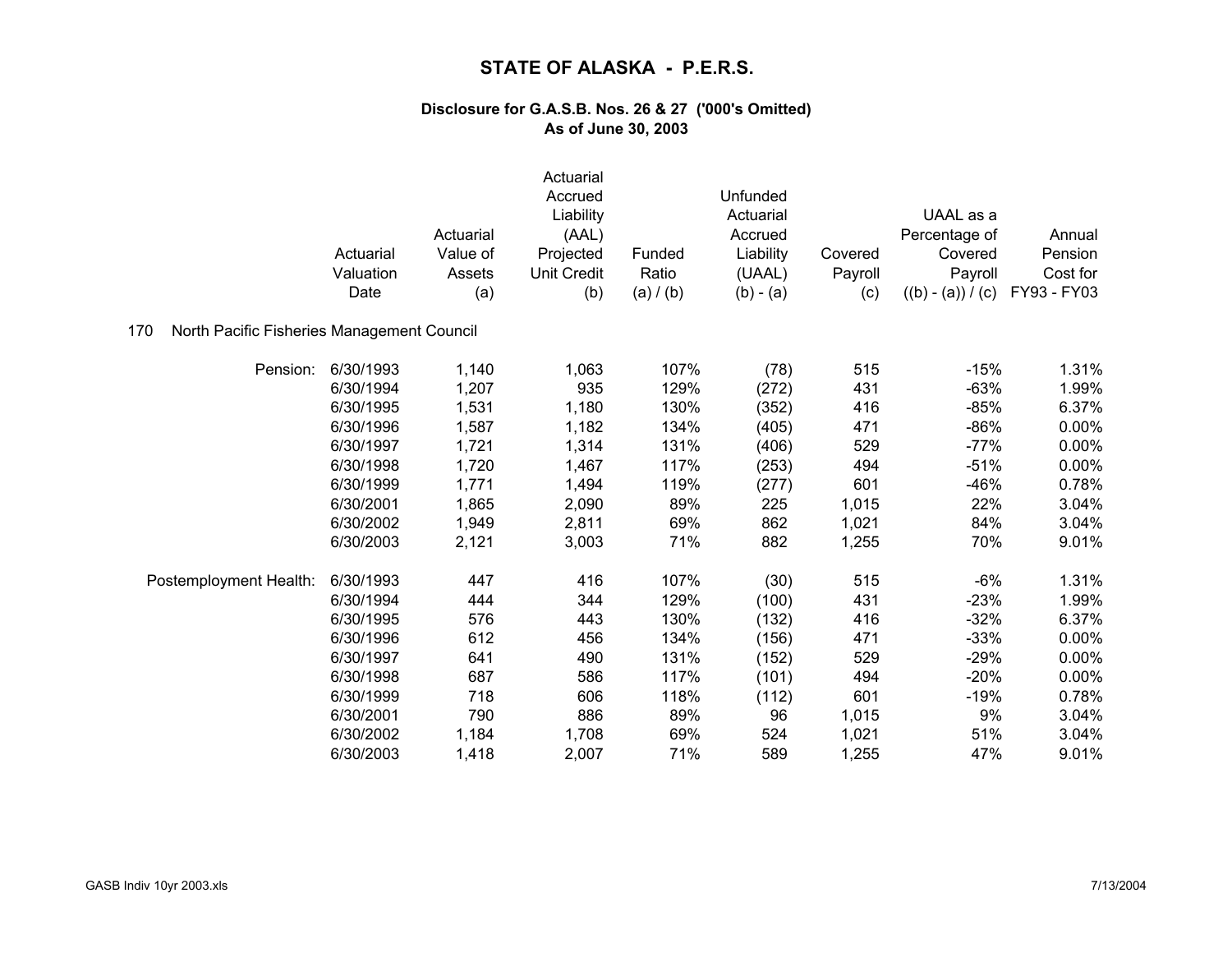|                        | Actuarial<br>Valuation<br>Date | Actuarial<br>Value of<br>Assets<br>(a) | Actuarial<br>Accrued<br>Liability<br>(AAL)<br>Projected<br><b>Unit Credit</b><br>(b) | Funded<br>Ratio<br>(a) / (b) | Unfunded<br>Actuarial<br>Accrued<br>Liability<br>(UAAL)<br>$(b) - (a)$ | Covered<br>Payroll<br>(c) | UAAL as a<br>Percentage of<br>Covered<br>Payroll<br>$((b) - (a)) / (c)$ | Annual<br>Pension<br>Cost for<br>FY93 - FY03 |
|------------------------|--------------------------------|----------------------------------------|--------------------------------------------------------------------------------------|------------------------------|------------------------------------------------------------------------|---------------------------|-------------------------------------------------------------------------|----------------------------------------------|
| 171<br>Barrow, City of |                                |                                        |                                                                                      |                              |                                                                        |                           |                                                                         |                                              |
| Pension:               | 6/30/1993                      | 876                                    | 764                                                                                  | 115%                         | (112)                                                                  | 995                       | $-11%$                                                                  | 2.80%                                        |
|                        | 6/30/1994                      | 950                                    | 895                                                                                  | 106%                         | (55)                                                                   | 820                       | $-7%$                                                                   | 4.77%                                        |
|                        | 6/30/1995                      | 1,298                                  | 1,164                                                                                | 111%                         | (134)                                                                  | 1,122                     | $-12%$                                                                  | 7.61%                                        |
|                        | 6/30/1996                      | 1,288                                  | 1,048                                                                                | 123%                         | (240)                                                                  | 783                       | $-31%$                                                                  | 8.24%                                        |
|                        | 6/30/1997                      | 1,490                                  | 1,406                                                                                | 106%                         | (85)                                                                   | 967                       | $-9%$                                                                   | 2.90%                                        |
|                        | 6/30/1998                      | 1,436                                  | 1,439                                                                                | 100%                         | 3                                                                      | 704                       | 0%                                                                      | 6.10%                                        |
|                        | 6/30/1999                      | 1,616                                  | 1,604                                                                                | 101%                         | (12)                                                                   | 819                       | $-1%$                                                                   | 8.86%                                        |
|                        | 6/30/2001                      | 2,188                                  | 2,287                                                                                | 96%                          | 99                                                                     | 854                       | 12%                                                                     | 8.55%                                        |
|                        | 6/30/2002                      | 1,872                                  | 2,509                                                                                | 75%                          | 637                                                                    | 951                       | 67%                                                                     | 8.55%                                        |
|                        | 6/30/2003                      | 2,282                                  | 2,791                                                                                | 82%                          | 509                                                                    | 999                       | 51%                                                                     | 7.86%                                        |
| Postemployment Health: | 6/30/1993                      | 343                                    | 299                                                                                  | 115%                         | (44)                                                                   | 995                       | $-4%$                                                                   | 2.80%                                        |
|                        | 6/30/1994                      | 349                                    | 329                                                                                  | 106%                         | (20)                                                                   | 820                       | $-2%$                                                                   | 4.77%                                        |
|                        | 6/30/1995                      | 488                                    | 438                                                                                  | 111%                         | (50)                                                                   | 1,122                     | $-4%$                                                                   | 7.61%                                        |
|                        | 6/30/1996                      | 496                                    | 404                                                                                  | 123%                         | (92)                                                                   | 783                       | $-12%$                                                                  | 8.24%                                        |
|                        | 6/30/1997                      | 556                                    | 524                                                                                  | 106%                         | (31)                                                                   | 967                       | $-3%$                                                                   | 2.90%                                        |
|                        | 6/30/1998                      | 574                                    | 574                                                                                  | 100%                         |                                                                        | 704                       | 0%                                                                      | 6.10%                                        |
|                        | 6/30/1999                      | 656                                    | 651                                                                                  | 101%                         | (5)                                                                    | 819                       | $-1%$                                                                   | 8.86%                                        |
|                        | 6/30/2001                      | 927                                    | 969                                                                                  | 96%                          | 42                                                                     | 854                       | 5%                                                                      | 8.55%                                        |
|                        | 6/30/2002                      | 1,137                                  | 1,525                                                                                | 75%                          | 388                                                                    | 951                       | 41%                                                                     | 8.55%                                        |
|                        | 6/30/2003                      | 1,526                                  | 1,866                                                                                | 82%                          | 340                                                                    | 999                       | 34%                                                                     | 7.86%                                        |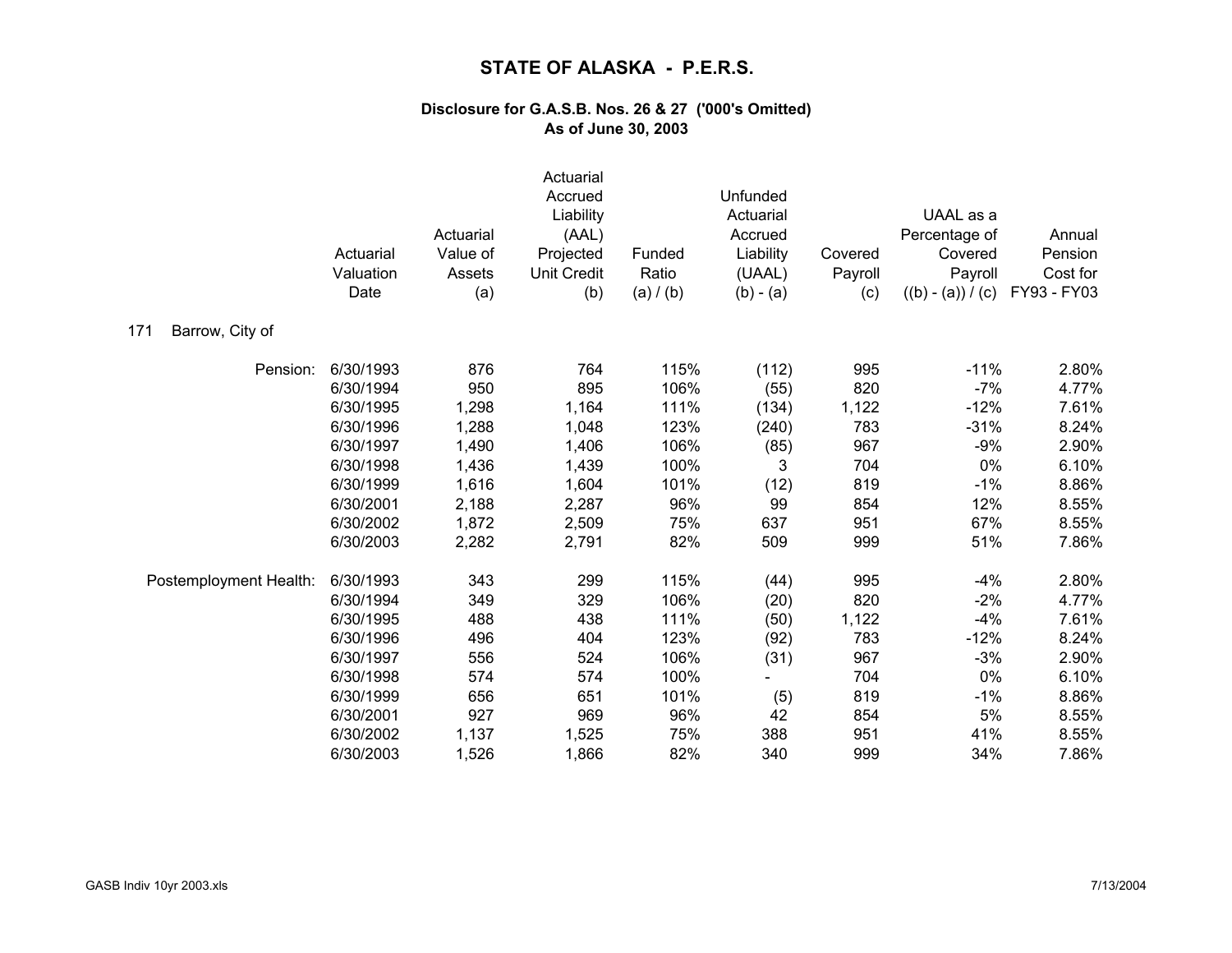|                            | Actuarial<br>Valuation<br>Date | Actuarial<br>Value of<br>Assets<br>(a) | Actuarial<br>Accrued<br>Liability<br>(AAL)<br>Projected<br><b>Unit Credit</b><br>(b) | Funded<br>Ratio<br>(a) / (b) | Unfunded<br>Actuarial<br>Accrued<br>Liability<br>(UAAL)<br>$(b) - (a)$ | Covered<br>Payroll<br>(c) | UAAL as a<br>Percentage of<br>Covered<br>Payroll<br>$((b) - (a)) / (c)$ | Annual<br>Pension<br>Cost for<br>FY93 - FY03 |
|----------------------------|--------------------------------|----------------------------------------|--------------------------------------------------------------------------------------|------------------------------|------------------------------------------------------------------------|---------------------------|-------------------------------------------------------------------------|----------------------------------------------|
| Saint Paul, City of<br>172 |                                |                                        |                                                                                      |                              |                                                                        |                           |                                                                         |                                              |
| Pension:                   | 6/30/1993                      | 1,124                                  | 918                                                                                  | 122%                         | (206)                                                                  | 907                       | $-23%$                                                                  | 0.00%                                        |
|                            | 6/30/1994                      | 1,280                                  | 1,171                                                                                | 109%                         | (109)                                                                  | 1,355                     | $-8%$                                                                   | 1.21%                                        |
|                            | 6/30/1995                      | 1,585                                  | 1,408                                                                                | 113%                         | (177)                                                                  | 1,569                     | $-11%$                                                                  | 3.86%                                        |
|                            | 6/30/1996                      | 1,677                                  | 1,419                                                                                | 118%                         | (258)                                                                  | 1,524                     | $-17%$                                                                  | 7.81%                                        |
|                            | 6/30/1997                      | 2,011                                  | 1,555                                                                                | 129%                         | (457)                                                                  | 1,481                     | $-31%$                                                                  | 3.12%                                        |
|                            | 6/30/1998                      | 2,136                                  | 1,948                                                                                | 110%                         | (188)                                                                  | 1,579                     | $-12%$                                                                  | 7.78%                                        |
|                            | 6/30/1999                      | 2,625                                  | 2,124                                                                                | 124%                         | (501)                                                                  | 1,495                     | $-34%$                                                                  | 6.24%                                        |
|                            | 6/30/2001                      | 2,941                                  | 2,614                                                                                | 113%                         | (327)                                                                  | 1,106                     | $-30%$                                                                  | 4.35%                                        |
|                            | 6/30/2002                      | 2,584                                  | 3,323                                                                                | 78%                          | 739                                                                    | 1,254                     | 59%                                                                     | 4.35%                                        |
|                            | 6/30/2003                      | 3,248                                  | 3,635                                                                                | 89%                          | 387                                                                    | 1,139                     | 34%                                                                     | 2.35%                                        |
| Postemployment Health:     | 6/30/1993                      | 441                                    | 360                                                                                  | 122%                         | (81)                                                                   | 907                       | $-9%$                                                                   | 0.00%                                        |
|                            | 6/30/1994                      | 471                                    | 431                                                                                  | 109%                         | (40)                                                                   | 1,355                     | $-3%$                                                                   | 1.21%                                        |
|                            | 6/30/1995                      | 595                                    | 529                                                                                  | 113%                         | (66)                                                                   | 1,569                     | $-4%$                                                                   | 3.86%                                        |
|                            | 6/30/1996                      | 646                                    | 547                                                                                  | 118%                         | (99)                                                                   | 1,524                     | $-7%$                                                                   | 7.81%                                        |
|                            | 6/30/1997                      | 750                                    | 579                                                                                  | 129%                         | (170)                                                                  | 1,481                     | $-11%$                                                                  | 3.12%                                        |
|                            | 6/30/1998                      | 852                                    | 777                                                                                  | 110%                         | (75)                                                                   | 1,579                     | $-5%$                                                                   | 7.78%                                        |
|                            | 6/30/1999                      | 1,065                                  | 862                                                                                  | 124%                         | (203)                                                                  | 1,495                     | $-14%$                                                                  | 6.24%                                        |
|                            | 6/30/2001                      | 1,246                                  | 1,108                                                                                | 112%                         | (138)                                                                  | 1,106                     | $-12%$                                                                  | 4.35%                                        |
|                            | 6/30/2002                      | 1,570                                  | 2,019                                                                                | 78%                          | 449                                                                    | 1,254                     | 36%                                                                     | 4.35%                                        |
|                            | 6/30/2003                      | 2,171                                  | 2,430                                                                                | 89%                          | 259                                                                    | 1,139                     | 23%                                                                     | 2.35%                                        |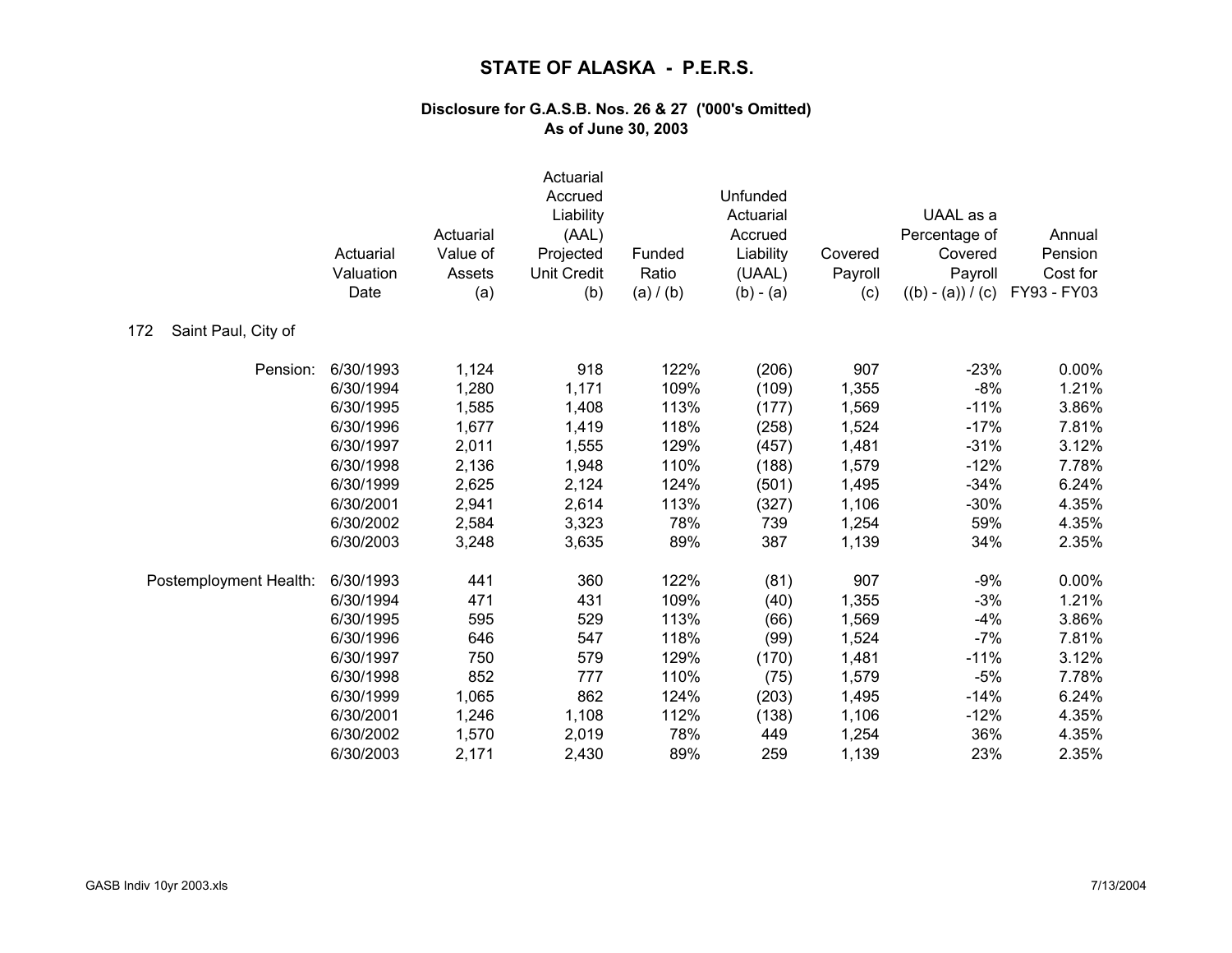|                                   | Actuarial<br>Valuation<br>Date | Actuarial<br>Value of<br>Assets<br>(a) | Actuarial<br>Accrued<br>Liability<br>(AAL)<br>Projected<br>Unit Credit<br>(b) | Funded<br>Ratio<br>(a) / (b) | Unfunded<br>Actuarial<br>Accrued<br>Liability<br>(UAAL)<br>$(b) - (a)$ | Covered<br>Payroll<br>(c) | UAAL as a<br>Percentage of<br>Covered<br>Payroll<br>$((b) - (a)) / (c)$ | Annual<br>Pension<br>Cost for<br>FY93 - FY03 |
|-----------------------------------|--------------------------------|----------------------------------------|-------------------------------------------------------------------------------|------------------------------|------------------------------------------------------------------------|---------------------------|-------------------------------------------------------------------------|----------------------------------------------|
| 173<br>Anchorage, Municipality of |                                |                                        |                                                                               |                              |                                                                        |                           |                                                                         |                                              |
| Pension:                          | 6/30/1993                      | 264,655                                | 264,904                                                                       | 100%                         | 249                                                                    | 90,675                    | 0%                                                                      | 12.33%                                       |
|                                   | 6/30/1994                      | 295,708                                | 301,785                                                                       | 98%                          | 6,077                                                                  | 92,802                    | 7%                                                                      | 12.50%                                       |
|                                   | 6/30/1995                      | 315,619                                | 317,942                                                                       | 99%                          | 2,324                                                                  | 82,006                    | 3%                                                                      | 11.33%                                       |
|                                   | 6/30/1996                      | 346,079                                | 316,732                                                                       | 109%                         | (29, 347)                                                              | 85,133                    | $-34%$                                                                  | 11.14%                                       |
|                                   | 6/30/1997                      | 382,836                                | 361,233                                                                       | 106%                         | (21,603)                                                               | 91,271                    | $-24%$                                                                  | 7.05%                                        |
|                                   | 6/30/1998                      | 411,396                                | 393,723                                                                       | 104%                         | (17, 673)                                                              | 95,345                    | $-19%$                                                                  | 5.63%                                        |
|                                   | 6/30/1999                      | 428,380                                | 407,062                                                                       | 105%                         | (21, 318)                                                              | 102,107                   | $-21%$                                                                  | 7.09%                                        |
|                                   | 6/30/2001                      | 496,559                                | 466,160                                                                       | 107%                         | (30, 399)                                                              | 100,953                   | $-30%$                                                                  | 6.78%                                        |
|                                   | 6/30/2002                      | 408,083                                | 525,540                                                                       | 78%                          | 117,457                                                                | 117,039                   | 100%                                                                    | 6.78%                                        |
|                                   | 6/30/2003                      | 396,744                                | 534,420                                                                       | 74%                          | 137,676                                                                | 124,211                   | 111%                                                                    | 3.65%                                        |
| Postemployment Health:            | 6/30/1993                      | 103,737                                | 103,834                                                                       | 100%                         | 97                                                                     | 90,675                    | 0%                                                                      | 12.33%                                       |
|                                   | 6/30/1994                      | 108,811                                | 111,047                                                                       | 98%                          | 2,236                                                                  | 92,802                    | 2%                                                                      | 12.50%                                       |
|                                   | 6/30/1995                      | 118,612                                | 119,486                                                                       | 99%                          | 873                                                                    | 82,006                    | $1\%$                                                                   | 11.33%                                       |
|                                   | 6/30/1996                      | 133,365                                | 122,056                                                                       | 109%                         | (11, 309)                                                              | 85,133                    | $-13%$                                                                  | 11.14%                                       |
|                                   | 6/30/1997                      | 142,687                                | 134,635                                                                       | 106%                         | (8,052)                                                                | 91,271                    | $-9%$                                                                   | 7.05%                                        |
|                                   | 6/30/1998                      | 164,071                                | 157,022                                                                       | 104%                         | (7,049)                                                                | 95,345                    | $-7%$                                                                   | 5.63%                                        |
|                                   | 6/30/1999                      | 173,661                                | 165,019                                                                       | 105%                         | (8,642)                                                                | 102,107                   | $-8%$                                                                   | 7.09%                                        |
|                                   | 6/30/2001                      | 210,242                                | 197,372                                                                       | 107%                         | (12, 870)                                                              | 100,953                   | $-13%$                                                                  | 6.78%                                        |
|                                   | 6/30/2002                      | 247,944                                | 319,308                                                                       | 78%                          | 71,364                                                                 | 117,039                   | 61%                                                                     | 6.78%                                        |
|                                   | 6/30/2003                      | 265,170                                | 357,188                                                                       | 74%                          | 92,018                                                                 | 124,211                   | 74%                                                                     | 3.65%                                        |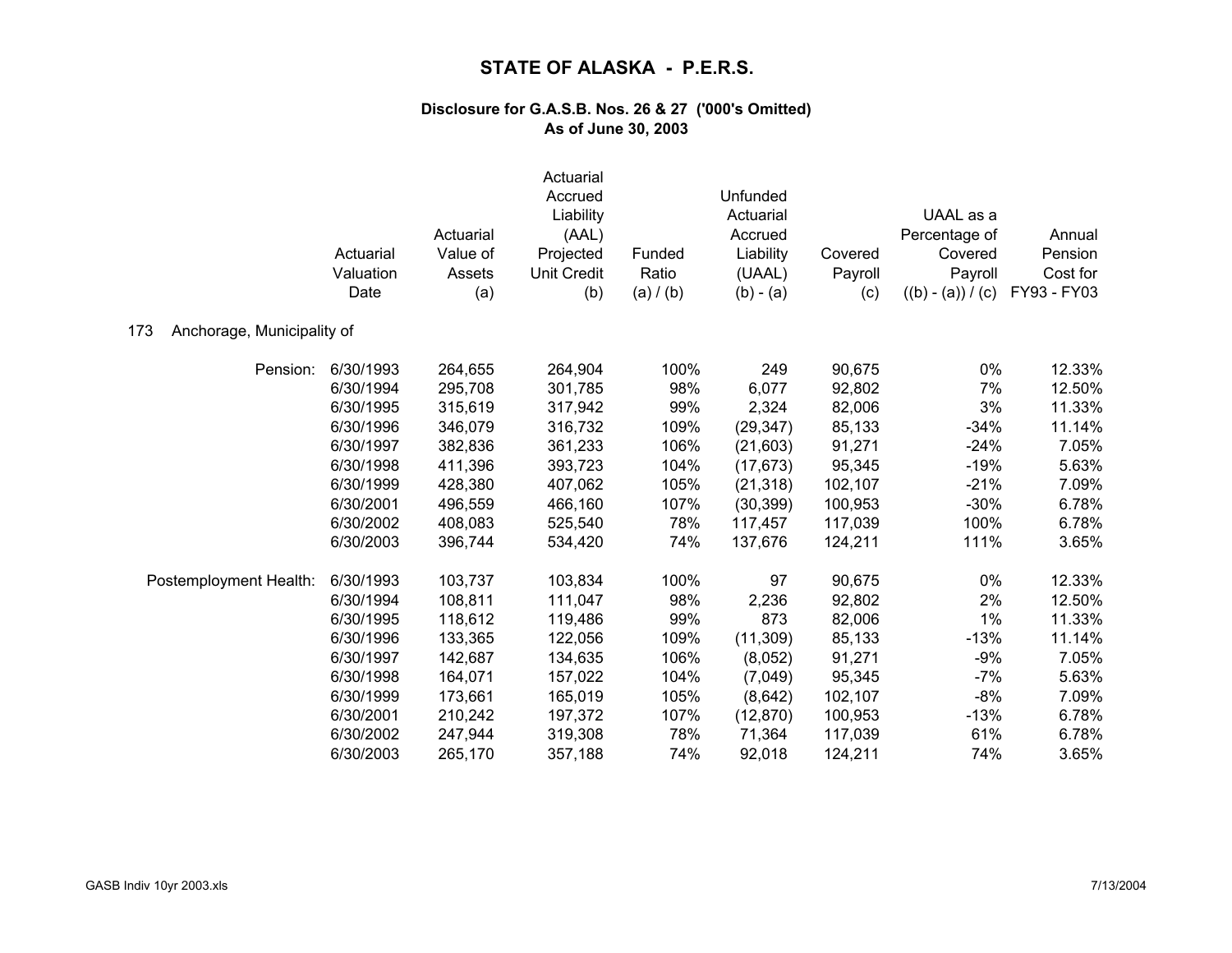|                              | Actuarial<br>Valuation<br>Date | Actuarial<br>Value of<br>Assets<br>(a) | Actuarial<br>Accrued<br>Liability<br>(AAL)<br>Projected<br>Unit Credit<br>(b) | Funded<br>Ratio<br>(a) / (b) | Unfunded<br>Actuarial<br>Accrued<br>Liability<br>(UAAL)<br>$(b) - (a)$ | Covered<br>Payroll<br>(c) | UAAL as a<br>Percentage of<br>Covered<br>Payroll<br>$((b) - (a)) / (c)$ | Annual<br>Pension<br>Cost for<br>FY93 - FY03 |
|------------------------------|--------------------------------|----------------------------------------|-------------------------------------------------------------------------------|------------------------------|------------------------------------------------------------------------|---------------------------|-------------------------------------------------------------------------|----------------------------------------------|
| Kodiak Island Borough<br>174 |                                |                                        |                                                                               |                              |                                                                        |                           |                                                                         |                                              |
| Pension:                     | 6/30/1993                      | 4,483                                  | 4,540                                                                         | 99%                          | 57                                                                     | 2,555                     | 2%                                                                      | 10.51%                                       |
|                              | 6/30/1994                      | 4,972                                  | 5,122                                                                         | 97%                          | 150                                                                    | 2,641                     | 6%                                                                      | 11.22%                                       |
|                              | 6/30/1995                      | 5,697                                  | 5,746                                                                         | 99%                          | 49                                                                     | 2,897                     | 2%                                                                      | 11.57%                                       |
|                              | 6/30/1996                      | 6,159                                  | 5,894                                                                         | 104%                         | (265)                                                                  | 3,042                     | $-9%$                                                                   | 11.04%                                       |
|                              | 6/30/1997                      | 7,988                                  | 7,288                                                                         | 110%                         | (700)                                                                  | 3,179                     | $-22%$                                                                  | 6.91%                                        |
|                              | 6/30/1998                      | 9,506                                  | 8,473                                                                         | 112%                         | (1,033)                                                                | 2,054                     | $-50%$                                                                  | 8.78%                                        |
|                              | 6/30/1999                      | 9,886                                  | 8,535                                                                         | 116%                         | (1, 351)                                                               | 1,864                     | $-72%$                                                                  | 7.28%                                        |
|                              | 6/30/2001                      | 11,377                                 | 9,967                                                                         | 114%                         | (1, 410)                                                               | 1,692                     | $-83%$                                                                  | 0.15%                                        |
|                              | 6/30/2002                      | 9,032                                  | 10,981                                                                        | 82%                          | 1,949                                                                  | 2,011                     | 97%                                                                     | 0.15%                                        |
|                              | 6/30/2003                      | 8,701                                  | 11,170                                                                        | 78%                          | 2,469                                                                  | 1,712                     | 144%                                                                    | 0.00%                                        |
| Postemployment Health:       | 6/30/1993                      | 1,757                                  | 1,779                                                                         | 99%                          | 22                                                                     | 2,555                     | $1\%$                                                                   | 10.51%                                       |
|                              | 6/30/1994                      | 1,830                                  | 1,885                                                                         | 97%                          | 55                                                                     | 2,641                     | 2%                                                                      | 11.22%                                       |
|                              | 6/30/1995                      | 2,141                                  | 2,159                                                                         | 99%                          | 18                                                                     | 2,897                     | 1%                                                                      | 11.57%                                       |
|                              | 6/30/1996                      | 2,373                                  | 2,271                                                                         | 104%                         | (102)                                                                  | 3,042                     | $-3%$                                                                   | 11.04%                                       |
|                              | 6/30/1997                      | 2,977                                  | 2,716                                                                         | 110%                         | (261)                                                                  | 3,179                     | $-8%$                                                                   | 6.91%                                        |
|                              | 6/30/1998                      | 3,792                                  | 3,380                                                                         | 112%                         | (412)                                                                  | 2,054                     | $-20%$                                                                  | 8.78%                                        |
|                              | 6/30/1999                      | 4,009                                  | 3,460                                                                         | 116%                         | (549)                                                                  | 1,864                     | $-29%$                                                                  | 7.28%                                        |
|                              | 6/30/2001                      | 4,818                                  | 4,221                                                                         | 114%                         | (597)                                                                  | 1,692                     | $-35%$                                                                  | 0.15%                                        |
|                              | 6/30/2002                      | 5,488                                  | 6,672                                                                         | 82%                          | 1,184                                                                  | 2,011                     | 59%                                                                     | 0.15%                                        |
|                              | 6/30/2003                      | 5,816                                  | 7,466                                                                         | 78%                          | 1,650                                                                  | 1,712                     | 96%                                                                     | 0.00%                                        |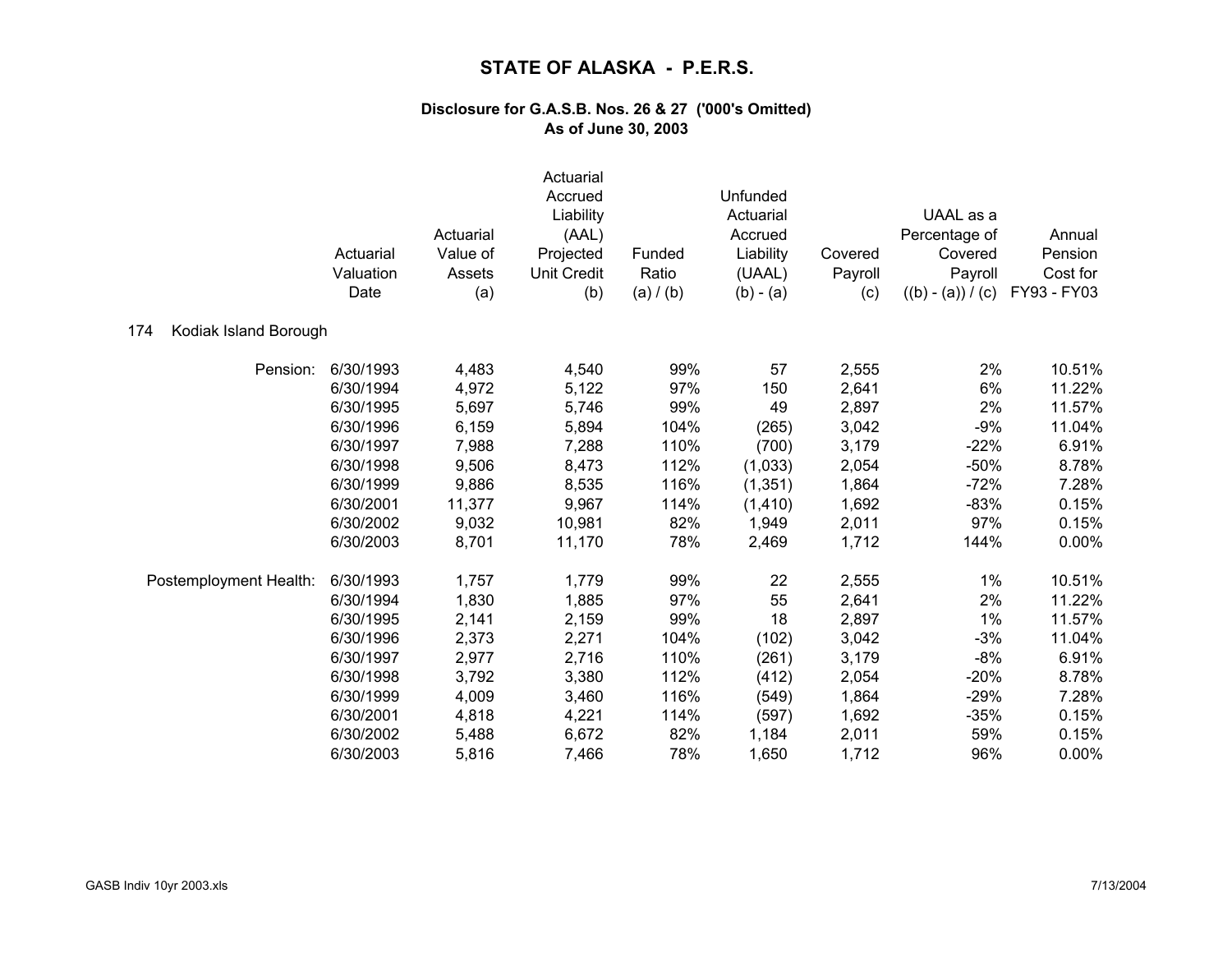|                                    | Actuarial<br>Valuation<br>Date | Actuarial<br>Value of<br>Assets<br>(a) | Actuarial<br>Accrued<br>Liability<br>(AAL)<br>Projected<br><b>Unit Credit</b><br>(b) | Funded<br>Ratio<br>(a) / (b) | Unfunded<br>Actuarial<br>Accrued<br>Liability<br>(UAAL)<br>$(b) - (a)$ | Covered<br>Payroll<br>(c) | UAAL as a<br>Percentage of<br>Covered<br>Payroll<br>$((b) - (a)) / (c)$ | Annual<br>Pension<br>Cost for<br>FY93 - FY03 |
|------------------------------------|--------------------------------|----------------------------------------|--------------------------------------------------------------------------------------|------------------------------|------------------------------------------------------------------------|---------------------------|-------------------------------------------------------------------------|----------------------------------------------|
| <b>Nome Joint Utilities</b><br>175 |                                |                                        |                                                                                      |                              |                                                                        |                           |                                                                         |                                              |
| Pension:                           | 6/30/1993                      | 1,677                                  | 1,285                                                                                | 131%                         | (392)                                                                  | 709                       | $-55%$                                                                  | 0.00%                                        |
|                                    | 6/30/1994                      | 1,869                                  | 1,452                                                                                | 129%                         | (417)                                                                  | 753                       | $-55%$                                                                  | 0.00%                                        |
|                                    | 6/30/1995                      | 2,215                                  | 1,550                                                                                | 143%                         | (665)                                                                  | 766                       | $-87%$                                                                  | 0.00%                                        |
|                                    | 6/30/1996                      | 2,396                                  | 1,626                                                                                | 147%                         | (771)                                                                  | 710                       | $-109%$                                                                 | 0.00%                                        |
|                                    | 6/30/1997                      | 2,651                                  | 1,866                                                                                | 142%                         | (785)                                                                  | 770                       | $-102%$                                                                 | 0.00%                                        |
|                                    | 6/30/1998                      | 3,289                                  | 2,477                                                                                | 133%                         | (812)                                                                  | 652                       | $-125%$                                                                 | 0.00%                                        |
|                                    | 6/30/1999                      | 3,465                                  | 2,736                                                                                | 127%                         | (729)                                                                  | 832                       | $-88%$                                                                  | 0.00%                                        |
|                                    | 6/30/2001                      | 4,111                                  | 3,069                                                                                | 134%                         | (1,042)                                                                | 867                       | $-120%$                                                                 | 0.00%                                        |
|                                    | 6/30/2002                      | 3,277                                  | 2,964                                                                                | 111%                         | (313)                                                                  | 899                       | $-35%$                                                                  | 0.00%                                        |
|                                    | 6/30/2003                      | 3,272                                  | 2,993                                                                                | 109%                         | (279)                                                                  | 836                       | $-33%$                                                                  | 0.00%                                        |
| Postemployment Health:             | 6/30/1993                      | 658                                    | 504                                                                                  | 131%                         | (154)                                                                  | 709                       | $-22%$                                                                  | 0.00%                                        |
|                                    | 6/30/1994                      | 688                                    | 534                                                                                  | 129%                         | (154)                                                                  | 753                       | $-20%$                                                                  | 0.00%                                        |
|                                    | 6/30/1995                      | 832                                    | 582                                                                                  | 143%                         | (250)                                                                  | 766                       | $-33%$                                                                  | 0.00%                                        |
|                                    | 6/30/1996                      | 924                                    | 626                                                                                  | 147%                         | (297)                                                                  | 710                       | $-42%$                                                                  | 0.00%                                        |
|                                    | 6/30/1997                      | 988                                    | 695                                                                                  | 142%                         | (293)                                                                  | 770                       | $-38%$                                                                  | 0.00%                                        |
|                                    | 6/30/1998                      | 1,312                                  | 989                                                                                  | 133%                         | (323)                                                                  | 652                       | $-50%$                                                                  | 0.00%                                        |
|                                    | 6/30/1999                      | 1,405                                  | 1,110                                                                                | 127%                         | (295)                                                                  | 832                       | $-35%$                                                                  | 0.00%                                        |
|                                    | 6/30/2001                      | 1,742                                  | 1,300                                                                                | 134%                         | (442)                                                                  | 867                       | $-51%$                                                                  | 0.00%                                        |
|                                    | 6/30/2002                      | 1,991                                  | 1,801                                                                                | 111%                         | (190)                                                                  | 899                       | $-21%$                                                                  | 0.00%                                        |
|                                    | 6/30/2003                      | 2,187                                  | 2,000                                                                                | 109%                         | (187)                                                                  | 836                       | $-22%$                                                                  | 0.00%                                        |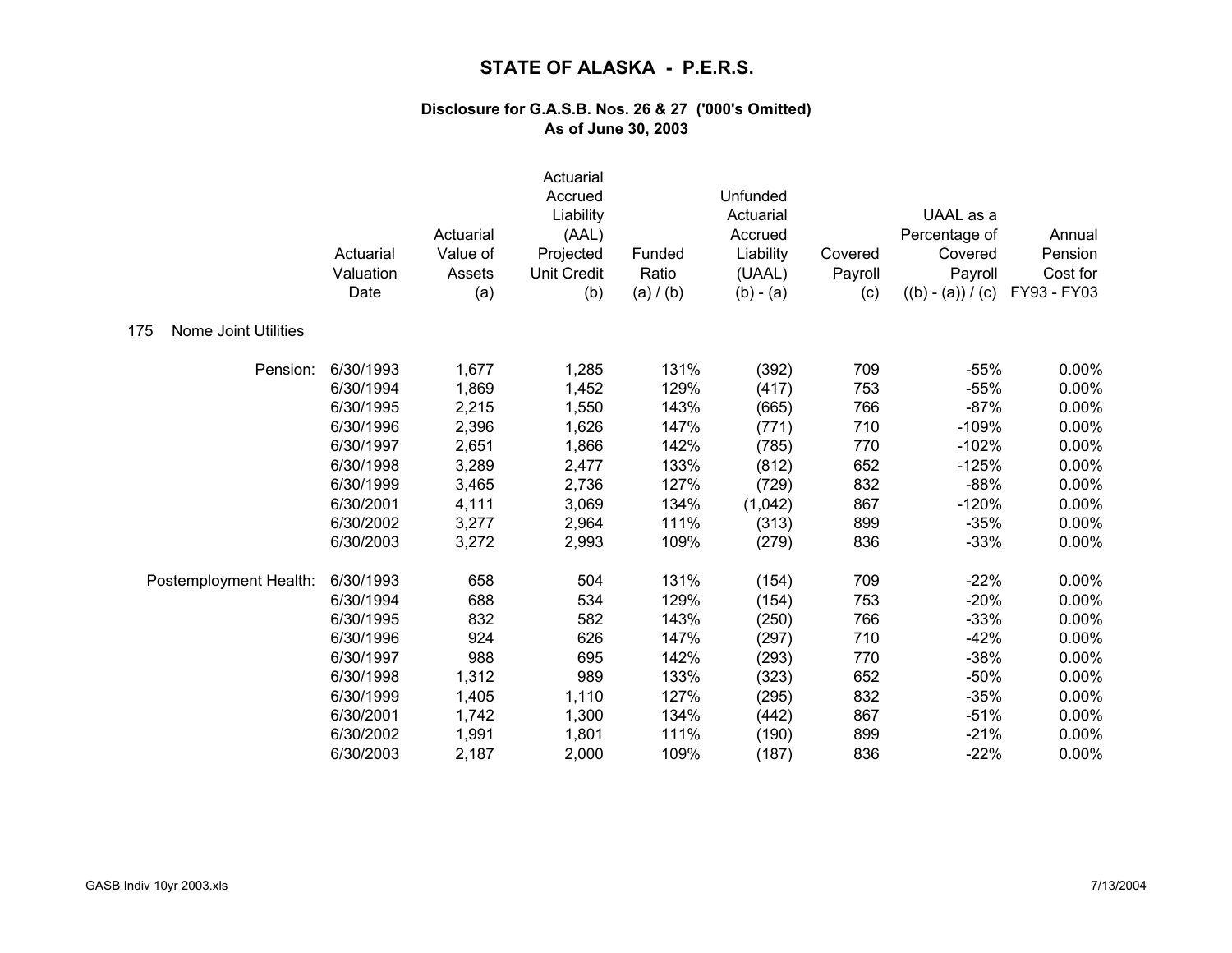|                            | Actuarial<br>Valuation<br>Date | Actuarial<br>Value of<br>Assets<br>(a) | Actuarial<br>Accrued<br>Liability<br>(AAL)<br>Projected<br><b>Unit Credit</b><br>(b) | Funded<br>Ratio<br>(a) / (b) | Unfunded<br>Actuarial<br>Accrued<br>Liability<br>(UAAL)<br>$(b) - (a)$ | Covered<br>Payroll<br>(c) | UAAL as a<br>Percentage of<br>Covered<br>Payroll<br>$((b) - (a)) / (c)$ | Annual<br>Pension<br>Cost for<br>FY93 - FY03 |
|----------------------------|--------------------------------|----------------------------------------|--------------------------------------------------------------------------------------|------------------------------|------------------------------------------------------------------------|---------------------------|-------------------------------------------------------------------------|----------------------------------------------|
| Sand Point, City of<br>176 |                                |                                        |                                                                                      |                              |                                                                        |                           |                                                                         |                                              |
| Pension:                   | 6/30/1993                      | 652                                    | 702                                                                                  | 93%                          | 50                                                                     | 557                       | 9%                                                                      | 11.54%                                       |
|                            | 6/30/1994                      | 799                                    | 755                                                                                  | 106%                         | (44)                                                                   | 364                       | $-12%$                                                                  | 11.91%                                       |
|                            | 6/30/1995                      | 928                                    | 878                                                                                  | 106%                         | (50)                                                                   | 505                       | $-10%$                                                                  | 12.42%                                       |
|                            | 6/30/1996                      | 1,105                                  | 920                                                                                  | 120%                         | (186)                                                                  | 500                       | $-37%$                                                                  | 6.56%                                        |
|                            | 6/30/1997                      | 1,264                                  | 984                                                                                  | 128%                         | (280)                                                                  | 552                       | $-51%$                                                                  | 3.55%                                        |
|                            | 6/30/1998                      | 1,290                                  | 1,033                                                                                | 125%                         | (257)                                                                  | 532                       | $-48%$                                                                  | 5.30%                                        |
|                            | 6/30/1999                      | 1,381                                  | 1,193                                                                                | 116%                         | (188)                                                                  | 735                       | $-26%$                                                                  | 3.87%                                        |
|                            | 6/30/2001                      | 1,751                                  | 1,494                                                                                | 117%                         | (257)                                                                  | 820                       | $-31%$                                                                  | 5.40%                                        |
|                            | 6/30/2002                      | 1,452                                  | 1,631                                                                                | 89%                          | 179                                                                    | 695                       | 26%                                                                     | 5.40%                                        |
|                            | 6/30/2003                      | 1,460                                  | 1,894                                                                                | 77%                          | 434                                                                    | 662                       | 66%                                                                     | 2.11%                                        |
| Postemployment Health:     | 6/30/1993                      | 256                                    | 275                                                                                  | 93%                          | 19                                                                     | 557                       | 3%                                                                      | 11.54%                                       |
|                            | 6/30/1994                      | 294                                    | 278                                                                                  | 106%                         | (16)                                                                   | 364                       | $-4%$                                                                   | 11.91%                                       |
|                            | 6/30/1995                      | 349                                    | 330                                                                                  | 106%                         | (19)                                                                   | 505                       | $-4%$                                                                   | 12.42%                                       |
|                            | 6/30/1996                      | 426                                    | 354                                                                                  | 120%                         | (71)                                                                   | 500                       | $-14%$                                                                  | 6.56%                                        |
|                            | 6/30/1997                      | 471                                    | 367                                                                                  | 128%                         | (104)                                                                  | 552                       | $-19%$                                                                  | 3.55%                                        |
|                            | 6/30/1998                      | 515                                    | 412                                                                                  | 125%                         | (103)                                                                  | 532                       | $-19%$                                                                  | 5.30%                                        |
|                            | 6/30/1999                      | 561                                    | 484                                                                                  | 116%                         | (77)                                                                   | 735                       | $-10%$                                                                  | 3.87%                                        |
|                            | 6/30/2001                      | 742                                    | 633                                                                                  | 117%                         | (109)                                                                  | 820                       | $-13%$                                                                  | 5.40%                                        |
|                            | 6/30/2002                      | 882                                    | 991                                                                                  | 89%                          | 109                                                                    | 695                       | 16%                                                                     | 5.40%                                        |
|                            | 6/30/2003                      | 976                                    | 1,266                                                                                | 77%                          | 290                                                                    | 662                       | 44%                                                                     | 2.11%                                        |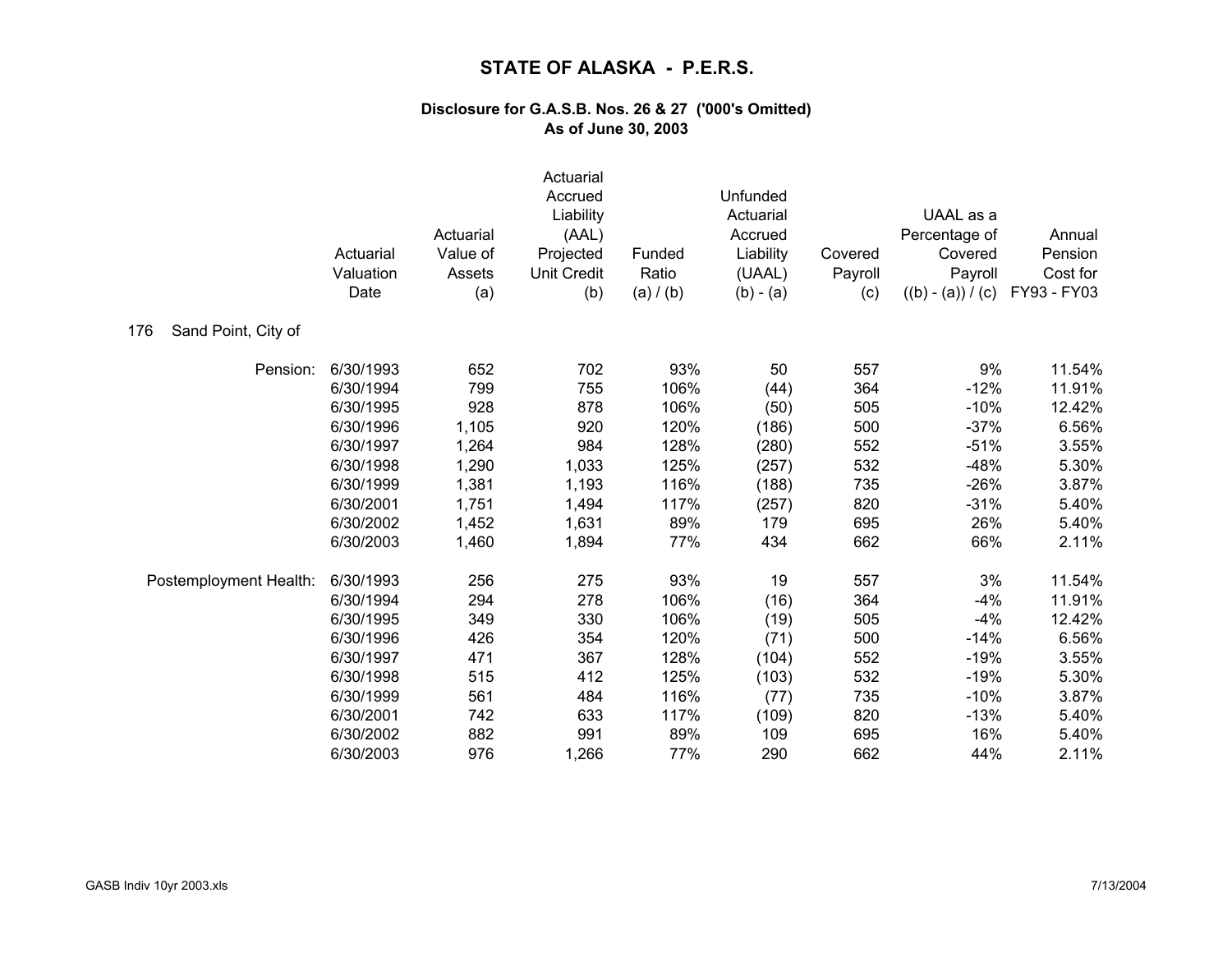|                                          | Actuarial<br>Valuation<br>Date | Actuarial<br>Value of<br>Assets<br>(a) | Actuarial<br>Accrued<br>Liability<br>(AAL)<br>Projected<br><b>Unit Credit</b><br>(b) | Funded<br>Ratio<br>(a) / (b) | Unfunded<br>Actuarial<br>Accrued<br>Liability<br>(UAAL)<br>$(b) - (a)$ | Covered<br>Payroll<br>(c) | UAAL as a<br>Percentage of<br>Covered<br>Payroll<br>$((b) - (a)) / (c)$ | Annual<br>Pension<br>Cost for<br>FY93 - FY03 |
|------------------------------------------|--------------------------------|----------------------------------------|--------------------------------------------------------------------------------------|------------------------------|------------------------------------------------------------------------|---------------------------|-------------------------------------------------------------------------|----------------------------------------------|
| Ketchikan Gateway School District<br>177 |                                |                                        |                                                                                      |                              |                                                                        |                           |                                                                         |                                              |
| Pension:                                 | 6/30/1993                      | 4,387                                  | 5,004                                                                                | 88%                          | 616                                                                    | 2,270                     | 27%                                                                     | 15.04%                                       |
|                                          | 6/30/1994                      | 5,174                                  | 5,974                                                                                | 87%                          | 800                                                                    | 2,283                     | 35%                                                                     | 16.18%                                       |
|                                          | 6/30/1995                      | 5,616                                  | 6,410                                                                                | 88%                          | 794                                                                    | 2,425                     | 33%                                                                     | 14.76%                                       |
|                                          | 6/30/1996                      | 6,082                                  | 6,395                                                                                | 95%                          | 313                                                                    | 2,557                     | 12%                                                                     | 14.52%                                       |
|                                          | 6/30/1997                      | 6,682                                  | 6,536                                                                                | 102%                         | (146)                                                                  | 2,538                     | $-6%$                                                                   | 10.62%                                       |
|                                          | 6/30/1998                      | 7,186                                  | 7,309                                                                                | 98%                          | 123                                                                    | 2,540                     | 5%                                                                      | 11.35%                                       |
|                                          | 6/30/1999                      | 7,841                                  | 7,900                                                                                | 99%                          | 59                                                                     | 2,660                     | 2%                                                                      | 9.21%                                        |
|                                          | 6/30/2001                      | 9,404                                  | 9,209                                                                                | 102%                         | (195)                                                                  | 2,994                     | $-7%$                                                                   | 9.49%                                        |
|                                          | 6/30/2002                      | 7,898                                  | 10,508                                                                               | 75%                          | 2,610                                                                  | 3,323                     | 79%                                                                     | 9.49%                                        |
|                                          | 6/30/2003                      | 8,423                                  | 11,041                                                                               | 76%                          | 2,618                                                                  | 3,150                     | 83%                                                                     | 5.86%                                        |
| Postemployment Health:                   | 6/30/1993                      | 1,720                                  | 1,961                                                                                | 88%                          | 242                                                                    | 2,270                     | 11%                                                                     | 15.04%                                       |
|                                          | 6/30/1994                      | 1,904                                  | 2,198                                                                                | 87%                          | 294                                                                    | 2,283                     | 13%                                                                     | 16.18%                                       |
|                                          | 6/30/1995                      | 2,110                                  | 2,409                                                                                | 88%                          | 299                                                                    | 2,425                     | 12%                                                                     | 14.76%                                       |
|                                          | 6/30/1996                      | 2,344                                  | 2,465                                                                                | 95%                          | 121                                                                    | 2,557                     | 5%                                                                      | 14.52%                                       |
|                                          | 6/30/1997                      | 2,490                                  | 2,436                                                                                | 102%                         | (54)                                                                   | 2,538                     | $-2%$                                                                   | 10.62%                                       |
|                                          | 6/30/1998                      | 2,866                                  | 2,916                                                                                | 98%                          | 50                                                                     | 2,540                     | 2%                                                                      | 11.35%                                       |
|                                          | 6/30/1999                      | 3,179                                  | 3,203                                                                                | 99%                          | 24                                                                     | 2,660                     | 1%                                                                      | 9.21%                                        |
|                                          | 6/30/2001                      | 3,983                                  | 3,900                                                                                | 102%                         | (83)                                                                   | 2,994                     | $-3%$                                                                   | 9.49%                                        |
|                                          | 6/30/2002                      | 4,799                                  | 6,385                                                                                | 75%                          | 1,586                                                                  | 3,323                     | 48%                                                                     | 9.49%                                        |
|                                          | 6/30/2003                      | 5,630                                  | 7,379                                                                                | 76%                          | 1,749                                                                  | 3,150                     | 56%                                                                     | 5.86%                                        |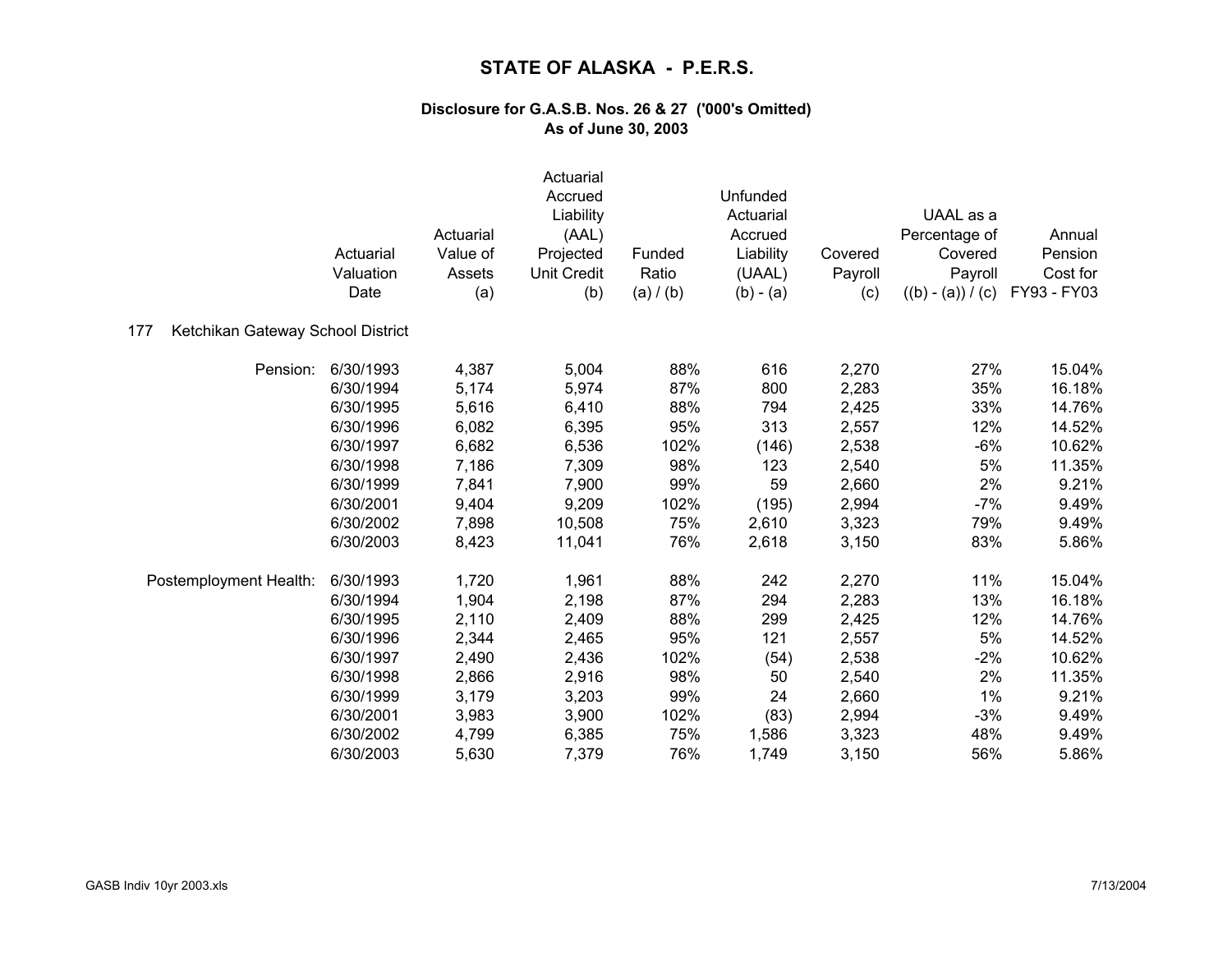|                            | Actuarial<br>Valuation<br>Date | Actuarial<br>Value of<br>Assets<br>(a) | Actuarial<br>Accrued<br>Liability<br>(AAL)<br>Projected<br><b>Unit Credit</b><br>(b) | Funded<br>Ratio<br>(a) / (b) | Unfunded<br>Actuarial<br>Accrued<br>Liability<br>(UAAL)<br>$(b) - (a)$ | Covered<br>Payroll<br>(c) | UAAL as a<br>Percentage of<br>Covered<br>Payroll<br>$((b) - (a)) / (c)$ | Annual<br>Pension<br>Cost for<br>FY93 - FY03 |
|----------------------------|--------------------------------|----------------------------------------|--------------------------------------------------------------------------------------|------------------------------|------------------------------------------------------------------------|---------------------------|-------------------------------------------------------------------------|----------------------------------------------|
| 178<br>Dillingham, City of |                                |                                        |                                                                                      |                              |                                                                        |                           |                                                                         |                                              |
| Pension:                   | 6/30/1993                      | 1,850                                  | 1,911                                                                                | 97%                          | 61                                                                     | 1,720                     | 4%                                                                      | 4.25%                                        |
|                            | 6/30/1994                      | 2,132                                  | 2,264                                                                                | 94%                          | 132                                                                    | 2,165                     | $6\%$                                                                   | 4.17%                                        |
|                            | 6/30/1995                      | 2,432                                  | 2,239                                                                                | 109%                         | (193)                                                                  | 1,551                     | $-12%$                                                                  | 11.75%                                       |
|                            | 6/30/1996                      | 2,552                                  | 2,366                                                                                | 108%                         | (186)                                                                  | 1,540                     | $-12%$                                                                  | 11.09%                                       |
|                            | 6/30/1997                      | 3,312                                  | 2,988                                                                                | 111%                         | (324)                                                                  | 1,760                     | $-18%$                                                                  | 2.74%                                        |
|                            | 6/30/1998                      | 3,301                                  | 3,460                                                                                | 95%                          | 159                                                                    | 1,646                     | 10%                                                                     | 8.37%                                        |
|                            | 6/30/1999                      | 3,512                                  | 3,434                                                                                | 102%                         | (78)                                                                   | 1,846                     | $-4%$                                                                   | 7.71%                                        |
|                            | 6/30/2001                      | 4,580                                  | 4,572                                                                                | 100%                         | (8)                                                                    | 2,108                     | 0%                                                                      | 8.19%                                        |
|                            | 6/30/2002                      | 3,912                                  | 5,397                                                                                | 72%                          | 1,485                                                                  | 2,161                     | 69%                                                                     | 8.19%                                        |
|                            | 6/30/2003                      | 4,173                                  | 5,619                                                                                | 74%                          | 1,446                                                                  | 2,135                     | 68%                                                                     | 6.18%                                        |
| Postemployment Health:     | 6/30/1993                      | 725                                    | 749                                                                                  | 97%                          | 24                                                                     | 1,720                     | $1\%$                                                                   | 4.25%                                        |
|                            | 6/30/1994                      | 784                                    | 833                                                                                  | 94%                          | 49                                                                     | 2,165                     | 2%                                                                      | 4.17%                                        |
|                            | 6/30/1995                      | 914                                    | 841                                                                                  | 109%                         | (73)                                                                   | 1,551                     | $-5%$                                                                   | 11.75%                                       |
|                            | 6/30/1996                      | 983                                    | 912                                                                                  | 108%                         | (71)                                                                   | 1,540                     | $-5%$                                                                   | 11.09%                                       |
|                            | 6/30/1997                      | 1,235                                  | 1,114                                                                                | 111%                         | (121)                                                                  | 1,760                     | $-7%$                                                                   | 2.74%                                        |
|                            | 6/30/1998                      | 1,317                                  | 1,381                                                                                | 95%                          | 64                                                                     | 1,646                     | 4%                                                                      | 8.37%                                        |
|                            | 6/30/1999                      | 1,425                                  | 1,393                                                                                | 102%                         | (32)                                                                   | 1,846                     | $-2%$                                                                   | 7.71%                                        |
|                            | 6/30/2001                      | 1,940                                  | 1,936                                                                                | 100%                         | (4)                                                                    | 2,108                     | 0%                                                                      | 8.19%                                        |
|                            | 6/30/2002                      | 2,377                                  | 3,279                                                                                | 72%                          | 902                                                                    | 2,161                     | 42%                                                                     | 8.19%                                        |
|                            | 6/30/2003                      | 2,789                                  | 3,756                                                                                | 74%                          | 967                                                                    | 2,135                     | 45%                                                                     | 6.18%                                        |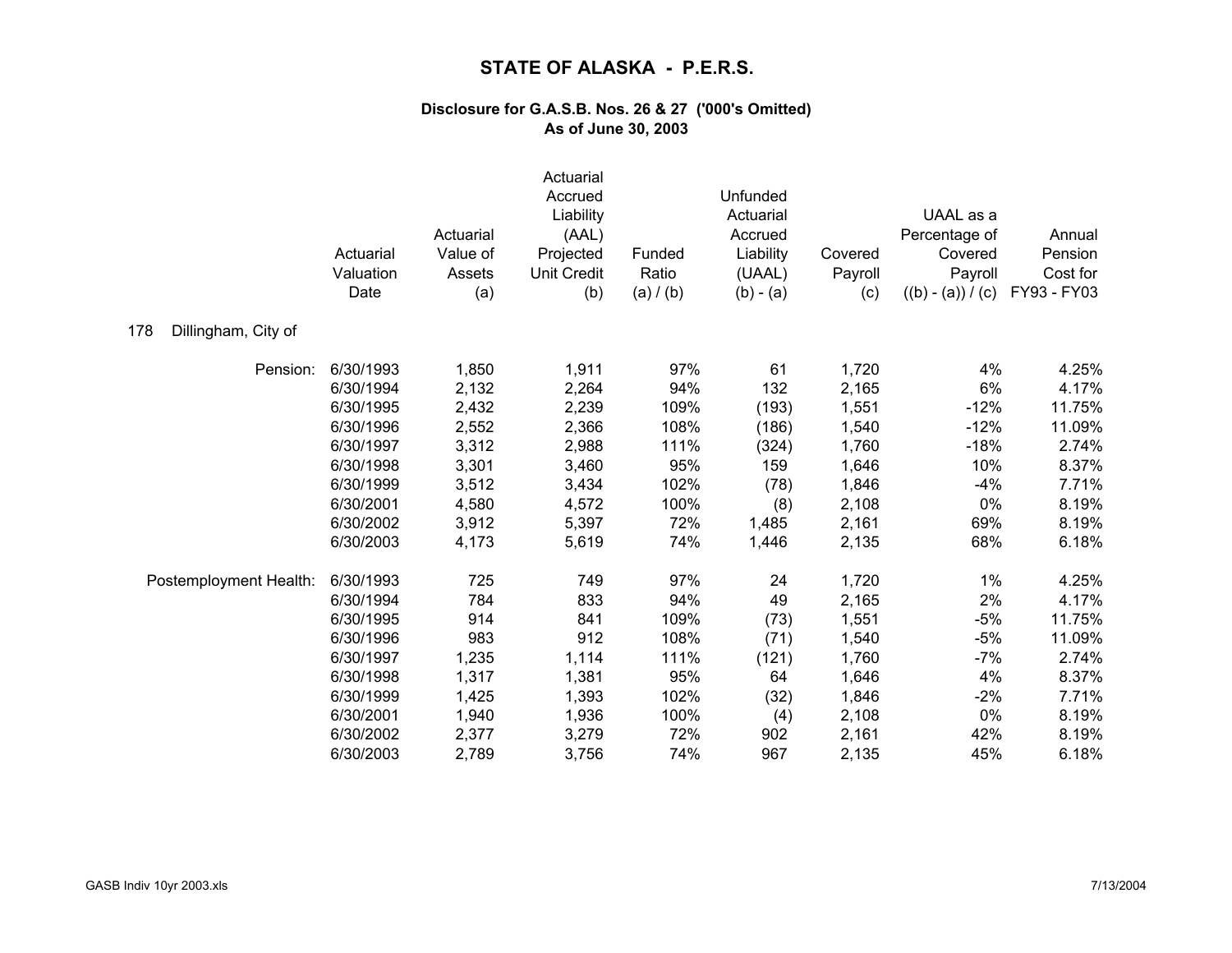|                          | Actuarial<br>Valuation<br>Date | Actuarial<br>Value of<br>Assets<br>(a) | Actuarial<br>Accrued<br>Liability<br>(AAL)<br>Projected<br><b>Unit Credit</b><br>(b) | Funded<br>Ratio<br>(a) / (b) | Unfunded<br>Actuarial<br>Accrued<br>Liability<br>(UAAL)<br>$(b) - (a)$ | Covered<br>Payroll<br>(c) | UAAL as a<br>Percentage of<br>Covered<br>Payroll<br>$((b) - (a)) / (c)$ | Annual<br>Pension<br>Cost for<br>FY93 - FY03 |
|--------------------------|--------------------------------|----------------------------------------|--------------------------------------------------------------------------------------|------------------------------|------------------------------------------------------------------------|---------------------------|-------------------------------------------------------------------------|----------------------------------------------|
| Unalaska, City of<br>179 |                                |                                        |                                                                                      |                              |                                                                        |                           |                                                                         |                                              |
| Pension:                 | 6/30/1993                      | 5,168                                  | 4,614                                                                                | 112%                         | (554)                                                                  | 5,170                     | $-11%$                                                                  | 0.00%                                        |
|                          | 6/30/1994                      | 5,676                                  | 5,447                                                                                | 104%                         | (230)                                                                  | 5,768                     | $-4%$                                                                   | 3.99%                                        |
|                          | 6/30/1995                      | 6,534                                  | 6,282                                                                                | 104%                         | (251)                                                                  | 6,098                     | $-4%$                                                                   | 7.78%                                        |
|                          | 6/30/1996                      | 7,023                                  | 6,497                                                                                | 108%                         | (526)                                                                  | 6,365                     | $-8%$                                                                   | 9.10%                                        |
|                          | 6/30/1997                      | 9,158                                  | 7,398                                                                                | 124%                         | (1,760)                                                                | 7,057                     | $-25%$                                                                  | 5.39%                                        |
|                          | 6/30/1998                      | 9,638                                  | 8,912                                                                                | 108%                         | (726)                                                                  | 7,427                     | $-10%$                                                                  | 8.84%                                        |
|                          | 6/30/1999                      | 11,093                                 | 9,719                                                                                | 114%                         | (1, 374)                                                               | 7,466                     | $-18%$                                                                  | 6.93%                                        |
|                          | 6/30/2001                      | 13,701                                 | 14,342                                                                               | 96%                          | 641                                                                    | 8,195                     | 8%                                                                      | 6.43%                                        |
|                          | 6/30/2002                      | 12,154                                 | 16,574                                                                               | 73%                          | 4,420                                                                  | 8,724                     | 51%                                                                     | 6.43%                                        |
|                          | 6/30/2003                      | 13,935                                 | 17,178                                                                               | 81%                          | 3,243                                                                  | 8,966                     | 36%                                                                     | 7.09%                                        |
| Postemployment Health:   | 6/30/1993                      | 2,025                                  | 1,808                                                                                | 112%                         | (217)                                                                  | 5,170                     | $-4%$                                                                   | 0.00%                                        |
|                          | 6/30/1994                      | 2,089                                  | 2,004                                                                                | 104%                         | (84)                                                                   | 5,768                     | $-1%$                                                                   | 3.99%                                        |
|                          | 6/30/1995                      | 2,455                                  | 2,361                                                                                | 104%                         | (95)                                                                   | 6,098                     | $-2%$                                                                   | 7.78%                                        |
|                          | 6/30/1996                      | 2,707                                  | 2,504                                                                                | 108%                         | (203)                                                                  | 6,365                     | $-3%$                                                                   | 9.10%                                        |
|                          | 6/30/1997                      | 3,413                                  | 2,757                                                                                | 124%                         | (656)                                                                  | 7,057                     | $-9%$                                                                   | 5.39%                                        |
|                          | 6/30/1998                      | 3,845                                  | 3,555                                                                                | 108%                         | (290)                                                                  | 7,427                     | $-4%$                                                                   | 8.84%                                        |
|                          | 6/30/1999                      | 4,498                                  | 3,940                                                                                | 114%                         | (558)                                                                  | 7,466                     | $-7%$                                                                   | 6.93%                                        |
|                          | 6/30/2001                      | 5,802                                  | 6,074                                                                                | 96%                          | 272                                                                    | 8,195                     | 3%                                                                      | 6.43%                                        |
|                          | 6/30/2002                      | 7,384                                  | 10,070                                                                               | 73%                          | 2,686                                                                  | 8,724                     | 31%                                                                     | 6.43%                                        |
|                          | 6/30/2003                      | 9,313                                  | 11,481                                                                               | 81%                          | 2,168                                                                  | 8,966                     | 24%                                                                     | 7.09%                                        |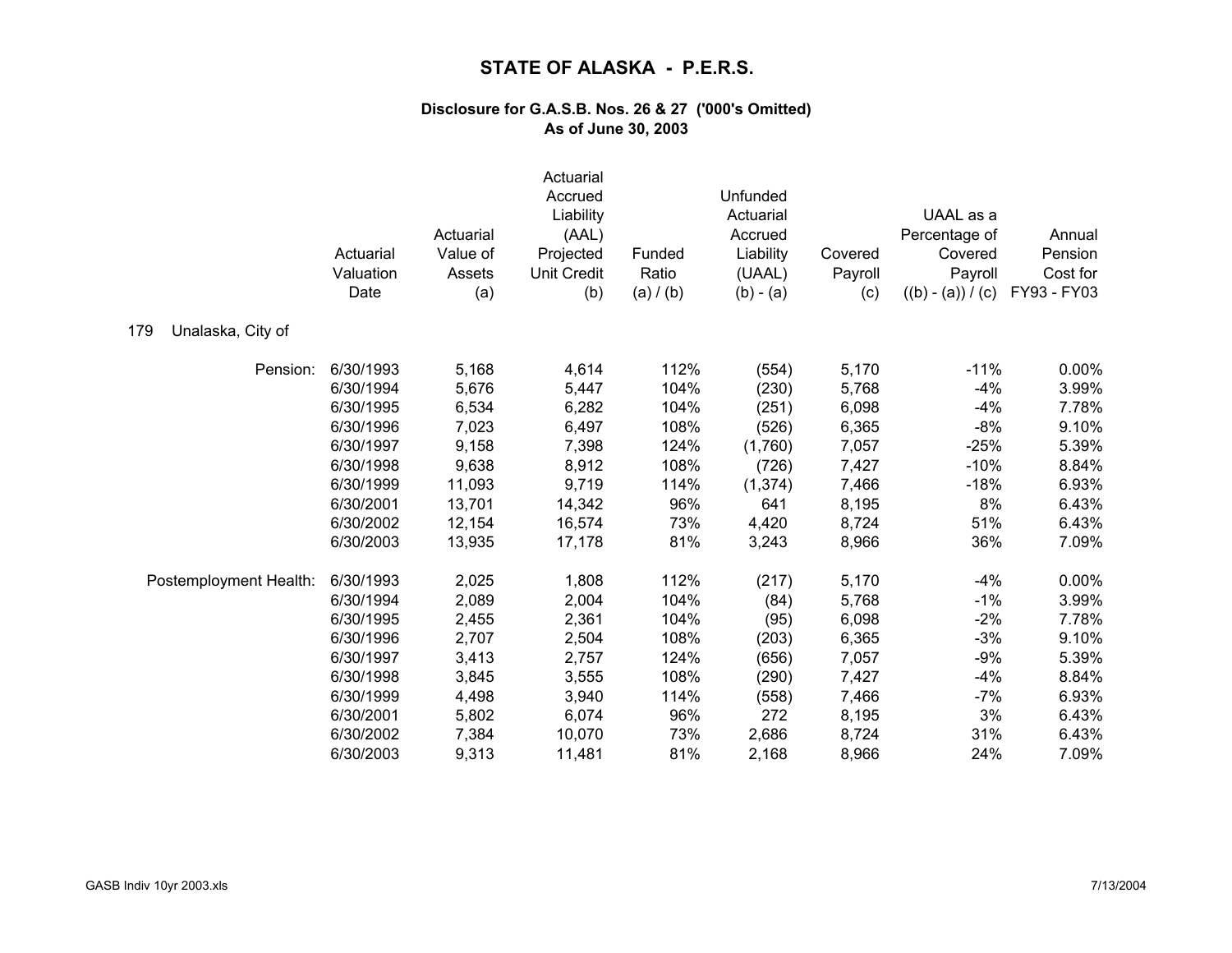|                                | Actuarial<br>Valuation<br>Date | Actuarial<br>Value of<br>Assets<br>(a) | Actuarial<br>Accrued<br>Liability<br>(AAL)<br>Projected<br><b>Unit Credit</b><br>(b) | Funded<br>Ratio<br>(a) / (b) | Unfunded<br>Actuarial<br>Accrued<br>Liability<br>(UAAL)<br>$(b) - (a)$ | Covered<br>Payroll<br>(c) | UAAL as a<br>Percentage of<br>Covered<br>Payroll<br>$((b) - (a)) / (c)$ | Annual<br>Pension<br>Cost for<br>FY93 - FY03 |
|--------------------------------|--------------------------------|----------------------------------------|--------------------------------------------------------------------------------------|------------------------------|------------------------------------------------------------------------|---------------------------|-------------------------------------------------------------------------|----------------------------------------------|
| 180<br>Kenai Peninsula Borough |                                |                                        |                                                                                      |                              |                                                                        |                           |                                                                         |                                              |
| Pension:                       | 6/30/1993                      | 18,063                                 | 18,390                                                                               | 98%                          | 328                                                                    | 8,112                     | 4%                                                                      | 12.29%                                       |
|                                | 6/30/1994                      | 20,741                                 | 21,740                                                                               | 95%                          | 999                                                                    | 8,406                     | 12%                                                                     | 12.46%                                       |
|                                | 6/30/1995                      | 22,870                                 | 23,877                                                                               | 96%                          | 1,007                                                                  | 8,559                     | 12%                                                                     | 11.81%                                       |
|                                | 6/30/1996                      | 25,624                                 | 23,252                                                                               | 110%                         | (2,372)                                                                | 8,590                     | $-28%$                                                                  | 11.77%                                       |
|                                | 6/30/1997                      | 29,914                                 | 27,041                                                                               | 111%                         | (2,872)                                                                | 9,200                     | $-31%$                                                                  | 8.11%                                        |
|                                | 6/30/1998                      | 32,890                                 | 30,806                                                                               | 107%                         | (2,084)                                                                | 9,200                     | $-23%$                                                                  | 6.47%                                        |
|                                | 6/30/1999                      | 34,103                                 | 31,737                                                                               | 107%                         | (2,366)                                                                | 9,874                     | $-24%$                                                                  | 6.19%                                        |
|                                | 6/30/2001                      | 39,048                                 | 39,549                                                                               | 99%                          | 501                                                                    | 9,789                     | 5%                                                                      | 6.40%                                        |
|                                | 6/30/2002                      | 32,847                                 | 46,303                                                                               | 71%                          | 13,456                                                                 | 11,067                    | 122%                                                                    | 6.40%                                        |
|                                | 6/30/2003                      | 33,752                                 | 48,201                                                                               | 70%                          | 14,449                                                                 | 11,907                    | 121%                                                                    | 7.81%                                        |
| Postemployment Health:         | 6/30/1993                      | 7,080                                  | 7,209                                                                                | 98%                          | 128                                                                    | 8,112                     | 2%                                                                      | 12.29%                                       |
|                                | 6/30/1994                      | 7,632                                  | 7,999                                                                                | 95%                          | 367                                                                    | 8,406                     | 4%                                                                      | 12.46%                                       |
|                                | 6/30/1995                      | 8,595                                  | 8,973                                                                                | 96%                          | 378                                                                    | 8,559                     | 4%                                                                      | 11.81%                                       |
|                                | 6/30/1996                      | 9,875                                  | 8,961                                                                                | 110%                         | (914)                                                                  | 8,590                     | $-11%$                                                                  | 11.77%                                       |
|                                | 6/30/1997                      | 11,149                                 | 10,079                                                                               | 111%                         | (1,071)                                                                | 9,200                     | $-12%$                                                                  | 8.11%                                        |
|                                | 6/30/1998                      | 13,118                                 | 12,286                                                                               | 107%                         | (832)                                                                  | 9,200                     | $-9%$                                                                   | 6.47%                                        |
|                                | 6/30/1999                      | 13,825                                 | 12,867                                                                               | 107%                         | (958)                                                                  | 9,874                     | $-10%$                                                                  | 6.19%                                        |
|                                | 6/30/2001                      | 16,533                                 | 16,746                                                                               | 99%                          | 213                                                                    | 9,789                     | 2%                                                                      | 6.40%                                        |
|                                | 6/30/2002                      | 19,957                                 | 28,133                                                                               | 71%                          | 8,176                                                                  | 11,067                    | 74%                                                                     | 6.40%                                        |
|                                | 6/30/2003                      | 22,559                                 | 32,216                                                                               | 70%                          | 9,657                                                                  | 11,907                    | 81%                                                                     | 7.81%                                        |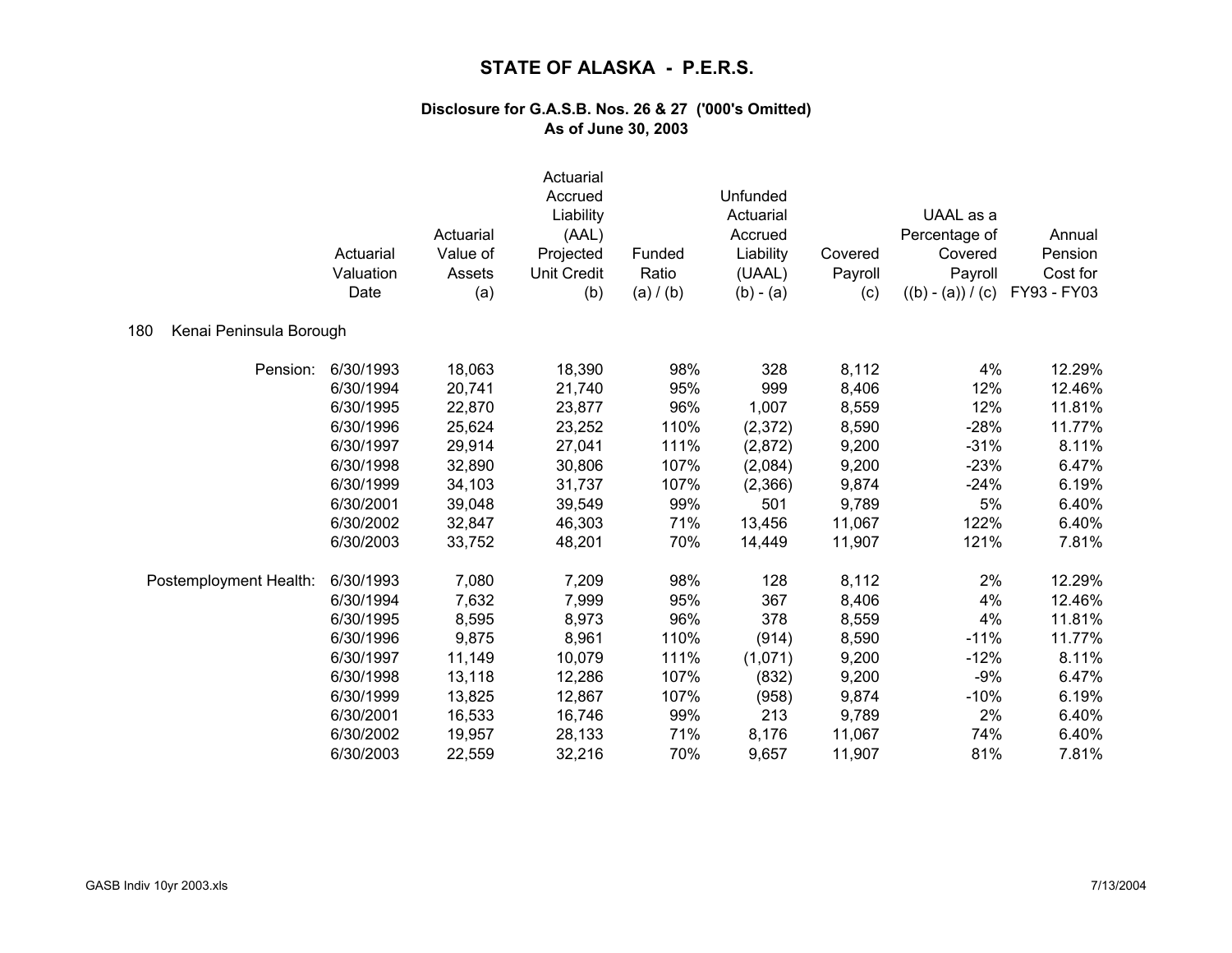|                           | Actuarial<br>Valuation<br>Date | Actuarial<br>Value of<br>Assets<br>(a) | Actuarial<br>Accrued<br>Liability<br>(AAL)<br>Projected<br><b>Unit Credit</b><br>(b) | Funded<br>Ratio<br>(a) / (b) | Unfunded<br>Actuarial<br>Accrued<br>Liability<br>(UAAL)<br>$(b) - (a)$ | Covered<br>Payroll<br>(c) | UAAL as a<br>Percentage of<br>Covered<br>Payroll<br>$((b) - (a)) / (c)$ | Annual<br>Pension<br>Cost for<br>FY93 - FY03 |
|---------------------------|--------------------------------|----------------------------------------|--------------------------------------------------------------------------------------|------------------------------|------------------------------------------------------------------------|---------------------------|-------------------------------------------------------------------------|----------------------------------------------|
| 181<br>Ketchikan, City of |                                |                                        |                                                                                      |                              |                                                                        |                           |                                                                         |                                              |
| Pension:                  | 6/30/1993                      | 12,370                                 | 16,856                                                                               | 73%                          | 4,486                                                                  | 6,348                     | 71%                                                                     | 23.11%                                       |
|                           | 6/30/1994                      | 14,926                                 | 19,538                                                                               | 76%                          | 4,613                                                                  | 6,270                     | 74%                                                                     | 23.25%                                       |
|                           | 6/30/1995                      | 16,244                                 | 20,856                                                                               | 78%                          | 4,613                                                                  | 6,274                     | 74%                                                                     | 20.32%                                       |
|                           | 6/30/1996                      | 17,998                                 | 20,400                                                                               | 88%                          | 2,402                                                                  | 6,294                     | 38%                                                                     | 19.09%                                       |
|                           | 6/30/1997                      | 20,711                                 | 23,171                                                                               | 89%                          | 2,460                                                                  | 6,180                     | 40%                                                                     | 15.48%                                       |
|                           | 6/30/1998                      | 22,677                                 | 25,789                                                                               | 88%                          | 3,112                                                                  | 6,744                     | 46%                                                                     | 14.52%                                       |
|                           | 6/30/1999                      | 24,679                                 | 26,408                                                                               | 93%                          | 1,729                                                                  | 6,343                     | 27%                                                                     | 14.61%                                       |
|                           | 6/30/2001                      | 28,424                                 | 32,575                                                                               | 87%                          | 4,151                                                                  | 7,228                     | 57%                                                                     | 12.96%                                       |
|                           | 6/30/2002                      | 23,333                                 | 34,837                                                                               | 67%                          | 11,504                                                                 | 7,358                     | 156%                                                                    | 12.96%                                       |
|                           | 6/30/2003                      | 22,845                                 | 35,899                                                                               | 64%                          | 13,054                                                                 | 7,409                     | 176%                                                                    | 14.92%                                       |
| Postemployment Health:    | 6/30/1993                      | 4,848                                  | 6,607                                                                                | 73%                          | 1,759                                                                  | 6,348                     | 28%                                                                     | 23.11%                                       |
|                           | 6/30/1994                      | 5,492                                  | 7,190                                                                                | 76%                          | 1,697                                                                  | 6,270                     | 27%                                                                     | 23.25%                                       |
|                           | 6/30/1995                      | 6,104                                  | 7,838                                                                                | 78%                          | 1,733                                                                  | 6,274                     | 28%                                                                     | 20.32%                                       |
|                           | 6/30/1996                      | 6,936                                  | 7,861                                                                                | 88%                          | 925                                                                    | 6,294                     | 15%                                                                     | 19.09%                                       |
|                           | 6/30/1997                      | 7,719                                  | 8,636                                                                                | 89%                          | 917                                                                    | 6,180                     | 15%                                                                     | 15.48%                                       |
|                           | 6/30/1998                      | 9,045                                  | 10,285                                                                               | 88%                          | 1,240                                                                  | 6,744                     | 18%                                                                     | 14.52%                                       |
|                           | 6/30/1999                      | 10,006                                 | 10,706                                                                               | 93%                          | 700                                                                    | 6,343                     | 11%                                                                     | 14.61%                                       |
|                           | 6/30/2001                      | 12,035                                 | 13,792                                                                               | 87%                          | 1,757                                                                  | 7,228                     | 24%                                                                     | 12.96%                                       |
|                           | 6/30/2002                      | 14,177                                 | 21,166                                                                               | 67%                          | 6,989                                                                  | 7,358                     | 95%                                                                     | 12.96%                                       |
|                           | 6/30/2003                      | 15,269                                 | 23,994                                                                               | 64%                          | 8,725                                                                  | 7,409                     | 118%                                                                    | 14.92%                                       |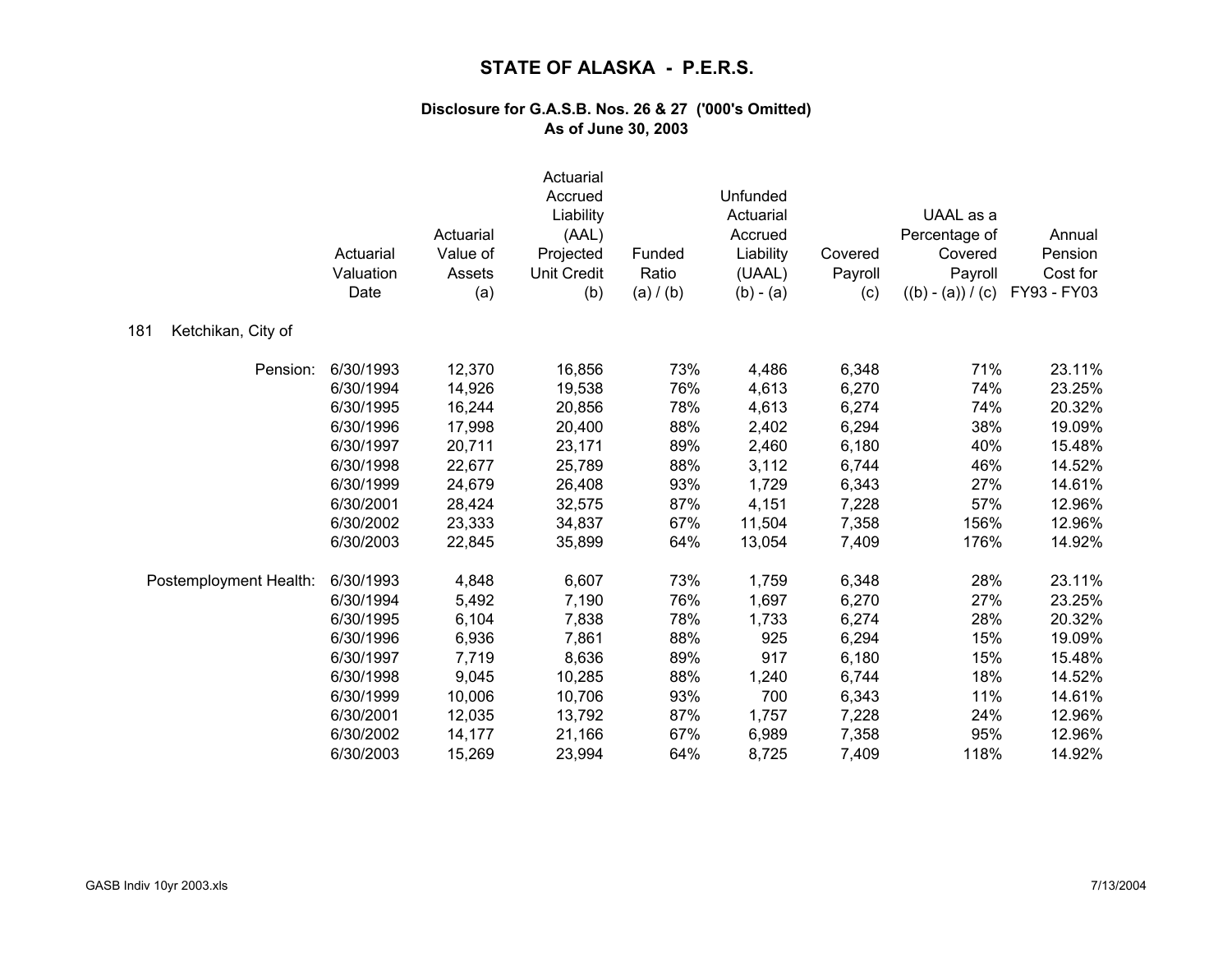|                        | Actuarial<br>Valuation<br>Date | Actuarial<br>Value of<br>Assets<br>(a) | Actuarial<br>Accrued<br>Liability<br>(AAL)<br>Projected<br><b>Unit Credit</b><br>(b) | Funded<br>Ratio<br>(a) / (b) | Unfunded<br>Actuarial<br>Accrued<br>Liability<br>(UAAL)<br>$(b) - (a)$ | Covered<br>Payroll<br>(c) | UAAL as a<br>Percentage of<br>Covered<br>Payroll<br>$((b) - (a)) / (c)$ | Annual<br>Pension<br>Cost for<br>FY93 - FY03 |
|------------------------|--------------------------------|----------------------------------------|--------------------------------------------------------------------------------------|------------------------------|------------------------------------------------------------------------|---------------------------|-------------------------------------------------------------------------|----------------------------------------------|
| Seward, City of<br>182 |                                |                                        |                                                                                      |                              |                                                                        |                           |                                                                         |                                              |
| Pension:               | 6/30/1993                      | 6,457                                  | 6,099                                                                                | 106%                         | (358)                                                                  | 2,571                     | $-14%$                                                                  | 7.92%                                        |
|                        | 6/30/1994                      | 7,164                                  | 6,948                                                                                | 103%                         | (216)                                                                  | 2,784                     | $-8%$                                                                   | 9.52%                                        |
|                        | 6/30/1995                      | 8,077                                  | 7,884                                                                                | 102%                         | (193)                                                                  | 3,077                     | $-6%$                                                                   | 6.73%                                        |
|                        | 6/30/1996                      | 8,616                                  | 8,036                                                                                | 107%                         | (580)                                                                  | 3,100                     | $-19%$                                                                  | 7.90%                                        |
|                        | 6/30/1997                      | 9,624                                  | 8,922                                                                                | 108%                         | (702)                                                                  | 2,977                     | $-24%$                                                                  | 4.71%                                        |
|                        | 6/30/1998                      | 10,707                                 | 10,172                                                                               | 105%                         | (535)                                                                  | 2,929                     | $-18%$                                                                  | 7.56%                                        |
|                        | 6/30/1999                      | 10,897                                 | 10,052                                                                               | 108%                         | (845)                                                                  | 2,871                     | $-29%$                                                                  | 7.09%                                        |
|                        | 6/30/2001                      | 12,408                                 | 11,620                                                                               | 107%                         | (788)                                                                  | 3,265                     | $-24%$                                                                  | 5.60%                                        |
|                        | 6/30/2002                      | 10,669                                 | 13,828                                                                               | 77%                          | 3,159                                                                  | 3,413                     | 93%                                                                     | 5.60%                                        |
|                        | 6/30/2003                      | 11,771                                 | 14,407                                                                               | 82%                          | 2,636                                                                  | 3,551                     | 74%                                                                     | 3.74%                                        |
| Postemployment Health: | 6/30/1993                      | 2,531                                  | 2,390                                                                                | 106%                         | (141)                                                                  | 2,571                     | $-5%$                                                                   | 7.92%                                        |
|                        | 6/30/1994                      | 2,636                                  | 2,557                                                                                | 103%                         | (79)                                                                   | 2,784                     | $-3%$                                                                   | 9.52%                                        |
|                        | 6/30/1995                      | 3,035                                  | 2,963                                                                                | 102%                         | (72)                                                                   | 3,077                     | $-2%$                                                                   | 6.73%                                        |
|                        | 6/30/1996                      | 3,320                                  | 3,097                                                                                | 107%                         | (223)                                                                  | 3,100                     | $-7%$                                                                   | 7.90%                                        |
|                        | 6/30/1997                      | 3,587                                  | 3,325                                                                                | 108%                         | (262)                                                                  | 2,977                     | $-9%$                                                                   | 4.71%                                        |
|                        | 6/30/1998                      | 4,271                                  | 4,058                                                                                | 105%                         | (213)                                                                  | 2,929                     | $-7%$                                                                   | 7.56%                                        |
|                        | 6/30/1999                      | 4,418                                  | 4,076                                                                                | 108%                         | (342)                                                                  | 2,871                     | $-12%$                                                                  | 7.09%                                        |
|                        | 6/30/2001                      | 5,254                                  | 4,920                                                                                | 107%                         | (334)                                                                  | 3,265                     | $-10%$                                                                  | 5.60%                                        |
|                        | 6/30/2002                      | 6,483                                  | 8,402                                                                                | 77%                          | 1,919                                                                  | 3,413                     | 56%                                                                     | 5.60%                                        |
|                        | 6/30/2003                      | 7,868                                  | 9,629                                                                                | 82%                          | 1,761                                                                  | 3,551                     | 50%                                                                     | 3.74%                                        |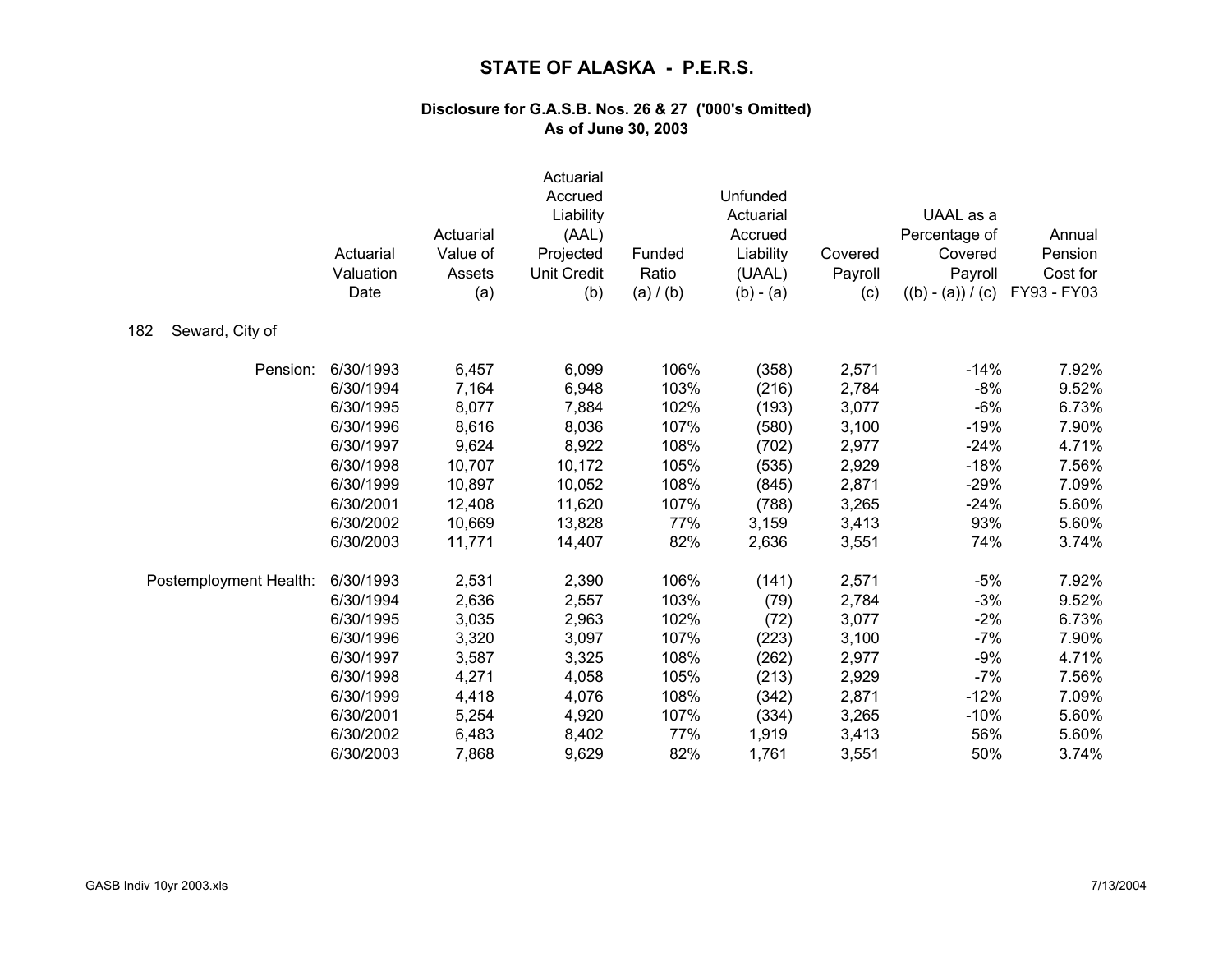|                            | Actuarial<br>Valuation<br>Date | Actuarial<br>Value of<br>Assets<br>(a) | Actuarial<br>Accrued<br>Liability<br>(AAL)<br>Projected<br>Unit Credit<br>(b) | Funded<br>Ratio<br>(a) / (b) | Unfunded<br>Actuarial<br>Accrued<br>Liability<br>(UAAL)<br>$(b) - (a)$ | Covered<br>Payroll<br>(c) | UAAL as a<br>Percentage of<br>Covered<br>Payroll<br>$((b) - (a)) / (c)$ | Annual<br>Pension<br>Cost for<br>FY93 - FY03 |
|----------------------------|--------------------------------|----------------------------------------|-------------------------------------------------------------------------------|------------------------------|------------------------------------------------------------------------|---------------------------|-------------------------------------------------------------------------|----------------------------------------------|
| Fort Yukon, City of<br>183 |                                |                                        |                                                                               |                              |                                                                        |                           |                                                                         |                                              |
| Pension:                   | 6/30/1993                      | 453                                    | 299                                                                           | 151%                         | (154)                                                                  | 211                       | $-73%$                                                                  | 0.00%                                        |
|                            | 6/30/1994                      | 501                                    | 352                                                                           | 142%                         | (148)                                                                  | 189                       | $-78%$                                                                  | 0.00%                                        |
|                            | 6/30/1995                      | 566                                    | 377                                                                           | 150%                         | (189)                                                                  | 196                       | $-96%$                                                                  | 0.00%                                        |
|                            | 6/30/1996                      | 577                                    | 370                                                                           | 156%                         | (207)                                                                  | 252                       | $-82%$                                                                  | 0.00%                                        |
|                            | 6/30/1997                      | 653                                    | 415                                                                           | 158%                         | (239)                                                                  | 254                       | $-94%$                                                                  | 0.00%                                        |
|                            | 6/30/1998                      | 644                                    | 399                                                                           | 161%                         | (245)                                                                  | 142                       | $-173%$                                                                 | 0.00%                                        |
|                            | 6/30/1999                      | 723                                    | 473                                                                           | 153%                         | (250)                                                                  | 154                       | $-162%$                                                                 | 0.00%                                        |
|                            | 6/30/2001                      | 819                                    | 635                                                                           | 129%                         | (184)                                                                  | 258                       | $-71%$                                                                  | 0.00%                                        |
|                            | 6/30/2002                      | 698                                    | 795                                                                           | 88%                          | 97                                                                     | 271                       | 36%                                                                     | 0.00%                                        |
|                            | 6/30/2003                      | 760                                    | 691                                                                           | 110%                         | (69)                                                                   | 291                       | $-24%$                                                                  | 0.00%                                        |
| Postemployment Health:     | 6/30/1993                      | 177                                    | 117                                                                           | 151%                         | (60)                                                                   | 211                       | $-29%$                                                                  | 0.00%                                        |
|                            | 6/30/1994                      | 184                                    | 130                                                                           | 142%                         | (55)                                                                   | 189                       | $-29%$                                                                  | 0.00%                                        |
|                            | 6/30/1995                      | 213                                    | 142                                                                           | 150%                         | (71)                                                                   | 196                       | $-36%$                                                                  | 0.00%                                        |
|                            | 6/30/1996                      | 222                                    | 142                                                                           | 156%                         | (80)                                                                   | 252                       | $-32%$                                                                  | 0.00%                                        |
|                            | 6/30/1997                      | 244                                    | 154                                                                           | 158%                         | (89)                                                                   | 254                       | $-35%$                                                                  | 0.00%                                        |
|                            | 6/30/1998                      | 257                                    | 160                                                                           | 161%                         | (97)                                                                   | 142                       | $-68%$                                                                  | 0.00%                                        |
|                            | 6/30/1999                      | 294                                    | 193                                                                           | 152%                         | (101)                                                                  | 154                       | $-66%$                                                                  | 0.00%                                        |
|                            | 6/30/2001                      | 347                                    | 270                                                                           | 129%                         | (77)                                                                   | 258                       | $-30%$                                                                  | 0.00%                                        |
|                            | 6/30/2002                      | 425                                    | 483                                                                           | 88%                          | 58                                                                     | 271                       | 21%                                                                     | 0.00%                                        |
|                            | 6/30/2003                      | 508                                    | 462                                                                           | 110%                         | (46)                                                                   | 291                       | $-16%$                                                                  | 0.00%                                        |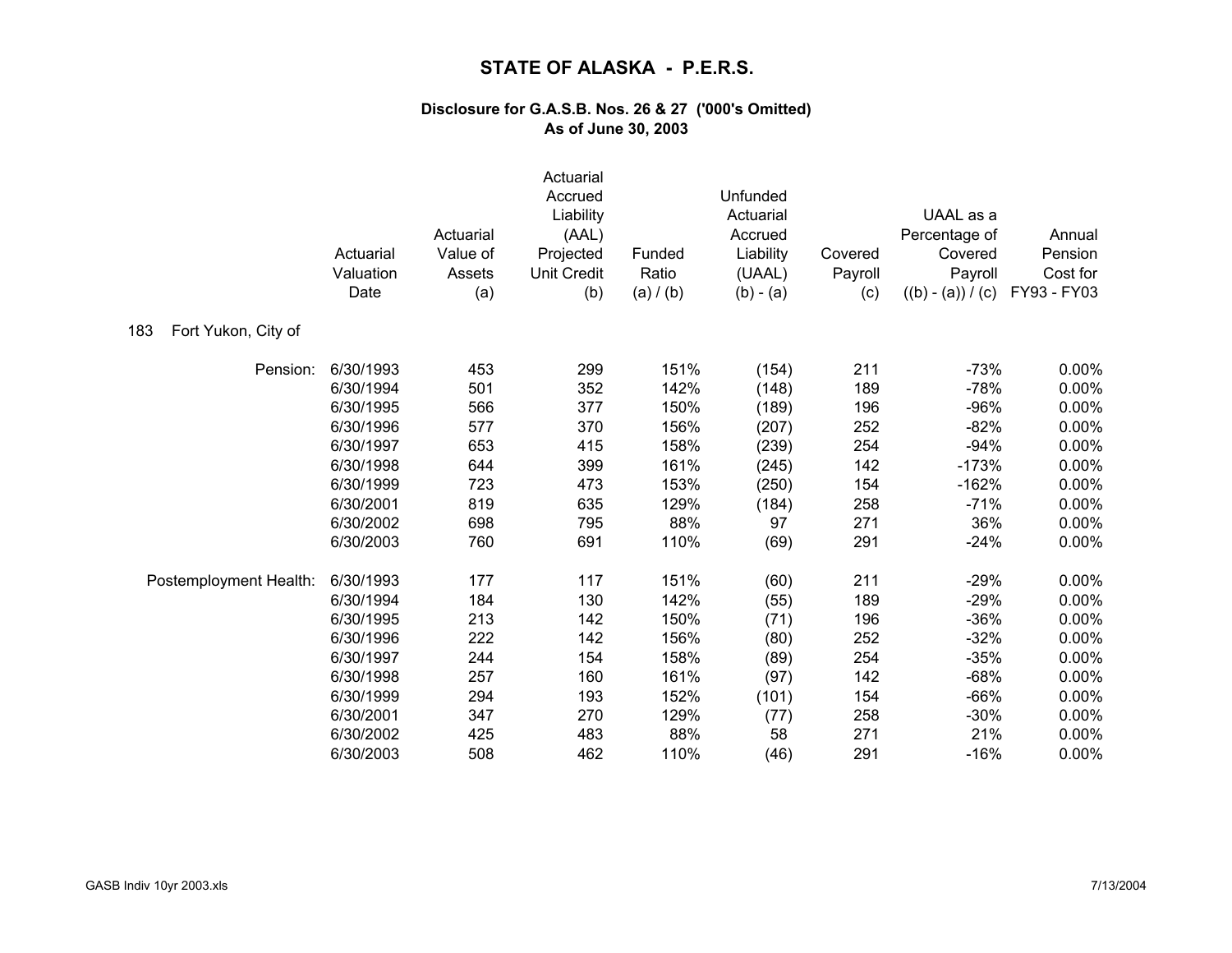|                                                   | Actuarial<br>Valuation<br>Date | Actuarial<br>Value of<br>Assets<br>(a) | Actuarial<br>Accrued<br>Liability<br>(AAL)<br>Projected<br>Unit Credit<br>(b) | Funded<br>Ratio<br>(a) / (b) | Unfunded<br>Actuarial<br>Accrued<br>Liability<br>(UAAL)<br>$(b) - (a)$ | Covered<br>Payroll<br>(c) | UAAL as a<br>Percentage of<br>Covered<br>Payroll<br>$((b) - (a)) / (c)$ | Annual<br>Pension<br>Cost for<br>FY93 - FY03 |
|---------------------------------------------------|--------------------------------|----------------------------------------|-------------------------------------------------------------------------------|------------------------------|------------------------------------------------------------------------|---------------------------|-------------------------------------------------------------------------|----------------------------------------------|
| <b>Bristol Bay Borough School District</b><br>184 |                                |                                        |                                                                               |                              |                                                                        |                           |                                                                         |                                              |
| Pension:                                          | 6/30/1993                      | 1,271                                  | 1,468                                                                         | 87%                          | 197                                                                    | 592                       | 33%                                                                     | 15.61%                                       |
|                                                   | 6/30/1994                      | 1,437                                  | 1,605                                                                         | 90%                          | 168                                                                    | 626                       | 27%                                                                     | 15.20%                                       |
|                                                   | 6/30/1995                      | 1,609                                  | 1,714                                                                         | 94%                          | 105                                                                    | 675                       | 16%                                                                     | 15.53%                                       |
|                                                   | 6/30/1996                      | 1,720                                  | 1,813                                                                         | 95%                          | 92                                                                     | 644                       | 14%                                                                     | 13.55%                                       |
|                                                   | 6/30/1997                      | 1,944                                  | 1,960                                                                         | 99%                          | 16                                                                     | 690                       | 2%                                                                      | 8.57%                                        |
|                                                   | 6/30/1998                      | 2,149                                  | 2,173                                                                         | 99%                          | 24                                                                     | 601                       | 4%                                                                      | 11.61%                                       |
|                                                   | 6/30/1999                      | 2,368                                  | 2,451                                                                         | 97%                          | 83                                                                     | 768                       | 11%                                                                     | 10.17%                                       |
|                                                   | 6/30/2001                      | 2,723                                  | 2,731                                                                         | 100%                         | 8                                                                      | 682                       | 1%                                                                      | 10.78%                                       |
|                                                   | 6/30/2002                      | 2,329                                  | 3,383                                                                         | 69%                          | 1,054                                                                  | 641                       | 164%                                                                    | 10.78%                                       |
|                                                   | 6/30/2003                      | 2,520                                  | 3,440                                                                         | 73%                          | 920                                                                    | 551                       | 167%                                                                    | 7.10%                                        |
| Postemployment Health:                            | 6/30/1993                      | 498                                    | 575                                                                           | 87%                          | 77                                                                     | 592                       | 13%                                                                     | 15.61%                                       |
|                                                   | 6/30/1994                      | 529                                    | 591                                                                           | 90%                          | 62                                                                     | 626                       | 10%                                                                     | 15.20%                                       |
|                                                   | 6/30/1995                      | 604                                    | 644                                                                           | 94%                          | 40                                                                     | 675                       | 6%                                                                      | 15.53%                                       |
|                                                   | 6/30/1996                      | 663                                    | 698                                                                           | 95%                          | 36                                                                     | 644                       | 6%                                                                      | 13.55%                                       |
|                                                   | 6/30/1997                      | 725                                    | 731                                                                           | 99%                          | 6                                                                      | 690                       | 1%                                                                      | 8.57%                                        |
|                                                   | 6/30/1998                      | 858                                    | 867                                                                           | 99%                          | 9                                                                      | 601                       | 1%                                                                      | 11.61%                                       |
|                                                   | 6/30/1999                      | 960                                    | 995                                                                           | 96%                          | 35                                                                     | 768                       | 5%                                                                      | 10.17%                                       |
|                                                   | 6/30/2001                      | 1,154                                  | 1,157                                                                         | 100%                         | $\ensuremath{\mathsf{3}}$                                              | 682                       | 0%                                                                      | 10.78%                                       |
|                                                   | 6/30/2002                      | 1,415                                  | 2,056                                                                         | 69%                          | 641                                                                    | 641                       | 100%                                                                    | 10.78%                                       |
|                                                   | 6/30/2003                      | 1,684                                  | 2,299                                                                         | 73%                          | 615                                                                    | 551                       | 112%                                                                    | 7.10%                                        |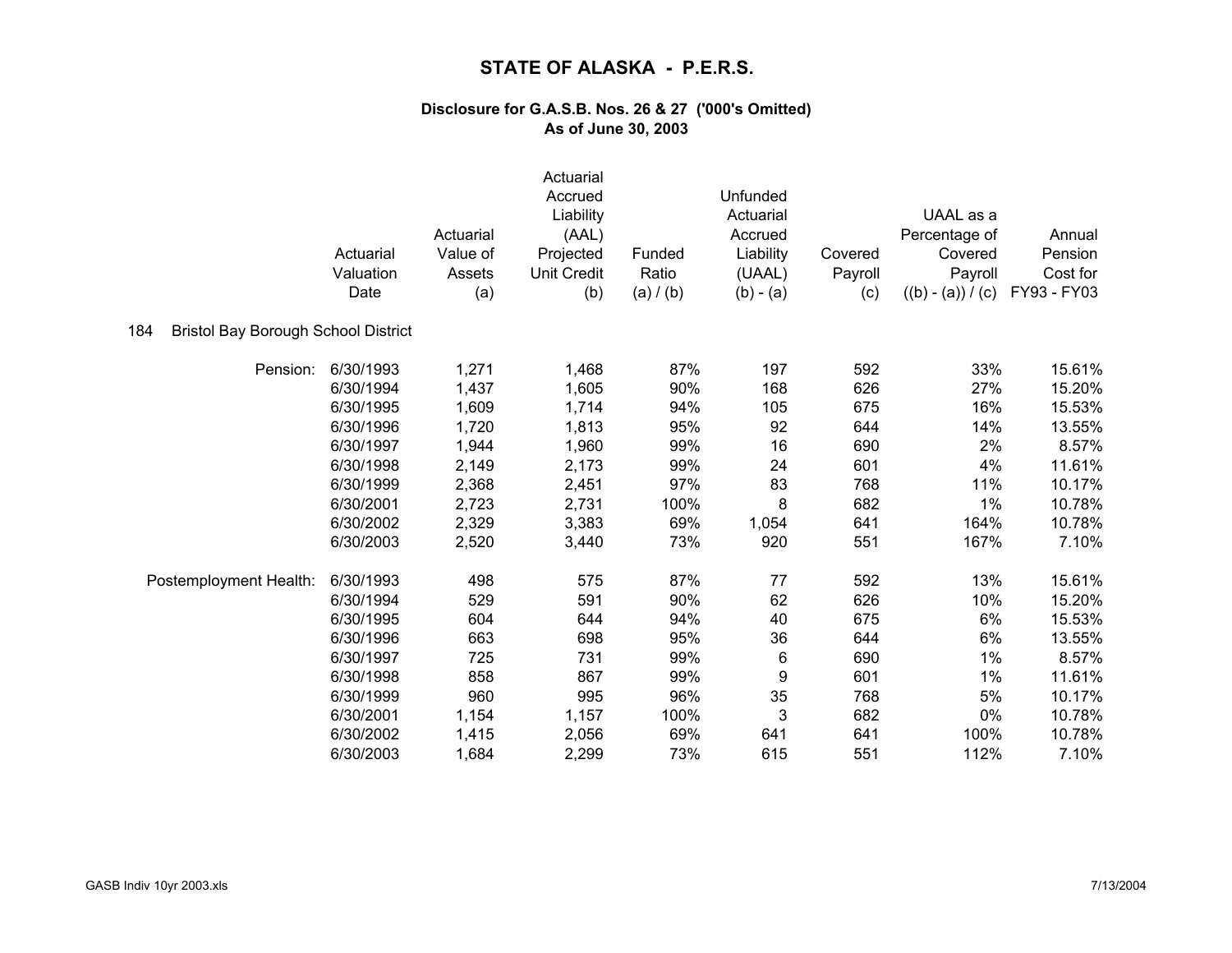|                                | Actuarial<br>Valuation<br>Date | Actuarial<br>Value of<br>Assets<br>(a) | Actuarial<br>Accrued<br>Liability<br>(AAL)<br>Projected<br><b>Unit Credit</b><br>(b) | Funded<br>Ratio<br>(a) / (b) | Unfunded<br>Actuarial<br>Accrued<br>Liability<br>(UAAL)<br>$(b) - (a)$ | Covered<br>Payroll<br>(c) | UAAL as a<br>Percentage of<br>Covered<br>Payroll<br>$((b) - (a)) / (c)$ | Annual<br>Pension<br>Cost for<br>FY93 - FY03 |
|--------------------------------|--------------------------------|----------------------------------------|--------------------------------------------------------------------------------------|------------------------------|------------------------------------------------------------------------|---------------------------|-------------------------------------------------------------------------|----------------------------------------------|
| Cordova School District<br>185 |                                |                                        |                                                                                      |                              |                                                                        |                           |                                                                         |                                              |
| Pension:                       | 6/30/1993                      | 1,606                                  | 1,731                                                                                | 93%                          | 125                                                                    | 723                       | 17%                                                                     | 14.92%                                       |
|                                | 6/30/1994                      | 1,634                                  | 1,797                                                                                | 91%                          | 163                                                                    | 511                       | 32%                                                                     | 13.59%                                       |
|                                | 6/30/1995                      | 1,747                                  | 1,936                                                                                | 90%                          | 189                                                                    | 483                       | 39%                                                                     | 13.49%                                       |
|                                | 6/30/1996                      | 1,843                                  | 1,951                                                                                | 94%                          | 108                                                                    | 540                       | 20%                                                                     | 14.16%                                       |
|                                | 6/30/1997                      | 2,207                                  | 2,231                                                                                | 99%                          | 24                                                                     | 545                       | 4%                                                                      | 11.38%                                       |
|                                | 6/30/1998                      | 2,317                                  | 2,382                                                                                | 97%                          | 65                                                                     | 571                       | 11%                                                                     | 12.31%                                       |
|                                | 6/30/1999                      | 2,482                                  | 2,565                                                                                | 97%                          | 83                                                                     | 655                       | 13%                                                                     | 10.41%                                       |
|                                | 6/30/2001                      | 3,445                                  | 3,255                                                                                | 106%                         | (190)                                                                  | 576                       | $-33%$                                                                  | 10.46%                                       |
|                                | 6/30/2002                      | 2,753                                  | 3,787                                                                                | 73%                          | 1,034                                                                  | 576                       | 180%                                                                    | 10.46%                                       |
|                                | 6/30/2003                      | 2,756                                  | 4,088                                                                                | 67%                          | 1,332                                                                  | 618                       | 216%                                                                    | 3.73%                                        |
| Postemployment Health:         | 6/30/1993                      | 630                                    | 679                                                                                  | 93%                          | 49                                                                     | 723                       | 7%                                                                      | 14.92%                                       |
|                                | 6/30/1994                      | 601                                    | 661                                                                                  | 91%                          | 60                                                                     | 511                       | 12%                                                                     | 13.59%                                       |
|                                | 6/30/1995                      | 656                                    | 727                                                                                  | 90%                          | 71                                                                     | 483                       | 15%                                                                     | 13.49%                                       |
|                                | 6/30/1996                      | 710                                    | 752                                                                                  | 94%                          | 42                                                                     | 540                       | 8%                                                                      | 14.16%                                       |
|                                | 6/30/1997                      | 823                                    | 832                                                                                  | 99%                          | 9                                                                      | 545                       | 2%                                                                      | 11.38%                                       |
|                                | 6/30/1998                      | 925                                    | 951                                                                                  | 97%                          | 26                                                                     | 571                       | $5%$                                                                    | 12.31%                                       |
|                                | 6/30/1999                      | 1,007                                  | 1,041                                                                                | 97%                          | 34                                                                     | 655                       | 5%                                                                      | 10.41%                                       |
|                                | 6/30/2001                      | 1,460                                  | 1,379                                                                                | 106%                         | (81)                                                                   | 576                       | $-14%$                                                                  | 10.46%                                       |
|                                | 6/30/2002                      | 1,673                                  | 2,301                                                                                | 73%                          | 628                                                                    | 576                       | 109%                                                                    | 10.46%                                       |
|                                | 6/30/2003                      | 1,842                                  | 2,732                                                                                | 67%                          | 890                                                                    | 618                       | 144%                                                                    | 3.73%                                        |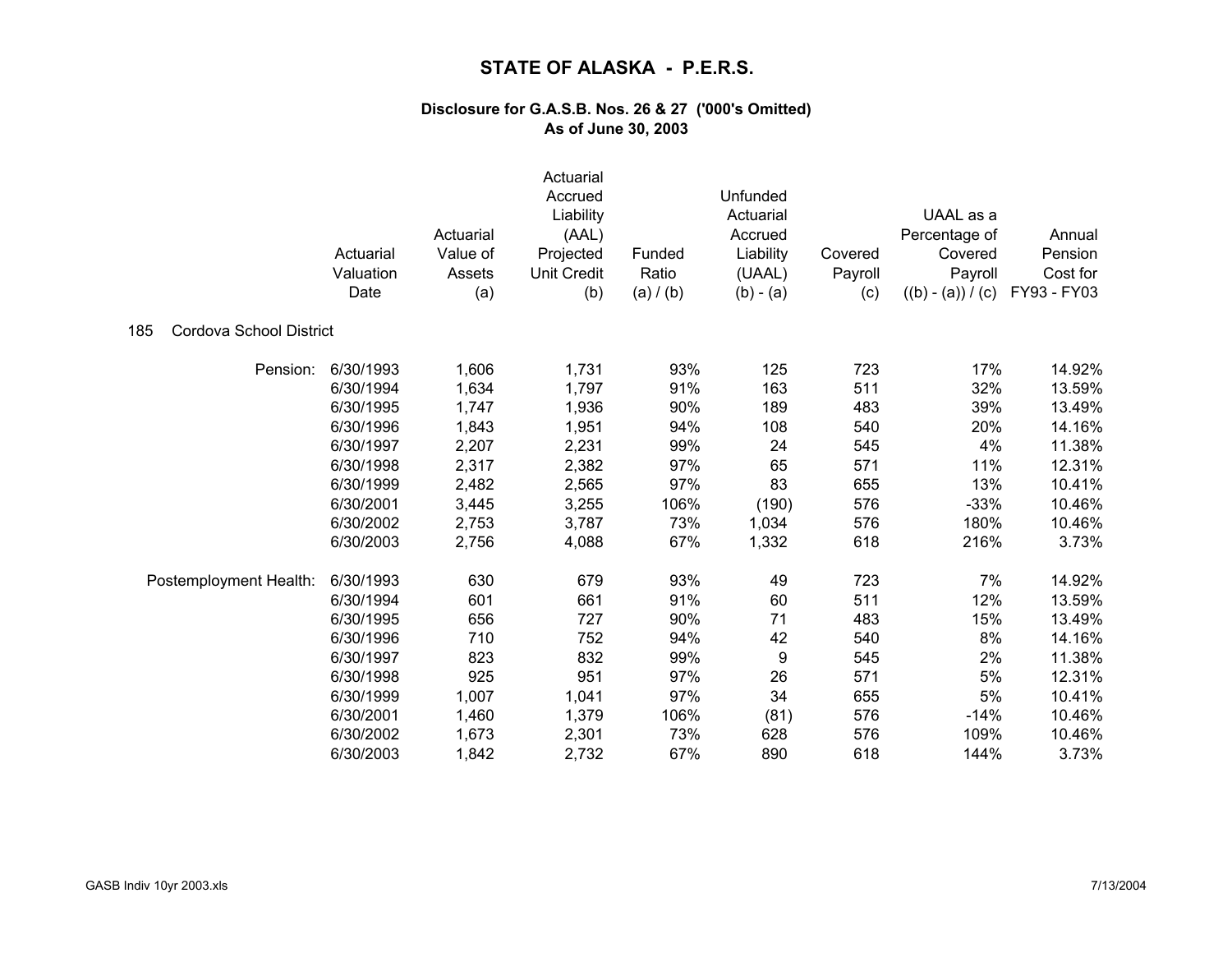|                        | Actuarial<br>Valuation<br>Date | Actuarial<br>Value of<br>Assets<br>(a) | Actuarial<br>Accrued<br>Liability<br>(AAL)<br>Projected<br><b>Unit Credit</b><br>(b) | Funded<br>Ratio<br>(a) / (b) | Unfunded<br>Actuarial<br>Accrued<br>Liability<br>(UAAL)<br>$(b) - (a)$ | Covered<br>Payroll<br>(c) | UAAL as a<br>Percentage of<br>Covered<br>Payroll<br>$((b) - (a)) / (c)$ | Annual<br>Pension<br>Cost for<br>FY93 - FY03 |
|------------------------|--------------------------------|----------------------------------------|--------------------------------------------------------------------------------------|------------------------------|------------------------------------------------------------------------|---------------------------|-------------------------------------------------------------------------|----------------------------------------------|
| Craig, City of<br>186  |                                |                                        |                                                                                      |                              |                                                                        |                           |                                                                         |                                              |
| Pension:               | 6/30/1993                      | 986                                    | 921                                                                                  | 107%                         | (65)                                                                   | 553                       | $-12%$                                                                  | 7.56%                                        |
|                        | 6/30/1994                      | 1,199                                  | 1,200                                                                                | 100%                         | 1                                                                      | 662                       | 0%                                                                      | 5.23%                                        |
|                        | 6/30/1995                      | 1,358                                  | 1,386                                                                                | 98%                          | 28                                                                     | 700                       | 4%                                                                      | 7.43%                                        |
|                        | 6/30/1996                      | 1,454                                  | 1,512                                                                                | 96%                          | 58                                                                     | 733                       | 8%                                                                      | 10.38%                                       |
|                        | 6/30/1997                      | 1,672                                  | 1,718                                                                                | 97%                          | 46                                                                     | 888                       | 5%                                                                      | 7.18%                                        |
|                        | 6/30/1998                      | 1,922                                  | 1,974                                                                                | 97%                          | 52                                                                     | 991                       | 5%                                                                      | 10.82%                                       |
|                        | 6/30/1999                      | 2,099                                  | 2,156                                                                                | 97%                          | 57                                                                     | 1,095                     | 5%                                                                      | 10.50%                                       |
|                        | 6/30/2001                      | 2,349                                  | 2,709                                                                                | 87%                          | 360                                                                    | 1,147                     | 31%                                                                     | 9.52%                                        |
|                        | 6/30/2002                      | 2,048                                  | 3,521                                                                                | 58%                          | 1,473                                                                  | 1,671                     | 88%                                                                     | 9.52%                                        |
|                        | 6/30/2003                      | 2,340                                  | 3,709                                                                                | 63%                          | 1,369                                                                  | 1,387                     | 99%                                                                     | 10.33%                                       |
| Postemployment Health: | 6/30/1993                      | 387                                    | 361                                                                                  | 107%                         | (26)                                                                   | 553                       | $-5%$                                                                   | 7.56%                                        |
|                        | 6/30/1994                      | 441                                    | 442                                                                                  | 100%                         | 1                                                                      | 662                       | 0%                                                                      | 5.23%                                        |
|                        | 6/30/1995                      | 511                                    | 521                                                                                  | 98%                          | 10                                                                     | 700                       | 1%                                                                      | 7.43%                                        |
|                        | 6/30/1996                      | 561                                    | 583                                                                                  | 96%                          | 22                                                                     | 733                       | 3%                                                                      | 10.38%                                       |
|                        | 6/30/1997                      | 623                                    | 640                                                                                  | 97%                          | 17                                                                     | 888                       | 2%                                                                      | 7.18%                                        |
|                        | 6/30/1998                      | 767                                    | 788                                                                                  | 97%                          | 21                                                                     | 991                       | 2%                                                                      | 10.82%                                       |
|                        | 6/30/1999                      | 852                                    | 875                                                                                  | 97%                          | 23                                                                     | 1,095                     | 2%                                                                      | 10.50%                                       |
|                        | 6/30/2001                      | 995                                    | 1,148                                                                                | 87%                          | 153                                                                    | 1,147                     | 13%                                                                     | 9.52%                                        |
|                        | 6/30/2002                      | 1,244                                  | 2,139                                                                                | 58%                          | 895                                                                    | 1,671                     | 54%                                                                     | 9.52%                                        |
|                        | 6/30/2003                      | 1,564                                  | 2,479                                                                                | 63%                          | 915                                                                    | 1,387                     | 66%                                                                     | 10.33%                                       |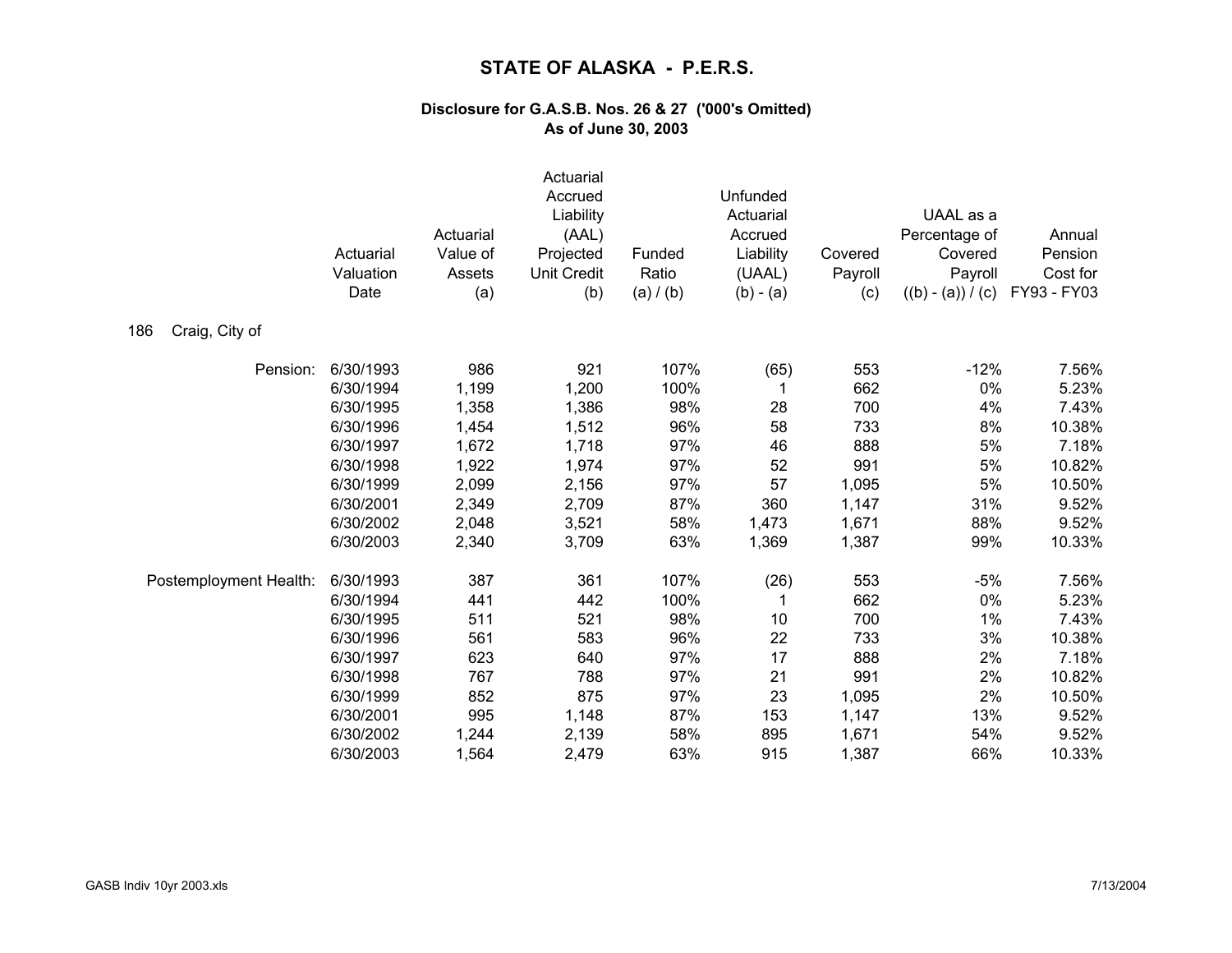|                                    | Actuarial<br>Valuation<br>Date | Actuarial<br>Value of<br>Assets<br>(a) | Actuarial<br>Accrued<br>Liability<br>(AAL)<br>Projected<br>Unit Credit<br>(b) | Funded<br>Ratio<br>(a) / (b) | Unfunded<br>Actuarial<br>Accrued<br>Liability<br>(UAAL)<br>$(b) - (a)$ | Covered<br>Payroll<br>(c) | UAAL as a<br>Percentage of<br>Covered<br>Payroll<br>$((b) - (a)) / (c)$ | Annual<br>Pension<br>Cost for<br>FY93 - FY03 |
|------------------------------------|--------------------------------|----------------------------------------|-------------------------------------------------------------------------------|------------------------------|------------------------------------------------------------------------|---------------------------|-------------------------------------------------------------------------|----------------------------------------------|
| Petersburg General Hospital<br>187 |                                |                                        |                                                                               |                              |                                                                        |                           |                                                                         |                                              |
| Pension:                           | 6/30/1993                      | 2,836                                  | 2,164                                                                         | 131%                         | (672)                                                                  | 869                       | $-77%$                                                                  | 15.94%                                       |
|                                    | 6/30/1994                      | 3,135                                  | 2,436                                                                         | 129%                         | (699)                                                                  | 1,282                     | $-54%$                                                                  | 16.54%                                       |
|                                    | 6/30/1995                      | 3,420                                  | 2,700                                                                         | 127%                         | (720)                                                                  | 1,126                     | $-64%$                                                                  | 15.00%                                       |
|                                    | 6/30/1996                      | 3,576                                  | 2,554                                                                         | 140%                         | (1,022)                                                                | 1,323                     | $-77%$                                                                  | 13.99%                                       |
|                                    | 6/30/1997                      | 4,110                                  | 2,971                                                                         | 138%                         | (1, 139)                                                               | 1,498                     | $-76%$                                                                  | 9.72%                                        |
|                                    | 6/30/1998                      | 4,374                                  | 3,370                                                                         | 130%                         | (1,004)                                                                | 1,510                     | $-66%$                                                                  | 9.90%                                        |
|                                    | 6/30/1999                      | 4,813                                  | 3,491                                                                         | 138%                         | (1, 322)                                                               | 1,670                     | $-79%$                                                                  | 0.88%                                        |
|                                    | 6/30/2001                      | 5,073                                  | 4,070                                                                         | 125%                         | (1,003)                                                                | 2,525                     | $-40%$                                                                  | 0.00%                                        |
|                                    | 6/30/2002                      | 4,335                                  | 4,870                                                                         | 89%                          | 535                                                                    | 2,638                     | 20%                                                                     | 0.00%                                        |
|                                    | 6/30/2003                      | 4,863                                  | 5,109                                                                         | 95%                          | 246                                                                    | 3,011                     | 8%                                                                      | 1.00%                                        |
| Postemployment Health:             | 6/30/1993                      | 1,112                                  | 848                                                                           | 131%                         | (264)                                                                  | 869                       | $-30%$                                                                  | 15.94%                                       |
|                                    | 6/30/1994                      | 1,153                                  | 896                                                                           | 129%                         | (257)                                                                  | 1,282                     | $-20%$                                                                  | 16.54%                                       |
|                                    | 6/30/1995                      | 1,285                                  | 1,014                                                                         | 127%                         | (271)                                                                  | 1,126                     | $-24%$                                                                  | 15.00%                                       |
|                                    | 6/30/1996                      | 1,378                                  | 984                                                                           | 140%                         | (394)                                                                  | 1,323                     | $-30%$                                                                  | 13.99%                                       |
|                                    | 6/30/1997                      | 1,532                                  | 1,107                                                                         | 138%                         | (425)                                                                  | 1,498                     | $-28%$                                                                  | 9.72%                                        |
|                                    | 6/30/1998                      | 1,745                                  | 1,344                                                                         | 130%                         | (401)                                                                  | 1,510                     | $-27%$                                                                  | 9.90%                                        |
|                                    | 6/30/1999                      | 1,952                                  | 1,416                                                                         | 138%                         | (536)                                                                  | 1,670                     | $-32%$                                                                  | 0.88%                                        |
|                                    | 6/30/2001                      | 2,149                                  | 1,724                                                                         | 125%                         | (425)                                                                  | 2,525                     | $-17%$                                                                  | 0.00%                                        |
|                                    | 6/30/2002                      | 2,634                                  | 2,959                                                                         | 89%                          | 325                                                                    | 2,638                     | 12%                                                                     | 0.00%                                        |
|                                    | 6/30/2003                      | 3,250                                  | 3,414                                                                         | 95%                          | 164                                                                    | 3,011                     | 5%                                                                      | 1.00%                                        |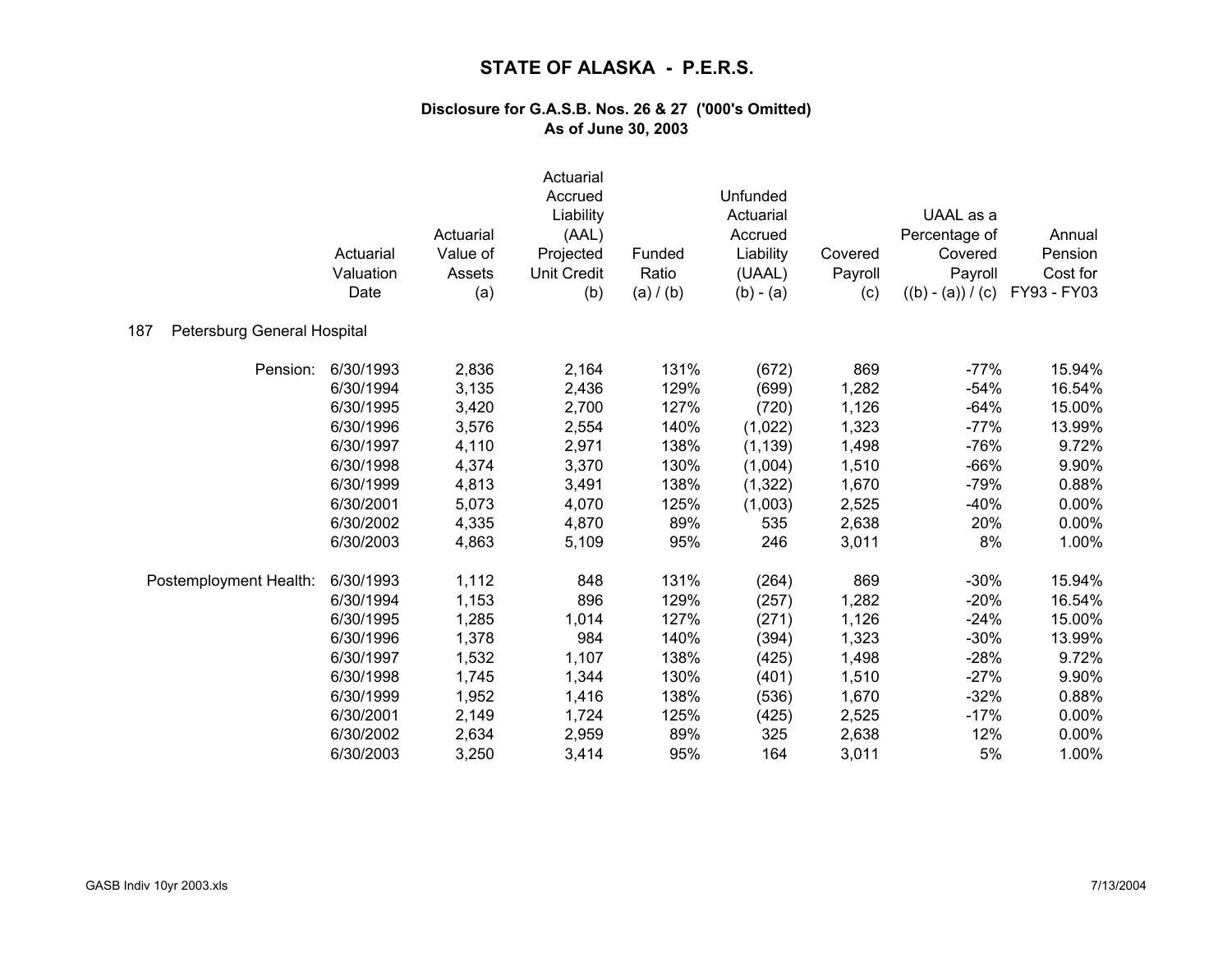|                        | Actuarial<br>Valuation<br>Date | Actuarial<br>Value of<br>Assets<br>(a) | Actuarial<br>Accrued<br>Liability<br>(AAL)<br>Projected<br><b>Unit Credit</b><br>(b) | Funded<br>Ratio<br>(a) / (b) | Unfunded<br>Actuarial<br>Accrued<br>Liability<br>(UAAL)<br>$(b) - (a)$ | Covered<br>Payroll<br>(c) | UAAL as a<br>Percentage of<br>Covered<br>Payroll<br>$((b) - (a)) / (c)$ | Annual<br>Pension<br>Cost for<br>FY93 - FY03 |
|------------------------|--------------------------------|----------------------------------------|--------------------------------------------------------------------------------------|------------------------------|------------------------------------------------------------------------|---------------------------|-------------------------------------------------------------------------|----------------------------------------------|
| 189<br>Haines Borough  |                                |                                        |                                                                                      |                              |                                                                        |                           |                                                                         |                                              |
| Pension:               | 6/30/1993                      | 289                                    | 320                                                                                  | 90%                          | 32                                                                     | 226                       | 14%                                                                     | 8.83%                                        |
|                        | 6/30/1994                      | 347                                    | 372                                                                                  | 93%                          | 25                                                                     | 271                       | 9%                                                                      | 10.96%                                       |
|                        | 6/30/1995                      | 429                                    | 469                                                                                  | 91%                          | 40                                                                     | 347                       | 12%                                                                     | 13.08%                                       |
|                        | 6/30/1996                      | 473                                    | 540                                                                                  | 88%                          | 67                                                                     | 345                       | 19%                                                                     | 11.44%                                       |
|                        | 6/30/1997                      | 571                                    | 710                                                                                  | 80%                          | 138                                                                    | 367                       | 38%                                                                     | 8.08%                                        |
|                        | 6/30/1998                      | 698                                    | 907                                                                                  | 77%                          | 209                                                                    | 432                       | 48%                                                                     | 12.24%                                       |
|                        | 6/30/1999                      | 768                                    | 956                                                                                  | 80%                          | 188                                                                    | 384                       | 49%                                                                     | 14.37%                                       |
|                        | 6/30/2001                      | 884                                    | 1,163                                                                                | 76%                          | 279                                                                    | 404                       | 69%                                                                     | 15.24%                                       |
|                        | 6/30/2002                      | 4,065                                  | 6,152                                                                                | 66%                          | 2,087                                                                  | 1,869                     | 112%                                                                    | 12.64%                                       |
|                        | 6/30/2003                      | 4,340                                  | 6,698                                                                                | 65%                          | 2,358                                                                  | 1,443                     | 163%                                                                    | 12.17%                                       |
| Postemployment Health: | 6/30/1993                      | 113                                    | 126                                                                                  | 90%                          | 12                                                                     | 226                       | 5%                                                                      | 8.83%                                        |
|                        | 6/30/1994                      | 128                                    | 137                                                                                  | 93%                          | 9                                                                      | 271                       | 3%                                                                      | 10.96%                                       |
|                        | 6/30/1995                      | 161                                    | 176                                                                                  | 91%                          | 15                                                                     | 347                       | 4%                                                                      | 13.08%                                       |
|                        | 6/30/1996                      | 182                                    | 208                                                                                  | 88%                          | 26                                                                     | 345                       | 8%                                                                      | 11.44%                                       |
|                        | 6/30/1997                      | 213                                    | 264                                                                                  | 80%                          | 52                                                                     | 367                       | 14%                                                                     | 8.08%                                        |
|                        | 6/30/1998                      | 279                                    | 362                                                                                  | 77%                          | 83                                                                     | 432                       | 19%                                                                     | 12.24%                                       |
|                        | 6/30/1999                      | 312                                    | 388                                                                                  | 80%                          | 76                                                                     | 384                       | 20%                                                                     | 14.37%                                       |
|                        | 6/30/2001                      | 375                                    | 494                                                                                  | 76%                          | 119                                                                    | 404                       | 29%                                                                     | 15.24%                                       |
|                        | 6/30/2002                      | 2,470                                  | 3,738                                                                                | 66%                          | 1,268                                                                  | 1,869                     | 68%                                                                     | 12.64%                                       |
|                        | 6/30/2003                      | 2,901                                  | 4,477                                                                                | 65%                          | 1,576                                                                  | 1,443                     | 109%                                                                    | 12.17%                                       |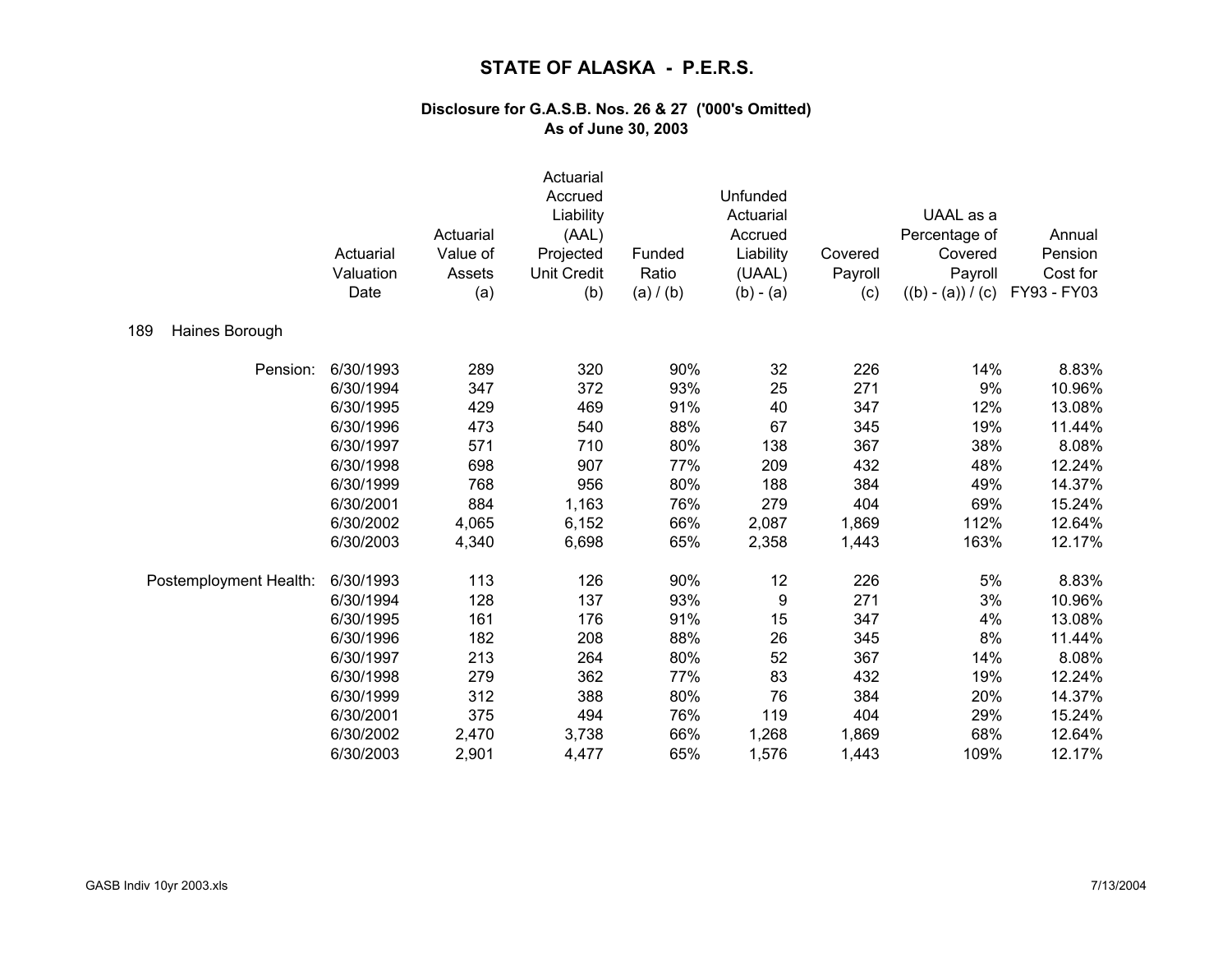|                                                | Actuarial<br>Valuation<br>Date | Actuarial<br>Value of<br>Assets<br>(a) | Actuarial<br>Accrued<br>Liability<br>(AAL)<br>Projected<br>Unit Credit<br>(b) | Funded<br>Ratio<br>(a) / (b) | Unfunded<br>Actuarial<br>Accrued<br>Liability<br>(UAAL)<br>$(b) - (a)$ | Covered<br>Payroll<br>(c) | UAAL as a<br>Percentage of<br>Covered<br>Payroll<br>$((b) - (a)) / (c)$ | Annual<br>Pension<br>Cost for<br>FY93 - FY03 |
|------------------------------------------------|--------------------------------|----------------------------------------|-------------------------------------------------------------------------------|------------------------------|------------------------------------------------------------------------|---------------------------|-------------------------------------------------------------------------|----------------------------------------------|
| 190<br>Kenai Peninsula Borough School District |                                |                                        |                                                                               |                              |                                                                        |                           |                                                                         |                                              |
| Pension:                                       | 6/30/1993                      | 19,120                                 | 20,458                                                                        | 93%                          | 1,338                                                                  | 10,990                    | 12%                                                                     | 14.23%                                       |
|                                                | 6/30/1994                      | 21,952                                 | 23,362                                                                        | 94%                          | 1,411                                                                  | 11,486                    | 12%                                                                     | 13.81%                                       |
|                                                | 6/30/1995                      | 24,180                                 | 24,999                                                                        | 97%                          | 819                                                                    | 11,983                    | 7%                                                                      | 12.84%                                       |
|                                                | 6/30/1996                      | 26,243                                 | 25,454                                                                        | 103%                         | (789)                                                                  | 12,386                    | $-6%$                                                                   | 11.82%                                       |
|                                                | 6/30/1997                      | 32,622                                 | 27,379                                                                        | 119%                         | (5,243)                                                                | 11,538                    | $-45%$                                                                  | 7.53%                                        |
|                                                | 6/30/1998                      | 36,679                                 | 34,072                                                                        | 108%                         | (2,607)                                                                | 11,960                    | $-22%$                                                                  | 9.07%                                        |
|                                                | 6/30/1999                      | 40,450                                 | 36,483                                                                        | 111%                         | (3,967)                                                                | 12,698                    | $-31%$                                                                  | 4.51%                                        |
|                                                | 6/30/2001                      | 45,056                                 | 44,990                                                                        | 100%                         | (66)                                                                   | 13,816                    | 0%                                                                      | 5.07%                                        |
|                                                | 6/30/2002                      | 36,824                                 | 49,693                                                                        | 74%                          | 12,869                                                                 | 11,395                    | 113%                                                                    | 5.07%                                        |
|                                                | 6/30/2003                      | 37,374                                 | 52,357                                                                        | 71%                          | 14,983                                                                 | 10,487                    | 143%                                                                    | 6.81%                                        |
| Postemployment Health:                         | 6/30/1993                      | 7,495                                  | 8,019                                                                         | 93%                          | 524                                                                    | 10,990                    | 5%                                                                      | 14.23%                                       |
|                                                | 6/30/1994                      | 8,077                                  | 8,597                                                                         | 94%                          | 519                                                                    | 11,486                    | 5%                                                                      | 13.81%                                       |
|                                                | 6/30/1995                      | 9,087                                  | 9,395                                                                         | 97%                          | 308                                                                    | 11,983                    | 3%                                                                      | 12.84%                                       |
|                                                | 6/30/1996                      | 10,113                                 | 9,809                                                                         | 103%                         | (304)                                                                  | 12,386                    | $-2%$                                                                   | 11.82%                                       |
|                                                | 6/30/1997                      | 12,158                                 | 10,204                                                                        | 119%                         | (1, 954)                                                               | 11,538                    | $-17%$                                                                  | 7.53%                                        |
|                                                | 6/30/1998                      | 14,629                                 | 13,589                                                                        | 108%                         | (1,040)                                                                | 11,960                    | $-9%$                                                                   | 9.07%                                        |
|                                                | 6/30/1999                      | 16,399                                 | 14,791                                                                        | 111%                         | (1,608)                                                                | 12,698                    | $-13%$                                                                  | 4.51%                                        |
|                                                | 6/30/2001                      | 19,077                                 | 19,049                                                                        | 100%                         | (28)                                                                   | 13,816                    | 0%                                                                      | 5.07%                                        |
|                                                | 6/30/2002                      | 22,374                                 | 30,193                                                                        | 74%                          | 7,819                                                                  | 11,395                    | 69%                                                                     | 5.07%                                        |
|                                                | 6/30/2003                      | 24,980                                 | 34,993                                                                        | 71%                          | 10,013                                                                 | 10,487                    | 95%                                                                     | 6.81%                                        |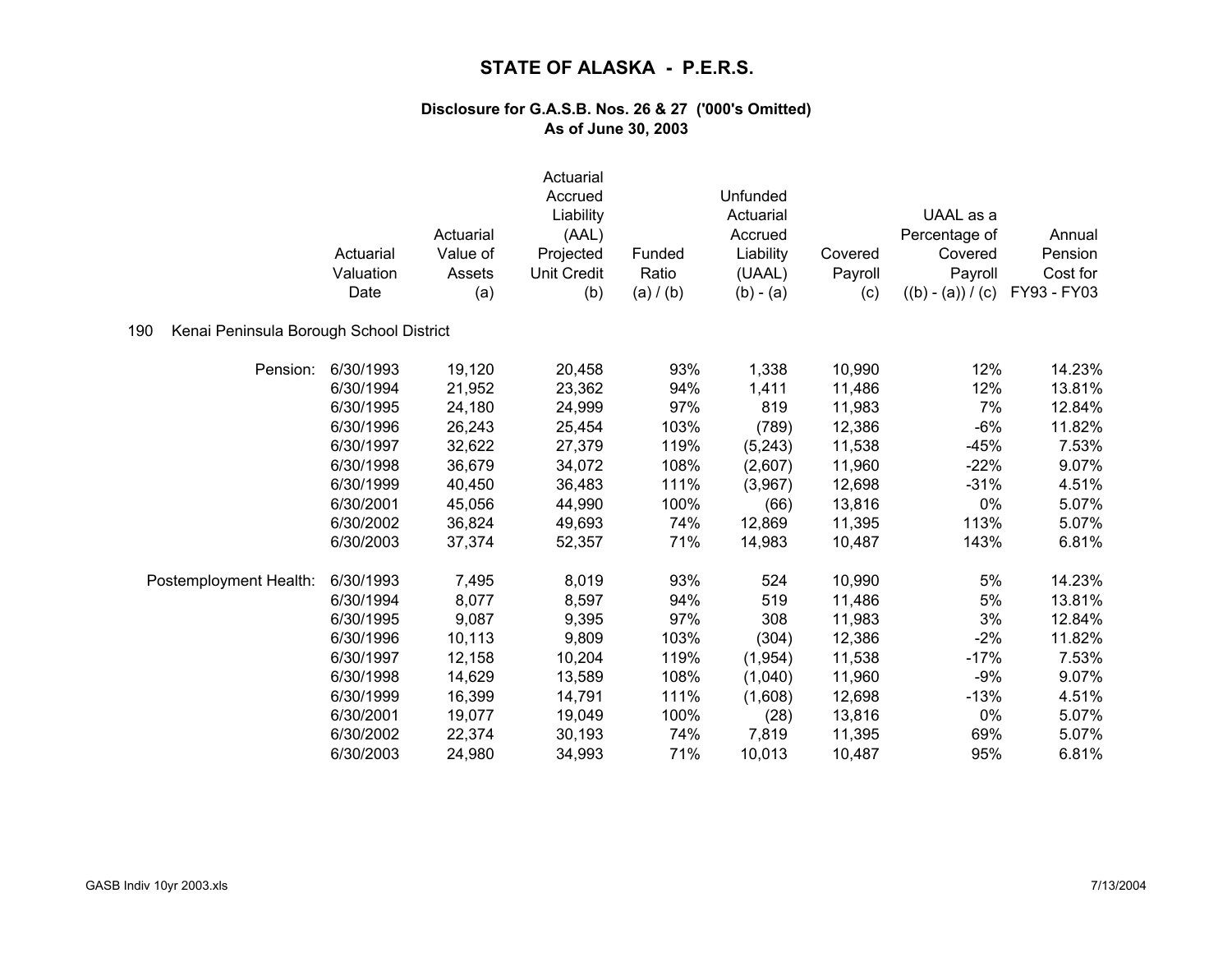|                            | Actuarial<br>Valuation<br>Date | Actuarial<br>Value of<br>Assets<br>(a) | Actuarial<br>Accrued<br>Liability<br>(AAL)<br>Projected<br><b>Unit Credit</b><br>(b) | Funded<br>Ratio<br>(a) / (b) | Unfunded<br>Actuarial<br>Accrued<br>Liability<br>(UAAL)<br>$(b) - (a)$ | Covered<br>Payroll<br>(c) | UAAL as a<br>Percentage of<br>Covered<br>Payroll<br>$((b) - (a)) / (c)$ | Annual<br>Pension<br>Cost for<br>FY93 - FY03 |
|----------------------------|--------------------------------|----------------------------------------|--------------------------------------------------------------------------------------|------------------------------|------------------------------------------------------------------------|---------------------------|-------------------------------------------------------------------------|----------------------------------------------|
| North Pole, City of<br>191 |                                |                                        |                                                                                      |                              |                                                                        |                           |                                                                         |                                              |
| Pension:                   | 6/30/1993                      | 2,321                                  | 2,217                                                                                | 105%                         | (104)                                                                  | 1,254                     | $-8%$                                                                   | 0.00%                                        |
|                            | 6/30/1994                      | 2,547                                  | 2,633                                                                                | 97%                          | 86                                                                     | 1,270                     | 7%                                                                      | 5.42%                                        |
|                            | 6/30/1995                      | 2,838                                  | 2,890                                                                                | 98%                          | 52                                                                     | 1,174                     | 4%                                                                      | 8.57%                                        |
|                            | 6/30/1996                      | 3,234                                  | 2,542                                                                                | 127%                         | (692)                                                                  | 1,244                     | $-56%$                                                                  | 11.17%                                       |
|                            | 6/30/1997                      | 4,193                                  | 3,033                                                                                | 138%                         | (1, 160)                                                               | 1,330                     | $-87%$                                                                  | 7.24%                                        |
|                            | 6/30/1998                      | 4,112                                  | 3,406                                                                                | 121%                         | (706)                                                                  | 1,238                     | $-57%$                                                                  | 3.04%                                        |
|                            | 6/30/1999                      | 4,652                                  | 3,415                                                                                | 136%                         | (1, 237)                                                               | 1,308                     | $-95%$                                                                  | 0.00%                                        |
|                            | 6/30/2001                      | 5,382                                  | 5,506                                                                                | 98%                          | 124                                                                    | 1,670                     | 7%                                                                      | 0.00%                                        |
|                            | 6/30/2002                      | 4,526                                  | 6,305                                                                                | 72%                          | 1,779                                                                  | 1,902                     | 94%                                                                     | 0.00%                                        |
|                            | 6/30/2003                      | 4,545                                  | 6,346                                                                                | 72%                          | 1,801                                                                  | 1,803                     | 100%                                                                    | 7.67%                                        |
| Postemployment Health:     | 6/30/1993                      | 910                                    | 869                                                                                  | 105%                         | (41)                                                                   | 1,254                     | $-3%$                                                                   | 0.00%                                        |
|                            | 6/30/1994                      | 937                                    | 969                                                                                  | 97%                          | 32                                                                     | 1,270                     | 3%                                                                      | 5.42%                                        |
|                            | 6/30/1995                      | 1,066                                  | 1,086                                                                                | 98%                          | 20                                                                     | 1,174                     | 2%                                                                      | 8.57%                                        |
|                            | 6/30/1996                      | 1,246                                  | 980                                                                                  | 127%                         | (266)                                                                  | 1,244                     | $-21%$                                                                  | 11.17%                                       |
|                            | 6/30/1997                      | 1,563                                  | 1,131                                                                                | 138%                         | (432)                                                                  | 1,330                     | $-32%$                                                                  | 7.24%                                        |
|                            | 6/30/1998                      | 1,640                                  | 1,359                                                                                | 121%                         | (281)                                                                  | 1,238                     | $-23%$                                                                  | 3.04%                                        |
|                            | 6/30/1999                      | 1,886                                  | 1,385                                                                                | 136%                         | (501)                                                                  | 1,308                     | $-38%$                                                                  | 0.00%                                        |
|                            | 6/30/2001                      | 2,279                                  | 2,332                                                                                | 98%                          | 53                                                                     | 1,670                     | 3%                                                                      | 0.00%                                        |
|                            | 6/30/2002                      | 2,750                                  | 3,831                                                                                | 72%                          | 1,081                                                                  | 1,902                     | 57%                                                                     | 0.00%                                        |
|                            | 6/30/2003                      | 3,037                                  | 4,241                                                                                | 72%                          | 1,204                                                                  | 1,803                     | 67%                                                                     | 7.67%                                        |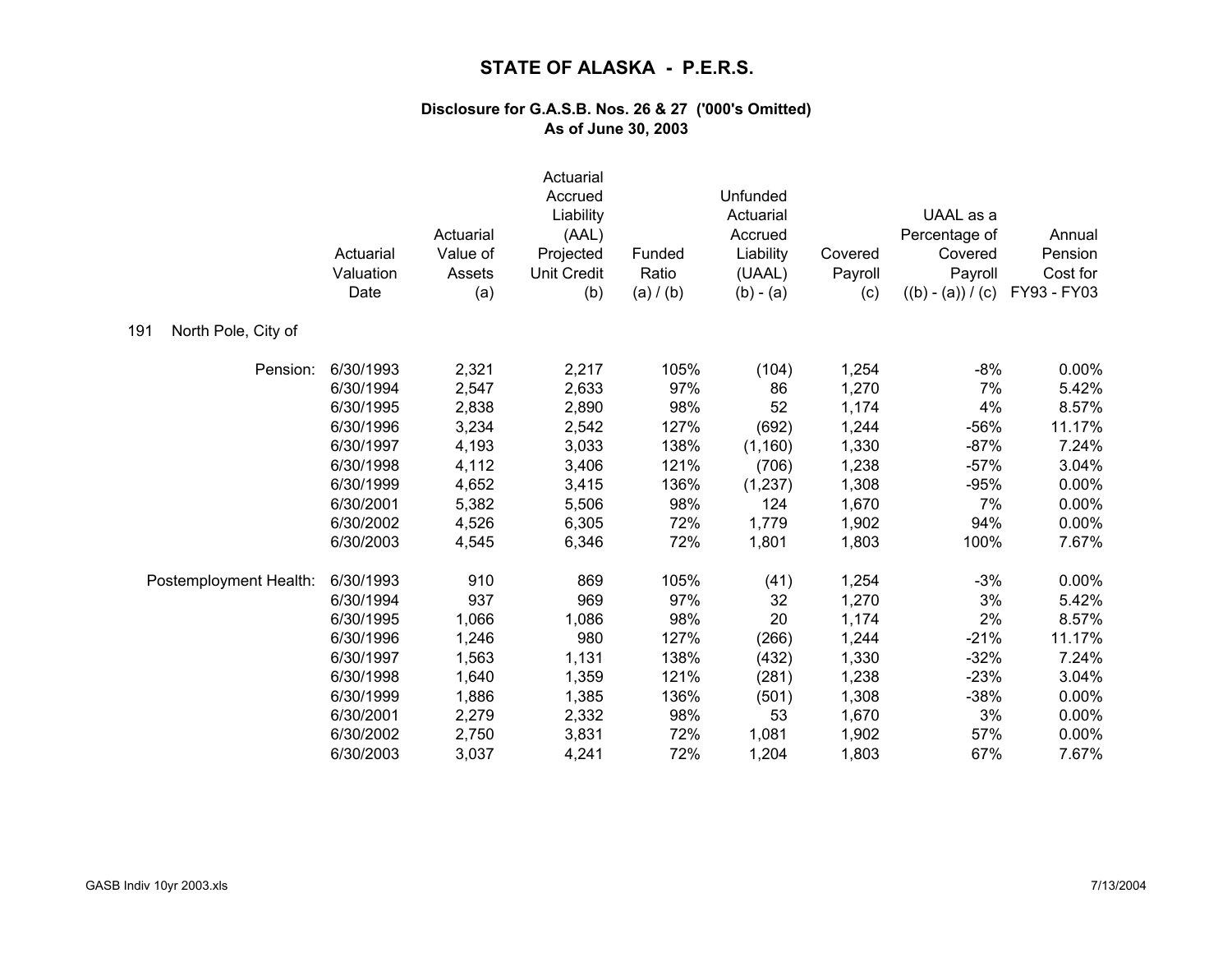|                        | Actuarial<br>Valuation<br>Date | Actuarial<br>Value of<br>Assets<br>(a) | Actuarial<br>Accrued<br>Liability<br>(AAL)<br>Projected<br><b>Unit Credit</b><br>(b) | Funded<br>Ratio<br>(a) / (b) | Unfunded<br>Actuarial<br>Accrued<br>Liability<br>(UAAL)<br>$(b) - (a)$ | Covered<br>Payroll<br>(c) | UAAL as a<br>Percentage of<br>Covered<br>Payroll<br>$((b) - (a)) / (c)$ | Annual<br>Pension<br>Cost for<br>FY93 - FY03 |
|------------------------|--------------------------------|----------------------------------------|--------------------------------------------------------------------------------------|------------------------------|------------------------------------------------------------------------|---------------------------|-------------------------------------------------------------------------|----------------------------------------------|
| Galena, City of<br>192 |                                |                                        |                                                                                      |                              |                                                                        |                           |                                                                         |                                              |
| Pension:               | 6/30/1993                      | 1,404                                  | 1,202                                                                                | 117%                         | (202)                                                                  | 857                       | $-24%$                                                                  | $0.00\%$                                     |
|                        | 6/30/1994                      | 1,571                                  | 1,358                                                                                | 116%                         | (213)                                                                  | 794                       | $-27%$                                                                  | 0.00%                                        |
|                        | 6/30/1995                      | 1,923                                  | 1,619                                                                                | 119%                         | (304)                                                                  | 731                       | $-42%$                                                                  | 3.59%                                        |
|                        | 6/30/1996                      | 1,961                                  | 1,578                                                                                | 124%                         | (383)                                                                  | 921                       | $-42%$                                                                  | 1.86%                                        |
|                        | 6/30/1997                      | 2,362                                  | 1,811                                                                                | 130%                         | (551)                                                                  | 894                       | $-62%$                                                                  | 0.00%                                        |
|                        | 6/30/1998                      | 2,441                                  | 2,181                                                                                | 112%                         | (260)                                                                  | 1,128                     | $-23%$                                                                  | 4.76%                                        |
|                        | 6/30/1999                      | 2,579                                  | 2,211                                                                                | 117%                         | (368)                                                                  | 974                       | $-38%$                                                                  | 2.59%                                        |
|                        | 6/30/2001                      | 3,073                                  | 2,505                                                                                | 123%                         | (568)                                                                  | 1,133                     | $-50%$                                                                  | 4.25%                                        |
|                        | 6/30/2002                      | 2,706                                  | 2,747                                                                                | 99%                          | 41                                                                     | 1,212                     | 3%                                                                      | 4.25%                                        |
|                        | 6/30/2003                      | 2,898                                  | 2,862                                                                                | 101%                         | (36)                                                                   | 1,481                     | $-2%$                                                                   | 0.00%                                        |
| Postemployment Health: | 6/30/1993                      | 550                                    | 471                                                                                  | 117%                         | (79)                                                                   | 857                       | $-9%$                                                                   | 0.00%                                        |
|                        | 6/30/1994                      | 578                                    | 500                                                                                  | 116%                         | (78)                                                                   | 794                       | $-10%$                                                                  | 0.00%                                        |
|                        | 6/30/1995                      | 723                                    | 609                                                                                  | 119%                         | (114)                                                                  | 731                       | $-16%$                                                                  | 3.59%                                        |
|                        | 6/30/1996                      | 755                                    | 608                                                                                  | 124%                         | (147)                                                                  | 921                       | $-16%$                                                                  | 1.86%                                        |
|                        | 6/30/1997                      | 880                                    | 675                                                                                  | 130%                         | (205)                                                                  | 894                       | $-23%$                                                                  | 0.00%                                        |
|                        | 6/30/1998                      | 974                                    | 870                                                                                  | 112%                         | (104)                                                                  | 1,128                     | $-9%$                                                                   | 4.76%                                        |
|                        | 6/30/1999                      | 1,046                                  | 897                                                                                  | 117%                         | (149)                                                                  | 974                       | $-15%$                                                                  | 2.59%                                        |
|                        | 6/30/2001                      | 1,302                                  | 1,061                                                                                | 123%                         | (241)                                                                  | 1,133                     | $-21%$                                                                  | 4.25%                                        |
|                        | 6/30/2002                      | 1,644                                  | 1,669                                                                                | 99%                          | 25                                                                     | 1,212                     | 2%                                                                      | 4.25%                                        |
|                        | 6/30/2003                      | 1,937                                  | 1,913                                                                                | 101%                         | (24)                                                                   | 1,481                     | $-2%$                                                                   | 0.00%                                        |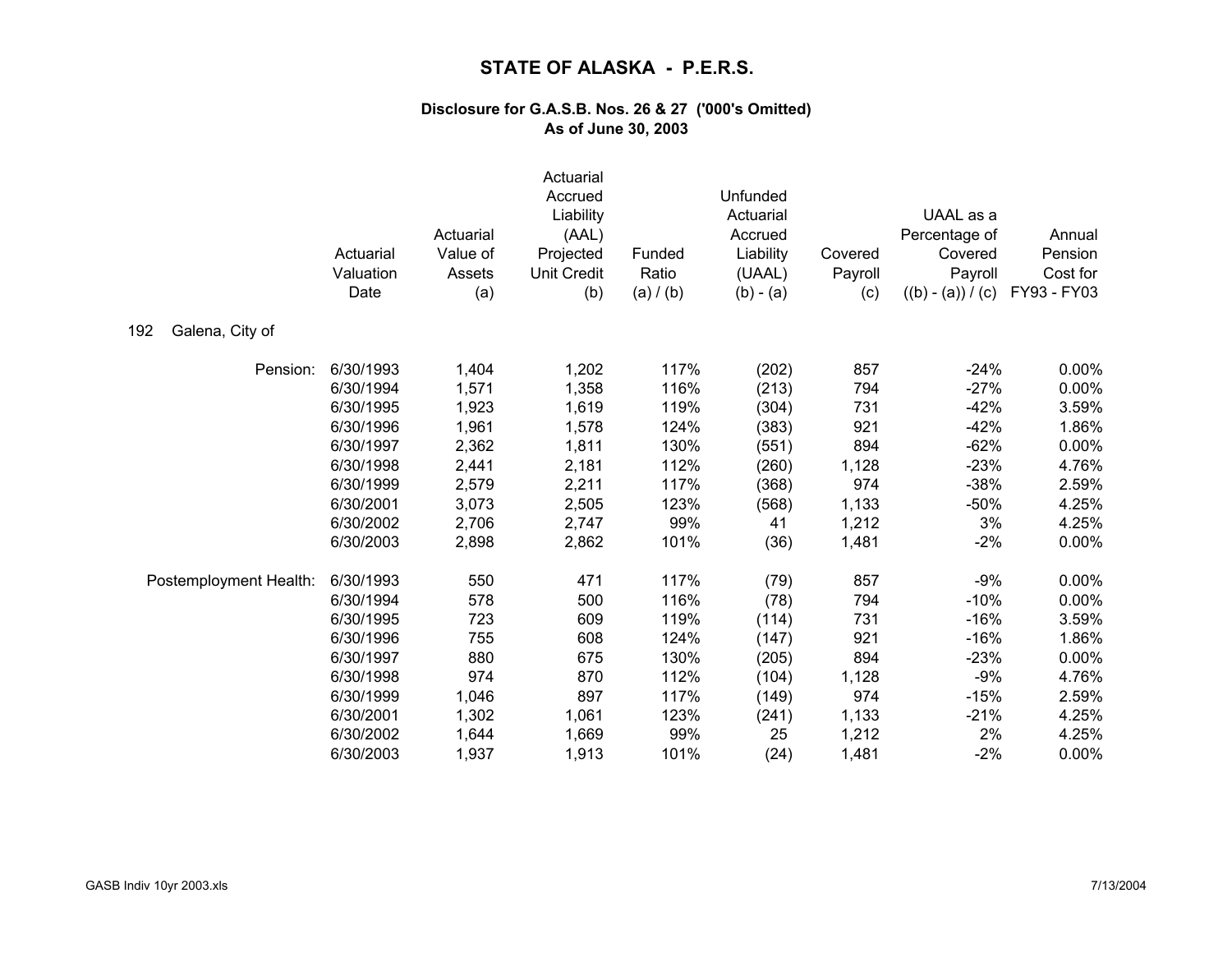|                        | Actuarial<br>Valuation<br>Date | Actuarial<br>Value of<br>Assets<br>(a) | Actuarial<br>Accrued<br>Liability<br>(AAL)<br>Projected<br><b>Unit Credit</b><br>(b) | Funded<br>Ratio<br>(a) / (b) | Unfunded<br>Actuarial<br>Accrued<br>Liability<br>(UAAL)<br>$(b) - (a)$ | Covered<br>Payroll<br>(c) | UAAL as a<br>Percentage of<br>Covered<br>Payroll<br>$((b) - (a)) / (c)$ | Annual<br>Pension<br>Cost for<br>FY93 - FY03 |
|------------------------|--------------------------------|----------------------------------------|--------------------------------------------------------------------------------------|------------------------------|------------------------------------------------------------------------|---------------------------|-------------------------------------------------------------------------|----------------------------------------------|
| Nenana, City of<br>193 |                                |                                        |                                                                                      |                              |                                                                        |                           |                                                                         |                                              |
| Pension:               | 6/30/1993                      | 631                                    | 625                                                                                  | 101%                         | (6)                                                                    | 215                       | $-3%$                                                                   | $0.00\%$                                     |
|                        | 6/30/1994                      | 674                                    | 696                                                                                  | 97%                          | 22                                                                     | 240                       | 9%                                                                      | 0.00%                                        |
|                        | 6/30/1995                      | 668                                    | 656                                                                                  | 102%                         | (12)                                                                   | 240                       | $-5%$                                                                   | 10.38%                                       |
|                        | 6/30/1996                      | 707                                    | 697                                                                                  | 102%                         | (11)                                                                   | 283                       | $-4%$                                                                   | 11.45%                                       |
|                        | 6/30/1997                      | 865                                    | 783                                                                                  | 110%                         | (82)                                                                   | 251                       | $-32%$                                                                  | 5.13%                                        |
|                        | 6/30/1998                      | 788                                    | 900                                                                                  | 88%                          | 112                                                                    | 212                       | 53%                                                                     | 9.38%                                        |
|                        | 6/30/1999                      | 851                                    | 735                                                                                  | 116%                         | (116)                                                                  | 310                       | $-37%$                                                                  | 6.05%                                        |
|                        | 6/30/2001                      | 994                                    | 1,072                                                                                | 93%                          | 78                                                                     | 343                       | 23%                                                                     | 4.13%                                        |
|                        | 6/30/2002                      | 1,011                                  | 1,314                                                                                | 77%                          | 303                                                                    | 343                       | 88%                                                                     | 4.13%                                        |
|                        | 6/30/2003                      | 1,031                                  | 1,351                                                                                | 76%                          | 320                                                                    | 245                       | 131%                                                                    | 9.46%                                        |
| Postemployment Health: | 6/30/1993                      | 247                                    | 245                                                                                  | 101%                         | (2)                                                                    | 215                       | $-1%$                                                                   | 0.00%                                        |
|                        | 6/30/1994                      | 248                                    | 256                                                                                  | 97%                          | 8                                                                      | 240                       | 3%                                                                      | 0.00%                                        |
|                        | 6/30/1995                      | 251                                    | 247                                                                                  | 102%                         | (4)                                                                    | 240                       | $-2%$                                                                   | 10.38%                                       |
|                        | 6/30/1996                      | 273                                    | 268                                                                                  | 102%                         | (4)                                                                    | 283                       | $-1%$                                                                   | 11.45%                                       |
|                        | 6/30/1997                      | 322                                    | 292                                                                                  | 110%                         | (30)                                                                   | 251                       | $-12%$                                                                  | 5.13%                                        |
|                        | 6/30/1998                      | 315                                    | 359                                                                                  | 88%                          | 44                                                                     | 212                       | 21%                                                                     | 9.38%                                        |
|                        | 6/30/1999                      | 345                                    | 299                                                                                  | 115%                         | (46)                                                                   | 310                       | $-15%$                                                                  | 6.05%                                        |
|                        | 6/30/2001                      | 421                                    | 455                                                                                  | 93%                          | 34                                                                     | 343                       | 10%                                                                     | 4.13%                                        |
|                        | 6/30/2002                      | 614                                    | 799                                                                                  | 77%                          | 185                                                                    | 343                       | 54%                                                                     | 4.13%                                        |
|                        | 6/30/2003                      | 689                                    | 903                                                                                  | 76%                          | 214                                                                    | 245                       | 87%                                                                     | 9.46%                                        |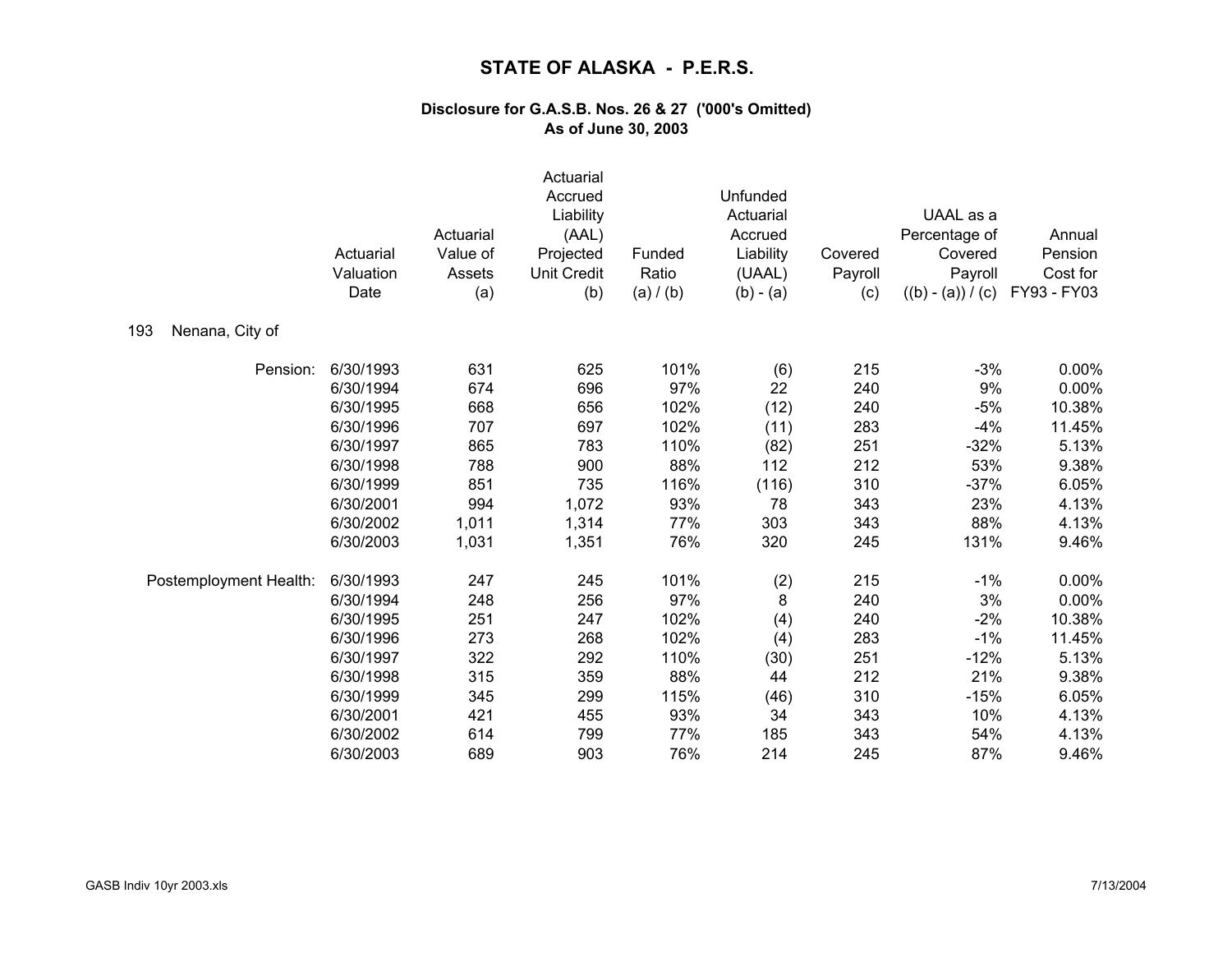|                                      | Actuarial<br>Valuation<br>Date | Actuarial<br>Value of<br>Assets<br>(a) | Actuarial<br>Accrued<br>Liability<br>(AAL)<br>Projected<br><b>Unit Credit</b><br>(b) | Funded<br>Ratio<br>(a) / (b) | Unfunded<br>Actuarial<br>Accrued<br>Liability<br>(UAAL)<br>$(b) - (a)$ | Covered<br>Payroll<br>(c) | UAAL as a<br>Percentage of<br>Covered<br>Payroll<br>$((b) - (a)) / (c)$ | Annual<br>Pension<br>Cost for<br>FY93 - FY03 |
|--------------------------------------|--------------------------------|----------------------------------------|--------------------------------------------------------------------------------------|------------------------------|------------------------------------------------------------------------|---------------------------|-------------------------------------------------------------------------|----------------------------------------------|
| <b>Yupiit School District</b><br>195 |                                |                                        |                                                                                      |                              |                                                                        |                           |                                                                         |                                              |
| Pension:                             | 6/30/1993                      |                                        |                                                                                      | 0%                           |                                                                        |                           | 0%                                                                      | 0.00%                                        |
|                                      | 6/30/1994                      |                                        |                                                                                      | 0%                           |                                                                        |                           | $0\%$                                                                   | 0.00%                                        |
|                                      | 6/30/1995                      |                                        |                                                                                      | 0%                           |                                                                        |                           | $0\%$                                                                   | 0.00%                                        |
|                                      | 6/30/1996                      |                                        |                                                                                      | 0%                           |                                                                        |                           | 0%                                                                      | 0.00%                                        |
|                                      | 6/30/1997                      |                                        |                                                                                      | 0%                           |                                                                        |                           | $0\%$                                                                   | 0.00%                                        |
|                                      | 6/30/1998                      |                                        |                                                                                      | 0%                           |                                                                        |                           | $0\%$                                                                   | 0.00%                                        |
|                                      | 6/30/1999                      |                                        |                                                                                      | 0%                           |                                                                        |                           | 0%                                                                      | 0.00%                                        |
|                                      | 6/30/2001                      | $\qquad \qquad \blacksquare$           |                                                                                      | 0%                           |                                                                        |                           | 0%                                                                      | 0.00%                                        |
|                                      | 6/30/2002                      |                                        |                                                                                      | 0%                           |                                                                        |                           | $0\%$                                                                   | 0.00%                                        |
|                                      | 6/30/2003                      | 193                                    | 263                                                                                  | 73%                          | 70                                                                     | 2,190                     | 3%                                                                      | 5.42%                                        |
| Postemployment Health:               | 6/30/1993                      |                                        |                                                                                      | 0%                           |                                                                        |                           | 0%                                                                      | 0.00%                                        |
|                                      | 6/30/1994                      |                                        |                                                                                      | 0%                           |                                                                        |                           | 0%                                                                      | 0.00%                                        |
|                                      | 6/30/1995                      |                                        |                                                                                      | 0%                           |                                                                        |                           | 0%                                                                      | 0.00%                                        |
|                                      | 6/30/1996                      |                                        |                                                                                      | 0%                           |                                                                        |                           | $0\%$                                                                   | 0.00%                                        |
|                                      | 6/30/1997                      |                                        |                                                                                      | $0\%$                        |                                                                        |                           | $0\%$                                                                   | 0.00%                                        |
|                                      | 6/30/1998                      | $\qquad \qquad \blacksquare$           |                                                                                      | 0%                           |                                                                        |                           | 0%                                                                      | 0.00%                                        |
|                                      | 6/30/1999                      |                                        |                                                                                      | 0%                           |                                                                        |                           | 0%                                                                      | 0.00%                                        |
|                                      | 6/30/2001                      |                                        |                                                                                      | 0%                           |                                                                        |                           | 0%                                                                      | 0.00%                                        |
|                                      | 6/30/2002                      |                                        |                                                                                      | 0%                           |                                                                        |                           | $0\%$                                                                   | 0.00%                                        |
|                                      | 6/30/2003                      | 129                                    | 176                                                                                  | 73%                          | 47                                                                     | 2,190                     | 2%                                                                      | 5.42%                                        |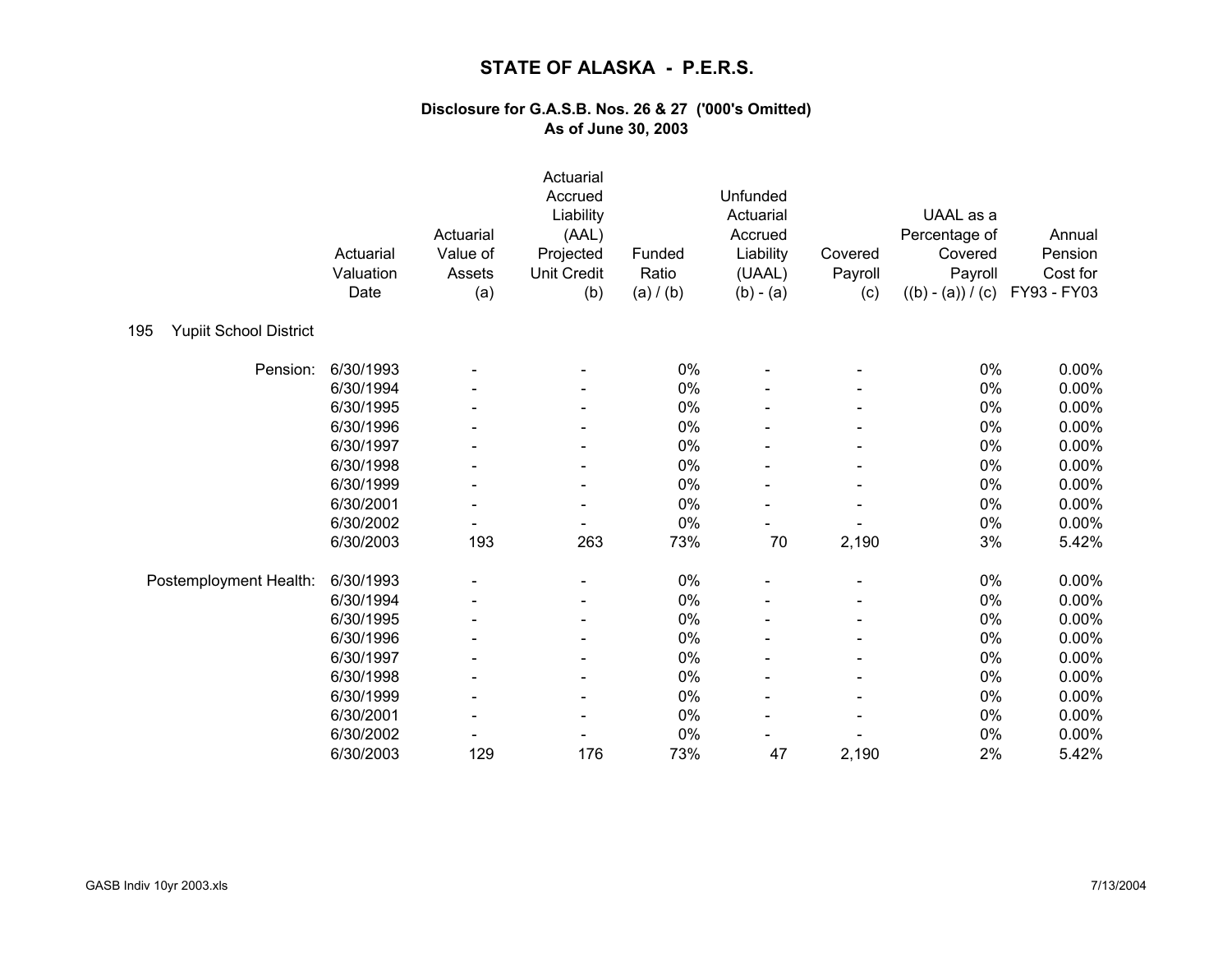|                                           | Actuarial<br>Valuation<br>Date | Actuarial<br>Value of<br>Assets<br>(a) | Actuarial<br>Accrued<br>Liability<br>(AAL)<br>Projected<br><b>Unit Credit</b><br>(b) | Funded<br>Ratio<br>(a) / (b) | Unfunded<br>Actuarial<br>Accrued<br>Liability<br>(UAAL)<br>$(b) - (a)$ | Covered<br>Payroll<br>(c) | UAAL as a<br>Percentage of<br>Covered<br>Payroll<br>$((b) - (a)) / (c)$ | Annual<br>Pension<br>Cost for<br>FY93 - FY03 |
|-------------------------------------------|--------------------------------|----------------------------------------|--------------------------------------------------------------------------------------|------------------------------|------------------------------------------------------------------------|---------------------------|-------------------------------------------------------------------------|----------------------------------------------|
| Nenana City Public School District<br>196 |                                |                                        |                                                                                      |                              |                                                                        |                           |                                                                         |                                              |
| Pension:                                  | 6/30/1993                      | 545                                    | 443                                                                                  | 123%                         | (101)                                                                  | 153                       | $-66%$                                                                  | 0.00%                                        |
|                                           | 6/30/1994                      | 608                                    | 493                                                                                  | 123%                         | (115)                                                                  | 155                       | $-75%$                                                                  | 0.00%                                        |
|                                           | 6/30/1995                      | 818                                    | 620                                                                                  | 132%                         | (198)                                                                  | 115                       | $-172%$                                                                 | 0.00%                                        |
|                                           | 6/30/1996                      | 874                                    | 652                                                                                  | 134%                         | (222)                                                                  | 158                       | $-141%$                                                                 | 0.00%                                        |
|                                           | 6/30/1997                      | 980                                    | 707                                                                                  | 139%                         | (273)                                                                  | 231                       | $-118%$                                                                 | 0.00%                                        |
|                                           | 6/30/1998                      | 940                                    | 816                                                                                  | 115%                         | (124)                                                                  | 316                       | $-39%$                                                                  | 0.00%                                        |
|                                           | 6/30/1999                      | 986                                    | 903                                                                                  | 109%                         | (83)                                                                   | 376                       | $-22%$                                                                  | 0.00%                                        |
|                                           | 6/30/2001                      | 1,069                                  | 1,123                                                                                | 95%                          | 54                                                                     | 739                       | 7%                                                                      | 6.11%                                        |
|                                           | 6/30/2002                      | 931                                    | 1,369                                                                                | 68%                          | 438                                                                    | 859                       | 51%                                                                     | 6.11%                                        |
|                                           | 6/30/2003                      | 1,129                                  | 1,526                                                                                | 74%                          | 397                                                                    | 1,045                     | 38%                                                                     | 6.92%                                        |
| Postemployment Health:                    | 6/30/1993                      | 213                                    | 174                                                                                  | 123%                         | (40)                                                                   | 153                       | $-26%$                                                                  | 0.00%                                        |
|                                           | 6/30/1994                      | 224                                    | 181                                                                                  | 123%                         | (43)                                                                   | 155                       | $-27%$                                                                  | 0.00%                                        |
|                                           | 6/30/1995                      | 308                                    | 233                                                                                  | 132%                         | (75)                                                                   | 115                       | $-65%$                                                                  | 0.00%                                        |
|                                           | 6/30/1996                      | 337                                    | 251                                                                                  | 134%                         | (86)                                                                   | 158                       | $-54%$                                                                  | 0.00%                                        |
|                                           | 6/30/1997                      | 365                                    | 263                                                                                  | 139%                         | (102)                                                                  | 231                       | $-44%$                                                                  | 0.00%                                        |
|                                           | 6/30/1998                      | 375                                    | 326                                                                                  | 115%                         | (49)                                                                   | 316                       | $-16%$                                                                  | 0.00%                                        |
|                                           | 6/30/1999                      | 400                                    | 367                                                                                  | 109%                         | (33)                                                                   | 376                       | $-9%$                                                                   | 0.00%                                        |
|                                           | 6/30/2001                      | 453                                    | 476                                                                                  | 95%                          | 23                                                                     | 739                       | 3%                                                                      | 6.11%                                        |
|                                           | 6/30/2002                      | 566                                    | 832                                                                                  | 68%                          | 266                                                                    | 859                       | 31%                                                                     | 6.11%                                        |
|                                           | 6/30/2003                      | 754                                    | 1,020                                                                                | 74%                          | 266                                                                    | 1,045                     | 25%                                                                     | 6.92%                                        |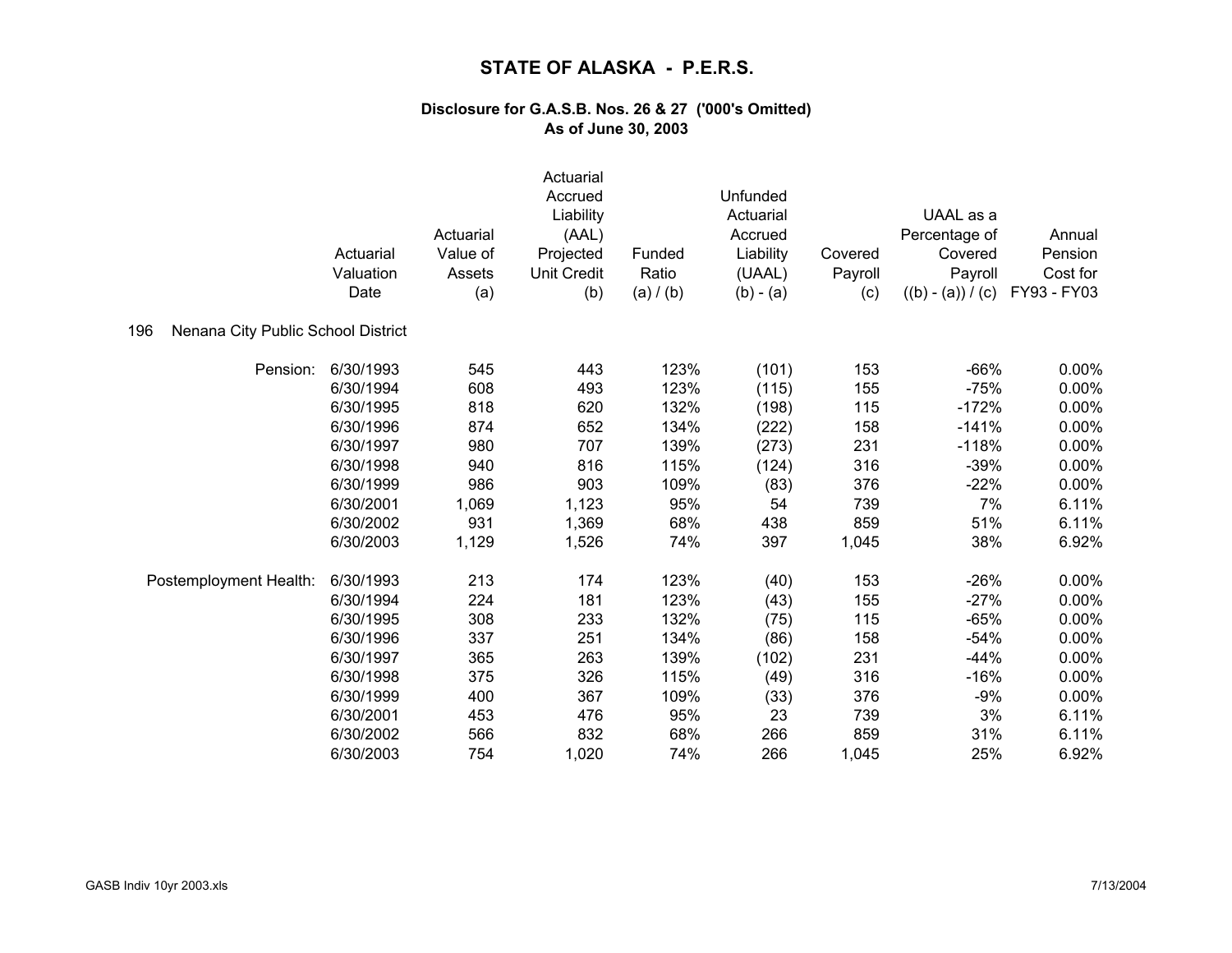|                        | Actuarial<br>Valuation<br>Date | Actuarial<br>Value of<br>Assets<br>(a) | Actuarial<br>Accrued<br>Liability<br>(AAL)<br>Projected<br><b>Unit Credit</b><br>(b) | Funded<br>Ratio<br>(a) / (b) | Unfunded<br>Actuarial<br>Accrued<br>Liability<br>(UAAL)<br>$(b) - (a)$ | Covered<br>Payroll<br>(c) | UAAL as a<br>Percentage of<br>Covered<br>Payroll<br>$((b) - (a)) / (c)$ | Annual<br>Pension<br>Cost for<br>FY93 - FY03 |
|------------------------|--------------------------------|----------------------------------------|--------------------------------------------------------------------------------------|------------------------------|------------------------------------------------------------------------|---------------------------|-------------------------------------------------------------------------|----------------------------------------------|
| Saxman, City of<br>198 |                                |                                        |                                                                                      |                              |                                                                        |                           |                                                                         |                                              |
| Pension:               | 6/30/1993                      | 124                                    | 194                                                                                  | 64%                          | 70                                                                     | 33                        | 213%                                                                    | 27.05%                                       |
|                        | 6/30/1994                      | 156                                    | 229                                                                                  | 68%                          | 73                                                                     | 86                        | 85%                                                                     | 30.96%                                       |
|                        | 6/30/1995                      | 187                                    | 214                                                                                  | 87%                          | 28                                                                     | 17                        | 165%                                                                    | 38.68%                                       |
|                        | 6/30/1996                      | 230                                    | 244                                                                                  | 94%                          | 14                                                                     | 66                        | 22%                                                                     | 20.41%                                       |
|                        | 6/30/1997                      | 268                                    | 287                                                                                  | 93%                          | 19                                                                     | 60                        | 32%                                                                     | 26.46%                                       |
|                        | 6/30/1998                      | 282                                    | 391                                                                                  | 72%                          | 109                                                                    | 57                        | 191%                                                                    | 21.46%                                       |
|                        | 6/30/1999                      | 314                                    | 488                                                                                  | 64%                          | 174                                                                    | 94                        | 185%                                                                    | 16.46%                                       |
|                        | 6/30/2001                      | 409                                    | 603                                                                                  | 68%                          | 194                                                                    | 55                        | 353%                                                                    | 33.43%                                       |
|                        | 6/30/2002                      | 391                                    | 950                                                                                  | 41%                          | 559                                                                    | 381                       | 147%                                                                    | 33.43%                                       |
|                        | 6/30/2003                      | 413                                    | 741                                                                                  | 56%                          | 328                                                                    | 78                        | 421%                                                                    | 55.10%                                       |
| Postemployment Health: | 6/30/1993                      | 48                                     | 76                                                                                   | 64%                          | 28                                                                     | 33                        | 83%                                                                     | 27.05%                                       |
|                        | 6/30/1994                      | 57                                     | 84                                                                                   | 68%                          | 27                                                                     | 86                        | 31%                                                                     | 30.96%                                       |
|                        | 6/30/1995                      | 70                                     | 81                                                                                   | 87%                          | 10                                                                     | 17                        | 62%                                                                     | 38.68%                                       |
|                        | 6/30/1996                      | 88                                     | 94                                                                                   | 94%                          | $\,6$                                                                  | 66                        | 8%                                                                      | 20.41%                                       |
|                        | 6/30/1997                      | 100                                    | 107                                                                                  | 93%                          | $\overline{7}$                                                         | 60                        | 12%                                                                     | 26.46%                                       |
|                        | 6/30/1998                      | 113                                    | 157                                                                                  | 72%                          | 44                                                                     | 57                        | 77%                                                                     | 21.46%                                       |
|                        | 6/30/1999                      | 128                                    | 198                                                                                  | 65%                          | 70                                                                     | 94                        | 74%                                                                     | 16.46%                                       |
|                        | 6/30/2001                      | 174                                    | 256                                                                                  | 68%                          | 82                                                                     | 55                        | 149%                                                                    | 33.43%                                       |
|                        | 6/30/2002                      | 237                                    | 577                                                                                  | 41%                          | 340                                                                    | 381                       | 89%                                                                     | 33.43%                                       |
|                        | 6/30/2003                      | 276                                    | 495                                                                                  | 56%                          | 219                                                                    | 78                        | 281%                                                                    | 55.10%                                       |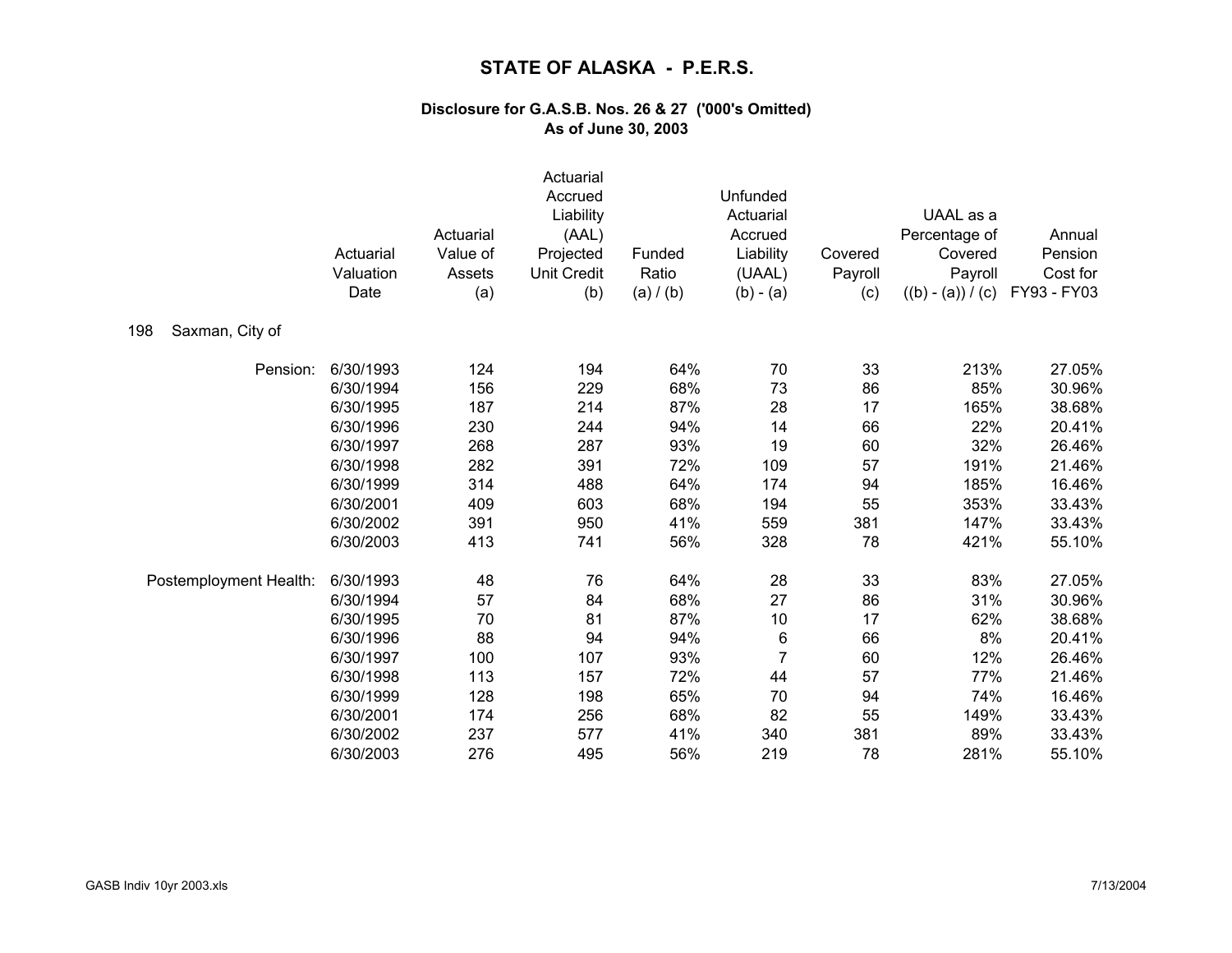|                        | Actuarial<br>Valuation<br>Date | Actuarial<br>Value of<br>Assets<br>(a) | Actuarial<br>Accrued<br>Liability<br>(AAL)<br>Projected<br><b>Unit Credit</b><br>(b) | Funded<br>Ratio<br>(a) / (b) | Unfunded<br>Actuarial<br>Accrued<br>Liability<br>(UAAL)<br>$(b) - (a)$ | Covered<br>Payroll<br>(c) | UAAL as a<br>Percentage of<br>Covered<br>Payroll<br>$((b) - (a)) / (c)$ | Annual<br>Pension<br>Cost for<br>FY93 - FY03 |
|------------------------|--------------------------------|----------------------------------------|--------------------------------------------------------------------------------------|------------------------------|------------------------------------------------------------------------|---------------------------|-------------------------------------------------------------------------|----------------------------------------------|
| Hoonah, City of<br>199 |                                |                                        |                                                                                      |                              |                                                                        |                           |                                                                         |                                              |
| Pension:               | 6/30/1993                      | 669                                    | 409                                                                                  | 164%                         | (260)                                                                  | 287                       | $-90%$                                                                  | 0.00%                                        |
|                        | 6/30/1994                      | 745                                    | 469                                                                                  | 159%                         | (276)                                                                  | 326                       | $-85%$                                                                  | 0.00%                                        |
|                        | 6/30/1995                      | 825                                    | 573                                                                                  | 144%                         | (252)                                                                  | 382                       | $-66%$                                                                  | 0.00%                                        |
|                        | 6/30/1996                      | 961                                    | 611                                                                                  | 157%                         | (350)                                                                  | 367                       | $-95%$                                                                  | 0.00%                                        |
|                        | 6/30/1997                      | 977                                    | 669                                                                                  | 146%                         | (307)                                                                  | 457                       | $-67%$                                                                  | 0.00%                                        |
|                        | 6/30/1998                      | 979                                    | 769                                                                                  | 127%                         | (210)                                                                  | 391                       | $-54%$                                                                  | 0.00%                                        |
|                        | 6/30/1999                      | 1,123                                  | 947                                                                                  | 119%                         | (176)                                                                  | 468                       | $-38%$                                                                  | 1.91%                                        |
|                        | 6/30/2001                      | 1,346                                  | 1,321                                                                                | 102%                         | (25)                                                                   | 570                       | $-4%$                                                                   | 4.01%                                        |
|                        | 6/30/2002                      | 1,176                                  | 1,555                                                                                | 76%                          | 379                                                                    | 585                       | 65%                                                                     | 4.01%                                        |
|                        | 6/30/2003                      | 1,175                                  | 1,526                                                                                | 77%                          | 351                                                                    | 587                       | 60%                                                                     | 5.75%                                        |
| Postemployment Health: | 6/30/1993                      | 262                                    | 160                                                                                  | 164%                         | (102)                                                                  | 287                       | $-35%$                                                                  | 0.00%                                        |
|                        | 6/30/1994                      | 274                                    | 173                                                                                  | 159%                         | (101)                                                                  | 326                       | $-31%$                                                                  | 0.00%                                        |
|                        | 6/30/1995                      | 310                                    | 215                                                                                  | 144%                         | (95)                                                                   | 382                       | $-25%$                                                                  | 0.00%                                        |
|                        | 6/30/1996                      | 371                                    | 236                                                                                  | 157%                         | (135)                                                                  | 367                       | $-37%$                                                                  | 0.00%                                        |
|                        | 6/30/1997                      | 364                                    | 250                                                                                  | 146%                         | (115)                                                                  | 457                       | $-25%$                                                                  | 0.00%                                        |
|                        | 6/30/1998                      | 391                                    | 308                                                                                  | 127%                         | (83)                                                                   | 391                       | $-21%$                                                                  | 0.00%                                        |
|                        | 6/30/1999                      | 456                                    | 385                                                                                  | 118%                         | (71)                                                                   | 468                       | $-15%$                                                                  | 1.91%                                        |
|                        | 6/30/2001                      | 571                                    | 560                                                                                  | 102%                         | (11)                                                                   | 570                       | $-2%$                                                                   | 4.01%                                        |
|                        | 6/30/2002                      | 714                                    | 945                                                                                  | 76%                          | 231                                                                    | 585                       | 39%                                                                     | 4.01%                                        |
|                        | 6/30/2003                      | 786                                    | 1,020                                                                                | 77%                          | 234                                                                    | 587                       | 40%                                                                     | 5.75%                                        |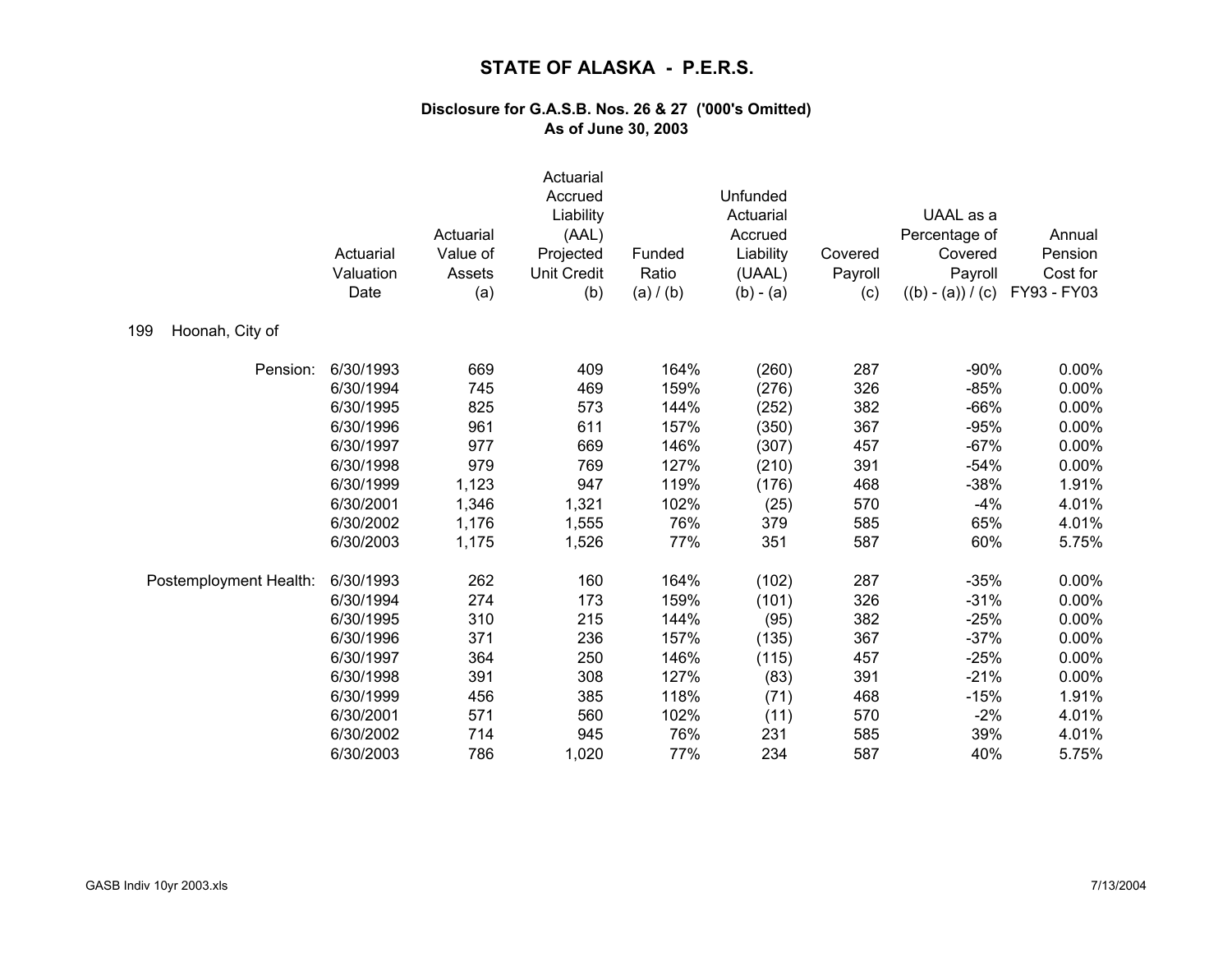|                         | Actuarial<br>Valuation<br>Date | Actuarial<br>Value of<br>Assets<br>(a) | Actuarial<br>Accrued<br>Liability<br>(AAL)<br>Projected<br><b>Unit Credit</b><br>(b) | Funded<br>Ratio<br>(a) / (b) | Unfunded<br>Actuarial<br>Accrued<br>Liability<br>(UAAL)<br>$(b) - (a)$ | Covered<br>Payroll<br>(c) | UAAL as a<br>Percentage of<br>Covered<br>Payroll<br>$((b) - (a)) / (c)$ | Annual<br>Pension<br>Cost for<br>FY93 - FY03 |
|-------------------------|--------------------------------|----------------------------------------|--------------------------------------------------------------------------------------|------------------------------|------------------------------------------------------------------------|---------------------------|-------------------------------------------------------------------------|----------------------------------------------|
| 200<br>Pelican, City of |                                |                                        |                                                                                      |                              |                                                                        |                           |                                                                         |                                              |
| Pension:                | 6/30/1993                      | 188                                    | 181                                                                                  | 104%                         | (7)                                                                    | 247                       | $-3%$                                                                   | 7.41%                                        |
|                         | 6/30/1994                      | 232                                    | 243                                                                                  | 95%                          | 11                                                                     | 301                       | 4%                                                                      | 1.62%                                        |
|                         | 6/30/1995                      | 262                                    | 227                                                                                  | 115%                         | (35)                                                                   | 204                       | $-17%$                                                                  | 10.27%                                       |
|                         | 6/30/1996                      | 267                                    | 212                                                                                  | 126%                         | (55)                                                                   | 152                       | $-36%$                                                                  | 10.80%                                       |
|                         | 6/30/1997                      | 330                                    | 231                                                                                  | 143%                         | (99)                                                                   | 92                        | $-107%$                                                                 | 1.27%                                        |
|                         | 6/30/1998                      | 331                                    | 256                                                                                  | 129%                         | (75)                                                                   | 84                        | $-89%$                                                                  | 5.42%                                        |
|                         | 6/30/1999                      | 360                                    | 298                                                                                  | 121%                         | (62)                                                                   | 106                       | $-58%$                                                                  | 0.42%                                        |
|                         | 6/30/2001                      | 458                                    | 427                                                                                  | 107%                         | (31)                                                                   | 147                       | $-21%$                                                                  | 1.46%                                        |
|                         | 6/30/2002                      | 381                                    | 485                                                                                  | 79%                          | 104                                                                    | 116                       | 90%                                                                     | 1.46%                                        |
|                         | 6/30/2003                      | 427                                    | 456                                                                                  | 94%                          | 29                                                                     | 160                       | 18%                                                                     | 3.86%                                        |
| Postemployment Health:  | 6/30/1993                      | 74                                     | 71                                                                                   | 104%                         | (3)                                                                    | 247                       | $-1%$                                                                   | 7.41%                                        |
|                         | 6/30/1994                      | 86                                     | 90                                                                                   | 95%                          | 4                                                                      | 301                       | 1%                                                                      | 1.62%                                        |
|                         | 6/30/1995                      | 98                                     | 85                                                                                   | 115%                         | (13)                                                                   | 204                       | $-6%$                                                                   | 10.27%                                       |
|                         | 6/30/1996                      | 103                                    | 82                                                                                   | 126%                         | (21)                                                                   | 152                       | $-14%$                                                                  | 10.80%                                       |
|                         | 6/30/1997                      | 123                                    | 86                                                                                   | 143%                         | (37)                                                                   | 92                        | $-40%$                                                                  | 1.27%                                        |
|                         | 6/30/1998                      | 133                                    | 103                                                                                  | 129%                         | (30)                                                                   | 84                        | $-36%$                                                                  | 5.42%                                        |
|                         | 6/30/1999                      | 146                                    | 121                                                                                  | 121%                         | (25)                                                                   | 106                       | $-24%$                                                                  | 0.42%                                        |
|                         | 6/30/2001                      | 194                                    | 182                                                                                  | 107%                         | (12)                                                                   | 147                       | $-8%$                                                                   | 1.46%                                        |
|                         | 6/30/2002                      | 232                                    | 294                                                                                  | 79%                          | 62                                                                     | 116                       | 53%                                                                     | 1.46%                                        |
|                         | 6/30/2003                      | 285                                    | 305                                                                                  | 93%                          | 20                                                                     | 160                       | 13%                                                                     | 3.86%                                        |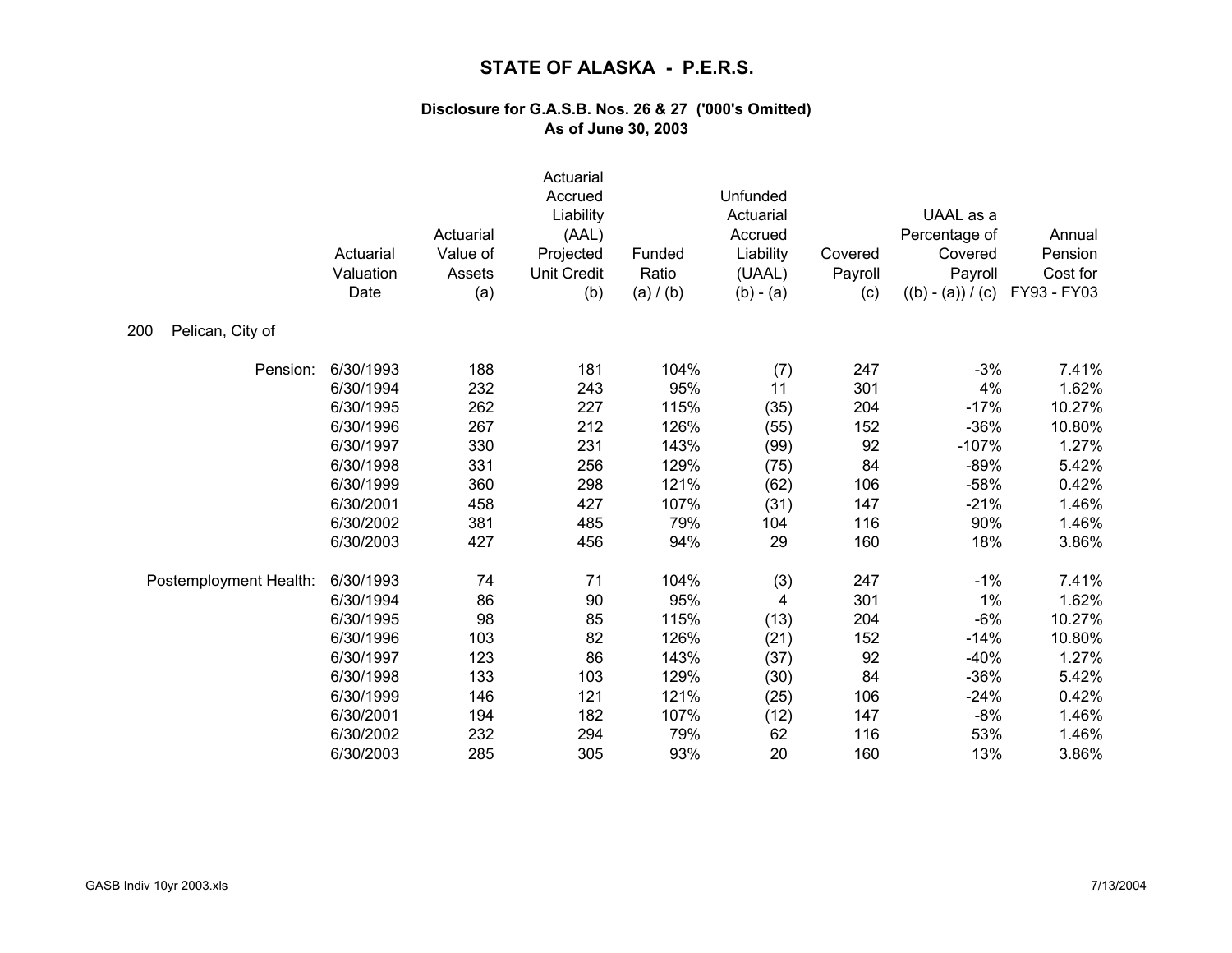|                          | Actuarial<br>Valuation<br>Date | Actuarial<br>Value of<br>Assets<br>(a) | Actuarial<br>Accrued<br>Liability<br>(AAL)<br>Projected<br><b>Unit Credit</b><br>(b) | Funded<br>Ratio<br>(a) / (b) | Unfunded<br>Actuarial<br>Accrued<br>Liability<br>(UAAL)<br>$(b) - (a)$ | Covered<br>Payroll<br>(c) | UAAL as a<br>Percentage of<br>Covered<br>Payroll<br>$((b) - (a)) / (c)$ | Annual<br>Pension<br>Cost for<br>FY93 - FY03 |
|--------------------------|--------------------------------|----------------------------------------|--------------------------------------------------------------------------------------|------------------------------|------------------------------------------------------------------------|---------------------------|-------------------------------------------------------------------------|----------------------------------------------|
| Whittier, City of<br>202 |                                |                                        |                                                                                      |                              |                                                                        |                           |                                                                         |                                              |
| Pension:                 | 6/30/1993                      | 792                                    | 702                                                                                  | 113%                         | (90)                                                                   | 426                       | $-21%$                                                                  | 4.17%                                        |
|                          | 6/30/1994                      | 944                                    | 838                                                                                  | 113%                         | (107)                                                                  | 423                       | $-25%$                                                                  | 2.05%                                        |
|                          | 6/30/1995                      | 1,042                                  | 917                                                                                  | 114%                         | (126)                                                                  | 400                       | $-31%$                                                                  | 4.36%                                        |
|                          | 6/30/1996                      | 1,106                                  | 836                                                                                  | 132%                         | (270)                                                                  | 434                       | $-62%$                                                                  | 2.37%                                        |
|                          | 6/30/1997                      | 1,265                                  | 932                                                                                  | 136%                         | (333)                                                                  | 426                       | $-78%$                                                                  | 0.00%                                        |
|                          | 6/30/1998                      | 1,377                                  | 959                                                                                  | 144%                         | (418)                                                                  | 676                       | $-62%$                                                                  | 2.23%                                        |
|                          | 6/30/1999                      | 1,456                                  | 1,059                                                                                | 137%                         | (397)                                                                  | 659                       | $-60%$                                                                  | 0.64%                                        |
|                          | 6/30/2001                      | 1,842                                  | 1,418                                                                                | 130%                         | (424)                                                                  | 860                       | $-49%$                                                                  | 1.02%                                        |
|                          | 6/30/2002                      | 1,505                                  | 1,502                                                                                | 100%                         | (3)                                                                    | 866                       | 0%                                                                      | 1.02%                                        |
|                          | 6/30/2003                      | 1,494                                  | 1,569                                                                                | 95%                          | 75                                                                     | 787                       | 10%                                                                     | 0.00%                                        |
| Postemployment Health:   | 6/30/1993                      | 310                                    | 275                                                                                  | 113%                         | (35)                                                                   | 426                       | $-8%$                                                                   | 4.17%                                        |
|                          | 6/30/1994                      | 348                                    | 308                                                                                  | 113%                         | (39)                                                                   | 423                       | $-9%$                                                                   | 2.05%                                        |
|                          | 6/30/1995                      | 392                                    | 344                                                                                  | 114%                         | (47)                                                                   | 400                       | $-12%$                                                                  | 4.36%                                        |
|                          | 6/30/1996                      | 426                                    | 322                                                                                  | 132%                         | (104)                                                                  | 434                       | $-24%$                                                                  | 2.37%                                        |
|                          | 6/30/1997                      | 472                                    | 348                                                                                  | 136%                         | (124)                                                                  | 426                       | $-29%$                                                                  | 0.00%                                        |
|                          | 6/30/1998                      | 550                                    | 383                                                                                  | 144%                         | (167)                                                                  | 676                       | $-25%$                                                                  | 2.23%                                        |
|                          | 6/30/1999                      | 591                                    | 430                                                                                  | 137%                         | (161)                                                                  | 659                       | $-24%$                                                                  | 0.64%                                        |
|                          | 6/30/2001                      | 780                                    | 601                                                                                  | 130%                         | (179)                                                                  | 860                       | $-21%$                                                                  | 1.02%                                        |
|                          | 6/30/2002                      | 915                                    | 912                                                                                  | 100%                         | (3)                                                                    | 866                       | 0%                                                                      | 1.02%                                        |
|                          | 6/30/2003                      | 998                                    | 1,048                                                                                | 95%                          | 50                                                                     | 787                       | 6%                                                                      | 0.00%                                        |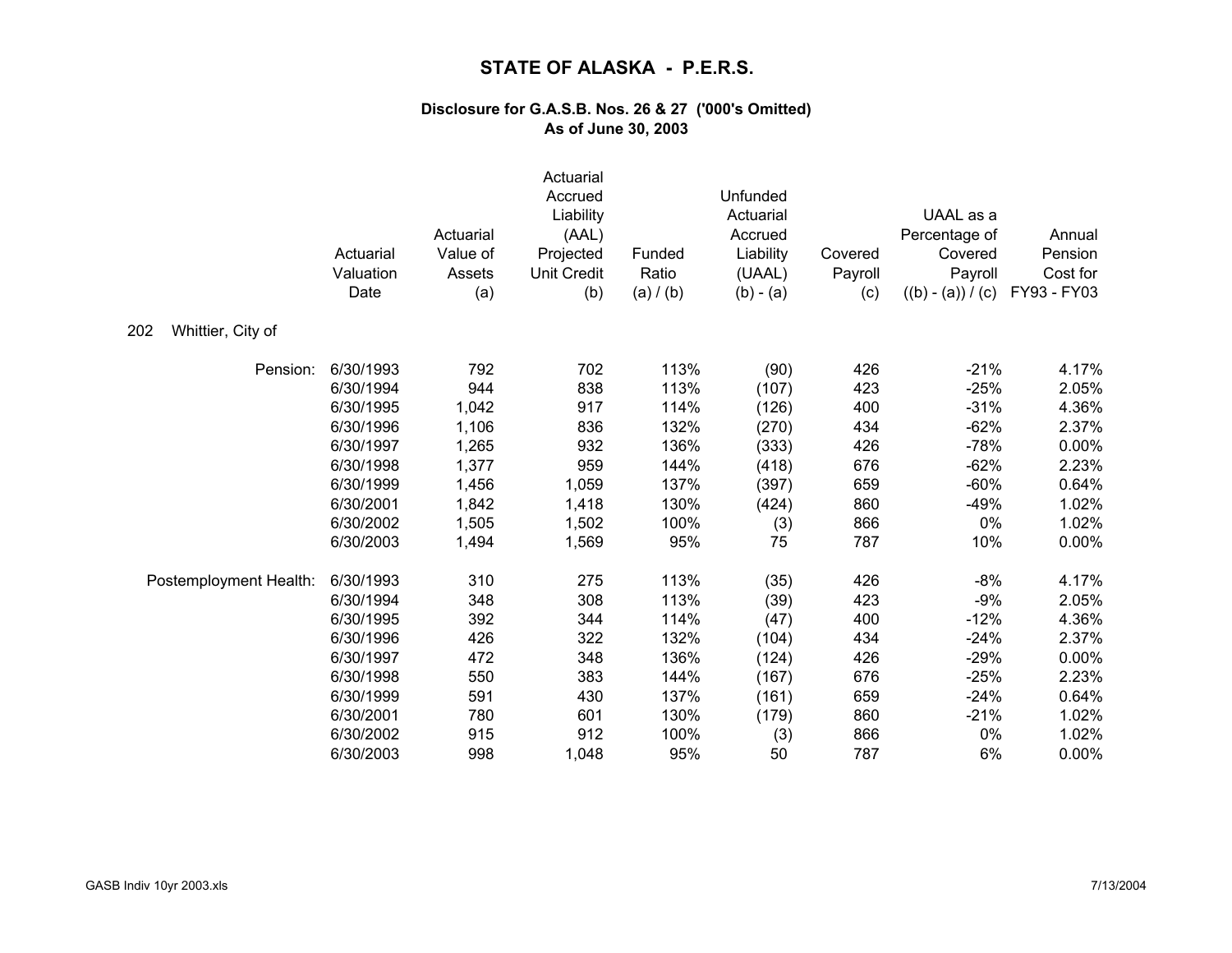|                                              | Actuarial<br>Valuation | Actuarial<br>Value of<br>Assets | Actuarial<br>Accrued<br>Liability<br>(AAL)<br>Projected<br><b>Unit Credit</b> | Funded<br>Ratio | Unfunded<br>Actuarial<br>Accrued<br>Liability<br>(UAAL) | Covered<br>Payroll | UAAL as a<br>Percentage of<br>Covered<br>Payroll | Annual<br>Pension<br>Cost for |
|----------------------------------------------|------------------------|---------------------------------|-------------------------------------------------------------------------------|-----------------|---------------------------------------------------------|--------------------|--------------------------------------------------|-------------------------------|
|                                              | Date                   | (a)                             | (b)                                                                           | (a) / (b)       | $(b) - (a)$                                             | (c)                | $((b) - (a)) / (c)$                              | FY93 - FY03                   |
| Anchorage Municipal Parking Authority<br>203 |                        |                                 |                                                                               |                 |                                                         |                    |                                                  |                               |
| Pension:                                     | 6/30/1993              | 570                             | 509                                                                           | 112%            | (60)                                                    | 747                | $-8%$                                            | 4.39%                         |
|                                              | 6/30/1994              | 686                             | 634                                                                           | 108%            | (52)                                                    | 1,050              | $-5%$                                            | 7.55%                         |
|                                              | 6/30/1995              | 888                             | 762                                                                           | 116%            | (126)                                                   | 1,044              | $-12%$                                           | 8.64%                         |
|                                              | 6/30/1996              | 1,043                           | 902                                                                           | 116%            | (141)                                                   | 1,091              | $-13%$                                           | 8.79%                         |
|                                              | 6/30/1997              | 1,334                           | 1,010                                                                         | 132%            | (323)                                                   | 766                | $-42%$                                           | 2.87%                         |
|                                              | 6/30/1998              | 1,429                           | 1,313                                                                         | 109%            | (116)                                                   | 734                | $-16%$                                           | 8.27%                         |
|                                              | 6/30/1999              | 1,514                           | 1,204                                                                         | 126%            | (310)                                                   | 744                | $-42%$                                           | 4.89%                         |
|                                              | 6/30/2001              | 1,882                           | 1,745                                                                         | 108%            | (137)                                                   | 926                | $-15%$                                           | 3.60%                         |
|                                              | 6/30/2002              | 1,801                           | 2,432                                                                         | 74%             | 631                                                     | 936                | 67%                                              | 3.60%                         |
|                                              | 6/30/2003              | 1,804                           | 2,467                                                                         | 73%             | 663                                                     | 964                | 69%                                              | 4.18%                         |
| Postemployment Health:                       | 6/30/1993              | 223                             | 200                                                                           | 112%            | (24)                                                    | 747                | $-3%$                                            | 4.39%                         |
|                                              | 6/30/1994              | 252                             | 233                                                                           | 108%            | (19)                                                    | 1,050              | $-2%$                                            | 7.55%                         |
|                                              | 6/30/1995              | 334                             | 287                                                                           | 116%            | (47)                                                    | 1,044              | $-5%$                                            | 8.64%                         |
|                                              | 6/30/1996              | 402                             | 347                                                                           | 116%            | (55)                                                    | 1,091              | $-5%$                                            | 8.79%                         |
|                                              | 6/30/1997              | 497                             | 377                                                                           | 132%            | (121)                                                   | 766                | $-16%$                                           | 2.87%                         |
|                                              | 6/30/1998              | 571                             | 524                                                                           | 109%            | (47)                                                    | 734                | $-6%$                                            | 8.27%                         |
|                                              | 6/30/1999              | 614                             | 489                                                                           | 126%            | (125)                                                   | 744                | $-17%$                                           | 4.89%                         |
|                                              | 6/30/2001              | 797                             | 739                                                                           | 108%            | (58)                                                    | 926                | $-6%$                                            | 3.60%                         |
|                                              | 6/30/2002              | 1,094                           | 1,478                                                                         | 74%             | 384                                                     | 936                | 41%                                              | 3.60%                         |
|                                              | 6/30/2003              | 1,206                           | 1,649                                                                         | 73%             | 443                                                     | 964                | 46%                                              | 4.18%                         |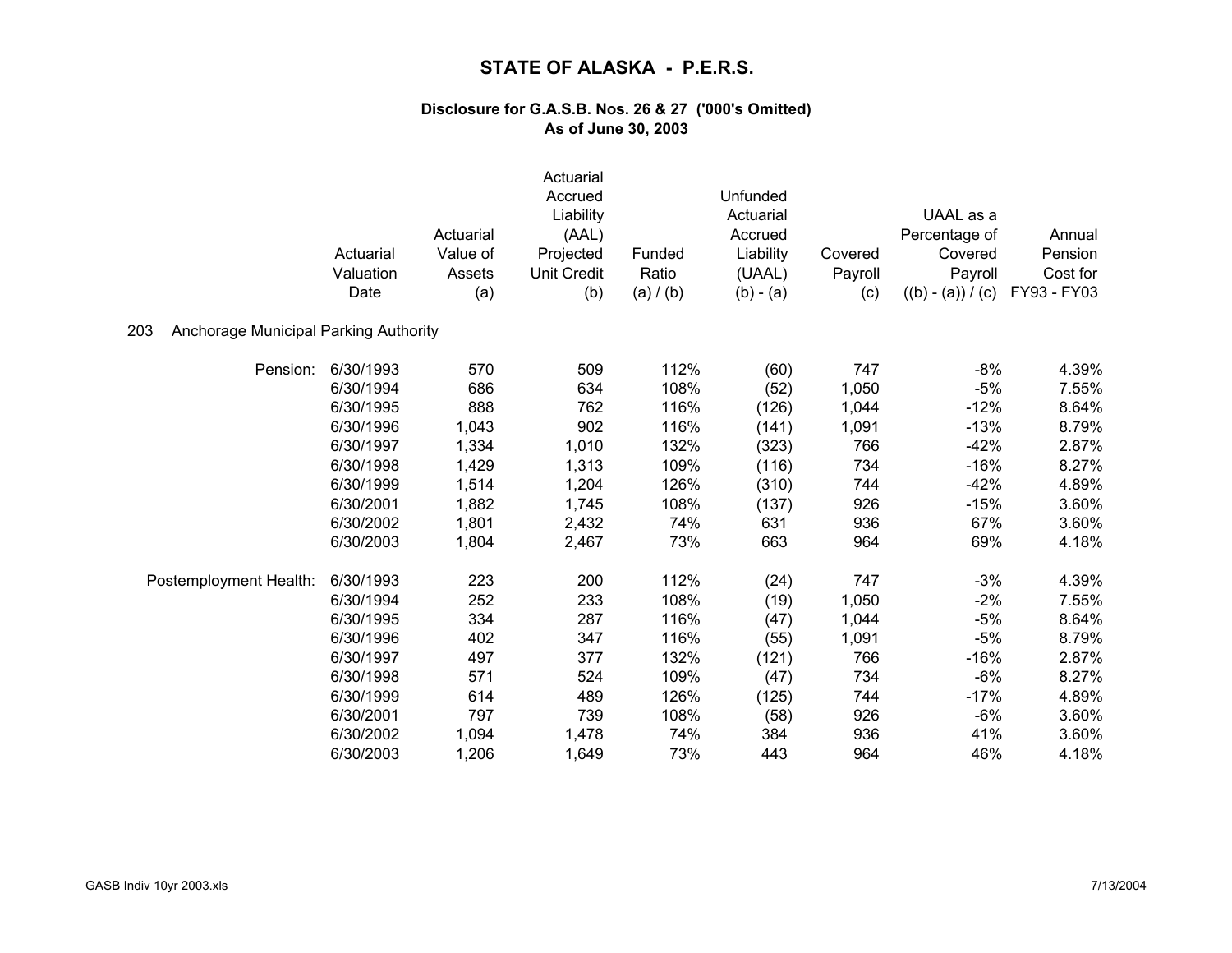|                                     | Actuarial<br>Valuation<br>Date | Actuarial<br>Value of<br>Assets<br>(a) | Actuarial<br>Accrued<br>Liability<br>(AAL)<br>Projected<br>Unit Credit<br>(b) | Funded<br>Ratio<br>(a) / (b) | Unfunded<br>Actuarial<br>Accrued<br>Liability<br>(UAAL)<br>$(b) - (a)$ | Covered<br>Payroll<br>(c) | UAAL as a<br>Percentage of<br>Covered<br>Payroll<br>$((b) - (a)) / (c)$ | Annual<br>Pension<br>Cost for<br>FY93 - FY03 |
|-------------------------------------|--------------------------------|----------------------------------------|-------------------------------------------------------------------------------|------------------------------|------------------------------------------------------------------------|---------------------------|-------------------------------------------------------------------------|----------------------------------------------|
| 204<br><b>Craig School District</b> |                                |                                        |                                                                               |                              |                                                                        |                           |                                                                         |                                              |
| Pension:                            | 6/30/1993                      | 258                                    | 251                                                                           | 103%                         | (6)                                                                    | 428                       | $-2%$                                                                   | 5.88%                                        |
|                                     | 6/30/1994                      | 318                                    | 303                                                                           | 105%                         | (15)                                                                   | 415                       | $-4%$                                                                   | 9.49%                                        |
|                                     | 6/30/1995                      | 409                                    | 387                                                                           | 106%                         | (23)                                                                   | 419                       | $-5%$                                                                   | 10.80%                                       |
|                                     | 6/30/1996                      | 455                                    | 474                                                                           | 96%                          | 19                                                                     | 478                       | 4%                                                                      | 9.22%                                        |
|                                     | 6/30/1997                      | 573                                    | 572                                                                           | 100%                         | (1)                                                                    | 498                       | 0%                                                                      | 5.01%                                        |
|                                     | 6/30/1998                      | 675                                    | 723                                                                           | 93%                          | 48                                                                     | 468                       | 10%                                                                     | 10.01%                                       |
|                                     | 6/30/1999                      | 747                                    | 789                                                                           | 95%                          | 42                                                                     | 467                       | 9%                                                                      | 9.86%                                        |
|                                     | 6/30/2001                      | 932                                    | 1,136                                                                         | 82%                          | 204                                                                    | 903                       | 23%                                                                     | 9.86%                                        |
|                                     | 6/30/2002                      | 948                                    | 1,637                                                                         | 58%                          | 689                                                                    | 997                       | 69%                                                                     | 9.86%                                        |
|                                     | 6/30/2003                      | 1,116                                  | 1,837                                                                         | 61%                          | 721                                                                    | 816                       | 88%                                                                     | 8.74%                                        |
| Postemployment Health:              | 6/30/1993                      | 101                                    | 99                                                                            | 103%                         | (3)                                                                    | 428                       | $-1%$                                                                   | 5.88%                                        |
|                                     | 6/30/1994                      | 117                                    | 112                                                                           | 105%                         | (5)                                                                    | 415                       | $-1%$                                                                   | 9.49%                                        |
|                                     | 6/30/1995                      | 154                                    | 145                                                                           | 106%                         | (8)                                                                    | 419                       | $-2%$                                                                   | 10.80%                                       |
|                                     | 6/30/1996                      | 175                                    | 182                                                                           | 96%                          | 7                                                                      | 478                       | 2%                                                                      | 9.22%                                        |
|                                     | 6/30/1997                      | 214                                    | 213                                                                           | 100%                         | (1)                                                                    | 498                       | 0%                                                                      | 5.01%                                        |
|                                     | 6/30/1998                      | 270                                    | 289                                                                           | 93%                          | 19                                                                     | 468                       | 4%                                                                      | 10.01%                                       |
|                                     | 6/30/1999                      | 304                                    | 321                                                                           | 95%                          | 17                                                                     | 467                       | 4%                                                                      | 9.86%                                        |
|                                     | 6/30/2001                      | 396                                    | 482                                                                           | 82%                          | 86                                                                     | 903                       | 10%                                                                     | 9.86%                                        |
|                                     | 6/30/2002                      | 576                                    | 995                                                                           | 58%                          | 419                                                                    | 997                       | 42%                                                                     | 9.86%                                        |
|                                     | 6/30/2003                      | 746                                    | 1,228                                                                         | 61%                          | 482                                                                    | 816                       | 59%                                                                     | 8.74%                                        |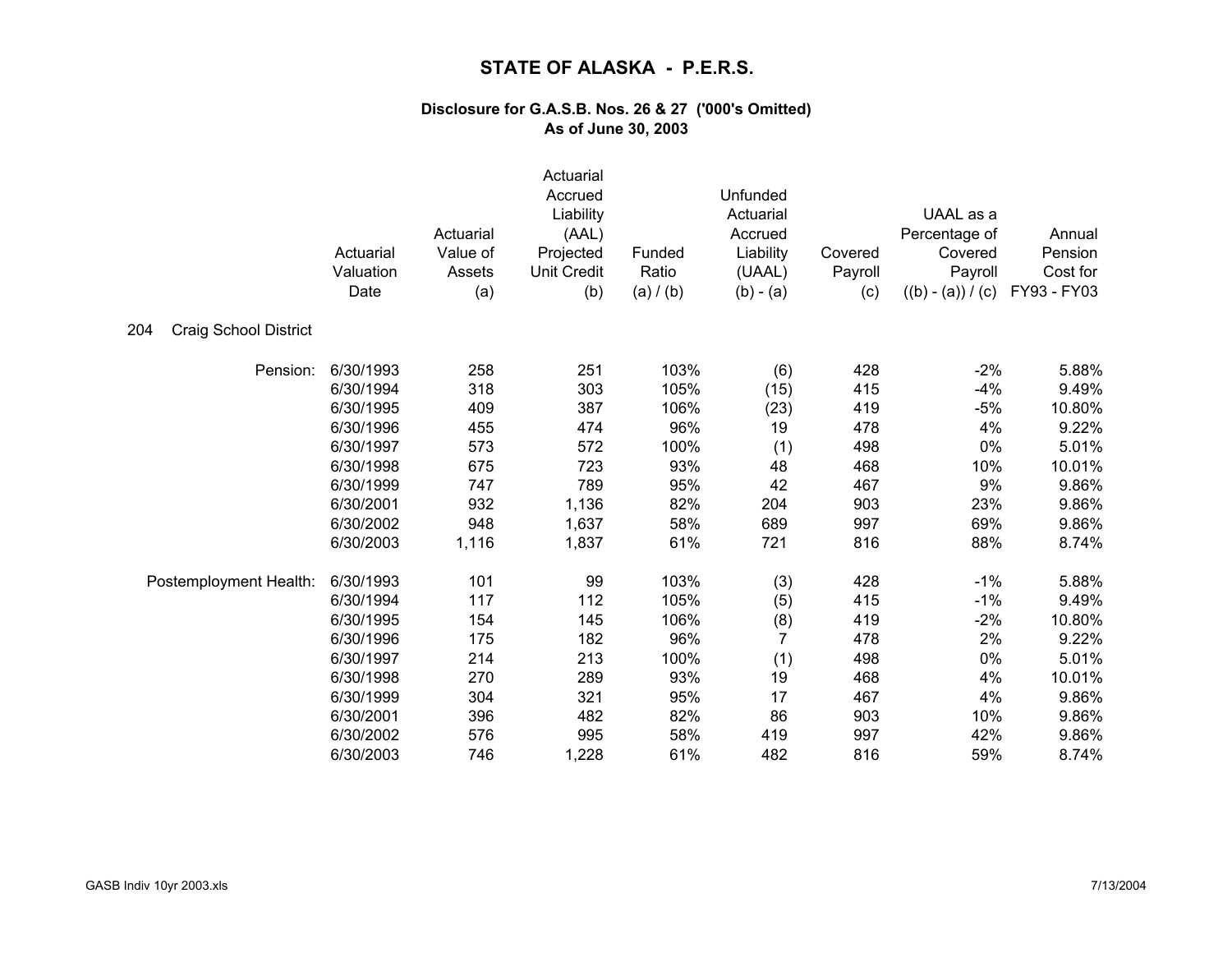|                                        | Actuarial<br>Valuation<br>Date | Actuarial<br>Value of<br>Assets<br>(a) | Actuarial<br>Accrued<br>Liability<br>(AAL)<br>Projected<br><b>Unit Credit</b><br>(b) | Funded<br>Ratio<br>(a) / (b) | Unfunded<br>Actuarial<br>Accrued<br>Liability<br>(UAAL)<br>$(b) - (a)$ | Covered<br>Payroll<br>(c) | UAAL as a<br>Percentage of<br>Covered<br>Payroll<br>$((b) - (a)) / (c)$ | Annual<br>Pension<br>Cost for<br>FY93 - FY03 |
|----------------------------------------|--------------------------------|----------------------------------------|--------------------------------------------------------------------------------------|------------------------------|------------------------------------------------------------------------|---------------------------|-------------------------------------------------------------------------|----------------------------------------------|
| 205<br>Dillingham City School District |                                |                                        |                                                                                      |                              |                                                                        |                           |                                                                         |                                              |
| Pension:                               | 6/30/1993                      | 1,318                                  | 1,358                                                                                | 97%                          | 40                                                                     | 792                       | 5%                                                                      | 14.38%                                       |
|                                        | 6/30/1994                      | 1,394                                  | 1,454                                                                                | 96%                          | 60                                                                     | 613                       | 10%                                                                     | 13.54%                                       |
|                                        | 6/30/1995                      | 1,564                                  | 1,459                                                                                | 107%                         | (105)                                                                  | 709                       | $-15%$                                                                  | 11.94%                                       |
|                                        | 6/30/1996                      | 1,688                                  | 1,631                                                                                | 103%                         | (56)                                                                   | 730                       | $-8%$                                                                   | 11.52%                                       |
|                                        | 6/30/1997                      | 1,992                                  | 1,751                                                                                | 114%                         | (240)                                                                  | 939                       | $-26%$                                                                  | 1.96%                                        |
|                                        | 6/30/1998                      | 1,987                                  | 2,098                                                                                | 95%                          | 111                                                                    | 1,073                     | 10%                                                                     | 8.91%                                        |
|                                        | 6/30/1999                      | 2,411                                  | 2,175                                                                                | 111%                         | (236)                                                                  | 1,208                     | $-20%$                                                                  | 6.86%                                        |
|                                        | 6/30/2001                      | 2,863                                  | 2,635                                                                                | 109%                         | (228)                                                                  | 1,036                     | $-22%$                                                                  | 6.24%                                        |
|                                        | 6/30/2002                      | 2,548                                  | 3,186                                                                                | 80%                          | 638                                                                    | 1,119                     | 57%                                                                     | 6.24%                                        |
|                                        | 6/30/2003                      | 2,816                                  | 3,279                                                                                | 86%                          | 463                                                                    | 910                       | 51%                                                                     | 3.53%                                        |
| Postemployment Health:                 | 6/30/1993                      | 516                                    | 532                                                                                  | 97%                          | 16                                                                     | 792                       | 2%                                                                      | 14.38%                                       |
|                                        | 6/30/1994                      | 513                                    | 535                                                                                  | 96%                          | 22                                                                     | 613                       | 4%                                                                      | 13.54%                                       |
|                                        | 6/30/1995                      | 588                                    | 548                                                                                  | 107%                         | (40)                                                                   | 709                       | $-6%$                                                                   | 11.94%                                       |
|                                        | 6/30/1996                      | 650                                    | 629                                                                                  | 103%                         | (22)                                                                   | 730                       | $-3%$                                                                   | 11.52%                                       |
|                                        | 6/30/1997                      | 742                                    | 653                                                                                  | 114%                         | (90)                                                                   | 939                       | $-10%$                                                                  | 1.96%                                        |
|                                        | 6/30/1998                      | 793                                    | 837                                                                                  | 95%                          | 44                                                                     | 1,073                     | 4%                                                                      | 8.91%                                        |
|                                        | 6/30/1999                      | 978                                    | 883                                                                                  | 111%                         | (95)                                                                   | 1,208                     | $-8%$                                                                   | 6.86%                                        |
|                                        | 6/30/2001                      | 1,213                                  | 1,117                                                                                | 109%                         | (96)                                                                   | 1,036                     | $-9%$                                                                   | 6.24%                                        |
|                                        | 6/30/2002                      | 1,548                                  | 1,936                                                                                | 80%                          | 388                                                                    | 1,119                     | 35%                                                                     | 6.24%                                        |
|                                        | 6/30/2003                      | 1,882                                  | 2,191                                                                                | 86%                          | 309                                                                    | 910                       | 34%                                                                     | 3.53%                                        |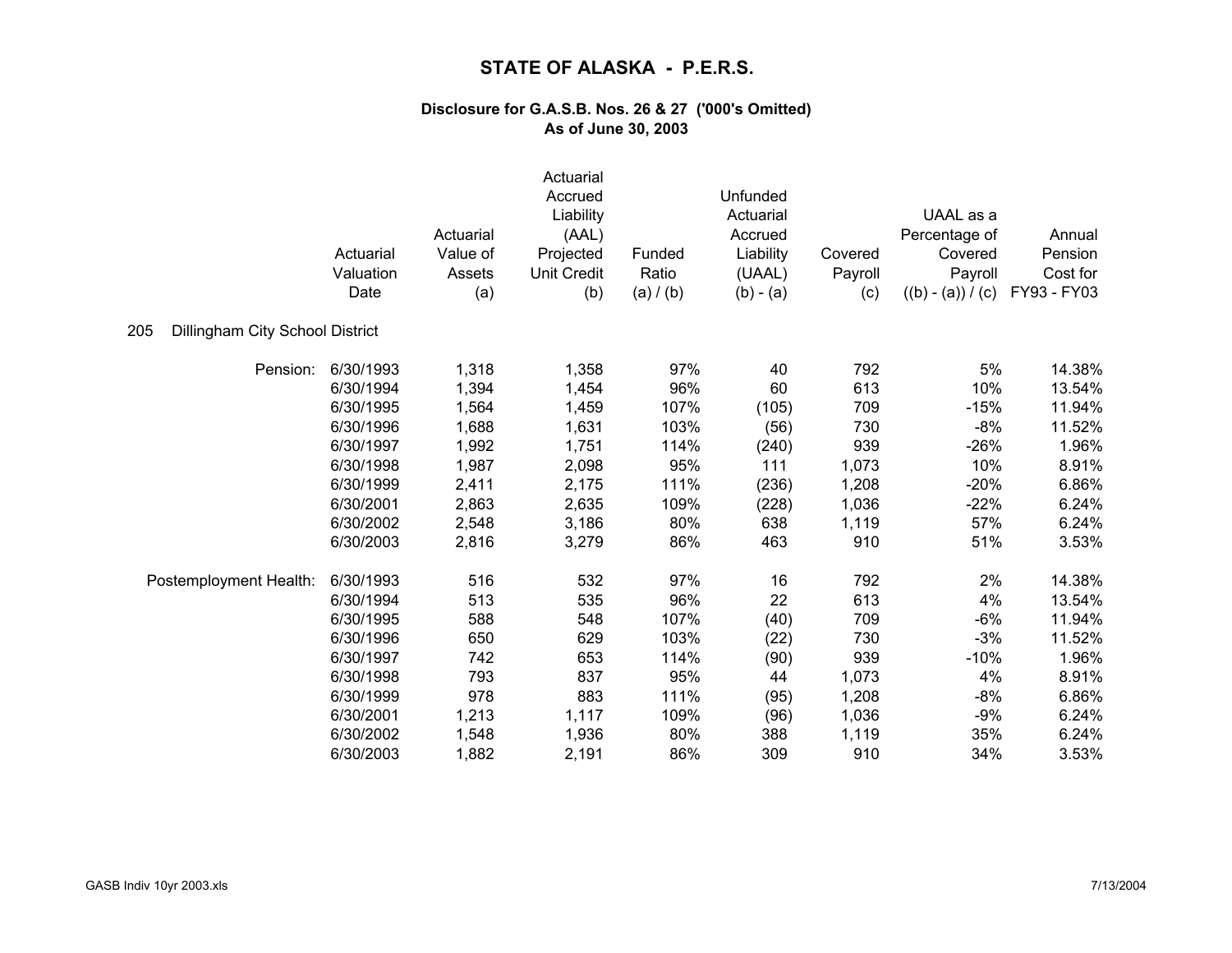|                            | Actuarial<br>Valuation<br>Date | Actuarial<br>Value of<br>Assets<br>(a) | Actuarial<br>Accrued<br>Liability<br>(AAL)<br>Projected<br><b>Unit Credit</b><br>(b) | Funded<br>Ratio<br>(a) / (b) | Unfunded<br>Actuarial<br>Accrued<br>Liability<br>(UAAL)<br>$(b) - (a)$ | Covered<br>Payroll<br>(c) | UAAL as a<br>Percentage of<br>Covered<br>Payroll<br>$((b) - (a)) / (c)$ | Annual<br>Pension<br>Cost for<br>FY93 - FY03 |
|----------------------------|--------------------------------|----------------------------------------|--------------------------------------------------------------------------------------|------------------------------|------------------------------------------------------------------------|---------------------------|-------------------------------------------------------------------------|----------------------------------------------|
| Thorne Bay, City of<br>206 |                                |                                        |                                                                                      |                              |                                                                        |                           |                                                                         |                                              |
| Pension:                   | 6/30/1993                      | 276                                    | 268                                                                                  | 103%                         | (8)                                                                    | 298                       | $-3%$                                                                   | 3.22%                                        |
|                            | 6/30/1994                      | 307                                    | 298                                                                                  | 103%                         | (10)                                                                   | 247                       | $-4%$                                                                   | 4.64%                                        |
|                            | 6/30/1995                      | 377                                    | 369                                                                                  | 102%                         | (8)                                                                    | 359                       | $-2%$                                                                   | 10.45%                                       |
|                            | 6/30/1996                      | 432                                    | 346                                                                                  | 125%                         | (85)                                                                   | 338                       | $-25%$                                                                  | 9.06%                                        |
|                            | 6/30/1997                      | 576                                    | 422                                                                                  | 137%                         | (154)                                                                  | 250                       | $-62%$                                                                  | 6.01%                                        |
|                            | 6/30/1998                      | 564                                    | 459                                                                                  | 123%                         | (105)                                                                  | 293                       | $-36%$                                                                  | 6.76%                                        |
|                            | 6/30/1999                      | 627                                    | 508                                                                                  | 123%                         | (119)                                                                  | 271                       | $-44%$                                                                  | 2.56%                                        |
|                            | 6/30/2001                      | 788                                    | 764                                                                                  | 103%                         | (24)                                                                   | 184                       | $-13%$                                                                  | 3.14%                                        |
|                            | 6/30/2002                      | 677                                    | 1,034                                                                                | 65%                          | 357                                                                    | 257                       | 139%                                                                    | 3.14%                                        |
|                            | 6/30/2003                      | 858                                    | 1,094                                                                                | 78%                          | 236                                                                    | 250                       | 94%                                                                     | 5.10%                                        |
| Postemployment Health:     | 6/30/1993                      | 108                                    | 105                                                                                  | 103%                         | (3)                                                                    | 298                       | $-1%$                                                                   | 3.22%                                        |
|                            | 6/30/1994                      | 113                                    | 109                                                                                  | 103%                         | (3)                                                                    | 247                       | $-1%$                                                                   | 4.64%                                        |
|                            | 6/30/1995                      | 141                                    | 138                                                                                  | 102%                         | (3)                                                                    | 359                       | $-1%$                                                                   | 10.45%                                       |
|                            | 6/30/1996                      | 166                                    | 134                                                                                  | 125%                         | (33)                                                                   | 338                       | $-10%$                                                                  | 9.06%                                        |
|                            | 6/30/1997                      | 215                                    | 157                                                                                  | 137%                         | (58)                                                                   | 250                       | $-23%$                                                                  | 6.01%                                        |
|                            | 6/30/1998                      | 225                                    | 184                                                                                  | 122%                         | (41)                                                                   | 293                       | $-14%$                                                                  | 6.76%                                        |
|                            | 6/30/1999                      | 255                                    | 207                                                                                  | 123%                         | (48)                                                                   | 271                       | $-18%$                                                                  | 2.56%                                        |
|                            | 6/30/2001                      | 335                                    | 324                                                                                  | 103%                         | (11)                                                                   | 184                       | $-6%$                                                                   | 3.14%                                        |
|                            | 6/30/2002                      | 412                                    | 628                                                                                  | 66%                          | 216                                                                    | 257                       | 84%                                                                     | 3.14%                                        |
|                            | 6/30/2003                      | 574                                    | 731                                                                                  | 79%                          | 157                                                                    | 250                       | 63%                                                                     | 5.10%                                        |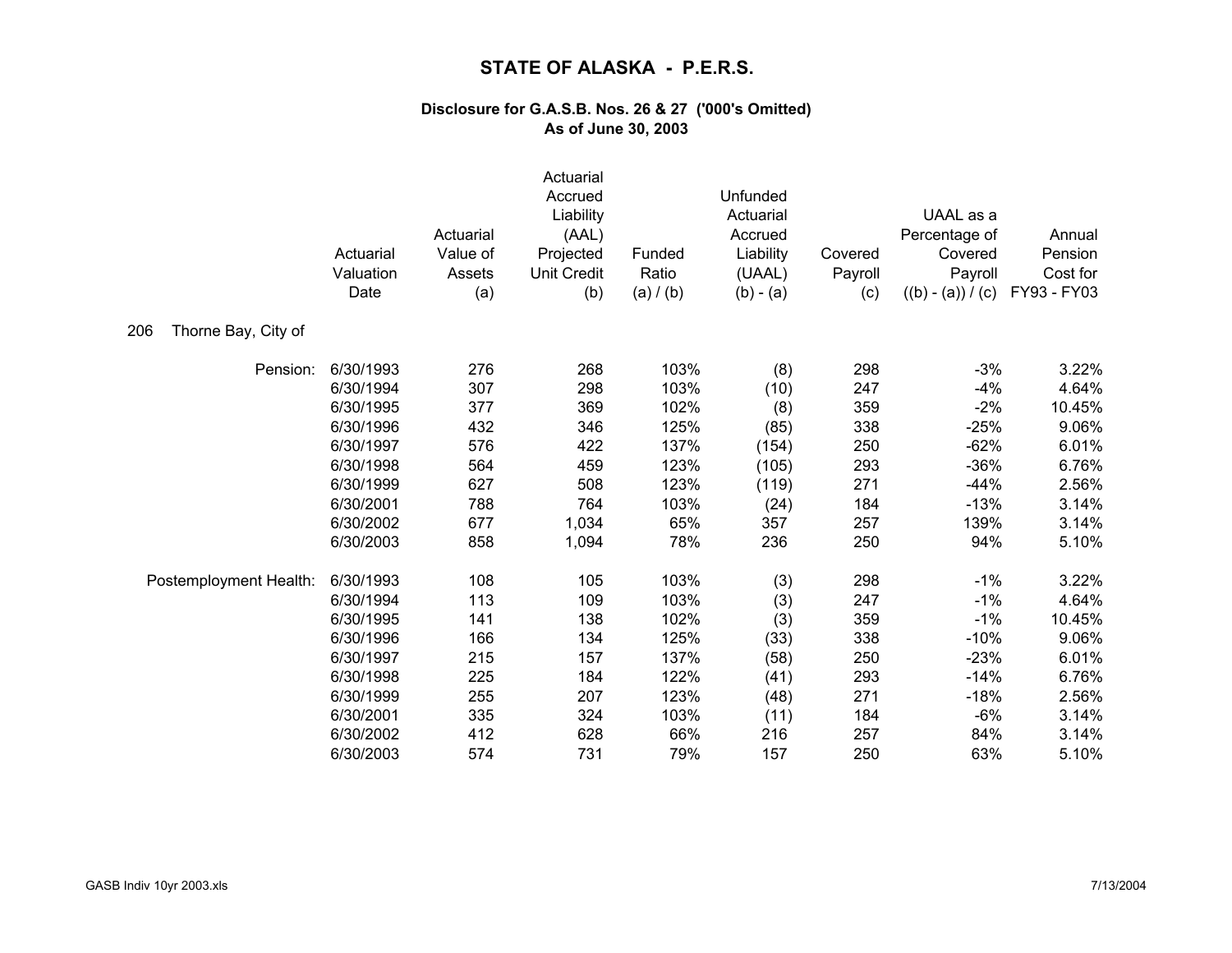|                        | Actuarial<br>Valuation<br>Date | Actuarial<br>Value of<br>Assets<br>(a) | Actuarial<br>Accrued<br>Liability<br>(AAL)<br>Projected<br><b>Unit Credit</b><br>(b) | Funded<br>Ratio<br>(a) / (b) | Unfunded<br>Actuarial<br>Accrued<br>Liability<br>(UAAL)<br>$(b) - (a)$ | Covered<br>Payroll<br>(c) | UAAL as a<br>Percentage of<br>Covered<br>Payroll<br>$((b) - (a)) / (c)$ | Annual<br>Pension<br>Cost for<br>FY93 - FY03 |
|------------------------|--------------------------------|----------------------------------------|--------------------------------------------------------------------------------------|------------------------------|------------------------------------------------------------------------|---------------------------|-------------------------------------------------------------------------|----------------------------------------------|
| Akutan, City of<br>208 |                                |                                        |                                                                                      |                              |                                                                        |                           |                                                                         |                                              |
| Pension:               | 6/30/1993                      | 198                                    | 217                                                                                  | 91%                          | 19                                                                     | 193                       | 10%                                                                     | 10.74%                                       |
|                        | 6/30/1994                      | 238                                    | 259                                                                                  | 92%                          | 20                                                                     | 203                       | 10%                                                                     | 11.21%                                       |
|                        | 6/30/1995                      | 272                                    | 250                                                                                  | 109%                         | (22)                                                                   | 165                       | $-13%$                                                                  | 12.57%                                       |
|                        | 6/30/1996                      | 314                                    | 282                                                                                  | 111%                         | (32)                                                                   | 212                       | $-15%$                                                                  | 11.58%                                       |
|                        | 6/30/1997                      | 400                                    | 376                                                                                  | 106%                         | (24)                                                                   | 270                       | $-9%$                                                                   | 2.50%                                        |
|                        | 6/30/1998                      | 399                                    | 409                                                                                  | 98%                          | 10                                                                     | 234                       | 4%                                                                      | 8.03%                                        |
|                        | 6/30/1999                      | 448                                    | 451                                                                                  | 99%                          | 3                                                                      | 188                       | 2%                                                                      | 8.83%                                        |
|                        | 6/30/2001                      | 504                                    | 455                                                                                  | 111%                         | (49)                                                                   | 262                       | $-19%$                                                                  | 9.09%                                        |
|                        | 6/30/2002                      | 459                                    | 520                                                                                  | 88%                          | 61                                                                     | 264                       | 23%                                                                     | 9.09%                                        |
|                        | 6/30/2003                      | 586                                    | 599                                                                                  | 98%                          | 13                                                                     | 297                       | 4%                                                                      | 3.52%                                        |
| Postemployment Health: | 6/30/1993                      | 77                                     | 85                                                                                   | 91%                          | 8                                                                      | 193                       | 4%                                                                      | 10.74%                                       |
|                        | 6/30/1994                      | 88                                     | 95                                                                                   | 92%                          | 8                                                                      | 203                       | 4%                                                                      | 11.21%                                       |
|                        | 6/30/1995                      | 102                                    | 94                                                                                   | 109%                         | (8)                                                                    | 165                       | $-5%$                                                                   | 12.57%                                       |
|                        | 6/30/1996                      | 121                                    | 109                                                                                  | 111%                         | (12)                                                                   | 212                       | $-6%$                                                                   | 11.58%                                       |
|                        | 6/30/1997                      | 149                                    | 140                                                                                  | 106%                         | (9)                                                                    | 270                       | $-3%$                                                                   | 2.50%                                        |
|                        | 6/30/1998                      | 160                                    | 164                                                                                  | 98%                          | 4                                                                      | 234                       | 2%                                                                      | 8.03%                                        |
|                        | 6/30/1999                      | 183                                    | 184                                                                                  | 99%                          | 1                                                                      | 188                       | 1%                                                                      | 8.83%                                        |
|                        | 6/30/2001                      | 214                                    | 194                                                                                  | 110%                         | (20)                                                                   | 262                       | $-8%$                                                                   | 9.09%                                        |
|                        | 6/30/2002                      | 278                                    | 317                                                                                  | 88%                          | 39                                                                     | 264                       | 15%                                                                     | 9.09%                                        |
|                        | 6/30/2003                      | 392                                    | 400                                                                                  | 98%                          | 8                                                                      | 297                       | 3%                                                                      | 3.52%                                        |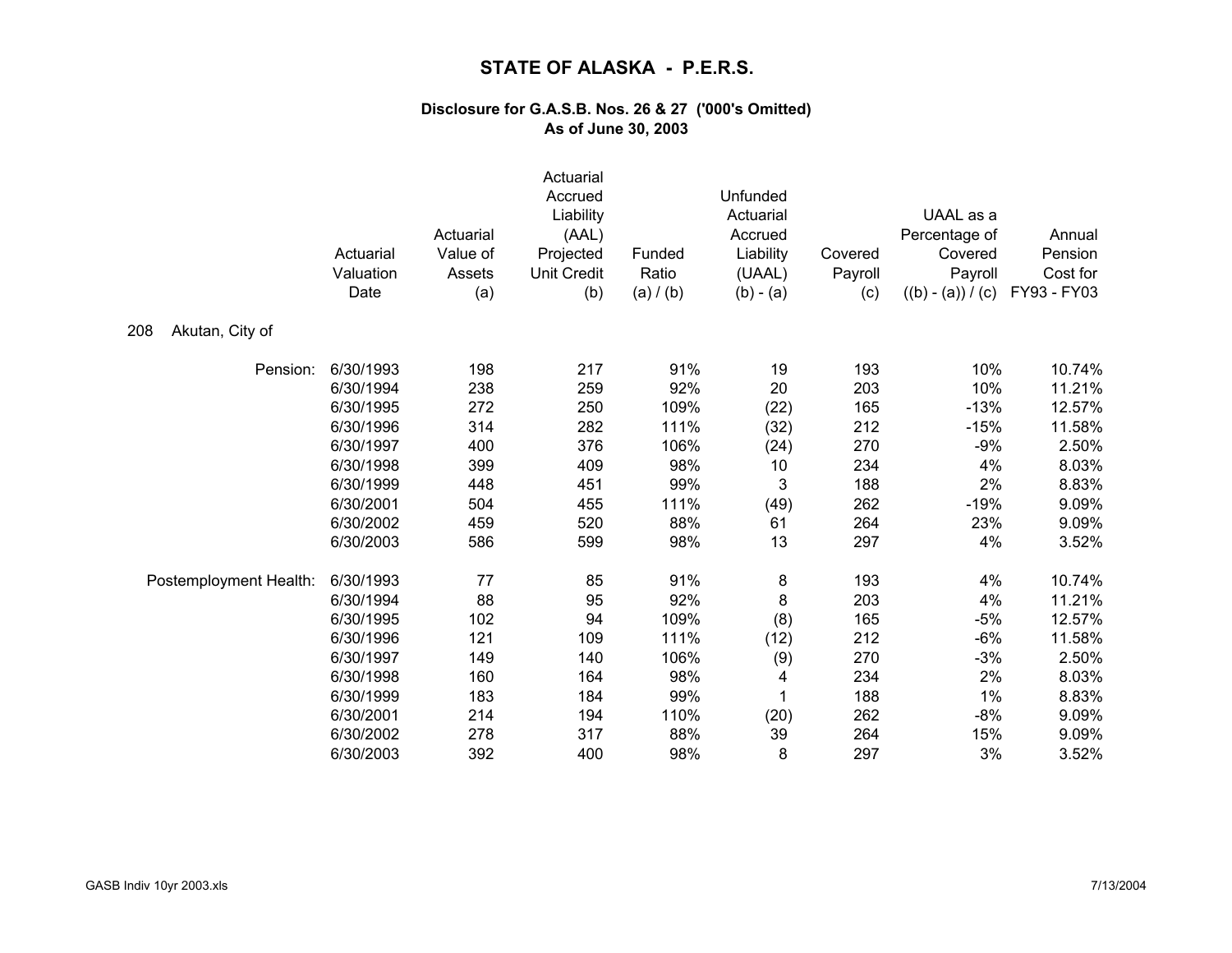|                                 |           | Actuarial | Actuarial<br>Accrued<br>Liability<br>(AAL) |           | Unfunded<br>Actuarial<br>Accrued |         | UAAL as a<br>Percentage of | Annual      |
|---------------------------------|-----------|-----------|--------------------------------------------|-----------|----------------------------------|---------|----------------------------|-------------|
|                                 | Actuarial | Value of  | Projected                                  | Funded    | Liability                        | Covered | Covered                    | Pension     |
|                                 | Valuation | Assets    | <b>Unit Credit</b>                         | Ratio     | (UAAL)                           | Payroll | Payroll                    | Cost for    |
|                                 | Date      | (a)       | (b)                                        | (a) / (b) | $(b) - (a)$                      | (c)     | $((b) - (a)) / (c)$        | FY93 - FY03 |
| Unalaska School District<br>209 |           |           |                                            |           |                                  |         |                            |             |
| Pension:                        | 6/30/1993 | 325       | 274                                        | 118%      | (50)                             | 367     | $-14%$                     | $0.00\%$    |
|                                 | 6/30/1994 | 387       | 336                                        | 115%      | (52)                             | 633     | $-8%$                      | $0.00\%$    |
|                                 | 6/30/1995 | 453       | 416                                        | 109%      | (36)                             | 707     | $-5%$                      | 6.80%       |
|                                 | 6/30/1996 | 506       | 489                                        | 104%      | (17)                             | 584     | $-3%$                      | 7.74%       |
|                                 | 6/30/1997 | 608       | 597                                        | 102%      | (11)                             | 572     | $-2%$                      | 5.06%       |
|                                 | 6/30/1998 | 542       | 616                                        | 88%       | 74                               | 538     | 14%                        | 9.48%       |
|                                 | 6/30/1999 | 599       | 628                                        | 95%       | 29                               | 608     | 5%                         | 9.66%       |
|                                 | 6/30/2001 | 718       | 820                                        | 88%       | 102                              | 674     | 15%                        | 9.14%       |
|                                 | 6/30/2002 | 673       | 1,134                                      | 59%       | 461                              | 849     | 54%                        | 9.14%       |
|                                 | 6/30/2003 | 853       | 1,268                                      | 67%       | 415                              | 795     | 52%                        | 7.74%       |
| Postemployment Health:          | 6/30/1993 | 127       | 108                                        | 118%      | (20)                             | 367     | $-5%$                      | 0.00%       |
|                                 | 6/30/1994 | 143       | 123                                        | 115%      | (19)                             | 633     | $-3%$                      | 0.00%       |
|                                 | 6/30/1995 | 170       | 157                                        | 109%      | (14)                             | 707     | $-2%$                      | 6.80%       |
|                                 | 6/30/1996 | 195       | 188                                        | 104%      | (7)                              | 584     | $-1%$                      | 7.74%       |
|                                 | 6/30/1997 | 226       | 222                                        | 102%      | (4)                              | 572     | $-1%$                      | 5.06%       |
|                                 | 6/30/1998 | 217       | 247                                        | 88%       | 30                               | 538     | 6%                         | 9.48%       |
|                                 | 6/30/1999 | 243       | 255                                        | 95%       | 12                               | 608     | 2%                         | 9.66%       |
|                                 | 6/30/2001 | 305       | 348                                        | 88%       | 43                               | 674     | 6%                         | 9.14%       |
|                                 | 6/30/2002 | 409       | 689                                        | 59%       | 280                              | 849     | 33%                        | 9.14%       |
|                                 | 6/30/2003 | 570       | 847                                        | 67%       | 277                              | 795     | 35%                        | 7.74%       |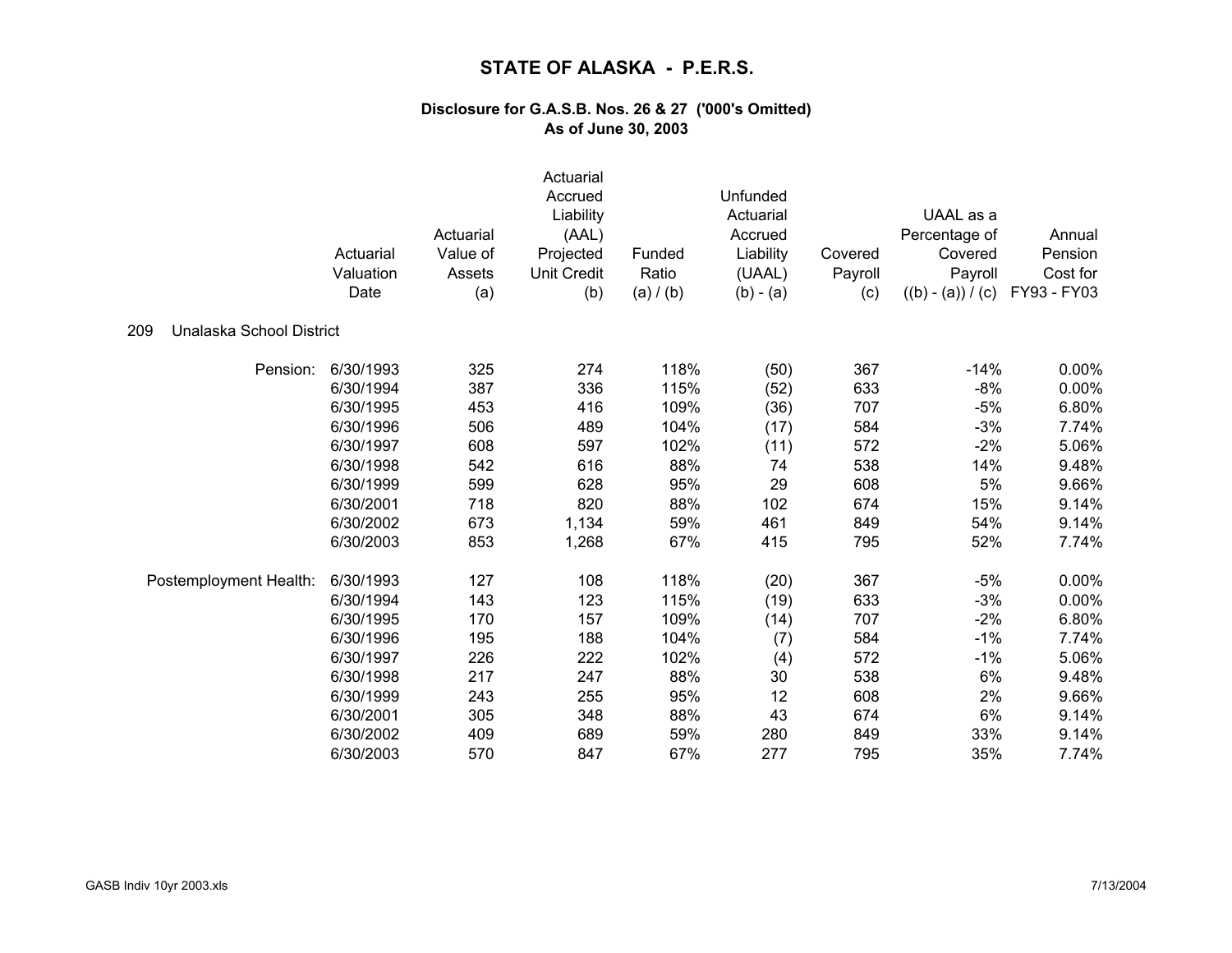|                                    | Actuarial<br>Valuation<br>Date | Actuarial<br>Value of<br>Assets<br>(a) | Actuarial<br>Accrued<br>Liability<br>(AAL)<br>Projected<br>Unit Credit<br>(b) | Funded<br>Ratio<br>(a) / (b) | Unfunded<br>Actuarial<br>Accrued<br>Liability<br>(UAAL)<br>$(b) - (a)$ | Covered<br>Payroll<br>(c) | UAAL as a<br>Percentage of<br>Covered<br>Payroll<br>$((b) - (a)) / (c)$ | Annual<br>Pension<br>Cost for<br>FY93 - FY03 |
|------------------------------------|--------------------------------|----------------------------------------|-------------------------------------------------------------------------------|------------------------------|------------------------------------------------------------------------|---------------------------|-------------------------------------------------------------------------|----------------------------------------------|
| Kashunamiut School District<br>211 |                                |                                        |                                                                               |                              |                                                                        |                           |                                                                         |                                              |
| Pension:                           | 6/30/1993                      | 546                                    | 497                                                                           | 110%                         | (49)                                                                   | 520                       | $-9%$                                                                   | 9.63%                                        |
|                                    | 6/30/1994                      | 662                                    | 592                                                                           | 112%                         | (69)                                                                   | 556                       | $-12%$                                                                  | 8.55%                                        |
|                                    | 6/30/1995                      | 792                                    | 698                                                                           | 114%                         | (94)                                                                   | 637                       | $-15%$                                                                  | 8.22%                                        |
|                                    | 6/30/1996                      | 837                                    | 768                                                                           | 109%                         | (69)                                                                   | 692                       | $-10%$                                                                  | 6.40%                                        |
|                                    | 6/30/1997                      | 1,001                                  | 830                                                                           | 121%                         | (171)                                                                  | 720                       | $-24%$                                                                  | 1.98%                                        |
|                                    | 6/30/1998                      | 996                                    | 965                                                                           | 103%                         | (31)                                                                   | 816                       | $-4%$                                                                   | 6.98%                                        |
|                                    | 6/30/1999                      | 1,113                                  | 1,157                                                                         | 96%                          | 44                                                                     | 787                       | 6%                                                                      | 7.08%                                        |
|                                    | 6/30/2001                      | 1,332                                  | 1,531                                                                         | 87%                          | 199                                                                    | 976                       | 20%                                                                     | 9.36%                                        |
|                                    | 6/30/2002                      | 1,262                                  | 1,927                                                                         | 65%                          | 665                                                                    | 1,092                     | 61%                                                                     | 9.36%                                        |
|                                    | 6/30/2003                      | 1,512                                  | 2,031                                                                         | 74%                          | 519                                                                    | 1,095                     | 47%                                                                     | 8.55%                                        |
| Postemployment Health:             | 6/30/1993                      | 214                                    | 195                                                                           | 110%                         | (19)                                                                   | 520                       | $-4%$                                                                   | 9.63%                                        |
|                                    | 6/30/1994                      | 243                                    | 218                                                                           | 112%                         | (26)                                                                   | 556                       | $-5%$                                                                   | 8.55%                                        |
|                                    | 6/30/1995                      | 298                                    | 262                                                                           | 114%                         | (36)                                                                   | 637                       | $-6%$                                                                   | 8.22%                                        |
|                                    | 6/30/1996                      | 323                                    | 296                                                                           | 109%                         | (27)                                                                   | 692                       | $-4%$                                                                   | 6.40%                                        |
|                                    | 6/30/1997                      | 373                                    | 309                                                                           | 121%                         | (64)                                                                   | 720                       | $-9%$                                                                   | 1.98%                                        |
|                                    | 6/30/1998                      | 398                                    | 386                                                                           | 103%                         | (12)                                                                   | 816                       | $-1%$                                                                   | 6.98%                                        |
|                                    | 6/30/1999                      | 452                                    | 470                                                                           | 96%                          | 18                                                                     | 787                       | 2%                                                                      | 7.08%                                        |
|                                    | 6/30/2001                      | 565                                    | 649                                                                           | 87%                          | 84                                                                     | 976                       | 9%                                                                      | 9.36%                                        |
|                                    | 6/30/2002                      | 767                                    | 1,171                                                                         | 65%                          | 404                                                                    | 1,092                     | 37%                                                                     | 9.36%                                        |
|                                    | 6/30/2003                      | 1,010                                  | 1,357                                                                         | 74%                          | 347                                                                    | 1,095                     | 32%                                                                     | 8.55%                                        |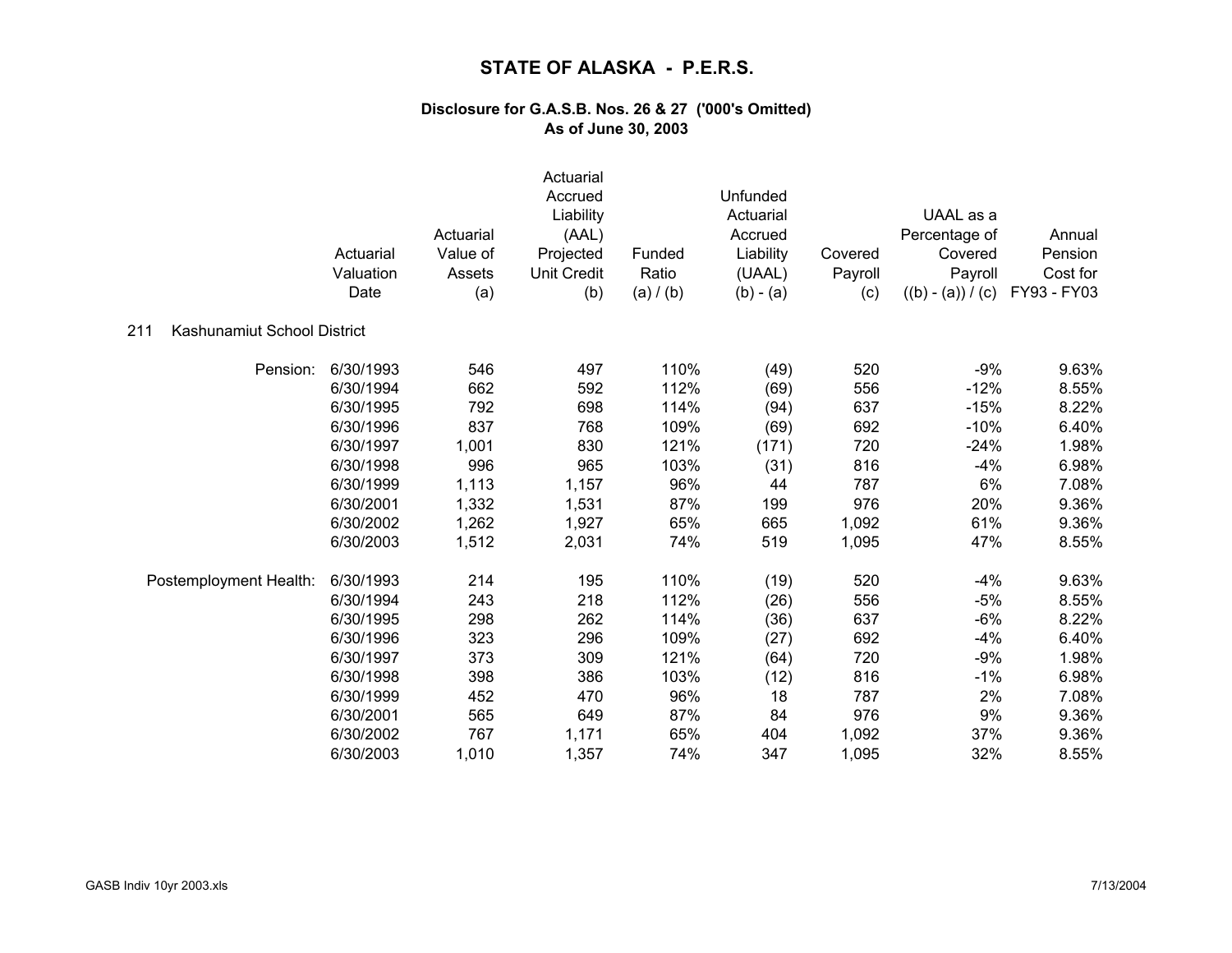|                              | Actuarial<br>Valuation<br>Date | Actuarial<br>Value of<br>Assets<br>(a) | Actuarial<br>Accrued<br>Liability<br>(AAL)<br>Projected<br><b>Unit Credit</b><br>(b) | Funded<br>Ratio<br>(a) / (b) | Unfunded<br>Actuarial<br>Accrued<br>Liability<br>(UAAL)<br>$(b) - (a)$ | Covered<br>Payroll<br>(c) | UAAL as a<br>Percentage of<br>Covered<br>Payroll<br>$((b) - (a)) / (c)$ | Annual<br>Pension<br>Cost for<br>FY93 - FY03 |
|------------------------------|--------------------------------|----------------------------------------|--------------------------------------------------------------------------------------|------------------------------|------------------------------------------------------------------------|---------------------------|-------------------------------------------------------------------------|----------------------------------------------|
| 214<br>Saint Mary's, City of |                                |                                        |                                                                                      |                              |                                                                        |                           |                                                                         |                                              |
| Pension:                     | 6/30/1993                      | 288                                    | 258                                                                                  | 112%                         | (30)                                                                   | 246                       | $-12%$                                                                  | 5.02%                                        |
|                              | 6/30/1994                      | 321                                    | 281                                                                                  | 114%                         | (40)                                                                   | 329                       | $-12%$                                                                  | 0.00%                                        |
|                              | 6/30/1995                      | 369                                    | 383                                                                                  | 96%                          | 14                                                                     | 372                       | 4%                                                                      | 7.28%                                        |
|                              | 6/30/1996                      | 398                                    | 384                                                                                  | 104%                         | (14)                                                                   | 357                       | $-4%$                                                                   | 6.50%                                        |
|                              | 6/30/1997                      | 479                                    | 519                                                                                  | 92%                          | 40                                                                     | 395                       | 10%                                                                     | 7.15%                                        |
|                              | 6/30/1998                      | 419                                    | 511                                                                                  | 82%                          | 92                                                                     | 323                       | 28%                                                                     | 9.34%                                        |
|                              | 6/30/1999                      | 481                                    | 586                                                                                  | 82%                          | 105                                                                    | 380                       | 28%                                                                     | 11.09%                                       |
|                              | 6/30/2001                      | 558                                    | 687                                                                                  | 81%                          | 129                                                                    | 388                       | 33%                                                                     | 12.24%                                       |
|                              | 6/30/2002                      | 563                                    | 653                                                                                  | 86%                          | 90                                                                     | 281                       | 32%                                                                     | 12.24%                                       |
|                              | 6/30/2003                      | 592                                    | 691                                                                                  | 86%                          | 99                                                                     | 267                       | 37%                                                                     | 10.24%                                       |
| Postemployment Health:       | 6/30/1993                      | 113                                    | 101                                                                                  | 112%                         | (12)                                                                   | 246                       | $-5%$                                                                   | 5.02%                                        |
|                              | 6/30/1994                      | 118                                    | 103                                                                                  | 114%                         | (15)                                                                   | 329                       | $-4%$                                                                   | 0.00%                                        |
|                              | 6/30/1995                      | 139                                    | 144                                                                                  | 96%                          | 5                                                                      | 372                       | $1\%$                                                                   | 7.28%                                        |
|                              | 6/30/1996                      | 154                                    | 148                                                                                  | 104%                         | (6)                                                                    | 357                       | $-2%$                                                                   | 6.50%                                        |
|                              | 6/30/1997                      | 179                                    | 194                                                                                  | 92%                          | 15                                                                     | 395                       | 4%                                                                      | 7.15%                                        |
|                              | 6/30/1998                      | 168                                    | 204                                                                                  | 82%                          | 36                                                                     | 323                       | 11%                                                                     | 9.34%                                        |
|                              | 6/30/1999                      | 195                                    | 238                                                                                  | 82%                          | 43                                                                     | 380                       | 11%                                                                     | 11.09%                                       |
|                              | 6/30/2001                      | 237                                    | 292                                                                                  | 81%                          | 55                                                                     | 388                       | 14%                                                                     | 12.24%                                       |
|                              | 6/30/2002                      | 342                                    | 397                                                                                  | 86%                          | 55                                                                     | 281                       | 20%                                                                     | 12.24%                                       |
|                              | 6/30/2003                      | 396                                    | 462                                                                                  | 86%                          | 66                                                                     | 267                       | 25%                                                                     | 10.24%                                       |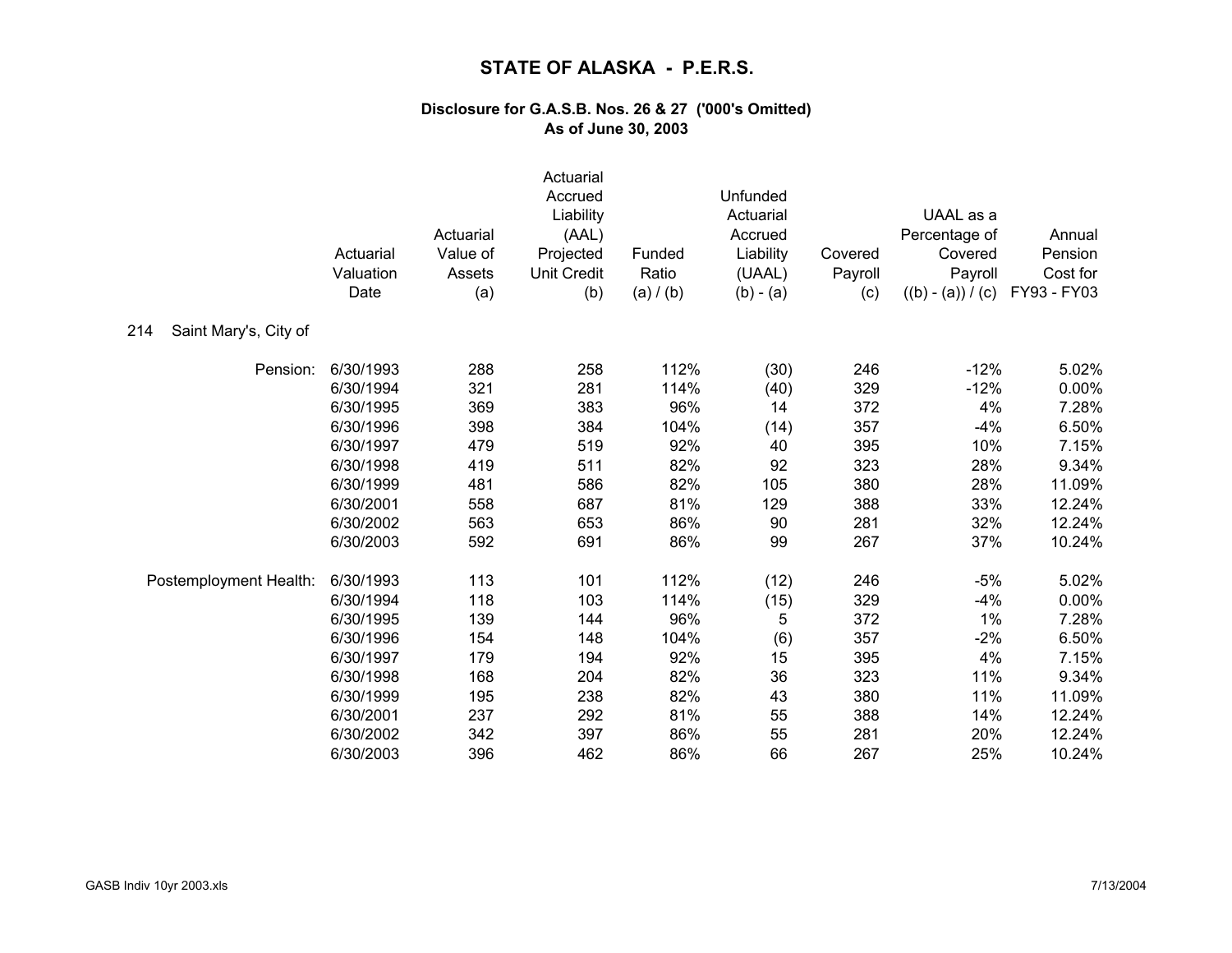|                        | Actuarial<br>Valuation<br>Date | Actuarial<br>Value of<br>Assets<br>(a) | Actuarial<br>Accrued<br>Liability<br>(AAL)<br>Projected<br>Unit Credit<br>(b) | Funded<br>Ratio<br>(a) / (b) | Unfunded<br>Actuarial<br>Accrued<br>Liability<br>(UAAL)<br>$(b) - (a)$ | Covered<br>Payroll<br>(c) | UAAL as a<br>Percentage of<br>Covered<br>Payroll<br>$((b) - (a)) / (c)$ | Annual<br>Pension<br>Cost for<br>FY93 - FY03 |
|------------------------|--------------------------------|----------------------------------------|-------------------------------------------------------------------------------|------------------------------|------------------------------------------------------------------------|---------------------------|-------------------------------------------------------------------------|----------------------------------------------|
| 215<br>Homer, City of  |                                |                                        |                                                                               |                              |                                                                        |                           |                                                                         |                                              |
| Pension:               | 6/30/1993                      | 6,033                                  | 5,854                                                                         | 103%                         | (180)                                                                  | 2,776                     | $-6%$                                                                   | 11.09%                                       |
|                        | 6/30/1994                      | 6,878                                  | 6,846                                                                         | 100%                         | (32)                                                                   | 2,849                     | $-1%$                                                                   | 8.68%                                        |
|                        | 6/30/1995                      | 7,973                                  | 7,728                                                                         | 103%                         | (245)                                                                  | 3,082                     | $-8%$                                                                   | 9.17%                                        |
|                        | 6/30/1996                      | 9,997                                  | 8,025                                                                         | 125%                         | (1,971)                                                                | 2,959                     | $-67%$                                                                  | 10.00%                                       |
|                        | 6/30/1997                      | 11,257                                 | 9,210                                                                         | 122%                         | (2,046)                                                                | 3,085                     | $-66%$                                                                  | 4.18%                                        |
|                        | 6/30/1998                      | 11,746                                 | 10,563                                                                        | 111%                         | (1, 183)                                                               | 3,339                     | $-35%$                                                                  | 1.69%                                        |
|                        | 6/30/1999                      | 13,256                                 | 11,433                                                                        | 116%                         | (1,823)                                                                | 3,225                     | $-57%$                                                                  | 2.03%                                        |
|                        | 6/30/2001                      | 15,234                                 | 14,110                                                                        | 108%                         | (1, 124)                                                               | 3,361                     | $-33%$                                                                  | 2.42%                                        |
|                        | 6/30/2002                      | 12,646                                 | 16,618                                                                        | 76%                          | 3,972                                                                  | 4,347                     | 91%                                                                     | 2.42%                                        |
|                        | 6/30/2003                      | 13,040                                 | 16,772                                                                        | 78%                          | 3,732                                                                  | 4,190                     | 89%                                                                     | 2.92%                                        |
| Postemployment Health: | 6/30/1993                      | 2,365                                  | 2,294                                                                         | 103%                         | (70)                                                                   | 2,776                     | $-3%$                                                                   | 11.09%                                       |
|                        | 6/30/1994                      | 2,531                                  | 2,519                                                                         | 100%                         | (12)                                                                   | 2,849                     | 0%                                                                      | 8.68%                                        |
|                        | 6/30/1995                      | 2,996                                  | 2,904                                                                         | 103%                         | (92)                                                                   | 3,082                     | $-3%$                                                                   | 9.17%                                        |
|                        | 6/30/1996                      | 3,852                                  | 3,093                                                                         | 125%                         | (760)                                                                  | 2,959                     | $-26%$                                                                  | 10.00%                                       |
|                        | 6/30/1997                      | 4,195                                  | 3,433                                                                         | 122%                         | (763)                                                                  | 3,085                     | $-25%$                                                                  | 4.18%                                        |
|                        | 6/30/1998                      | 4,685                                  | 4,213                                                                         | 111%                         | (472)                                                                  | 3,339                     | $-14%$                                                                  | 1.69%                                        |
|                        | 6/30/1999                      | 5,374                                  | 4,636                                                                         | 116%                         | (738)                                                                  | 3,225                     | $-23%$                                                                  | 2.03%                                        |
|                        | 6/30/2001                      | 6,451                                  | 5,975                                                                         | 108%                         | (476)                                                                  | 3,361                     | $-14%$                                                                  | 2.42%                                        |
|                        | 6/30/2002                      | 7,683                                  | 10,097                                                                        | 76%                          | 2,414                                                                  | 4,347                     | 56%                                                                     | 2.42%                                        |
|                        | 6/30/2003                      | 8,715                                  | 11,210                                                                        | 78%                          | 2,495                                                                  | 4,190                     | 60%                                                                     | 2.92%                                        |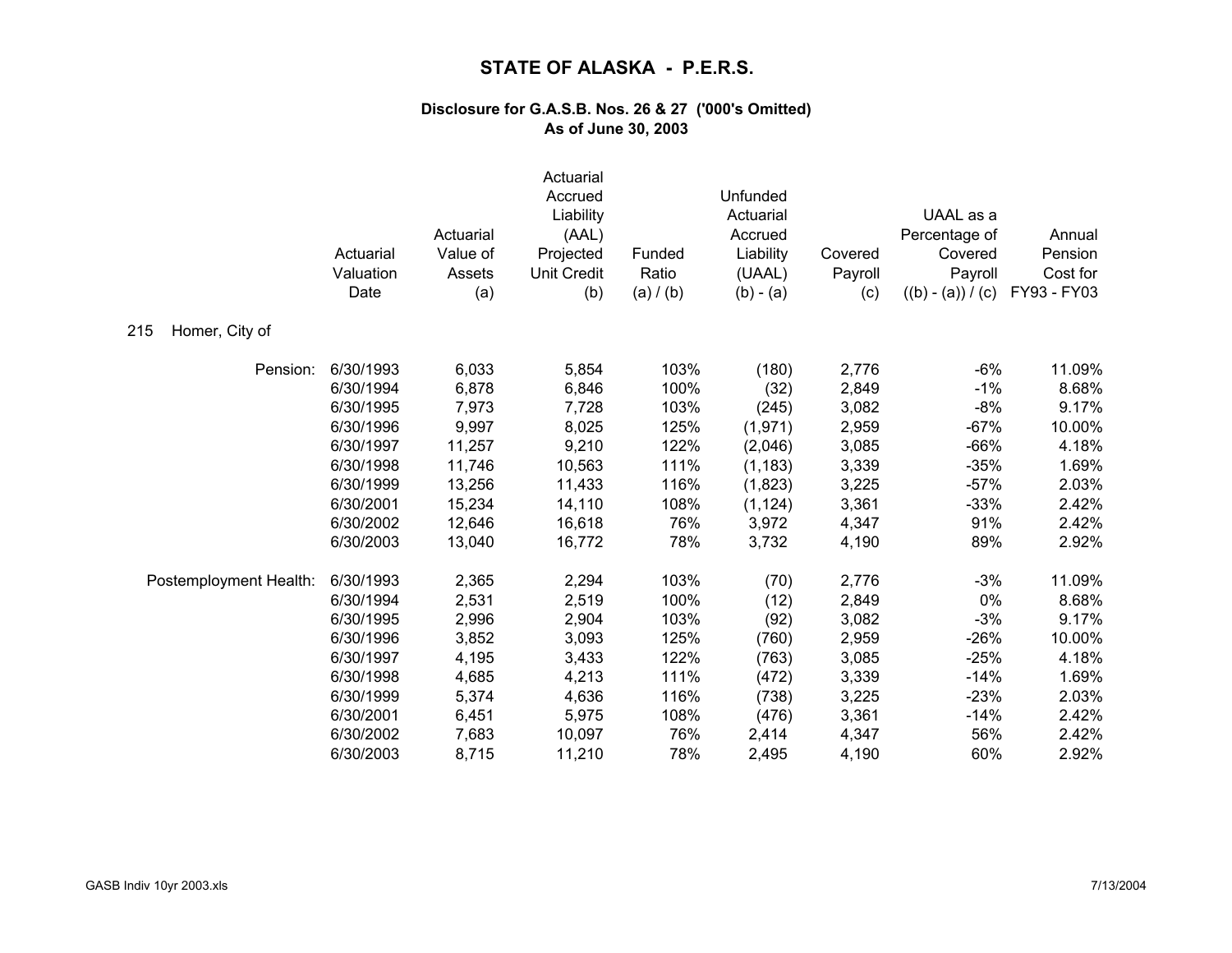|                        | Actuarial<br>Valuation<br>Date | Actuarial<br>Value of<br>Assets<br>(a) | Actuarial<br>Accrued<br>Liability<br>(AAL)<br>Projected<br><b>Unit Credit</b><br>(b) | Funded<br>Ratio<br>(a) / (b) | Unfunded<br>Actuarial<br>Accrued<br>Liability<br>(UAAL)<br>$(b) - (a)$ | Covered<br>Payroll<br>(c) | UAAL as a<br>Percentage of<br>Covered<br>Payroll<br>$((b) - (a)) / (c)$ | Annual<br>Pension<br>Cost for<br>FY93 - FY03 |
|------------------------|--------------------------------|----------------------------------------|--------------------------------------------------------------------------------------|------------------------------|------------------------------------------------------------------------|---------------------------|-------------------------------------------------------------------------|----------------------------------------------|
| Ruby, City of<br>216   |                                |                                        |                                                                                      |                              |                                                                        |                           |                                                                         |                                              |
| Pension:               | 6/30/1993                      | 77                                     | 45                                                                                   | 170%                         | (32)                                                                   | 29                        | $-111%$                                                                 | $0.00\%$                                     |
|                        | 6/30/1994                      | 86                                     | 45                                                                                   | 189%                         | (40)                                                                   | 29                        | $-140%$                                                                 | $0.00\%$                                     |
|                        | 6/30/1995                      | 97                                     | 53                                                                                   | 184%                         | (44)                                                                   | 29                        | $-152%$                                                                 | 0.00%                                        |
|                        | 6/30/1996                      | 100                                    | 74                                                                                   | 136%                         | (27)                                                                   | 30                        | $-88%$                                                                  | 0.00%                                        |
|                        | 6/30/1997                      | 144                                    | 105                                                                                  | 138%                         | (39)                                                                   | 88                        | $-45%$                                                                  | 0.00%                                        |
|                        | 6/30/1998                      | 140                                    | 171                                                                                  | 82%                          | 31                                                                     | 90                        | 34%                                                                     | 0.00%                                        |
|                        | 6/30/1999                      | 152                                    | 189                                                                                  | 80%                          | 37                                                                     | 111                       | 33%                                                                     | 4.53%                                        |
|                        | 6/30/2001                      | 359                                    | 331                                                                                  | 108%                         | (28)                                                                   | 94                        | $-30%$                                                                  | 13.00%                                       |
|                        | 6/30/2002                      | 292                                    | 375                                                                                  | 78%                          | 83                                                                     | 109                       | 76%                                                                     | 13.00%                                       |
|                        | 6/30/2003                      | 236                                    | 447                                                                                  | 53%                          | 211                                                                    | 105                       | 201%                                                                    | 3.44%                                        |
| Postemployment Health: | 6/30/1993                      | 30                                     | 18                                                                                   | 170%                         | (12)                                                                   | 29                        | $-43%$                                                                  | 0.00%                                        |
|                        | 6/30/1994                      | 31                                     | 17                                                                                   | 189%                         | (15)                                                                   | 29                        | $-51%$                                                                  | 0.00%                                        |
|                        | 6/30/1995                      | 37                                     | 20                                                                                   | 184%                         | (17)                                                                   | 29                        | $-57%$                                                                  | 0.00%                                        |
|                        | 6/30/1996                      | 39                                     | 28                                                                                   | 136%                         | (10)                                                                   | 30                        | $-34%$                                                                  | 0.00%                                        |
|                        | 6/30/1997                      | 54                                     | 39                                                                                   | 138%                         | (15)                                                                   | 88                        | $-17%$                                                                  | 0.00%                                        |
|                        | 6/30/1998                      | 56                                     | 69                                                                                   | 81%                          | 13                                                                     | 90                        | 14%                                                                     | 0.00%                                        |
|                        | 6/30/1999                      | 62                                     | 77                                                                                   | 81%                          | 15                                                                     | 111                       | 14%                                                                     | 4.53%                                        |
|                        | 6/30/2001                      | 152                                    | 140                                                                                  | 109%                         | (12)                                                                   | 94                        | $-13%$                                                                  | 13.00%                                       |
|                        | 6/30/2002                      | 177                                    | 228                                                                                  | 78%                          | 51                                                                     | 109                       | 47%                                                                     | 13.00%                                       |
|                        | 6/30/2003                      | 158                                    | 299                                                                                  | 53%                          | 141                                                                    | 105                       | 134%                                                                    | 3.44%                                        |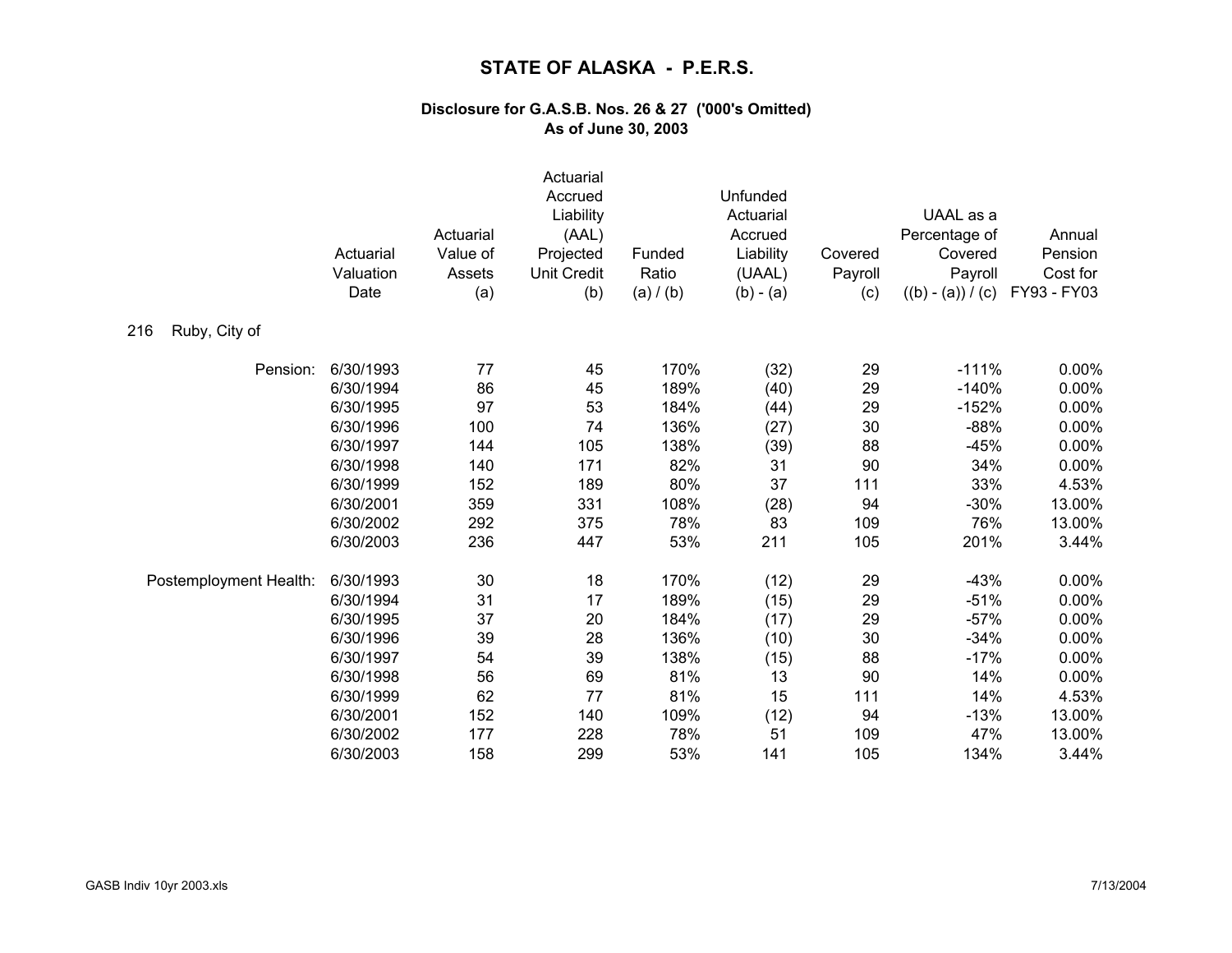|                                                |           |                       | Actuarial          |           |                      |                    |                          |                               |
|------------------------------------------------|-----------|-----------------------|--------------------|-----------|----------------------|--------------------|--------------------------|-------------------------------|
|                                                |           |                       | Accrued            |           | Unfunded             |                    |                          |                               |
|                                                |           |                       | Liability          |           | Actuarial            |                    | UAAL as a                |                               |
|                                                | Actuarial | Actuarial<br>Value of | (AAL)<br>Projected | Funded    | Accrued<br>Liability |                    | Percentage of<br>Covered | Annual<br>Pension<br>Cost for |
|                                                | Valuation | Assets                | <b>Unit Credit</b> | Ratio     | (UAAL)               | Covered<br>Payroll | Payroll                  |                               |
|                                                | Date      |                       | (b)                | (a) / (b) | $(b) - (a)$          | (c)                | $((b) - (a)) / (c)$      | FY93 - FY03                   |
|                                                |           | (a)                   |                    |           |                      |                    |                          |                               |
| <b>Special Education Service Agency</b><br>218 |           |                       |                    |           |                      |                    |                          |                               |
| Pension:                                       | 6/30/1993 | 291                   | 249                | 117%      | (42)                 | 413                | $-10%$                   | 6.69%                         |
|                                                | 6/30/1994 | 344                   | 281                | 122%      | (63)                 | 419                | $-15%$                   | 4.21%                         |
|                                                | 6/30/1995 | 410                   | 341                | 120%      | (69)                 | 387                | $-18%$                   | 7.92%                         |
|                                                | 6/30/1996 | 494                   | 429                | 115%      | (65)                 | 474                | $-14%$                   | 5.63%                         |
|                                                | 6/30/1997 | 601                   | 524                | 115%      | (77)                 | 422                | $-18%$                   | 1.02%                         |
|                                                | 6/30/1998 | 847                   | 646                | 131%      | (201)                | 372                | $-54%$                   | 6.02%                         |
|                                                | 6/30/1999 | 880                   | 705                | 125%      | (175)                | 379                | $-46%$                   | 7.72%                         |
|                                                | 6/30/2001 | 951                   | 934                | 102%      | (17)                 | 469                | $-4%$                    | 3.55%                         |
|                                                | 6/30/2002 | 802                   | 914                | 88%       | 112                  | 450                | 25%                      | 3.55%                         |
|                                                | 6/30/2003 | 957                   | 1,047              | 91%       | 90                   | 424                | 21%                      | 5.67%                         |
| Postemployment Health:                         | 6/30/1993 | 114                   | 97                 | 117%      | (17)                 | 413                | $-4%$                    | 6.69%                         |
|                                                | 6/30/1994 | 127                   | 104                | 122%      | (23)                 | 419                | $-6%$                    | 4.21%                         |
|                                                | 6/30/1995 | 154                   | 128                | 120%      | (26)                 | 387                | $-7%$                    | 7.92%                         |
|                                                | 6/30/1996 | 190                   | 165                | 115%      | (25)                 | 474                | $-5%$                    | 5.63%                         |
|                                                | 6/30/1997 | 224                   | 195                | 115%      | (29)                 | 422                | $-7%$                    | 1.02%                         |
|                                                | 6/30/1998 | 339                   | 258                | 131%      | (81)                 | 372                | $-22%$                   | 6.02%                         |
|                                                | 6/30/1999 | 358                   | 287                | 125%      | (71)                 | 379                | $-19%$                   | 7.72%                         |
|                                                | 6/30/2001 | 404                   | 396                | 102%      | (8)                  | 469                | $-2%$                    | 3.55%                         |
|                                                | 6/30/2002 | 487                   | 556                | 88%       | 69                   | 450                | 15%                      | 3.55%                         |
|                                                | 6/30/2003 | 640                   | 700                | 91%       | 60                   | 424                | 14%                      | 5.67%                         |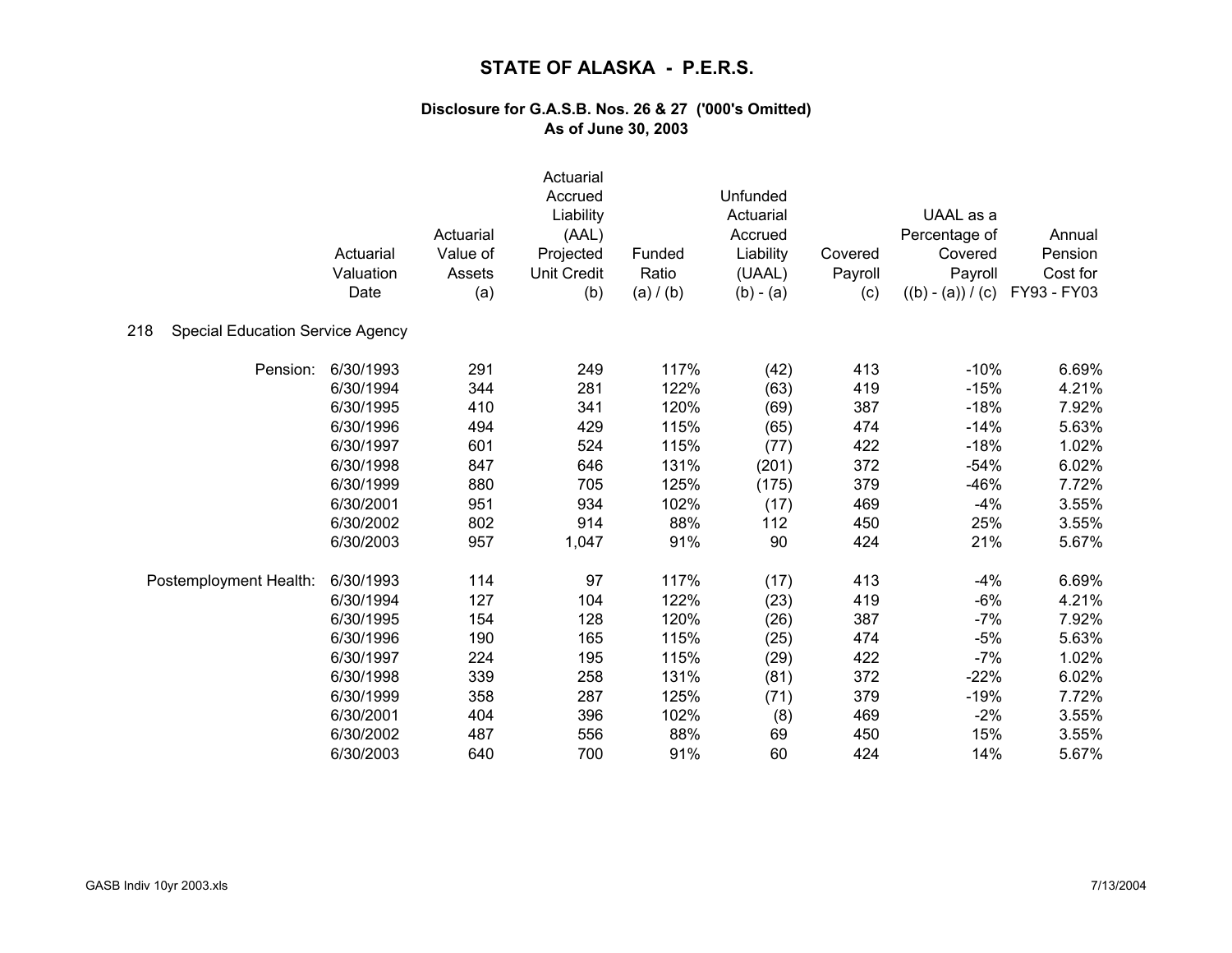|                                          | Actuarial<br>Valuation<br>Date | Actuarial<br>Value of<br>Assets<br>(a) | Actuarial<br>Accrued<br>Liability<br>(AAL)<br>Projected<br><b>Unit Credit</b><br>(b) | Funded<br>Ratio<br>(a) / (b) | Unfunded<br>Actuarial<br>Accrued<br>Liability<br>(UAAL)<br>$(b) - (a)$ | Covered<br>Payroll<br>(c) | UAAL as a<br>Percentage of<br>Covered<br>Payroll<br>$((b) - (a)) / (c)$ | Annual<br>Pension<br>Cost for<br>FY93 - FY03 |
|------------------------------------------|--------------------------------|----------------------------------------|--------------------------------------------------------------------------------------|------------------------------|------------------------------------------------------------------------|---------------------------|-------------------------------------------------------------------------|----------------------------------------------|
| <b>Bartlett Regional Hospital</b><br>219 |                                |                                        |                                                                                      |                              |                                                                        |                           |                                                                         |                                              |
| Pension:                                 | 6/30/1993                      | 7,477                                  | 7,826                                                                                | 96%                          | 348                                                                    | 8,550                     | 4%                                                                      | 10.70%                                       |
|                                          | 6/30/1994                      | 9,219                                  | 9,435                                                                                | 98%                          | 216                                                                    | 9,394                     | 2%                                                                      | 11.06%                                       |
|                                          | 6/30/1995                      | 11,816                                 | 11,312                                                                               | 104%                         | (504)                                                                  | 9,572                     | $-5%$                                                                   | 11.81%                                       |
|                                          | 6/30/1996                      | 13,324                                 | 12,028                                                                               | 111%                         | (1,296)                                                                | 9,625                     | $-13%$                                                                  | 10.63%                                       |
|                                          | 6/30/1997                      | 16,601                                 | 14,315                                                                               | 116%                         | (2, 286)                                                               | 10,079                    | $-23%$                                                                  | 5.03%                                        |
|                                          | 6/30/1998                      | 17,287                                 | 16,775                                                                               | 103%                         | (512)                                                                  | 10,396                    | $-5%$                                                                   | 8.20%                                        |
|                                          | 6/30/1999                      | 19,776                                 | 18,887                                                                               | 105%                         | (889)                                                                  | 11,225                    | $-8%$                                                                   | 7.20%                                        |
|                                          | 6/30/2001                      | 23,798                                 | 23,965                                                                               | 99%                          | 167                                                                    | 15,512                    | 1%                                                                      | 7.81%                                        |
|                                          | 6/30/2002                      | 22,031                                 | 28,161                                                                               | 78%                          | 6,130                                                                  | 15,750                    | 39%                                                                     | 7.81%                                        |
|                                          | 6/30/2003                      | 24,875                                 | 30,627                                                                               | 81%                          | 5,752                                                                  | 17,611                    | 33%                                                                     | 6.13%                                        |
| Postemployment Health:                   | 6/30/1993                      | 2,931                                  | 3,067                                                                                | 96%                          | 137                                                                    | 8,550                     | 2%                                                                      | 10.70%                                       |
|                                          | 6/30/1994                      | 3,392                                  | 3,472                                                                                | 98%                          | 80                                                                     | 9,394                     | 1%                                                                      | 11.06%                                       |
|                                          | 6/30/1995                      | 4,441                                  | 4,251                                                                                | 104%                         | (190)                                                                  | 9,572                     | $-2%$                                                                   | 11.81%                                       |
|                                          | 6/30/1996                      | 5,134                                  | 4,635                                                                                | 111%                         | (499)                                                                  | 9,625                     | $-5%$                                                                   | 10.63%                                       |
|                                          | 6/30/1997                      | 6,188                                  | 5,336                                                                                | 116%                         | (852)                                                                  | 10,079                    | $-8%$                                                                   | 5.03%                                        |
|                                          | 6/30/1998                      | 6,895                                  | 6,691                                                                                | 103%                         | (204)                                                                  | 10,396                    | $-2%$                                                                   | 8.20%                                        |
|                                          | 6/30/1999                      | 8,017                                  | 7,657                                                                                | 105%                         | (360)                                                                  | 11,225                    | $-3%$                                                                   | 7.20%                                        |
|                                          | 6/30/2001                      | 10,077                                 | 10,147                                                                               | 99%                          | 70                                                                     | 15,512                    | 0%                                                                      | 7.81%                                        |
|                                          | 6/30/2002                      | 13,385                                 | 17,110                                                                               | 78%                          | 3,725                                                                  | 15,750                    | 24%                                                                     | 7.81%                                        |
|                                          | 6/30/2003                      | 16,625                                 | 20,470                                                                               | 81%                          | 3,845                                                                  | 17,611                    | 22%                                                                     | 6.13%                                        |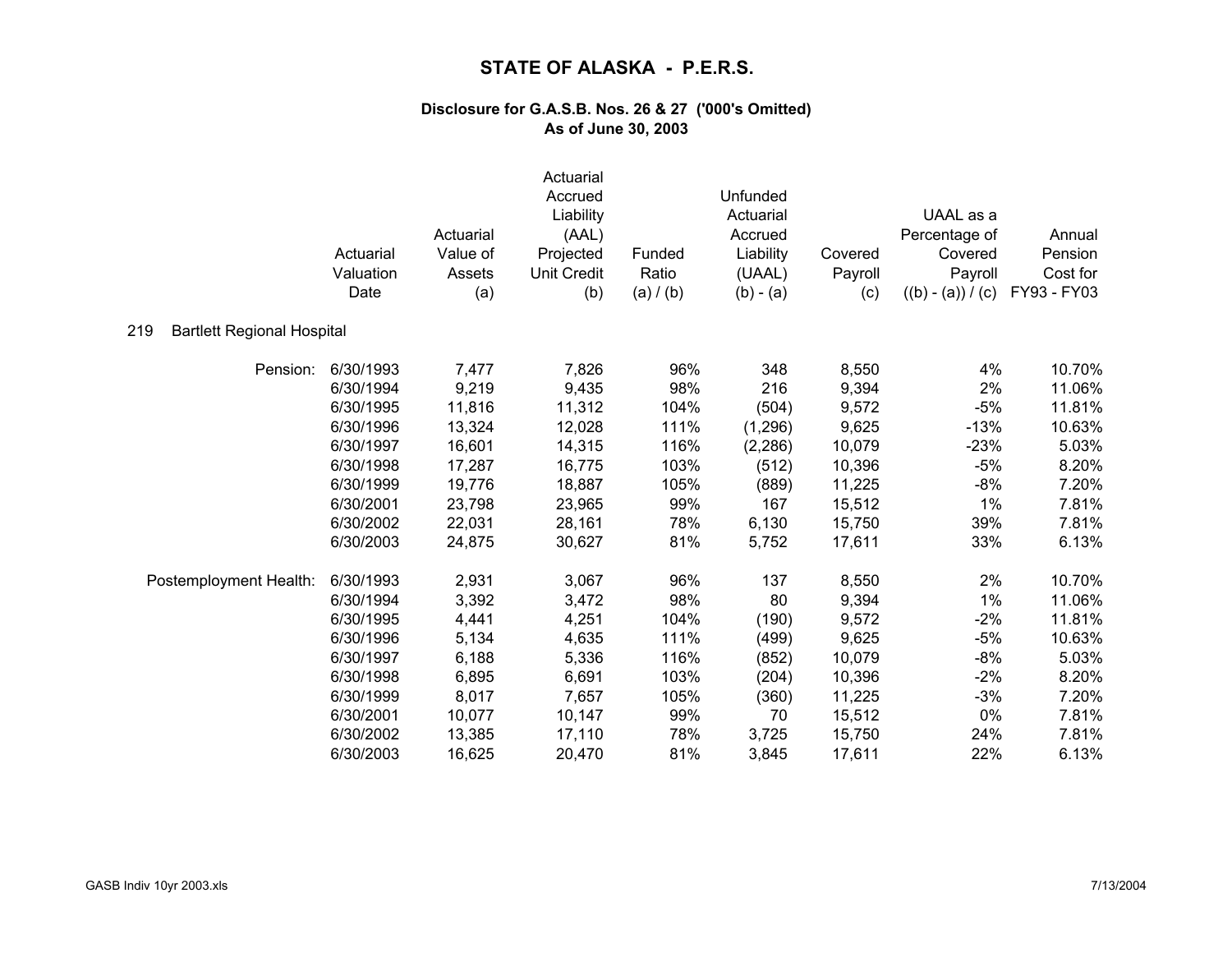|                                 | Actuarial<br>Valuation<br>Date | Actuarial<br>Value of<br>Assets<br>(a) | Actuarial<br>Accrued<br>Liability<br>(AAL)<br>Projected<br><b>Unit Credit</b><br>(b) | Funded<br>Ratio<br>(a) / (b) | Unfunded<br>Actuarial<br>Accrued<br>Liability<br>(UAAL)<br>$(b) - (a)$ | Covered<br>Payroll<br>(c) | UAAL as a<br>Percentage of<br>Covered<br>Payroll<br>$((b) - (a)) / (c)$ | Annual<br>Pension<br>Cost for<br>FY93 - FY03 |
|---------------------------------|--------------------------------|----------------------------------------|--------------------------------------------------------------------------------------|------------------------------|------------------------------------------------------------------------|---------------------------|-------------------------------------------------------------------------|----------------------------------------------|
| 220<br>Northwest Arctic Borough |                                |                                        |                                                                                      |                              |                                                                        |                           |                                                                         |                                              |
| Pension:                        | 6/30/1993                      | 453                                    | 385                                                                                  | 118%                         | (68)                                                                   | 579                       | $-12%$                                                                  | 6.23%                                        |
|                                 | 6/30/1994                      | 537                                    | 486                                                                                  | 111%                         | (51)                                                                   | 700                       | $-7%$                                                                   | 6.04%                                        |
|                                 | 6/30/1995                      | 632                                    | 563                                                                                  | 112%                         | (68)                                                                   | 629                       | $-11%$                                                                  | 7.44%                                        |
|                                 | 6/30/1996                      | 668                                    | 570                                                                                  | 117%                         | (97)                                                                   | 565                       | $-17%$                                                                  | 8.03%                                        |
|                                 | 6/30/1997                      | 782                                    | 559                                                                                  | 140%                         | (224)                                                                  | 530                       | $-42%$                                                                  | 3.25%                                        |
|                                 | 6/30/1998                      | 790                                    | 808                                                                                  | 98%                          | 18                                                                     | 696                       | 3%                                                                      | 7.75%                                        |
|                                 | 6/30/1999                      | 881                                    | 932                                                                                  | 95%                          | 51                                                                     | 830                       | 6%                                                                      | 4.89%                                        |
|                                 | 6/30/2001                      | 1,121                                  | 885                                                                                  | 127%                         | (236)                                                                  | 659                       | $-36%$                                                                  | 9.33%                                        |
|                                 | 6/30/2002                      | 1,015                                  | 1,072                                                                                | 95%                          | 57                                                                     | 643                       | 9%                                                                      | 9.33%                                        |
|                                 | 6/30/2003                      | 1,158                                  | 1,243                                                                                | 93%                          | 85                                                                     | 626                       | 14%                                                                     | 1.28%                                        |
| Postemployment Health:          | 6/30/1993                      | 178                                    | 151                                                                                  | 118%                         | (27)                                                                   | 579                       | $-5%$                                                                   | 6.23%                                        |
|                                 | 6/30/1994                      | 198                                    | 179                                                                                  | 111%                         | (19)                                                                   | 700                       | $-3%$                                                                   | 6.04%                                        |
|                                 | 6/30/1995                      | 237                                    | 212                                                                                  | 112%                         | (26)                                                                   | 629                       | $-4%$                                                                   | 7.44%                                        |
|                                 | 6/30/1996                      | 257                                    | 220                                                                                  | 117%                         | (38)                                                                   | 565                       | $-7%$                                                                   | 8.03%                                        |
|                                 | 6/30/1997                      | 292                                    | 208                                                                                  | 140%                         | (83)                                                                   | 530                       | $-16%$                                                                  | 3.25%                                        |
|                                 | 6/30/1998                      | 316                                    | 323                                                                                  | 98%                          | 7                                                                      | 696                       | 1%                                                                      | 7.75%                                        |
|                                 | 6/30/1999                      | 358                                    | 378                                                                                  | 95%                          | 20                                                                     | 830                       | 2%                                                                      | 4.89%                                        |
|                                 | 6/30/2001                      | 476                                    | 375                                                                                  | 127%                         | (101)                                                                  | 659                       | $-15%$                                                                  | 9.33%                                        |
|                                 | 6/30/2002                      | 616                                    | 652                                                                                  | 94%                          | 36                                                                     | 643                       | 6%                                                                      | 9.33%                                        |
|                                 | 6/30/2003                      | 774                                    | 831                                                                                  | 93%                          | 57                                                                     | 626                       | 9%                                                                      | 1.28%                                        |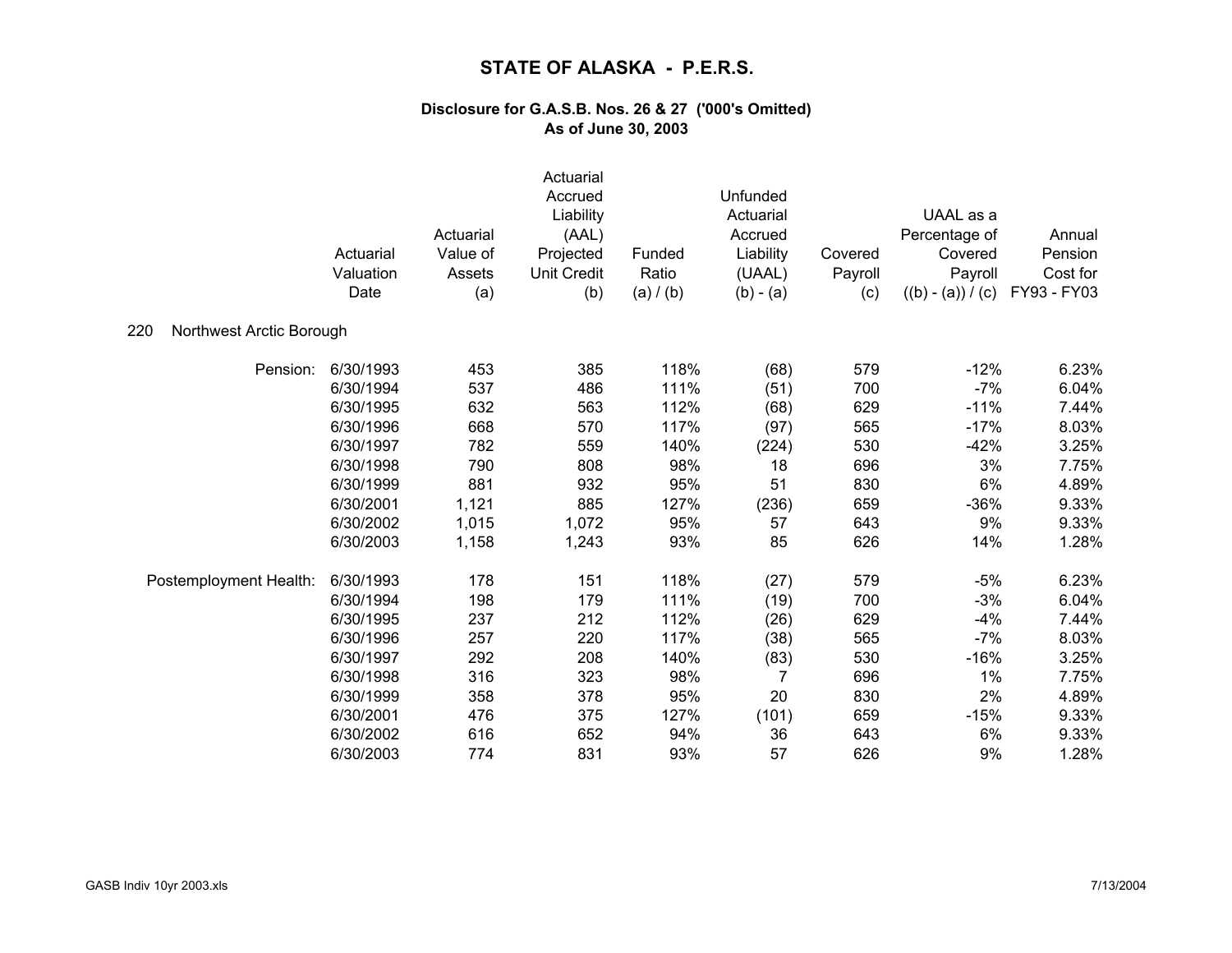|                                     | Actuarial<br>Valuation<br>Date | Actuarial<br>Value of<br>Assets<br>(a) | Actuarial<br>Accrued<br>Liability<br>(AAL)<br>Projected<br><b>Unit Credit</b><br>(b) | Funded<br>Ratio<br>(a) / (b) | Unfunded<br>Actuarial<br>Accrued<br>Liability<br>(UAAL)<br>$(b) - (a)$ | Covered<br>Payroll<br>(c) | UAAL as a<br>Percentage of<br>Covered<br>Payroll<br>$((b) - (a)) / (c)$ | Annual<br>Pension<br>Cost for<br>FY93 - FY03 |
|-------------------------------------|--------------------------------|----------------------------------------|--------------------------------------------------------------------------------------|------------------------------|------------------------------------------------------------------------|---------------------------|-------------------------------------------------------------------------|----------------------------------------------|
| 221<br>Saint Mary's School District |                                |                                        |                                                                                      |                              |                                                                        |                           |                                                                         |                                              |
| Pension:                            | 6/30/1993                      | 1,137                                  | 950                                                                                  | 120%                         | (188)                                                                  | 513                       | $-37%$                                                                  | 5.35%                                        |
|                                     | 6/30/1994                      | 1,229                                  | 1,064                                                                                | 116%                         | (165)                                                                  | 281                       | $-59%$                                                                  | 5.05%                                        |
|                                     | 6/30/1995                      | 1,308                                  | 977                                                                                  | 134%                         | (331)                                                                  | 197                       | $-168%$                                                                 | 0.00%                                        |
|                                     | 6/30/1996                      | 1,426                                  | 1,016                                                                                | 140%                         | (409)                                                                  | 329                       | $-124%$                                                                 | 0.00%                                        |
|                                     | 6/30/1997                      | 1,468                                  | 1,062                                                                                | 138%                         | (406)                                                                  | 337                       | $-120%$                                                                 | 0.00%                                        |
|                                     | 6/30/1998                      | 1,492                                  | 940                                                                                  | 159%                         | (552)                                                                  | 372                       | $-148%$                                                                 | 0.00%                                        |
|                                     | 6/30/1999                      | 1,543                                  | 1,055                                                                                | 146%                         | (488)                                                                  | 440                       | $-111%$                                                                 | 0.00%                                        |
|                                     | 6/30/2001                      | 1,622                                  | 1,326                                                                                | 122%                         | (296)                                                                  | 276                       | $-107%$                                                                 | 0.00%                                        |
|                                     | 6/30/2002                      | 1,325                                  | 1,524                                                                                | 87%                          | 199                                                                    | 376                       | 53%                                                                     | 0.00%                                        |
|                                     | 6/30/2003                      | 1,578                                  | 1,707                                                                                | 92%                          | 129                                                                    | 305                       | 42%                                                                     | 0.00%                                        |
| Postemployment Health:              | 6/30/1993                      | 446                                    | 372                                                                                  | 120%                         | (73)                                                                   | 513                       | $-14%$                                                                  | 5.35%                                        |
|                                     | 6/30/1994                      | 452                                    | 391                                                                                  | 116%                         | (61)                                                                   | 281                       | $-22%$                                                                  | 5.05%                                        |
|                                     | 6/30/1995                      | 491                                    | 367                                                                                  | 134%                         | (124)                                                                  | 197                       | $-63%$                                                                  | 0.00%                                        |
|                                     | 6/30/1996                      | 549                                    | 392                                                                                  | 140%                         | (158)                                                                  | 329                       | $-48%$                                                                  | 0.00%                                        |
|                                     | 6/30/1997                      | 547                                    | 396                                                                                  | 138%                         | (151)                                                                  | 337                       | $-45%$                                                                  | 0.00%                                        |
|                                     | 6/30/1998                      | 596                                    | 375                                                                                  | 159%                         | (221)                                                                  | 372                       | $-59%$                                                                  | 0.00%                                        |
|                                     | 6/30/1999                      | 626                                    | 429                                                                                  | 146%                         | (197)                                                                  | 440                       | $-45%$                                                                  | 0.00%                                        |
|                                     | 6/30/2001                      | 688                                    | 562                                                                                  | 122%                         | (126)                                                                  | 276                       | $-46%$                                                                  | 0.00%                                        |
|                                     | 6/30/2002                      | 805                                    | 926                                                                                  | 87%                          | 121                                                                    | 376                       | 32%                                                                     | 0.00%                                        |
|                                     | 6/30/2003                      | 1,054                                  | 1,141                                                                                | 92%                          | 87                                                                     | 305                       | 29%                                                                     | 0.00%                                        |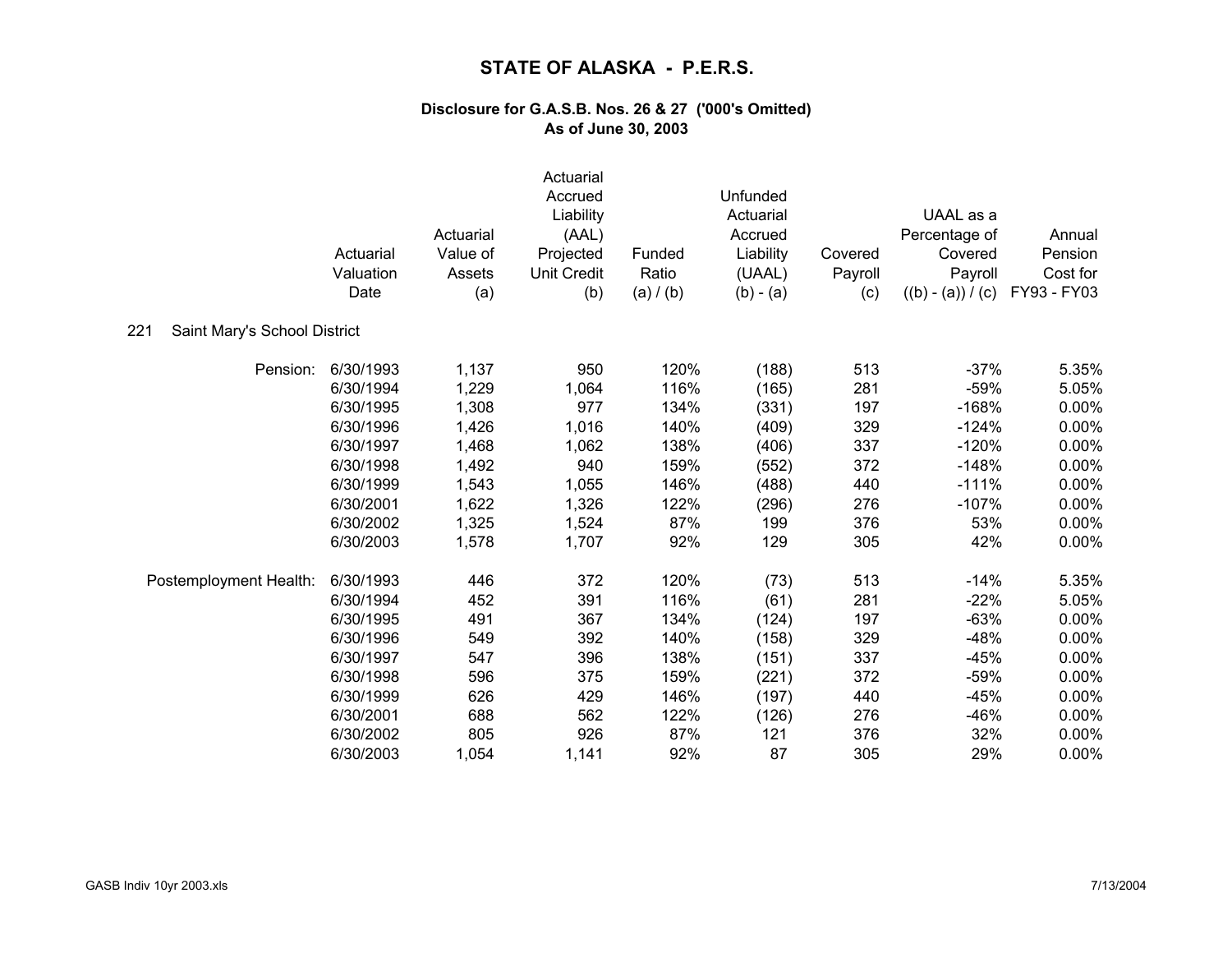|                             | Actuarial<br>Valuation<br>Date | Actuarial<br>Value of<br>Assets<br>(a) | Actuarial<br>Accrued<br>Liability<br>(AAL)<br>Projected<br><b>Unit Credit</b><br>(b) | Funded<br>Ratio<br>(a) / (b) | Unfunded<br>Actuarial<br>Accrued<br>Liability<br>(UAAL)<br>$(b) - (a)$ | Covered<br>Payroll<br>(c) | UAAL as a<br>Percentage of<br>Covered<br>Payroll<br>$((b) - (a)) / (c)$ | Annual<br>Pension<br>Cost for<br>FY93 - FY03 |
|-----------------------------|--------------------------------|----------------------------------------|--------------------------------------------------------------------------------------|------------------------------|------------------------------------------------------------------------|---------------------------|-------------------------------------------------------------------------|----------------------------------------------|
| Selawik City Council<br>222 |                                |                                        |                                                                                      |                              |                                                                        |                           |                                                                         |                                              |
| Pension:                    | 6/30/1993                      | 42                                     | 34                                                                                   | 121%                         | (7)                                                                    | 32                        | $-22%$                                                                  | 32.46%                                       |
|                             | 6/30/1994                      | 45                                     | 39                                                                                   | 115%                         | (6)                                                                    | 61                        | $-10%$                                                                  | 0.00%                                        |
|                             | 6/30/1995                      | 16                                     | 4                                                                                    | 367%                         | (12)                                                                   | 33                        | $-35%$                                                                  | 3.93%                                        |
|                             | 6/30/1996                      | 16                                     | $\overline{7}$                                                                       | 220%                         | (9)                                                                    | 24                        | $-37%$                                                                  | 7.41%                                        |
|                             | 6/30/1997                      | 23                                     | 12                                                                                   | 182%                         | (10)                                                                   | 20                        | $-52%$                                                                  | 0.00%                                        |
|                             | 6/30/1998                      | 19                                     | 1                                                                                    | 1900%                        | (18)                                                                   | 24                        | $-75%$                                                                  | 5.14%                                        |
|                             | 6/30/1999                      | 22                                     | 19                                                                                   | 116%                         | (3)                                                                    | 75                        | $-4%$                                                                   | 3.74%                                        |
|                             | 6/30/2001                      | 25                                     | 48                                                                                   | 52%                          | 23                                                                     | 212                       | 11%                                                                     | 7.93%                                        |
|                             | 6/30/2002                      | 22                                     | $\,6$                                                                                | 367%                         | (16)                                                                   | 71                        | $-23%$                                                                  | 7.93%                                        |
|                             | 6/30/2003                      | 24                                     | 20                                                                                   | 120%                         | (4)                                                                    | 9                         | $-44%$                                                                  | 6.93%                                        |
| Postemployment Health:      | 6/30/1993                      | 16                                     | 14                                                                                   | 121%                         | (3)                                                                    | 32                        | $-9%$                                                                   | 32.46%                                       |
|                             | 6/30/1994                      | 16                                     | 14                                                                                   | 115%                         | (2)                                                                    | 61                        | $-4%$                                                                   | 0.00%                                        |
|                             | 6/30/1995                      | $\,6$                                  | $\overline{c}$                                                                       | 367%                         | (4)                                                                    | 33                        | $-13%$                                                                  | 3.93%                                        |
|                             | 6/30/1996                      | 6                                      | 3                                                                                    | 220%                         | (3)                                                                    | 24                        | $-14%$                                                                  | 7.41%                                        |
|                             | 6/30/1997                      | 8                                      | 5                                                                                    | 182%                         | (4)                                                                    | 20                        | $-19%$                                                                  | 0.00%                                        |
|                             | 6/30/1998                      | $\bf 8$                                | $\mathbf{1}$                                                                         | 800%                         | (7)                                                                    | 24                        | $-29%$                                                                  | 5.14%                                        |
|                             | 6/30/1999                      | 9                                      | 9                                                                                    | 100%                         |                                                                        | 75                        | 0%                                                                      | 3.74%                                        |
|                             | 6/30/2001                      | 11                                     | 21                                                                                   | 52%                          | 10                                                                     | 212                       | 5%                                                                      | 7.93%                                        |
|                             | 6/30/2002                      | 14                                     | 4                                                                                    | 350%                         | (10)                                                                   | 71                        | $-14%$                                                                  | 7.93%                                        |
|                             | 6/30/2003                      | 16                                     | 14                                                                                   | 114%                         | (2)                                                                    | 9                         | $-22%$                                                                  | 6.93%                                        |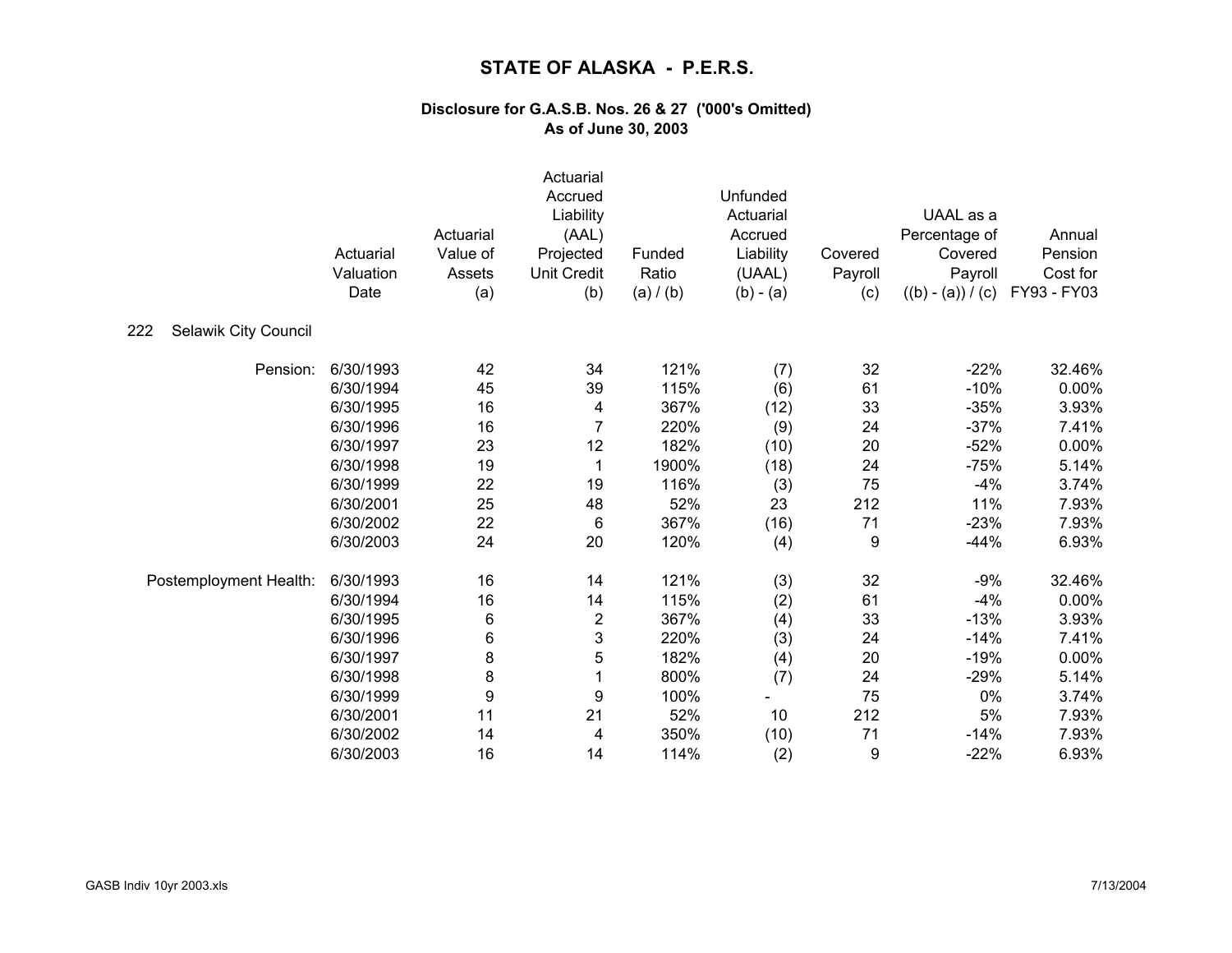|                                             | Actuarial<br>Valuation<br>Date | Actuarial<br>Value of<br>Assets<br>(a) | Actuarial<br>Accrued<br>Liability<br>(AAL)<br>Projected<br><b>Unit Credit</b><br>(b) | Funded<br>Ratio<br>(a) / (b) | Unfunded<br>Actuarial<br>Accrued<br>Liability<br>(UAAL)<br>$(b) - (a)$ | Covered<br>Payroll<br>(c) | UAAL as a<br>Percentage of<br>Covered<br>Payroll<br>$((b) - (a)) / (c)$ | Annual<br>Pension<br>Cost for<br>FY93 - FY03 |
|---------------------------------------------|--------------------------------|----------------------------------------|--------------------------------------------------------------------------------------|------------------------------|------------------------------------------------------------------------|---------------------------|-------------------------------------------------------------------------|----------------------------------------------|
| 223<br><b>Bristol Bay Housing Authority</b> |                                |                                        |                                                                                      |                              |                                                                        |                           |                                                                         |                                              |
| Pension:                                    | 6/30/1993                      | 223                                    | 70                                                                                   | 321%                         | (154)                                                                  | 224                       | $-69%$                                                                  | 0.00%                                        |
|                                             | 6/30/1994                      | 257                                    | 106                                                                                  | 242%                         | (151)                                                                  | 390                       | $-39%$                                                                  | 0.00%                                        |
|                                             | 6/30/1995                      | 412                                    | 273                                                                                  | 151%                         | (139)                                                                  | 606                       | $-23%$                                                                  | 0.00%                                        |
|                                             | 6/30/1996                      | 403                                    | 302                                                                                  | 133%                         | (101)                                                                  | 645                       | $-16%$                                                                  | 0.00%                                        |
|                                             | 6/30/1997                      | 463                                    | 375                                                                                  | 123%                         | (88)                                                                   | 616                       | $-14%$                                                                  | 0.00%                                        |
|                                             | 6/30/1998                      | 473                                    | 508                                                                                  | 93%                          | 35                                                                     | 717                       | 5%                                                                      | 5.00%                                        |
|                                             | 6/30/1999                      | 545                                    | 589                                                                                  | 93%                          | 44                                                                     | 860                       | 5%                                                                      | 8.19%                                        |
|                                             | 6/30/2001                      | 709                                    | 875                                                                                  | 81%                          | 166                                                                    | 1,073                     | 15%                                                                     | 9.10%                                        |
|                                             | 6/30/2002                      | 738                                    | 1,043                                                                                | 71%                          | 305                                                                    | 1,018                     | 30%                                                                     | 9.10%                                        |
|                                             | 6/30/2003                      | 904                                    | 1,232                                                                                | 73%                          | 328                                                                    | 1,041                     | 32%                                                                     | 7.66%                                        |
| Postemployment Health:                      | 6/30/1993                      | 88                                     | 27                                                                                   | 321%                         | (60)                                                                   | 224                       | $-27%$                                                                  | $0.00\%$                                     |
|                                             | 6/30/1994                      | 94                                     | 39                                                                                   | 242%                         | (55)                                                                   | 390                       | $-14%$                                                                  | 0.00%                                        |
|                                             | 6/30/1995                      | 155                                    | 103                                                                                  | 151%                         | (52)                                                                   | 606                       | $-9%$                                                                   | 0.00%                                        |
|                                             | 6/30/1996                      | 155                                    | 116                                                                                  | 133%                         | (39)                                                                   | 645                       | $-6%$                                                                   | 0.00%                                        |
|                                             | 6/30/1997                      | 173                                    | 140                                                                                  | 123%                         | (33)                                                                   | 616                       | $-5%$                                                                   | $0.00\%$                                     |
|                                             | 6/30/1998                      | 190                                    | 203                                                                                  | 94%                          | 13                                                                     | 717                       | 2%                                                                      | 5.00%                                        |
|                                             | 6/30/1999                      | 221                                    | 239                                                                                  | 92%                          | 18                                                                     | 860                       | 2%                                                                      | 8.19%                                        |
|                                             | 6/30/2001                      | 301                                    | 372                                                                                  | 81%                          | 71                                                                     | 1,073                     | 7%                                                                      | 9.10%                                        |
|                                             | 6/30/2002                      | 448                                    | 634                                                                                  | 71%                          | 186                                                                    | 1,018                     | 18%                                                                     | 9.10%                                        |
|                                             | 6/30/2003                      | 604                                    | 823                                                                                  | 73%                          | 219                                                                    | 1,041                     | 21%                                                                     | 7.66%                                        |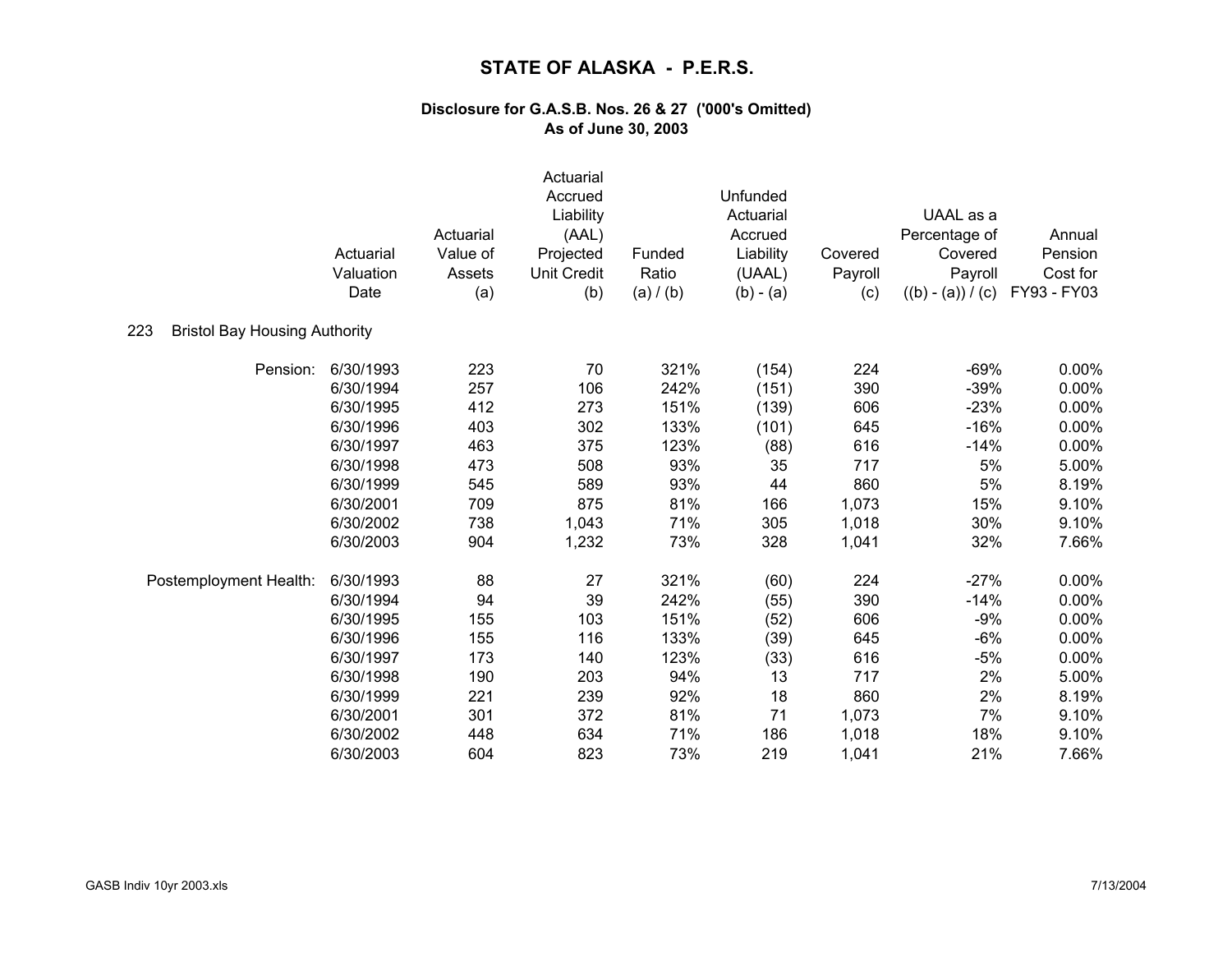|                                                    | Actuarial<br>Valuation<br>Date | Actuarial<br>Value of<br>Assets<br>(a) | Actuarial<br>Accrued<br>Liability<br>(AAL)<br>Projected<br><b>Unit Credit</b><br>(b) | Funded<br>Ratio<br>(a) / (b) | Unfunded<br>Actuarial<br>Accrued<br>Liability<br>(UAAL)<br>$(b) - (a)$ | Covered<br>Payroll<br>(c) | UAAL as a<br>Percentage of<br>Covered<br>Payroll<br>$((b) - (a)) / (c)$ | Annual<br>Pension<br>Cost for<br>FY93 - FY03 |
|----------------------------------------------------|--------------------------------|----------------------------------------|--------------------------------------------------------------------------------------|------------------------------|------------------------------------------------------------------------|---------------------------|-------------------------------------------------------------------------|----------------------------------------------|
| <b>Copper River Basin Housing Authority</b><br>224 |                                |                                        |                                                                                      |                              |                                                                        |                           |                                                                         |                                              |
| Pension:                                           | 6/30/1993                      | 145                                    | 188                                                                                  | 77%                          | 43                                                                     | 199                       | 22%                                                                     | 11.60%                                       |
|                                                    | 6/30/1994                      | 165                                    | 154                                                                                  | 107%                         | (11)                                                                   | 129                       | $-9%$                                                                   | 12.41%                                       |
|                                                    | 6/30/1995                      | 223                                    | 278                                                                                  | 80%                          | 55                                                                     | 178                       | 31%                                                                     | 14.06%                                       |
|                                                    | 6/30/1996                      | 254                                    | 278                                                                                  | 91%                          | 24                                                                     | 210                       | 11%                                                                     | 7.80%                                        |
|                                                    | 6/30/1997                      | 310                                    | 231                                                                                  | 134%                         | (79)                                                                   | 246                       | $-32%$                                                                  | 10.35%                                       |
|                                                    | 6/30/1998                      | 307                                    | 310                                                                                  | 99%                          | 3                                                                      | 241                       | 1%                                                                      | 11.26%                                       |
|                                                    | 6/30/1999                      | 349                                    | 355                                                                                  | 98%                          | 6                                                                      | 281                       | 2%                                                                      | 6.26%                                        |
|                                                    | 6/30/2001                      | 534                                    | 570                                                                                  | 94%                          | 36                                                                     | 713                       | 5%                                                                      | 8.83%                                        |
|                                                    | 6/30/2002                      | 495                                    | 524                                                                                  | 94%                          | 29                                                                     | 492                       | 6%                                                                      | 8.83%                                        |
|                                                    | 6/30/2003                      | 567                                    | 587                                                                                  | 97%                          | 20                                                                     | 497                       | 4%                                                                      | 6.35%                                        |
| Postemployment Health:                             | 6/30/1993                      | 57                                     | 74                                                                                   | 77%                          | 17                                                                     | 199                       | 8%                                                                      | 11.60%                                       |
|                                                    | 6/30/1994                      | 61                                     | 57                                                                                   | 107%                         | (4)                                                                    | 129                       | $-3%$                                                                   | 12.41%                                       |
|                                                    | 6/30/1995                      | 84                                     | 104                                                                                  | 80%                          | 20                                                                     | 178                       | 12%                                                                     | 14.06%                                       |
|                                                    | 6/30/1996                      | 98                                     | 107                                                                                  | 91%                          | 9                                                                      | 210                       | 4%                                                                      | 7.80%                                        |
|                                                    | 6/30/1997                      | 116                                    | 86                                                                                   | 134%                         | (30)                                                                   | 246                       | $-12%$                                                                  | 10.35%                                       |
|                                                    | 6/30/1998                      | 123                                    | 125                                                                                  | 98%                          | $\overline{\mathbf{c}}$                                                | 241                       | 1%                                                                      | 11.26%                                       |
|                                                    | 6/30/1999                      | 142                                    | 144                                                                                  | 99%                          | $\overline{2}$                                                         | 281                       | 1%                                                                      | 6.26%                                        |
|                                                    | 6/30/2001                      | 227                                    | 242                                                                                  | 94%                          | 15                                                                     | 713                       | 2%                                                                      | 8.83%                                        |
|                                                    | 6/30/2002                      | 301                                    | 319                                                                                  | 94%                          | 18                                                                     | 492                       | 4%                                                                      | 8.83%                                        |
|                                                    | 6/30/2003                      | 379                                    | 392                                                                                  | 97%                          | 13                                                                     | 497                       | 3%                                                                      | 6.35%                                        |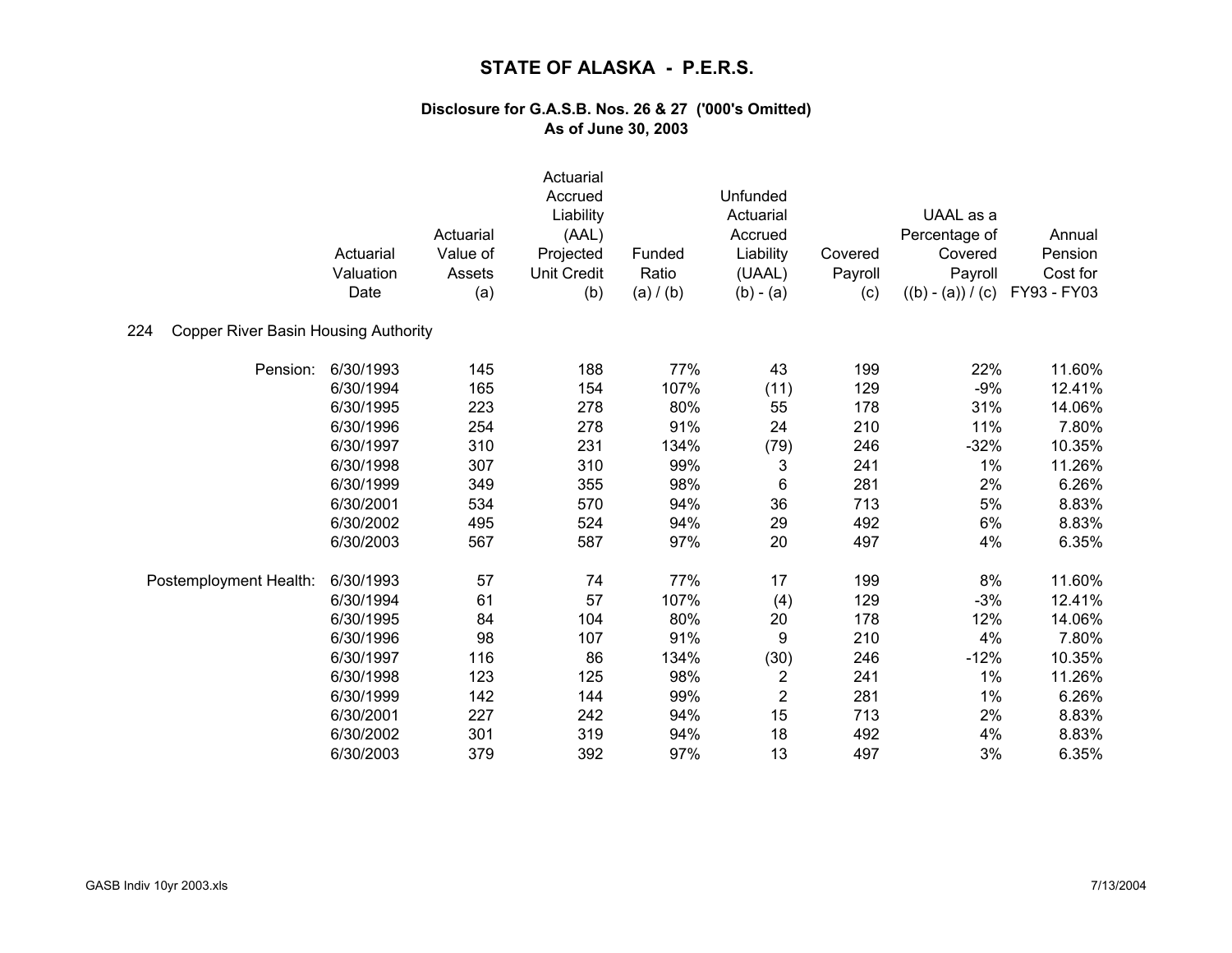|                                            | Actuarial | Actuarial<br>Value of | Actuarial<br>Accrued<br>Liability<br>(AAL)<br>Projected | Funded    | Unfunded<br>Actuarial<br>Accrued<br>Liability | Covered | UAAL as a<br>Percentage of<br>Covered | Annual<br>Pension |
|--------------------------------------------|-----------|-----------------------|---------------------------------------------------------|-----------|-----------------------------------------------|---------|---------------------------------------|-------------------|
|                                            | Valuation | Assets                | <b>Unit Credit</b>                                      | Ratio     | (UAAL)                                        | Payroll | Payroll                               | Cost for          |
|                                            | Date      | (a)                   | (b)                                                     | (a) / (b) | $(b) - (a)$                                   | (c)     | $((b) - (a)) / (c)$                   | FY93 - FY03       |
| 225<br><b>Skagway City School District</b> |           |                       |                                                         |           |                                               |         |                                       |                   |
| Pension:                                   | 6/30/1993 | 219                   | 335                                                     | 65%       | 116                                           | 151     | 77%                                   | 20.66%            |
|                                            | 6/30/1994 | 272                   | 391                                                     | 70%       | 119                                           | 161     | 74%                                   | 29.49%            |
|                                            | 6/30/1995 | 351                   | 435                                                     | 81%       | 84                                            | 165     | 51%                                   | 21.03%            |
|                                            | 6/30/1996 | 388                   | 445                                                     | 87%       | 57                                            | 168     | 34%                                   | 19.09%            |
|                                            | 6/30/1997 | 471                   | 495                                                     | 95%       | 25                                            | 173     | 14%                                   | 12.82%            |
|                                            | 6/30/1998 | 472                   | 563                                                     | 84%       | 91                                            | 177     | 51%                                   | 14.02%            |
|                                            | 6/30/1999 | 536                   | 628                                                     | 85%       | 92                                            | 225     | 41%                                   | 11.62%            |
|                                            | 6/30/2001 | 663                   | 742                                                     | 89%       | 79                                            | 251     | 31%                                   | 14.27%            |
|                                            | 6/30/2002 | 833                   | 1,041                                                   | 80%       | 208                                           | 327     | 64%                                   | 14.27%            |
|                                            | 6/30/2003 | 904                   | 1,051                                                   | 86%       | 147                                           | 356     | 41%                                   | 10.34%            |
| Postemployment Health:                     | 6/30/1993 | 86                    | 131                                                     | 65%       | 45                                            | 151     | 30%                                   | 20.66%            |
|                                            | 6/30/1994 | 100                   | 144                                                     | 70%       | 44                                            | 161     | 27%                                   | 29.49%            |
|                                            | 6/30/1995 | 132                   | 164                                                     | 81%       | 32                                            | 165     | 19%                                   | 21.03%            |
|                                            | 6/30/1996 | 149                   | 171                                                     | 87%       | 22                                            | 168     | 13%                                   | 19.09%            |
|                                            | 6/30/1997 | 175                   | 185                                                     | 95%       | $\boldsymbol{9}$                              | 173     | 5%                                    | 12.82%            |
|                                            | 6/30/1998 | 189                   | 225                                                     | 84%       | 36                                            | 177     | 20%                                   | 14.02%            |
|                                            | 6/30/1999 | 218                   | 255                                                     | 85%       | 37                                            | 225     | 16%                                   | 11.62%            |
|                                            | 6/30/2001 | 282                   | 315                                                     | 90%       | 33                                            | 251     | 13%                                   | 14.27%            |
|                                            | 6/30/2002 | 506                   | 633                                                     | 80%       | 127                                           | 327     | 39%                                   | 14.27%            |
|                                            | 6/30/2003 | 604                   | 702                                                     | 86%       | 98                                            | 356     | 28%                                   | 10.34%            |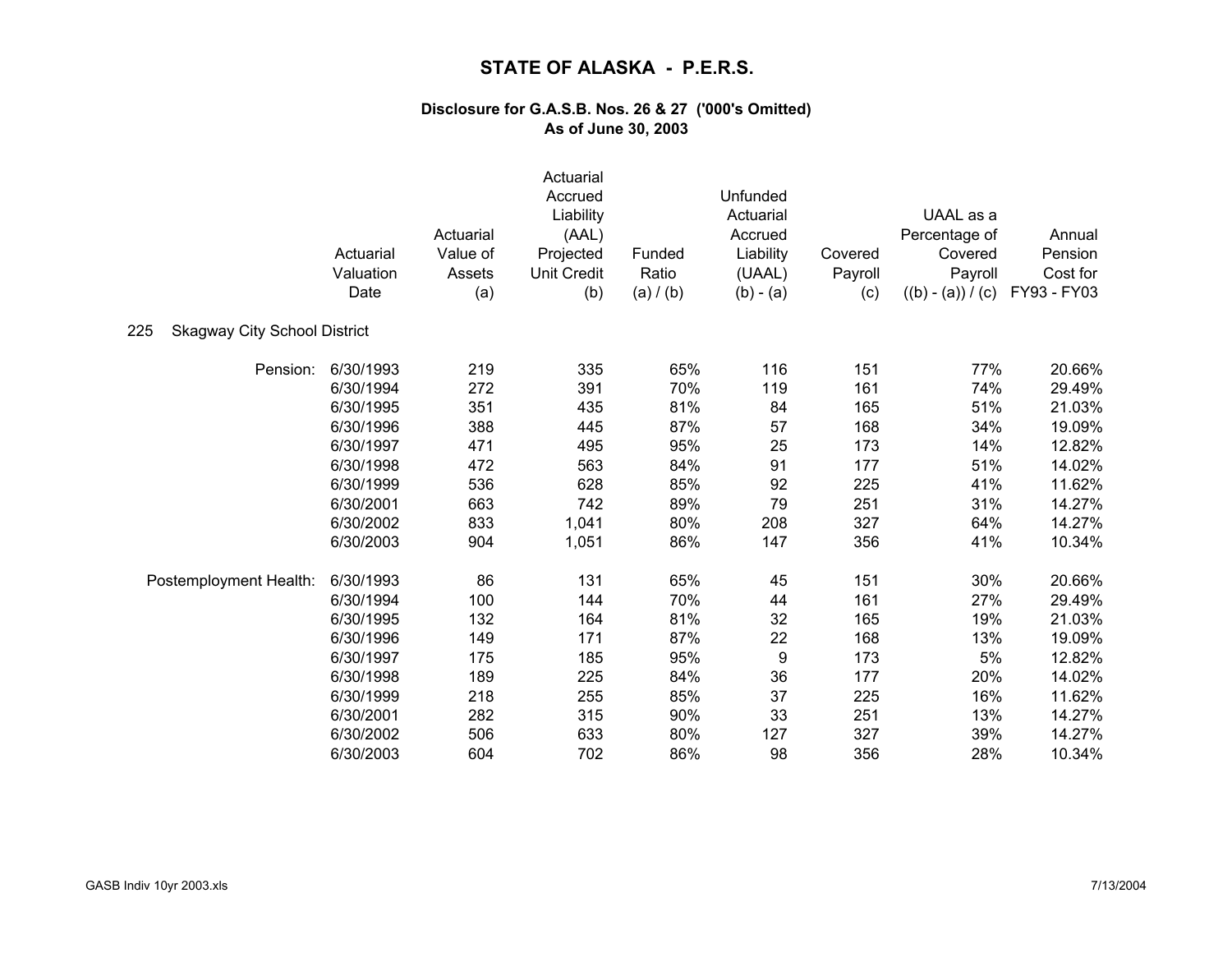|                         | Actuarial<br>Valuation<br>Date | Actuarial<br>Value of<br>Assets<br>(a) | Actuarial<br>Accrued<br>Liability<br>(AAL)<br>Projected<br><b>Unit Credit</b><br>(b) | Funded<br>Ratio<br>(a) / (b) | Unfunded<br>Actuarial<br>Accrued<br>Liability<br>(UAAL)<br>$(b) - (a)$ | Covered<br>Payroll<br>(c) | UAAL as a<br>Percentage of<br>Covered<br>Payroll<br>$((b) - (a)) / (c)$ | Annual<br>Pension<br>Cost for<br>FY93 - FY03 |
|-------------------------|--------------------------------|----------------------------------------|--------------------------------------------------------------------------------------|------------------------------|------------------------------------------------------------------------|---------------------------|-------------------------------------------------------------------------|----------------------------------------------|
| Klawock, City of<br>227 |                                |                                        |                                                                                      |                              |                                                                        |                           |                                                                         |                                              |
| Pension:                | 6/30/1993                      | 277                                    | 394                                                                                  | 70%                          | 117                                                                    | 146                       | 80%                                                                     | 19.00%                                       |
|                         | 6/30/1994                      | 395                                    | 383                                                                                  | 103%                         | (12)                                                                   | 219                       | $-6%$                                                                   | 18.89%                                       |
|                         | 6/30/1995                      | 561                                    | 480                                                                                  | 117%                         | (81)                                                                   | 370                       | $-22%$                                                                  | 21.56%                                       |
|                         | 6/30/1996                      | 549                                    | 305                                                                                  | 180%                         | (243)                                                                  | 227                       | $-107%$                                                                 | 8.49%                                        |
|                         | 6/30/1997                      | 836                                    | 557                                                                                  | 150%                         | (278)                                                                  | 347                       | $-80%$                                                                  | 0.00%                                        |
|                         | 6/30/1998                      | 947                                    | 799                                                                                  | 119%                         | (148)                                                                  | 377                       | $-39%$                                                                  | 6.56%                                        |
|                         | 6/30/1999                      | 1,023                                  | 840                                                                                  | 122%                         | (183)                                                                  | 524                       | $-35%$                                                                  | 1.56%                                        |
|                         | 6/30/2001                      | 1,075                                  | 894                                                                                  | 120%                         | (181)                                                                  | 481                       | $-38%$                                                                  | 4.23%                                        |
|                         | 6/30/2002                      | 937                                    | 1,045                                                                                | 90%                          | 108                                                                    | 753                       | 14%                                                                     | 4.23%                                        |
|                         | 6/30/2003                      | 1,119                                  | 1,144                                                                                | 98%                          | 25                                                                     | 589                       | 4%                                                                      | 1.19%                                        |
| Postemployment Health:  | 6/30/1993                      | 108                                    | 154                                                                                  | 70%                          | 46                                                                     | 146                       | 32%                                                                     | 19.00%                                       |
|                         | 6/30/1994                      | 146                                    | 141                                                                                  | 103%                         | (5)                                                                    | 219                       | $-2%$                                                                   | 18.89%                                       |
|                         | 6/30/1995                      | 211                                    | 180                                                                                  | 117%                         | (31)                                                                   | 370                       | $-8%$                                                                   | 21.56%                                       |
|                         | 6/30/1996                      | 211                                    | 118                                                                                  | 180%                         | (94)                                                                   | 227                       | $-41%$                                                                  | 8.49%                                        |
|                         | 6/30/1997                      | 311                                    | 208                                                                                  | 150%                         | (104)                                                                  | 347                       | $-30%$                                                                  | 0.00%                                        |
|                         | 6/30/1998                      | 378                                    | 320                                                                                  | 118%                         | (58)                                                                   | 377                       | $-15%$                                                                  | 6.56%                                        |
|                         | 6/30/1999                      | 415                                    | 341                                                                                  | 122%                         | (74)                                                                   | 524                       | $-14%$                                                                  | 1.56%                                        |
|                         | 6/30/2001                      | 456                                    | 379                                                                                  | 120%                         | (77)                                                                   | 481                       | $-16%$                                                                  | 4.23%                                        |
|                         | 6/30/2002                      | 569                                    | 635                                                                                  | 90%                          | 66                                                                     | 753                       | 9%                                                                      | 4.23%                                        |
|                         | 6/30/2003                      | 748                                    | 764                                                                                  | 98%                          | 16                                                                     | 589                       | 3%                                                                      | 1.19%                                        |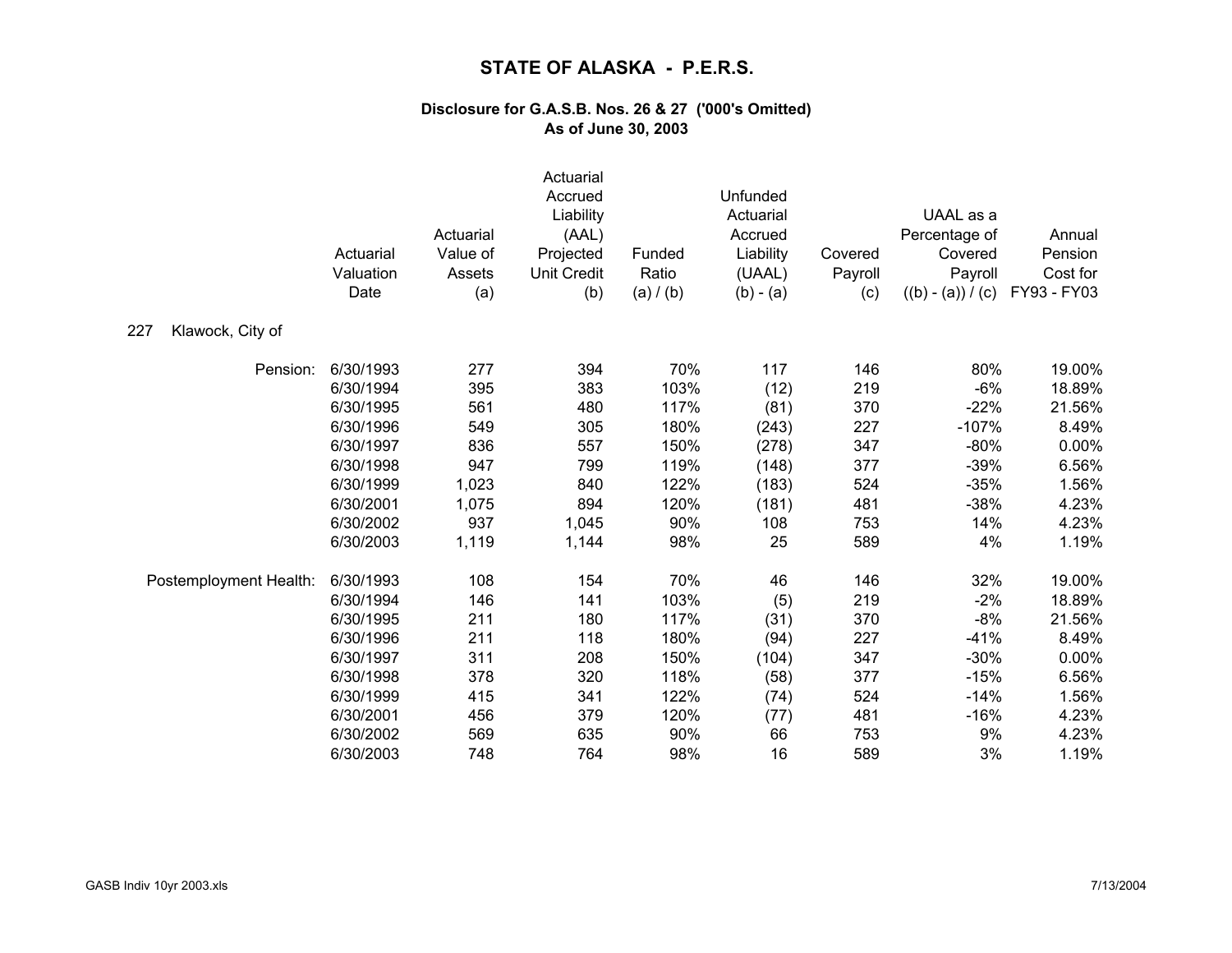|                                        | Actuarial<br>Valuation<br>Date | Actuarial<br>Value of<br>Assets<br>(a) | Actuarial<br>Accrued<br>Liability<br>(AAL)<br>Projected<br><b>Unit Credit</b><br>(b) | Funded<br>Ratio<br>(a) / (b) | Unfunded<br>Actuarial<br>Accrued<br>Liability<br>(UAAL)<br>$(b) - (a)$ | Covered<br>Payroll<br>(c) | UAAL as a<br>Percentage of<br>Covered<br>Payroll<br>$((b) - (a)) / (c)$ | Annual<br>Pension<br>Cost for<br>FY93 - FY03 |
|----------------------------------------|--------------------------------|----------------------------------------|--------------------------------------------------------------------------------------|------------------------------|------------------------------------------------------------------------|---------------------------|-------------------------------------------------------------------------|----------------------------------------------|
| Petersburg City School District<br>228 |                                |                                        |                                                                                      |                              |                                                                        |                           |                                                                         |                                              |
| Pension:                               | 6/30/1993                      | 542                                    | 430                                                                                  | 126%                         | (112)                                                                  | 585                       | $-19%$                                                                  | 15.94%                                       |
|                                        | 6/30/1994                      | 680                                    | 531                                                                                  | 128%                         | (149)                                                                  | 645                       | $-23%$                                                                  | 16.54%                                       |
|                                        | 6/30/1995                      | 853                                    | 595                                                                                  | 144%                         | (259)                                                                  | 626                       | $-41%$                                                                  | 15.00%                                       |
|                                        | 6/30/1996                      | 1,067                                  | 775                                                                                  | 138%                         | (292)                                                                  | 754                       | $-39%$                                                                  | 13.99%                                       |
|                                        | 6/30/1997                      | 1,273                                  | 873                                                                                  | 146%                         | (401)                                                                  | 874                       | $-46%$                                                                  | 9.72%                                        |
|                                        | 6/30/1998                      | 1,358                                  | 949                                                                                  | 143%                         | (409)                                                                  | 764                       | $-54%$                                                                  | 9.90%                                        |
|                                        | 6/30/1999                      | 1,546                                  | 1,109                                                                                | 139%                         | (437)                                                                  | 774                       | $-56%$                                                                  | 4.46%                                        |
|                                        | 6/30/2001                      | 1,672                                  | 1,488                                                                                | 112%                         | (184)                                                                  | 849                       | $-22%$                                                                  | 1.44%                                        |
|                                        | 6/30/2002                      | 1,549                                  | 2,042                                                                                | 76%                          | 493                                                                    | 954                       | 52%                                                                     | 1.44%                                        |
|                                        | 6/30/2003                      | 1,824                                  | 2,344                                                                                | 78%                          | 520                                                                    | 866                       | 60%                                                                     | 3.28%                                        |
| Postemployment Health:                 | 6/30/1993                      | 212                                    | 168                                                                                  | 126%                         | (44)                                                                   | 585                       | $-8%$                                                                   | 15.94%                                       |
|                                        | 6/30/1994                      | 250                                    | 195                                                                                  | 128%                         | (55)                                                                   | 645                       | $-9%$                                                                   | 16.54%                                       |
|                                        | 6/30/1995                      | 321                                    | 223                                                                                  | 144%                         | (97)                                                                   | 626                       | $-16%$                                                                  | 15.00%                                       |
|                                        | 6/30/1996                      | 411                                    | 298                                                                                  | 138%                         | (113)                                                                  | 754                       | $-15%$                                                                  | 13.99%                                       |
|                                        | 6/30/1997                      | 475                                    | 325                                                                                  | 146%                         | (149)                                                                  | 874                       | $-17%$                                                                  | 9.72%                                        |
|                                        | 6/30/1998                      | 542                                    | 379                                                                                  | 143%                         | (163)                                                                  | 764                       | $-21%$                                                                  | 9.90%                                        |
|                                        | 6/30/1999                      | 628                                    | 450                                                                                  | 140%                         | (178)                                                                  | 774                       | $-23%$                                                                  | 4.46%                                        |
|                                        | 6/30/2001                      | 708                                    | 631                                                                                  | 112%                         | (77)                                                                   | 849                       | $-9%$                                                                   | 1.44%                                        |
|                                        | 6/30/2002                      | 941                                    | 1,241                                                                                | 76%                          | 300                                                                    | 954                       | 31%                                                                     | 1.44%                                        |
|                                        | 6/30/2003                      | 1,219                                  | 1,566                                                                                | 78%                          | 347                                                                    | 866                       | 40%                                                                     | 3.28%                                        |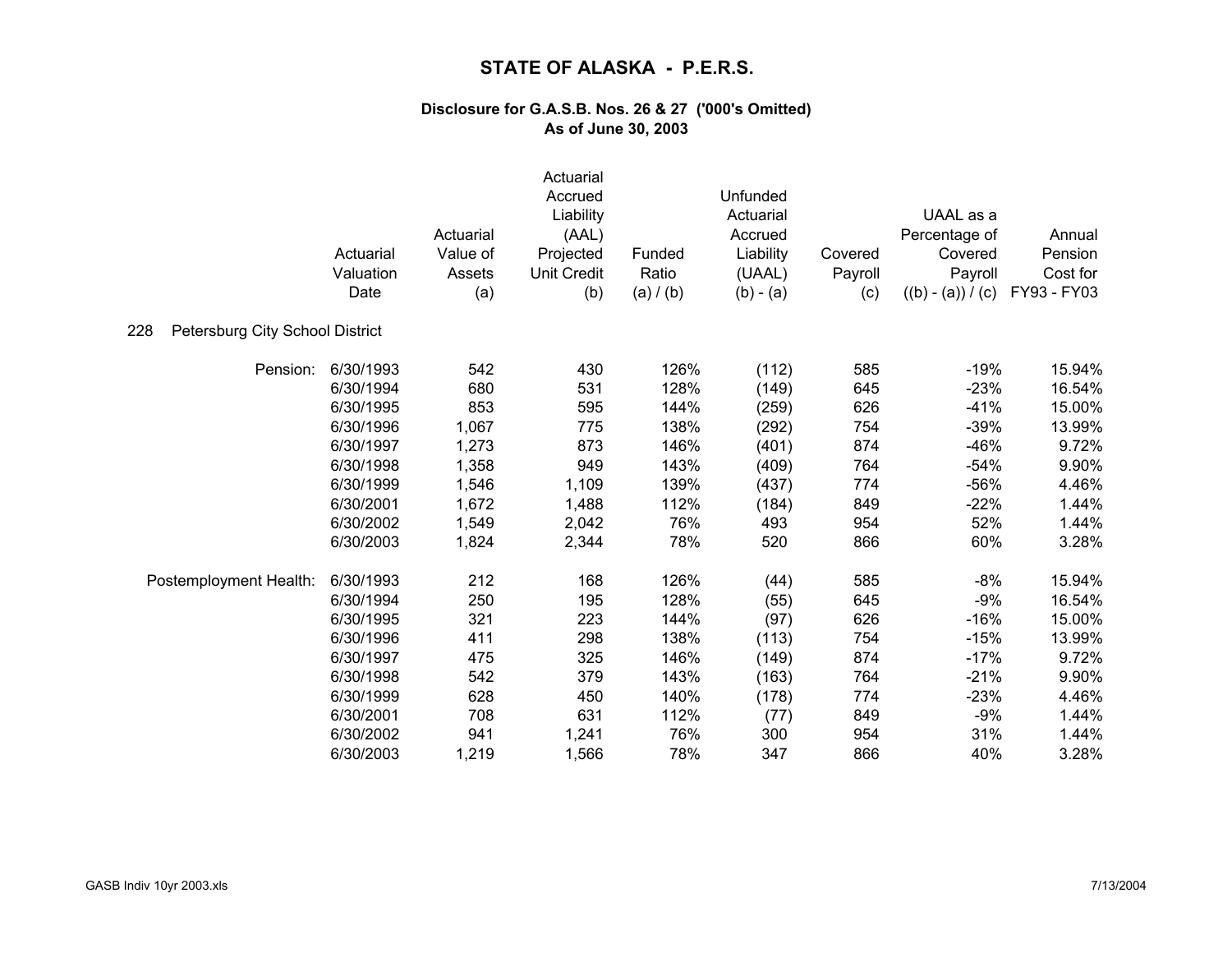|                               | Actuarial<br>Valuation<br>Date | Actuarial<br>Value of<br>Assets<br>(a) | Actuarial<br>Accrued<br>Liability<br>(AAL)<br>Projected<br><b>Unit Credit</b><br>(b) | Funded<br>Ratio<br>(a) / (b) | Unfunded<br>Actuarial<br>Accrued<br>Liability<br>(UAAL)<br>$(b) - (a)$ | Covered<br>Payroll<br>(c) | UAAL as a<br>Percentage of<br>Covered<br>Payroll<br>$((b) - (a)) / (c)$ | Annual<br>Pension<br>Cost for<br>FY93 - FY03 |
|-------------------------------|--------------------------------|----------------------------------------|--------------------------------------------------------------------------------------|------------------------------|------------------------------------------------------------------------|---------------------------|-------------------------------------------------------------------------|----------------------------------------------|
| 230<br>Aleutians East Borough |                                |                                        |                                                                                      |                              |                                                                        |                           |                                                                         |                                              |
| Pension:                      | 6/30/1993                      | 305                                    | 316                                                                                  | 97%                          | 11                                                                     | 741                       | $1\%$                                                                   | 10.65%                                       |
|                               | 6/30/1994                      | 341                                    | 329                                                                                  | 104%                         | (12)                                                                   | 374                       | $-3%$                                                                   | 10.62%                                       |
|                               | 6/30/1995                      | 402                                    | 375                                                                                  | 107%                         | (27)                                                                   | 399                       | $-7%$                                                                   | 11.47%                                       |
|                               | 6/30/1996                      | 448                                    | 437                                                                                  | 102%                         | (11)                                                                   | 413                       | $-3%$                                                                   | 9.38%                                        |
|                               | 6/30/1997                      | 561                                    | 511                                                                                  | 110%                         | (50)                                                                   | 414                       | $-12%$                                                                  | 4.58%                                        |
|                               | 6/30/1998                      | 500                                    | 559                                                                                  | 89%                          | 59                                                                     | 358                       | 16%                                                                     | 9.54%                                        |
|                               | 6/30/1999                      | 566                                    | 636                                                                                  | 89%                          | 70                                                                     | 489                       | 14%                                                                     | 8.48%                                        |
|                               | 6/30/2001                      | 673                                    | 868                                                                                  | 78%                          | 195                                                                    | 626                       | 31%                                                                     | 10.45%                                       |
|                               | 6/30/2002                      | 747                                    | 988                                                                                  | 76%                          | 241                                                                    | 894                       | 27%                                                                     | 10.45%                                       |
|                               | 6/30/2003                      | 872                                    | 1,043                                                                                | 84%                          | 171                                                                    | 655                       | 26%                                                                     | 9.83%                                        |
| Postemployment Health:        | 6/30/1993                      | 120                                    | 124                                                                                  | 97%                          | 4                                                                      | 741                       | $1\%$                                                                   | 10.65%                                       |
|                               | 6/30/1994                      | 125                                    | 121                                                                                  | 104%                         | (4)                                                                    | 374                       | $-1%$                                                                   | 10.62%                                       |
|                               | 6/30/1995                      | 151                                    | 141                                                                                  | 107%                         | (10)                                                                   | 399                       | $-3%$                                                                   | 11.47%                                       |
|                               | 6/30/1996                      | 172                                    | 168                                                                                  | 102%                         | (4)                                                                    | 413                       | $-1%$                                                                   | 9.38%                                        |
|                               | 6/30/1997                      | 209                                    | 191                                                                                  | 110%                         | (18)                                                                   | 414                       | $-4%$                                                                   | 4.58%                                        |
|                               | 6/30/1998                      | 200                                    | 223                                                                                  | 90%                          | 23                                                                     | 358                       | 6%                                                                      | 9.54%                                        |
|                               | 6/30/1999                      | 230                                    | 259                                                                                  | 89%                          | 29                                                                     | 489                       | 6%                                                                      | 8.48%                                        |
|                               | 6/30/2001                      | 286                                    | 368                                                                                  | 78%                          | 82                                                                     | 626                       | 13%                                                                     | 10.45%                                       |
|                               | 6/30/2002                      | 454                                    | 600                                                                                  | 76%                          | 146                                                                    | 894                       | 16%                                                                     | 10.45%                                       |
|                               | 6/30/2003                      | 583                                    | 697                                                                                  | 84%                          | 114                                                                    | 655                       | 17%                                                                     | 9.83%                                        |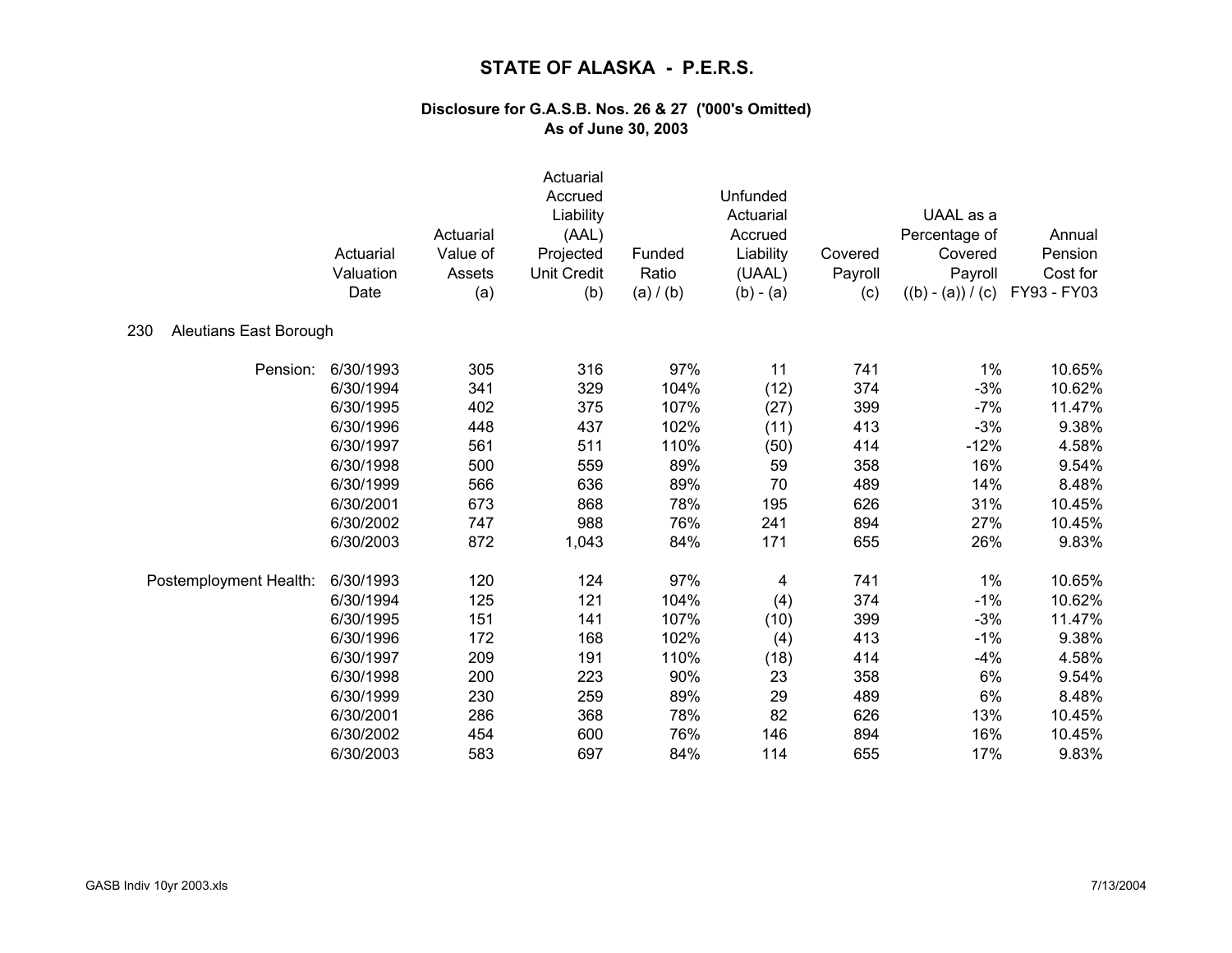|                                   | Actuarial<br>Valuation<br>Date | Actuarial<br>Value of<br>Assets<br>(a) | Actuarial<br>Accrued<br>Liability<br>(AAL)<br>Projected<br><b>Unit Credit</b><br>(b) | Funded<br>Ratio<br>(a) / (b) | Unfunded<br>Actuarial<br>Accrued<br>Liability<br>(UAAL)<br>$(b) - (a)$ | Covered<br>Payroll<br>(c) | UAAL as a<br>Percentage of<br>Covered<br>Payroll<br>$((b) - (a)) / (c)$ | Annual<br>Pension<br>Cost for<br>FY93 - FY03 |
|-----------------------------------|--------------------------------|----------------------------------------|--------------------------------------------------------------------------------------|------------------------------|------------------------------------------------------------------------|---------------------------|-------------------------------------------------------------------------|----------------------------------------------|
| 232<br><b>Bering Straits CRSA</b> |                                |                                        |                                                                                      |                              |                                                                        |                           |                                                                         |                                              |
| Pension:                          | 6/30/1993                      | 56                                     | 53                                                                                   | 105%                         | (3)                                                                    | 62                        | $-5%$                                                                   | 0.00%                                        |
|                                   | 6/30/1994                      | 60                                     | 81                                                                                   | 74%                          | 21                                                                     | 60                        | 35%                                                                     | 2.82%                                        |
|                                   | 6/30/1995                      | 71                                     | 96                                                                                   | 74%                          | 25                                                                     | 74                        | 33%                                                                     | 9.64%                                        |
|                                   | 6/30/1996                      | 77                                     | 107                                                                                  | 72%                          | 30                                                                     | 72                        | 41%                                                                     | 14.58%                                       |
|                                   | 6/30/1997                      | 102                                    | 122                                                                                  | 83%                          | 20                                                                     | 66                        | 31%                                                                     | 10.71%                                       |
|                                   | 6/30/1998                      | 98                                     | 142                                                                                  | 69%                          | 44                                                                     | 65                        | 68%                                                                     | 14.84%                                       |
|                                   | 6/30/1999                      | 83                                     | 138                                                                                  | 60%                          | 55                                                                     | 57                        | 96%                                                                     | 13.66%                                       |
|                                   | 6/30/2001                      | 96                                     | 201                                                                                  | 48%                          | 105                                                                    | 59                        | 178%                                                                    | 21.19%                                       |
|                                   | 6/30/2002                      | 93                                     | 185                                                                                  | 50%                          | 92                                                                     | 63                        | 146%                                                                    | 21.19%                                       |
|                                   | 6/30/2003                      | 128                                    | 186                                                                                  | 69%                          | 58                                                                     | 60                        | 97%                                                                     | 29.24%                                       |
| Postemployment Health:            | 6/30/1993                      | 22                                     | 21                                                                                   | 105%                         | (1)                                                                    | 62                        | $-2%$                                                                   | 0.00%                                        |
|                                   | 6/30/1994                      | 22                                     | 30                                                                                   | 74%                          | 8                                                                      | 60                        | 13%                                                                     | 2.82%                                        |
|                                   | 6/30/1995                      | 27                                     | 36                                                                                   | 74%                          | $\boldsymbol{9}$                                                       | 74                        | 13%                                                                     | 9.64%                                        |
|                                   | 6/30/1996                      | 30                                     | 41                                                                                   | 72%                          | 11                                                                     | 72                        | 16%                                                                     | 14.58%                                       |
|                                   | 6/30/1997                      | 38                                     | 46                                                                                   | 83%                          | 8                                                                      | 66                        | 12%                                                                     | 10.71%                                       |
|                                   | 6/30/1998                      | 40                                     | 57                                                                                   | 70%                          | 17                                                                     | 65                        | 26%                                                                     | 14.84%                                       |
|                                   | 6/30/1999                      | 35                                     | 56                                                                                   | 63%                          | 21                                                                     | 57                        | 37%                                                                     | 13.66%                                       |
|                                   | 6/30/2001                      | 42                                     | 85                                                                                   | 49%                          | 43                                                                     | 59                        | 73%                                                                     | 21.19%                                       |
|                                   | 6/30/2002                      | 57                                     | 112                                                                                  | 51%                          | 55                                                                     | 63                        | 87%                                                                     | 21.19%                                       |
|                                   | 6/30/2003                      | 86                                     | 124                                                                                  | 69%                          | 38                                                                     | 60                        | 63%                                                                     | 29.24%                                       |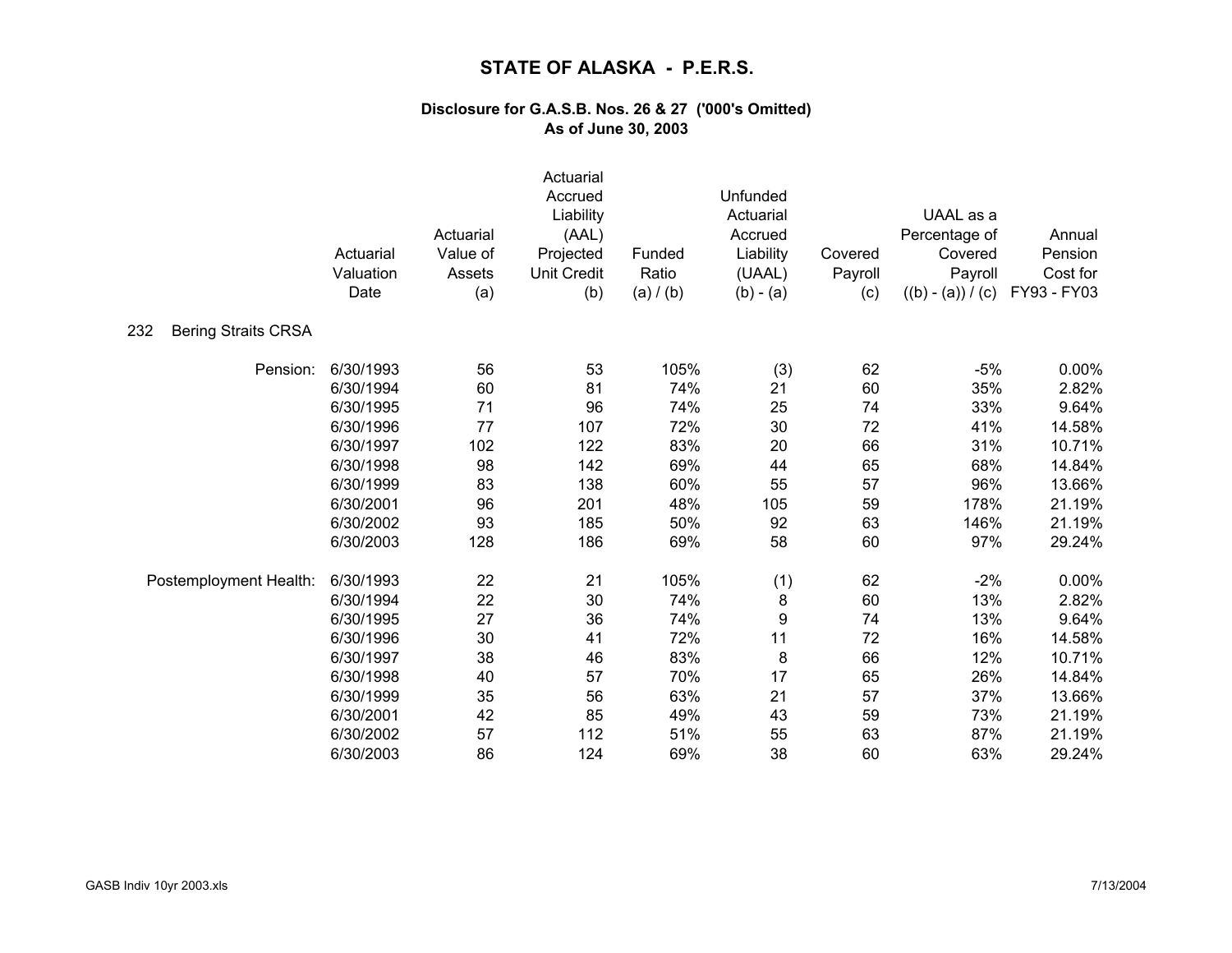|                        | Actuarial<br>Valuation<br>Date | Actuarial<br>Value of<br>Assets<br>(a) | Actuarial<br>Accrued<br>Liability<br>(AAL)<br>Projected<br><b>Unit Credit</b><br>(b) | Funded<br>Ratio<br>(a) / (b) | Unfunded<br>Actuarial<br>Accrued<br>Liability<br>(UAAL)<br>$(b) - (a)$ | Covered<br>Payroll<br>(c) | UAAL as a<br>Percentage of<br>Covered<br>Payroll<br>$((b) - (a)) / (c)$ | Annual<br>Pension<br>Cost for<br>FY93 - FY03 |
|------------------------|--------------------------------|----------------------------------------|--------------------------------------------------------------------------------------|------------------------------|------------------------------------------------------------------------|---------------------------|-------------------------------------------------------------------------|----------------------------------------------|
| Huslia, City of<br>235 |                                |                                        |                                                                                      |                              |                                                                        |                           |                                                                         |                                              |
| Pension:               | 6/30/1993                      | 57                                     | 75                                                                                   | 75%                          | 19                                                                     | 78                        | 24%                                                                     | 5.35%                                        |
|                        | 6/30/1994                      | 69                                     | 91                                                                                   | 76%                          | 22                                                                     | 70                        | 31%                                                                     | 10.10%                                       |
|                        | 6/30/1995                      | 86                                     | 128                                                                                  | 68%                          | 41                                                                     | 60                        | 69%                                                                     | 14.33%                                       |
|                        | 6/30/1996                      | 97                                     | 129                                                                                  | 75%                          | 32                                                                     | 73                        | 43%                                                                     | 14.11%                                       |
|                        | 6/30/1997                      | 141                                    | 100                                                                                  | 142%                         | (42)                                                                   | 62                        | $-67%$                                                                  | 14.84%                                       |
|                        | 6/30/1998                      | 152                                    | 114                                                                                  | 133%                         | (38)                                                                   | 81                        | $-47%$                                                                  | 15.19%                                       |
|                        | 6/30/1999                      | 163                                    | 130                                                                                  | 125%                         | (33)                                                                   | 79                        | $-42%$                                                                  | 10.19%                                       |
|                        | 6/30/2001                      | 182                                    | 242                                                                                  | 75%                          | 60                                                                     | 81                        | 74%                                                                     | 3.27%                                        |
|                        | 6/30/2002                      | 156                                    | 281                                                                                  | 56%                          | 125                                                                    | 85                        | 147%                                                                    | 3.27%                                        |
|                        | 6/30/2003                      | 178                                    | 299                                                                                  | 60%                          | 121                                                                    | 88                        | 138%                                                                    | 15.94%                                       |
| Postemployment Health: | 6/30/1993                      | 22                                     | 30                                                                                   | 75%                          | $\overline{7}$                                                         | 78                        | 9%                                                                      | 5.35%                                        |
|                        | 6/30/1994                      | 25                                     | 33                                                                                   | 76%                          | $\bf 8$                                                                | 70                        | 12%                                                                     | 10.10%                                       |
|                        | 6/30/1995                      | 33                                     | 48                                                                                   | 68%                          | 16                                                                     | 60                        | 26%                                                                     | 14.33%                                       |
|                        | 6/30/1996                      | 38                                     | 50                                                                                   | 75%                          | 12                                                                     | 73                        | 17%                                                                     | 14.11%                                       |
|                        | 6/30/1997                      | 53                                     | 37                                                                                   | 142%                         | (15)                                                                   | 62                        | $-25%$                                                                  | 14.84%                                       |
|                        | 6/30/1998                      | 61                                     | 46                                                                                   | 133%                         | (15)                                                                   | 81                        | $-19%$                                                                  | 15.19%                                       |
|                        | 6/30/1999                      | 67                                     | 53                                                                                   | 126%                         | (14)                                                                   | 79                        | $-18%$                                                                  | 10.19%                                       |
|                        | 6/30/2001                      | 78                                     | 103                                                                                  | 76%                          | 25                                                                     | 81                        | 31%                                                                     | 3.27%                                        |
|                        | 6/30/2002                      | 95                                     | 171                                                                                  | 56%                          | 76                                                                     | 85                        | 89%                                                                     | 3.27%                                        |
|                        | 6/30/2003                      | 119                                    | 200                                                                                  | 60%                          | 81                                                                     | 88                        | 92%                                                                     | 15.94%                                       |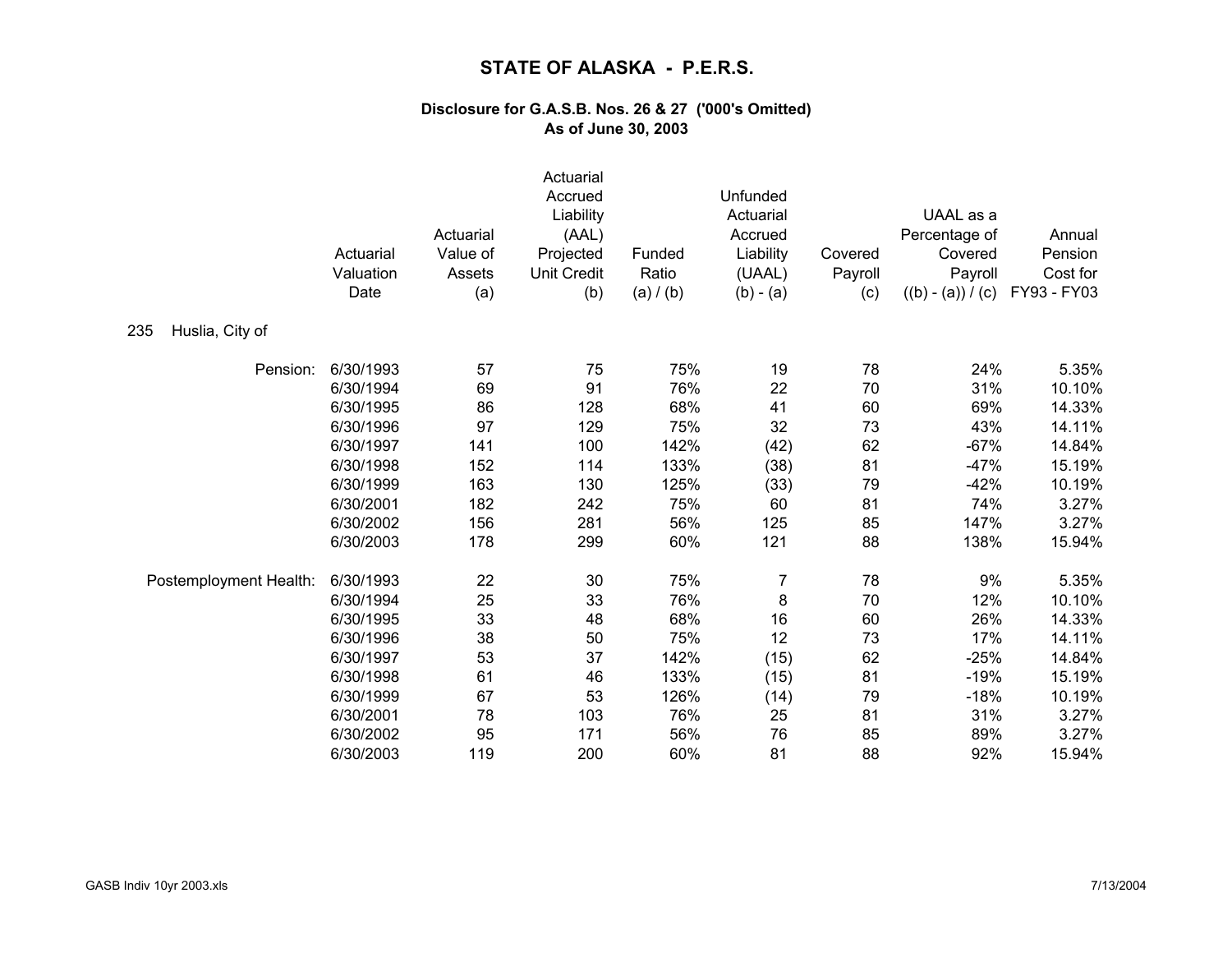|                        | Actuarial<br>Valuation<br>Date | Actuarial<br>Value of<br>Assets<br>(a) | Actuarial<br>Accrued<br>Liability<br>(AAL)<br>Projected<br><b>Unit Credit</b><br>(b) | Funded<br>Ratio<br>(a) / (b) | Unfunded<br>Actuarial<br>Accrued<br>Liability<br>(UAAL)<br>$(b) - (a)$ | Covered<br>Payroll<br>(c) | UAAL as a<br>Percentage of<br>Covered<br>Payroll<br>$((b) - (a)) / (c)$ | Annual<br>Pension<br>Cost for<br>FY93 - FY03 |
|------------------------|--------------------------------|----------------------------------------|--------------------------------------------------------------------------------------|------------------------------|------------------------------------------------------------------------|---------------------------|-------------------------------------------------------------------------|----------------------------------------------|
| Kaltag, City of<br>237 |                                |                                        |                                                                                      |                              |                                                                        |                           |                                                                         |                                              |
| Pension:               | 6/30/1993                      | 8                                      | 17                                                                                   | 48%                          | 9                                                                      |                           | 8621%                                                                   | 11.12%                                       |
|                        | 6/30/1994                      | $\boldsymbol{9}$                       | 24                                                                                   | 36%                          | 15                                                                     |                           | N/A                                                                     | 14.20%                                       |
|                        | 6/30/1995                      | 20                                     | 10                                                                                   | 193%                         | (9)                                                                    | 21                        | $-46%$                                                                  | 16.58%                                       |
|                        | 6/30/1996                      | 22                                     | 14                                                                                   | 155%                         | (8)                                                                    | 24                        | $-33%$                                                                  | 0.00%                                        |
|                        | 6/30/1997                      | 28                                     | 18                                                                                   | 156%                         | (10)                                                                   | 22                        | $-46%$                                                                  | 0.00%                                        |
|                        | 6/30/1998                      | 27                                     | 25                                                                                   | 108%                         | (2)                                                                    | 25                        | $-8%$                                                                   | 5.00%                                        |
|                        | 6/30/1999                      | 29                                     | 23                                                                                   | 126%                         | (6)                                                                    | 13                        | $-46%$                                                                  | 4.42%                                        |
|                        | 6/30/2001                      | 33                                     | 42                                                                                   | 79%                          | 9                                                                      | 26                        | 35%                                                                     | 3.46%                                        |
|                        | 6/30/2002                      | 30                                     | 62                                                                                   | 48%                          | 32                                                                     | 26                        | 123%                                                                    | 3.46%                                        |
|                        | 6/30/2003                      | 40                                     | 67                                                                                   | 60%                          | 27                                                                     | 25                        | 108%                                                                    | 10.52%                                       |
| Postemployment Health: | 6/30/1993                      | 3                                      | 6                                                                                    | 48%                          | $\ensuremath{\mathsf{3}}$                                              |                           | 3379%                                                                   | 11.12%                                       |
|                        | 6/30/1994                      | 3                                      | 9                                                                                    | 36%                          | 6                                                                      |                           | N/A                                                                     | 14.20%                                       |
|                        | 6/30/1995                      | $\overline{7}$                         | 4                                                                                    | 193%                         | (4)                                                                    | 21                        | $-17%$                                                                  | 16.58%                                       |
|                        | 6/30/1996                      | $\boldsymbol{9}$                       | 6                                                                                    | 155%                         | (3)                                                                    | 24                        | $-13%$                                                                  | 0.00%                                        |
|                        | 6/30/1997                      | 11                                     | $\overline{7}$                                                                       | 156%                         | (4)                                                                    | 22                        | $-17%$                                                                  | 0.00%                                        |
|                        | 6/30/1998                      | 11                                     | 11                                                                                   | 100%                         |                                                                        | 25                        | 0%                                                                      | 5.00%                                        |
|                        | 6/30/1999                      | 12                                     | 10                                                                                   | 120%                         | (2)                                                                    | 13                        | $-15%$                                                                  | 4.42%                                        |
|                        | 6/30/2001                      | 14                                     | 19                                                                                   | 74%                          | 5                                                                      | 26                        | 19%                                                                     | 3.46%                                        |
|                        | 6/30/2002                      | 19                                     | 38                                                                                   | 50%                          | 19                                                                     | 26                        | 73%                                                                     | 3.46%                                        |
|                        | 6/30/2003                      | 27                                     | 45                                                                                   | 60%                          | 18                                                                     | 25                        | 72%                                                                     | 10.52%                                       |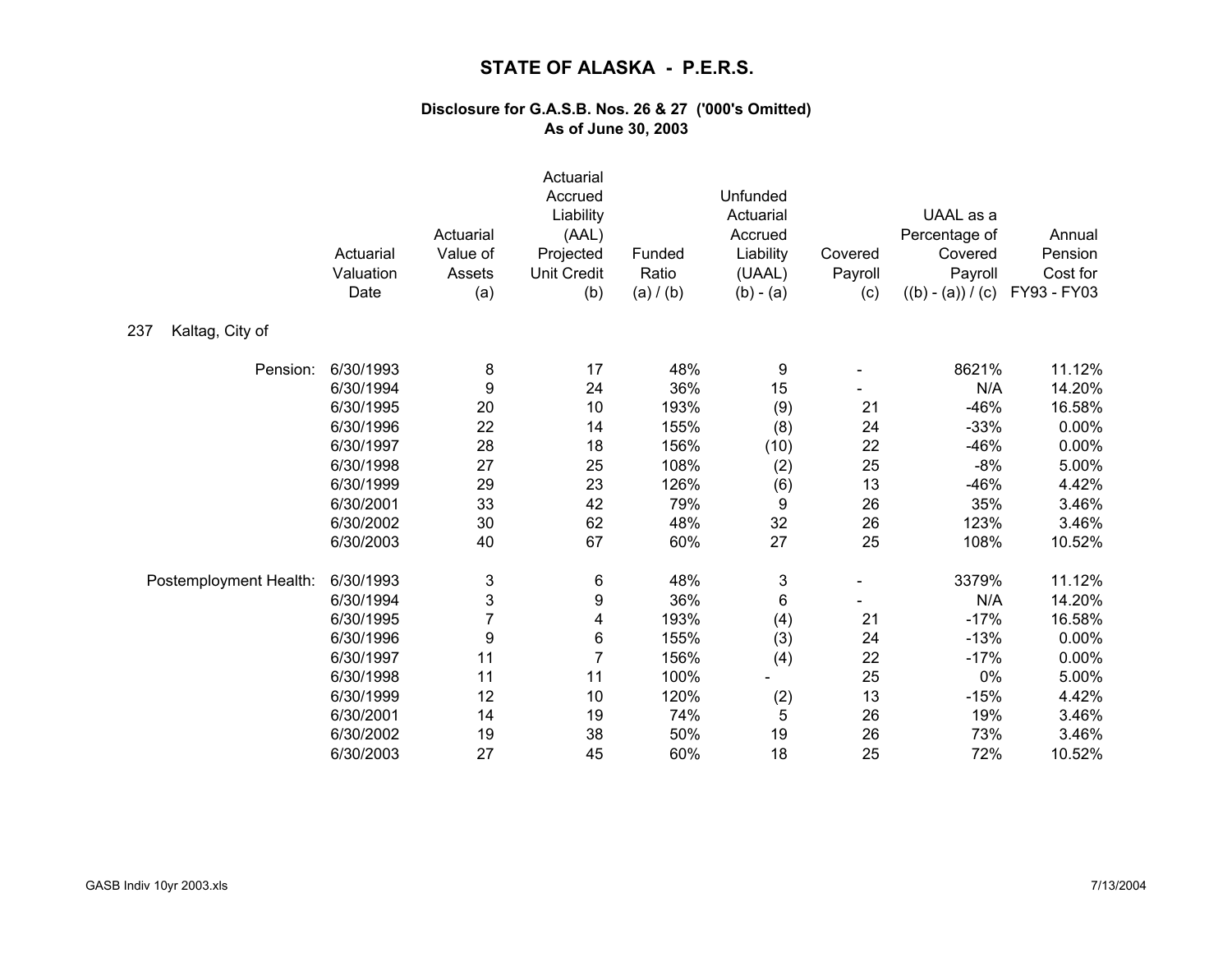|                                       | Actuarial<br>Valuation<br>Date | Actuarial<br>Value of<br>Assets<br>(a) | Actuarial<br>Accrued<br>Liability<br>(AAL)<br>Projected<br><b>Unit Credit</b><br>(b) | Funded<br>Ratio<br>(a) / (b) | Unfunded<br>Actuarial<br>Accrued<br>Liability<br>(UAAL)<br>$(b) - (a)$ | Covered<br>Payroll<br>(c) | UAAL as a<br>Percentage of<br>Covered<br>Payroll<br>$((b) - (a)) / (c)$ | Annual<br>Pension<br>Cost for<br>FY93 - FY03 |
|---------------------------------------|--------------------------------|----------------------------------------|--------------------------------------------------------------------------------------|------------------------------|------------------------------------------------------------------------|---------------------------|-------------------------------------------------------------------------|----------------------------------------------|
| 240<br>Haines Borough School District |                                |                                        |                                                                                      |                              |                                                                        |                           |                                                                         |                                              |
| Pension:                              | 6/30/1993                      | 192                                    | 185                                                                                  | 104%                         | (7)                                                                    | 372                       | $-2%$                                                                   | 8.64%                                        |
|                                       | 6/30/1994                      | 249                                    | 204                                                                                  | 122%                         | (45)                                                                   | 302                       | $-15%$                                                                  | 8.23%                                        |
|                                       | 6/30/1995                      | 339                                    | 267                                                                                  | 127%                         | (71)                                                                   | 543                       | $-13%$                                                                  | 10.66%                                       |
|                                       | 6/30/1996                      | 379                                    | 357                                                                                  | 106%                         | (22)                                                                   | 387                       | $-6%$                                                                   | 5.70%                                        |
|                                       | 6/30/1997                      | 471                                    | 431                                                                                  | 109%                         | (40)                                                                   | 490                       | $-8%$                                                                   | 2.51%                                        |
|                                       | 6/30/1998                      | 502                                    | 584                                                                                  | 86%                          | 82                                                                     | 497                       | 16%                                                                     | 7.51%                                        |
|                                       | 6/30/1999                      | 550                                    | 601                                                                                  | 92%                          | 51                                                                     | 547                       | 9%                                                                      | 8.93%                                        |
|                                       | 6/30/2001                      | 739                                    | 825                                                                                  | 90%                          | 86                                                                     | 632                       | 14%                                                                     | 9.75%                                        |
|                                       | 6/30/2002                      | 706                                    | 1,174                                                                                | 60%                          | 468                                                                    | 911                       | 51%                                                                     | 9.75%                                        |
|                                       | 6/30/2003                      | 872                                    | 1,313                                                                                | 66%                          | 441                                                                    | 729                       | 60%                                                                     | 7.64%                                        |
| Postemployment Health:                | 6/30/1993                      | 75                                     | 72                                                                                   | 104%                         | (3)                                                                    | 372                       | $-1%$                                                                   | 8.64%                                        |
|                                       | 6/30/1994                      | 91                                     | 75                                                                                   | 122%                         | (16)                                                                   | 302                       | $-5%$                                                                   | 8.23%                                        |
|                                       | 6/30/1995                      | 127                                    | 101                                                                                  | 127%                         | (27)                                                                   | 543                       | $-5%$                                                                   | 10.66%                                       |
|                                       | 6/30/1996                      | 146                                    | 138                                                                                  | 106%                         | (8)                                                                    | 387                       | $-2%$                                                                   | 5.70%                                        |
|                                       | 6/30/1997                      | 175                                    | 160                                                                                  | 109%                         | (15)                                                                   | 490                       | $-3%$                                                                   | 2.51%                                        |
|                                       | 6/30/1998                      | 201                                    | 234                                                                                  | 86%                          | 33                                                                     | 497                       | 7%                                                                      | 7.51%                                        |
|                                       | 6/30/1999                      | 224                                    | 245                                                                                  | 91%                          | 21                                                                     | 547                       | 4%                                                                      | 8.93%                                        |
|                                       | 6/30/2001                      | 313                                    | 350                                                                                  | 89%                          | 37                                                                     | 632                       | 6%                                                                      | 9.75%                                        |
|                                       | 6/30/2002                      | 429                                    | 713                                                                                  | 60%                          | 284                                                                    | 911                       | 31%                                                                     | 9.75%                                        |
|                                       | 6/30/2003                      | 583                                    | 878                                                                                  | 66%                          | 295                                                                    | 729                       | 40%                                                                     | 7.64%                                        |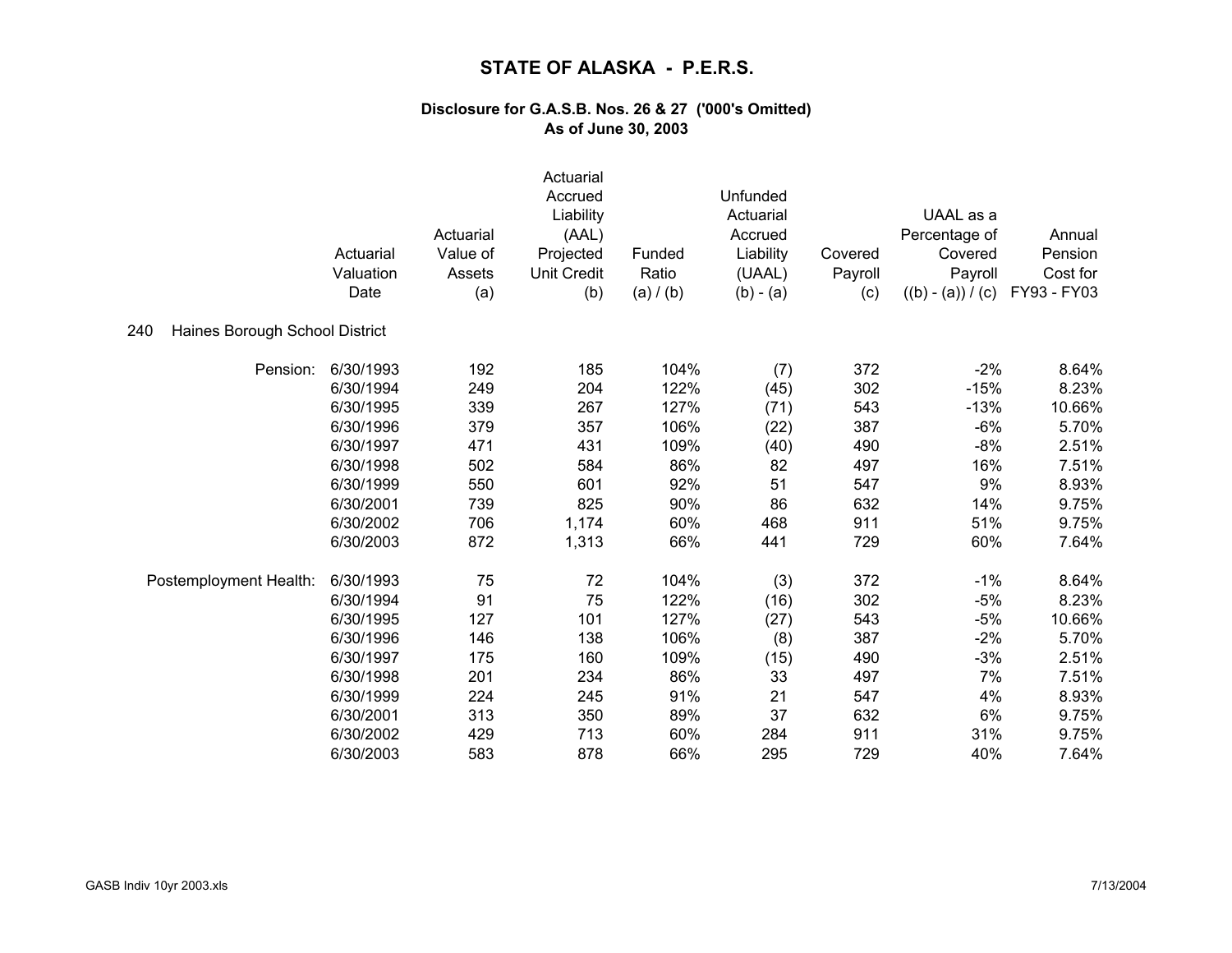|                         | Actuarial<br>Valuation<br>Date | Actuarial<br>Value of<br>Assets<br>(a) | Actuarial<br>Accrued<br>Liability<br>(AAL)<br>Projected<br><b>Unit Credit</b><br>(b) | Funded<br>Ratio<br>(a) / (b) | Unfunded<br>Actuarial<br>Accrued<br>Liability<br>(UAAL)<br>$(b) - (a)$ | Covered<br>Payroll<br>(c) | UAAL as a<br>Percentage of<br>Covered<br>Payroll<br>$((b) - (a)) / (c)$ | Annual<br>Pension<br>Cost for<br>FY93 - FY03 |
|-------------------------|--------------------------------|----------------------------------------|--------------------------------------------------------------------------------------|------------------------------|------------------------------------------------------------------------|---------------------------|-------------------------------------------------------------------------|----------------------------------------------|
| Noorvik, City of<br>241 |                                |                                        |                                                                                      |                              |                                                                        |                           |                                                                         |                                              |
| Pension:                | 6/30/1993                      | 77                                     | 67                                                                                   | 115%                         | (10)                                                                   | 120                       | $-8%$                                                                   | 7.06%                                        |
|                         | 6/30/1994                      | 94                                     | 89                                                                                   | 105%                         | (4)                                                                    | 138                       | $-3%$                                                                   | 1.50%                                        |
|                         | 6/30/1995                      | 118                                    | 115                                                                                  | 103%                         | (3)                                                                    | 135                       | $-2%$                                                                   | 8.70%                                        |
|                         | 6/30/1996                      | 129                                    | 142                                                                                  | 91%                          | 13                                                                     | 131                       | 10%                                                                     | 9.37%                                        |
|                         | 6/30/1997                      | 165                                    | 159                                                                                  | 104%                         | (7)                                                                    | 124                       | $-5%$                                                                   | 6.00%                                        |
|                         | 6/30/1998                      | 169                                    | 200                                                                                  | 85%                          | 31                                                                     | 248                       | 13%                                                                     | 11.00%                                       |
|                         | 6/30/1999                      | 196                                    | 207                                                                                  | 95%                          | 11                                                                     | 173                       | 6%                                                                      | 9.27%                                        |
|                         | 6/30/2001                      | 247                                    | 208                                                                                  | 119%                         | (39)                                                                   | 289                       | $-13%$                                                                  | 9.40%                                        |
|                         | 6/30/2002                      | 303                                    | 341                                                                                  | 89%                          | 38                                                                     | 323                       | 12%                                                                     | 9.40%                                        |
|                         | 6/30/2003                      | 315                                    | 334                                                                                  | 94%                          | 19                                                                     | 353                       | 5%                                                                      | 3.85%                                        |
| Postemployment Health:  | 6/30/1993                      | 30                                     | 26                                                                                   | 115%                         | (4)                                                                    | 120                       | $-3%$                                                                   | 7.06%                                        |
|                         | 6/30/1994                      | 34                                     | 33                                                                                   | 105%                         | (2)                                                                    | 138                       | $-1%$                                                                   | 1.50%                                        |
|                         | 6/30/1995                      | 44                                     | 43                                                                                   | 103%                         | (1)                                                                    | 135                       | $-1%$                                                                   | 8.70%                                        |
|                         | 6/30/1996                      | 50                                     | 55                                                                                   | 91%                          | 5                                                                      | 131                       | 4%                                                                      | 9.37%                                        |
|                         | 6/30/1997                      | 62                                     | 59                                                                                   | 104%                         | (2)                                                                    | 124                       | $-2%$                                                                   | 6.00%                                        |
|                         | 6/30/1998                      | 68                                     | 81                                                                                   | 84%                          | 13                                                                     | 248                       | 5%                                                                      | 11.00%                                       |
|                         | 6/30/1999                      | 80                                     | 84                                                                                   | 95%                          | 4                                                                      | 173                       | 2%                                                                      | 9.27%                                        |
|                         | 6/30/2001                      | 105                                    | 88                                                                                   | 119%                         | (17)                                                                   | 289                       | $-6%$                                                                   | 9.40%                                        |
|                         | 6/30/2002                      | 184                                    | 208                                                                                  | 88%                          | 24                                                                     | 323                       | 7%                                                                      | 9.40%                                        |
|                         | 6/30/2003                      | 210                                    | 223                                                                                  | 94%                          | 13                                                                     | 353                       | 4%                                                                      | 3.85%                                        |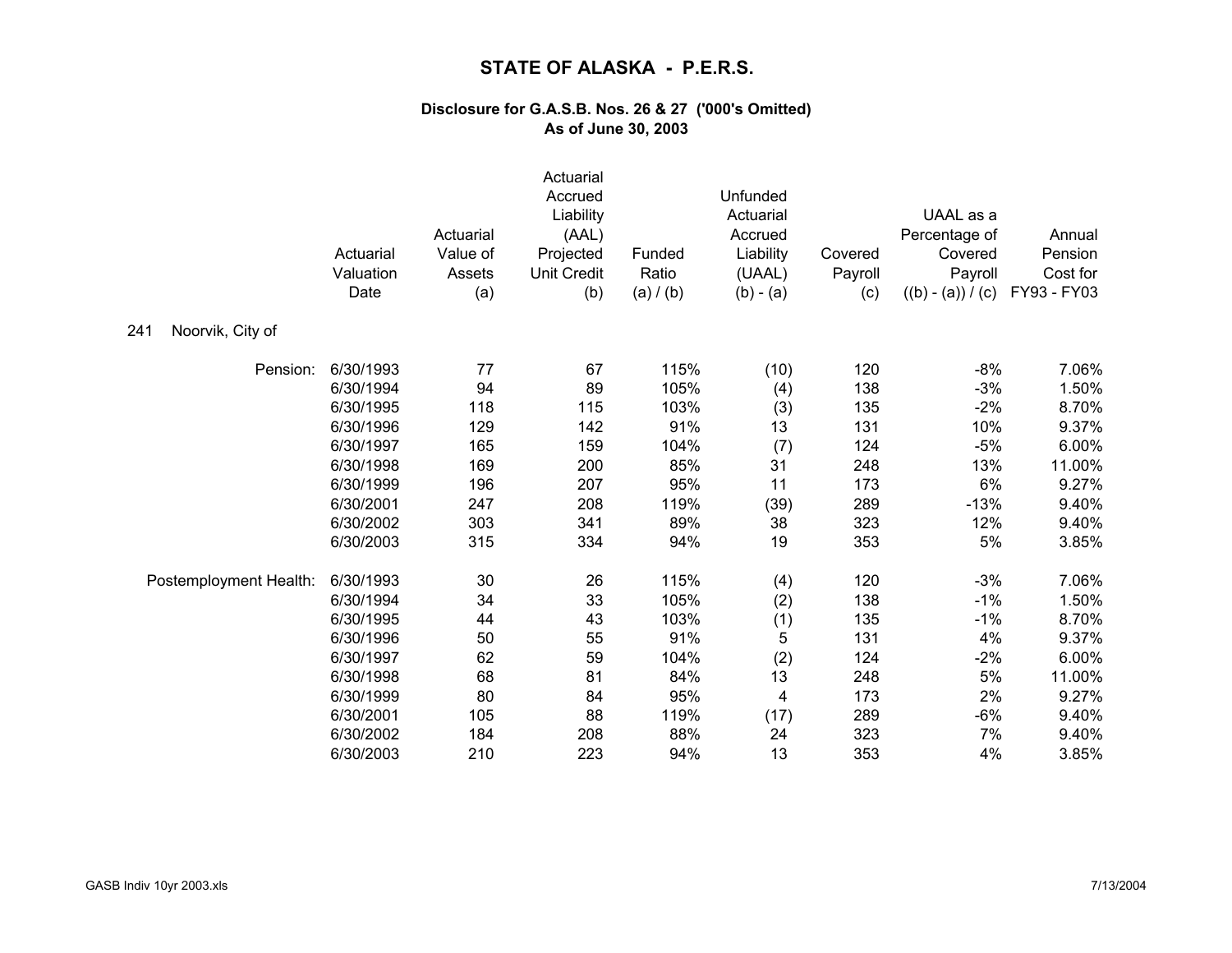|                        | Actuarial<br>Valuation<br>Date | Actuarial<br>Value of<br>Assets<br>(a) | Actuarial<br>Accrued<br>Liability<br>(AAL)<br>Projected<br><b>Unit Credit</b><br>(b) | Funded<br>Ratio<br>(a) / (b) | Unfunded<br>Actuarial<br>Accrued<br>Liability<br>(UAAL)<br>$(b) - (a)$ | Covered<br>Payroll<br>(c) | UAAL as a<br>Percentage of<br>Covered<br>Payroll<br>$((b) - (a)) / (c)$ | Annual<br>Pension<br>Cost for<br>FY93 - FY03 |
|------------------------|--------------------------------|----------------------------------------|--------------------------------------------------------------------------------------|------------------------------|------------------------------------------------------------------------|---------------------------|-------------------------------------------------------------------------|----------------------------------------------|
| Elim, City of<br>242   |                                |                                        |                                                                                      |                              |                                                                        |                           |                                                                         |                                              |
| Pension:               | 6/30/1993                      | 11                                     | 12                                                                                   | 88%                          | 1                                                                      | 14                        | 10%                                                                     | 9.74%                                        |
|                        | 6/30/1994                      | 14                                     | 17                                                                                   | 83%                          | 3                                                                      | 15                        | 20%                                                                     | 9.39%                                        |
|                        | 6/30/1995                      | 18                                     | 25                                                                                   | 71%                          | $\overline{7}$                                                         | 16                        | 47%                                                                     | 12.27%                                       |
|                        | 6/30/1996                      | 20                                     | 27                                                                                   | 74%                          | $\overline{7}$                                                         | 15                        | 48%                                                                     | 12.68%                                       |
|                        | 6/30/1997                      | 32                                     | 34                                                                                   | 94%                          | $\overline{\mathbf{c}}$                                                | 22                        | 10%                                                                     | 12.14%                                       |
|                        | 6/30/1998                      | 41                                     | 42                                                                                   | 98%                          | $\mathbf 1$                                                            | 48                        | 2%                                                                      | 15.83%                                       |
|                        | 6/30/1999                      | 59                                     | 56                                                                                   | 105%                         | (3)                                                                    | 68                        | $-4%$                                                                   | 10.97%                                       |
|                        | 6/30/2001                      | 127                                    | 113                                                                                  | 112%                         | (14)                                                                   | 113                       | $-12%$                                                                  | 7.97%                                        |
|                        | 6/30/2002                      | 110                                    | 139                                                                                  | 79%                          | 29                                                                     | 161                       | 18%                                                                     | 7.97%                                        |
|                        | 6/30/2003                      | 110                                    | 181                                                                                  | 61%                          | 71                                                                     | 75                        | 95%                                                                     | 4.31%                                        |
| Postemployment Health: | 6/30/1993                      | 4                                      | 5                                                                                    | 88%                          | 1                                                                      | 14                        | 4%                                                                      | 9.74%                                        |
|                        | 6/30/1994                      | 5                                      | $\,6$                                                                                | 83%                          | 1                                                                      | 15                        | 7%                                                                      | 9.39%                                        |
|                        | 6/30/1995                      | $\overline{7}$                         | $10$                                                                                 | 71%                          | 3                                                                      | 16                        | 18%                                                                     | 12.27%                                       |
|                        | 6/30/1996                      | 8                                      | 11                                                                                   | 74%                          | 3                                                                      | 15                        | 18%                                                                     | 12.68%                                       |
|                        | 6/30/1997                      | 12                                     | 13                                                                                   | 94%                          |                                                                        | 22                        | 4%                                                                      | 12.14%                                       |
|                        | 6/30/1998                      | 17                                     | 18                                                                                   | 94%                          |                                                                        | 48                        | 2%                                                                      | 15.83%                                       |
|                        | 6/30/1999                      | 24                                     | 23                                                                                   | 104%                         | (1)                                                                    | 68                        | $-1%$                                                                   | 10.97%                                       |
|                        | 6/30/2001                      | 54                                     | 48                                                                                   | 113%                         | (6)                                                                    | 113                       | $-5%$                                                                   | 7.97%                                        |
|                        | 6/30/2002                      | 67                                     | 84                                                                                   | 79%                          | 17                                                                     | 161                       | 11%                                                                     | 7.97%                                        |
|                        | 6/30/2003                      | 74                                     | 121                                                                                  | 61%                          | 47                                                                     | 75                        | 63%                                                                     | 4.31%                                        |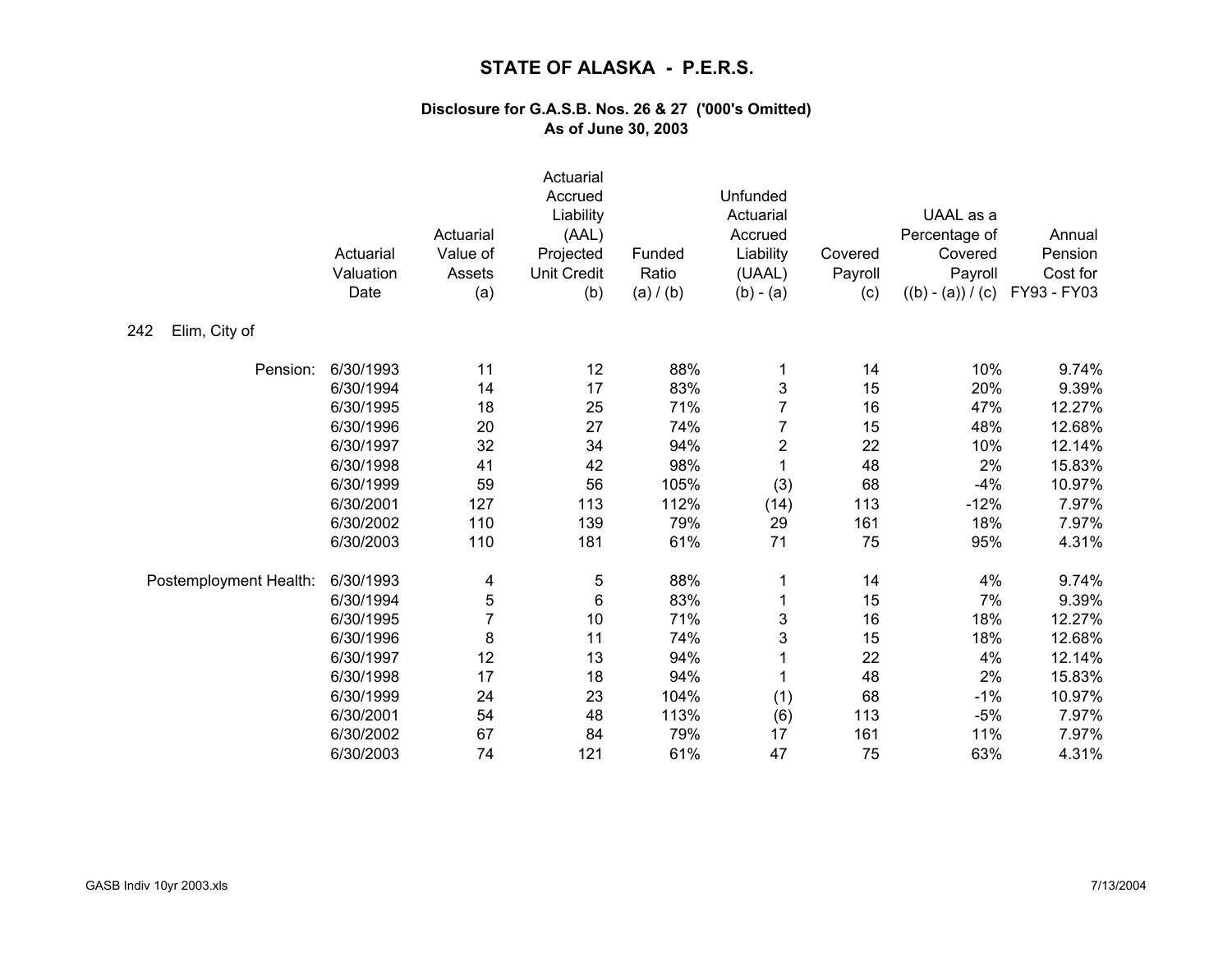|                        | Actuarial<br>Valuation<br>Date | Actuarial<br>Value of<br>Assets<br>(a) | Actuarial<br>Accrued<br>Liability<br>(AAL)<br>Projected<br>Unit Credit<br>(b) | Funded<br>Ratio<br>(a) / (b) | Unfunded<br>Actuarial<br>Accrued<br>Liability<br>(UAAL)<br>$(b) - (a)$ | Covered<br>Payroll<br>(c) | UAAL as a<br>Percentage of<br>Covered<br>Payroll<br>$((b) - (a)) / (c)$ | Annual<br>Pension<br>Cost for<br>FY93 - FY03 |
|------------------------|--------------------------------|----------------------------------------|-------------------------------------------------------------------------------|------------------------------|------------------------------------------------------------------------|---------------------------|-------------------------------------------------------------------------|----------------------------------------------|
| 243<br>Atka, City of   |                                |                                        |                                                                               |                              |                                                                        |                           |                                                                         |                                              |
| Pension:               | 6/30/1993                      | 8                                      | 2                                                                             | 367%                         | (6)                                                                    | 10                        | $-59%$                                                                  | 0.00%                                        |
|                        | 6/30/1994                      | 12                                     | 5                                                                             | 243%                         | (7)                                                                    | 17                        | $-43%$                                                                  | 13.70%                                       |
|                        | 6/30/1995                      | 14                                     |                                                                               | 1900%                        | (14)                                                                   | 8                         | $-180%$                                                                 | 0.00%                                        |
|                        | 6/30/1996                      | 16                                     | 1                                                                             | 1100%                        | (14)                                                                   | 20                        | $-73%$                                                                  | 0.00%                                        |
|                        | 6/30/1997                      | 19                                     | $\overline{\mathbf{c}}$                                                       | 867%                         | (17)                                                                   | 16                        | $-102%$                                                                 | 0.00%                                        |
|                        | 6/30/1998                      | 19                                     | $\mathbf 2$                                                                   | 950%                         | (17)                                                                   | 18                        | $-94%$                                                                  | 0.94%                                        |
|                        | 6/30/1999                      | 20                                     | 36                                                                            | 56%                          | 16                                                                     | 50                        | 32%                                                                     | 0.00%                                        |
|                        | 6/30/2001                      | 25                                     | 49                                                                            | 51%                          | 24                                                                     | 48                        | 50%                                                                     | 12.55%                                       |
|                        | 6/30/2002                      | 25                                     | 68                                                                            | 37%                          | 43                                                                     | 66                        | 65%                                                                     | 12.55%                                       |
|                        | 6/30/2003                      | 36                                     | 83                                                                            | 43%                          | 47                                                                     | 71                        | 66%                                                                     | 12.23%                                       |
| Postemployment Health: | 6/30/1993                      | 3                                      | 1                                                                             | 367%                         | (2)                                                                    | 10                        | $-23%$                                                                  | 0.00%                                        |
|                        | 6/30/1994                      | 5                                      | $\overline{2}$                                                                | 243%                         | (3)                                                                    | 17                        | $-16%$                                                                  | 13.70%                                       |
|                        | 6/30/1995                      | 5                                      |                                                                               | 1900%                        | (5)                                                                    | 8                         | $-68%$                                                                  | 0.00%                                        |
|                        | 6/30/1996                      | 6                                      | 1                                                                             | 1100%                        | (6)                                                                    | 20                        | $-28%$                                                                  | 0.00%                                        |
|                        | 6/30/1997                      | $\overline{7}$                         | 1                                                                             | 867%                         | (6)                                                                    | 16                        | $-38%$                                                                  | 0.00%                                        |
|                        | 6/30/1998                      | 8                                      | $\mathbf 2$                                                                   | 400%                         | (6)                                                                    | 18                        | $-33%$                                                                  | 0.94%                                        |
|                        | 6/30/1999                      | $\boldsymbol{9}$                       | 15                                                                            | 60%                          | 6                                                                      | 50                        | 12%                                                                     | 0.00%                                        |
|                        | 6/30/2001                      | 12                                     | 22                                                                            | 55%                          | 10                                                                     | 48                        | 21%                                                                     | 12.55%                                       |
|                        | 6/30/2002                      | 16                                     | 42                                                                            | 38%                          | 26                                                                     | 66                        | 40%                                                                     | 12.55%                                       |
|                        | 6/30/2003                      | 24                                     | 56                                                                            | 43%                          | 32                                                                     | 71                        | 45%                                                                     | 12.23%                                       |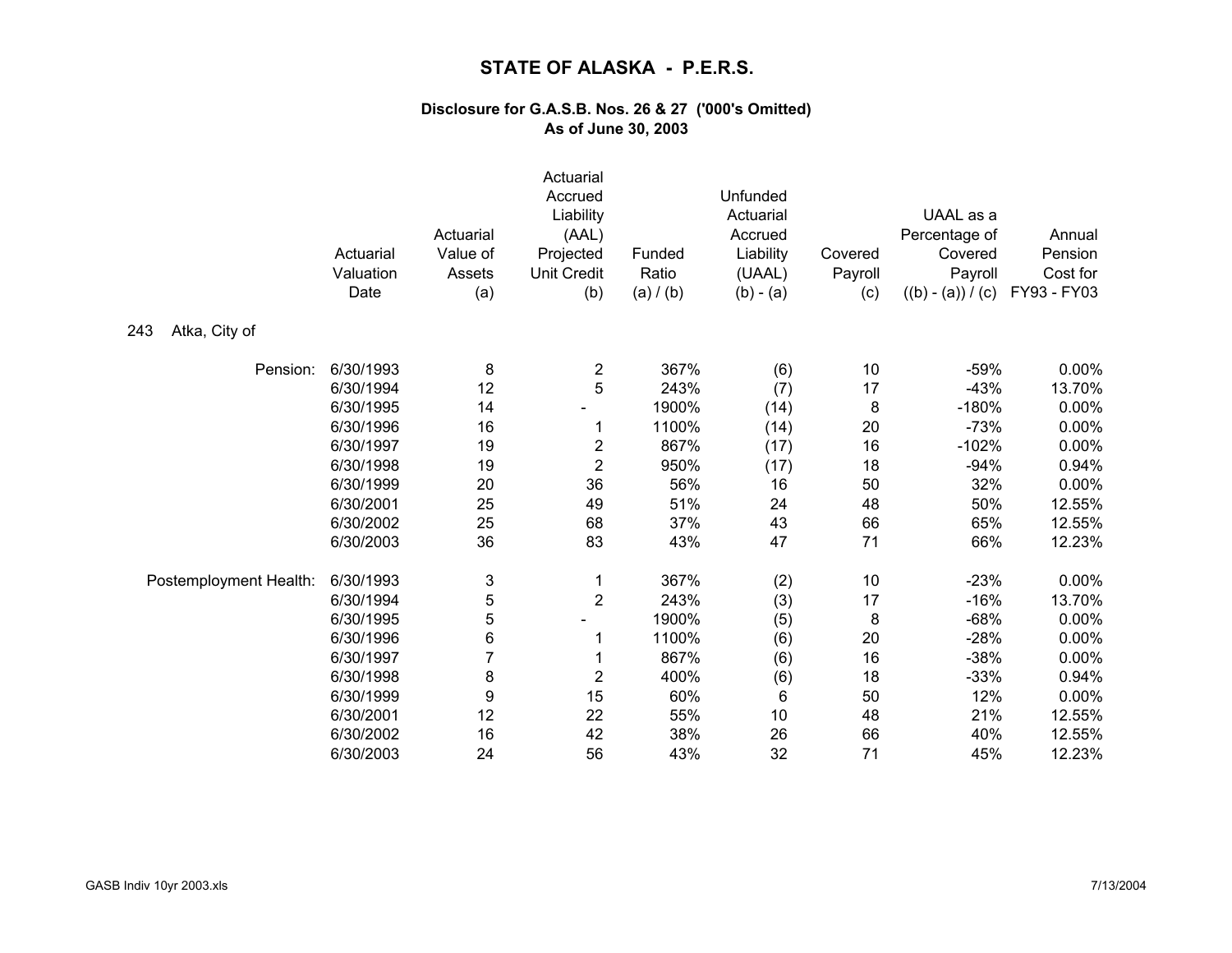|                                               |           |           | Actuarial<br>Accrued |           | Unfunded              |                |                     |             |
|-----------------------------------------------|-----------|-----------|----------------------|-----------|-----------------------|----------------|---------------------|-------------|
|                                               |           |           | Liability            |           | Actuarial             |                | UAAL as a           |             |
|                                               |           | Actuarial | (AAL)                |           | Accrued               |                | Percentage of       | Annual      |
|                                               | Actuarial | Value of  | Projected            | Funded    | Liability             | Covered        | Covered             | Pension     |
|                                               | Valuation | Assets    | <b>Unit Credit</b>   | Ratio     | (UAAL)<br>$(b) - (a)$ | Payroll<br>(c) | Payroll             | Cost for    |
|                                               | Date      | (a)       | (b)                  | (a) / (b) |                       |                | $((b) - (a)) / (c)$ | FY93 - FY03 |
| Aleutians East Borough School District<br>244 |           |           |                      |           |                       |                |                     |             |
| Pension:                                      | 6/30/1993 | 343       | 535                  | 64%       | 193                   | 795            | 24%                 | 12.09%      |
|                                               | 6/30/1994 | 458       | 621                  | 74%       | 162                   | 983            | 17%                 | 13.41%      |
|                                               | 6/30/1995 | 606       | 688                  | 88%       | 82                    | 846            | 10%                 | 14.38%      |
|                                               | 6/30/1996 | 677       | 777                  | 87%       | 100                   | 807            | 12%                 | 12.32%      |
|                                               | 6/30/1997 | 871       | 837                  | 104%      | (34)                  | 739            | $-5%$               | 7.87%       |
|                                               | 6/30/1998 | 889       | 972                  | 91%       | 83                    | 686            | 12%                 | 11.37%      |
|                                               | 6/30/1999 | 995       | 1,179                | 84%       | 184                   | 858            | 21%                 | 9.34%       |
|                                               | 6/30/2001 | 1,225     | 1,570                | 78%       | 345                   | 884            | 39%                 | 11.48%      |
|                                               | 6/30/2002 | 1,088     | 1,901                | 57%       | 813                   | 1,070          | 76%                 | 11.48%      |
|                                               | 6/30/2003 | 1,211     | 2,166                | 56%       | 955                   | 803            | 119%                | 11.05%      |
| Postemployment Health:                        | 6/30/1993 | 134       | 210                  | 64%       | 75                    | 795            | 9%                  | 12.09%      |
|                                               | 6/30/1994 | 169       | 228                  | 74%       | 60                    | 983            | 6%                  | 13.41%      |
|                                               | 6/30/1995 | 228       | 259                  | 88%       | 31                    | 846            | 4%                  | 14.38%      |
|                                               | 6/30/1996 | 261       | 300                  | 87%       | 39                    | 807            | 5%                  | 12.32%      |
|                                               | 6/30/1997 | 325       | 312                  | 104%      | (13)                  | 739            | $-2%$               | 7.87%       |
|                                               | 6/30/1998 | 355       | 388                  | 91%       | 33                    | 686            | 5%                  | 11.37%      |
|                                               | 6/30/1999 | 404       | 479                  | 84%       | 75                    | 858            | 9%                  | 9.34%       |
|                                               | 6/30/2001 | 520       | 665                  | 78%       | 145                   | 884            | 16%                 | 11.48%      |
|                                               | 6/30/2002 | 661       | 1,155                | 57%       | 494                   | 1,070          | 46%                 | 11.48%      |
|                                               | 6/30/2003 | 809       | 1,448                | 56%       | 639                   | 803            | 80%                 | 11.05%      |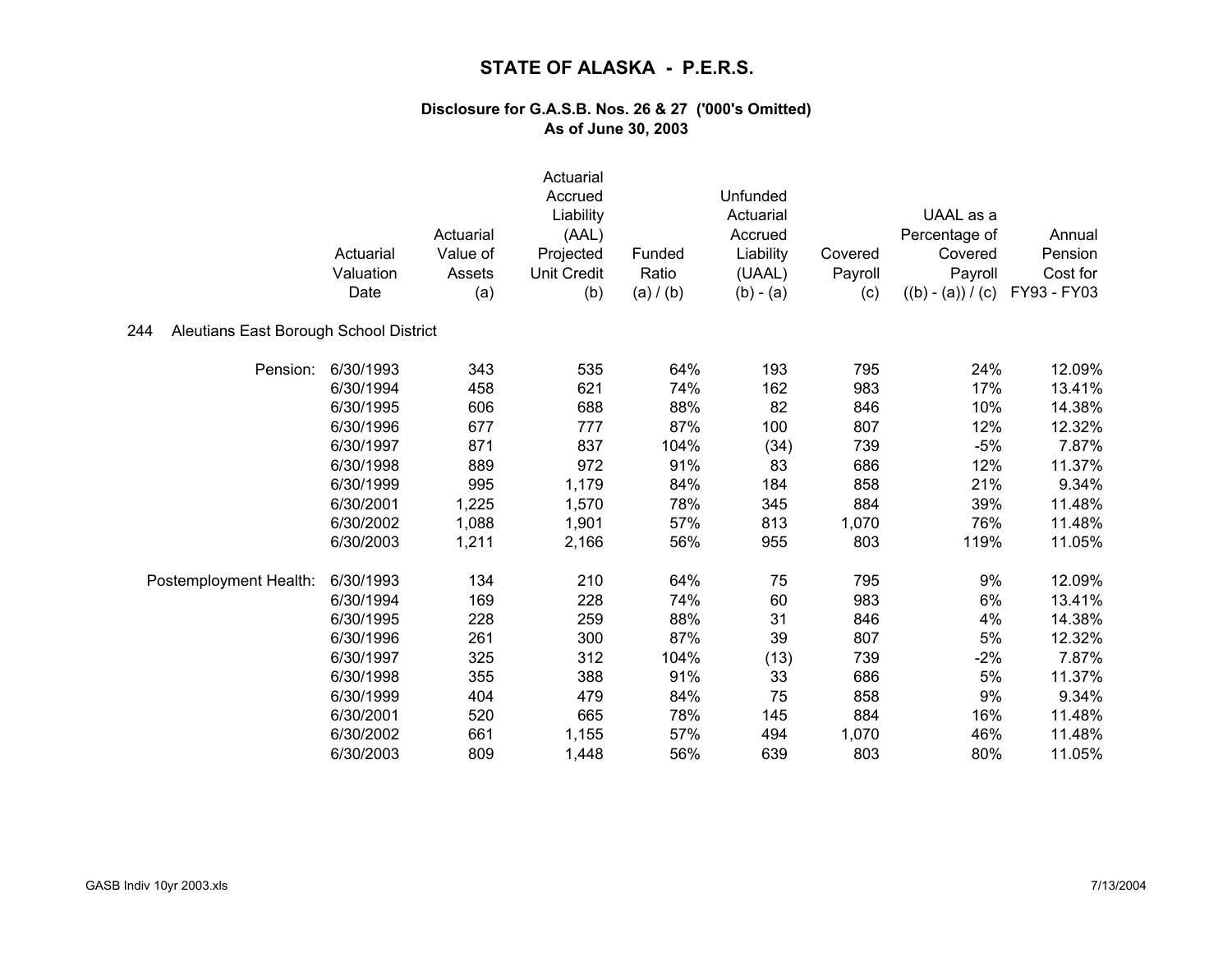|                                   | Actuarial<br>Valuation<br>Date | Actuarial<br>Value of<br>Assets<br>(a) | Actuarial<br>Accrued<br>Liability<br>(AAL)<br>Projected<br><b>Unit Credit</b><br>(b) | Funded<br>Ratio<br>(a) / (b) | Unfunded<br>Actuarial<br>Accrued<br>Liability<br>(UAAL)<br>$(b) - (a)$ | Covered<br>Payroll<br>(c) | UAAL as a<br>Percentage of<br>Covered<br>Payroll<br>$((b) - (a)) / (c)$ | Annual<br>Pension<br>Cost for<br>FY93 - FY03 |
|-----------------------------------|--------------------------------|----------------------------------------|--------------------------------------------------------------------------------------|------------------------------|------------------------------------------------------------------------|---------------------------|-------------------------------------------------------------------------|----------------------------------------------|
| <b>Aleutians West CRSA</b><br>245 |                                |                                        |                                                                                      |                              |                                                                        |                           |                                                                         |                                              |
| Pension:                          | 6/30/1993                      | 32                                     | 28                                                                                   | 113%                         | (4)                                                                    | 50                        | $-7%$                                                                   | 7.76%                                        |
|                                   | 6/30/1994                      | 39                                     | 34                                                                                   | 117%                         | (6)                                                                    | 52                        | $-11%$                                                                  | 6.84%                                        |
|                                   | 6/30/1995                      | 56                                     | 58                                                                                   | 96%                          | $\overline{\mathbf{c}}$                                                | 41                        | 5%                                                                      | 8.86%                                        |
|                                   | 6/30/1996                      | 59                                     | 68                                                                                   | 87%                          | 9                                                                      | 45                        | 19%                                                                     | 6.89%                                        |
|                                   | 6/30/1997                      | 57                                     | 40                                                                                   | 142%                         | (17)                                                                   | 49                        | $-34%$                                                                  | 7.38%                                        |
|                                   | 6/30/1998                      | 64                                     | 65                                                                                   | 98%                          | 1                                                                      | 32                        | 3%                                                                      | 12.15%                                       |
|                                   | 6/30/1999                      | 72                                     | 86                                                                                   | 84%                          | 14                                                                     | 40                        | 35%                                                                     | 7.15%                                        |
|                                   | 6/30/2001                      | 81                                     | 102                                                                                  | 79%                          | 21                                                                     | 49                        | 43%                                                                     | 13.12%                                       |
|                                   | 6/30/2002                      | 76                                     | 154                                                                                  | 49%                          | 78                                                                     | 50                        | 156%                                                                    | 13.12%                                       |
|                                   | 6/30/2003                      | 113                                    | 191                                                                                  | 59%                          | 78                                                                     | 53                        | 147%                                                                    | 11.56%                                       |
| Postemployment Health:            | 6/30/1993                      | 12                                     | 11                                                                                   | 113%                         | (1)                                                                    | 50                        | $-3%$                                                                   | 7.76%                                        |
|                                   | 6/30/1994                      | 15                                     | 12                                                                                   | 117%                         | (2)                                                                    | 52                        | $-4%$                                                                   | 6.84%                                        |
|                                   | 6/30/1995                      | 21                                     | 22                                                                                   | 96%                          | $\mathbf{1}$                                                           | 41                        | 2%                                                                      | 8.86%                                        |
|                                   | 6/30/1996                      | 23                                     | 26                                                                                   | 87%                          | 3                                                                      | 45                        | 7%                                                                      | 6.89%                                        |
|                                   | 6/30/1997                      | 21                                     | 15                                                                                   | 142%                         | (6)                                                                    | 49                        | $-13%$                                                                  | 7.38%                                        |
|                                   | 6/30/1998                      | 26                                     | 27                                                                                   | 96%                          | 1                                                                      | 32                        | 3%                                                                      | 12.15%                                       |
|                                   | 6/30/1999                      | 30                                     | 35                                                                                   | 86%                          | 5                                                                      | 40                        | 13%                                                                     | 7.15%                                        |
|                                   | 6/30/2001                      | 35                                     | 44                                                                                   | 80%                          | 9                                                                      | 49                        | 18%                                                                     | 13.12%                                       |
|                                   | 6/30/2002                      | 46                                     | 93                                                                                   | 49%                          | 47                                                                     | 50                        | 94%                                                                     | 13.12%                                       |
|                                   | 6/30/2003                      | 76                                     | 128                                                                                  | 59%                          | 52                                                                     | 53                        | 98%                                                                     | 11.56%                                       |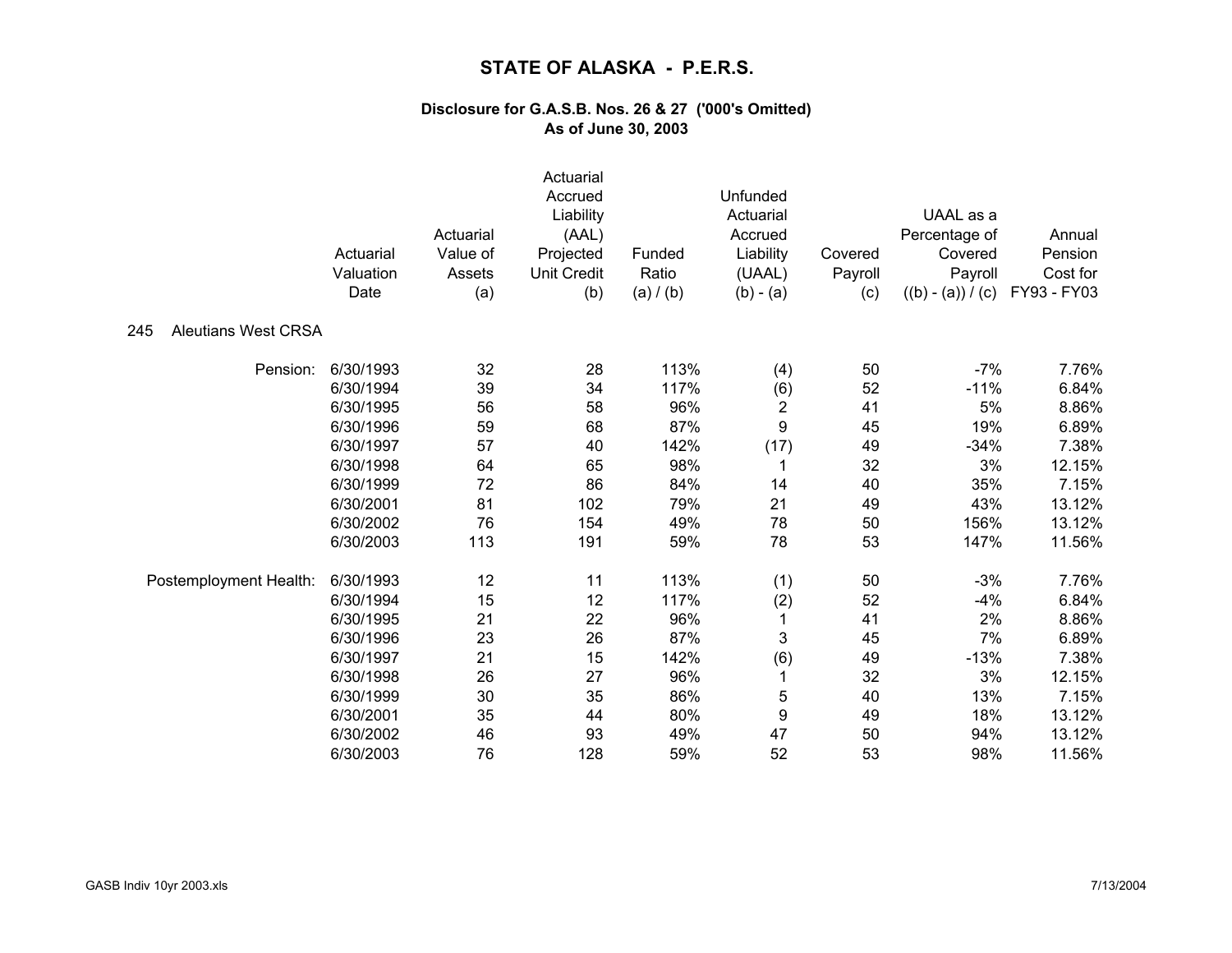|                                     | Actuarial<br>Valuation<br>Date | Actuarial<br>Value of<br>Assets<br>(a) | Actuarial<br>Accrued<br>Liability<br>(AAL)<br>Projected<br><b>Unit Credit</b><br>(b) | Funded<br>Ratio<br>(a) / (b) | Unfunded<br>Actuarial<br>Accrued<br>Liability<br>(UAAL)<br>$(b) - (a)$ | Covered<br>Payroll<br>(c) | UAAL as a<br>Percentage of<br>Covered<br>Payroll<br>$((b) - (a)) / (c)$ | Annual<br>Pension<br>Cost for<br>FY93 - FY03 |
|-------------------------------------|--------------------------------|----------------------------------------|--------------------------------------------------------------------------------------|------------------------------|------------------------------------------------------------------------|---------------------------|-------------------------------------------------------------------------|----------------------------------------------|
| Delta/Greely School District<br>246 |                                |                                        |                                                                                      |                              |                                                                        |                           |                                                                         |                                              |
| Pension:                            | 6/30/1993                      | 541                                    | 538                                                                                  | 101%                         | (3)                                                                    | 863                       | 0%                                                                      | 9.57%                                        |
|                                     | 6/30/1994                      | 757                                    | 712                                                                                  | 106%                         | (45)                                                                   | 926                       | $-5%$                                                                   | 8.64%                                        |
|                                     | 6/30/1995                      | 939                                    | 881                                                                                  | 107%                         | (58)                                                                   | 961                       | $-6%$                                                                   | 11.19%                                       |
|                                     | 6/30/1996                      | 1,192                                  | 1,074                                                                                | 111%                         | (118)                                                                  | 965                       | $-12%$                                                                  | 8.84%                                        |
|                                     | 6/30/1997                      | 1,523                                  | 1,306                                                                                | 117%                         | (217)                                                                  | 897                       | $-24%$                                                                  | 4.77%                                        |
|                                     | 6/30/1998                      | 1,888                                  | 1,698                                                                                | 111%                         | (190)                                                                  | 1,045                     | $-18%$                                                                  | 8.35%                                        |
|                                     | 6/30/1999                      | 1,949                                  | 1,862                                                                                | 105%                         | (87)                                                                   | 1,256                     | $-7%$                                                                   | 7.02%                                        |
|                                     | 6/30/2001                      | 2,295                                  | 2,250                                                                                | 102%                         | (45)                                                                   | 958                       | $-5%$                                                                   | 7.88%                                        |
|                                     | 6/30/2002                      | 2,069                                  | 2,753                                                                                | 75%                          | 684                                                                    | 842                       | 81%                                                                     | 7.88%                                        |
|                                     | 6/30/2003                      | 2,179                                  | 3,000                                                                                | 73%                          | 821                                                                    | 876                       | 94%                                                                     | 5.79%                                        |
| Postemployment Health:              | 6/30/1993                      | 212                                    | 211                                                                                  | 101%                         | (1)                                                                    | 863                       | 0%                                                                      | 9.57%                                        |
|                                     | 6/30/1994                      | 278                                    | 262                                                                                  | 106%                         | (16)                                                                   | 926                       | $-2%$                                                                   | 8.64%                                        |
|                                     | 6/30/1995                      | 353                                    | 331                                                                                  | 107%                         | (22)                                                                   | 961                       | $-2%$                                                                   | 11.19%                                       |
|                                     | 6/30/1996                      | 460                                    | 414                                                                                  | 111%                         | (46)                                                                   | 965                       | $-5%$                                                                   | 8.84%                                        |
|                                     | 6/30/1997                      | 568                                    | 487                                                                                  | 117%                         | (81)                                                                   | 897                       | $-9%$                                                                   | 4.77%                                        |
|                                     | 6/30/1998                      | 754                                    | 678                                                                                  | 111%                         | (76)                                                                   | 1,045                     | $-7%$                                                                   | 8.35%                                        |
|                                     | 6/30/1999                      | 791                                    | 755                                                                                  | 105%                         | (36)                                                                   | 1,256                     | $-3%$                                                                   | 7.02%                                        |
|                                     | 6/30/2001                      | 972                                    | 954                                                                                  | 102%                         | (18)                                                                   | 958                       | $-2%$                                                                   | 7.88%                                        |
|                                     | 6/30/2002                      | 1,257                                  | 1,672                                                                                | 75%                          | 415                                                                    | 842                       | 49%                                                                     | 7.88%                                        |
|                                     | 6/30/2003                      | 1,457                                  | 2,005                                                                                | 73%                          | 548                                                                    | 876                       | 63%                                                                     | 5.79%                                        |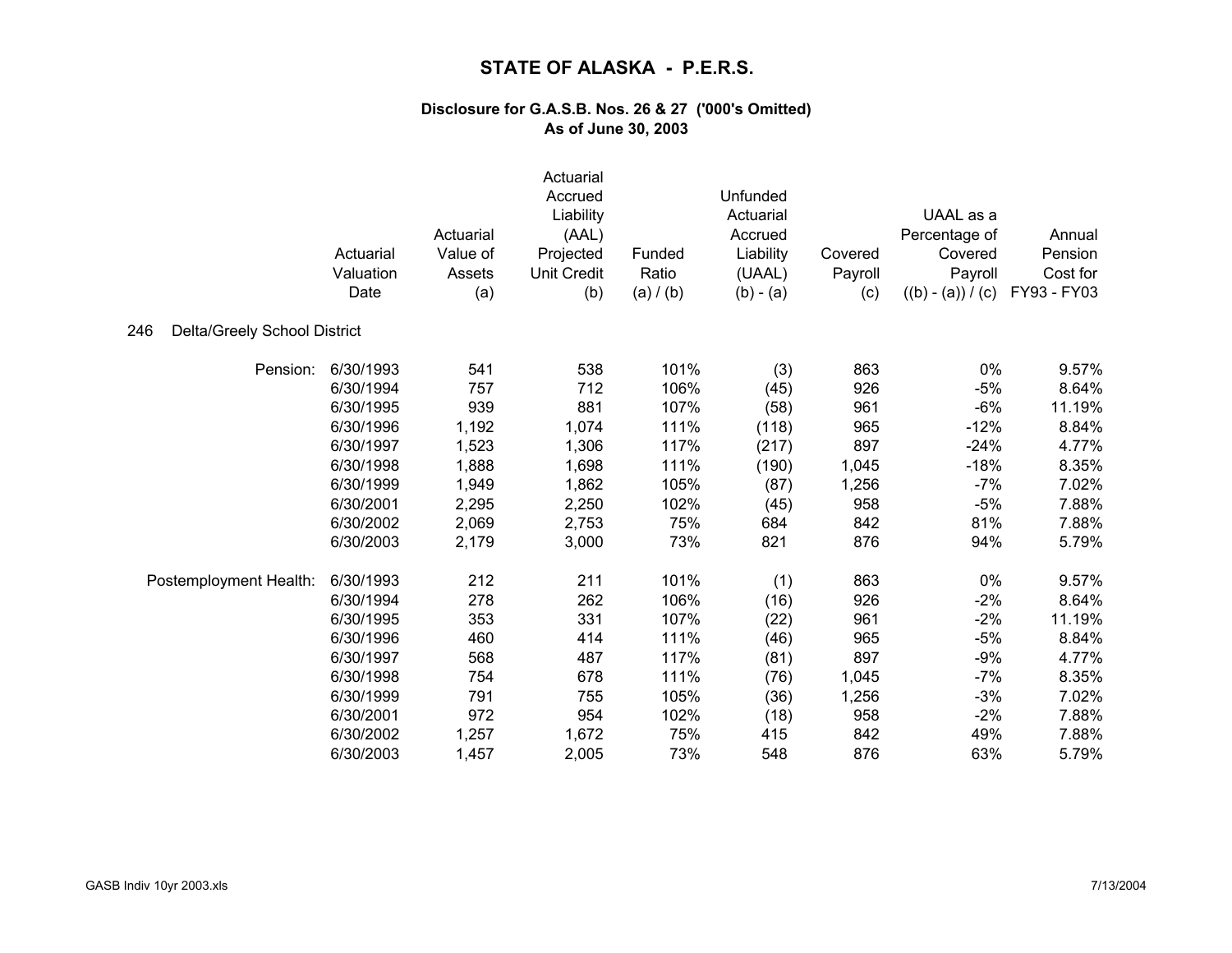|                                 | Actuarial<br>Valuation<br>Date | Actuarial<br>Value of<br>Assets<br>(a) | Actuarial<br>Accrued<br>Liability<br>(AAL)<br>Projected<br><b>Unit Credit</b><br>(b) | Funded<br>Ratio<br>(a) / (b) | Unfunded<br>Actuarial<br>Accrued<br>Liability<br>(UAAL)<br>$(b) - (a)$ | Covered<br>Payroll<br>(c) | UAAL as a<br>Percentage of<br>Covered<br>Payroll<br>$((b) - (a)) / (c)$ | Annual<br>Pension<br>Cost for<br>FY93 - FY03 |
|---------------------------------|--------------------------------|----------------------------------------|--------------------------------------------------------------------------------------|------------------------------|------------------------------------------------------------------------|---------------------------|-------------------------------------------------------------------------|----------------------------------------------|
| 247<br>Lake & Peninsula Borough |                                |                                        |                                                                                      |                              |                                                                        |                           |                                                                         |                                              |
| Pension:                        | 6/30/1993                      | 114                                    | 155                                                                                  | 73%                          | 42                                                                     | 114                       | 36%                                                                     | 12.43%                                       |
|                                 | 6/30/1994                      | 180                                    | 216                                                                                  | 83%                          | 37                                                                     | 157                       | 23%                                                                     | 13.44%                                       |
|                                 | 6/30/1995                      | 113                                    | 202                                                                                  | 56%                          | 89                                                                     | 173                       | 52%                                                                     | 15.94%                                       |
|                                 | 6/30/1996                      | 134                                    | 222                                                                                  | 60%                          | 88                                                                     | 165                       | 53%                                                                     | 13.11%                                       |
|                                 | 6/30/1997                      | 226                                    | 269                                                                                  | 84%                          | 43                                                                     | 204                       | 21%                                                                     | 12.85%                                       |
|                                 | 6/30/1998                      | 250                                    | 328                                                                                  | 76%                          | 78                                                                     | 250                       | 31%                                                                     | 16.39%                                       |
|                                 | 6/30/1999                      | 320                                    | 414                                                                                  | 77%                          | 94                                                                     | 242                       | 39%                                                                     | 12.39%                                       |
|                                 | 6/30/2001                      | 491                                    | 668                                                                                  | 74%                          | 177                                                                    | 341                       | 52%                                                                     | 13.75%                                       |
|                                 | 6/30/2002                      | 426                                    | 984                                                                                  | 43%                          | 558                                                                    | 580                       | 96%                                                                     | 13.75%                                       |
|                                 | 6/30/2003                      | 518                                    | 955                                                                                  | 54%                          | 437                                                                    | 327                       | 134%                                                                    | 12.90%                                       |
| Postemployment Health:          | 6/30/1993                      | 44                                     | 61                                                                                   | 73%                          | 16                                                                     | 114                       | 14%                                                                     | 12.43%                                       |
|                                 | 6/30/1994                      | 66                                     | 80                                                                                   | 83%                          | 13                                                                     | 157                       | 9%                                                                      | 13.44%                                       |
|                                 | 6/30/1995                      | 42                                     | 76                                                                                   | 56%                          | 34                                                                     | 173                       | 19%                                                                     | 15.94%                                       |
|                                 | 6/30/1996                      | 52                                     | 86                                                                                   | 60%                          | 34                                                                     | 165                       | 21%                                                                     | 13.11%                                       |
|                                 | 6/30/1997                      | 84                                     | 100                                                                                  | 84%                          | 16                                                                     | 204                       | 8%                                                                      | 12.85%                                       |
|                                 | 6/30/1998                      | 101                                    | 131                                                                                  | 77%                          | 30                                                                     | 250                       | 12%                                                                     | 16.39%                                       |
|                                 | 6/30/1999                      | 130                                    | 168                                                                                  | 77%                          | 38                                                                     | 242                       | 16%                                                                     | 12.39%                                       |
|                                 | 6/30/2001                      | 209                                    | 283                                                                                  | 74%                          | 74                                                                     | 341                       | 22%                                                                     | 13.75%                                       |
|                                 | 6/30/2002                      | 259                                    | 598                                                                                  | 43%                          | 339                                                                    | 580                       | 58%                                                                     | 13.75%                                       |
|                                 | 6/30/2003                      | 346                                    | 638                                                                                  | 54%                          | 292                                                                    | 327                       | 89%                                                                     | 12.90%                                       |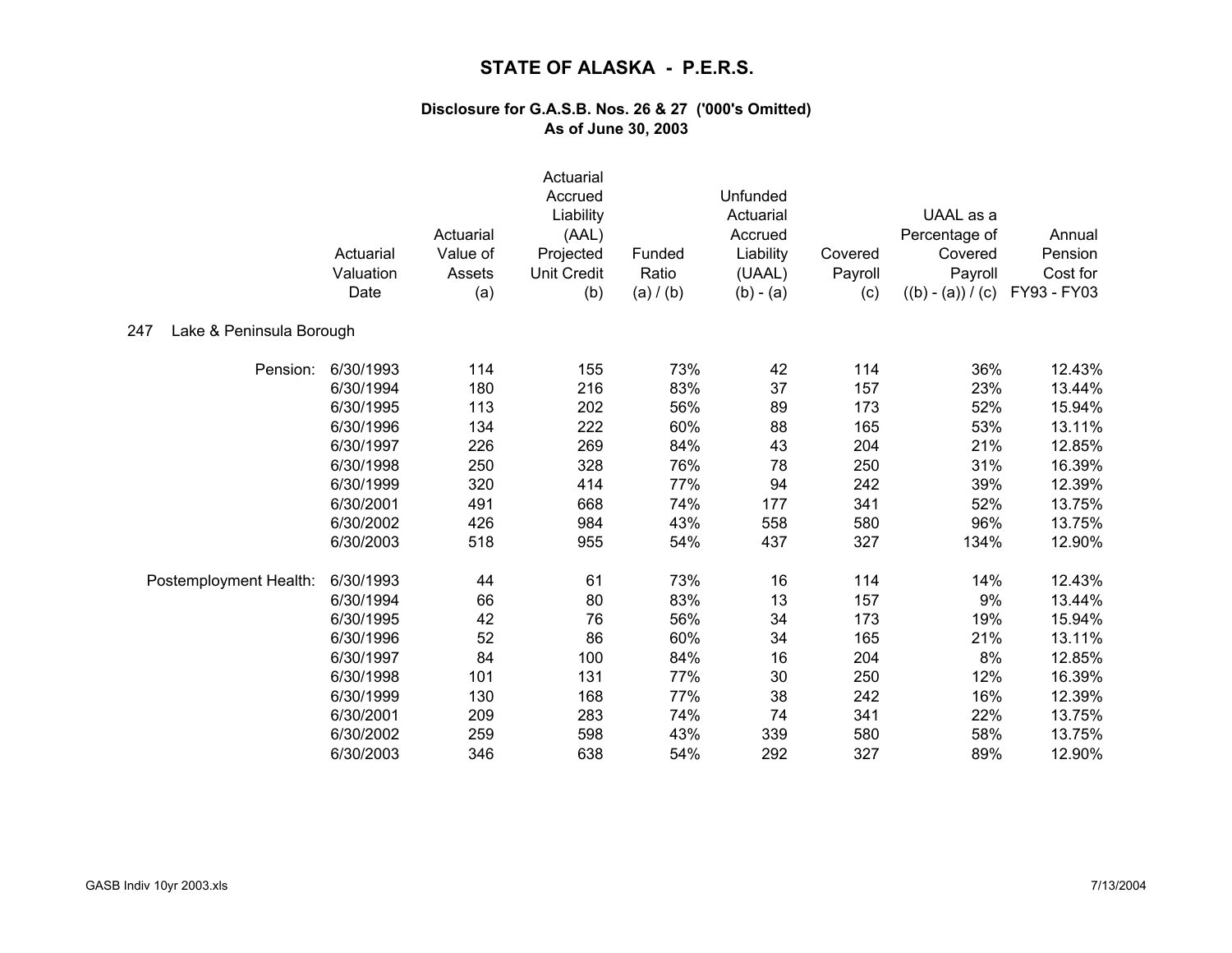|                                   | Actuarial<br>Valuation<br>Date | Actuarial<br>Value of<br>Assets<br>(a) | Actuarial<br>Accrued<br>Liability<br>(AAL)<br>Projected<br><b>Unit Credit</b><br>(b) | Funded<br>Ratio<br>(a) / (b) | Unfunded<br>Actuarial<br>Accrued<br>Liability<br>(UAAL)<br>$(b) - (a)$ | Covered<br>Payroll<br>(c) | UAAL as a<br>Percentage of<br>Covered<br>Payroll<br>$((b) - (a)) / (c)$ | Annual<br>Pension<br>Cost for<br>FY93 - FY03 |
|-----------------------------------|--------------------------------|----------------------------------------|--------------------------------------------------------------------------------------|------------------------------|------------------------------------------------------------------------|---------------------------|-------------------------------------------------------------------------|----------------------------------------------|
| Yakutat, City & Borough of<br>248 |                                |                                        |                                                                                      |                              |                                                                        |                           |                                                                         |                                              |
| Pension:                          | 6/30/1993                      | 294                                    | 217                                                                                  | 135%                         | (77)                                                                   | 301                       | $-26%$                                                                  | 10.46%                                       |
|                                   | 6/30/1994                      | 361                                    | 265                                                                                  | 136%                         | (96)                                                                   | 360                       | $-27%$                                                                  | 8.88%                                        |
|                                   | 6/30/1995                      | 435                                    | 322                                                                                  | 135%                         | (113)                                                                  | 421                       | $-27%$                                                                  | 2.98%                                        |
|                                   | 6/30/1996                      | 448                                    | 357                                                                                  | 126%                         | (92)                                                                   | 370                       | $-25%$                                                                  | 1.84%                                        |
|                                   | 6/30/1997                      | 486                                    | 418                                                                                  | 116%                         | (68)                                                                   | 312                       | $-22%$                                                                  | 0.00%                                        |
|                                   | 6/30/1998                      | 498                                    | 476                                                                                  | 105%                         | (22)                                                                   | 474                       | $-5%$                                                                   | 5.00%                                        |
|                                   | 6/30/1999                      | 594                                    | 552                                                                                  | 108%                         | (42)                                                                   | 451                       | $-9%$                                                                   | 7.33%                                        |
|                                   | 6/30/2001                      | 731                                    | 795                                                                                  | 92%                          | 64                                                                     | 345                       | 19%                                                                     | 7.39%                                        |
|                                   | 6/30/2002                      | 689                                    | 898                                                                                  | 77%                          | 209                                                                    | 403                       | 52%                                                                     | 7.39%                                        |
|                                   | 6/30/2003                      | 608                                    | 896                                                                                  | 68%                          | 288                                                                    | 500                       | 58%                                                                     | 8.78%                                        |
| Postemployment Health:            | 6/30/1993                      | 115                                    | 85                                                                                   | 135%                         | (30)                                                                   | 301                       | $-10%$                                                                  | 10.46%                                       |
|                                   | 6/30/1994                      | 133                                    | 97                                                                                   | 136%                         | (36)                                                                   | 360                       | $-10%$                                                                  | 8.88%                                        |
|                                   | 6/30/1995                      | 163                                    | 121                                                                                  | 135%                         | (42)                                                                   | 421                       | $-10%$                                                                  | 2.98%                                        |
|                                   | 6/30/1996                      | 173                                    | 137                                                                                  | 126%                         | (35)                                                                   | 370                       | $-10%$                                                                  | 1.84%                                        |
|                                   | 6/30/1997                      | 181                                    | 156                                                                                  | 116%                         | (25)                                                                   | 312                       | $-8%$                                                                   | 0.00%                                        |
|                                   | 6/30/1998                      | 199                                    | 191                                                                                  | 104%                         | (8)                                                                    | 474                       | $-2%$                                                                   | 5.00%                                        |
|                                   | 6/30/1999                      | 242                                    | 225                                                                                  | 108%                         | (17)                                                                   | 451                       | $-4%$                                                                   | 7.33%                                        |
|                                   | 6/30/2001                      | 310                                    | 337                                                                                  | 92%                          | 27                                                                     | 345                       | 8%                                                                      | 7.39%                                        |
|                                   | 6/30/2002                      | 419                                    | 546                                                                                  | 77%                          | 127                                                                    | 403                       | 32%                                                                     | 7.39%                                        |
|                                   | 6/30/2003                      | 406                                    | 599                                                                                  | 68%                          | 193                                                                    | 500                       | 39%                                                                     | 8.78%                                        |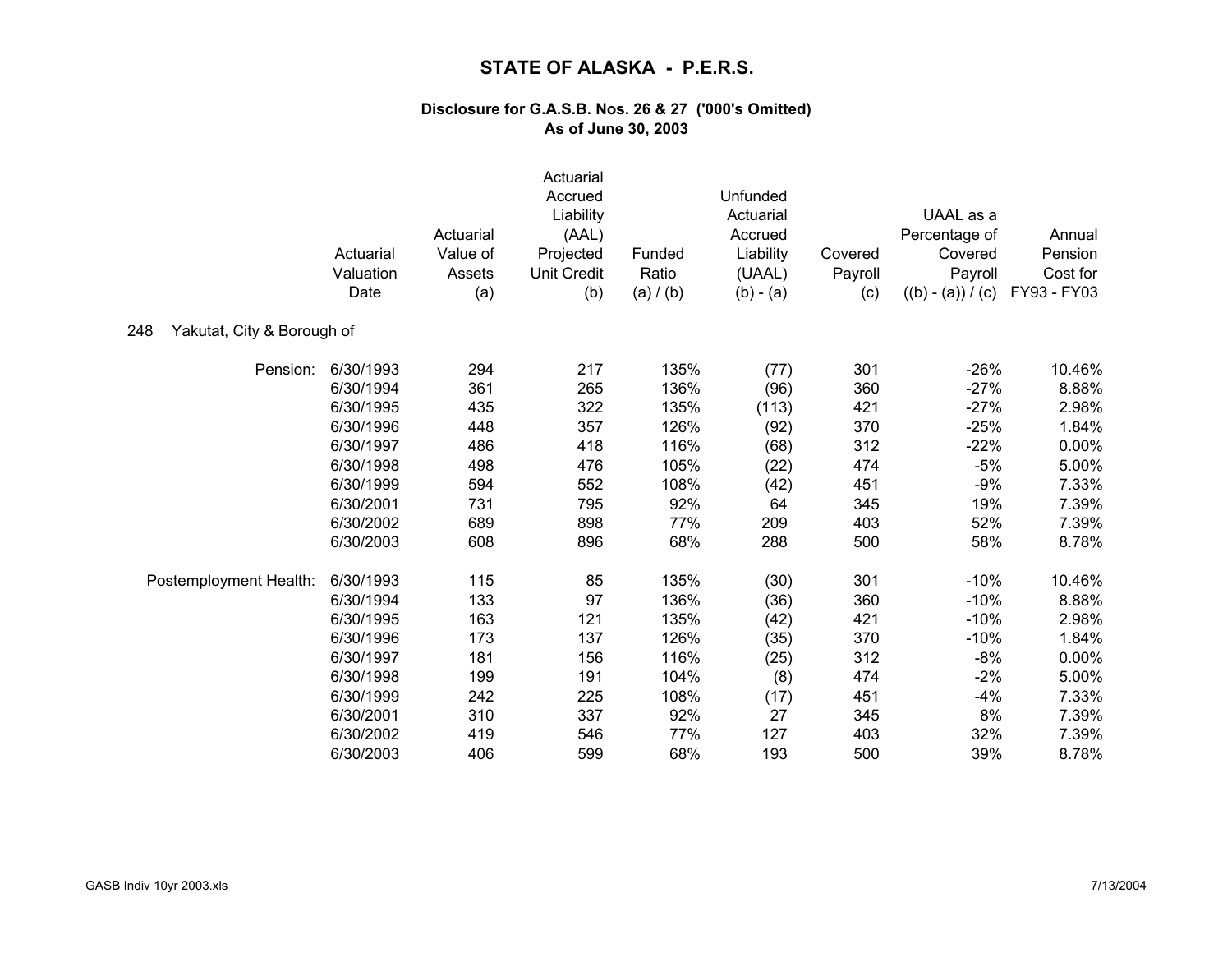|                            | Actuarial<br>Valuation<br>Date | Actuarial<br>Value of<br>Assets<br>(a) | Actuarial<br>Accrued<br>Liability<br>(AAL)<br>Projected<br><b>Unit Credit</b><br>(b) | Funded<br>Ratio<br>(a) / (b) | Unfunded<br>Actuarial<br>Accrued<br>Liability<br>(UAAL)<br>$(b) - (a)$ | Covered<br>Payroll<br>(c) | UAAL as a<br>Percentage of<br>Covered<br>Payroll<br>$((b) - (a)) / (c)$ | Annual<br>Pension<br>Cost for<br>FY93 - FY03 |
|----------------------------|--------------------------------|----------------------------------------|--------------------------------------------------------------------------------------|------------------------------|------------------------------------------------------------------------|---------------------------|-------------------------------------------------------------------------|----------------------------------------------|
| 249<br>Unalakleet, City of |                                |                                        |                                                                                      |                              |                                                                        |                           |                                                                         |                                              |
| Pension:                   | 6/30/1993                      | 124                                    | 140                                                                                  | 89%                          | 16                                                                     | 220                       | 7%                                                                      | 8.73%                                        |
|                            | 6/30/1994                      | 156                                    | 175                                                                                  | 89%                          | 19                                                                     | 218                       | 9%                                                                      | 9.61%                                        |
|                            | 6/30/1995                      | 196                                    | 158                                                                                  | 124%                         | (39)                                                                   | 230                       | $-17%$                                                                  | 12.21%                                       |
|                            | 6/30/1996                      | 240                                    | 185                                                                                  | 130%                         | (55)                                                                   | 286                       | $-19%$                                                                  | 11.40%                                       |
|                            | 6/30/1997                      | 305                                    | 234                                                                                  | 131%                         | (71)                                                                   | 271                       | $-26%$                                                                  | 1.32%                                        |
|                            | 6/30/1998                      | 318                                    | 283                                                                                  | 112%                         | (35)                                                                   | 297                       | $-12%$                                                                  | 7.50%                                        |
|                            | 6/30/1999                      | 353                                    | 329                                                                                  | 107%                         | (24)                                                                   | 321                       | $-7%$                                                                   | 6.76%                                        |
|                            | 6/30/2001                      | 481                                    | 459                                                                                  | 105%                         | (22)                                                                   | 216                       | $-10%$                                                                  | 7.55%                                        |
|                            | 6/30/2002                      | 539                                    | 578                                                                                  | 93%                          | 39                                                                     | 242                       | 16%                                                                     | 7.55%                                        |
|                            | 6/30/2003                      | 452                                    | 611                                                                                  | 74%                          | 159                                                                    | 257                       | 62%                                                                     | 4.87%                                        |
| Postemployment Health:     | 6/30/1993                      | 49                                     | 55                                                                                   | 89%                          | 6                                                                      | 220                       | 3%                                                                      | 8.73%                                        |
|                            | 6/30/1994                      | 58                                     | 65                                                                                   | 89%                          | $\overline{7}$                                                         | 218                       | 3%                                                                      | 9.61%                                        |
|                            | 6/30/1995                      | 74                                     | 59                                                                                   | 124%                         | (14)                                                                   | 230                       | $-6%$                                                                   | 12.21%                                       |
|                            | 6/30/1996                      | 92                                     | 71                                                                                   | 130%                         | (21)                                                                   | 286                       | $-7%$                                                                   | 11.40%                                       |
|                            | 6/30/1997                      | 114                                    | 87                                                                                   | 131%                         | (27)                                                                   | 271                       | $-10%$                                                                  | 1.32%                                        |
|                            | 6/30/1998                      | 127                                    | 114                                                                                  | 111%                         | (13)                                                                   | 297                       | $-4%$                                                                   | 7.50%                                        |
|                            | 6/30/1999                      | 144                                    | 134                                                                                  | 107%                         | (10)                                                                   | 321                       | $-3%$                                                                   | 6.76%                                        |
|                            | 6/30/2001                      | 204                                    | 195                                                                                  | 105%                         | (9)                                                                    | 216                       | $-4%$                                                                   | 7.55%                                        |
|                            | 6/30/2002                      | 328                                    | 351                                                                                  | 93%                          | 23                                                                     | 242                       | 10%                                                                     | 7.55%                                        |
|                            | 6/30/2003                      | 302                                    | 408                                                                                  | 74%                          | 106                                                                    | 257                       | 41%                                                                     | 4.87%                                        |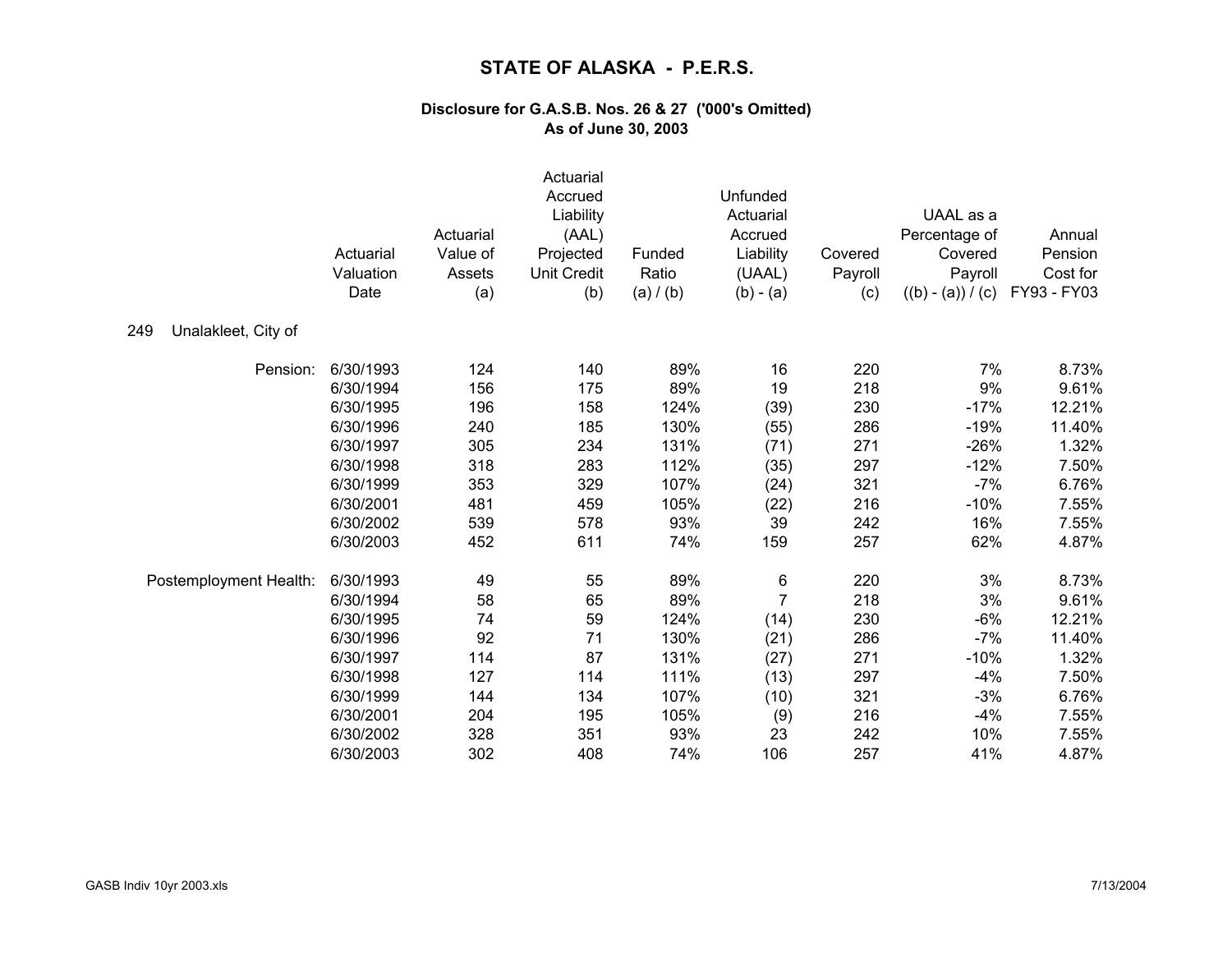|                                            | Actuarial<br>Valuation<br>Date | Actuarial<br>Value of<br>Assets<br>(a) | Actuarial<br>Accrued<br>Liability<br>(AAL)<br>Projected<br><b>Unit Credit</b><br>(b) | Funded<br>Ratio<br>(a) / (b) | Unfunded<br>Actuarial<br>Accrued<br>Liability<br>(UAAL)<br>$(b) - (a)$ | Covered<br>Payroll<br>(c) | UAAL as a<br>Percentage of<br>Covered<br>Payroll<br>$((b) - (a)) / (c)$ | Annual<br>Pension<br>Cost for<br>FY93 - FY03 |
|--------------------------------------------|--------------------------------|----------------------------------------|--------------------------------------------------------------------------------------|------------------------------|------------------------------------------------------------------------|---------------------------|-------------------------------------------------------------------------|----------------------------------------------|
| 251<br><b>Klawock City School District</b> |                                |                                        |                                                                                      |                              |                                                                        |                           |                                                                         |                                              |
| Pension:                                   | 6/30/1993                      | 170                                    | 175                                                                                  | 97%                          | 5                                                                      | 263                       | 2%                                                                      | 8.75%                                        |
|                                            | 6/30/1994                      | 207                                    | 188                                                                                  | 110%                         | (19)                                                                   | 300                       | $-6%$                                                                   | 9.25%                                        |
|                                            | 6/30/1995                      | 263                                    | 259                                                                                  | 101%                         | (4)                                                                    | 253                       | $-1%$                                                                   | 11.51%                                       |
|                                            | 6/30/1996                      | 277                                    | 259                                                                                  | 107%                         | (18)                                                                   | 235                       | $-8%$                                                                   | 8.33%                                        |
|                                            | 6/30/1997                      | 343                                    | 309                                                                                  | 111%                         | (34)                                                                   | 238                       | $-14%$                                                                  | 6.17%                                        |
|                                            | 6/30/1998                      | 340                                    | 347                                                                                  | 98%                          | 7                                                                      | 263                       | 3%                                                                      | 8.89%                                        |
|                                            | 6/30/1999                      | 377                                    | 394                                                                                  | 96%                          | 17                                                                     | 272                       | 6%                                                                      | 8.21%                                        |
|                                            | 6/30/2001                      | 434                                    | 576                                                                                  | 75%                          | 142                                                                    | 400                       | 36%                                                                     | 9.40%                                        |
|                                            | 6/30/2002                      | 412                                    | 866                                                                                  | 48%                          | 454                                                                    | 525                       | 86%                                                                     | 9.40%                                        |
|                                            | 6/30/2003                      | 556                                    | 983                                                                                  | 57%                          | 427                                                                    | 456                       | 94%                                                                     | 10.43%                                       |
| Postemployment Health:                     | 6/30/1993                      | 67                                     | 69                                                                                   | 97%                          | $\overline{2}$                                                         | 263                       | 1%                                                                      | 8.75%                                        |
|                                            | 6/30/1994                      | 76                                     | 69                                                                                   | 110%                         | (7)                                                                    | 300                       | $-2%$                                                                   | 9.25%                                        |
|                                            | 6/30/1995                      | 99                                     | 98                                                                                   | 101%                         | (1)                                                                    | 253                       | $-1%$                                                                   | 11.51%                                       |
|                                            | 6/30/1996                      | 107                                    | 100                                                                                  | 107%                         | (7)                                                                    | 235                       | $-3%$                                                                   | 8.33%                                        |
|                                            | 6/30/1997                      | 128                                    | 115                                                                                  | 111%                         | (13)                                                                   | 238                       | $-5%$                                                                   | 6.17%                                        |
|                                            | 6/30/1998                      | 136                                    | 139                                                                                  | 98%                          | 3                                                                      | 263                       | 1%                                                                      | 8.89%                                        |
|                                            | 6/30/1999                      | 154                                    | 160                                                                                  | 96%                          | 6                                                                      | 272                       | 2%                                                                      | 8.21%                                        |
|                                            | 6/30/2001                      | 184                                    | 244                                                                                  | 75%                          | 60                                                                     | 400                       | 15%                                                                     | 9.40%                                        |
|                                            | 6/30/2002                      | 250                                    | 526                                                                                  | 48%                          | 276                                                                    | 525                       | 53%                                                                     | 9.40%                                        |
|                                            | 6/30/2003                      | 372                                    | 657                                                                                  | 57%                          | 285                                                                    | 456                       | 63%                                                                     | 10.43%                                       |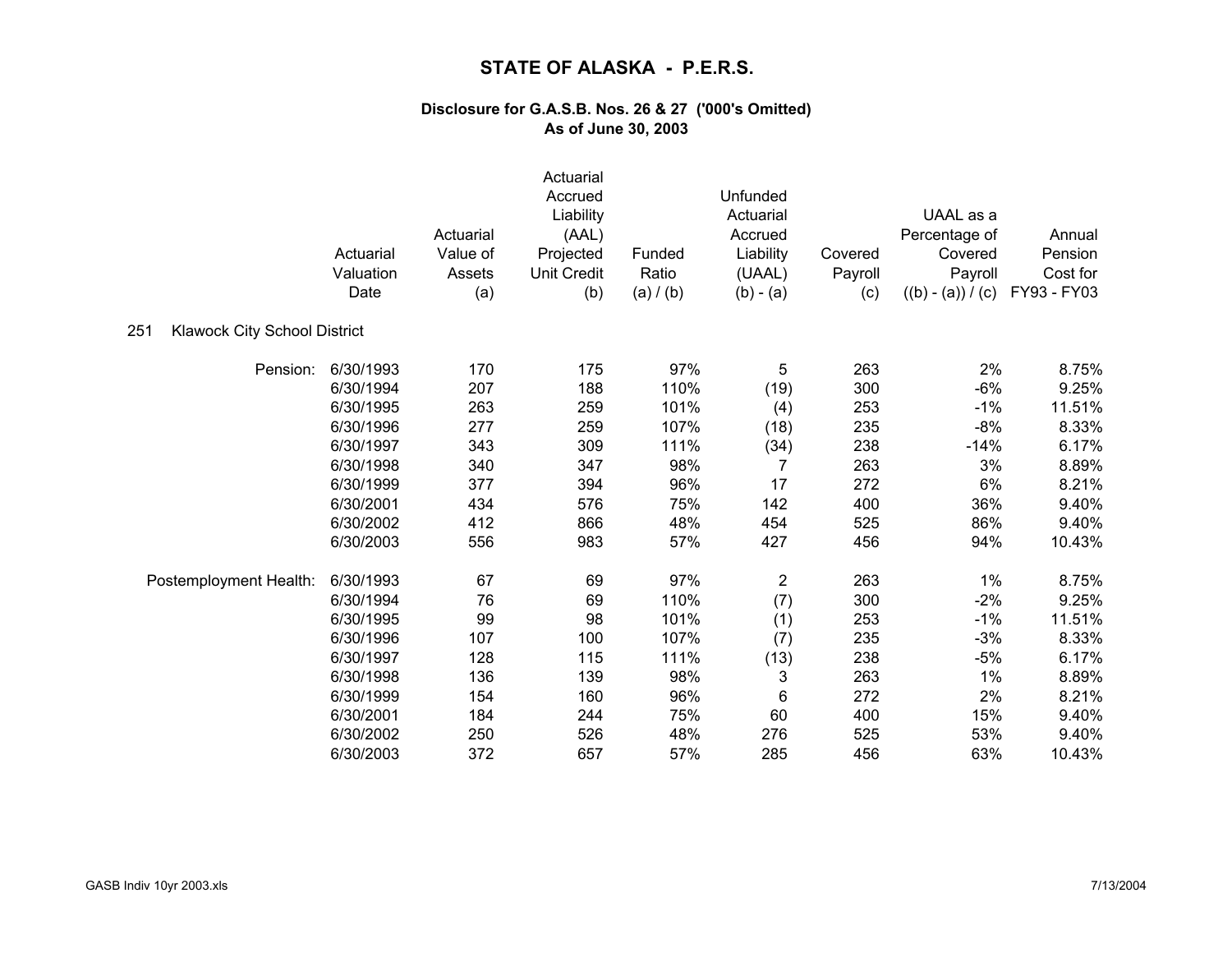|                                       |                   | Actuarial     | Actuarial<br>Accrued<br>Liability<br>(AAL) |                    | Unfunded<br>Actuarial<br>Accrued |                | UAAL as a<br>Percentage of     | Annual                  |
|---------------------------------------|-------------------|---------------|--------------------------------------------|--------------------|----------------------------------|----------------|--------------------------------|-------------------------|
|                                       | Actuarial         | Value of      | Projected                                  | Funded             | Liability                        | Covered        | Covered                        | Pension                 |
|                                       | Valuation<br>Date | Assets<br>(a) | <b>Unit Credit</b><br>(b)                  | Ratio<br>(a) / (b) | (UAAL)<br>$(b) - (a)$            | Payroll<br>(c) | Payroll<br>$((b) - (a)) / (c)$ | Cost for<br>FY93 - FY03 |
| 255<br>Alaska Gateway School District |                   |               |                                            |                    |                                  |                |                                |                         |
| Pension:                              | 6/30/1993         | 373           | 304                                        | 123%               | (69)                             | 930            | $-7%$                          | 9.76%                   |
|                                       | 6/30/1994         | 519           | 404                                        | 128%               | (115)                            | 996            | $-12%$                         | 9.31%                   |
|                                       | 6/30/1995         | 706           | 563                                        | 125%               | (142)                            | 988            | $-14%$                         | 8.86%                   |
|                                       | 6/30/1996         | 818           | 647                                        | 126%               | (170)                            | 1,009          | $-17%$                         | 6.70%                   |
|                                       | 6/30/1997         | 1,039         | 753                                        | 138%               | (286)                            | 1,016          | $-28%$                         | 2.10%                   |
|                                       | 6/30/1998         | 1,086         | 777                                        | 140%               | (309)                            | 950            | $-33%$                         | 7.10%                   |
|                                       | 6/30/1999         | 1,262         | 1,041                                      | 121%               | (221)                            | 1,038          | $-21%$                         | 6.55%                   |
|                                       | 6/30/2001         | 1,495         | 1,436                                      | 104%               | (59)                             | 1,041          | $-6%$                          | 5.81%                   |
|                                       | 6/30/2002         | 1,276         | 1,779                                      | 72%                | 503                              | 1,310          | 38%                            | 5.81%                   |
|                                       | 6/30/2003         | 1,485         | 1,979                                      | 75%                | 494                              | 1,434          | 34%                            | 5.23%                   |
| Postemployment Health:                | 6/30/1993         | 146           | 119                                        | 123%               | (27)                             | 930            | $-3%$                          | 9.76%                   |
|                                       | 6/30/1994         | 191           | 149                                        | 128%               | (42)                             | 996            | $-4%$                          | 9.31%                   |
|                                       | 6/30/1995         | 265           | 212                                        | 125%               | (54)                             | 988            | $-5%$                          | 8.86%                   |
|                                       | 6/30/1996         | 315           | 250                                        | 126%               | (66)                             | 1,009          | $-7%$                          | 6.70%                   |
|                                       | 6/30/1997         | 387           | 280                                        | 138%               | (107)                            | 1,016          | $-11%$                         | 2.10%                   |
|                                       | 6/30/1998         | 434           | 310                                        | 140%               | (124)                            | 950            | $-13%$                         | 7.10%                   |
|                                       | 6/30/1999         | 512           | 423                                        | 121%               | (89)                             | 1,038          | $-9%$                          | 6.55%                   |
|                                       | 6/30/2001         | 633           | 609                                        | 104%               | (24)                             | 1,041          | $-2%$                          | 5.81%                   |
|                                       | 6/30/2002         | 775           | 1,081                                      | 72%                | 306                              | 1,310          | 23%                            | 5.81%                   |
|                                       | 6/30/2003         | 992           | 1,322                                      | 75%                | 330                              | 1,434          | 23%                            | 5.23%                   |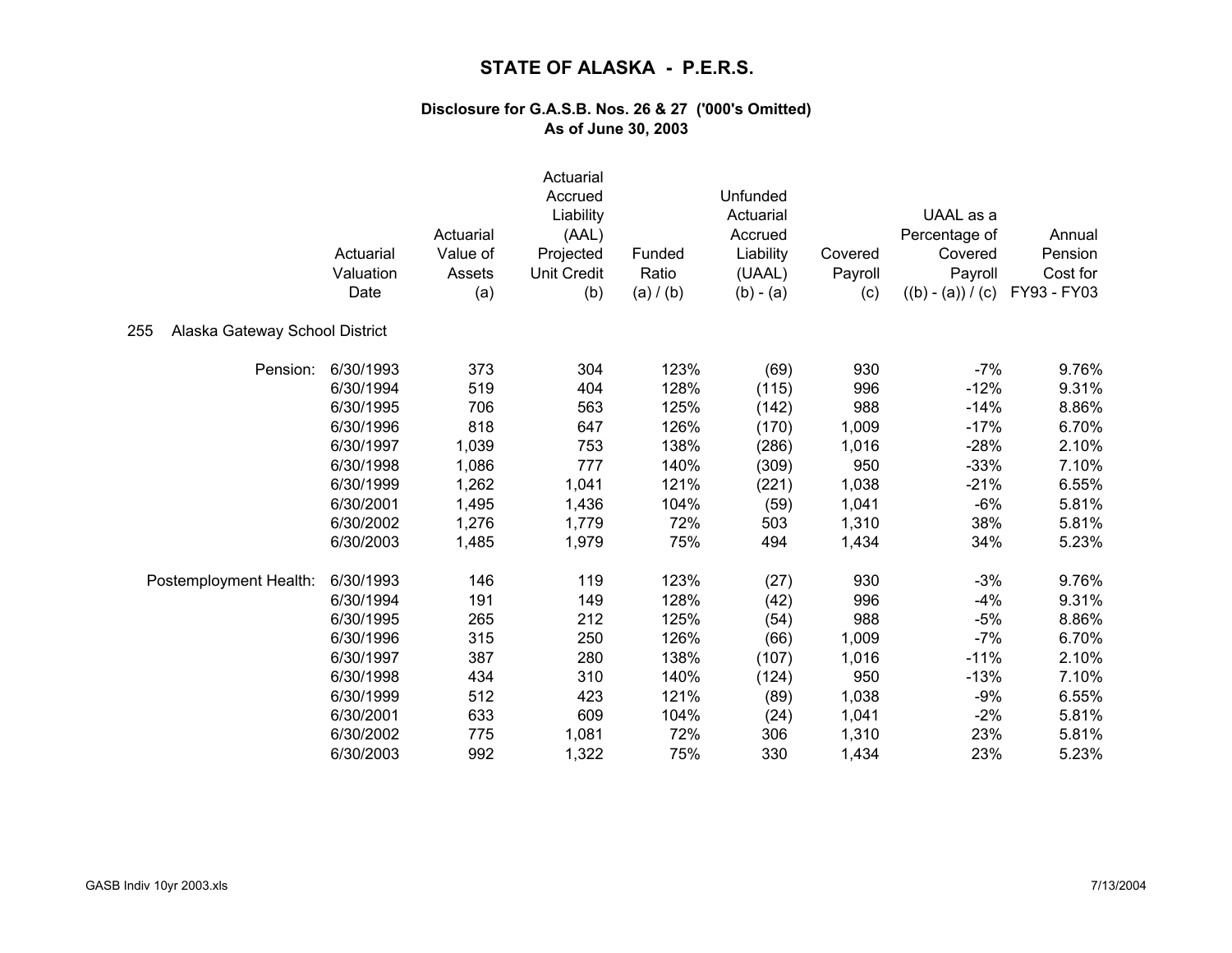|                              | Actuarial<br>Valuation<br>Date | Actuarial<br>Value of<br>Assets<br>(a) | Actuarial<br>Accrued<br>Liability<br>(AAL)<br>Projected<br><b>Unit Credit</b><br>(b) | Funded<br>Ratio<br>(a) / (b) | Unfunded<br>Actuarial<br>Accrued<br>Liability<br>(UAAL)<br>$(b) - (a)$ | Covered<br>Payroll<br>(c) | UAAL as a<br>Percentage of<br>Covered<br>Payroll<br>$((b) - (a)) / (c)$ | Annual<br>Pension<br>Cost for<br>FY93 - FY03 |
|------------------------------|--------------------------------|----------------------------------------|--------------------------------------------------------------------------------------|------------------------------|------------------------------------------------------------------------|---------------------------|-------------------------------------------------------------------------|----------------------------------------------|
| 256<br>Saint George, City of |                                |                                        |                                                                                      |                              |                                                                        |                           |                                                                         |                                              |
| Pension:                     | 6/30/1993                      | 317                                    | 814                                                                                  | 39%                          | 497                                                                    | 285                       | 174%                                                                    | 60.38%                                       |
|                              | 6/30/1994                      | 501                                    | 991                                                                                  | 51%                          | 490                                                                    | 440                       | 111%                                                                    | 37.16%                                       |
|                              | 6/30/1995                      | 752                                    | 1,159                                                                                | 65%                          | 407                                                                    | 508                       | 80%                                                                     | 33.57%                                       |
|                              | 6/30/1996                      | 915                                    | 1,060                                                                                | 86%                          | 144                                                                    | 539                       | 27%                                                                     | 23.56%                                       |
|                              | 6/30/1997                      | 1,105                                  | 879                                                                                  | 126%                         | (226)                                                                  | 327                       | $-69%$                                                                  | 16.28%                                       |
|                              | 6/30/1998                      | 1,525                                  | 1,233                                                                                | 124%                         | (292)                                                                  | 481                       | $-61%$                                                                  | 18.57%                                       |
|                              | 6/30/1999                      | 1,635                                  | 1,336                                                                                | 122%                         | (299)                                                                  | 387                       | $-77%$                                                                  | 13.57%                                       |
|                              | 6/30/2001                      | 1,981                                  | 1,877                                                                                | 106%                         | (104)                                                                  | 366                       | $-28%$                                                                  | 0.00%                                        |
|                              | 6/30/2002                      | 1,637                                  | 1,985                                                                                | 82%                          | 348                                                                    | 336                       | 104%                                                                    | 0.00%                                        |
|                              | 6/30/2003                      | 1,730                                  | 1,952                                                                                | 89%                          | 222                                                                    | 292                       | 76%                                                                     | 3.78%                                        |
| Postemployment Health:       | 6/30/1993                      | 124                                    | 319                                                                                  | 39%                          | 195                                                                    | 285                       | 68%                                                                     | 60.38%                                       |
|                              | 6/30/1994                      | 185                                    | 365                                                                                  | 51%                          | 180                                                                    | 440                       | 41%                                                                     | 37.16%                                       |
|                              | 6/30/1995                      | 282                                    | 435                                                                                  | 65%                          | 153                                                                    | 508                       | 30%                                                                     | 33.57%                                       |
|                              | 6/30/1996                      | 353                                    | 408                                                                                  | 86%                          | 56                                                                     | 539                       | 10%                                                                     | 23.56%                                       |
|                              | 6/30/1997                      | 412                                    | 328                                                                                  | 126%                         | (84)                                                                   | 327                       | $-26%$                                                                  | 16.28%                                       |
|                              | 6/30/1998                      | 609                                    | 493                                                                                  | 124%                         | (116)                                                                  | 481                       | $-24%$                                                                  | 18.57%                                       |
|                              | 6/30/1999                      | 663                                    | 543                                                                                  | 122%                         | (120)                                                                  | 387                       | $-31%$                                                                  | 13.57%                                       |
|                              | 6/30/2001                      | 840                                    | 796                                                                                  | 106%                         | (44)                                                                   | 366                       | $-12%$                                                                  | 0.00%                                        |
|                              | 6/30/2002                      | 995                                    | 1,206                                                                                | 83%                          | 211                                                                    | 336                       | 63%                                                                     | 0.00%                                        |
|                              | 6/30/2003                      | 1,157                                  | 1,305                                                                                | 89%                          | 148                                                                    | 292                       | 51%                                                                     | 3.78%                                        |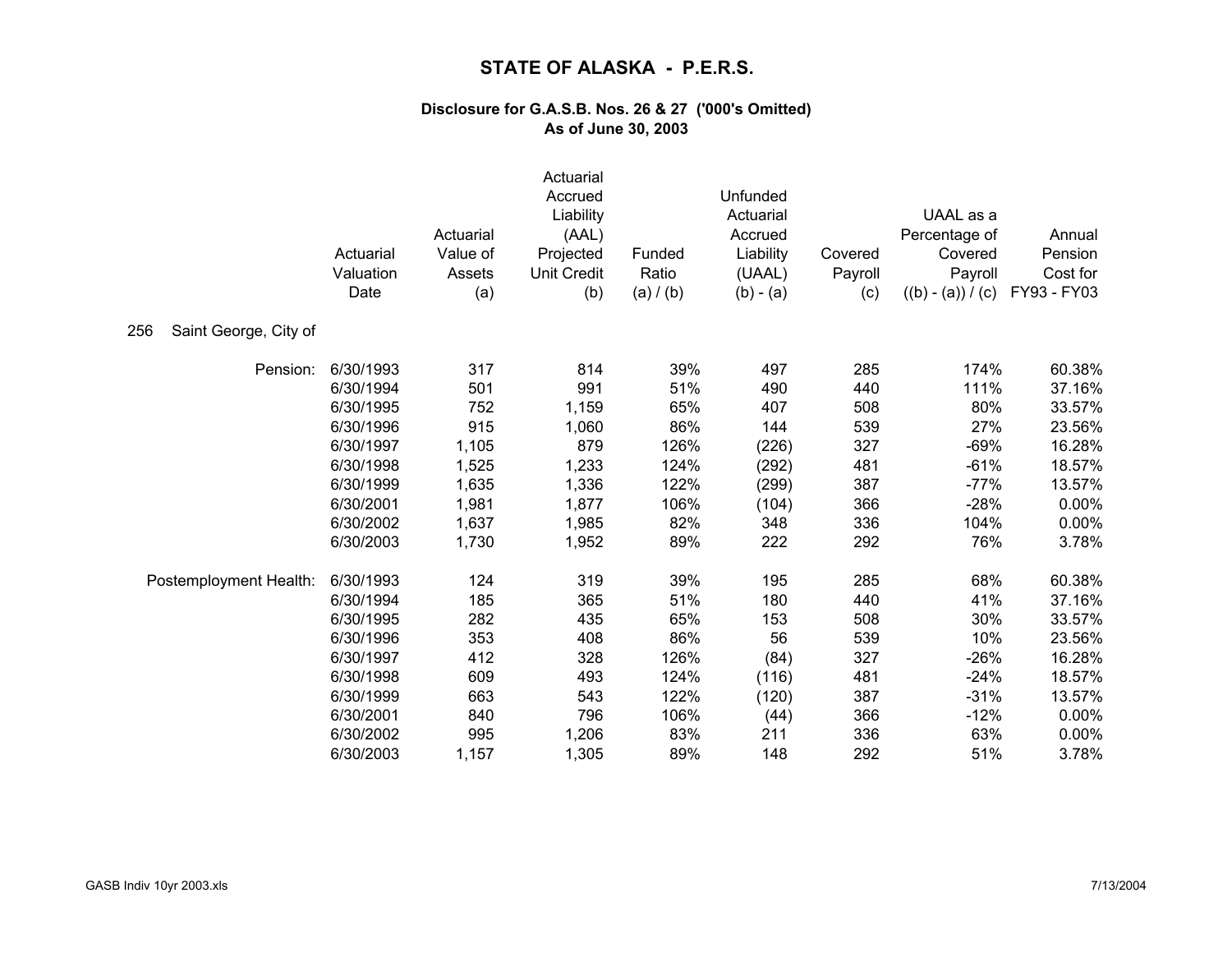|                                       | Actuarial<br>Valuation<br>Date | Actuarial<br>Value of<br>Assets<br>(a) | Actuarial<br>Accrued<br>Liability<br>(AAL)<br>Projected<br><b>Unit Credit</b><br>(b) | Funded<br>Ratio<br>(a) / (b) | Unfunded<br>Actuarial<br>Accrued<br>Liability<br>(UAAL)<br>$(b) - (a)$ | Covered<br>Payroll<br>(c) | UAAL as a<br>Percentage of<br>Covered<br>Payroll<br>$((b) - (a)) / (c)$ | Annual<br>Pension<br>Cost for<br>FY93 - FY03 |
|---------------------------------------|--------------------------------|----------------------------------------|--------------------------------------------------------------------------------------|------------------------------|------------------------------------------------------------------------|---------------------------|-------------------------------------------------------------------------|----------------------------------------------|
| <b>Pelican School District</b><br>257 |                                |                                        |                                                                                      |                              |                                                                        |                           |                                                                         |                                              |
| Pension:                              | 6/30/1993                      | 83                                     | 101                                                                                  | 82%                          | 19                                                                     | 108                       | 17%                                                                     | 6.42%                                        |
|                                       | 6/30/1994                      | 107                                    | 122                                                                                  | 88%                          | 15                                                                     | 115                       | 13%                                                                     | 13.61%                                       |
|                                       | 6/30/1995                      | 143                                    | 142                                                                                  | 101%                         | (1)                                                                    | 131                       | $-1%$                                                                   | 13.51%                                       |
|                                       | 6/30/1996                      | 162                                    | 149                                                                                  | 109%                         | (13)                                                                   | 126                       | $-10%$                                                                  | 11.87%                                       |
|                                       | 6/30/1997                      | 192                                    | 145                                                                                  | 132%                         | (47)                                                                   | 115                       | $-41%$                                                                  | 6.21%                                        |
|                                       | 6/30/1998                      | 190                                    | 171                                                                                  | 111%                         | (19)                                                                   | 118                       | $-16%$                                                                  | 8.60%                                        |
|                                       | 6/30/1999                      | 215                                    | 197                                                                                  | 109%                         | (18)                                                                   | 125                       | $-14%$                                                                  | 5.12%                                        |
|                                       | 6/30/2001                      | 237                                    | 258                                                                                  | 92%                          | 21                                                                     | 78                        | 27%                                                                     | 6.71%                                        |
|                                       | 6/30/2002                      | 210                                    | 351                                                                                  | 60%                          | 141                                                                    | 72                        | 196%                                                                    | 6.71%                                        |
|                                       | 6/30/2003                      | 273                                    | 270                                                                                  | 101%                         | (3)                                                                    | 105                       | $-3%$                                                                   | 9.83%                                        |
| Postemployment Health:                | 6/30/1993                      | 32                                     | 40                                                                                   | 82%                          | 7                                                                      | 108                       | 7%                                                                      | 6.42%                                        |
|                                       | 6/30/1994                      | 40                                     | 45                                                                                   | 88%                          | 5                                                                      | 115                       | 5%                                                                      | 13.61%                                       |
|                                       | 6/30/1995                      | 54                                     | 53                                                                                   | 101%                         | (1)                                                                    | 131                       | 0%                                                                      | 13.51%                                       |
|                                       | 6/30/1996                      | 63                                     | 58                                                                                   | 109%                         | (5)                                                                    | 126                       | $-4%$                                                                   | 11.87%                                       |
|                                       | 6/30/1997                      | 71                                     | 54                                                                                   | 132%                         | (17)                                                                   | 115                       | $-15%$                                                                  | 6.21%                                        |
|                                       | 6/30/1998                      | 76                                     | 69                                                                                   | 110%                         | (7)                                                                    | 118                       | $-6%$                                                                   | 8.60%                                        |
|                                       | 6/30/1999                      | 88                                     | 80                                                                                   | 110%                         | (8)                                                                    | 125                       | $-6%$                                                                   | 5.12%                                        |
|                                       | 6/30/2001                      | 101                                    | 110                                                                                  | 92%                          | 9                                                                      | 78                        | 12%                                                                     | 6.71%                                        |
|                                       | 6/30/2002                      | 128                                    | 213                                                                                  | 60%                          | 85                                                                     | 72                        | 118%                                                                    | 6.71%                                        |
|                                       | 6/30/2003                      | 182                                    | 180                                                                                  | 101%                         | (2)                                                                    | 105                       | $-2%$                                                                   | 9.83%                                        |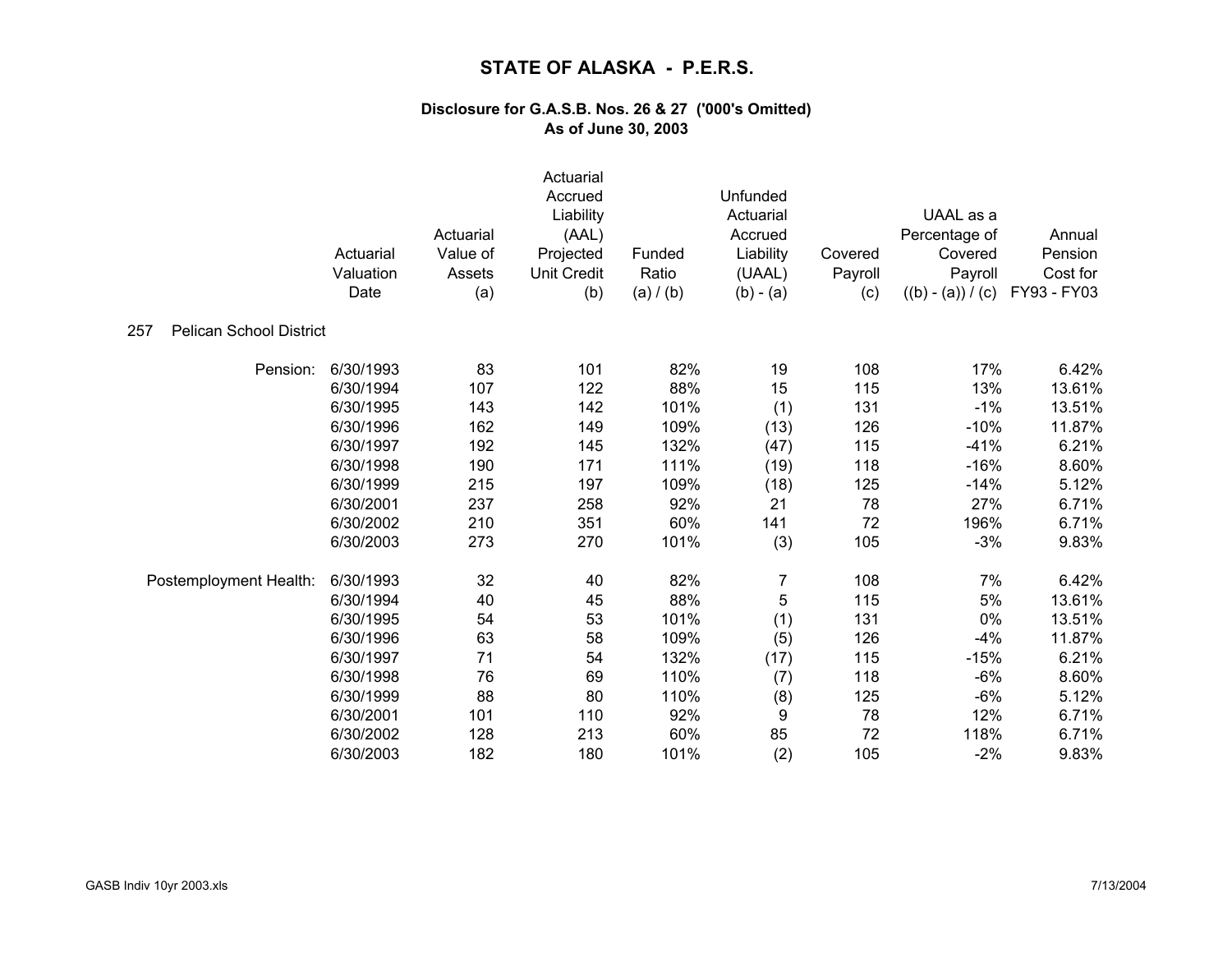|                        | Actuarial<br>Valuation<br>Date | Actuarial<br>Value of<br>Assets<br>(a) | Actuarial<br>Accrued<br>Liability<br>(AAL)<br>Projected<br><b>Unit Credit</b><br>(b) | Funded<br>Ratio<br>(a) / (b) | Unfunded<br>Actuarial<br>Accrued<br>Liability<br>(UAAL)<br>$(b) - (a)$ | Covered<br>Payroll<br>(c) | UAAL as a<br>Percentage of<br>Covered<br>Payroll<br>$((b) - (a)) / (c)$ | Annual<br>Pension<br>Cost for<br>FY93 - FY03 |
|------------------------|--------------------------------|----------------------------------------|--------------------------------------------------------------------------------------|------------------------------|------------------------------------------------------------------------|---------------------------|-------------------------------------------------------------------------|----------------------------------------------|
| Denali Borough<br>258  |                                |                                        |                                                                                      |                              |                                                                        |                           |                                                                         |                                              |
| Pension:               | 6/30/1993                      | 33                                     | 77                                                                                   | 43%                          | 44                                                                     | 73                        | 60%                                                                     | 0.00%                                        |
|                        | 6/30/1994                      | 44                                     | 84                                                                                   | 52%                          | 40                                                                     | 83                        | 48%                                                                     | 16.46%                                       |
|                        | 6/30/1995                      | 67                                     | 123                                                                                  | 54%                          | 56                                                                     | 64                        | 87%                                                                     | 18.92%                                       |
|                        | 6/30/1996                      | 77                                     | 143                                                                                  | 54%                          | 66                                                                     | 135                       | 49%                                                                     | 16.06%                                       |
|                        | 6/30/1997                      | 109                                    | 229                                                                                  | 47%                          | 121                                                                    | 106                       | 114%                                                                    | 17.17%                                       |
|                        | 6/30/1998                      | 117                                    | 268                                                                                  | 44%                          | 151                                                                    | 76                        | 199%                                                                    | 15.92%                                       |
|                        | 6/30/1999                      | 140                                    | 282                                                                                  | 50%                          | 142                                                                    | 92                        | 154%                                                                    | 20.92%                                       |
|                        | 6/30/2001                      | 231                                    | 577                                                                                  | 40%                          | 346                                                                    | 141                       | 245%                                                                    | 29.00%                                       |
|                        | 6/30/2002                      | 219                                    | 930                                                                                  | 24%                          | 711                                                                    | 522                       | 136%                                                                    | 29.00%                                       |
|                        | 6/30/2003                      | 332                                    | 873                                                                                  | 38%                          | 541                                                                    | 174                       | 311%                                                                    | 38.43%                                       |
| Postemployment Health: | 6/30/1993                      | 13                                     | 30                                                                                   | 43%                          | 17                                                                     | 73                        | 23%                                                                     | 0.00%                                        |
|                        | 6/30/1994                      | 16                                     | 31                                                                                   | 52%                          | 15                                                                     | 83                        | 18%                                                                     | 16.46%                                       |
|                        | 6/30/1995                      | 25                                     | 46                                                                                   | 54%                          | 21                                                                     | 64                        | 33%                                                                     | 18.92%                                       |
|                        | 6/30/1996                      | 29                                     | 55                                                                                   | 54%                          | 26                                                                     | 135                       | 19%                                                                     | 16.06%                                       |
|                        | 6/30/1997                      | 40                                     | 86                                                                                   | 47%                          | 45                                                                     | 106                       | 42%                                                                     | 17.17%                                       |
|                        | 6/30/1998                      | 47                                     | 108                                                                                  | 44%                          | 61                                                                     | 76                        | 80%                                                                     | 15.92%                                       |
|                        | 6/30/1999                      | 58                                     | 115                                                                                  | 50%                          | 57                                                                     | 92                        | 62%                                                                     | 20.92%                                       |
|                        | 6/30/2001                      | 99                                     | 245                                                                                  | 40%                          | 146                                                                    | 141                       | 104%                                                                    | 29.00%                                       |
|                        | 6/30/2002                      | 133                                    | 565                                                                                  | 24%                          | 432                                                                    | 522                       | 83%                                                                     | 29.00%                                       |
|                        | 6/30/2003                      | 222                                    | 583                                                                                  | 38%                          | 361                                                                    | 174                       | 207%                                                                    | 38.43%                                       |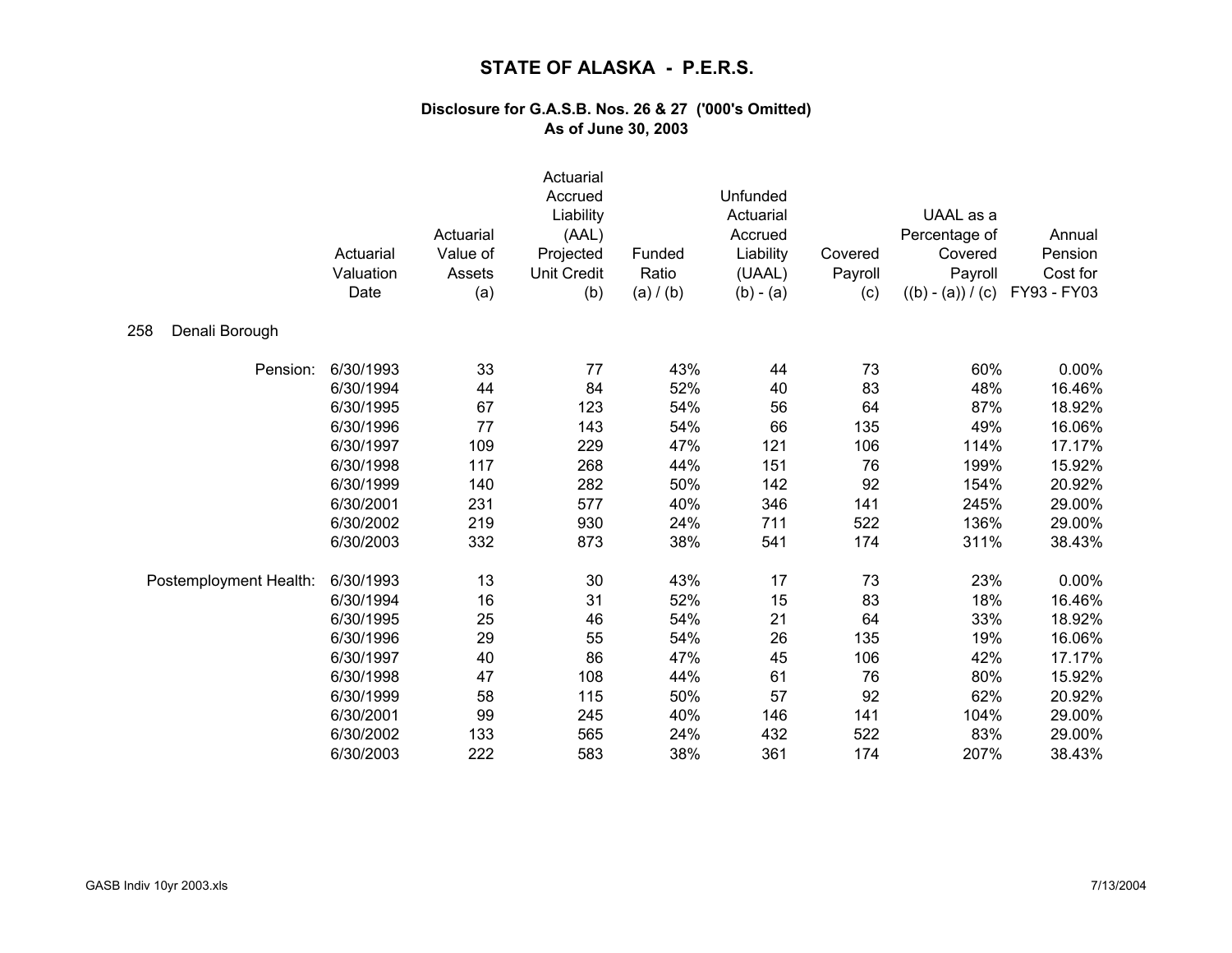|                           | Actuarial<br>Valuation<br>Date | Actuarial<br>Value of<br>Assets<br>(a) | Actuarial<br>Accrued<br>Liability<br>(AAL)<br>Projected<br><b>Unit Credit</b><br>(b) | Funded<br>Ratio<br>(a) / (b) | Unfunded<br>Actuarial<br>Accrued<br>Liability<br>(UAAL)<br>$(b) - (a)$ | Covered<br>Payroll<br>(c) | UAAL as a<br>Percentage of<br>Covered<br>Payroll<br>$((b) - (a)) / (c)$ | Annual<br>Pension<br>Cost for<br>FY93 - FY03 |
|---------------------------|--------------------------------|----------------------------------------|--------------------------------------------------------------------------------------|------------------------------|------------------------------------------------------------------------|---------------------------|-------------------------------------------------------------------------|----------------------------------------------|
| 259<br>Allakaket, City of |                                |                                        |                                                                                      |                              |                                                                        |                           |                                                                         |                                              |
| Pension:                  | 6/30/1993                      | 24                                     | 24                                                                                   | 97%                          | 1                                                                      | 117                       | 1%                                                                      | 0.00%                                        |
|                           | 6/30/1994                      | 33                                     | 29                                                                                   | 115%                         | (4)                                                                    | 136                       | $-3%$                                                                   | 10.40%                                       |
|                           | 6/30/1995                      | 33                                     | 21                                                                                   | 159%                         | (12)                                                                   | 119                       | $-10%$                                                                  | 11.37%                                       |
|                           | 6/30/1996                      | 42                                     | 27                                                                                   | 153%                         | (14)                                                                   | 148                       | $-10%$                                                                  | 9.36%                                        |
|                           | 6/30/1997                      | 52                                     | 36                                                                                   | 142%                         | (15)                                                                   | 90                        | $-17%$                                                                  | 3.50%                                        |
|                           | 6/30/1998                      | 77                                     | 46                                                                                   | 167%                         | (31)                                                                   | 27                        | $-115%$                                                                 | 8.64%                                        |
|                           | 6/30/1999                      | 81                                     | 17                                                                                   | 476%                         | (64)                                                                   | 6                         | $-1067%$                                                                | 7.84%                                        |
|                           | 6/30/2001                      | 102                                    | 66                                                                                   | 155%                         | (36)                                                                   | 57                        | $-63%$                                                                  | 0.00%                                        |
|                           | 6/30/2002                      | 91                                     | 84                                                                                   | 108%                         | (7)                                                                    | 45                        | $-16%$                                                                  | 0.00%                                        |
|                           | 6/30/2003                      | 93                                     | 101                                                                                  | 92%                          | 8                                                                      | 80                        | 10%                                                                     | 0.00%                                        |
| Postemployment Health:    | 6/30/1993                      | 9                                      | 10                                                                                   | 97%                          |                                                                        | 117                       | 0%                                                                      | 0.00%                                        |
|                           | 6/30/1994                      | 12                                     | 10                                                                                   | 115%                         | (2)                                                                    | 136                       | $-1%$                                                                   | 10.40%                                       |
|                           | 6/30/1995                      | 13                                     | 8                                                                                    | 159%                         | (5)                                                                    | 119                       | $-4%$                                                                   | 11.37%                                       |
|                           | 6/30/1996                      | 16                                     | 11                                                                                   | 153%                         | (6)                                                                    | 148                       | $-4%$                                                                   | 9.36%                                        |
|                           | 6/30/1997                      | 19                                     | 14                                                                                   | 142%                         | (6)                                                                    | 90                        | $-6%$                                                                   | 3.50%                                        |
|                           | 6/30/1998                      | 32                                     | 19                                                                                   | 168%                         | (13)                                                                   | 27                        | $-48%$                                                                  | 8.64%                                        |
|                           | 6/30/1999                      | 34                                     | $\overline{7}$                                                                       | 486%                         | (27)                                                                   | 6                         | -450%                                                                   | 7.84%                                        |
|                           | 6/30/2001                      | 44                                     | 29                                                                                   | 152%                         | (15)                                                                   | 57                        | $-26%$                                                                  | 0.00%                                        |
|                           | 6/30/2002                      | 55                                     | 51                                                                                   | 108%                         | (4)                                                                    | 45                        | $-9%$                                                                   | 0.00%                                        |
|                           | 6/30/2003                      | 62                                     | 67                                                                                   | 93%                          | 5                                                                      | 80                        | 6%                                                                      | 0.00%                                        |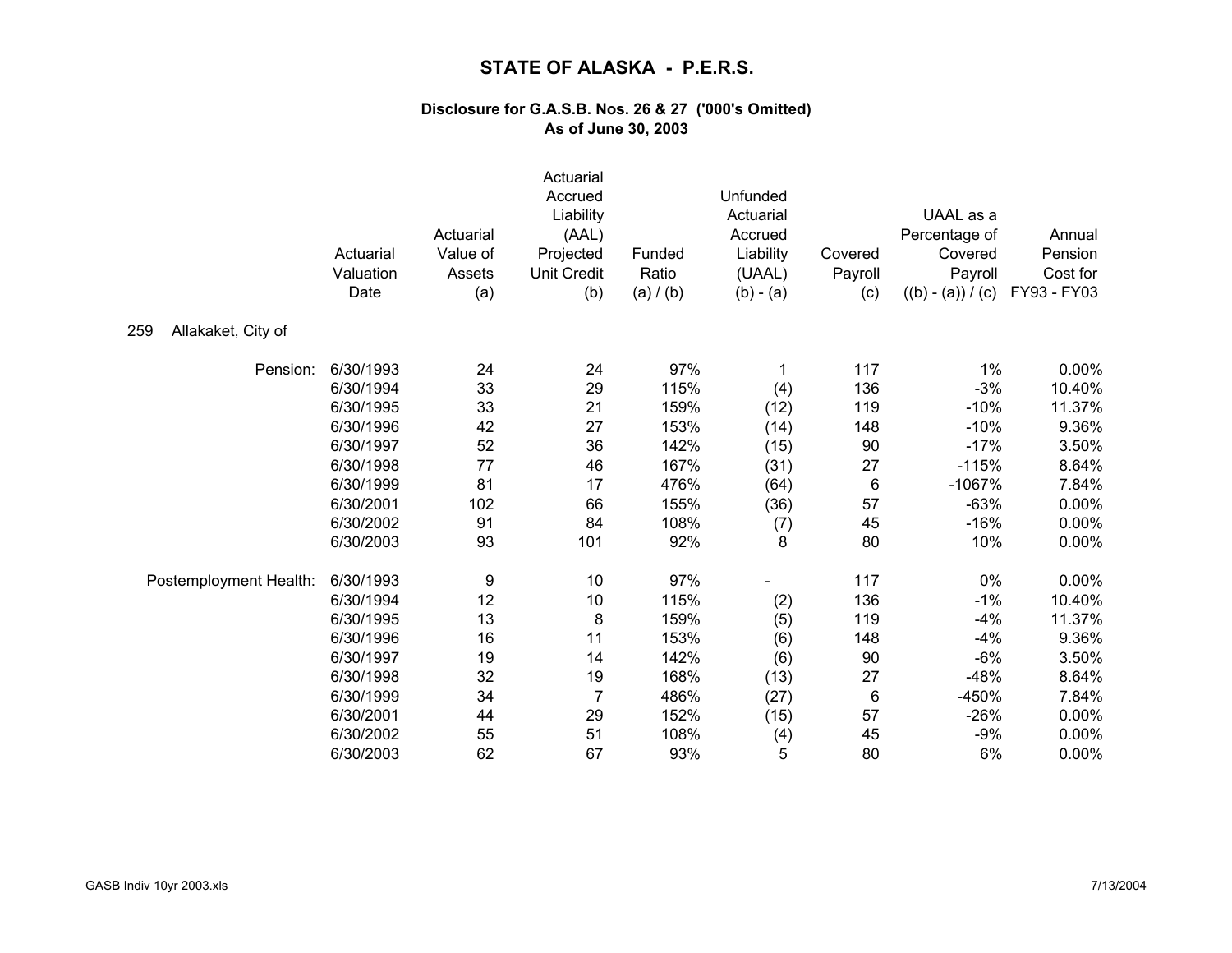|                          | Actuarial<br>Valuation<br>Date | Actuarial<br>Value of<br>Assets<br>(a) | Actuarial<br>Accrued<br>Liability<br>(AAL)<br>Projected<br><b>Unit Credit</b><br>(b) | Funded<br>Ratio<br>(a) / (b) | Unfunded<br>Actuarial<br>Accrued<br>Liability<br>(UAAL)<br>$(b) - (a)$ | Covered<br>Payroll<br>(c) | UAAL as a<br>Percentage of<br>Covered<br>Payroll<br>$((b) - (a)) / (c)$ | Annual<br>Pension<br>Cost for<br>FY93 - FY03 |
|--------------------------|--------------------------------|----------------------------------------|--------------------------------------------------------------------------------------|------------------------------|------------------------------------------------------------------------|---------------------------|-------------------------------------------------------------------------|----------------------------------------------|
| 260<br>Kachemak, City of |                                |                                        |                                                                                      |                              |                                                                        |                           |                                                                         |                                              |
| Pension:                 | 6/30/1993                      | 4                                      | 5                                                                                    | 86%                          | 1                                                                      | 18                        | 4%                                                                      | 0.00%                                        |
|                          | 6/30/1994                      | $\overline{7}$                         | $\overline{7}$                                                                       | 90%                          | 1                                                                      | 17                        | 4%                                                                      | 7.89%                                        |
|                          | 6/30/1995                      | 9                                      | 6                                                                                    | 150%                         | (3)                                                                    | 17                        | $-17%$                                                                  | 11.81%                                       |
|                          | 6/30/1996                      | 12                                     | 10                                                                                   | 114%                         | (1)                                                                    | 18                        | $-8%$                                                                   | 10.90%                                       |
|                          | 6/30/1997                      | 16                                     | 17                                                                                   | 96%                          | 1                                                                      | 19                        | 4%                                                                      | 0.95%                                        |
|                          | 6/30/1998                      | 16                                     | 25                                                                                   | 64%                          | 9                                                                      | 18                        | 50%                                                                     | 8.79%                                        |
|                          | 6/30/1999                      | 19                                     | 37                                                                                   | 51%                          | 18                                                                     | 19                        | 95%                                                                     | 10.44%                                       |
|                          | 6/30/2001                      | 23                                     | 24                                                                                   | 96%                          | 1                                                                      | 25                        | 4%                                                                      | 20.74%                                       |
|                          | 6/30/2002                      | 65                                     | 118                                                                                  | 55%                          | 53                                                                     | 54                        | 98%                                                                     | 20.74%                                       |
|                          | 6/30/2003                      | 53                                     | 121                                                                                  | 44%                          | 68                                                                     | 22                        | 309%                                                                    | 5.92%                                        |
| Postemployment Health:   | 6/30/1993                      | $\overline{\mathbf{c}}$                | $\overline{\mathbf{c}}$                                                              | 86%                          |                                                                        | 18                        | 2%                                                                      | 0.00%                                        |
|                          | 6/30/1994                      | $\mathbf{2}$                           | 3                                                                                    | 90%                          |                                                                        | 17                        | 2%                                                                      | 7.89%                                        |
|                          | 6/30/1995                      | 3                                      | $\overline{2}$                                                                       | 150%                         | (1)                                                                    | 17                        | $-7%$                                                                   | 11.81%                                       |
|                          | 6/30/1996                      | 4                                      | 4                                                                                    | 114%                         | (1)                                                                    | 18                        | $-3%$                                                                   | 10.90%                                       |
|                          | 6/30/1997                      | 6                                      | 6                                                                                    | 96%                          |                                                                        | 19                        | 1%                                                                      | 0.95%                                        |
|                          | 6/30/1998                      |                                        | 11                                                                                   | 64%                          | 4                                                                      | 18                        | 22%                                                                     | 8.79%                                        |
|                          | 6/30/1999                      | 8                                      | 15                                                                                   | 53%                          | $\overline{7}$                                                         | 19                        | 37%                                                                     | 10.44%                                       |
|                          | 6/30/2001                      | 11                                     | 11                                                                                   | 100%                         |                                                                        | 25                        | 0%                                                                      | 20.74%                                       |
|                          | 6/30/2002                      | 40                                     | 72                                                                                   | 56%                          | 32                                                                     | 54                        | 59%                                                                     | 20.74%                                       |
|                          | 6/30/2003                      | 35                                     | 81                                                                                   | 43%                          | 46                                                                     | 22                        | 209%                                                                    | 5.92%                                        |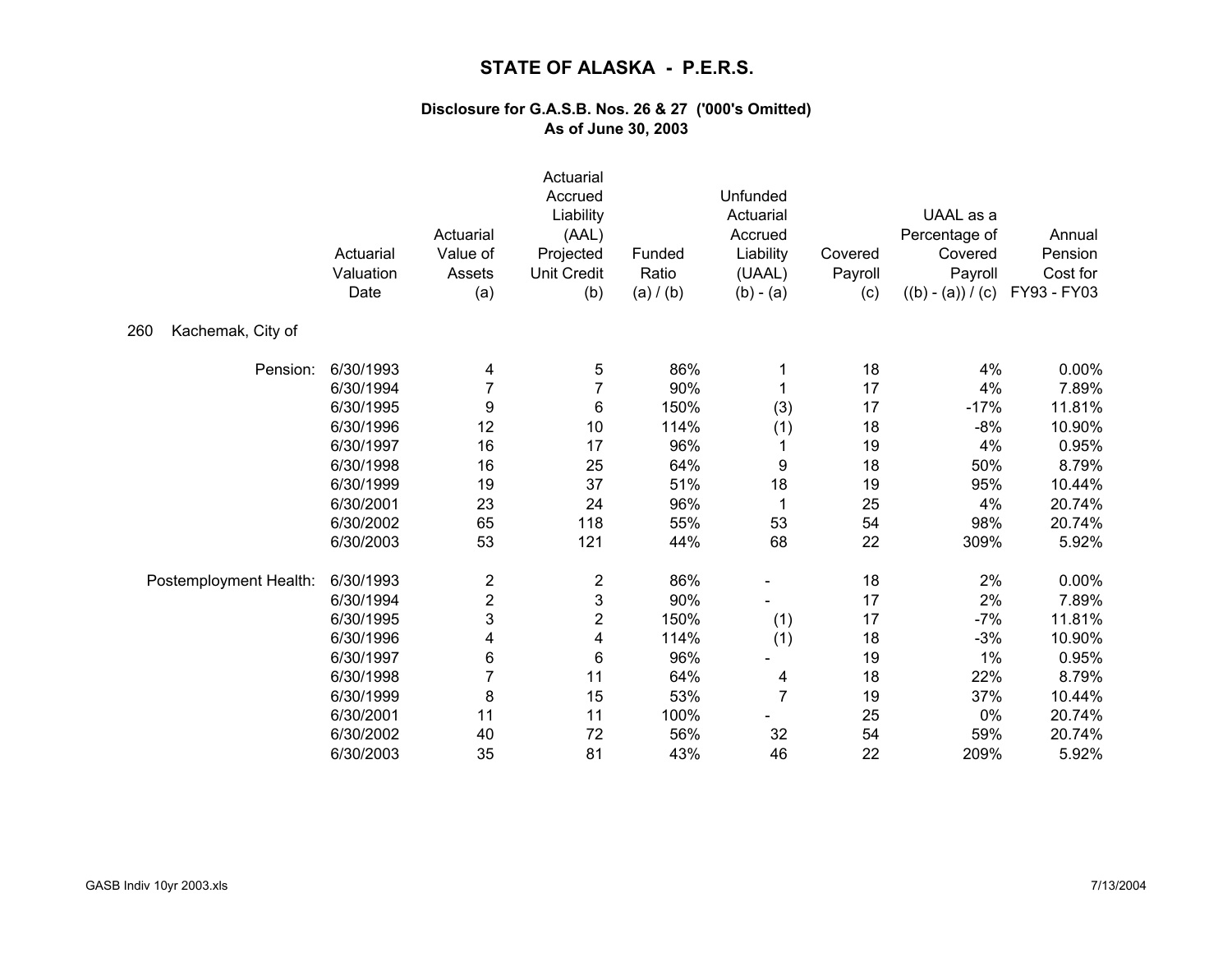|                                     | Actuarial<br>Valuation<br>Date | Actuarial<br>Value of<br>Assets<br>(a) | Actuarial<br>Accrued<br>Liability<br>(AAL)<br>Projected<br><b>Unit Credit</b><br>(b) | Funded<br>Ratio<br>(a) / (b) | Unfunded<br>Actuarial<br>Accrued<br>Liability<br>(UAAL)<br>$(b) - (a)$ | Covered<br>Payroll<br>(c) | UAAL as a<br>Percentage of<br>Covered<br>Payroll<br>$((b) - (a)) / (c)$ | Annual<br>Pension<br>Cost for<br>FY93 - FY03 |
|-------------------------------------|--------------------------------|----------------------------------------|--------------------------------------------------------------------------------------|------------------------------|------------------------------------------------------------------------|---------------------------|-------------------------------------------------------------------------|----------------------------------------------|
| Cook Inlet Housing Authority<br>262 |                                |                                        |                                                                                      |                              |                                                                        |                           |                                                                         |                                              |
| Pension:                            | 6/30/1993                      | 175                                    | 329                                                                                  | 53%                          | 154                                                                    | 519                       | 30%                                                                     | 0.00%                                        |
|                                     | 6/30/1994                      | 300                                    | 436                                                                                  | 69%                          | 137                                                                    | 626                       | 22%                                                                     | 24.21%                                       |
|                                     | 6/30/1995                      | 480                                    | 472                                                                                  | 102%                         | (8)                                                                    | 673                       | $-1%$                                                                   | 15.08%                                       |
|                                     | 6/30/1996                      | 598                                    | 478                                                                                  | 125%                         | (120)                                                                  | 546                       | $-22%$                                                                  | 12.96%                                       |
|                                     | 6/30/1997                      | 819                                    | 629                                                                                  | 130%                         | (190)                                                                  | 644                       | $-30%$                                                                  | 6.33%                                        |
|                                     | 6/30/1998                      | 1,182                                  | 944                                                                                  | 125%                         | (238)                                                                  | 749                       | $-32%$                                                                  | 7.17%                                        |
|                                     | 6/30/1999                      | 1,331                                  | 1,128                                                                                | 118%                         | (203)                                                                  | 1,098                     | $-18%$                                                                  | 6.39%                                        |
|                                     | 6/30/2001                      | 1,556                                  | 1,758                                                                                | 89%                          | 202                                                                    | 1,641                     | 12%                                                                     | 6.18%                                        |
|                                     | 6/30/2002                      | 1,428                                  | 2,051                                                                                | 70%                          | 623                                                                    | 2,372                     | 26%                                                                     | 6.18%                                        |
|                                     | 6/30/2003                      | 2,002                                  | 2,409                                                                                | 83%                          | 407                                                                    | 3,013                     | 14%                                                                     | 7.39%                                        |
| Postemployment Health:              | 6/30/1993                      | 68                                     | 129                                                                                  | 53%                          | 61                                                                     | 519                       | 12%                                                                     | 0.00%                                        |
|                                     | 6/30/1994                      | 110                                    | 161                                                                                  | 69%                          | 50                                                                     | 626                       | 8%                                                                      | 24.21%                                       |
|                                     | 6/30/1995                      | 181                                    | 178                                                                                  | 102%                         | (3)                                                                    | 673                       | 0%                                                                      | 15.08%                                       |
|                                     | 6/30/1996                      | 230                                    | 184                                                                                  | 125%                         | (46)                                                                   | 546                       | $-8%$                                                                   | 12.96%                                       |
|                                     | 6/30/1997                      | 305                                    | 234                                                                                  | 130%                         | (71)                                                                   | 644                       | $-11%$                                                                  | 6.33%                                        |
|                                     | 6/30/1998                      | 472                                    | 377                                                                                  | 125%                         | (95)                                                                   | 749                       | $-13%$                                                                  | 7.17%                                        |
|                                     | 6/30/1999                      | 540                                    | 458                                                                                  | 118%                         | (82)                                                                   | 1,098                     | $-7%$                                                                   | 6.39%                                        |
|                                     | 6/30/2001                      | 660                                    | 745                                                                                  | 89%                          | 85                                                                     | 1,641                     | 5%                                                                      | 6.18%                                        |
|                                     | 6/30/2002                      | 868                                    | 1,246                                                                                | 70%                          | 378                                                                    | 2,372                     | 16%                                                                     | 6.18%                                        |
|                                     | 6/30/2003                      | 1,338                                  | 1,610                                                                                | 83%                          | 272                                                                    | 3,013                     | 9%                                                                      | 7.39%                                        |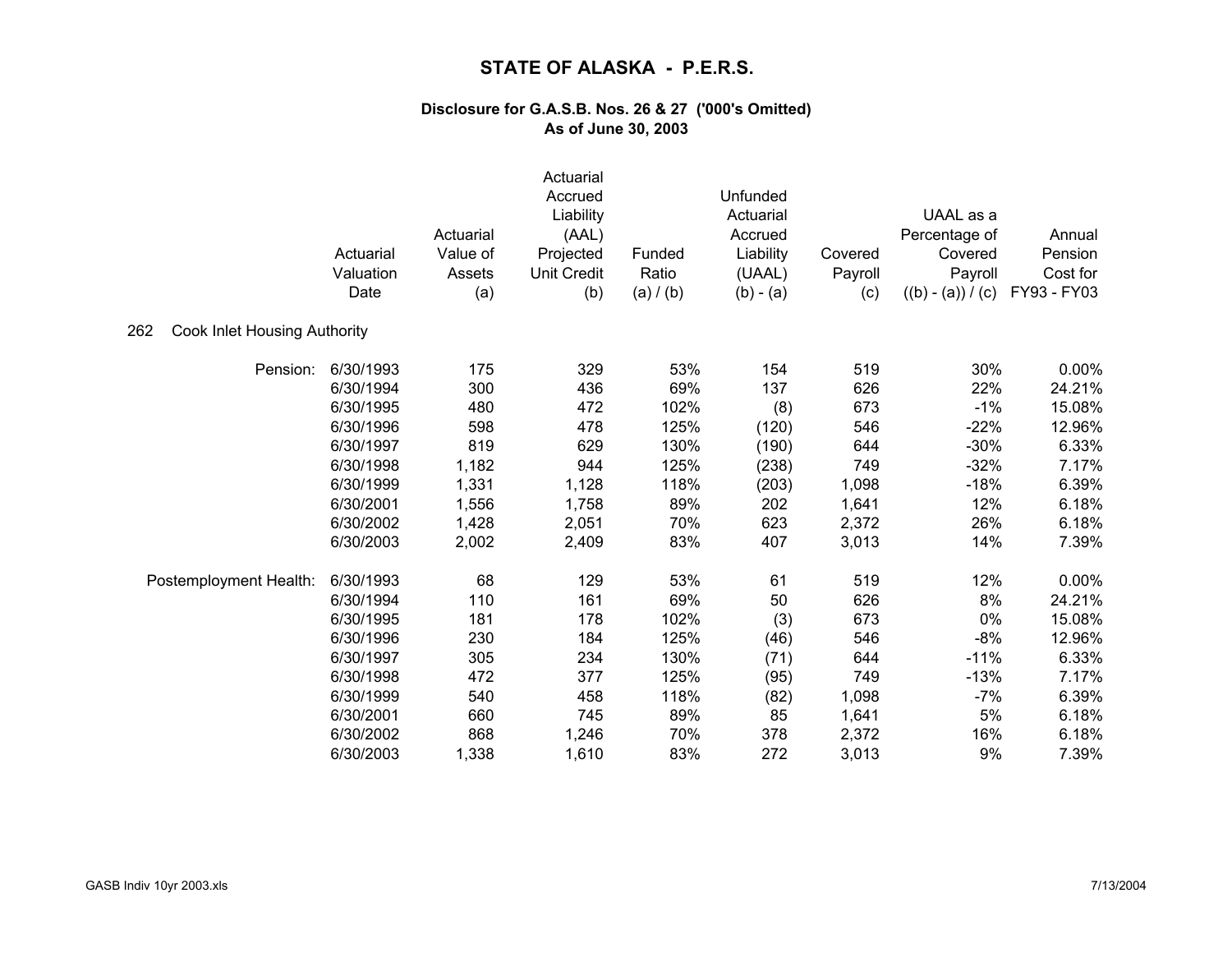|                                                   |           |           | Actuarial          |           |                     |                    |                     |                     |
|---------------------------------------------------|-----------|-----------|--------------------|-----------|---------------------|--------------------|---------------------|---------------------|
|                                                   |           |           | Accrued            |           | Unfunded            |                    |                     |                     |
|                                                   |           |           | Liability          |           | Actuarial           |                    | UAAL as a           |                     |
|                                                   |           | Actuarial | (AAL)              |           | Accrued             |                    | Percentage of       | Annual              |
|                                                   | Actuarial | Value of  | Projected          | Funded    | Liability<br>(UAAL) | Covered<br>Payroll | Covered<br>Payroll  | Pension<br>Cost for |
|                                                   | Valuation | Assets    | <b>Unit Credit</b> | Ratio     |                     |                    |                     |                     |
|                                                   | Date      | (a)       | (b)                | (a) / (b) | $(b) - (a)$         | (c)                | $((b) - (a)) / (c)$ | FY93 - FY03         |
| 263<br><b>Interior Regional Housing Authority</b> |           |           |                    |           |                     |                    |                     |                     |
| Pension:                                          | 6/30/1993 | 96        | 170                | 56%       | 74                  | 280                | 26%                 | $0.00\%$            |
|                                                   | 6/30/1994 | 195       | 238                | 82%       | 43                  | 514                | 8%                  | 0.00%               |
|                                                   | 6/30/1995 | 303       | 241                | 126%      | (63)                | 121                | $-52%$              | 14.65%              |
|                                                   | 6/30/1996 | 341       | 268                | 127%      | (73)                | 305                | $-24%$              | 11.34%              |
|                                                   | 6/30/1997 | 457       | 346                | 132%      | (111)               | 509                | $-22%$              | 0.00%               |
|                                                   | 6/30/1998 | 483       | 463                | 104%      | (20)                | 522                | $-4%$               | 6.91%               |
|                                                   | 6/30/1999 | 576       | 613                | 94%       | 37                  | 735                | 5%                  | 7.31%               |
|                                                   | 6/30/2001 | 860       | 1,033              | 83%       | 173                 | 1,163              | 15%                 | 9.13%               |
|                                                   | 6/30/2002 | 883       | 1,205              | 73%       | 322                 | 928                | 35%                 | 9.13%               |
|                                                   | 6/30/2003 | 1,130     | 1,350              | 84%       | 220                 | 1,312              | 17%                 | 7.59%               |
| Postemployment Health:                            | 6/30/1993 | 37        | 66                 | 56%       | 29                  | 280                | 10%                 | 0.00%               |
|                                                   | 6/30/1994 | 72        | 88                 | 82%       | 16                  | 514                | 3%                  | 0.00%               |
|                                                   | 6/30/1995 | 114       | 90                 | 126%      | (23)                | 121                | $-19%$              | 14.65%              |
|                                                   | 6/30/1996 | 131       | 103                | 127%      | (28)                | 305                | $-9%$               | 11.34%              |
|                                                   | 6/30/1997 | 170       | 129                | 132%      | (41)                | 509                | $-8%$               | 0.00%               |
|                                                   | 6/30/1998 | 194       | 186                | 104%      | (8)                 | 522                | $-2%$               | 6.91%               |
|                                                   | 6/30/1999 | 234       | 249                | 94%       | 15                  | 735                | 2%                  | 7.31%               |
|                                                   | 6/30/2001 | 365       | 438                | 83%       | 73                  | 1,163              | 6%                  | 9.13%               |
|                                                   | 6/30/2002 | 536       | 732                | 73%       | 196                 | 928                | 21%                 | 9.13%               |
|                                                   | 6/30/2003 | 755       | 902                | 84%       | 147                 | 1,312              | 11%                 | 7.59%               |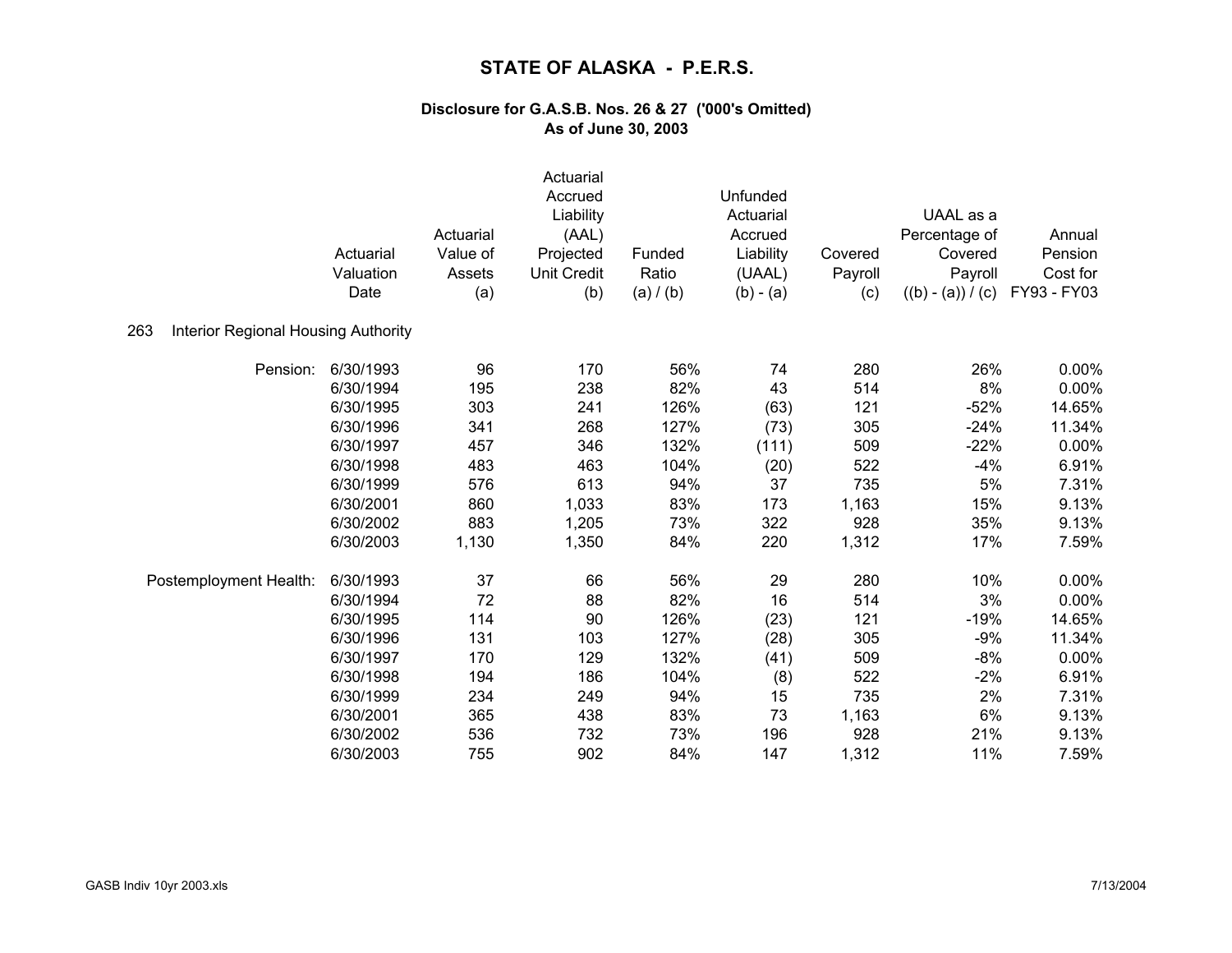|                                            | Actuarial<br>Valuation<br>Date | Actuarial<br>Value of<br>Assets<br>(a) | Actuarial<br>Accrued<br>Liability<br>(AAL)<br>Projected<br><b>Unit Credit</b><br>(b) | Funded<br>Ratio<br>(a) / (b) | Unfunded<br>Actuarial<br>Accrued<br>Liability<br>(UAAL)<br>$(b) - (a)$ | Covered<br>Payroll<br>(c) | UAAL as a<br>Percentage of<br>Covered<br>Payroll<br>$((b) - (a)) / (c)$ | Annual<br>Pension<br>Cost for<br>FY93 - FY03 |
|--------------------------------------------|--------------------------------|----------------------------------------|--------------------------------------------------------------------------------------|------------------------------|------------------------------------------------------------------------|---------------------------|-------------------------------------------------------------------------|----------------------------------------------|
| 264<br><b>Yakutat City School District</b> |                                |                                        |                                                                                      |                              |                                                                        |                           |                                                                         |                                              |
| Pension:                                   | 6/30/1993                      | 50                                     | 47                                                                                   | 105%                         | (2)                                                                    | 324                       | $-1%$                                                                   | 0.00%                                        |
|                                            | 6/30/1994                      | 93                                     | 86                                                                                   | 109%                         | (7)                                                                    | 338                       | $-2%$                                                                   | 0.00%                                        |
|                                            | 6/30/1995                      | 138                                    | 117                                                                                  | 118%                         | (21)                                                                   | 313                       | $-7%$                                                                   | 11.06%                                       |
|                                            | 6/30/1996                      | 181                                    | 169                                                                                  | 107%                         | (12)                                                                   | 369                       | $-3%$                                                                   | 9.65%                                        |
|                                            | 6/30/1997                      | 251                                    | 202                                                                                  | 124%                         | (49)                                                                   | 352                       | $-14%$                                                                  | 4.51%                                        |
|                                            | 6/30/1998                      | 248                                    | 255                                                                                  | 97%                          | 7                                                                      | 316                       | 2%                                                                      | 9.45%                                        |
|                                            | 6/30/1999                      | 280                                    | 278                                                                                  | 101%                         | (2)                                                                    | 295                       | $-1%$                                                                   | 8.26%                                        |
|                                            | 6/30/2001                      | 359                                    | 431                                                                                  | 83%                          | 72                                                                     | 415                       | 17%                                                                     | 8.41%                                        |
|                                            | 6/30/2002                      | 387                                    | 534                                                                                  | 72%                          | 147                                                                    | 345                       | 43%                                                                     | 8.41%                                        |
|                                            | 6/30/2003                      | 408                                    | 550                                                                                  | 74%                          | 142                                                                    | 297                       | 48%                                                                     | 7.96%                                        |
| Postemployment Health:                     | 6/30/1993                      | 19                                     | 19                                                                                   | 105%                         | (1)                                                                    | 324                       | 0%                                                                      | 0.00%                                        |
|                                            | 6/30/1994                      | 34                                     | 31                                                                                   | 109%                         | (3)                                                                    | 338                       | $-1%$                                                                   | 0.00%                                        |
|                                            | 6/30/1995                      | 52                                     | 44                                                                                   | 118%                         | (8)                                                                    | 313                       | $-3%$                                                                   | 11.06%                                       |
|                                            | 6/30/1996                      | 70                                     | 65                                                                                   | 107%                         | (5)                                                                    | 369                       | $-1%$                                                                   | 9.65%                                        |
|                                            | 6/30/1997                      | 93                                     | 75                                                                                   | 124%                         | (18)                                                                   | 352                       | $-5%$                                                                   | 4.51%                                        |
|                                            | 6/30/1998                      | 100                                    | 102                                                                                  | 98%                          | $\overline{2}$                                                         | 316                       | 1%                                                                      | 9.45%                                        |
|                                            | 6/30/1999                      | 114                                    | 113                                                                                  | 101%                         | (1)                                                                    | 295                       | 0%                                                                      | 8.26%                                        |
|                                            | 6/30/2001                      | 153                                    | 183                                                                                  | 84%                          | 30                                                                     | 415                       | 7%                                                                      | 8.41%                                        |
|                                            | 6/30/2002                      | 235                                    | 325                                                                                  | 72%                          | 90                                                                     | 345                       | 26%                                                                     | 8.41%                                        |
|                                            | 6/30/2003                      | 273                                    | 367                                                                                  | 74%                          | 94                                                                     | 297                       | 32%                                                                     | 7.96%                                        |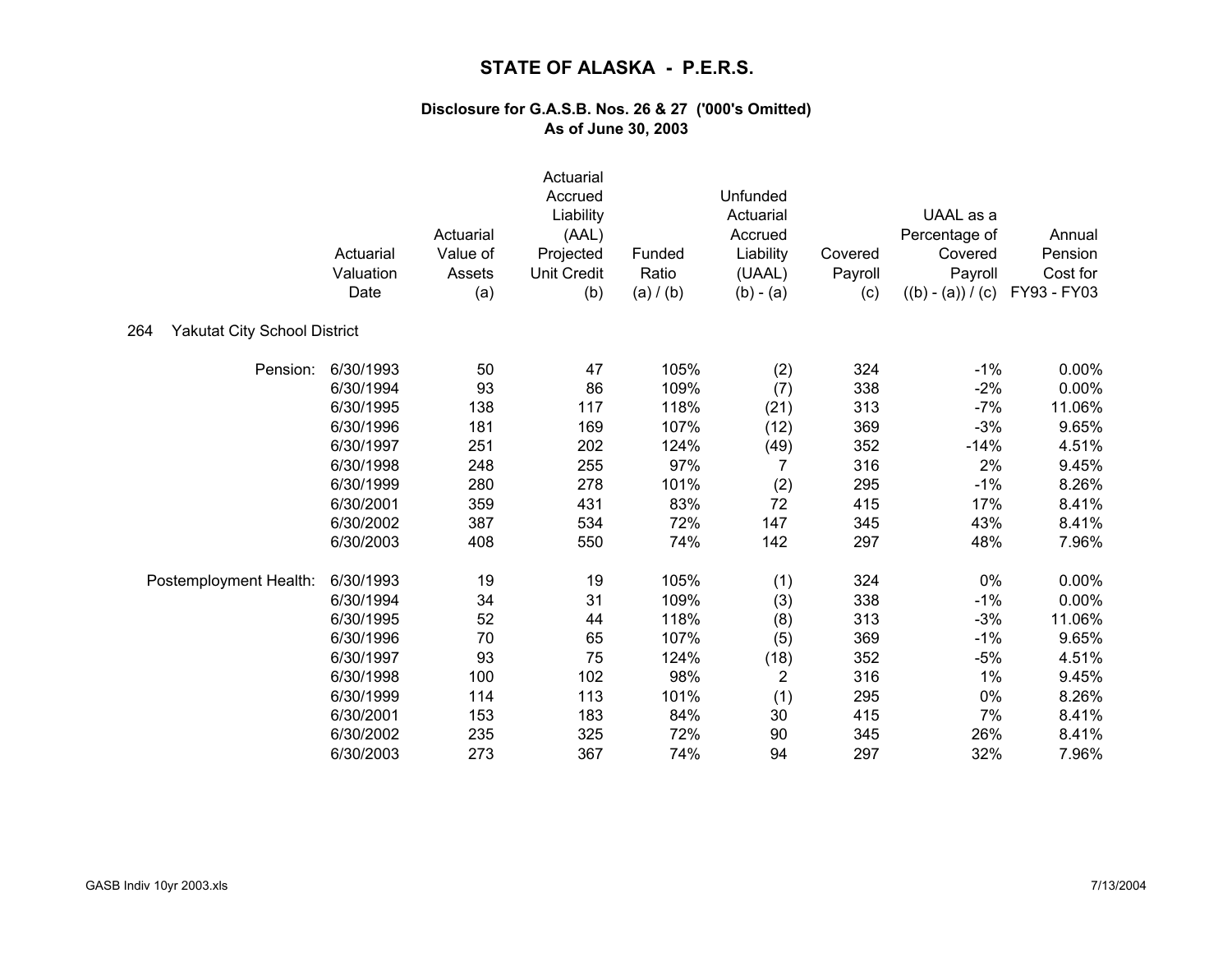|                                  | Actuarial<br>Valuation<br>Date | Actuarial<br>Value of<br>Assets<br>(a) | Actuarial<br>Accrued<br>Liability<br>(AAL)<br>Projected<br><b>Unit Credit</b><br>(b) | Funded<br>Ratio<br>(a) / (b) | Unfunded<br>Actuarial<br>Accrued<br>Liability<br>(UAAL)<br>$(b) - (a)$ | Covered<br>Payroll<br>(c) | UAAL as a<br>Percentage of<br>Covered<br>Payroll<br>$((b) - (a)) / (c)$ | Annual<br>Pension<br>Cost for<br>FY93 - FY03 |
|----------------------------------|--------------------------------|----------------------------------------|--------------------------------------------------------------------------------------|------------------------------|------------------------------------------------------------------------|---------------------------|-------------------------------------------------------------------------|----------------------------------------------|
| Kake City School District<br>265 |                                |                                        |                                                                                      |                              |                                                                        |                           |                                                                         |                                              |
| Pension:                         | 6/30/1993                      | 29                                     | 26                                                                                   | 111%                         | (3)                                                                    | 236                       | $-1%$                                                                   | 0.00%                                        |
|                                  | 6/30/1994                      | 64                                     | 60                                                                                   | 107%                         | (4)                                                                    | 278                       | $-2%$                                                                   | 0.00%                                        |
|                                  | 6/30/1995                      | 116                                    | 105                                                                                  | 111%                         | (12)                                                                   | 249                       | $-5%$                                                                   | 10.90%                                       |
|                                  | 6/30/1996                      | 154                                    | 158                                                                                  | 97%                          | 4                                                                      | 318                       | 1%                                                                      | 9.83%                                        |
|                                  | 6/30/1997                      | 199                                    | 200                                                                                  | 100%                         |                                                                        | 293                       | 0%                                                                      | 5.21%                                        |
|                                  | 6/30/1998                      | 203                                    | 275                                                                                  | 74%                          | 72                                                                     | 280                       | 26%                                                                     | 10.01%                                       |
|                                  | 6/30/1999                      | 244                                    | 340                                                                                  | 72%                          | 96                                                                     | 335                       | 29%                                                                     | 9.92%                                        |
|                                  | 6/30/2001                      | 342                                    | 411                                                                                  | 83%                          | 69                                                                     | 277                       | 25%                                                                     | 12.24%                                       |
|                                  | 6/30/2002                      | 321                                    | 733                                                                                  | 44%                          | 412                                                                    | 443                       | 93%                                                                     | 12.24%                                       |
|                                  | 6/30/2003                      | 444                                    | 765                                                                                  | 58%                          | 321                                                                    | 324                       | 99%                                                                     | 9.12%                                        |
| Postemployment Health:           | 6/30/1993                      | 11                                     | 10                                                                                   | 111%                         | (1)                                                                    | 236                       | 0%                                                                      | 0.00%                                        |
|                                  | 6/30/1994                      | 24                                     | 22                                                                                   | 107%                         | (2)                                                                    | 278                       | $-1%$                                                                   | 0.00%                                        |
|                                  | 6/30/1995                      | 44                                     | 39                                                                                   | 111%                         | (4)                                                                    | 249                       | $-2%$                                                                   | 10.90%                                       |
|                                  | 6/30/1996                      | 59                                     | 61                                                                                   | 97%                          | $\overline{2}$                                                         | 318                       | 1%                                                                      | 9.83%                                        |
|                                  | 6/30/1997                      | 74                                     | 74                                                                                   | 100%                         |                                                                        | 293                       | 0%                                                                      | 5.21%                                        |
|                                  | 6/30/1998                      | 82                                     | 110                                                                                  | 75%                          | 28                                                                     | 280                       | 10%                                                                     | 10.01%                                       |
|                                  | 6/30/1999                      | 100                                    | 139                                                                                  | 72%                          | 39                                                                     | 335                       | 12%                                                                     | 9.92%                                        |
|                                  | 6/30/2001                      | 146                                    | 175                                                                                  | 83%                          | 29                                                                     | 277                       | 10%                                                                     | 12.24%                                       |
|                                  | 6/30/2002                      | 195                                    | 445                                                                                  | 44%                          | 250                                                                    | 443                       | 56%                                                                     | 12.24%                                       |
|                                  | 6/30/2003                      | 297                                    | 511                                                                                  | 58%                          | 214                                                                    | 324                       | 66%                                                                     | 9.12%                                        |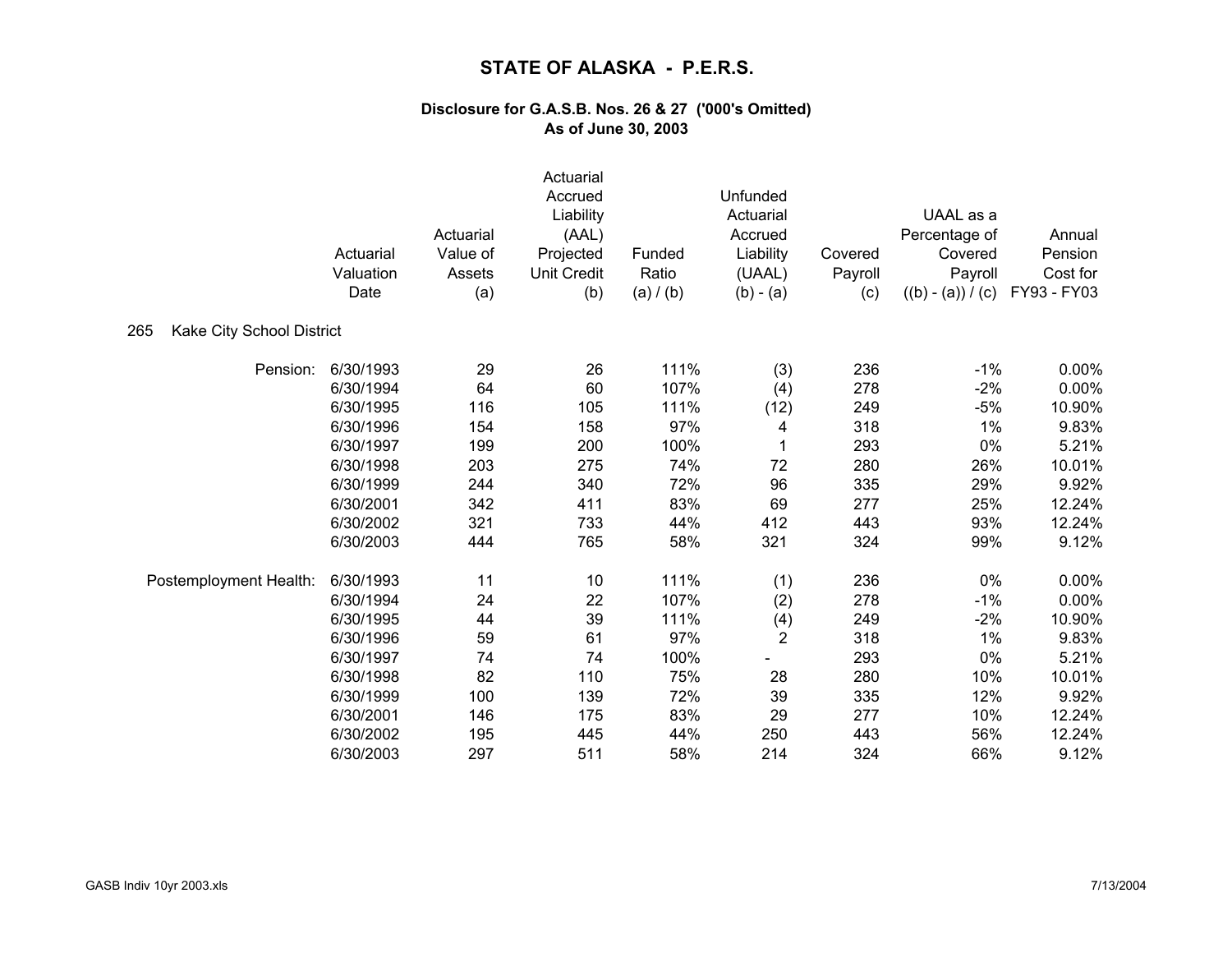|                           |                        | Actuarial               | Actuarial<br>Accrued<br>Liability<br>(AAL) |                 | Unfunded<br>Actuarial<br>Accrued |                | UAAL as a<br>Percentage of | Annual              |
|---------------------------|------------------------|-------------------------|--------------------------------------------|-----------------|----------------------------------|----------------|----------------------------|---------------------|
|                           | Actuarial<br>Valuation | Value of<br>Assets      | Projected<br><b>Unit Credit</b>            | Funded<br>Ratio | Liability                        | Covered        | Covered<br>Payroll         | Pension<br>Cost for |
|                           | Date                   | (a)                     | (b)                                        | (a) / (b)       | (UAAL)<br>$(b) - (a)$            | Payroll<br>(c) | $((b) - (a)) / (c)$        | FY93 - FY03         |
| Quinhagak, City of<br>266 |                        |                         |                                            |                 |                                  |                |                            |                     |
| Pension:                  | 6/30/1993              |                         |                                            | 0%              |                                  |                | 0%                         | 0.00%               |
|                           | 6/30/1994              | $\overline{\mathbf{c}}$ | $\overline{\mathbf{c}}$                    | 100%            |                                  | 23             | 0%                         | 0.00%               |
|                           | 6/30/1995              | 4                       | $\mathbf 3$                                | 150%            | (1)                              | 15             | $-10%$                     | 0.00%               |
|                           | 6/30/1996              | 6                       | 12                                         | 56%             | 5                                | 18             | 28%                        | 10.48%              |
|                           | 6/30/1997              | $\boldsymbol{9}$        | 19                                         | 46%             | 10                               | 22             | 46%                        | 4.37%               |
|                           | 6/30/1998              | 10                      | 14                                         | 71%             | 4                                | 28             | 14%                        | 10.48%              |
|                           | 6/30/1999              | 12                      | 22                                         | 55%             | 10                               | 31             | 32%                        | 15.19%              |
|                           | 6/30/2001              | 19                      | 18                                         | 106%            | (1)                              | 50             | $-2%$                      | 12.33%              |
|                           | 6/30/2002              | 19                      | 36                                         | 53%             | 17                               | 27             | 63%                        | 12.33%              |
|                           | 6/30/2003              | 22                      | 13                                         | 169%            | (9)                              | 18             | $-50%$                     | 5.42%               |
| Postemployment Health:    | 6/30/1993              |                         |                                            | 0%              |                                  |                | $0\%$                      | 0.00%               |
|                           | 6/30/1994              |                         | 1                                          | 100%            |                                  | 23             | 0%                         | 0.00%               |
|                           | 6/30/1995              | $\overline{\mathbf{c}}$ | 1                                          | 150%            | (1)                              | 15             | $-4%$                      | 0.00%               |
|                           | 6/30/1996              | 3                       | 4                                          | 56%             | $\overline{\mathbf{c}}$          | 18             | 11%                        | 10.48%              |
|                           | 6/30/1997              | 3                       | $\overline{7}$                             | 46%             | 4                                | 22             | 17%                        | 4.37%               |
|                           | 6/30/1998              | 4                       | 6                                          | 67%             | $\overline{\mathbf{c}}$          | 28             | 7%                         | 10.48%              |
|                           | 6/30/1999              | 6                       | 9                                          | 67%             | 3                                | 31             | 10%                        | 15.19%              |
|                           | 6/30/2001              | 9                       | 9                                          | 100%            |                                  | 50             | 0%                         | 12.33%              |
|                           | 6/30/2002              | 12                      | 21                                         | 57%             | 9                                | 27             | 33%                        | 12.33%              |
|                           | 6/30/2003              | 14                      | 8                                          | 175%            | (6)                              | 18             | $-33%$                     | 5.42%               |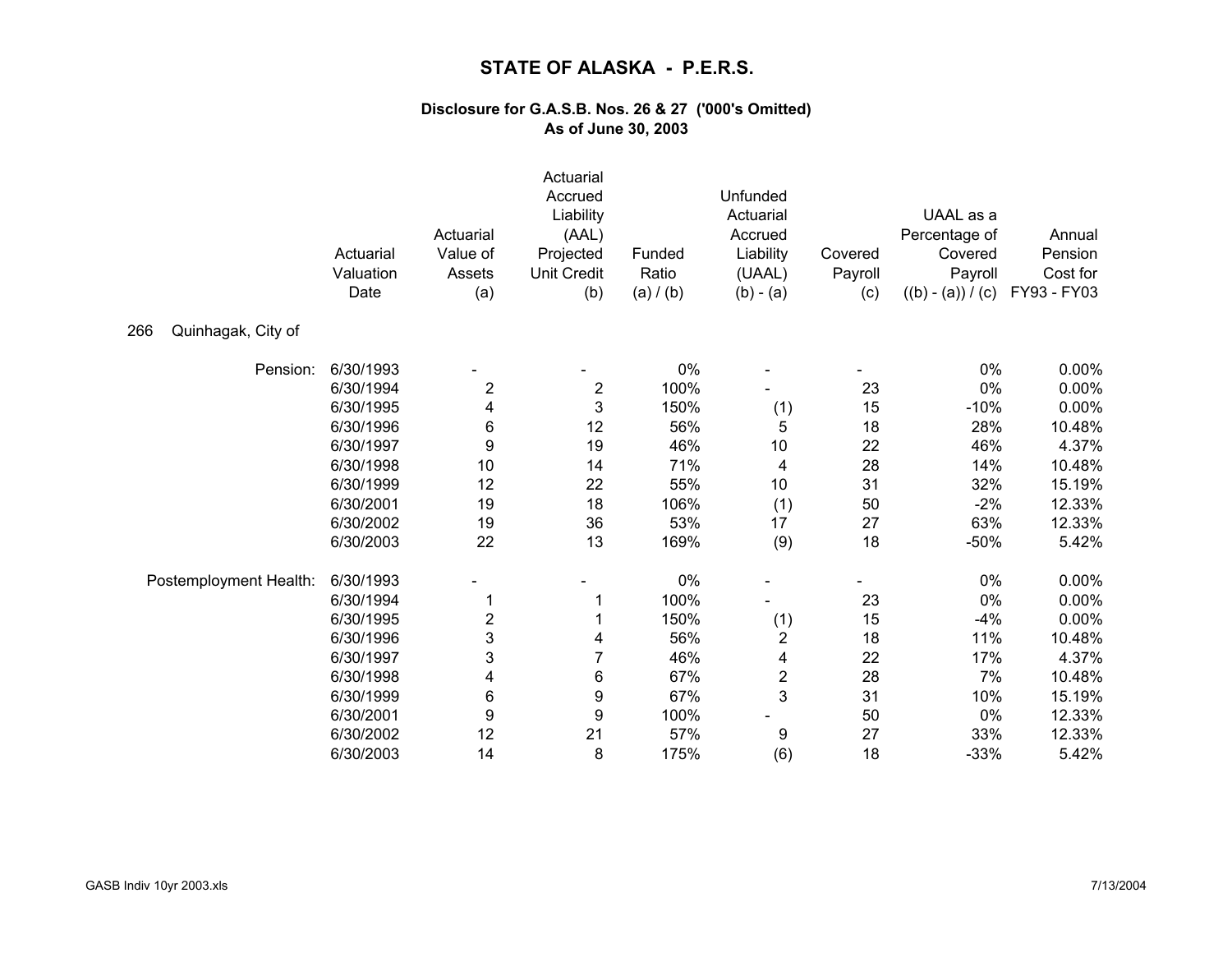|                                          | Actuarial<br>Valuation<br>Date | Actuarial<br>Value of<br>Assets<br>(a) | Actuarial<br>Accrued<br>Liability<br>(AAL)<br>Projected<br><b>Unit Credit</b><br>(b) | Funded<br>Ratio<br>(a) / (b) | Unfunded<br>Actuarial<br>Accrued<br>Liability<br>(UAAL)<br>$(b) - (a)$ | Covered<br>Payroll<br>(c) | UAAL as a<br>Percentage of<br>Covered<br>Payroll<br>$((b) - (a)) / (c)$ | Annual<br>Pension<br>Cost for<br>FY93 - FY03 |
|------------------------------------------|--------------------------------|----------------------------------------|--------------------------------------------------------------------------------------|------------------------------|------------------------------------------------------------------------|---------------------------|-------------------------------------------------------------------------|----------------------------------------------|
| 267<br><b>Aleutian Housing Authority</b> |                                |                                        |                                                                                      |                              |                                                                        |                           |                                                                         |                                              |
| Pension:                                 | 6/30/1993                      |                                        |                                                                                      | 0%                           |                                                                        |                           | 0%                                                                      | 0.00%                                        |
|                                          | 6/30/1994                      | 35                                     | 46                                                                                   | 76%                          | 11                                                                     | 95                        | 12%                                                                     | 0.00%                                        |
|                                          | 6/30/1995                      | 89                                     | 106                                                                                  | 84%                          | 17                                                                     | 243                       | 7%                                                                      | 0.00%                                        |
|                                          | 6/30/1996                      | 169                                    | 173                                                                                  | 98%                          | 4                                                                      | 322                       | 1%                                                                      | 11.78%                                       |
|                                          | 6/30/1997                      | 229                                    | 245                                                                                  | 93%                          | 16                                                                     | 377                       | 4%                                                                      | 7.54%                                        |
|                                          | 6/30/1998                      | 223                                    | 273                                                                                  | 82%                          | 50                                                                     | 226                       | 22%                                                                     | 10.02%                                       |
|                                          | 6/30/1999                      | 268                                    | 333                                                                                  | 80%                          | 65                                                                     | 320                       | 20%                                                                     | 10.40%                                       |
|                                          | 6/30/2001                      | 411                                    | 563                                                                                  | 73%                          | 152                                                                    | 570                       | 27%                                                                     | 11.12%                                       |
|                                          | 6/30/2002                      | 466                                    | 743                                                                                  | 63%                          | 277                                                                    | 463                       | 60%                                                                     | 11.12%                                       |
|                                          | 6/30/2003                      | 595                                    | 742                                                                                  | 80%                          | 147                                                                    | 464                       | 32%                                                                     | 9.16%                                        |
| Postemployment Health:                   | 6/30/1993                      |                                        |                                                                                      | 0%                           |                                                                        |                           | 0%                                                                      | 0.00%                                        |
|                                          | 6/30/1994                      | 13                                     | 17                                                                                   | 76%                          | 4                                                                      | 95                        | 4%                                                                      | 0.00%                                        |
|                                          | 6/30/1995                      | 33                                     | 40                                                                                   | 84%                          | $\overline{7}$                                                         | 243                       | 3%                                                                      | 0.00%                                        |
|                                          | 6/30/1996                      | 65                                     | 67                                                                                   | 98%                          | $\overline{c}$                                                         | 322                       | 1%                                                                      | 11.78%                                       |
|                                          | 6/30/1997                      | 86                                     | 92                                                                                   | 93%                          | 6                                                                      | 377                       | 2%                                                                      | 7.54%                                        |
|                                          | 6/30/1998                      | 90                                     | 110                                                                                  | 82%                          | 20                                                                     | 226                       | 9%                                                                      | 10.02%                                       |
|                                          | 6/30/1999                      | 110                                    | 135                                                                                  | 81%                          | 25                                                                     | 320                       | 8%                                                                      | 10.40%                                       |
|                                          | 6/30/2001                      | 175                                    | 238                                                                                  | 74%                          | 63                                                                     | 570                       | 11%                                                                     | 11.12%                                       |
|                                          | 6/30/2002                      | 283                                    | 451                                                                                  | 63%                          | 168                                                                    | 463                       | 36%                                                                     | 11.12%                                       |
|                                          | 6/30/2003                      | 397                                    | 496                                                                                  | 80%                          | 99                                                                     | 464                       | 21%                                                                     | 9.16%                                        |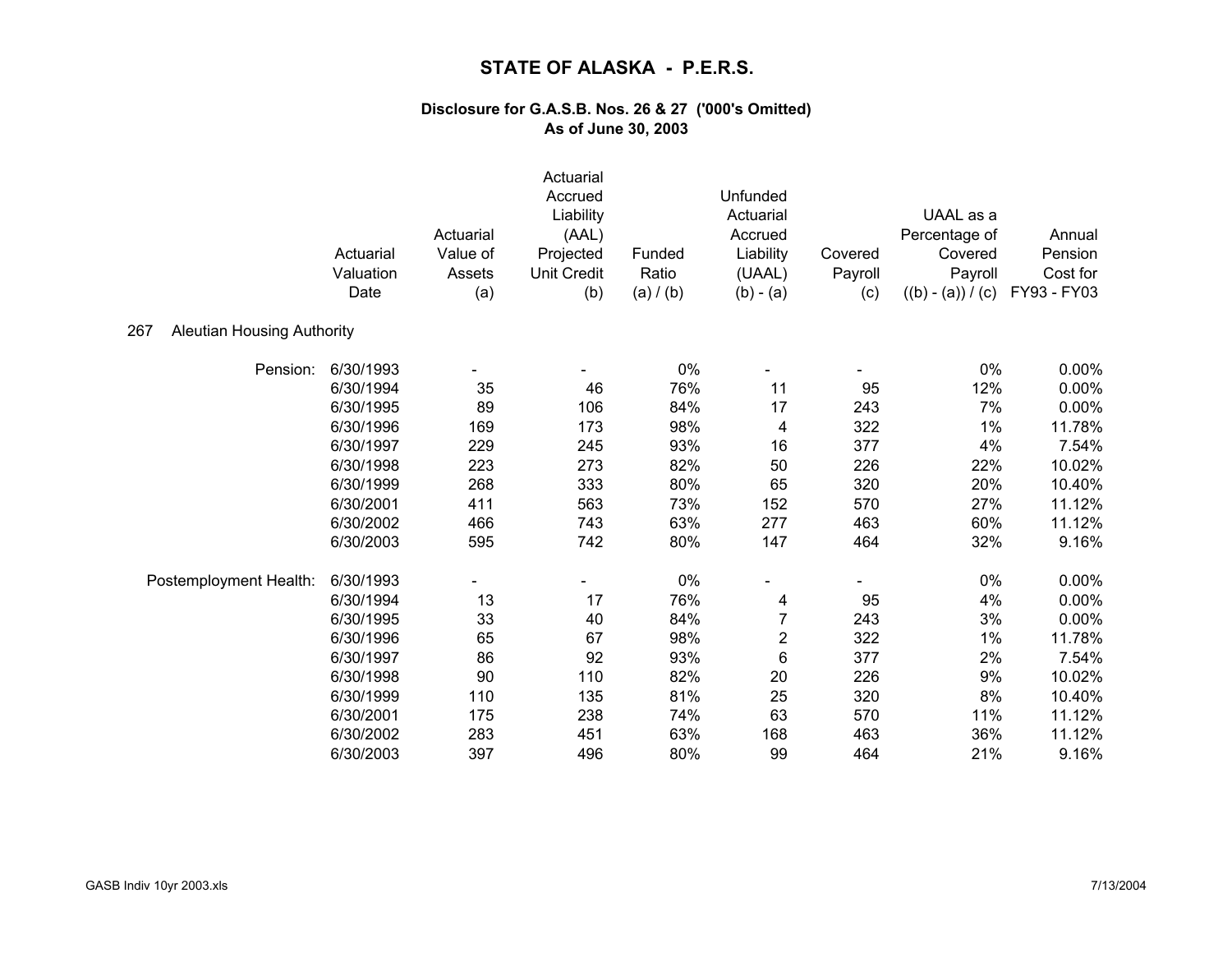|                                                  | Actuarial<br>Valuation<br>Date | Actuarial<br>Value of<br>Assets<br>(a) | Actuarial<br>Accrued<br>Liability<br>(AAL)<br>Projected<br><b>Unit Credit</b><br>(b) | Funded<br>Ratio<br>(a) / (b) | Unfunded<br>Actuarial<br>Accrued<br>Liability<br>(UAAL)<br>$(b) - (a)$ | Covered<br>Payroll<br>(c) | UAAL as a<br>Percentage of<br>Covered<br>Payroll<br>$((b) - (a)) / (c)$ | Annual<br>Pension<br>Cost for<br>FY93 - FY03 |
|--------------------------------------------------|--------------------------------|----------------------------------------|--------------------------------------------------------------------------------------|------------------------------|------------------------------------------------------------------------|---------------------------|-------------------------------------------------------------------------|----------------------------------------------|
| 270<br>Bering Straits Regional Housing Authority |                                |                                        |                                                                                      |                              |                                                                        |                           |                                                                         |                                              |
| Pension:                                         | 6/30/1993                      |                                        |                                                                                      | 0%                           |                                                                        |                           | 0%                                                                      | 0.00%                                        |
|                                                  | 6/30/1994                      |                                        |                                                                                      | 0%                           |                                                                        |                           | $0\%$                                                                   | 0.00%                                        |
|                                                  | 6/30/1995                      | 38                                     | 23                                                                                   | 163%                         | (15)                                                                   | 236                       | $-6%$                                                                   | 0.00%                                        |
|                                                  | 6/30/1996                      | 99                                     | 87                                                                                   | 114%                         | (12)                                                                   | 427                       | $-3%$                                                                   | 0.00%                                        |
|                                                  | 6/30/1997                      | 178                                    | 149                                                                                  | 120%                         | (29)                                                                   | 479                       | $-6%$                                                                   | 4.81%                                        |
|                                                  | 6/30/1998                      | 254                                    | 287                                                                                  | 89%                          | 33                                                                     | 628                       | 5%                                                                      | 9.50%                                        |
|                                                  | 6/30/1999                      | 334                                    | 368                                                                                  | 91%                          | 34                                                                     | 699                       | 5%                                                                      | 9.16%                                        |
|                                                  | 6/30/2001                      | 513                                    | 731                                                                                  | 70%                          | 218                                                                    | 825                       | 26%                                                                     | 9.03%                                        |
|                                                  | 6/30/2002                      | 570                                    | 765                                                                                  | 75%                          | 195                                                                    | 988                       | 20%                                                                     | 9.03%                                        |
|                                                  | 6/30/2003                      | 694                                    | 941                                                                                  | 74%                          | 247                                                                    | 1,042                     | 24%                                                                     | 9.10%                                        |
| Postemployment Health:                           | 6/30/1993                      |                                        |                                                                                      | $0\%$                        |                                                                        |                           | 0%                                                                      | $0.00\%$                                     |
|                                                  | 6/30/1994                      |                                        |                                                                                      | 0%                           |                                                                        |                           | 0%                                                                      | 0.00%                                        |
|                                                  | 6/30/1995                      | 14                                     | 9                                                                                    | 163%                         | (5)                                                                    | 236                       | $-2%$                                                                   | 0.00%                                        |
|                                                  | 6/30/1996                      | 38                                     | 33                                                                                   | 114%                         | (5)                                                                    | 427                       | $-1%$                                                                   | 0.00%                                        |
|                                                  | 6/30/1997                      | 67                                     | 56                                                                                   | 120%                         | (11)                                                                   | 479                       | $-2%$                                                                   | 4.81%                                        |
|                                                  | 6/30/1998                      | 102                                    | 115                                                                                  | 89%                          | 13                                                                     | 628                       | 2%                                                                      | 9.50%                                        |
|                                                  | 6/30/1999                      | 136                                    | 150                                                                                  | 91%                          | 14                                                                     | 699                       | 2%                                                                      | 9.16%                                        |
|                                                  | 6/30/2001                      | 218                                    | 310                                                                                  | 70%                          | 92                                                                     | 825                       | 11%                                                                     | 9.03%                                        |
|                                                  | 6/30/2002                      | 346                                    | 465                                                                                  | 74%                          | 119                                                                    | 988                       | 12%                                                                     | 9.03%                                        |
|                                                  | 6/30/2003                      | 464                                    | 629                                                                                  | 74%                          | 165                                                                    | 1,042                     | 16%                                                                     | 9.10%                                        |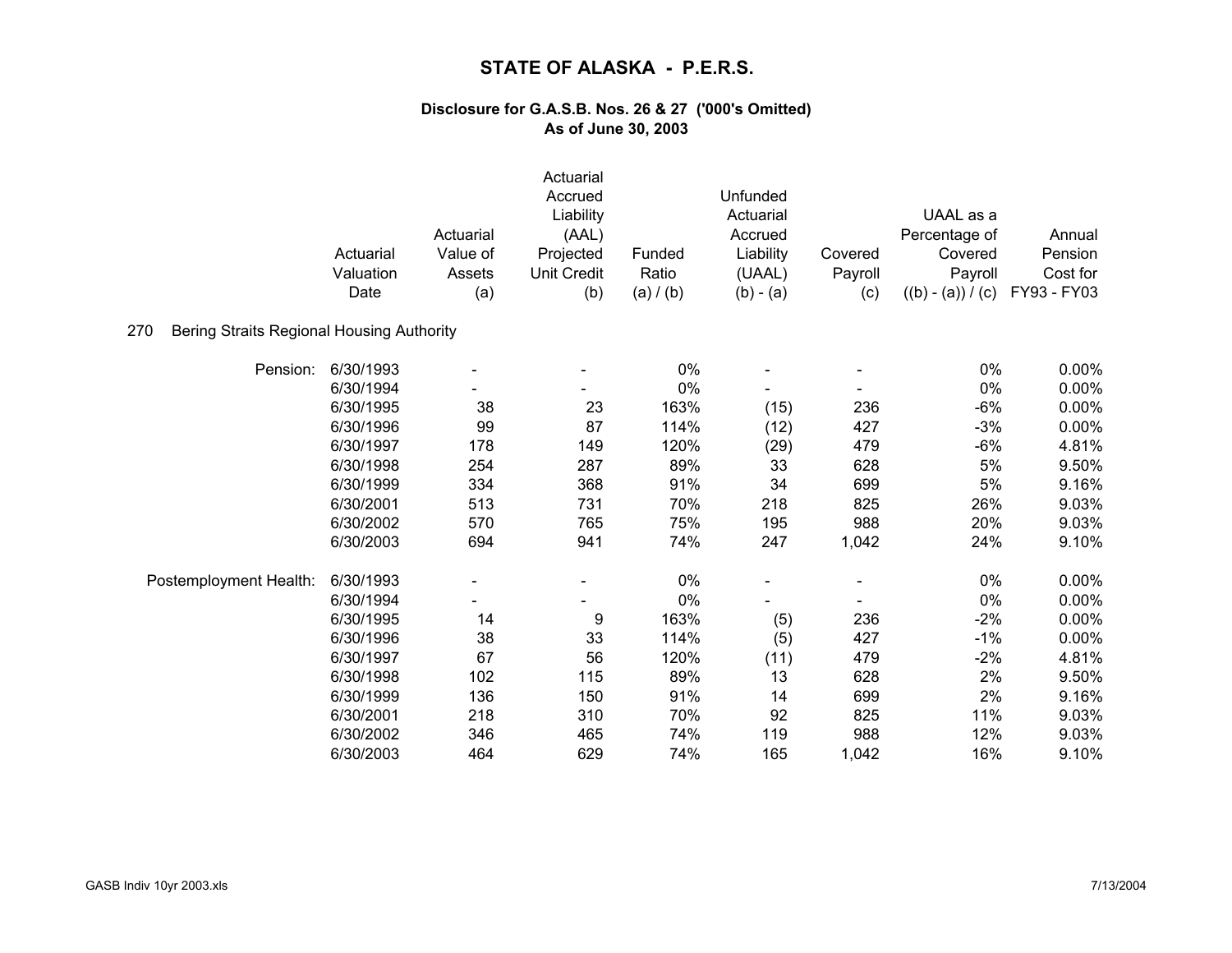|                        | Actuarial<br>Valuation<br>Date | Actuarial<br>Value of<br>Assets<br>(a) | Actuarial<br>Accrued<br>Liability<br>(AAL)<br>Projected<br><b>Unit Credit</b><br>(b) | Funded<br>Ratio<br>(a) / (b) | Unfunded<br>Actuarial<br>Accrued<br>Liability<br>(UAAL)<br>$(b) - (a)$ | Covered<br>Payroll<br>(c) | UAAL as a<br>Percentage of<br>Covered<br>Payroll<br>$((b) - (a)) / (c)$ | Annual<br>Pension<br>Cost for<br>FY93 - FY03 |
|------------------------|--------------------------------|----------------------------------------|--------------------------------------------------------------------------------------|------------------------------|------------------------------------------------------------------------|---------------------------|-------------------------------------------------------------------------|----------------------------------------------|
| Egegik, City of<br>271 |                                |                                        |                                                                                      |                              |                                                                        |                           |                                                                         |                                              |
| Pension:               | 6/30/1993                      |                                        |                                                                                      | $0\%$                        |                                                                        |                           | 0%                                                                      | 0.00%                                        |
|                        | 6/30/1994                      |                                        |                                                                                      | $0\%$                        |                                                                        |                           | $0\%$                                                                   | 0.00%                                        |
|                        | 6/30/1995                      |                                        |                                                                                      | 0%                           |                                                                        |                           | 0%                                                                      | 0.00%                                        |
|                        | 6/30/1996                      | 14                                     | 14                                                                                   | 100%                         |                                                                        |                           | 0%                                                                      | 0.00%                                        |
|                        | 6/30/1997                      | 26                                     | 26                                                                                   | 100%                         |                                                                        | 64                        | 0%                                                                      | 0.00%                                        |
|                        | 6/30/1998                      | 31                                     | 53                                                                                   | 58%                          | 22                                                                     | 110                       | 20%                                                                     | 5.00%                                        |
|                        | 6/30/1999                      | 61                                     | 50                                                                                   | 122%                         | (11)                                                                   | 26                        | $-42%$                                                                  | 9.84%                                        |
|                        | 6/30/2001                      | 79                                     | 63                                                                                   | 125%                         | (16)                                                                   | 99                        | $-16%$                                                                  | 3.28%                                        |
|                        | 6/30/2002                      | 69                                     | 79                                                                                   | 87%                          | 10                                                                     | 90                        | 11%                                                                     | 3.28%                                        |
|                        | 6/30/2003                      | 65                                     | 87                                                                                   | 75%                          | 22                                                                     | 67                        | 33%                                                                     | 3.80%                                        |
| Postemployment Health: | 6/30/1993                      |                                        |                                                                                      | $0\%$                        |                                                                        |                           | 0%                                                                      | 0.00%                                        |
|                        | 6/30/1994                      |                                        |                                                                                      | 0%                           |                                                                        |                           | 0%                                                                      | 0.00%                                        |
|                        | 6/30/1995                      |                                        |                                                                                      | 0%                           |                                                                        |                           | 0%                                                                      | 0.00%                                        |
|                        | 6/30/1996                      | 6                                      | 6                                                                                    | 100%                         |                                                                        |                           | 0%                                                                      | 0.00%                                        |
|                        | 6/30/1997                      | 10                                     | 10                                                                                   | 100%                         |                                                                        | 64                        | 0%                                                                      | 0.00%                                        |
|                        | 6/30/1998                      | 13                                     | 22                                                                                   | 59%                          | 9                                                                      | 110                       | 8%                                                                      | 5.00%                                        |
|                        | 6/30/1999                      | 26                                     | 21                                                                                   | 124%                         | (5)                                                                    | 26                        | $-19%$                                                                  | 9.84%                                        |
|                        | 6/30/2001                      | 34                                     | 28                                                                                   | 121%                         | (6)                                                                    | 99                        | $-6%$                                                                   | 3.28%                                        |
|                        | 6/30/2002                      | 41                                     | 48                                                                                   | 85%                          | $\overline{7}$                                                         | 90                        | 8%                                                                      | 3.28%                                        |
|                        | 6/30/2003                      | 44                                     | 58                                                                                   | 76%                          | 14                                                                     | 67                        | 21%                                                                     | 3.80%                                        |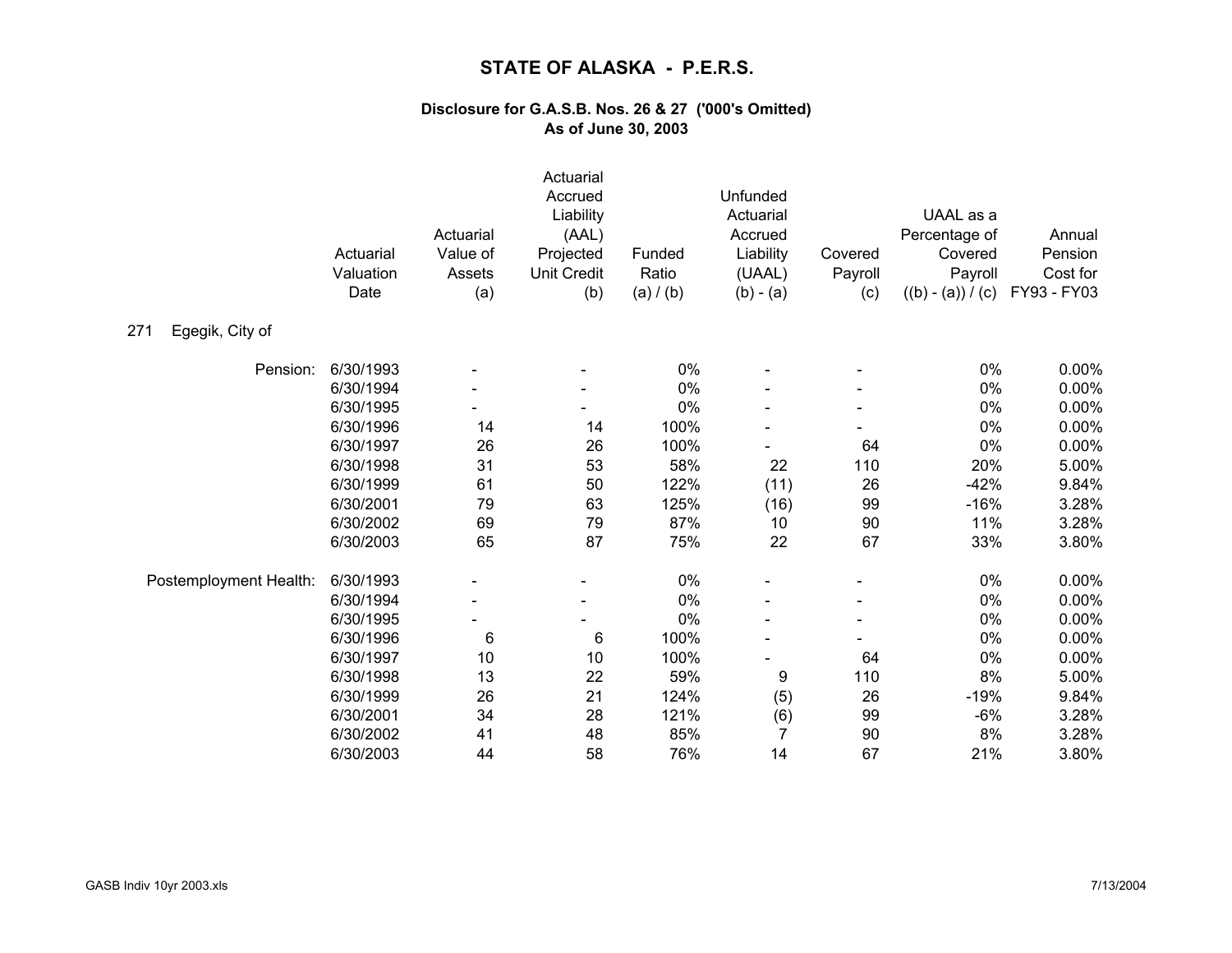|                          | Actuarial<br>Valuation<br>Date | Actuarial<br>Value of<br>Assets<br>(a) | Actuarial<br>Accrued<br>Liability<br>(AAL)<br>Projected<br><b>Unit Credit</b><br>(b) | Funded<br>Ratio<br>(a) / (b) | Unfunded<br>Actuarial<br>Accrued<br>Liability<br>(UAAL)<br>$(b) - (a)$ | Covered<br>Payroll<br>(c) | UAAL as a<br>Percentage of<br>Covered<br>Payroll<br>$((b) - (a)) / (c)$ | Annual<br>Pension<br>Cost for<br>FY93 - FY03 |
|--------------------------|--------------------------------|----------------------------------------|--------------------------------------------------------------------------------------|------------------------------|------------------------------------------------------------------------|---------------------------|-------------------------------------------------------------------------|----------------------------------------------|
| 275<br>Ilisagvik College |                                |                                        |                                                                                      |                              |                                                                        |                           |                                                                         |                                              |
| Pension:                 | 6/30/1993                      |                                        |                                                                                      | 0%                           |                                                                        |                           | 0%                                                                      | 0.00%                                        |
|                          | 6/30/1994                      |                                        |                                                                                      | 0%                           |                                                                        |                           | $0\%$                                                                   | 0.00%                                        |
|                          | 6/30/1995                      |                                        |                                                                                      | 0%                           |                                                                        |                           | $0\%$                                                                   | 0.00%                                        |
|                          | 6/30/1996                      |                                        |                                                                                      | 0%                           |                                                                        |                           | 0%                                                                      | 0.00%                                        |
|                          | 6/30/1997                      |                                        | 1,016                                                                                | 0%                           | 1,016                                                                  | 4,786                     | 21%                                                                     | 0.00%                                        |
|                          | 6/30/1998                      | 1,534                                  | 1,454                                                                                | 106%                         | (80)                                                                   | 5,228                     | $-2%$                                                                   | 9.85%                                        |
|                          | 6/30/1999                      | 2,260                                  | 1,982                                                                                | 114%                         | (278)                                                                  | 5,728                     | $-5%$                                                                   | 9.11%                                        |
|                          | 6/30/2001                      | 3,140                                  | 3,093                                                                                | 102%                         | (47)                                                                   | 5,017                     | $-1%$                                                                   | 8.22%                                        |
|                          | 6/30/2002                      | 3,244                                  | 3,861                                                                                | 84%                          | 617                                                                    | 3,647                     | 17%                                                                     | 8.22%                                        |
|                          | 6/30/2003                      | 4,111                                  | 4,185                                                                                | 98%                          | 74                                                                     | 3,985                     | 2%                                                                      | 5.48%                                        |
| Postemployment Health:   | 6/30/1993                      |                                        |                                                                                      | 0%                           |                                                                        |                           | 0%                                                                      | 0.00%                                        |
|                          | 6/30/1994                      |                                        |                                                                                      | 0%                           |                                                                        |                           | 0%                                                                      | 0.00%                                        |
|                          | 6/30/1995                      |                                        |                                                                                      | 0%                           |                                                                        |                           | 0%                                                                      | 0.00%                                        |
|                          | 6/30/1996                      |                                        |                                                                                      | 0%                           |                                                                        |                           | 0%                                                                      | 0.00%                                        |
|                          | 6/30/1997                      |                                        | 379                                                                                  | 0%                           | 379                                                                    | 4,786                     | 8%                                                                      | 0.00%                                        |
|                          | 6/30/1998                      | 613                                    | 581                                                                                  | 106%                         | (32)                                                                   | 5,228                     | $-1%$                                                                   | 9.85%                                        |
|                          | 6/30/1999                      | 917                                    | 804                                                                                  | 114%                         | (113)                                                                  | 5,728                     | $-2%$                                                                   | 9.11%                                        |
|                          | 6/30/2001                      | 1,330                                  | 1,311                                                                                | 101%                         | (19)                                                                   | 5,017                     | 0%                                                                      | 8.22%                                        |
|                          | 6/30/2002                      | 1,971                                  | 2,346                                                                                | 84%                          | 375                                                                    | 3,647                     | 10%                                                                     | 8.22%                                        |
|                          | 6/30/2003                      | 2,748                                  | 2,797                                                                                | 98%                          | 49                                                                     | 3,985                     | 1%                                                                      | 5.48%                                        |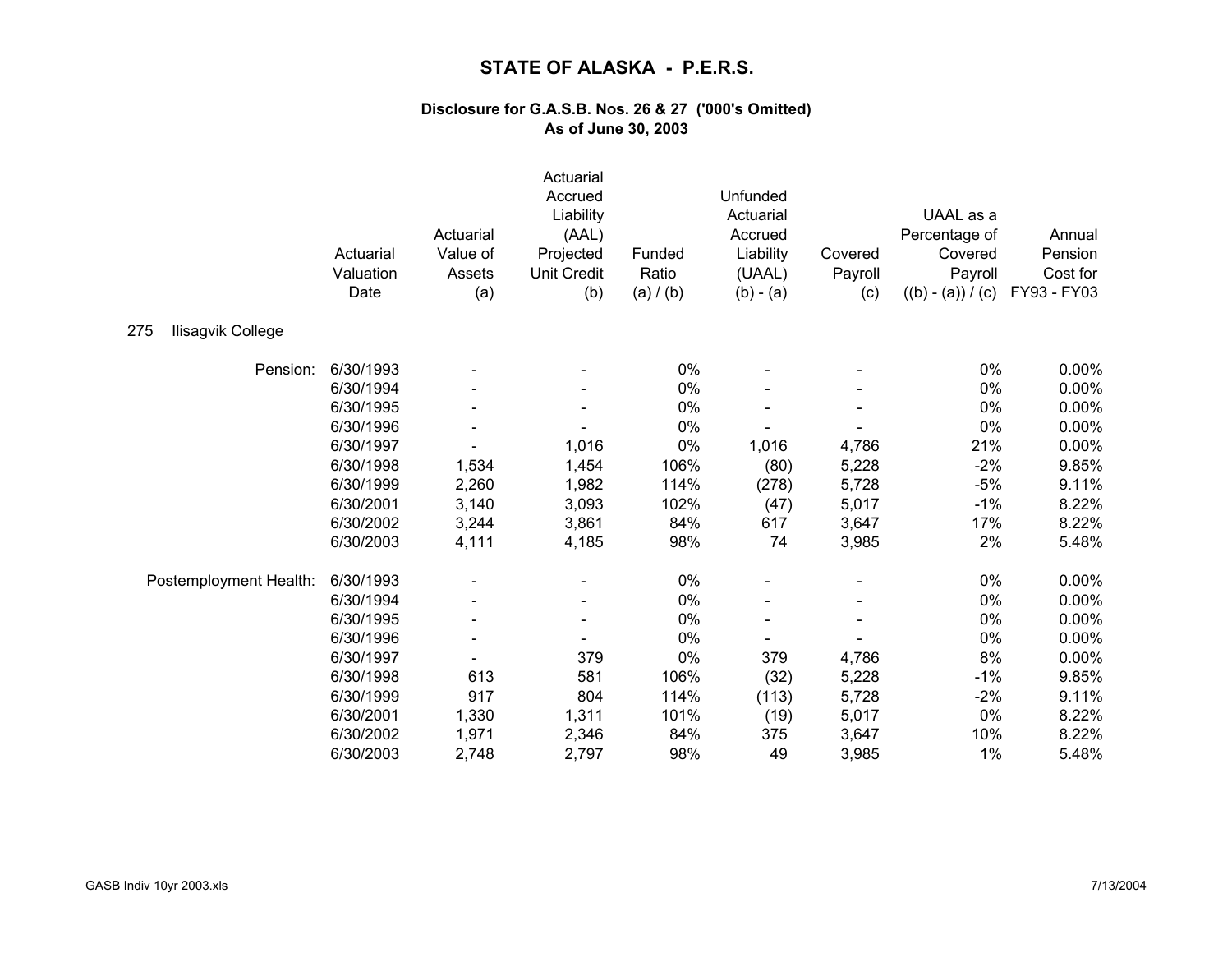|                                            | Actuarial<br>Valuation<br>Date | Actuarial<br>Value of<br>Assets<br>(a) | Actuarial<br>Accrued<br>Liability<br>(AAL)<br>Projected<br><b>Unit Credit</b><br>(b) | Funded<br>Ratio<br>(a) / (b) | Unfunded<br>Actuarial<br>Accrued<br>Liability<br>(UAAL)<br>$(b) - (a)$ | Covered<br>Payroll<br>(c) | UAAL as a<br>Percentage of<br>Covered<br>Payroll<br>$((b) - (a)) / (c)$ | Annual<br>Pension<br>Cost for<br>FY93 - FY03 |
|--------------------------------------------|--------------------------------|----------------------------------------|--------------------------------------------------------------------------------------|------------------------------|------------------------------------------------------------------------|---------------------------|-------------------------------------------------------------------------|----------------------------------------------|
| 276<br>North Pacific Rim Housing Authority |                                |                                        |                                                                                      |                              |                                                                        |                           |                                                                         |                                              |
| Pension:                                   | 6/30/1993                      |                                        |                                                                                      | 0%                           |                                                                        |                           | 0%                                                                      | 0.00%                                        |
|                                            | 6/30/1994                      |                                        |                                                                                      | 0%                           |                                                                        |                           | $0\%$                                                                   | 0.00%                                        |
|                                            | 6/30/1995                      |                                        |                                                                                      | 0%                           |                                                                        |                           | 0%                                                                      | 0.00%                                        |
|                                            | 6/30/1996                      |                                        |                                                                                      | 0%                           |                                                                        |                           | 0%                                                                      | 0.00%                                        |
|                                            | 6/30/1997                      |                                        |                                                                                      | 0%                           |                                                                        |                           | 0%                                                                      | 0.00%                                        |
|                                            | 6/30/1998                      |                                        |                                                                                      | 0%                           |                                                                        |                           | 0%                                                                      | 0.00%                                        |
|                                            | 6/30/1999                      | (131)                                  | 158                                                                                  | $-83%$                       | 289                                                                    | 756                       | 38%                                                                     | 14.50%                                       |
|                                            | 6/30/2001                      | 276                                    | 340                                                                                  | 81%                          | 64                                                                     | 797                       | 8%                                                                      | 9.04%                                        |
|                                            | 6/30/2002                      | 311                                    | 451                                                                                  | 69%                          | 140                                                                    | 866                       | 16%                                                                     | 9.04%                                        |
|                                            | 6/30/2003                      | 481                                    | 542                                                                                  | 89%                          | 61                                                                     | 932                       | 7%                                                                      | 6.58%                                        |
| Postemployment Health:                     | 6/30/1993                      |                                        |                                                                                      | 0%                           |                                                                        |                           | $0\%$                                                                   | 0.00%                                        |
|                                            | 6/30/1994                      |                                        |                                                                                      | 0%                           |                                                                        |                           | 0%                                                                      | 0.00%                                        |
|                                            | 6/30/1995                      |                                        |                                                                                      | 0%                           |                                                                        |                           | $0\%$                                                                   | 0.00%                                        |
|                                            | 6/30/1996                      |                                        |                                                                                      | 0%                           |                                                                        |                           | $0\%$                                                                   | 0.00%                                        |
|                                            | 6/30/1997                      |                                        |                                                                                      | 0%                           |                                                                        |                           | $0\%$                                                                   | 0.00%                                        |
|                                            | 6/30/1998                      |                                        |                                                                                      | 0%                           |                                                                        |                           | 0%                                                                      | 0.00%                                        |
|                                            | 6/30/1999                      | (54)                                   | 65                                                                                   | $-83%$                       | 119                                                                    | 756                       | 16%                                                                     | 14.50%                                       |
|                                            | 6/30/2001                      | 117                                    | 144                                                                                  | 81%                          | 27                                                                     | 797                       | 3%                                                                      | 9.04%                                        |
|                                            | 6/30/2002                      | 189                                    | 274                                                                                  | 69%                          | 85                                                                     | 866                       | 10%                                                                     | 9.04%                                        |
|                                            | 6/30/2003                      | 321                                    | 362                                                                                  | 89%                          | 41                                                                     | 932                       | 4%                                                                      | 6.58%                                        |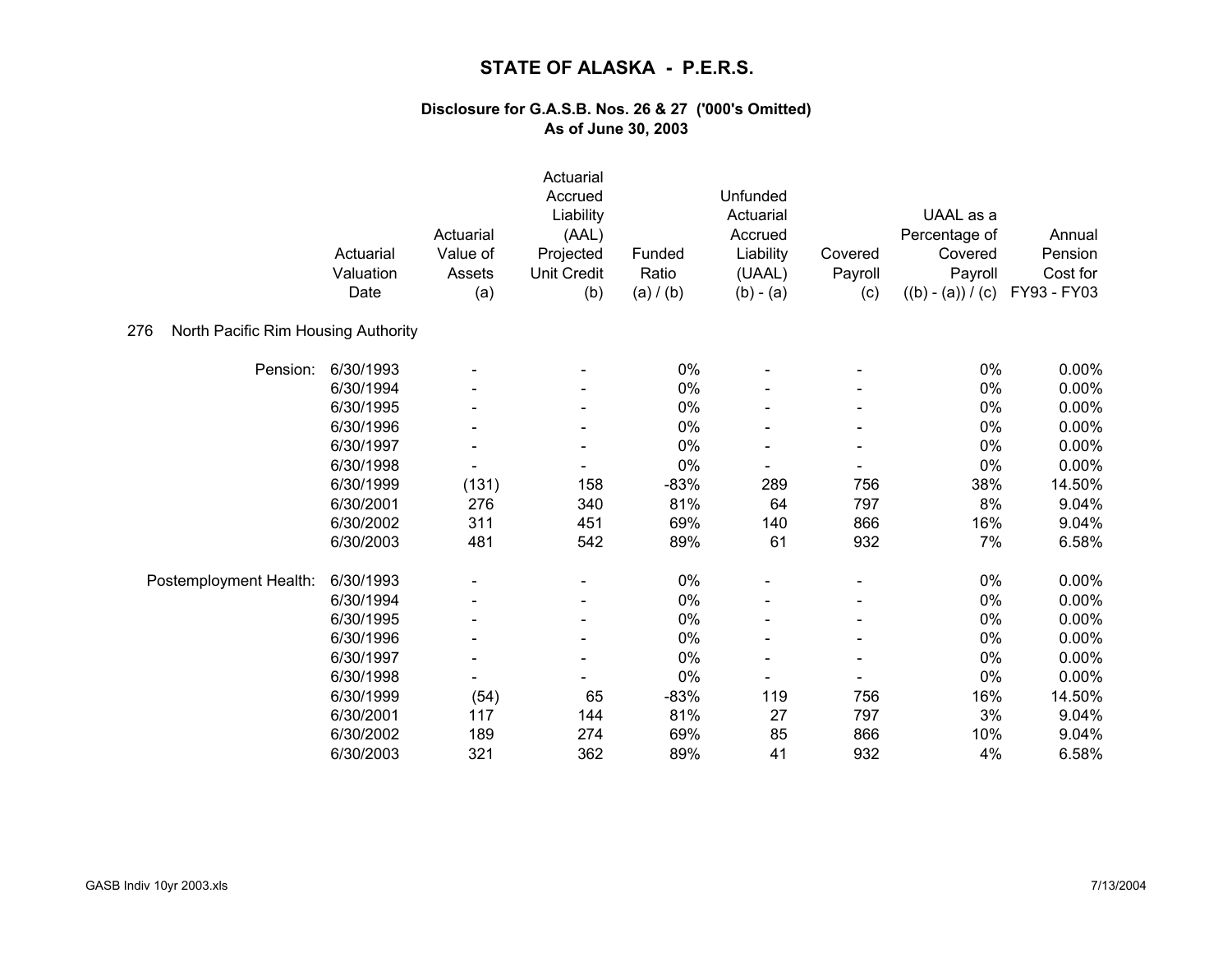|                        | Actuarial<br>Valuation<br>Date | Actuarial<br>Value of<br>Assets<br>(a) | Actuarial<br>Accrued<br>Liability<br>(AAL)<br>Projected<br><b>Unit Credit</b><br>(b) | Funded<br>Ratio<br>(a) / (b) | Unfunded<br>Actuarial<br>Accrued<br>Liability<br>(UAAL)<br>$(b) - (a)$ | Covered<br>Payroll<br>(c) | UAAL as a<br>Percentage of<br>Covered<br>Payroll<br>$((b) - (a)) / (c)$ | Annual<br>Pension<br>Cost for<br>FY93 - FY03 |
|------------------------|--------------------------------|----------------------------------------|--------------------------------------------------------------------------------------|------------------------------|------------------------------------------------------------------------|---------------------------|-------------------------------------------------------------------------|----------------------------------------------|
| Kake, City of<br>277   |                                |                                        |                                                                                      |                              |                                                                        |                           |                                                                         |                                              |
| Pension:               | 6/30/1993                      |                                        |                                                                                      | $0\%$                        |                                                                        |                           | $0\%$                                                                   | 0.00%                                        |
|                        | 6/30/1994                      |                                        |                                                                                      | 0%                           |                                                                        |                           | 0%                                                                      | 0.00%                                        |
|                        | 6/30/1995                      |                                        |                                                                                      | 0%                           |                                                                        |                           | 0%                                                                      | 0.00%                                        |
|                        | 6/30/1996                      |                                        |                                                                                      | 0%                           |                                                                        |                           | 0%                                                                      | 0.00%                                        |
|                        | 6/30/1997                      |                                        |                                                                                      | 0%                           |                                                                        |                           | $0\%$                                                                   | 0.00%                                        |
|                        | 6/30/1998                      |                                        |                                                                                      | 0%                           |                                                                        |                           | 0%                                                                      | 0.00%                                        |
|                        | 6/30/1999                      | 67                                     | 96                                                                                   | 70%                          | 29                                                                     | 631                       | $5\%$                                                                   | 9.89%                                        |
|                        | 6/30/2001                      | 108                                    | 137                                                                                  | 79%                          | 29                                                                     | 264                       | 11%                                                                     | 8.90%                                        |
|                        | 6/30/2002                      | 121                                    | 98                                                                                   | 123%                         | (23)                                                                   | 268                       | $-9%$                                                                   | 8.90%                                        |
|                        | 6/30/2003                      | 128                                    | 103                                                                                  | 124%                         | (25)                                                                   | 225                       | $-11%$                                                                  | 6.99%                                        |
| Postemployment Health: | 6/30/1993                      |                                        |                                                                                      | $0\%$                        |                                                                        |                           | 0%                                                                      | 0.00%                                        |
|                        | 6/30/1994                      |                                        |                                                                                      | $0\%$                        |                                                                        |                           | 0%                                                                      | 0.00%                                        |
|                        | 6/30/1995                      |                                        |                                                                                      | $0\%$                        |                                                                        |                           | $0\%$                                                                   | 0.00%                                        |
|                        | 6/30/1996                      |                                        |                                                                                      | 0%                           |                                                                        |                           | $0\%$                                                                   | 0.00%                                        |
|                        | 6/30/1997                      |                                        |                                                                                      | $0\%$                        |                                                                        |                           | 0%                                                                      | 0.00%                                        |
|                        | 6/30/1998                      |                                        |                                                                                      | 0%                           |                                                                        |                           | $0\%$                                                                   | 0.00%                                        |
|                        | 6/30/1999                      | 28                                     | 40                                                                                   | 70%                          | 12                                                                     | 631                       | 2%                                                                      | 9.89%                                        |
|                        | 6/30/2001                      | 46                                     | 58                                                                                   | 79%                          | 12                                                                     | 264                       | 5%                                                                      | 8.90%                                        |
|                        | 6/30/2002                      | 73                                     | 60                                                                                   | 122%                         | (13)                                                                   | 268                       | $-5%$                                                                   | 8.90%                                        |
|                        | 6/30/2003                      | 85                                     | 69                                                                                   | 123%                         | (16)                                                                   | 225                       | $-7%$                                                                   | 6.99%                                        |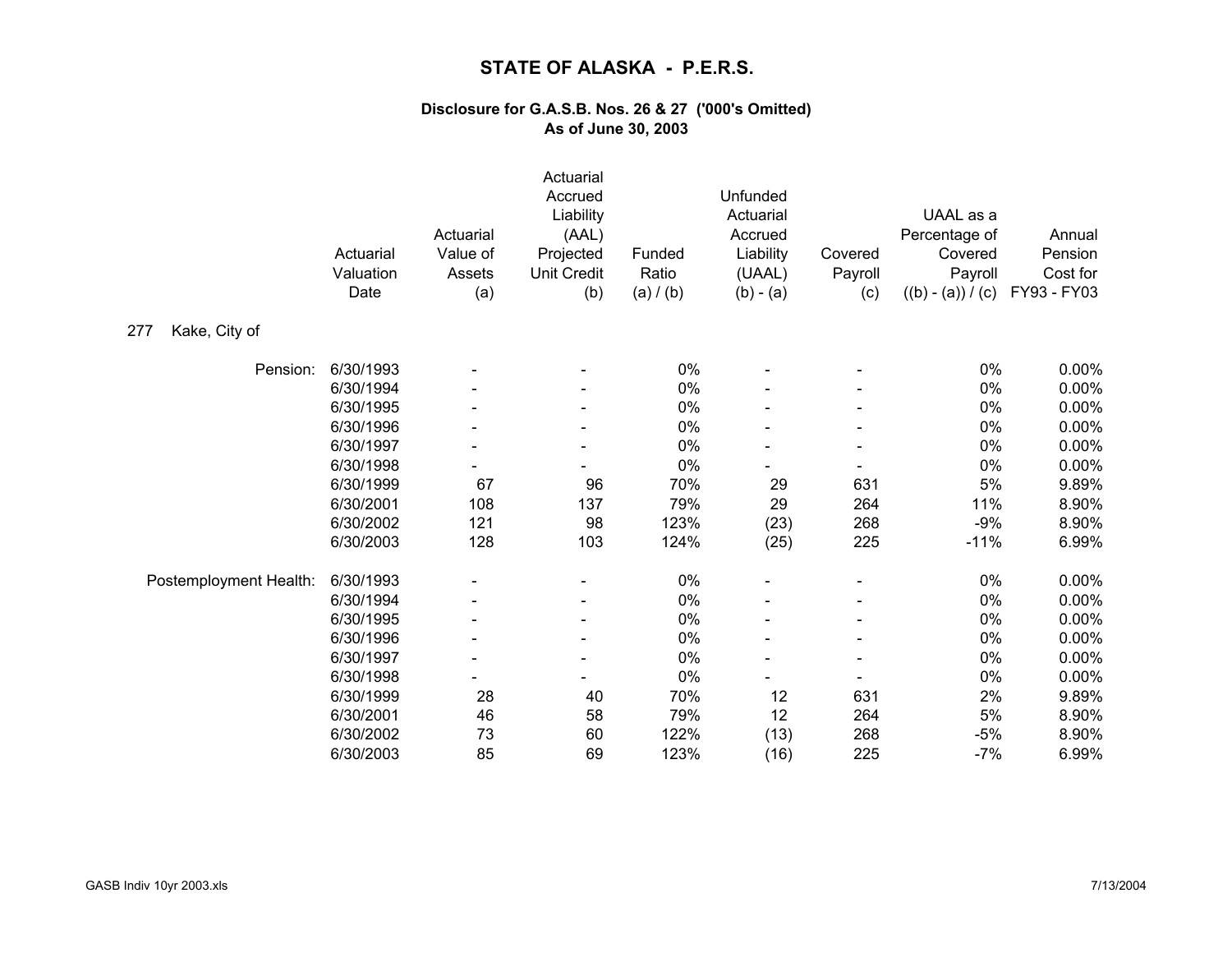|                        | Actuarial<br>Valuation<br>Date | Actuarial<br>Value of<br>Assets<br>(a) | Actuarial<br>Accrued<br>Liability<br>(AAL)<br>Projected<br><b>Unit Credit</b><br>(b) | Funded<br>Ratio<br>(a) / (b) | Unfunded<br>Actuarial<br>Accrued<br>Liability<br>(UAAL)<br>$(b) - (a)$ | Covered<br>Payroll<br>(c) | UAAL as a<br>Percentage of<br>Covered<br>Payroll<br>$((b) - (a)) / (c)$ | Annual<br>Pension<br>Cost for<br>FY93 - FY03 |
|------------------------|--------------------------------|----------------------------------------|--------------------------------------------------------------------------------------|------------------------------|------------------------------------------------------------------------|---------------------------|-------------------------------------------------------------------------|----------------------------------------------|
| 278<br>Saxman Seaport  |                                |                                        |                                                                                      |                              |                                                                        |                           |                                                                         |                                              |
| Pension:               | 6/30/1993                      |                                        |                                                                                      | 0%                           |                                                                        |                           | 0%                                                                      | 0.00%                                        |
|                        | 6/30/1994                      |                                        |                                                                                      | $0\%$                        |                                                                        |                           | $0\%$                                                                   | 0.00%                                        |
|                        | 6/30/1995                      |                                        |                                                                                      | 0%                           |                                                                        |                           | 0%                                                                      | 0.00%                                        |
|                        | 6/30/1996                      |                                        |                                                                                      | $0\%$                        |                                                                        |                           | $0\%$                                                                   | 0.00%                                        |
|                        | 6/30/1997                      |                                        |                                                                                      | 0%                           |                                                                        |                           | 0%                                                                      | 0.00%                                        |
|                        | 6/30/1998                      |                                        |                                                                                      | 0%                           |                                                                        |                           | 0%                                                                      | 0.00%                                        |
|                        | 6/30/1999                      | 8                                      | 14                                                                                   | 57%                          | 6                                                                      | 60                        | 10%                                                                     | 9.89%                                        |
|                        | 6/30/2001                      | 24                                     | 53                                                                                   | 45%                          | 29                                                                     | 108                       | 27%                                                                     | 9.70%                                        |
|                        | 6/30/2002                      | 36                                     | 65                                                                                   | 55%                          | 29                                                                     | 35                        | 83%                                                                     | 9.70%                                        |
|                        | 6/30/2003                      | 42                                     | 80                                                                                   | 53%                          | 38                                                                     | 65                        | 58%                                                                     | 9.14%                                        |
| Postemployment Health: | 6/30/1993                      |                                        |                                                                                      | 0%                           |                                                                        |                           | 0%                                                                      | 0.00%                                        |
|                        | 6/30/1994                      |                                        |                                                                                      | 0%                           |                                                                        |                           | 0%                                                                      | 0.00%                                        |
|                        | 6/30/1995                      |                                        |                                                                                      | 0%                           |                                                                        |                           | 0%                                                                      | 0.00%                                        |
|                        | 6/30/1996                      |                                        |                                                                                      | 0%                           |                                                                        |                           | $0\%$                                                                   | 0.00%                                        |
|                        | 6/30/1997                      |                                        |                                                                                      | $0\%$                        |                                                                        |                           | $0\%$                                                                   | 0.00%                                        |
|                        | 6/30/1998                      |                                        |                                                                                      | 0%                           |                                                                        |                           | 0%                                                                      | 0.00%                                        |
|                        | 6/30/1999                      | 4                                      | $\overline{7}$                                                                       | 57%                          | 3                                                                      | 60                        | $5\%$                                                                   | 9.89%                                        |
|                        | 6/30/2001                      | 11                                     | 24                                                                                   | 46%                          | 13                                                                     | 108                       | 12%                                                                     | 9.70%                                        |
|                        | 6/30/2002                      | 22                                     | 40                                                                                   | 55%                          | 18                                                                     | 35                        | 51%                                                                     | 9.70%                                        |
|                        | 6/30/2003                      | 28                                     | 54                                                                                   | 52%                          | 26                                                                     | 65                        | 40%                                                                     | 9.14%                                        |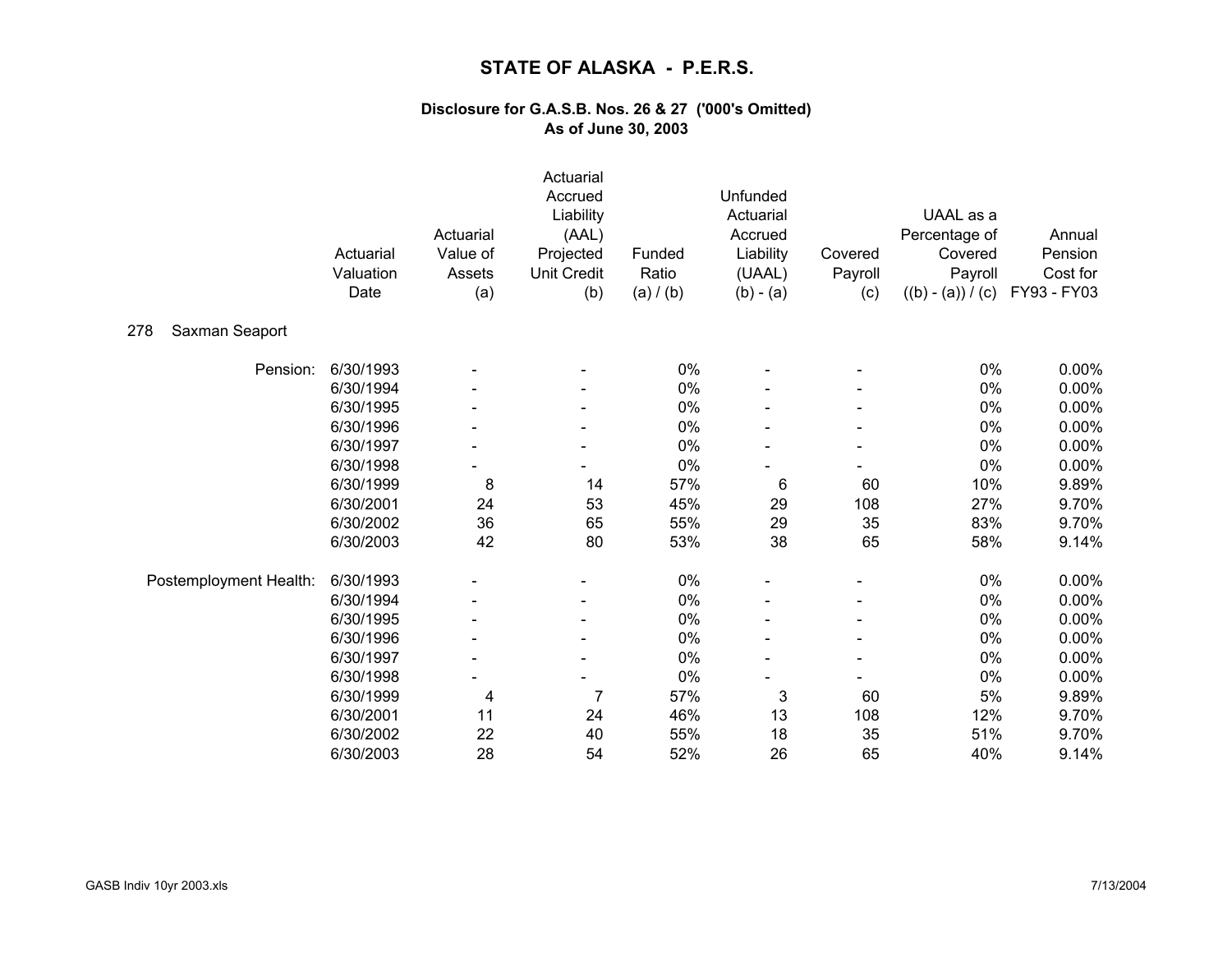|                                                 | Actuarial<br>Valuation<br>Date | Actuarial<br>Value of<br>Assets<br>(a) | Actuarial<br>Accrued<br>Liability<br>(AAL)<br>Projected<br><b>Unit Credit</b><br>(b) | Funded<br>Ratio<br>(a) / (b) | Unfunded<br>Actuarial<br>Accrued<br>Liability<br>(UAAL)<br>$(b) - (a)$ | Covered<br>Payroll<br>(c) | UAAL as a<br>Percentage of<br>Covered<br>Payroll<br>$((b) - (a)) / (c)$ | Annual<br>Pension<br>Cost for<br>FY93 - FY03 |
|-------------------------------------------------|--------------------------------|----------------------------------------|--------------------------------------------------------------------------------------|------------------------------|------------------------------------------------------------------------|---------------------------|-------------------------------------------------------------------------|----------------------------------------------|
| 279<br>Tlingit-Haida Regional Housing Authority |                                |                                        |                                                                                      |                              |                                                                        |                           |                                                                         |                                              |
| Pension:                                        | 6/30/1993                      |                                        |                                                                                      | 0%                           |                                                                        |                           | 0%                                                                      | 0.00%                                        |
|                                                 | 6/30/1994                      |                                        |                                                                                      | 0%                           |                                                                        |                           | 0%                                                                      | 0.00%                                        |
|                                                 | 6/30/1995                      |                                        |                                                                                      | 0%                           |                                                                        |                           | 0%                                                                      | 0.00%                                        |
|                                                 | 6/30/1996                      |                                        |                                                                                      | 0%                           |                                                                        |                           | 0%                                                                      | 0.00%                                        |
|                                                 | 6/30/1997                      |                                        |                                                                                      | 0%                           |                                                                        |                           | 0%                                                                      | 0.00%                                        |
|                                                 | 6/30/1998                      |                                        |                                                                                      | 0%                           |                                                                        |                           | 0%                                                                      | 0.00%                                        |
|                                                 | 6/30/1999                      | 105                                    | 133                                                                                  | 79%                          | 28                                                                     | 806                       | 3%                                                                      | 9.89%                                        |
|                                                 | 6/30/2001                      | 366                                    | 998                                                                                  | 37%                          | 632                                                                    | 1,665                     | 38%                                                                     | 8.75%                                        |
|                                                 | 6/30/2002                      | 494                                    | 1,416                                                                                | 35%                          | 922                                                                    | 1,783                     | 52%                                                                     | 8.75%                                        |
|                                                 | 6/30/2003                      | 829                                    | 1,716                                                                                | 48%                          | 887                                                                    | 1,744                     | 51%                                                                     | 10.52%                                       |
| Postemployment Health:                          | 6/30/1993                      |                                        |                                                                                      | 0%                           |                                                                        |                           | 0%                                                                      | 0.00%                                        |
|                                                 | 6/30/1994                      |                                        |                                                                                      | 0%                           |                                                                        |                           | 0%                                                                      | 0.00%                                        |
|                                                 | 6/30/1995                      |                                        |                                                                                      | 0%                           |                                                                        |                           | 0%                                                                      | 0.00%                                        |
|                                                 | 6/30/1996                      |                                        |                                                                                      | 0%                           |                                                                        |                           | 0%                                                                      | 0.00%                                        |
|                                                 | 6/30/1997                      |                                        |                                                                                      | 0%                           |                                                                        |                           | 0%                                                                      | 0.00%                                        |
|                                                 | 6/30/1998                      |                                        |                                                                                      | 0%                           |                                                                        |                           | 0%                                                                      | 0.00%                                        |
|                                                 | 6/30/1999                      | 43                                     | 54                                                                                   | 80%                          | 11                                                                     | 806                       | 1%                                                                      | 9.89%                                        |
|                                                 | 6/30/2001                      | 156                                    | 423                                                                                  | 37%                          | 267                                                                    | 1,665                     | 16%                                                                     | 8.75%                                        |
|                                                 | 6/30/2002                      | 300                                    | 861                                                                                  | 35%                          | 561                                                                    | 1,783                     | 31%                                                                     | 8.75%                                        |
|                                                 | 6/30/2003                      | 554                                    | 1,147                                                                                | 48%                          | 593                                                                    | 1,744                     | 34%                                                                     | 10.52%                                       |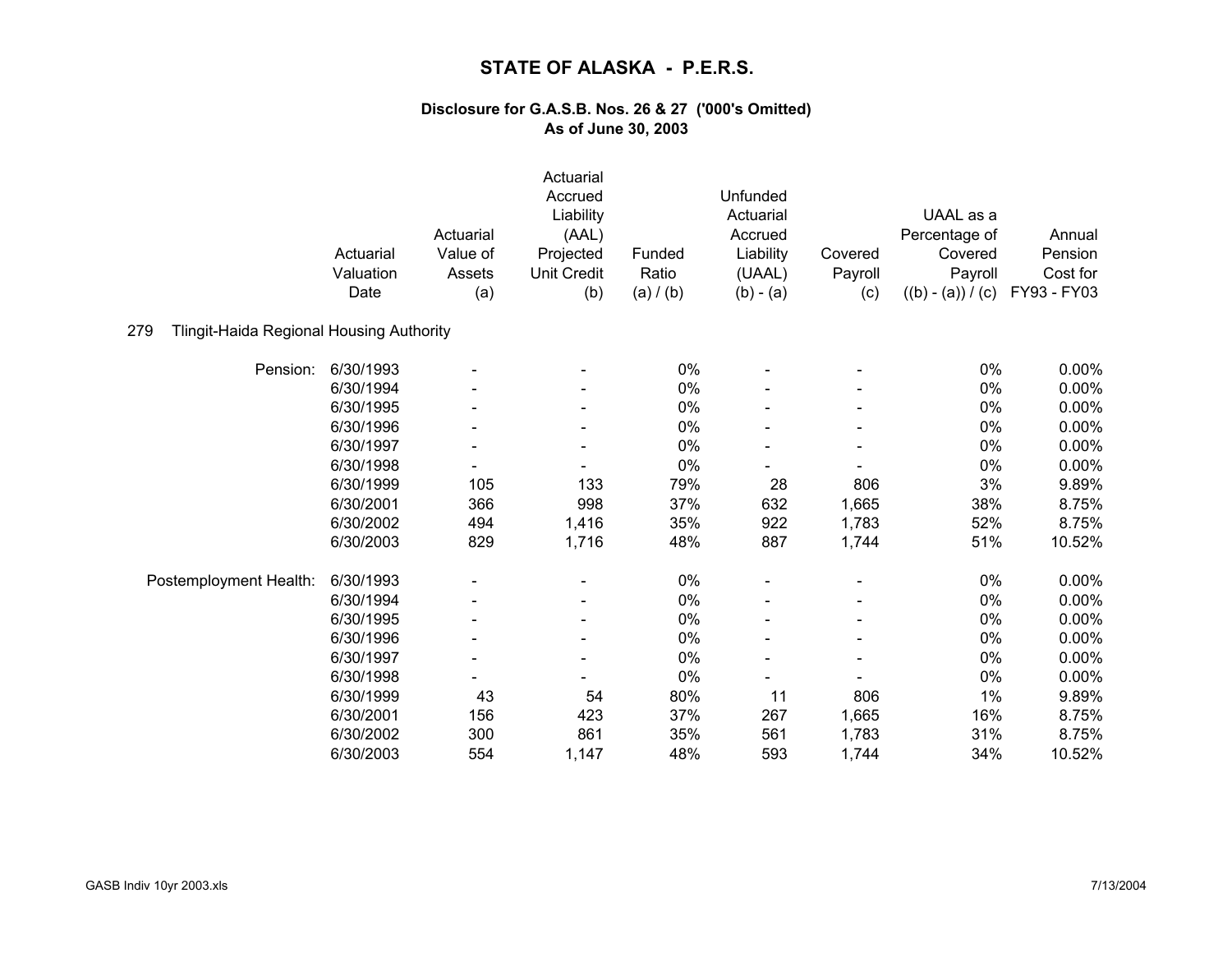|                             | Actuarial<br>Valuation<br>Date | Actuarial<br>Value of<br>Assets<br>(a) | Actuarial<br>Accrued<br>Liability<br>(AAL)<br>Projected<br><b>Unit Credit</b><br>(b) | Funded<br>Ratio<br>(a) / (b) | Unfunded<br>Actuarial<br>Accrued<br>Liability<br>(UAAL)<br>$(b) - (a)$ | Covered<br>Payroll<br>(c) | UAAL as a<br>Percentage of<br>Covered<br>Payroll<br>$((b) - (a)) / (c)$ | Annual<br>Pension<br>Cost for<br>FY93 - FY03 |
|-----------------------------|--------------------------------|----------------------------------------|--------------------------------------------------------------------------------------|------------------------------|------------------------------------------------------------------------|---------------------------|-------------------------------------------------------------------------|----------------------------------------------|
| Toksook Bay, City of<br>280 |                                |                                        |                                                                                      |                              |                                                                        |                           |                                                                         |                                              |
| Pension:                    | 6/30/1993                      |                                        |                                                                                      | 0%                           |                                                                        |                           | 0%                                                                      | 0.00%                                        |
|                             | 6/30/1994                      |                                        |                                                                                      | 0%                           |                                                                        |                           | $0\%$                                                                   | 0.00%                                        |
|                             | 6/30/1995                      |                                        | $\blacksquare$                                                                       | 0%                           |                                                                        |                           | $0\%$                                                                   | 0.00%                                        |
|                             | 6/30/1996                      |                                        |                                                                                      | 0%                           |                                                                        |                           | 0%                                                                      | 0.00%                                        |
|                             | 6/30/1997                      |                                        |                                                                                      | 0%                           |                                                                        |                           | $0\%$                                                                   | 0.00%                                        |
|                             | 6/30/1998                      |                                        |                                                                                      | 0%                           |                                                                        |                           | 0%                                                                      | 0.00%                                        |
|                             | 6/30/1999                      |                                        |                                                                                      | 0%                           |                                                                        |                           | 0%                                                                      | 0.00%                                        |
|                             | 6/30/2001                      |                                        |                                                                                      | 0%                           |                                                                        |                           | 0%                                                                      | 8.26%                                        |
|                             | 6/30/2002                      | 4                                      | 6                                                                                    | 67%                          | $\overline{\mathbf{c}}$                                                | 16                        | 13%                                                                     | 8.26%                                        |
|                             | 6/30/2003                      | 6                                      | 9                                                                                    | 67%                          | 3                                                                      | 21                        | 14%                                                                     | 5.00%                                        |
| Postemployment Health:      | 6/30/1993                      |                                        |                                                                                      | 0%                           |                                                                        |                           | 0%                                                                      | 0.00%                                        |
|                             | 6/30/1994                      |                                        |                                                                                      | 0%                           |                                                                        |                           | 0%                                                                      | 0.00%                                        |
|                             | 6/30/1995                      |                                        |                                                                                      | 0%                           |                                                                        |                           | $0\%$                                                                   | 0.00%                                        |
|                             | 6/30/1996                      |                                        |                                                                                      | 0%                           |                                                                        |                           | 0%                                                                      | 0.00%                                        |
|                             | 6/30/1997                      |                                        |                                                                                      | 0%                           |                                                                        |                           | 0%                                                                      | 0.00%                                        |
|                             | 6/30/1998                      |                                        | -                                                                                    | 0%                           |                                                                        |                           | $0\%$                                                                   | 0.00%                                        |
|                             | 6/30/1999                      |                                        | $\blacksquare$                                                                       | 0%                           |                                                                        |                           | 0%                                                                      | 0.00%                                        |
|                             | 6/30/2001                      |                                        |                                                                                      | 0%                           |                                                                        |                           | 0%                                                                      | 8.26%                                        |
|                             | 6/30/2002                      | 3                                      | 4                                                                                    | 75%                          | 1                                                                      | 16                        | 6%                                                                      | 8.26%                                        |
|                             | 6/30/2003                      | 4                                      | 6                                                                                    | 67%                          | $\mathbf 2$                                                            | 21                        | 10%                                                                     | 5.00%                                        |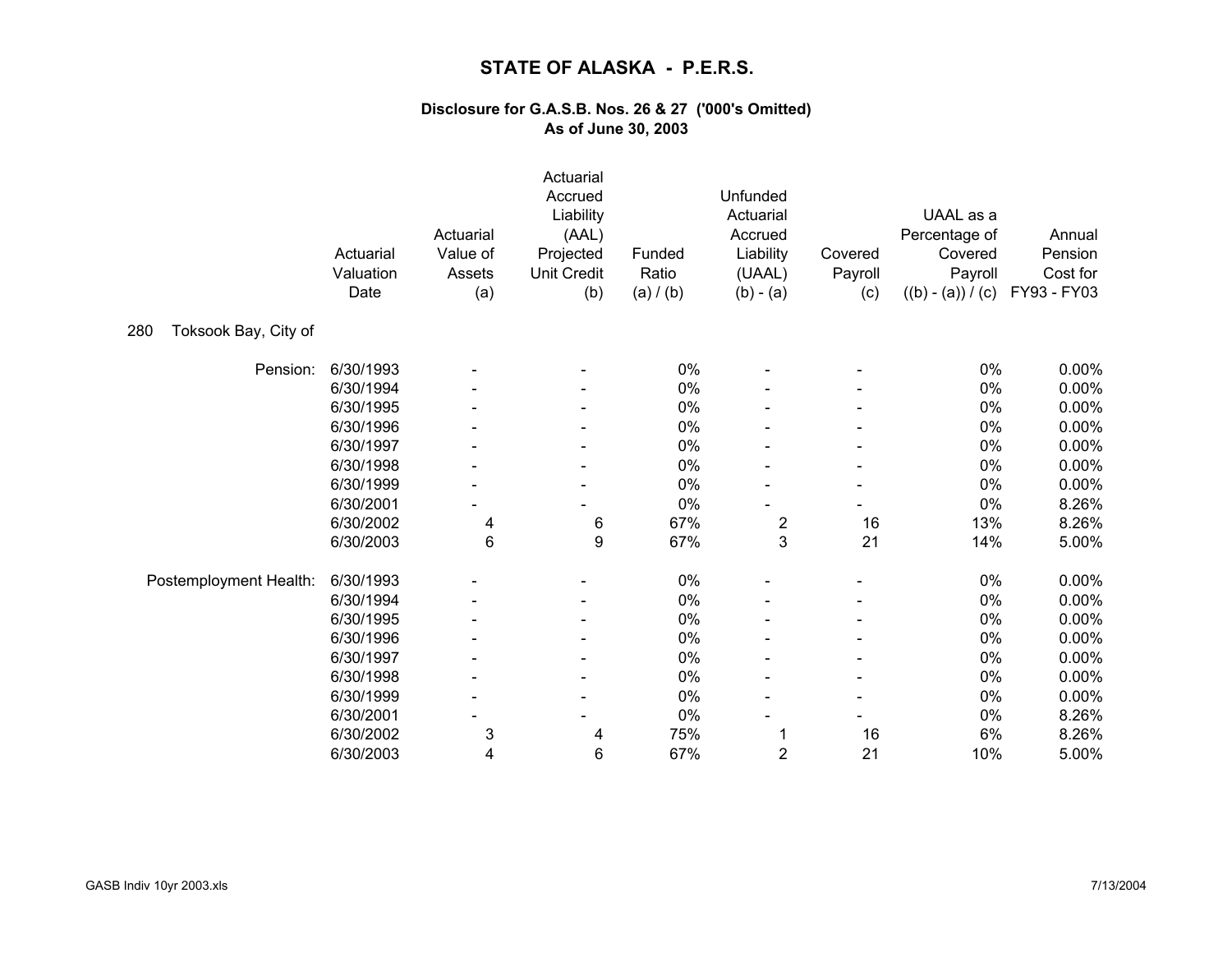|                                                | Actuarial         | Actuarial<br>Value of    | Actuarial<br>Accrued<br>Liability<br>(AAL)<br>Projected | Funded             | Unfunded<br>Actuarial<br>Accrued<br>Liability | Covered                  | UAAL as a<br>Percentage of<br>Covered | Annual<br>Pension       |
|------------------------------------------------|-------------------|--------------------------|---------------------------------------------------------|--------------------|-----------------------------------------------|--------------------------|---------------------------------------|-------------------------|
|                                                | Valuation<br>Date | Assets<br>(a)            | <b>Unit Credit</b><br>(b)                               | Ratio<br>(a) / (b) | (UAAL)<br>$(b) - (a)$                         | Payroll<br>(c)           | Payroll<br>$((b) - (a)) / (c)$        | Cost for<br>FY93 - FY03 |
|                                                |                   |                          |                                                         |                    |                                               |                          |                                       |                         |
| 281<br><b>Baranof Island Housing Authority</b> |                   |                          |                                                         |                    |                                               |                          |                                       |                         |
| Pension:                                       | 6/30/1993         |                          |                                                         | 0%                 |                                               |                          | 0%                                    | 0.00%                   |
|                                                | 6/30/1994         |                          |                                                         | 0%                 |                                               |                          | 0%                                    | 0.00%                   |
|                                                | 6/30/1995         |                          |                                                         | 0%                 |                                               |                          | 0%                                    | 0.00%                   |
|                                                | 6/30/1996         |                          | -                                                       | 0%                 |                                               | -                        | 0%                                    | 0.00%                   |
|                                                | 6/30/1997         |                          |                                                         | 0%                 |                                               | $\blacksquare$           | $0\%$                                 | $0.00\%$                |
|                                                | 6/30/1998         |                          |                                                         | 0%                 |                                               |                          | 0%                                    | 0.00%                   |
|                                                | 6/30/1999         | 4                        | 4                                                       | 100%               |                                               | 73                       | 0%                                    | 9.89%                   |
|                                                | 6/30/2001         | 59                       | 58                                                      | 102%               | (1)                                           | 368                      | 0%                                    | 8.26%                   |
|                                                | 6/30/2002         | 79                       | 80                                                      | 99%                | 1                                             | 418                      | 0%                                    | 8.26%                   |
|                                                | 6/30/2003         | 155                      | 138                                                     | 112%               | (17)                                          | 461                      | $-4%$                                 | 5.41%                   |
| Postemployment Health:                         | 6/30/1993         |                          |                                                         | 0%                 |                                               |                          | 0%                                    | 0.00%                   |
|                                                | 6/30/1994         |                          | -                                                       | 0%                 |                                               |                          | 0%                                    | 0.00%                   |
|                                                | 6/30/1995         |                          | $\blacksquare$                                          | 0%                 |                                               |                          | 0%                                    | 0.00%                   |
|                                                | 6/30/1996         |                          |                                                         | 0%                 |                                               |                          | 0%                                    | 0.00%                   |
|                                                | 6/30/1997         | $\overline{\phantom{a}}$ | -                                                       | 0%                 |                                               | $\overline{\phantom{a}}$ | 0%                                    | 0.00%                   |
|                                                | 6/30/1998         |                          |                                                         | $0\%$              | L                                             |                          | $0\%$                                 | 0.00%                   |
|                                                | 6/30/1999         | $\overline{\mathbf{c}}$  | $\overline{2}$                                          | 100%               |                                               | 73                       | 0%                                    | 9.89%                   |
|                                                | 6/30/2001         | 26                       | 25                                                      | 104%               | (1)                                           | 368                      | 0%                                    | 8.26%                   |
|                                                | 6/30/2002         | 48                       | 49                                                      | 98%                | 1                                             | 418                      | 0%                                    | 8.26%                   |
|                                                | 6/30/2003         | 104                      | 92                                                      | 113%               | (12)                                          | 461                      | $-3%$                                 | 5.41%                   |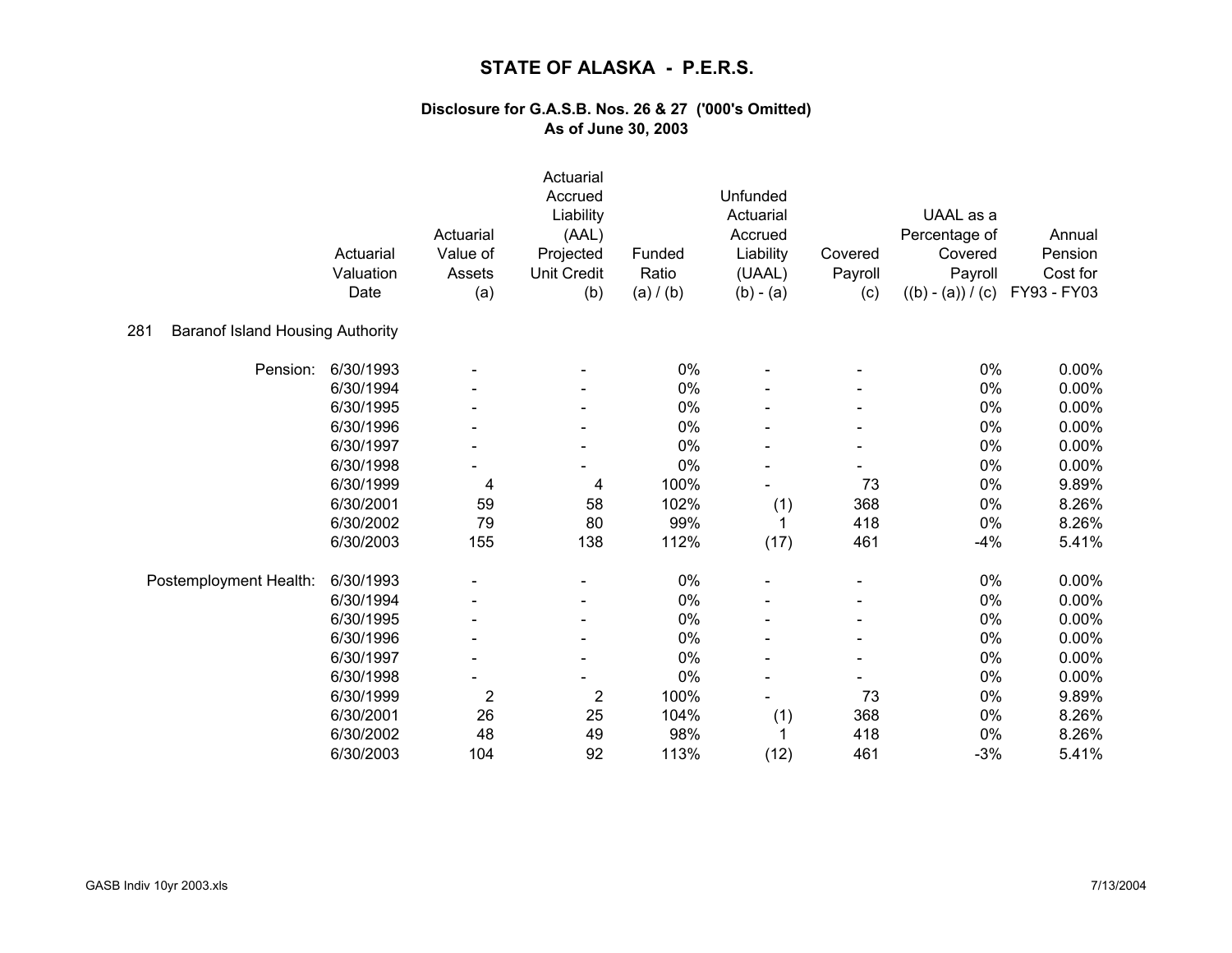|                                | Actuarial<br>Valuation<br>Date | Actuarial<br>Value of<br>Assets<br>(a) | Actuarial<br>Accrued<br>Liability<br>(AAL)<br>Projected<br><b>Unit Credit</b><br>(b) | Funded<br>Ratio<br>(a) / (b) | Unfunded<br>Actuarial<br>Accrued<br>Liability<br>(UAAL)<br>$(b) - (a)$ | Covered<br>Payroll<br>(c) | UAAL as a<br>Percentage of<br>Covered<br>Payroll<br>$((b) - (a)) / (c)$ | Annual<br>Pension<br>Cost for<br>FY93 - FY03 |
|--------------------------------|--------------------------------|----------------------------------------|--------------------------------------------------------------------------------------|------------------------------|------------------------------------------------------------------------|---------------------------|-------------------------------------------------------------------------|----------------------------------------------|
| Delta Junction, City of<br>282 |                                |                                        |                                                                                      |                              |                                                                        |                           |                                                                         |                                              |
| Pension:                       | 6/30/1993                      |                                        |                                                                                      | 0%                           |                                                                        |                           | 0%                                                                      | 0.00%                                        |
|                                | 6/30/1994                      |                                        |                                                                                      | $0\%$                        |                                                                        |                           | $0\%$                                                                   | 0.00%                                        |
|                                | 6/30/1995                      |                                        |                                                                                      | 0%                           |                                                                        |                           | $0\%$                                                                   | 0.00%                                        |
|                                | 6/30/1996                      |                                        |                                                                                      | $0\%$                        |                                                                        |                           | 0%                                                                      | 0.00%                                        |
|                                | 6/30/1997                      |                                        |                                                                                      | 0%                           |                                                                        |                           | $0\%$                                                                   | 0.00%                                        |
|                                | 6/30/1998                      |                                        |                                                                                      | 0%                           |                                                                        |                           | 0%                                                                      | 0.00%                                        |
|                                | 6/30/1999                      |                                        |                                                                                      | $0\%$                        |                                                                        |                           | $0\%$                                                                   | 0.00%                                        |
|                                | 6/30/2001                      | 23                                     | 65                                                                                   | 35%                          | 42                                                                     | 151                       | 28%                                                                     | 8.26%                                        |
|                                | 6/30/2002                      | 52                                     | 64                                                                                   | 81%                          | 12                                                                     | 60                        | 20%                                                                     | 8.26%                                        |
|                                | 6/30/2003                      | 62                                     | 74                                                                                   | 84%                          | 12                                                                     | 228                       | 5%                                                                      | 9.10%                                        |
| Postemployment Health:         | 6/30/1993                      |                                        |                                                                                      | $0\%$                        |                                                                        |                           | 0%                                                                      | 0.00%                                        |
|                                | 6/30/1994                      |                                        |                                                                                      | 0%                           |                                                                        |                           | 0%                                                                      | 0.00%                                        |
|                                | 6/30/1995                      |                                        |                                                                                      | $0\%$                        |                                                                        |                           | $0\%$                                                                   | 0.00%                                        |
|                                | 6/30/1996                      |                                        |                                                                                      | 0%                           |                                                                        |                           | $0\%$                                                                   | 0.00%                                        |
|                                | 6/30/1997                      |                                        |                                                                                      | $0\%$                        |                                                                        |                           | 0%                                                                      | 0.00%                                        |
|                                | 6/30/1998                      |                                        |                                                                                      | 0%                           |                                                                        |                           | 0%                                                                      | 0.00%                                        |
|                                | 6/30/1999                      |                                        |                                                                                      | $0\%$                        |                                                                        |                           | 0%                                                                      | 0.00%                                        |
|                                | 6/30/2001                      | 11                                     | 28                                                                                   | 39%                          | 17                                                                     | 151                       | 11%                                                                     | 8.26%                                        |
|                                | 6/30/2002                      | 32                                     | 39                                                                                   | 82%                          | 7                                                                      | 60                        | 12%                                                                     | 8.26%                                        |
|                                | 6/30/2003                      | 42                                     | 49                                                                                   | 86%                          | $\overline{7}$                                                         | 228                       | 3%                                                                      | 9.10%                                        |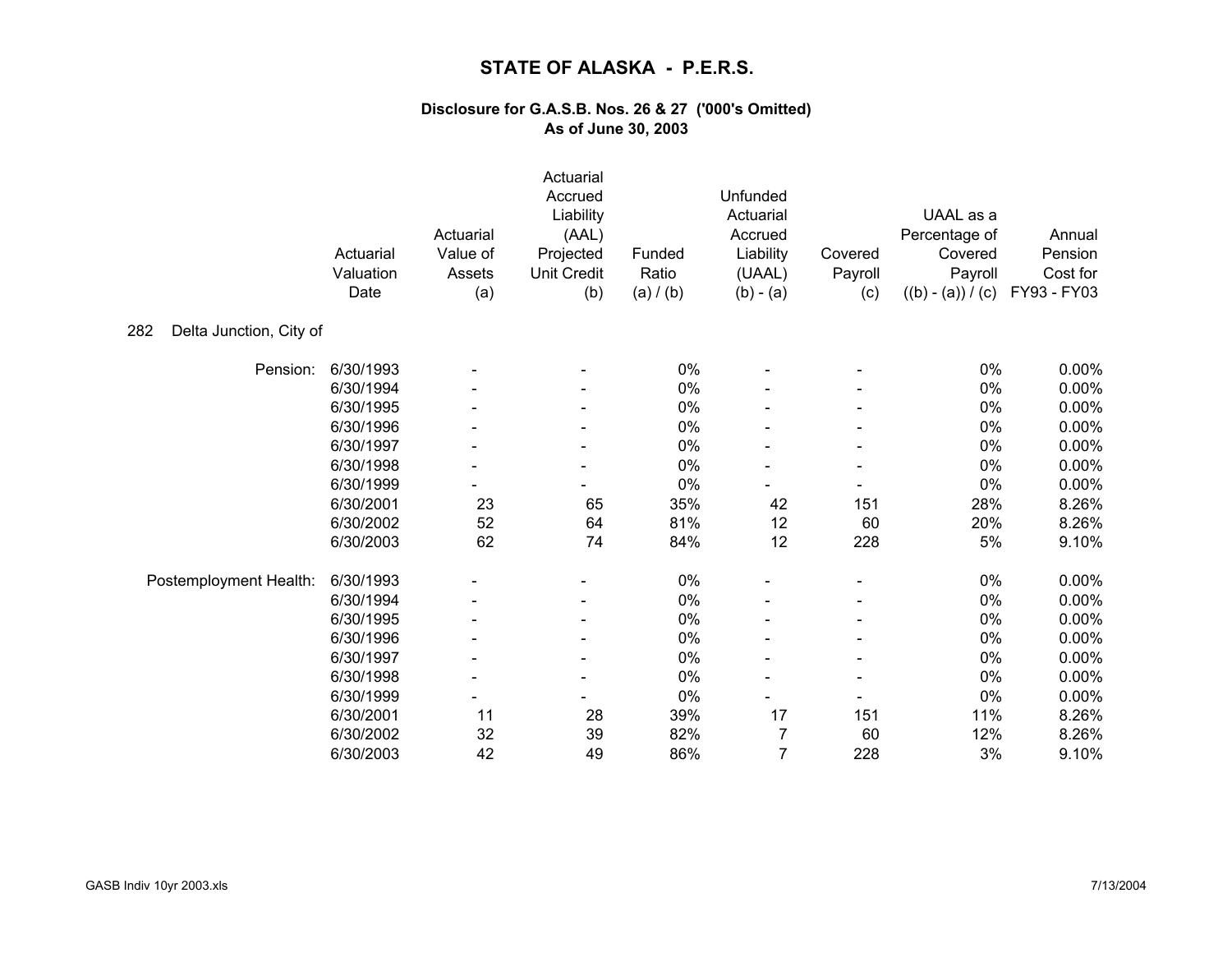|                          | Actuarial<br>Valuation<br>Date | Actuarial<br>Value of<br>Assets<br>(a) | Actuarial<br>Accrued<br>Liability<br>(AAL)<br>Projected<br><b>Unit Credit</b><br>(b) | Funded<br>Ratio<br>(a) / (b) | Unfunded<br>Actuarial<br>Accrued<br>Liability<br>(UAAL)<br>$(b) - (a)$ | Covered<br>Payroll<br>(c) | UAAL as a<br>Percentage of<br>Covered<br>Payroll<br>$((b) - (a)) / (c)$ | Annual<br>Pension<br>Cost for<br>FY93 - FY03 |
|--------------------------|--------------------------------|----------------------------------------|--------------------------------------------------------------------------------------|------------------------------|------------------------------------------------------------------------|---------------------------|-------------------------------------------------------------------------|----------------------------------------------|
| Anderson, City of<br>283 |                                |                                        |                                                                                      |                              |                                                                        |                           |                                                                         |                                              |
| Pension:                 | 6/30/1993                      |                                        |                                                                                      | 0%                           |                                                                        |                           | 0%                                                                      | 0.00%                                        |
|                          | 6/30/1994                      |                                        |                                                                                      | 0%                           |                                                                        |                           | 0%                                                                      | 0.00%                                        |
|                          | 6/30/1995                      |                                        |                                                                                      | 0%                           |                                                                        |                           | 0%                                                                      | 0.00%                                        |
|                          | 6/30/1996                      |                                        |                                                                                      | 0%                           |                                                                        |                           | 0%                                                                      | 0.00%                                        |
|                          | 6/30/1997                      |                                        |                                                                                      | 0%                           |                                                                        |                           | 0%                                                                      | 0.00%                                        |
|                          | 6/30/1998                      |                                        |                                                                                      | 0%                           |                                                                        |                           | 0%                                                                      | 0.00%                                        |
|                          | 6/30/1999                      |                                        |                                                                                      | 0%                           |                                                                        |                           | 0%                                                                      | 0.00%                                        |
|                          | 6/30/2001                      | 109                                    | $\blacksquare$                                                                       | 100%                         | (109)                                                                  | 29                        | $-376%$                                                                 | 8.26%                                        |
|                          | 6/30/2002                      | 100                                    |                                                                                      | 100%                         | (100)                                                                  | 36                        | $-278%$                                                                 | 8.26%                                        |
|                          | 6/30/2003                      | 128                                    |                                                                                      | 100%                         | (128)                                                                  | 40                        | $-320%$                                                                 | 0.00%                                        |
| Postemployment Health:   | 6/30/1993                      |                                        |                                                                                      | $0\%$                        |                                                                        |                           | 0%                                                                      | 0.00%                                        |
|                          | 6/30/1994                      |                                        |                                                                                      | 0%                           |                                                                        |                           | 0%                                                                      | 0.00%                                        |
|                          | 6/30/1995                      |                                        |                                                                                      | 0%                           |                                                                        |                           | 0%                                                                      | 0.00%                                        |
|                          | 6/30/1996                      |                                        |                                                                                      | 0%                           |                                                                        |                           | 0%                                                                      | 0.00%                                        |
|                          | 6/30/1997                      |                                        |                                                                                      | 0%                           |                                                                        |                           | 0%                                                                      | 0.00%                                        |
|                          | 6/30/1998                      |                                        |                                                                                      | 0%                           |                                                                        |                           | 0%                                                                      | 0.00%                                        |
|                          | 6/30/1999                      |                                        |                                                                                      | 0%                           | $\blacksquare$                                                         |                           | 0%                                                                      | 0.00%                                        |
|                          | 6/30/2001                      | 47                                     | 1                                                                                    | 4700%                        | (46)                                                                   | 29                        | $-159%$                                                                 | 8.26%                                        |
|                          | 6/30/2002                      | 60                                     |                                                                                      | 100%                         | (60)                                                                   | 36                        | $-167%$                                                                 | 8.26%                                        |
|                          | 6/30/2003                      | 86                                     |                                                                                      | 100%                         | (86)                                                                   | 40                        | $-215%$                                                                 | 0.00%                                        |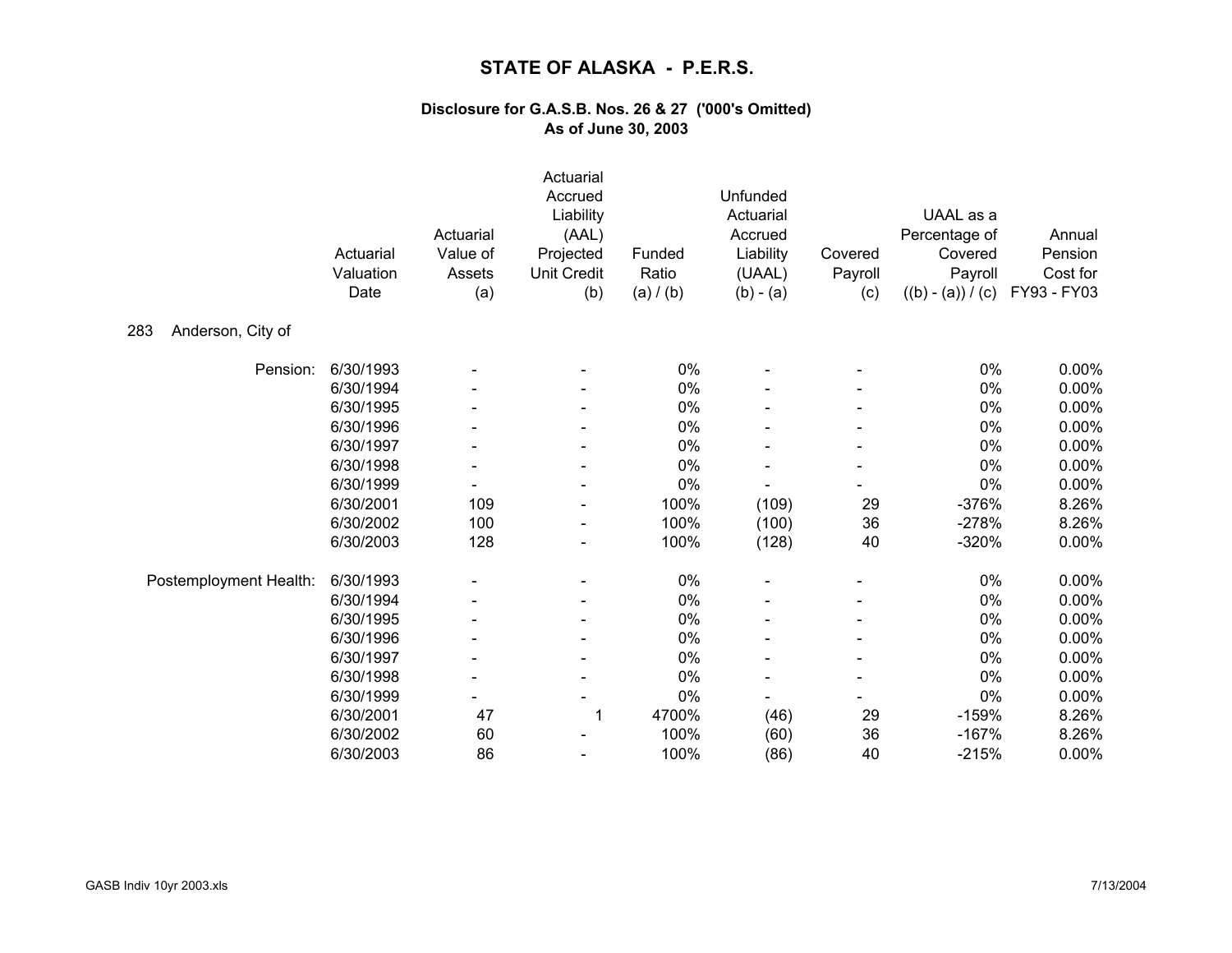|                                     | Actuarial<br>Valuation<br>Date | Actuarial<br>Value of<br>Assets<br>(a) | Actuarial<br>Accrued<br>Liability<br>(AAL)<br>Projected<br><b>Unit Credit</b><br>(b) | Funded<br>Ratio<br>(a) / (b) | Unfunded<br>Actuarial<br>Accrued<br>Liability<br>(UAAL)<br>$(b) - (a)$ | Covered<br>Payroll<br>(c) | UAAL as a<br>Percentage of<br>Covered<br>Payroll<br>$((b) - (a)) / (c)$ | Annual<br>Pension<br>Cost for<br>FY93 - FY03 |
|-------------------------------------|--------------------------------|----------------------------------------|--------------------------------------------------------------------------------------|------------------------------|------------------------------------------------------------------------|---------------------------|-------------------------------------------------------------------------|----------------------------------------------|
| 284<br>Inter-island Ferry Authority |                                |                                        |                                                                                      |                              |                                                                        |                           |                                                                         |                                              |
| Pension:                            | 6/30/1993                      |                                        |                                                                                      | $0\%$                        |                                                                        |                           | $0\%$                                                                   | 0.00%                                        |
|                                     | 6/30/1994                      |                                        |                                                                                      | 0%                           |                                                                        |                           | 0%                                                                      | 0.00%                                        |
|                                     | 6/30/1995                      |                                        |                                                                                      | 0%                           |                                                                        |                           | $0\%$                                                                   | 0.00%                                        |
|                                     | 6/30/1996                      |                                        |                                                                                      | 0%                           |                                                                        |                           | 0%                                                                      | 0.00%                                        |
|                                     | 6/30/1997                      |                                        |                                                                                      | 0%                           |                                                                        |                           | 0%                                                                      | 0.00%                                        |
|                                     | 6/30/1998                      |                                        |                                                                                      | 0%                           |                                                                        |                           | 0%                                                                      | 0.00%                                        |
|                                     | 6/30/1999                      |                                        |                                                                                      | $0\%$                        |                                                                        |                           | $0\%$                                                                   | 0.00%                                        |
|                                     | 6/30/2001                      |                                        | $\overline{2}$                                                                       | 50%                          | 1                                                                      | 72                        | 1%                                                                      | 8.26%                                        |
|                                     | 6/30/2002                      | 10                                     | 10                                                                                   | 100%                         |                                                                        | 117                       | 0%                                                                      | 8.26%                                        |
|                                     | 6/30/2003                      | 83                                     | 68                                                                                   | 122%                         | (15)                                                                   | 720                       | $-2%$                                                                   | 5.58%                                        |
| Postemployment Health:              | 6/30/1993                      |                                        |                                                                                      | $0\%$                        |                                                                        |                           | 0%                                                                      | 0.00%                                        |
|                                     | 6/30/1994                      |                                        |                                                                                      | $0\%$                        |                                                                        |                           | $0\%$                                                                   | 0.00%                                        |
|                                     | 6/30/1995                      |                                        |                                                                                      | $0\%$                        |                                                                        |                           | $0\%$                                                                   | 0.00%                                        |
|                                     | 6/30/1996                      |                                        |                                                                                      | 0%                           |                                                                        |                           | 0%                                                                      | 0.00%                                        |
|                                     | 6/30/1997                      |                                        |                                                                                      | $0\%$                        |                                                                        |                           | $0\%$                                                                   | 0.00%                                        |
|                                     | 6/30/1998                      |                                        |                                                                                      | 0%                           |                                                                        |                           | 0%                                                                      | 0.00%                                        |
|                                     | 6/30/1999                      |                                        |                                                                                      | $0\%$                        | $\overline{\phantom{a}}$                                               |                           | 0%                                                                      | 0.00%                                        |
|                                     | 6/30/2001                      |                                        | 1                                                                                    | $0\%$                        | 1                                                                      | 72                        | $1\%$                                                                   | 8.26%                                        |
|                                     | 6/30/2002                      | 6                                      | 6                                                                                    | 100%                         | $\overline{\phantom{a}}$                                               | 117                       | $0\%$                                                                   | 8.26%                                        |
|                                     | 6/30/2003                      | 56                                     | 45                                                                                   | 124%                         | (11)                                                                   | 720                       | $-2%$                                                                   | 5.58%                                        |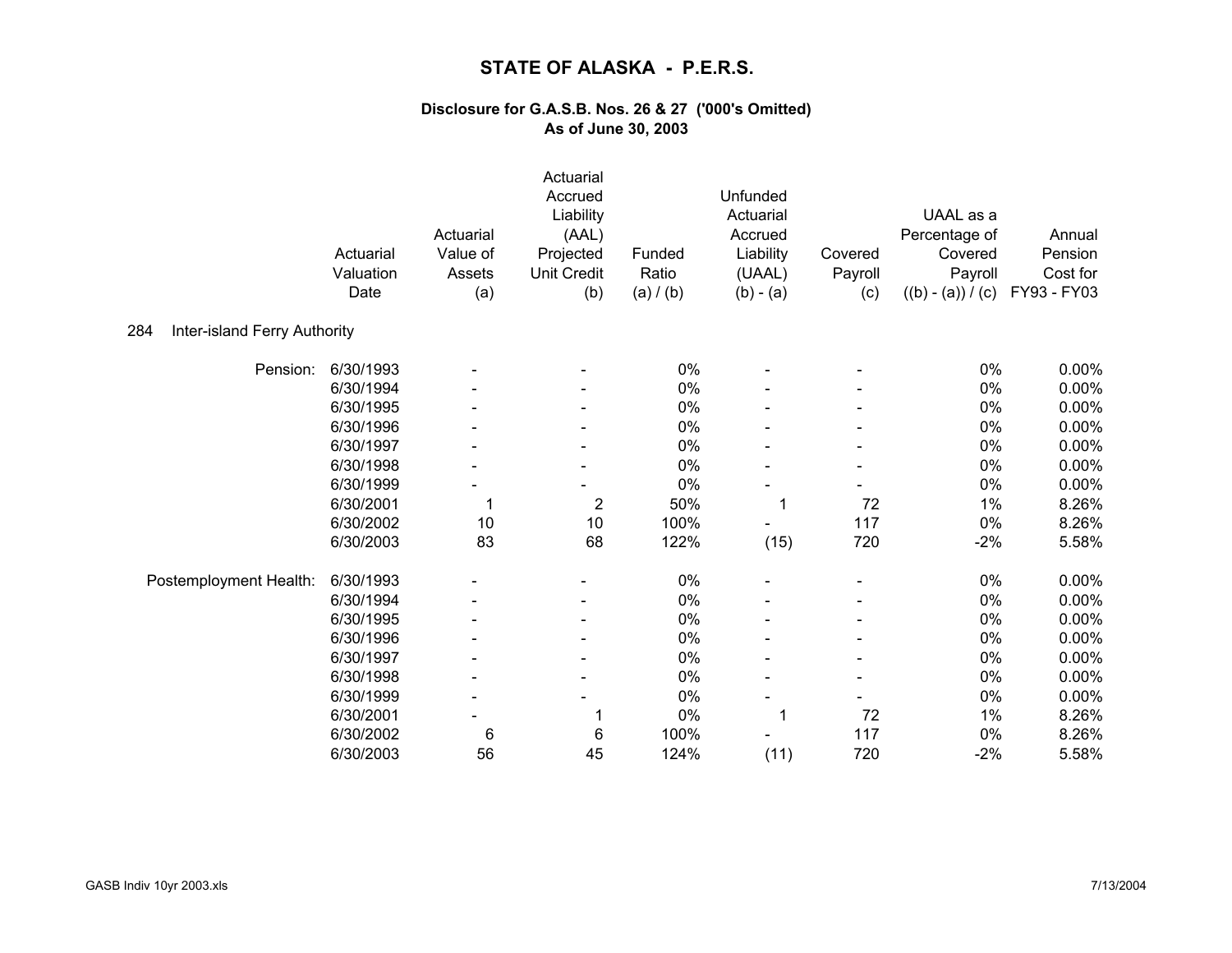|                            | Actuarial<br>Valuation<br>Date | Actuarial<br>Value of<br>Assets<br>(a) | Actuarial<br>Accrued<br>Liability<br>(AAL)<br>Projected<br><b>Unit Credit</b><br>(b) | Funded<br>Ratio<br>(a) / (b) | Unfunded<br>Actuarial<br>Accrued<br>Liability<br>(UAAL)<br>$(b) - (a)$ | Covered<br>Payroll<br>(c) | UAAL as a<br>Percentage of<br>Covered<br>Payroll<br>$((b) - (a)) / (c)$ | Annual<br>Pension<br>Cost for<br>FY93 - FY03 |
|----------------------------|--------------------------------|----------------------------------------|--------------------------------------------------------------------------------------|------------------------------|------------------------------------------------------------------------|---------------------------|-------------------------------------------------------------------------|----------------------------------------------|
| Hooper Bay, City of<br>285 |                                |                                        |                                                                                      |                              |                                                                        |                           |                                                                         |                                              |
| Pension:                   | 6/30/1993                      |                                        |                                                                                      | 0%                           |                                                                        |                           | 0%                                                                      | 0.00%                                        |
|                            | 6/30/1994                      |                                        |                                                                                      | $0\%$                        |                                                                        |                           | $0\%$                                                                   | 0.00%                                        |
|                            | 6/30/1995                      |                                        |                                                                                      | 0%                           |                                                                        |                           | 0%                                                                      | 0.00%                                        |
|                            | 6/30/1996                      |                                        |                                                                                      | 0%                           |                                                                        |                           | $0\%$                                                                   | 0.00%                                        |
|                            | 6/30/1997                      |                                        |                                                                                      | 0%                           |                                                                        |                           | 0%                                                                      | 0.00%                                        |
|                            | 6/30/1998                      |                                        |                                                                                      | 0%                           |                                                                        |                           | $0\%$                                                                   | 0.00%                                        |
|                            | 6/30/1999                      |                                        |                                                                                      | 0%                           |                                                                        |                           | 0%                                                                      | 0.00%                                        |
|                            | 6/30/2001                      |                                        |                                                                                      | 0%                           |                                                                        |                           | 0%                                                                      | 0.00%                                        |
|                            | 6/30/2002                      | 5                                      | 19                                                                                   | 26%                          | 14                                                                     | 544                       | 3%                                                                      | 8.26%                                        |
|                            | 6/30/2003                      | 17                                     | 48                                                                                   | 35%                          | 31                                                                     | 223                       | 14%                                                                     | 5.42%                                        |
| Postemployment Health:     | 6/30/1993                      |                                        |                                                                                      | $0\%$                        |                                                                        |                           | $0\%$                                                                   | 0.00%                                        |
|                            | 6/30/1994                      |                                        |                                                                                      | 0%                           |                                                                        |                           | 0%                                                                      | 0.00%                                        |
|                            | 6/30/1995                      |                                        |                                                                                      | 0%                           |                                                                        |                           | $0\%$                                                                   | 0.00%                                        |
|                            | 6/30/1996                      |                                        |                                                                                      | $0\%$                        |                                                                        |                           | $0\%$                                                                   | 0.00%                                        |
|                            | 6/30/1997                      |                                        |                                                                                      | 0%                           |                                                                        |                           | $0\%$                                                                   | 0.00%                                        |
|                            | 6/30/1998                      |                                        |                                                                                      | 0%                           |                                                                        |                           | 0%                                                                      | 0.00%                                        |
|                            | 6/30/1999                      |                                        |                                                                                      | $0\%$                        |                                                                        |                           | $0\%$                                                                   | 0.00%                                        |
|                            | 6/30/2001                      |                                        |                                                                                      | $0\%$                        |                                                                        |                           | $0\%$                                                                   | 0.00%                                        |
|                            | 6/30/2002                      | 3                                      | 12                                                                                   | 25%                          | 9                                                                      | 544                       | 2%                                                                      | 8.26%                                        |
|                            | 6/30/2003                      | 12                                     | 32                                                                                   | 38%                          | 20                                                                     | 223                       | 9%                                                                      | 5.42%                                        |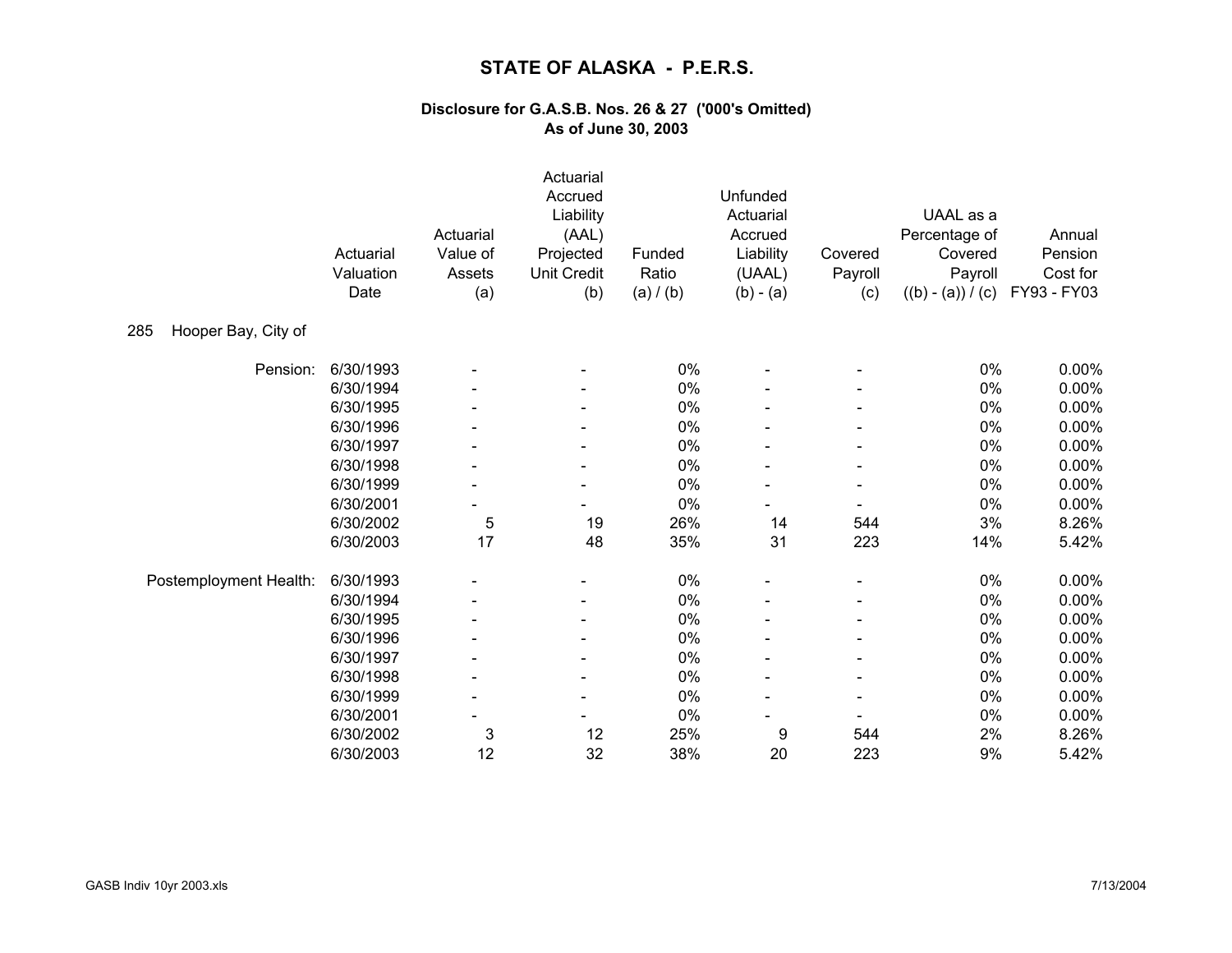|                          | Actuarial<br>Valuation<br>Date | Actuarial<br>Value of<br>Assets<br>(a) | Actuarial<br>Accrued<br>Liability<br>(AAL)<br>Projected<br><b>Unit Credit</b><br>(b) | Funded<br>Ratio<br>(a) / (b) | Unfunded<br>Actuarial<br>Accrued<br>Liability<br>(UAAL)<br>$(b) - (a)$ | Covered<br>Payroll<br>(c) | UAAL as a<br>Percentage of<br>Covered<br>Payroll<br>$((b) - (a)) / (c)$ | Annual<br>Pension<br>Cost for<br>FY93 - FY03 |
|--------------------------|--------------------------------|----------------------------------------|--------------------------------------------------------------------------------------|------------------------------|------------------------------------------------------------------------|---------------------------|-------------------------------------------------------------------------|----------------------------------------------|
| Seldovia, City of<br>286 |                                |                                        |                                                                                      |                              |                                                                        |                           |                                                                         |                                              |
| Pension:                 | 6/30/1993                      |                                        |                                                                                      | 0%                           |                                                                        |                           | 0%                                                                      | 0.00%                                        |
|                          | 6/30/1994                      |                                        |                                                                                      | $0\%$                        |                                                                        |                           | $0\%$                                                                   | 0.00%                                        |
|                          | 6/30/1995                      |                                        |                                                                                      | 0%                           |                                                                        |                           | 0%                                                                      | 0.00%                                        |
|                          | 6/30/1996                      |                                        |                                                                                      | $0\%$                        |                                                                        |                           | $0\%$                                                                   | 0.00%                                        |
|                          | 6/30/1997                      |                                        |                                                                                      | 0%                           |                                                                        |                           | 0%                                                                      | 0.00%                                        |
|                          | 6/30/1998                      |                                        |                                                                                      | $0\%$                        |                                                                        |                           | $0\%$                                                                   | 0.00%                                        |
|                          | 6/30/1999                      |                                        |                                                                                      | 0%                           |                                                                        |                           | $0\%$                                                                   | 0.00%                                        |
|                          | 6/30/2001                      |                                        |                                                                                      | 0%                           |                                                                        |                           | 0%                                                                      | 0.00%                                        |
|                          | 6/30/2002                      | 8                                      | 35                                                                                   | 23%                          | 27                                                                     | 88                        | 31%                                                                     | 10.18%                                       |
|                          | 6/30/2003                      | 17                                     | 30                                                                                   | 57%                          | 13                                                                     | 111                       | 12%                                                                     | 5.42%                                        |
| Postemployment Health:   | 6/30/1993                      |                                        |                                                                                      | 0%                           |                                                                        |                           | 0%                                                                      | 0.00%                                        |
|                          | 6/30/1994                      |                                        |                                                                                      | 0%                           |                                                                        |                           | 0%                                                                      | 0.00%                                        |
|                          | 6/30/1995                      |                                        |                                                                                      | 0%                           |                                                                        |                           | 0%                                                                      | 0.00%                                        |
|                          | 6/30/1996                      |                                        |                                                                                      | 0%                           |                                                                        |                           | 0%                                                                      | 0.00%                                        |
|                          | 6/30/1997                      |                                        |                                                                                      | 0%                           |                                                                        |                           | 0%                                                                      | 0.00%                                        |
|                          | 6/30/1998                      |                                        |                                                                                      | 0%                           |                                                                        |                           | 0%                                                                      | 0.00%                                        |
|                          | 6/30/1999                      |                                        |                                                                                      | $0\%$                        |                                                                        |                           | $0\%$                                                                   | 0.00%                                        |
|                          | 6/30/2001                      |                                        |                                                                                      | 0%                           |                                                                        |                           | $0\%$                                                                   | 0.00%                                        |
|                          | 6/30/2002                      | 5                                      | 21                                                                                   | 24%                          | 16                                                                     | 88                        | 18%                                                                     | 10.18%                                       |
|                          | 6/30/2003                      | 11                                     | 20                                                                                   | 55%                          | 9                                                                      | 111                       | 8%                                                                      | 5.42%                                        |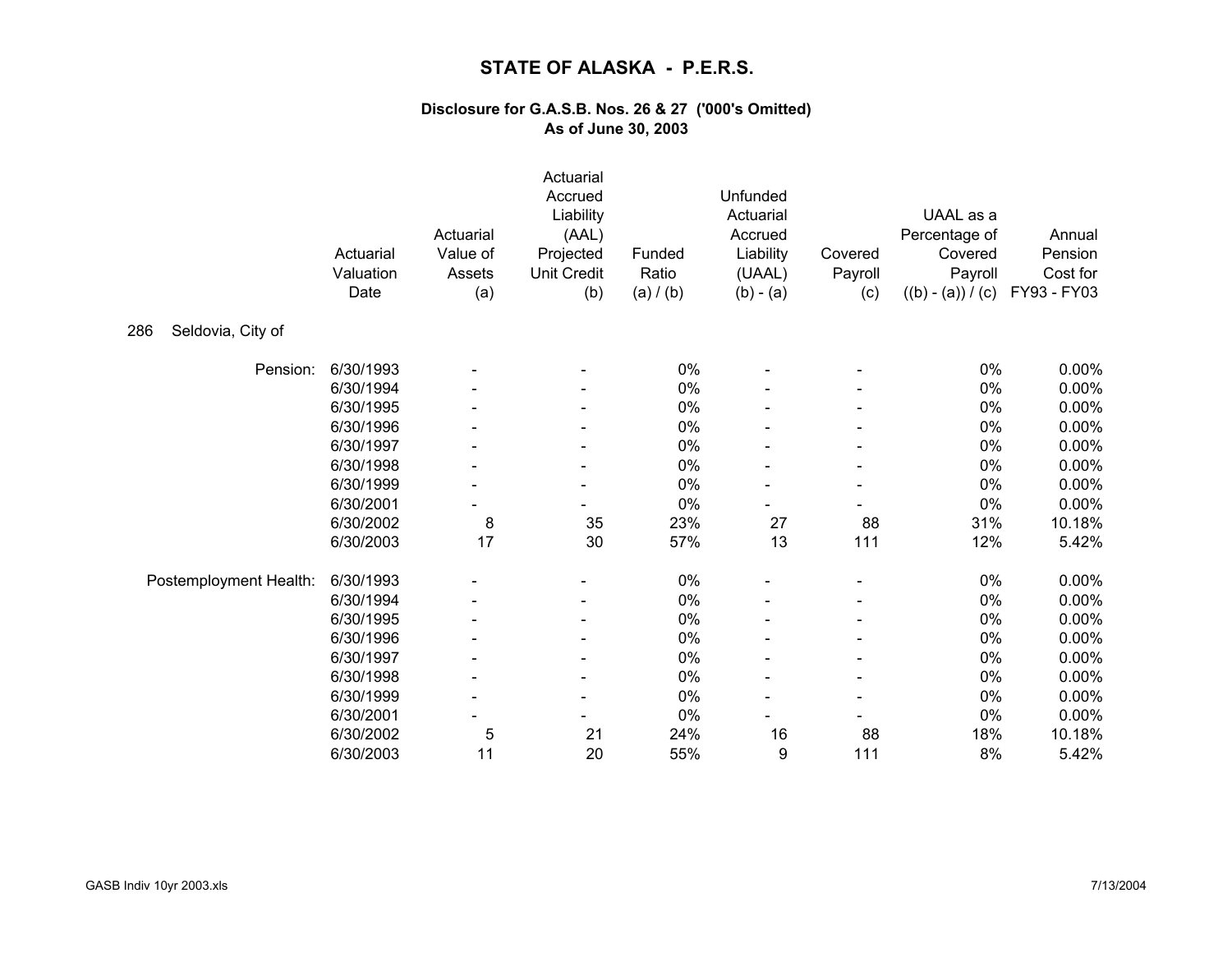|                        | Actuarial<br>Valuation<br>Date | Actuarial<br>Value of<br>Assets<br>(a) | Actuarial<br>Accrued<br>Liability<br>(AAL)<br>Projected<br><b>Unit Credit</b><br>(b) | Funded<br>Ratio<br>(a) / (b) | Unfunded<br>Actuarial<br>Accrued<br>Liability<br>(UAAL)<br>$(b) - (a)$ | Covered<br>Payroll<br>(c) | UAAL as a<br>Percentage of<br>Covered<br>Payroll<br>$((b) - (a)) / (c)$ | Annual<br>Pension<br>Cost for<br>FY93 - FY03 |
|------------------------|--------------------------------|----------------------------------------|--------------------------------------------------------------------------------------|------------------------------|------------------------------------------------------------------------|---------------------------|-------------------------------------------------------------------------|----------------------------------------------|
| Koyuk, City of<br>287  |                                |                                        |                                                                                      |                              |                                                                        |                           |                                                                         |                                              |
| Pension:               | 6/30/1993                      |                                        |                                                                                      | 0%                           |                                                                        |                           | 0%                                                                      | 0.00%                                        |
|                        | 6/30/1994                      |                                        |                                                                                      | $0\%$                        |                                                                        |                           | $0\%$                                                                   | 0.00%                                        |
|                        | 6/30/1995                      |                                        |                                                                                      | 0%                           |                                                                        |                           | $0\%$                                                                   | 0.00%                                        |
|                        | 6/30/1996                      |                                        |                                                                                      | $0\%$                        |                                                                        |                           | $0\%$                                                                   | 0.00%                                        |
|                        | 6/30/1997                      |                                        |                                                                                      | 0%                           |                                                                        |                           | $0\%$                                                                   | 0.00%                                        |
|                        | 6/30/1998                      |                                        |                                                                                      | 0%                           |                                                                        |                           | 0%                                                                      | 0.00%                                        |
|                        | 6/30/1999                      |                                        |                                                                                      | $0\%$                        |                                                                        |                           | $0\%$                                                                   | 0.00%                                        |
|                        | 6/30/2001                      |                                        |                                                                                      | 0%                           |                                                                        |                           | $0\%$                                                                   | 0.00%                                        |
|                        | 6/30/2002                      | 1                                      | $\overline{\mathbf{c}}$                                                              | 50%                          | 1                                                                      | 20                        | $5\%$                                                                   | 8.26%                                        |
|                        | 6/30/2003                      | 3                                      | 6                                                                                    | 50%                          | 3                                                                      | 22                        | 14%                                                                     | 5.42%                                        |
| Postemployment Health: | 6/30/1993                      |                                        |                                                                                      | $0\%$                        |                                                                        |                           | $0\%$                                                                   | 0.00%                                        |
|                        | 6/30/1994                      |                                        |                                                                                      | 0%                           |                                                                        |                           | 0%                                                                      | 0.00%                                        |
|                        | 6/30/1995                      |                                        |                                                                                      | $0\%$                        |                                                                        |                           | $0\%$                                                                   | 0.00%                                        |
|                        | 6/30/1996                      |                                        |                                                                                      | 0%                           |                                                                        |                           | $0\%$                                                                   | 0.00%                                        |
|                        | 6/30/1997                      |                                        |                                                                                      | 0%                           |                                                                        |                           | $0\%$                                                                   | 0.00%                                        |
|                        | 6/30/1998                      |                                        |                                                                                      | 0%                           |                                                                        |                           | 0%                                                                      | 0.00%                                        |
|                        | 6/30/1999                      |                                        |                                                                                      | 0%                           |                                                                        |                           | 0%                                                                      | 0.00%                                        |
|                        | 6/30/2001                      |                                        |                                                                                      | 0%                           |                                                                        |                           | 0%                                                                      | 0.00%                                        |
|                        | 6/30/2002                      |                                        | 1                                                                                    | $0\%$                        | 1                                                                      | 20                        | 5%                                                                      | 8.26%                                        |
|                        | 6/30/2003                      | $\overline{2}$                         | 4                                                                                    | 50%                          | $\overline{2}$                                                         | 22                        | 9%                                                                      | 5.42%                                        |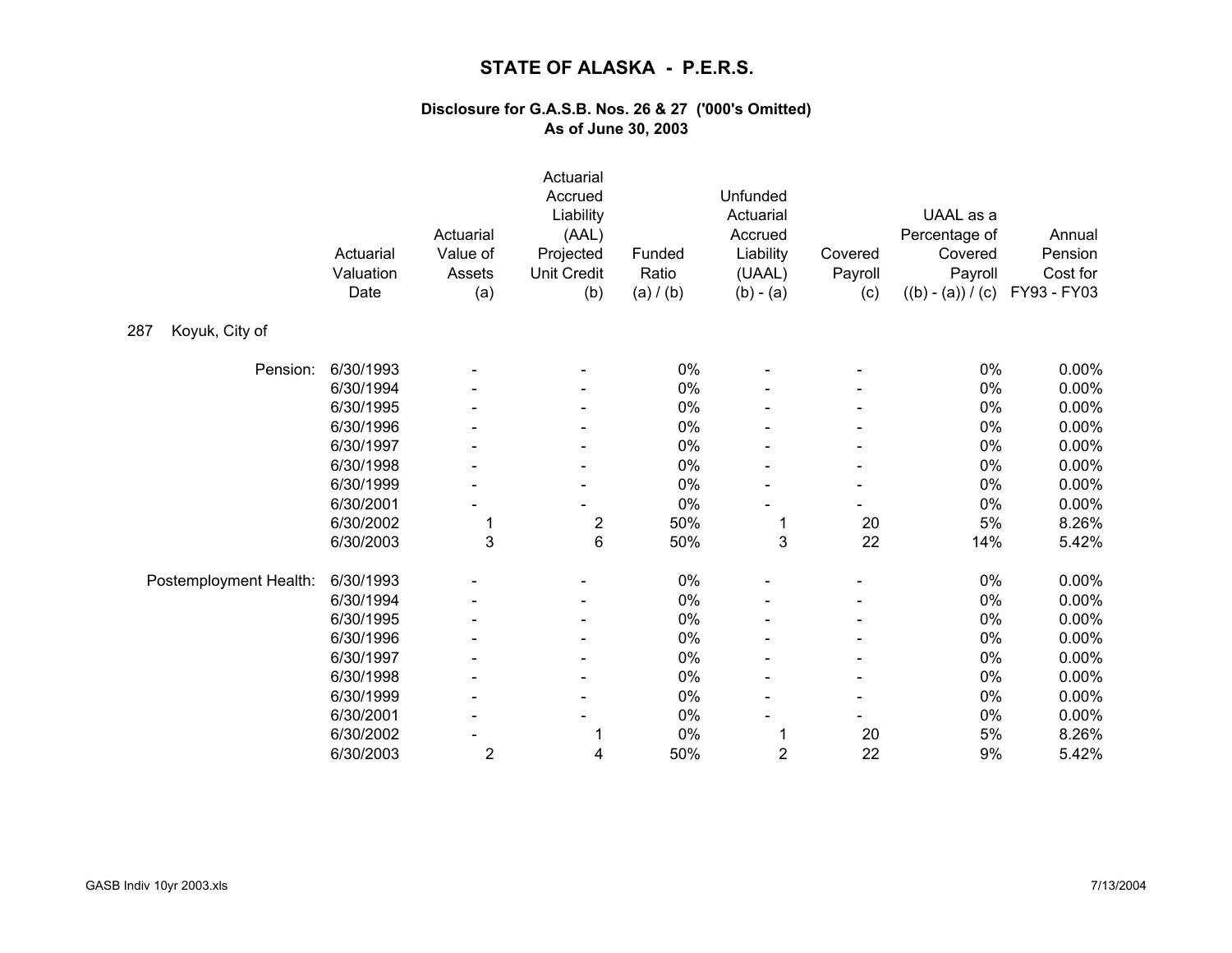|                                            | Actuarial<br>Valuation<br>Date | Actuarial<br>Value of<br>Assets<br>(a) | Actuarial<br>Accrued<br>Liability<br>(AAL)<br>Projected<br><b>Unit Credit</b><br>(b) | Funded<br>Ratio<br>(a) / (b) | Unfunded<br>Actuarial<br>Accrued<br>Liability<br>(UAAL)<br>$(b) - (a)$ | Covered<br>Payroll<br>(c) | UAAL as a<br>Percentage of<br>Covered<br>Payroll<br>$((b) - (a)) / (c)$ | Annual<br>Pension<br>Cost for<br>FY93 - FY03 |
|--------------------------------------------|--------------------------------|----------------------------------------|--------------------------------------------------------------------------------------|------------------------------|------------------------------------------------------------------------|---------------------------|-------------------------------------------------------------------------|----------------------------------------------|
| Northwest Inupiat Housing Authority<br>288 |                                |                                        |                                                                                      |                              |                                                                        |                           |                                                                         |                                              |
| Pension:                                   | 6/30/1993                      |                                        |                                                                                      | 0%                           |                                                                        |                           | 0%                                                                      | 0.00%                                        |
|                                            | 6/30/1994                      |                                        |                                                                                      | 0%                           |                                                                        |                           | $0\%$                                                                   | 0.00%                                        |
|                                            | 6/30/1995                      |                                        |                                                                                      | 0%                           |                                                                        |                           | 0%                                                                      | 0.00%                                        |
|                                            | 6/30/1996                      |                                        |                                                                                      | 0%                           |                                                                        |                           | 0%                                                                      | 0.00%                                        |
|                                            | 6/30/1997                      |                                        |                                                                                      | 0%                           |                                                                        |                           | 0%                                                                      | 0.00%                                        |
|                                            | 6/30/1998                      |                                        |                                                                                      | $0\%$                        |                                                                        |                           | 0%                                                                      | 0.00%                                        |
|                                            | 6/30/1999                      |                                        |                                                                                      | 0%                           |                                                                        |                           | 0%                                                                      | 0.00%                                        |
|                                            | 6/30/2001                      |                                        |                                                                                      | 0%                           | $\overline{\phantom{a}}$                                               |                           | 0%                                                                      | 0.00%                                        |
|                                            | 6/30/2002                      | 53                                     | 169                                                                                  | 31%                          | 116                                                                    | 498                       | 23%                                                                     | 7.21%                                        |
|                                            | 6/30/2003                      | 166                                    | 327                                                                                  | 51%                          | 161                                                                    | 976                       | 16%                                                                     | 5.42%                                        |
| Postemployment Health:                     | 6/30/1993                      |                                        |                                                                                      | 0%                           |                                                                        |                           | 0%                                                                      | 0.00%                                        |
|                                            | 6/30/1994                      |                                        |                                                                                      | 0%                           |                                                                        |                           | $0\%$                                                                   | 0.00%                                        |
|                                            | 6/30/1995                      |                                        |                                                                                      | 0%                           |                                                                        |                           | 0%                                                                      | 0.00%                                        |
|                                            | 6/30/1996                      |                                        |                                                                                      | 0%                           |                                                                        |                           | 0%                                                                      | 0.00%                                        |
|                                            | 6/30/1997                      |                                        |                                                                                      | 0%                           |                                                                        |                           | 0%                                                                      | 0.00%                                        |
|                                            | 6/30/1998                      |                                        |                                                                                      | 0%                           | $\blacksquare$                                                         |                           | 0%                                                                      | 0.00%                                        |
|                                            | 6/30/1999                      |                                        |                                                                                      | 0%                           |                                                                        |                           | 0%                                                                      | 0.00%                                        |
|                                            | 6/30/2001                      |                                        |                                                                                      | 0%                           |                                                                        |                           | 0%                                                                      | 0.00%                                        |
|                                            | 6/30/2002                      | 33                                     | 102                                                                                  | 32%                          | 69                                                                     | 498                       | 14%                                                                     | 7.21%                                        |
|                                            | 6/30/2003                      | 111                                    | 219                                                                                  | 51%                          | 108                                                                    | 976                       | 11%                                                                     | 5.42%                                        |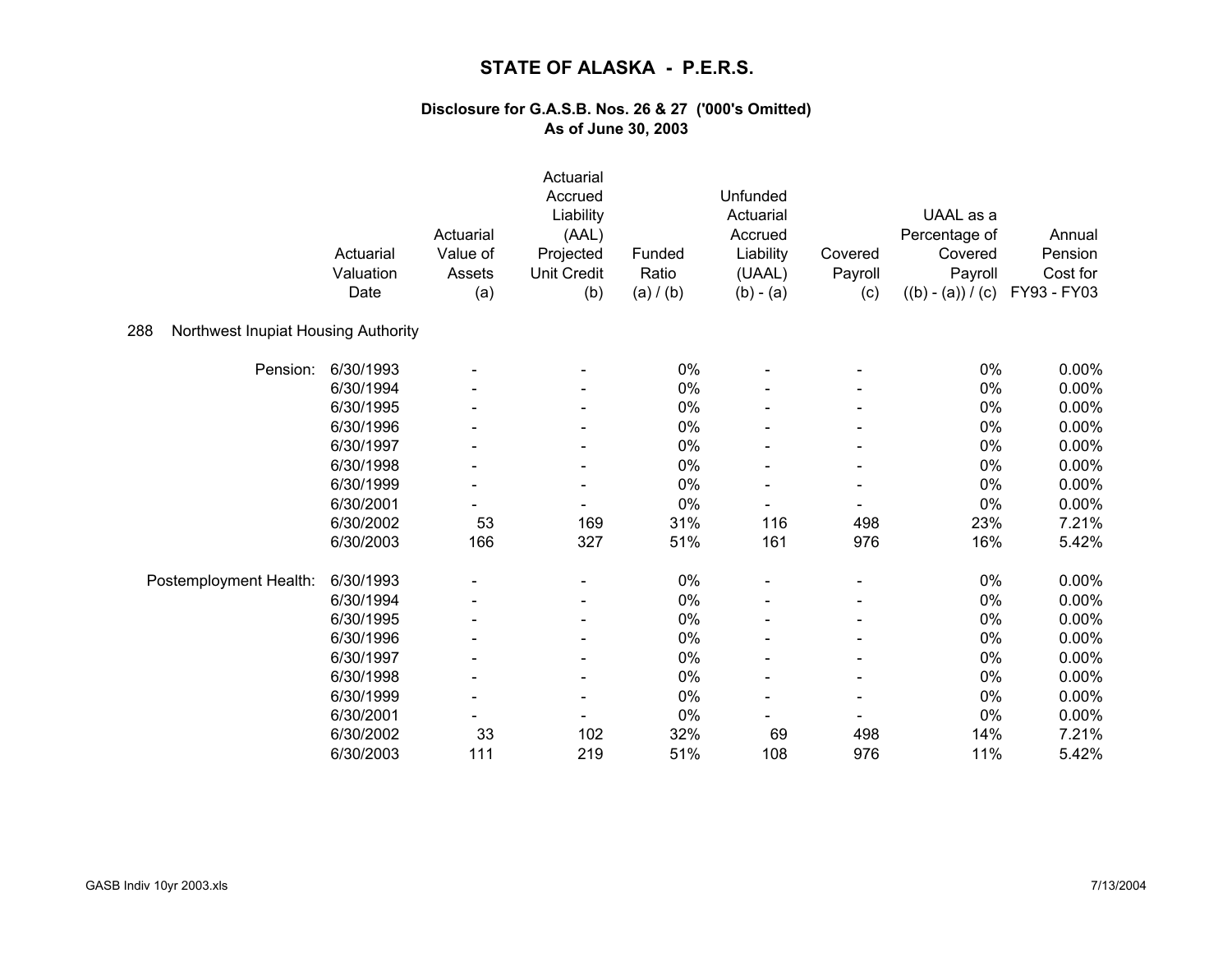|                        | Actuarial<br>Valuation<br>Date | Actuarial<br>Value of<br>Assets<br>(a) | Actuarial<br>Accrued<br>Liability<br>(AAL)<br>Projected<br><b>Unit Credit</b><br>(b) | Funded<br>Ratio<br>(a) / (b) | Unfunded<br>Actuarial<br>Accrued<br>Liability<br>(UAAL)<br>$(b) - (a)$ | Covered<br>Payroll<br>(c) | UAAL as a<br>Percentage of<br>Covered<br>Payroll<br>$((b) - (a)) / (c)$ | Annual<br>Pension<br>Cost for<br>FY93 - FY03 |
|------------------------|--------------------------------|----------------------------------------|--------------------------------------------------------------------------------------|------------------------------|------------------------------------------------------------------------|---------------------------|-------------------------------------------------------------------------|----------------------------------------------|
| Angoon, City of<br>289 |                                |                                        |                                                                                      |                              |                                                                        |                           |                                                                         |                                              |
| Pension:               | 6/30/1993                      |                                        |                                                                                      | 0%                           |                                                                        |                           | $0\%$                                                                   | 0.00%                                        |
|                        | 6/30/1994                      |                                        |                                                                                      | 0%                           |                                                                        |                           | $0\%$                                                                   | 0.00%                                        |
|                        | 6/30/1995                      |                                        |                                                                                      | 0%                           |                                                                        |                           | $0\%$                                                                   | 0.00%                                        |
|                        | 6/30/1996                      |                                        |                                                                                      | $0\%$                        |                                                                        |                           | $0\%$                                                                   | 0.00%                                        |
|                        | 6/30/1997                      |                                        |                                                                                      | 0%                           |                                                                        |                           | $0\%$                                                                   | 0.00%                                        |
|                        | 6/30/1998                      |                                        |                                                                                      | $0\%$                        |                                                                        |                           | $0\%$                                                                   | 0.00%                                        |
|                        | 6/30/1999                      |                                        |                                                                                      | 0%                           |                                                                        |                           | $0\%$                                                                   | 0.00%                                        |
|                        | 6/30/2001                      |                                        |                                                                                      | 0%                           |                                                                        |                           | 0%                                                                      | 0.00%                                        |
|                        | 6/30/2002                      | 4                                      | 49                                                                                   | 8%                           | 45                                                                     | 282                       | 16%                                                                     | 8.26%                                        |
|                        | 6/30/2003                      | 20                                     | 30                                                                                   | 67%                          | 10                                                                     | 194                       | 5%                                                                      | 5.42%                                        |
| Postemployment Health: | 6/30/1993                      |                                        |                                                                                      | 0%                           |                                                                        |                           | 0%                                                                      | 0.00%                                        |
|                        | 6/30/1994                      |                                        |                                                                                      | 0%                           |                                                                        |                           | $0\%$                                                                   | 0.00%                                        |
|                        | 6/30/1995                      |                                        |                                                                                      | 0%                           |                                                                        |                           | $0\%$                                                                   | 0.00%                                        |
|                        | 6/30/1996                      |                                        |                                                                                      | 0%                           |                                                                        |                           | 0%                                                                      | 0.00%                                        |
|                        | 6/30/1997                      |                                        |                                                                                      | $0\%$                        |                                                                        |                           | 0%                                                                      | 0.00%                                        |
|                        | 6/30/1998                      |                                        | -                                                                                    | 0%                           |                                                                        |                           | 0%                                                                      | 0.00%                                        |
|                        | 6/30/1999                      |                                        |                                                                                      | 0%                           |                                                                        |                           | $0\%$                                                                   | 0.00%                                        |
|                        | 6/30/2001                      |                                        |                                                                                      | 0%                           |                                                                        |                           | 0%                                                                      | 0.00%                                        |
|                        | 6/30/2002                      | $\overline{2}$                         | 29                                                                                   | 7%                           | 27                                                                     | 282                       | 10%                                                                     | 8.26%                                        |
|                        | 6/30/2003                      | 14                                     | 20                                                                                   | 70%                          | 6                                                                      | 194                       | 3%                                                                      | 5.42%                                        |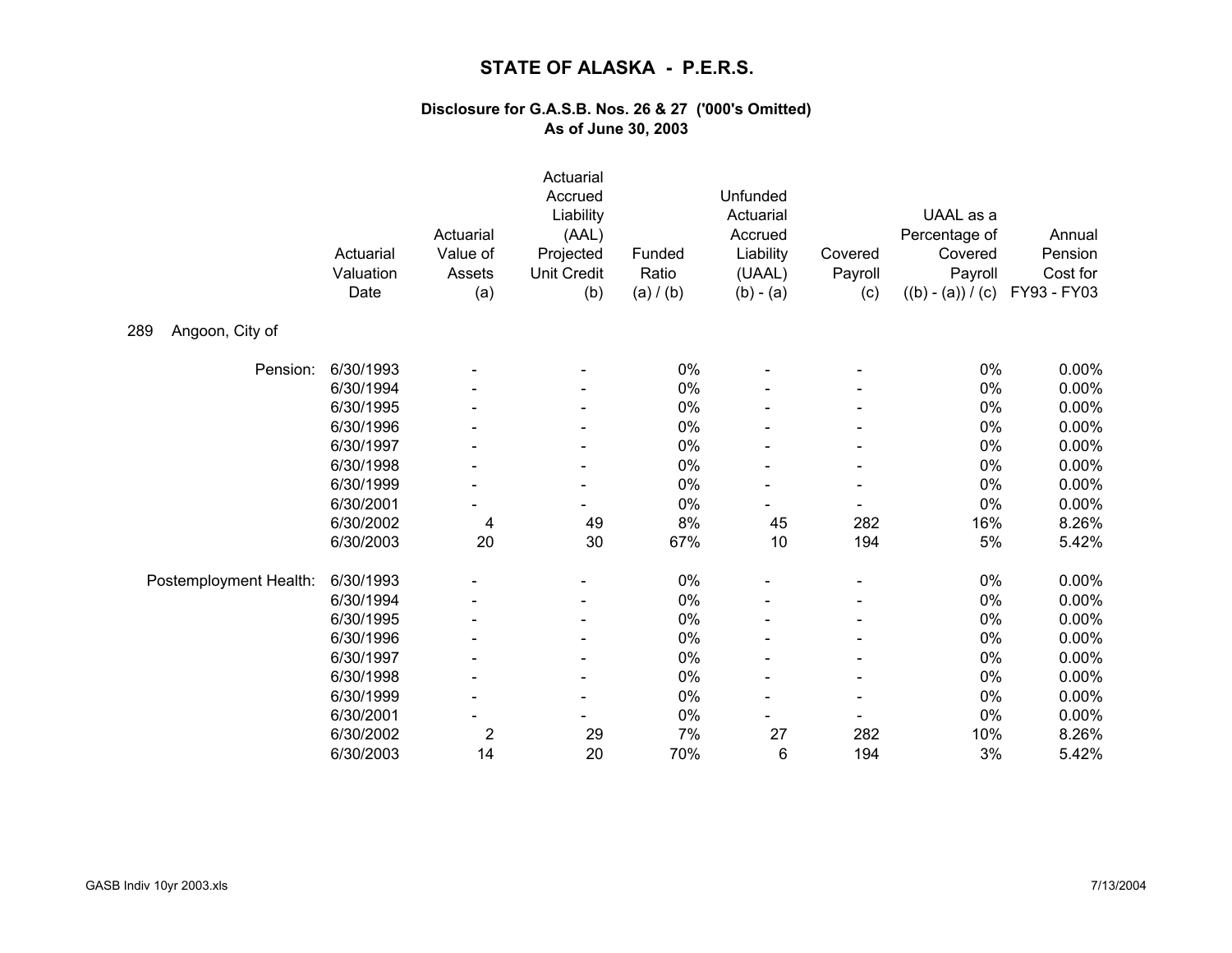|                               | Actuarial<br>Valuation<br>Date | Actuarial<br>Value of<br>Assets<br>(a) | Actuarial<br>Accrued<br>Liability<br>(AAL)<br>Projected<br><b>Unit Credit</b><br>(b) | Funded<br>Ratio<br>(a) / (b) | Unfunded<br>Actuarial<br>Accrued<br>Liability<br>(UAAL)<br>$(b) - (a)$ | Covered<br>Payroll<br>(c) | UAAL as a<br>Percentage of<br>Covered<br>Payroll<br>$((b) - (a)) / (c)$ | Annual<br>Pension<br>Cost for<br>FY93 - FY03 |
|-------------------------------|--------------------------------|----------------------------------------|--------------------------------------------------------------------------------------|------------------------------|------------------------------------------------------------------------|---------------------------|-------------------------------------------------------------------------|----------------------------------------------|
| Upper Kalskag, City of<br>290 |                                |                                        |                                                                                      |                              |                                                                        |                           |                                                                         |                                              |
| Pension:                      | 6/30/1993                      |                                        |                                                                                      | $0\%$                        |                                                                        |                           | $0\%$                                                                   | 0.00%                                        |
|                               | 6/30/1994                      |                                        |                                                                                      | 0%                           |                                                                        |                           | 0%                                                                      | 0.00%                                        |
|                               | 6/30/1995                      |                                        |                                                                                      | 0%                           |                                                                        |                           | 0%                                                                      | 0.00%                                        |
|                               | 6/30/1996                      |                                        |                                                                                      | $0\%$                        |                                                                        |                           | $0\%$                                                                   | 0.00%                                        |
|                               | 6/30/1997                      |                                        |                                                                                      | $0\%$                        |                                                                        |                           | $0\%$                                                                   | 0.00%                                        |
|                               | 6/30/1998                      |                                        |                                                                                      | 0%                           |                                                                        |                           | $0\%$                                                                   | 0.00%                                        |
|                               | 6/30/1999                      |                                        |                                                                                      | $0\%$                        |                                                                        |                           | $0\%$                                                                   | 0.00%                                        |
|                               | 6/30/2001                      |                                        |                                                                                      | 0%                           |                                                                        |                           | $0\%$                                                                   | 0.00%                                        |
|                               | 6/30/2002                      |                                        |                                                                                      | 100%                         |                                                                        |                           | $0\%$                                                                   | 0.00%                                        |
|                               | 6/30/2003                      | $\overline{\mathbf{4}}$                | $\boldsymbol{2}$                                                                     | 200%                         | (2)                                                                    | 13                        | $-15%$                                                                  | 5.42%                                        |
| Postemployment Health:        | 6/30/1993                      |                                        |                                                                                      | $0\%$                        |                                                                        |                           | $0\%$                                                                   | 0.00%                                        |
|                               | 6/30/1994                      |                                        |                                                                                      | $0\%$                        |                                                                        |                           | $0\%$                                                                   | 0.00%                                        |
|                               | 6/30/1995                      |                                        |                                                                                      | $0\%$                        |                                                                        |                           | $0\%$                                                                   | 0.00%                                        |
|                               | 6/30/1996                      |                                        |                                                                                      | 0%                           |                                                                        |                           | $0\%$                                                                   | 0.00%                                        |
|                               | 6/30/1997                      |                                        |                                                                                      | $0\%$                        |                                                                        |                           | $0\%$                                                                   | 0.00%                                        |
|                               | 6/30/1998                      |                                        |                                                                                      | 0%                           |                                                                        |                           | $0\%$                                                                   | 0.00%                                        |
|                               | 6/30/1999                      |                                        |                                                                                      | $0\%$                        |                                                                        |                           | 0%                                                                      | 0.00%                                        |
|                               | 6/30/2001                      |                                        |                                                                                      | $0\%$                        |                                                                        |                           | $0\%$                                                                   | 0.00%                                        |
|                               | 6/30/2002                      |                                        |                                                                                      | 0%                           |                                                                        |                           | 0%                                                                      | 0.00%                                        |
|                               | 6/30/2003                      | 3                                      | 1                                                                                    | 300%                         | (2)                                                                    | 13                        | $-15%$                                                                  | 5.42%                                        |